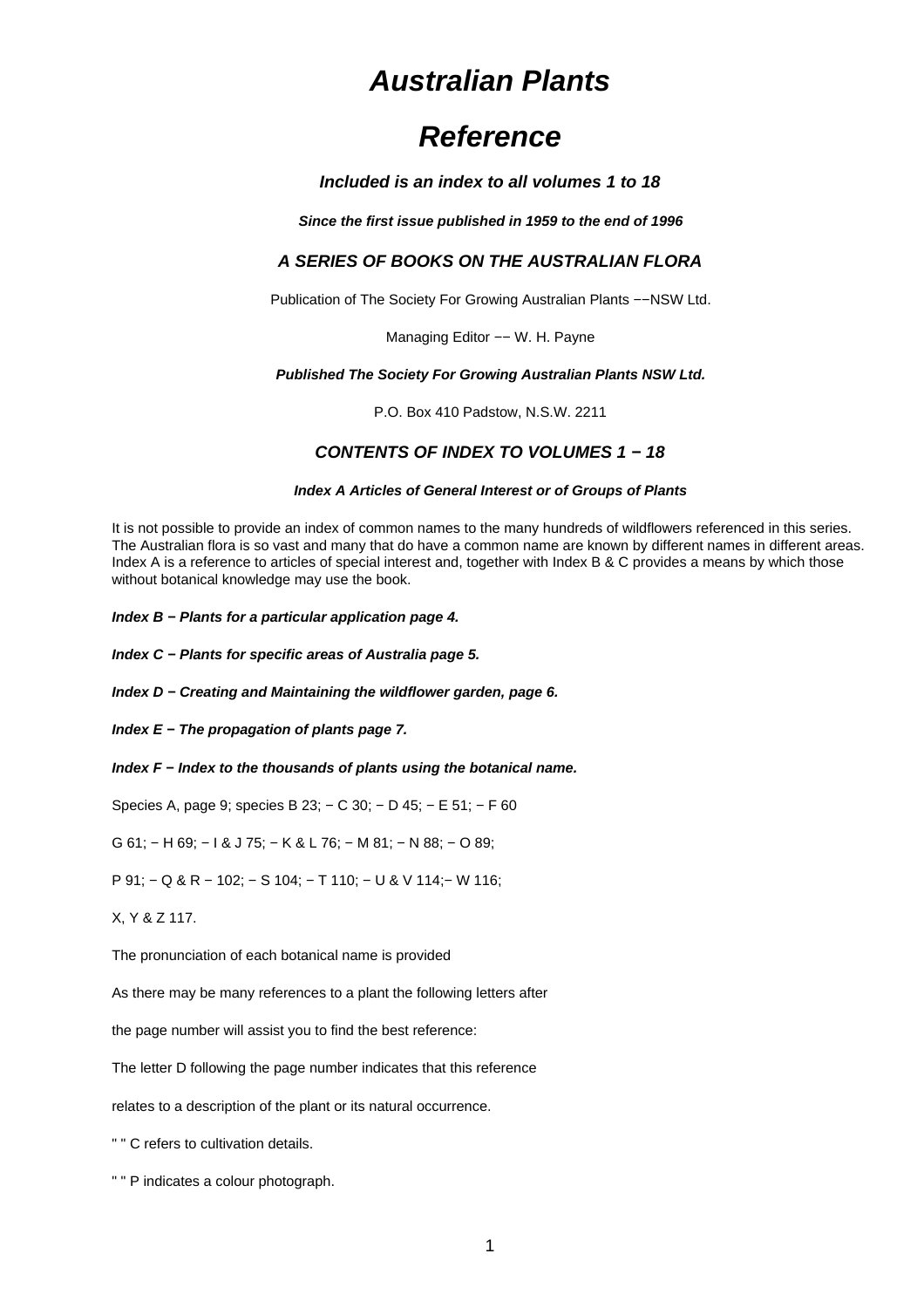" " L indicates a line drawing.

" " X gives propagation advice.

The Best References Are In Bold Type - There will be many references from writers from all areas of Australia and some of these references may be only to a plant name in a table or a list of names. This is all good information if say, you want to know what plants are frost tolerant, or which are suitable for border planting, etc.. However, by showing the principle reference in bold type, you will be saved a lot of possibly futile hunting.

## **INDEX AArticles of General Interest or Plant Groups.**

This is to provide a starting point for those wishing to access general information from issues of Australian Plants without first knowing botanical plant names.

**Acacia** − our Wattles − For horticultural use as ground covers **15**:195,

As small decorative plants **12**:114 **14**:38,273 **15**:50,101,170 **18**:269.

Food from seeds **13**:25 Propagation by cuttings − 18:320

Top−end Wattles 17:86 − 89 Wattles of south eastern Australia 17:129 − 133

**Alkaline** Conditions − See Alkaline areas, Index D

**Alpine** Plants − See Gardening in Cold Climates Index C

**Annuals** to brighten the garden 16:143,149 17:317,343−357.

**Art / Craft** − Dyes, (see also Floral Arrangements) 4:130 6:212 11:72 16:155, 16: 250,259,284 17:26,44,83,139,140,185,236,252,269,380 18:141,182,188

**Banksia −** 13:40,61,201−209,264 14:265 15:351−360 17:63,364 18:338,**345**,348

**Bark** − See Barks & Trunks,Index B

**Berries and fruits** see Fruits and berries below.

**Birds, butterflys, frogs / wildlife** − 3:203,274,307,355 4:104,219,315 6:128,

161,191 10:371 11:149 12:195 13:116,143,290,291,315 14:175 16:3,155

17:355 18:95−99,132,324 18:95−99,132 (butterflys), 324 (frogs)

**Boronia and Crowea** In My Garden – for cooler/frost areas 15:106,218

**Botany** For Beginners – Plant body, 3:40,89 6:95 Leaves, 10:62,223 16:14 (the

flower), 16:226, (flower to seed) 17:194 18:201.

**Bottlebrushes** − Callistemon recommended forms 16:3−22

Melaleuca. 16:27,122 17:127, Asteromyrtus 16:114C−119DL

Calothamnus One−sided Bh. 16:95−111CDP Xanthostemon 16:215−225CDP

Other bottlebrush like plants propagation by seed 16:18

**Bulbs**,tubers & cormbs, see Roots below.

**Calytrix** − an entire issue on these small decorative plants 15:285−332

**Carnivorous** / Insectivorous Plants − see index B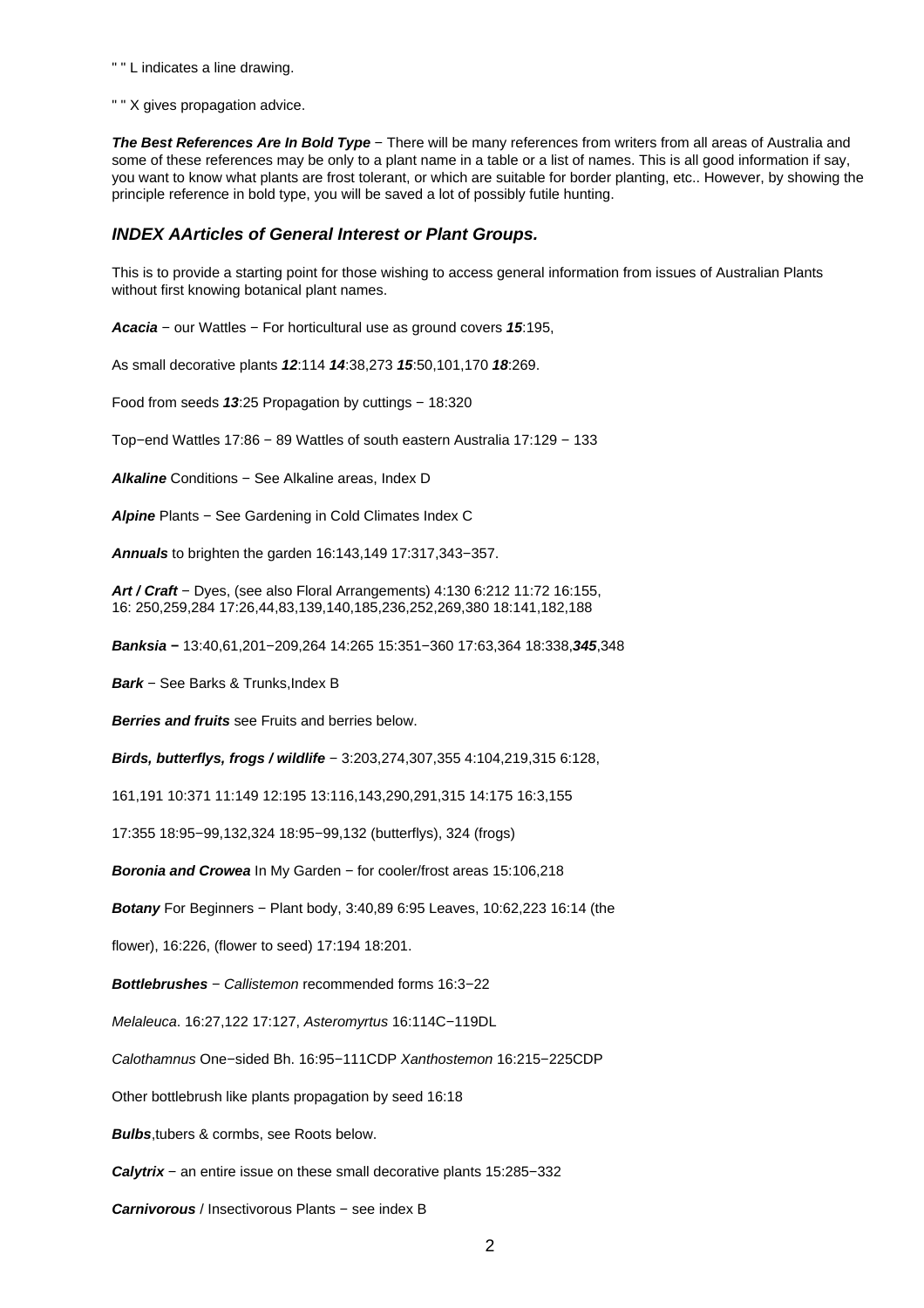**Climbing Plants** − See Climbers, Index B **Colour** Your Garden − with wildflowers. − 13:47 **Conifers** − 4:255−273 **Container Plants** − see Container Plants, Index B **Conservation** − Policy of Australian Plants 15:149,151,153,167 14:175 Research 17:190 − The 2001 Project 18:46−90,94,142,176,274,354,372,375 **Christmas Bells** − Blandfordia 16:230 **Christmas Bush,** N.S.W.,is Ceratopetalum & W. A.is Nuytsia, see Index E **Creating A Native Garden,** see Creating and Maintaining, Index D **Cultivars,** 15:8,191−234,332 16:128,132,134,174 17;173,175,372 18:26,53,87,204,287−319 **Cut Flowers** − (see fl. arran.) 12:166 15:323,335,338 17:83 18:296,327,350 **Cycads**, Cycas, Bowenia, Lepidozamia, Macrozamia 13:1−44 16:211 18:**52−67 Cyclone** − 8:78 **Daisies** (Australian) see also Brachyscome − 17:343,357 18:314,317 **Direct seeding,** 18:162,176, see Revegetation below**. Drought** In The Garden − 13:266 **Dry Area** Plants and Planting – See Gardening in Hot / Dry Areas, Index C **Dry/Drying Flowers,** See Floral arrangement below. **Eco−gardening** − Gardening Natures Way − 11:335 12:260,310 13:62,167,278 **Edible Plants** − 14:270 16:239−271 17:248 − 284 18:70−84−(Bush tucker, Berries) **Endangered Plants** − 10:357 17:41 18:70−84, 166−171 **Emu Bush,** Eremophila 15:148,166,162 12:4−37,258,370 13:112,192 17:70 **Eucalypts**, Gum Trees − Also Eucalyptus, Angophora & Corymbia 12:5−27, 129, 131,169,217 13:136,265 14:28,37,89,121−125,147,232,277,280,301 18:354 **Everlastings** − Helichrysum etc., 12:158 13:176 15:333−344 16:145 17:345,357 **Feather Flowers**.−. Verticordia, see Index E, 18:189−236 **Ferns** − 13:70 14:61, 151 15:256−258, 239−244 **Figs**, Ficus 16:251 − 254 **Firewheel Tree**, see under Stenocarpus 18:**341 Flowering factors** − 18:351 **Floral arrangement** / cut / dried 17:44,83,140,188,236 18:43,143,144−150,380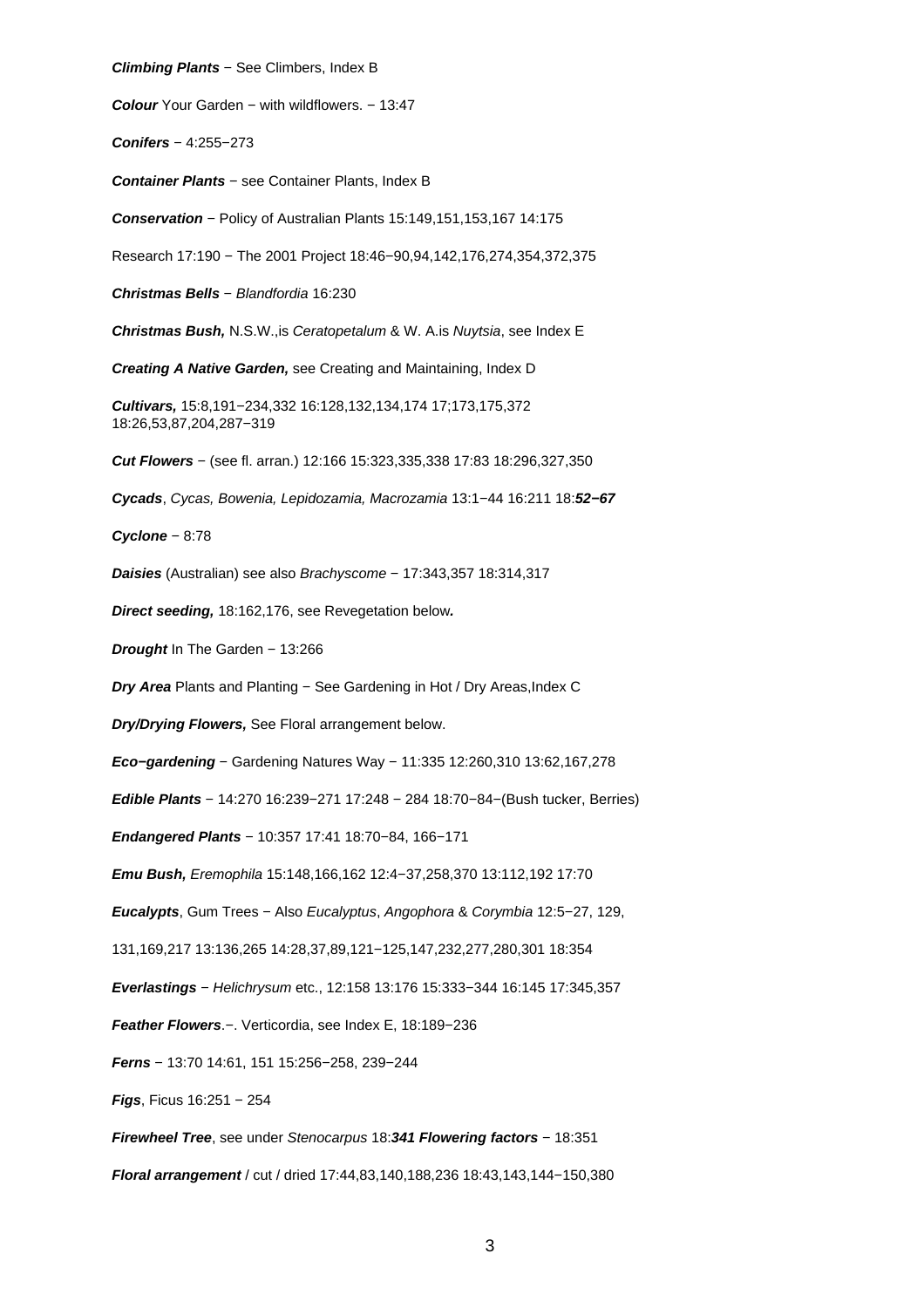#### **Foliage plants** 18:3−17

**Forest Garden** − 3:352, 359 8:17 16:156 **Frost / Cold** − 3:191,207,275 4:68,69 6:371 9:266 10:222,225 12:88,171,207 15:106,214,254,341 16:153,291 **Fragrant Plants** − 12:195 13:359 18:105 **Fungi**, a point of view − 15:137, see Mycorrhiza below. **Fruits and Berries** 4:152,155,156,157,158,175 16:226,237−281,287 17:237−284 18:70−85,161,163 **Gingers** 16:239−249 **Grasses** − 6:311 8:35,316 12:135 14:168 15:112 17:38 18:38,183 **Grassland plants** and conservation 16:287 17:120 18:354,375 **Grevillea** − 13:334−380. 14:335−343 18:166−171, see Index E **Ground Covers** − See Plants For Particular Applications, Index B **Hanging Baskets** − A novel way to grow wildflowers, 13:310−312 17:357 Herbaceous Perennials - See Rockery Plants, Index B **Honeysuckle, Native** see under Lambertia 18:335,372 **Hop bushes**, Dodonaea, 17:191−233 **House Plants /** Indoor Plants, 12:198 13:64,299,306. See 'Container Plants' **Insectivorous plants**, see Carnivorous plants index B. **Iris,** Australian Iridaceae − Diplarrena, Isophysis, Libertia, Orthrosanthus, Patersonia, 14:191−194,198,208,202,370 16:323 **Kangaroo Paw,**Anigozanthos 12:113X 13:196 14:290,306,320 16:47 −89,134,174, 17:21−26 (pests and diseases) 17:27,29(Bush Gems) 17:27,29 18:21 Related plants, Conostylis 14:344−360 **Leptospermum**etc. The Tea Tree Group − 14:154−168,220−225 16:11 **Lilies** 16:287−371 17:1−17,30−−39. Thysanotus The Fringed Lily 12:47,55,67 Arthropodium, 12:122, Tricoryne 14:314−319 Orthrosanthus 14:370 **Mangroves** − 6:222−229, 234 **Mycorrhiza** see under roots − 5:58, 61,137 17:4,40,367 18:279,**345 Orchids**, − 3:18, 27,28,72−75,79,81,174,177,178,223 3:227,243,245,

249,279,291,293,350,370 3:374,376,378,383 4:27,75,91,133,134,163,168,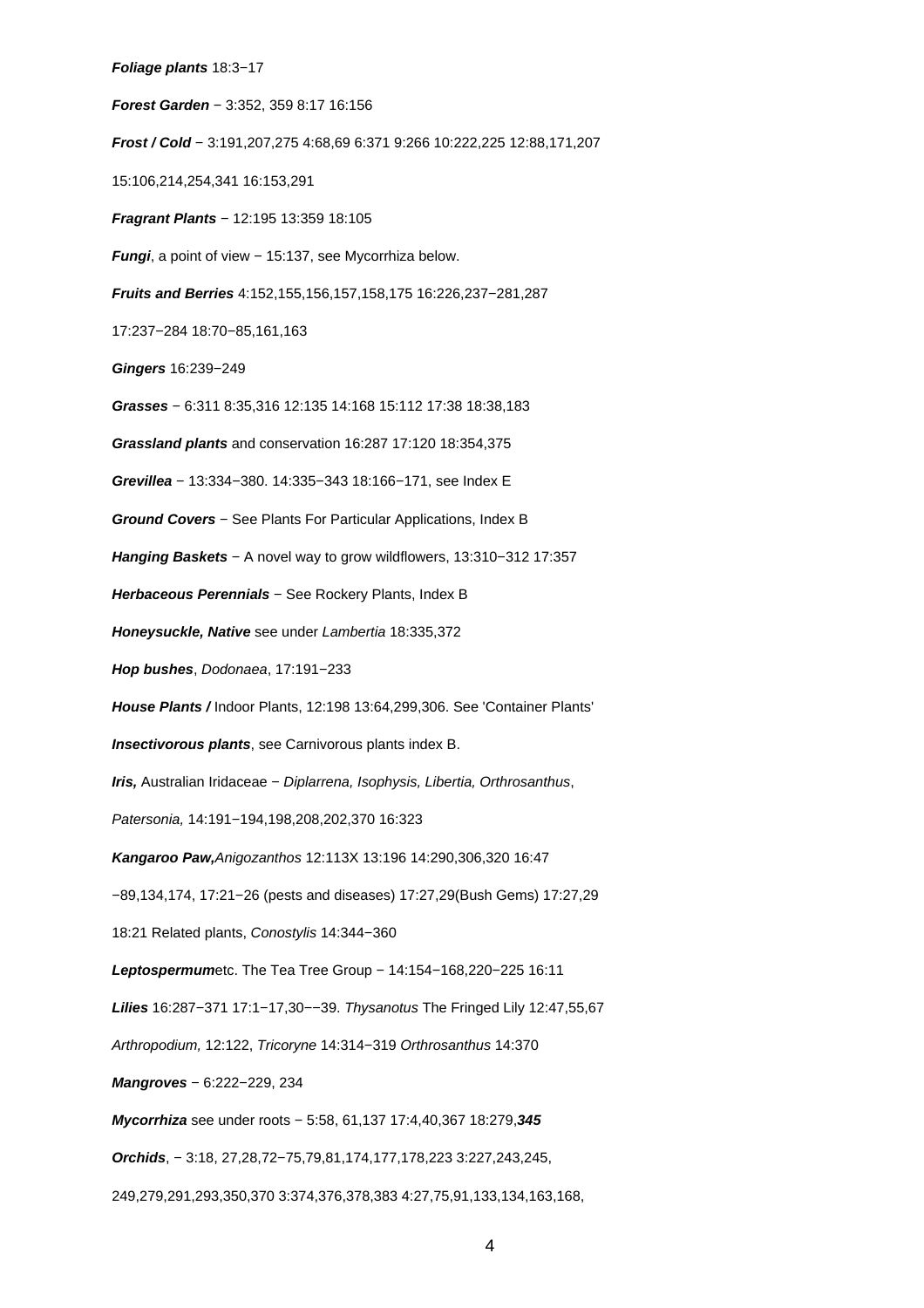170,171,204 4:239,243,308,309,311,348,350,353,355 4:356,379 5:16,18,

60,105,107,144,215 5:219,270,275,304−6,369,371 6:15,30,77,132,172,250,

319,349 7:13,19,57,62,135,205−222,224−252,324 8:32,75,175,176,274 9:76,

175 13:219,232,272 16:24 17:332P,376P 13:219, 232, 272

**Palms** − 13:37, 44, 70, 101, 111, 298, 303 12:197 16:190−210

**Pea flowered plants** − 12:95, section Mirbelieae 17:102. See details in Index F

Chorizema, Gompholobium, Nemcia, Oxylobium, Latrobea, Pultenaea

**Pest Control** − See Maintaining The Garden, Index D

**People profiles** 17:376 18:154

**Photography** − 6:342

**Ponds** − See Plants for Wet Situations Index B

**Pressed Specimens** − 9:230. See also Floral arrangements, drying plants.

**Rainforest Gardens** − 12:147,191−236 15:258 17:239 18:70−84,86

Rainforest Plants − See Gardening in Tropical Climates Index C

**Research,** 17:70,370 18:28−35,194,206,207,345,351,362,366

**Revegetation,** 18:162. See also, Conservation.

**Rhododendron**, see under Rhododendron 18:358 see index F

**Rock Gardens** − Their construction and planting, see 'Rockeries' Index B

**Roots**, tubers, corms,bulbs − 4:161 9:161,209,259 10:74,79 11:161 13:120 15:245 17:30−39 18:**345,366** Root diseases 18:195 See under Mycorrhiza.

**Saline** Conditions − 5:86, 92 16:27.See Soil preparation, Index D

**Sand Heap Gardens** − 15:266, 321 16:146 18:101

**Scented Plants −** See Fragrant Plants, Index B

Seaside Planting – See Index B

**Shade**, Gardens In Shade − See 'Shady Situations' & Shade Trees', Index B.

**Street Tree Planting** − See Index B

**Sturt's Desert Pea** − Cult.& Prop. 13:231,309 14:287 15:345,346,348 17:342

**Succulents** − 14:47−57

**Terrarium Gardens** − 18:115

**Vines & Creepers** − 12:226,147,184 14:209,226 15:22,269,362 17:134,254,255

**Waratah,**Telopea − 12:268 14:239−263 18:17,285−328,334,338,345.365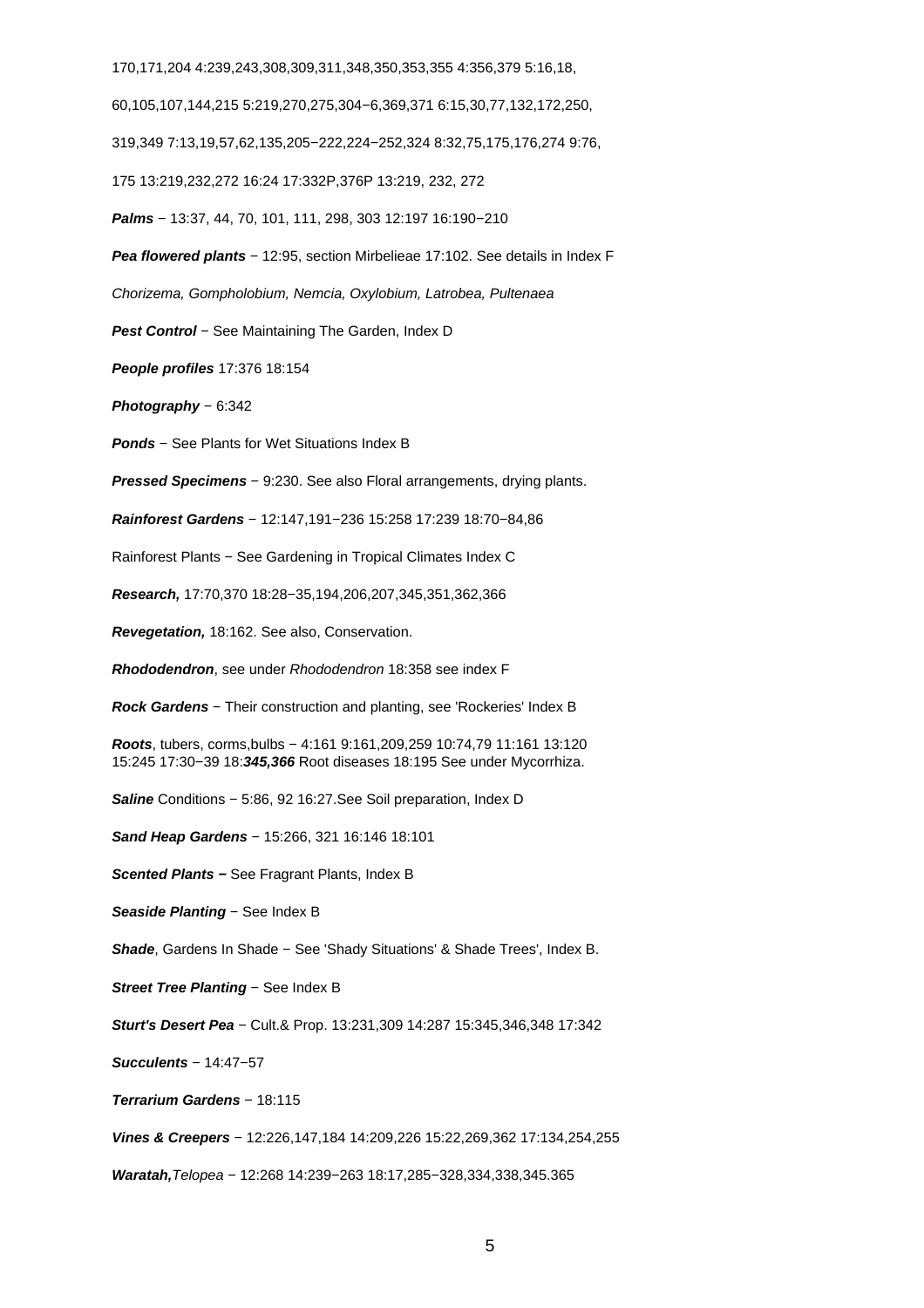**Water Gardens,** plants, 17:141−185. 18:324

**Water logged soil**, 17:149,158 18:324 see gardening / soil, wet, index D

Wet / Damp Situations – Plants For Particular Applications – Index B

**White / grey flowers and shrubbery.** 18:150−155

**Windbreak / Boundary** − See Plants For Particular Situations, Index B

**Wine making** – 16:250

## **PLANTS FOR PARTICULAR APPLICATIONS INDEX B**

**Alpine Plants** − see gardening in cold climates, Index D

**Attractive Foliage** − 12:192,197 13:1−42

**Aromatic Plants** − 3:5 12:195 13:359

**Annuals** − see Index A

**Bark & Trunks** − 10:34 12:131,195,266 14:35

**Berry** producing plants, see Fruits and Berries, Index A

**Birds & Wildlife Plants** − see birds / wildlife, Index A

**Bog gardens** − see Water Gardens, Index A

**Bush Tucker/Useful Plants** − 12:195,266 13:20,25,116,119,127,143,

13:290,291,315,318 14:270 16:237−272 17:237−284

**Carnivorous / Insectivorous plants** − 3:319 4:28,36,37,257,292 7:355,359,

8:161,172 11:175 18:116,120,121,124,126,137,138

**Climbers** − 4:200−226,366 6:13 14:209,226 17:134,254,255 18:104,111

**Coastal Planting** − see seaside plants below

**Colourful Leaves** − 12:194

**Container Plants** − 3:8 5:259 6:142 11:197 12:58,160. 13:20,35,47,64,159,212 13:298,306 14:93,96,239,246 15:159,298,323,346,348 16:284−325 17:3−41,

179,294,343 18:105,111,115,119,237,**247**,259,**269**,273,**297,300,314,317,321**

care during dormancy 16:311.

Container Potting Mixes − 10:218 11:137,159 12:20,22,58,67 13:66,159,259,

298,302,306,310 14:23,115,231 15:348 16:70,162,167 17:367 18:197,211

nutritional studies − 16:320

**Cushion Plants** − 12:146, 336, 349, 352 13:48P 15:209P

**Cycads** − 13:3,17,28,30,85 16:211 18:52−67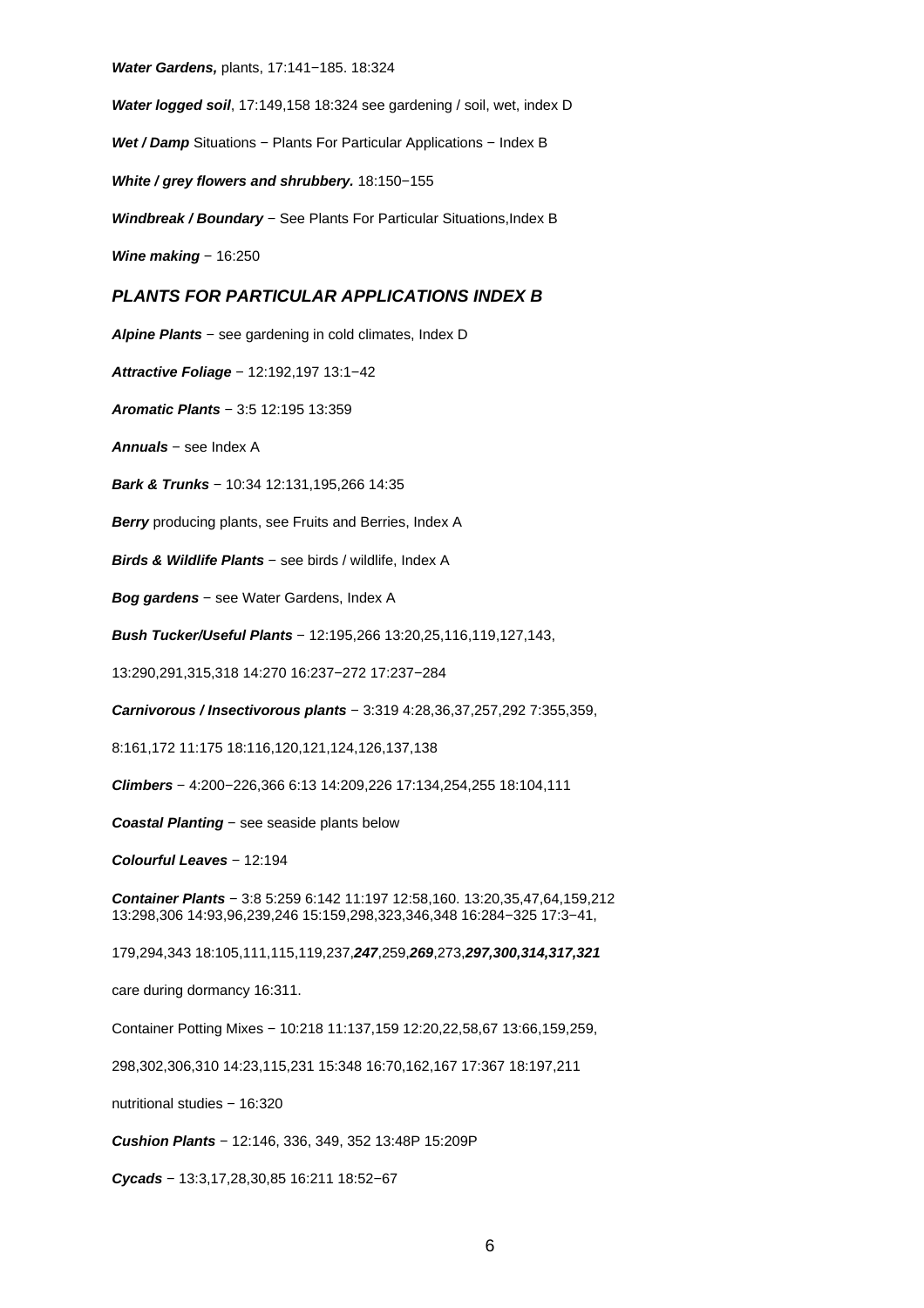**Cyclone Conditions** − 8:78

**Dry area gardening** – See index A

**Eco−gardening** − See index A

**Edible plants**, see Fruits and Berries, Index A

**Endangered plants** − See index A

**Eucalypts**, Dwarf − 13:265 see under Eucalyptus

**Ferns** − 7:103,157−167,180−190 8:137,138,168 9:72,169,242

10:189,190 13:70

**Forest or bush gardens**

**Fragrant plants** – See index A

**Frost** − 3:207 12:88,171,207 13:23 15:106,214,254 15:341 16:153

**Grass** − 6:311 8:35,316 12:135 14:168 18:183,375

**Ground Cover Plants** − 3:14,207 4:10 6:147,239 11:291 12:5P,7,8P,11,19, 161 13:51,266,351 14:16,63 15:195,196P,205P,208P,211,213P 17:84 18:3,115

**Hanging Baskets** – See index A

**Herbaceous plants** − See index A

**House Plants** − See container plants − 13:64

**Palms** − 13:37,44,70,101,111,298,303 16:190−210

**Rainforest** − See Gardening in Tropical Climates below

**Rockeries** − 12:161,164,177,181,241P,245P,315 12:327,361 13:57P,63

14:17,19 15:13,49 15:13,49,97,99,263,266,336P 16:143 17:1−14,294

18:3−7,101,191,193

Plants For Rockeries − 3:12,54,56,218 4:6,7,10,156 5:4,11,13,91,233,243,381

6:147,156,260,287,307,335 7:359 9:179 12:47,57,122,198 13:63,173,176,

351 14:63,67,95,127 15:54,69,112,199,218,227,254,293,321 15:323,335,

336,346 16:143,146,149,287 17:1−19,294 18:3−7,24,105,150,177,191,193, 239,245,257,259,262,269,287,291,297,300,310,314,317,320,324

**Seaside or coastal planting** 3:205,207,335,367 4:55,199 8:71 10:343,369

16:16

**Shade Trees** − see street trees − 12:6,25,194 13:124 14:301

**Shady Situations** − 12:194,198 15:239,245,247,258,263

**Showy Fruits** − 12:194,148,156,159 See also 'Bush Tucker / Useful Plants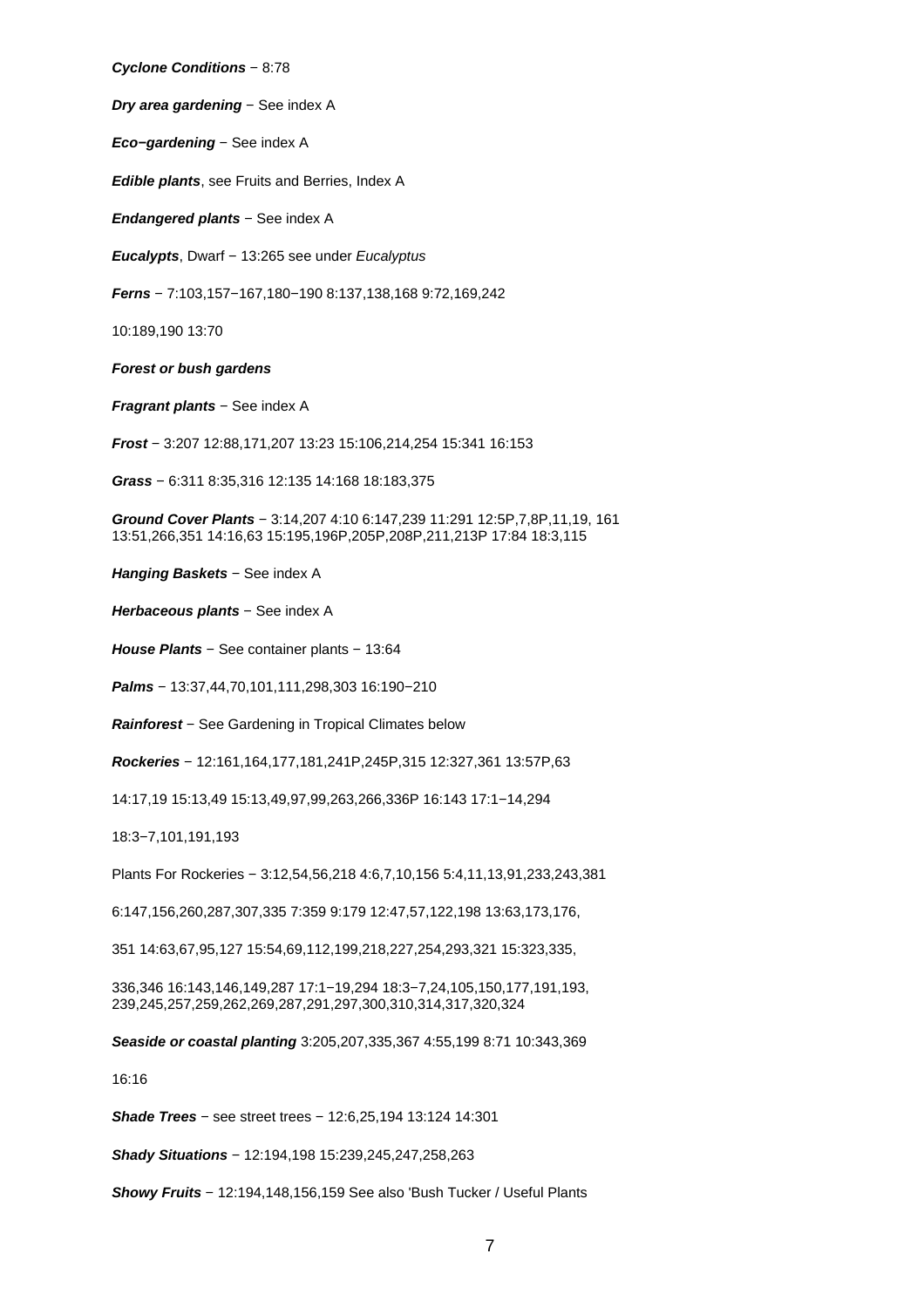**Street Trees** − 3:38,86,219,309,348,368 4:73,106,174,203,274,264 5:35,112,

183,283,364 8:369 10:70 11:153 18:**363**

**Swamp Plants For Soil Drainage** − 12:198 13:136 or Plants For Wet Sit.

**Terrariums** − 11:358 18:119

**Water gardens** 17:143−185, see index A

**Weeds / Control** − 16:152

**Wet or Damp Situations** – 4:25 16:27,291 17:143–185 see index A

**Windbreak / Screen Shrubs/Trees** − 8:147 12:183,194,239 13:118,296 15:207

## **Plants For Specific Areas of Australia. INDEX C**

Gardening is the growing of plants under the particular conditions that confront you. There is usually an attempt to lump the various growing conditions into broad climatic regions as below. The references under each heading are from reports from hundreds of experienced growers some from conditions very similar to your own. Those conditions not covered will be for temperate areas and these will gardening conditions mostly refered to in the Index E. It has been the practice to feature successful gardens these being as follows:

## **Feature gardens described**

Specific Gardens Described To Illustrate the Recommended Practices:

The Nottage Garden 6:307 The Wilson Garden 10:261

The Taylor Garden 10:330 The Lamont Garden 11:145 WA

The Mills Garden 11:363 The Bailey Garden 11:361

The Hitchcock Garden 13:23 NSW The Johns Garden 14:18

The Pearce Garden 14:162 The Ali Garden 4:164 TAS

1.The Moy Garden 15:11 NSW 2.The Eastwood Garden 15:95 VIC

3.The Gane Garden 15:156 NSW 4.The Wheeler Garden 15:204 VIC

5.The Cheel Garden 15:239 VIC 6.The Collins Garden 15:258 QLD

7.The Cooke Garden 15:263 VIC 8.The Andrews Garden 16:146 NSW

9.The Kemble Garden 16:156 NSW 10.The Shiells Garden 16:159 VIC

11.The Bosworth Garden 16:269 QLD 12 The Darwin Garden 16:191, 274

13. The Filby Garden 17:47 WA 14. The Turton Garden 17:51 NSW

15. The Dealtry Garden 17:287 VIC 16. The Oxnam Garden 17:335 WA

17. The Johnson Garden 18:22 18. The Rigby Garden 18:12 QLD

19. The Carter Garden 18:38 ACT 20. The Butt Garden 18:56 QLD

21. The Butterfly Garden 18:95 QLD 22.The Lindley Garden 18:180 QLD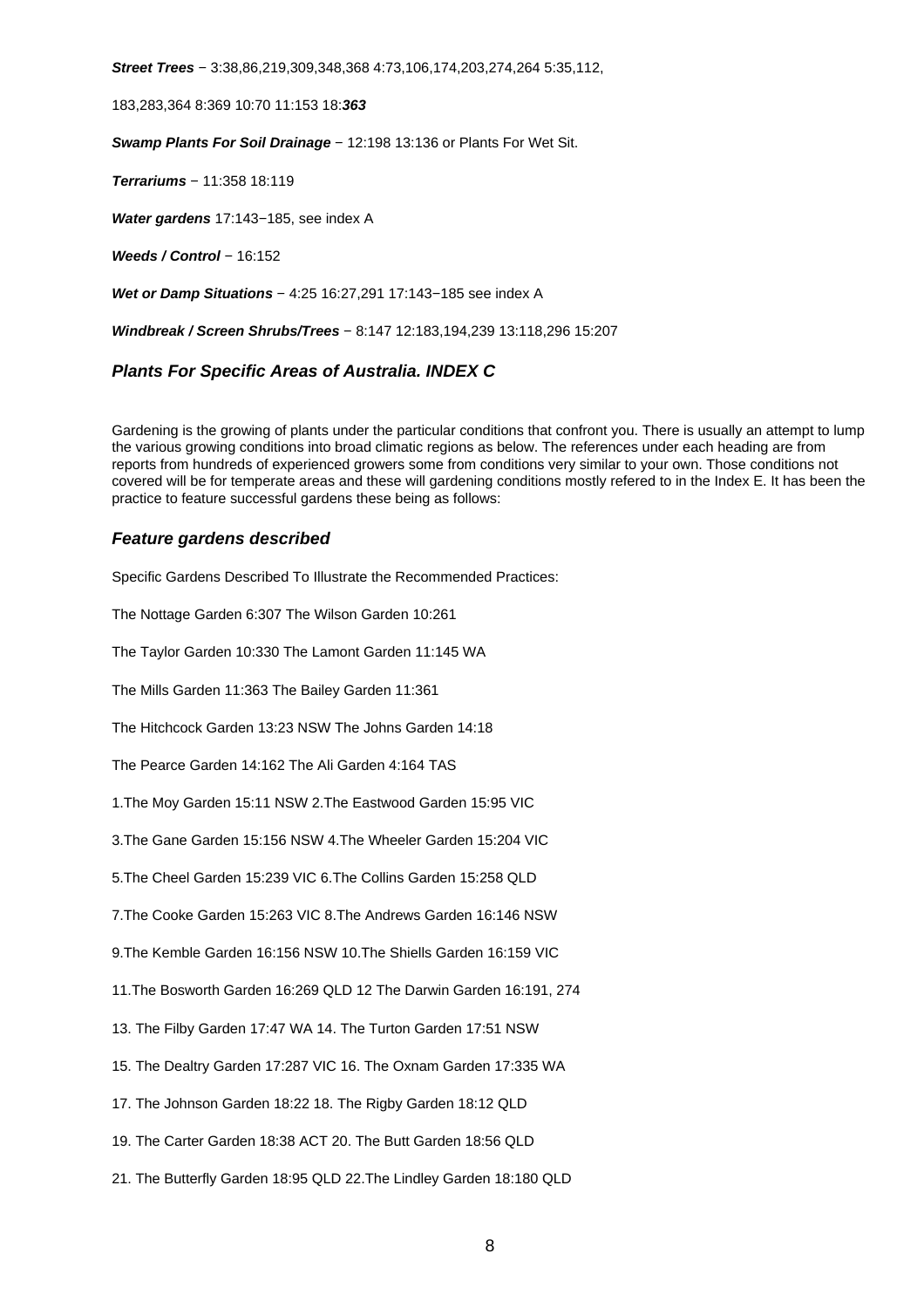23. The Moyle Garden 18:191 WA 24. The Gowns Garden 18:210 WA

25. The McKenzie Garden 18:239

## **Specifically for "East−coastal Gardening**", a series of interest is:

- 1.Banksia 13:264 18:328 2.Lechenaultia 13:311 3.Grevillea 13:344
- 4 & 5.Darwinia & Homoranthus 14:63, 127
- 6.Dracophyllum and Potting Mix 14:231 7.Epacris 14:294
- 8.Kangaroo Paws 15:39 9.Phebalium 15:47 9A.Crowea & Boronia 15:106
- 10. Boronia, Correa & Crowea 15:218 Ground Covers 17:84
- Gardening on the wild side 18:287

## **GARDENING IN COLD CLIMATES AND SOUTHERN AREAS**

- In Tasmania − 3:59, 160, 253, 324 4:64, 151, 152, 155, 156, 158, 267, 366
- − 5:99, 132, 224, 347 6:211 7:380−391 8:207 11:370 17:295
- "A Garden in Tasmania" 12:147, 366
- "Tasmanian Alpine Flora & Plants For The Garden" 12:143
- "Shrubs and Trees for Tasmanian Gardens" 12:155
- "Dwarf Eucalyptus in Tasmania" 14:28
- "Rainforest & Austral−Montane Plants" 12:147
- "Alpine Flora − Tasmanian Highland Plants" 12:143, 361
- "The Small Rock Garden In Tasmania" − 12:161
- Tasmanian Conifers − 4:266 − 273
- Tasmanian Proteaceae 12:151, Pimelea 12:373, Euphrasia 12:335
- "Tasmanian Iris & Lilies and their cult. 16:287−301
- "Western Australian Eucalypts in Tasmania" 12:169
- Aust. Plants in England 12:178, N.Zealand 12:183, California 12:174
- A Property In New England, NSW 13:23
- Myrtaceae In Hobart − The Ali Garden 14:164
- "Crowea and Boronia In My Garden" 15:106
- A Wildflower Garden At Romsay, Victoria" 15:204
- Melaleuca for Tasmania 16:27, 122, 136,
- Alpine wetland plants 17:143 − 185
- Pimelea in Tasmania 17:295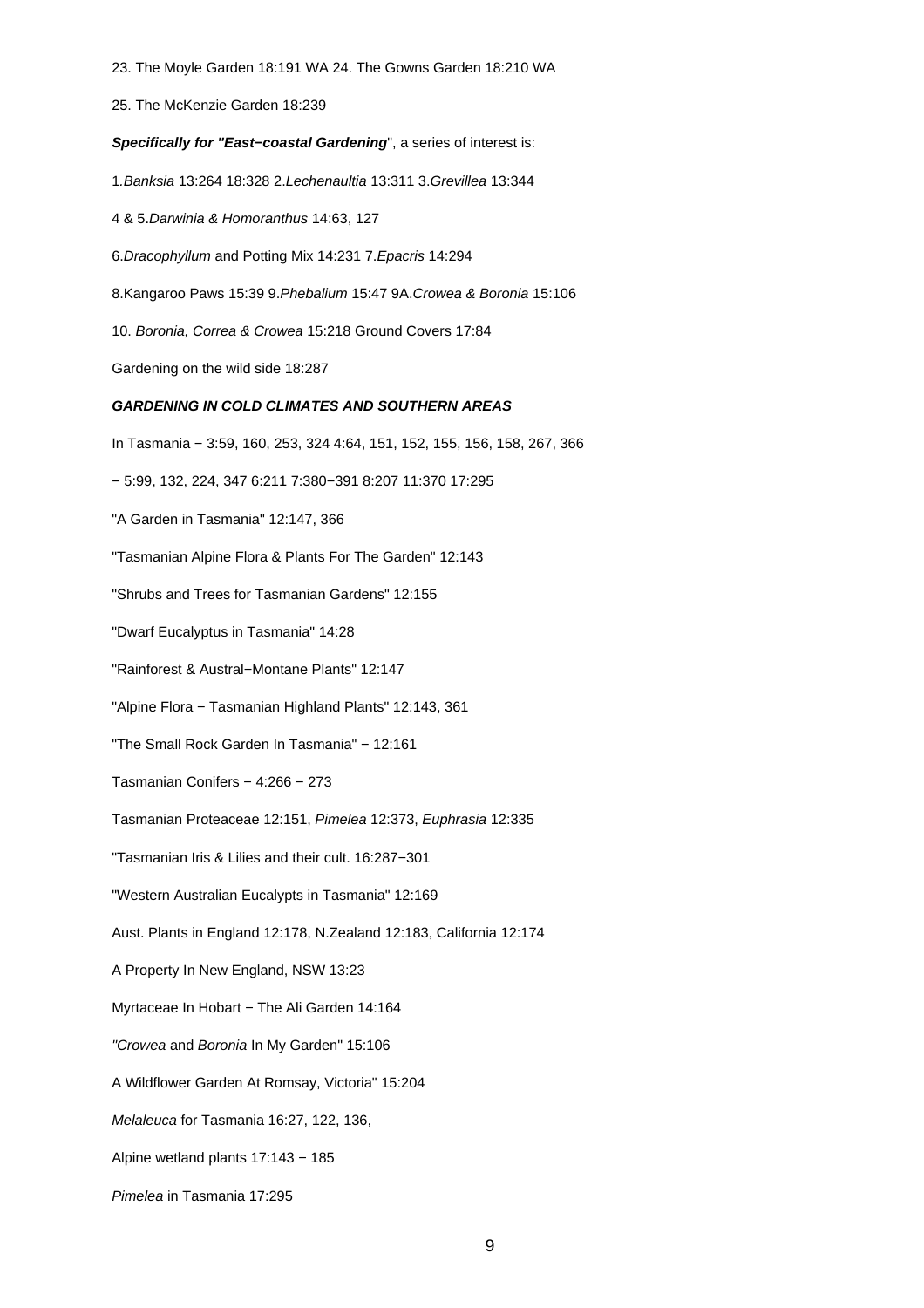#### **GARDENING IN SUB−TROPICAL CLIMATES**

Most reports from South East Queensland have been indexed under "Gardening in Temperate Areas". However the more recent ones are: Sub−tropical Gardens − 16:126, 127, 143, 173, 180 Bottlebrush type plants Asteromyrtus, Callistemon, Calothamnus, Melaleuca − 16:3, 10, 27, 35, 38, 93 − 127,136, 137, 140 Wildflower gardens near Brisbane 16:141,143 Rainforest plants of South−eastern Queensland 16:180 Palms 13:298 16:190−210 Cycads 13:3−22,28−36, 16:211 18:52−67 Dodonaea, Everlastings / annuals in Brisbane 17:354 **GARDENING IN TROPICAL CLIMATES** In Queensland − 3:168 4:201, 226, 244 5:3, 361 6:3, 201, 334 Acacia,Top−end Wattles, 8:14, 51−136, 374 9:268 10:310, 383 17:86 Climbing Plants 14:209, 226 Creating A Rainforest 12:208 17:239−247 Cycads of Australia 13:3−22, 28−36 16:211 18:52−67 Edible Plants, many rainforest plants 16:237−272 17:239−284 18:68−74 Gardening in Dry Inland North Queensland 12:216 Grevillea − Tropical 14:335 Landscaping A Tropical Garden 12:198 13:287 My Garden in Ingham 16:269 North Qld. Rainforest Plants and their cultivation 12:218 17:239 Palms 13:298 16:190−210 18:77 Potted Plants in the Tropics 13:306 Planting in North Queensland 16:275 Plants and Planting Procedures for Tropics13:297 16:191, 274 Tropical Gardening 16:191, 274 17:239,247 Tropical Rainforest Plants 17:239−247 Wildlife in a Tropical Garden 13:291 Wild Plants of North Queensland 12:191 16:237−272 17:239−284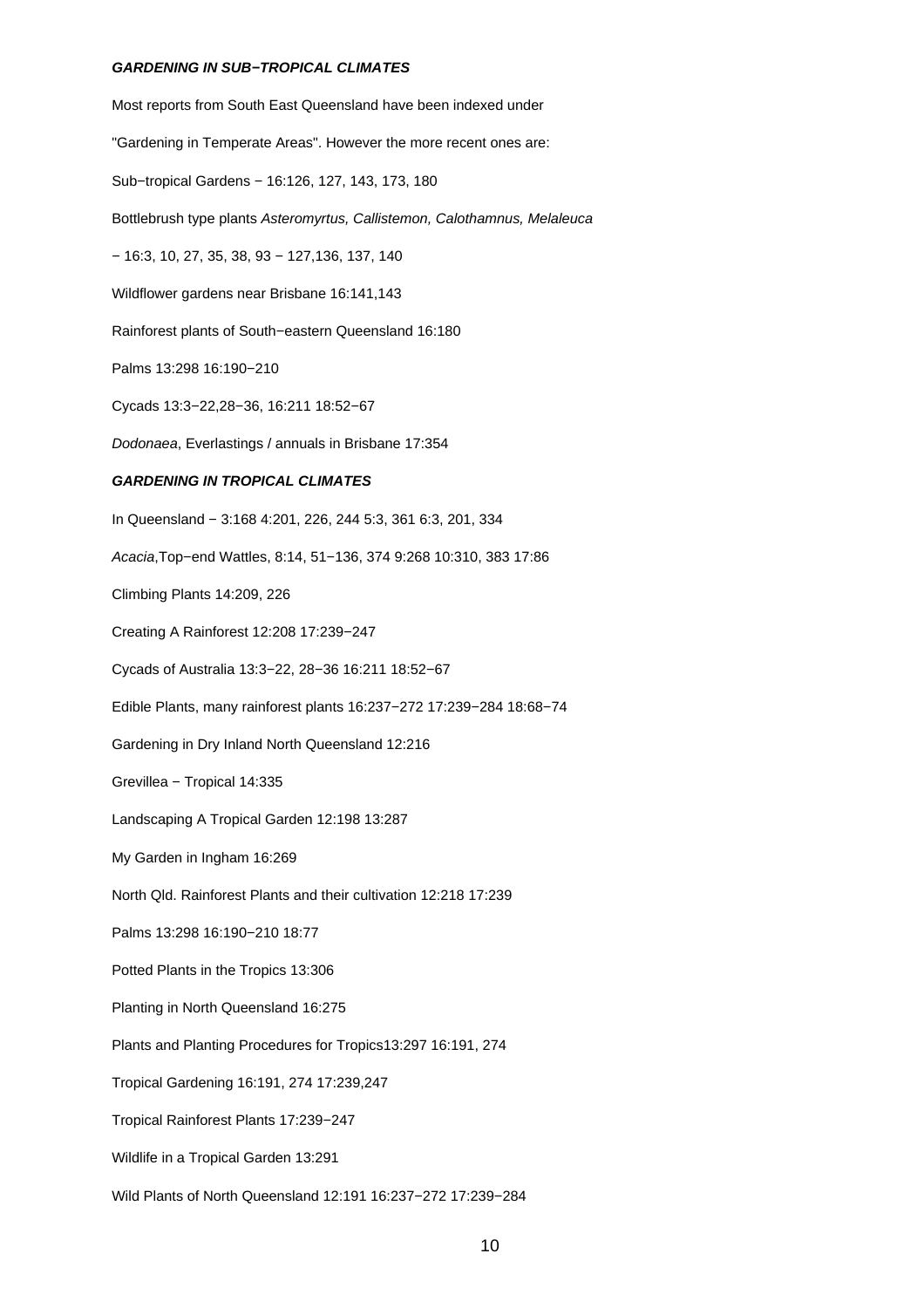#### Tropical water and wetland plants 17:151

Tropical Plants / Genera described include the following:

Asteromyrtus 16:115, Syzygium and related genera 14:70

Xanthostemon 16:215,230, Dodonaea 17:189 − 233, Graptophyllum 17:66

## **GARDENING FOR THE DRY INLAND AND COUNTRY AREAS**

In Central Australia − 3:84, 222 4:312 5:54, 322 6:352, 353

7:254−297, 327 10:47−61, 68, 83−86, 262 17:40 18:48

"Establishing An Arid Zone Native Garden 13:106

"Central Australian Plants Cultivated In Alice Springs 13:102

Acacias of the Centre − 7:260

"Eremophila In Alice Springs 13:112

"Wildflower Gardening in Dry Areas" 12:3

"Plants Of Arid Areas 5:58 12:35

"Trees For Hot Dry Climates" 12:25

"Wildflowers In The Hot Sun" 14:307 15:143

"Coping With Drought In The Garden" 13:266

"Transforming a Property in New England 13:23

## **CREATING AND MAINTAINING THE GARDEN INDEX D**

**Landscaping with native plants** − See also Index C, Feature Gardens for

reports on successful gardens. − 5:58,308 6:54,68,146,165,368 7:295 11:145

12: 3, 17, 25, 35, 106, 191, 194, 198, 12:239, 260, 310 13:21, 24, 38, 47, 49,

68, 118, 287 14:17, 333P,361 15:11,95,156,161,204 16:27,143, 149

17:47,49,180, 239 18:3,23,101,180,183,194

Creating a wildflower garden 12:106,239, 13:23 17:146,239 18:101

**Soil preparation** − 3:51 4:67,208 5:55,81,302,308,357 6:54,185 8:51 11:239 12:107,239 13:23,59,62 13:66,161,216,278,294,297,320 14:18 16:143,146,

16:159, 171, 295, 327 17:47, 82, 239 18:19,22,**101**,173,195,310,323,328

soil testing and pH 15:95,98,99,104,157,162,206,250,303,321 16:327

17:82, 358, 366 18:195 soil problems 17:358 18:195

Clay / Heavy Soil Areas − 3:15,209,297,299,399,341,343,344 4:26,105 5:84,195, 6:58,159 8:51,56,151 12:19,107,239,282 13:59 14:35, 66,232 15:11,95, 99, 15: 210,323 16:126,143,146,159,327 17:47 18:23,195,199,328.

Sandstone and Light Soil Areas − 4:102 5:86,210 6:91 8:182 12:3, 19, 109, 323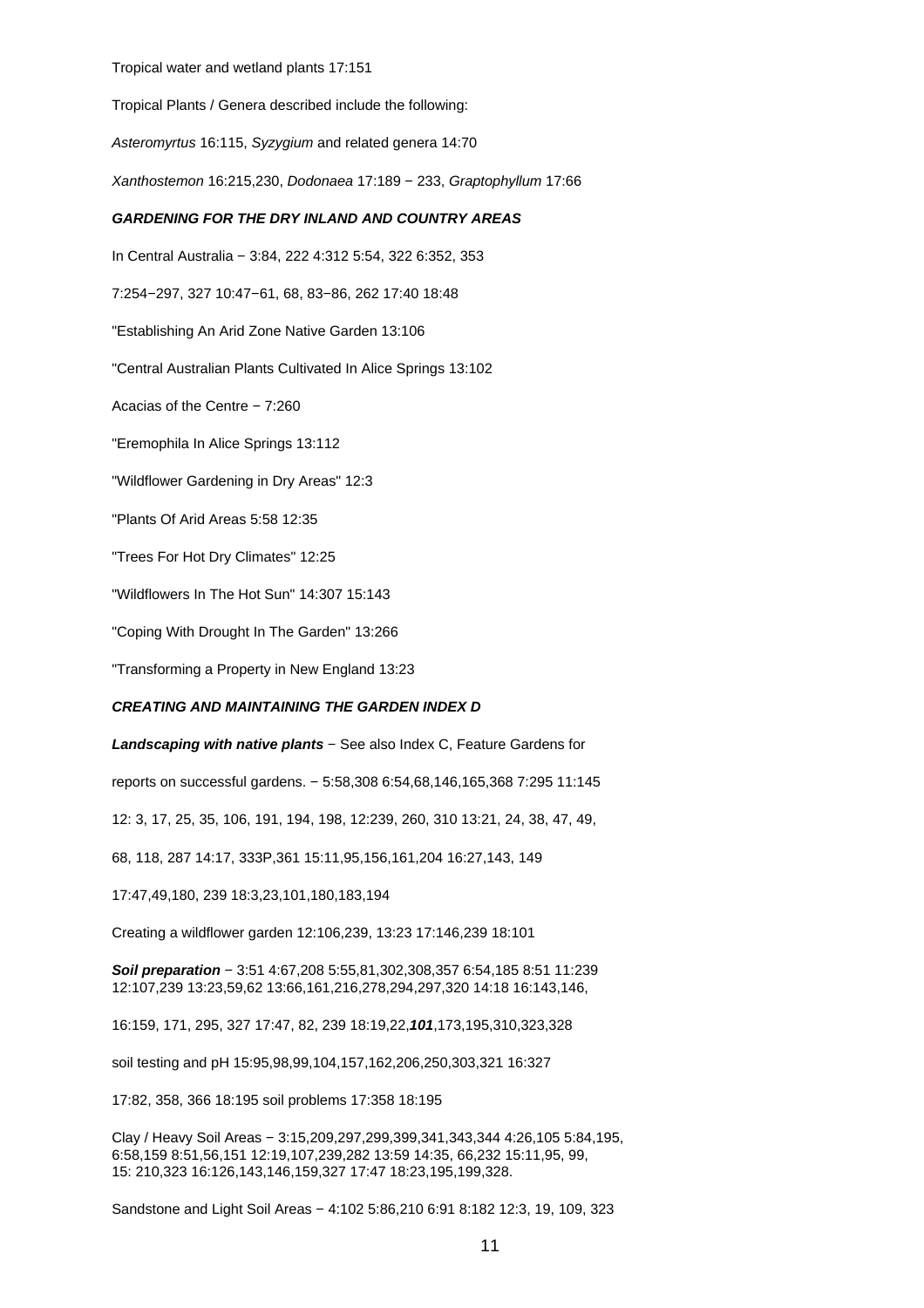Wet Situations , see also Water Gardens− 12:198, 349 14:22 17:150, 158 Wetting agents 18:174

Alkaline Areas − 9:119,120 12:3,11,18,68,110,169 13: 33,59 14:150,164 15:323 17:358 18:365 Plants for alkaline areas, 18:156

Acid conditions 16:327

Frost prone areas 16:153

**Composting** 16:150 17:366

**Cultivation** − 7:47,100 8:62,212 9:47,312,314 18:338,347,358,363,**365**.

**Planting techniques** − 3:53,55 8:59 12:3, 8, 11, 68, 107, 110, 169 11:239, 261

13:24,107,294,297 14:66,163,232 15:95,104,106,206,262,346 16:3,126,150, 153,275 17:239,287 18:19,175,176,178,180,195,197,199,211,242,323

18:19,175,176,178,180,195,187,199,211,242,323,365. Staking − 3:53

**Watering / Irrigation** − 3:55 4:210 9:147 12:7, 15, 19, 59, 67, 171 12:239, 261

13:55, 62, 65, 107, 266, 297, 299, 303, 311 14:164 15:207, 254, 258 16:167,

170, 276 17:50, **153, 176**, 246,363 18:20,180,197,211,214,247,365

Wetting agents 18:174

**Mulching** − 3:54 4:313,314 8:167 11:68,71 12:7,15,107,206,239 12:260

13:24,55,106,167,169,278 14:164 15:197,258,267 16:127,159,275

17:47,242,**359,362** 18:197,211,346,365

**Fertiliser / Growth Control** − 3:323 4:39,179 5:27,40,326,357 6:131,195,338

7:198 9:109,113 10:3,220 11:83,253 12:10,17,62,111,171,206,242,276

13:24,297,300,302 14:19,114,116,163,248,321 15:158,267,347,348

16:3,149,150,158,163,269,320 17:99,143,146,245,296,367,369

18:20,173,174,175,247,311,323,365

**Pruning** − 3:303 4:303 12:10, 17, 63, 243 13:67, 297 14:372 15:162, 338

16:6, 127, 158 17:246 18:20,180,211,245

**Weed control** − 10:139 12:243 15:95, 207 16:152

**Pests & Control**, Friends & Foes – −

above ground − 4:215,216,217,218 6:266,359,367 7:192,322,392 8:183,247

10:3,203,270 11:27,155,166,168 12:10,14,172,243,268,291 13:67,161,

216,302,320,347 14:40,174,277,279,372 15:242,243,347 16:78,126 17:75

18:195,198,211,242,311 collar rot 18:195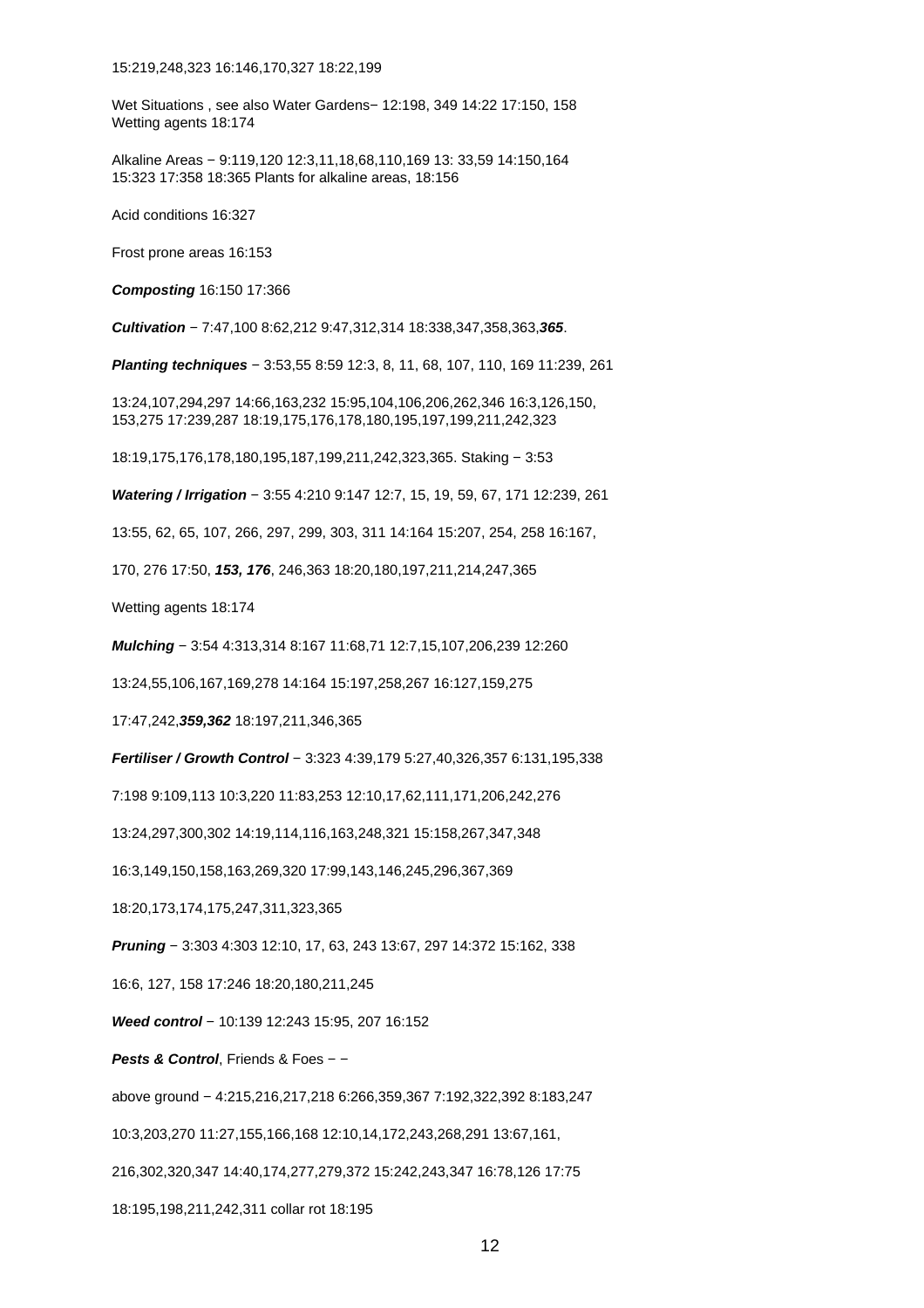## **PROPAGATION BY SEED CUTTINGS GRAFTING INDEX E**

There are articles that generalise on propagation techniques that have been found successful by experienced propagators from all parts of Australia. These do not include commercial nursery techniques using special facilities. Many of the references are just a brief mention to a particular species but the hints given may provide a guide to procedures The best references are in bold. Diferent methods are used in the propagation of Fabaceae with their hard coated seed, thse being marked F, for Myrtaceae usually responding to 'wet methods, and marked M, and for Proteaceae that are prone to damping off, marked P.

**Plants from seed** − 3:14, 18, 65, 66, 67, 69, 163, 197, 251, 356 4:15M, 24P, 53, 71M, 101, 128M, **179**, 223F, 231F, 254, 255, 294F, 327 5:**7**,10, **21**, 22, 50, 111, 114M, 155, **260**, **270**, **371** 6:**70**, 71, **80**, 175, **250**, **256**, **260**, 279F, **309,** 311, **339** 7:**62, 96**, 288, 319P, 387 8:**30**, 330P, 331P 9:10M, 67M, 101P, **122**, 149P, 150, **165**, 206P, 315P 10:28M, 65M, 98F, 151M, 176P, **202**, **204**, 205, 207, 213, 247, 283F, **368** 11:**63**, 66F, **136**, 202, **220**, **231** 12:**23**, 24, **67**, 88M, **113**, 114F, 169M, **178**, 268P, 274P, 278, **290**,294, 312M, **347** 13:7, 17, 21, 38, 208, **210**, 231F, 259P, 275, 346 14:15, 21, 50, 194, 210 , 214, 239P, 280M, 287F, 291, **299** 15:10, 51, **59**, 71, 111, 114F, 174, **251**, 297M, 324M, 335, 346F 16:**18,78**,106M,**227**,243,**287**, 291, **311**, 317, **323** 17:3, 10, **70**, 77, **195**, **230** 18:**11**,18,**53,**206M**,**345P**,369**

Cotyledons − 11:65 Seeds − 11:67 The care of seedlings 16:106, 158

Bulbs, corms, 16:287 **Smoke germination** 18:**369**

**Plants from cuttings** − **3**:8, 158, 163, 197, 254, 323 **4**:58, 66, 101, 143, 179,

181, 255, 272 **6**:23, **111**, 175, **2647**:**988**:**29**, 34, 159 **9**:68, 150, 167

**10**:368 **12**:**20**, 278M, **291**, 309P, **35313**:**113**, 168, **191**, **211**, **258**, 275, **295**

**14**:19M, 21, 214, 223, 343 **15**:137 ,162, **166**, 297, 324, 338, 368 **16**:262

**17**:50, 79, **19418**:17P,18,**320F,346P**

**Grafting of plants** − **4**:225 **9**:102 **10**:367 **11**:198,228,246 **12:**11,15 **13**:211,**344** 14:**58**,**119**,120 15:163,166,**369** 17:**77**, **78**,161,175 18:194,**199,**211M,**239**.242

**By Division** 10:206, 207, 218, 247 11:175 16:78, 87,243,268,287, 294 17:3, 10

Air Layering − 4:246 6:375 10:178 Regeneration by suckering 16;159

**Micro−propagation**, tissue culture − 18:28−35

**Hormone powders** − 11:161 12:21, 22, 278 13:113, 191, 211, 258 14:343 17:79

**Hybridisation** / pollination 10:211 16:47

**Growth retardants** 16:70 17:80, 296 **Potting mixes,** see index B, container pl.

### **INDEX TO PLANTS USING BOTANICAL NAME INDEX F**

As there are many thousands of spectacular plants in the Australian flora (many with the same common name) the use of common names is not practical. The common names of many are given in the relevant articles. For people without a clue to the botanical name of a plant, we suggest that you refer to the general articles indexed above for the area or application of your interest.

The index to plants gives references page number followed by the letters:

**D − the plant is described, the best reference being in bold type**

**C − cultivation notes on this plant, the best reference in bold.**

**L − a line drawing is provided to illustrate botanical details.**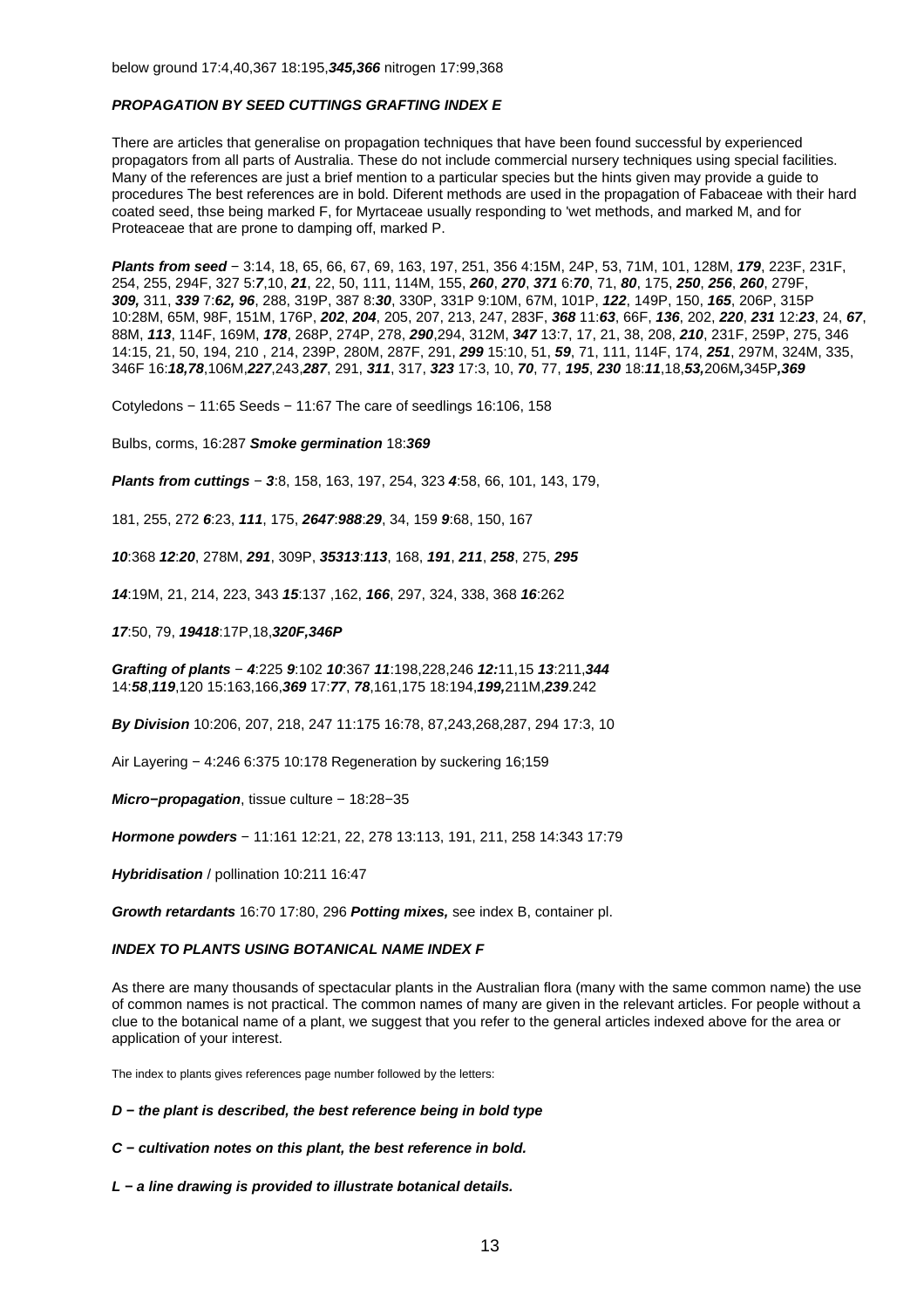**P − a colour photograph for you to see what the plant looks like.**

**X − propagation details specifically for this plant.**

# **INDEX TO PLANTS USING BOTANICAL NAME INDEX F**

**Abarema**(ab−a−REE−ma) Mimosaceae, 5spp. in Aust. Snow−wood or Stinkwood **grandiflora**now Archidendron grandiflorum 13:68D **sapindoides** 13:68D

**Abelmoschus** (able−MOSK−us) Malvaceae 7 spp.in genus.

**moschatus** 4:**197CDP,**232C 8:54C,74C,**80CD**,81P

**Abrophyllum**(ab−ro−FILL−um) Grossulariaceae, 3spp in Aust.

**ornans** syn microcarpum3:362D 13:68D

**Abrotanella**(a−bro−tan−ELL−a) Asteraceae, 3spp in Aust.

**forsteroides**2:237D 5:224CD 7:385D 388CD 11:**360C** 12:146D,**349D,350D**

**nivigena** 7:355D scapigera 5:224D

**Abrus** (AB−rus) Fabaceae 1sp in Aust.

**pecatorius** 4:**199CD** 10:**99CD**

**Abutilon** (a−BEW−til−on) Malvaceae 30spp in Aust**.**

**auritum** 3:342C 7:**122D leucopterum** 7:**327CD oxycarpum**12:179C

**Acacia** (a−KAY−sha) Mimosaceae propagation Index E

of the centre 7;261,.... of Flinders Ranges 8:253 ...Western wattles 11:78

**acanthoclada** 7:290C,327CD

**acinacea** syn. rotundifolia1/6:2D 3:275C,342C 4:**33DP** 5:88CD,90D,199C

6:152CP,**305CD** 7:290C,327CD 8:254D,**268C**,278D 9:120C 11:**307CD**

12:26C,366C 13:107C 14:18C 15:102CD,209C 18:271D

'Ruby Tips' 17:**372CD** ACRA 1992

**acuaria** 15:170D **acuatata** 15:**173D**

**aculeatissima** 1/12:13 3:49P,**130D** 6:152C 11:**307CD** 17:131D

'Prostrate' 16:159C 17:131D

**acuminata** 5:**83CD**,84CD 6:59C,155CD 8:151C,180C 12:26C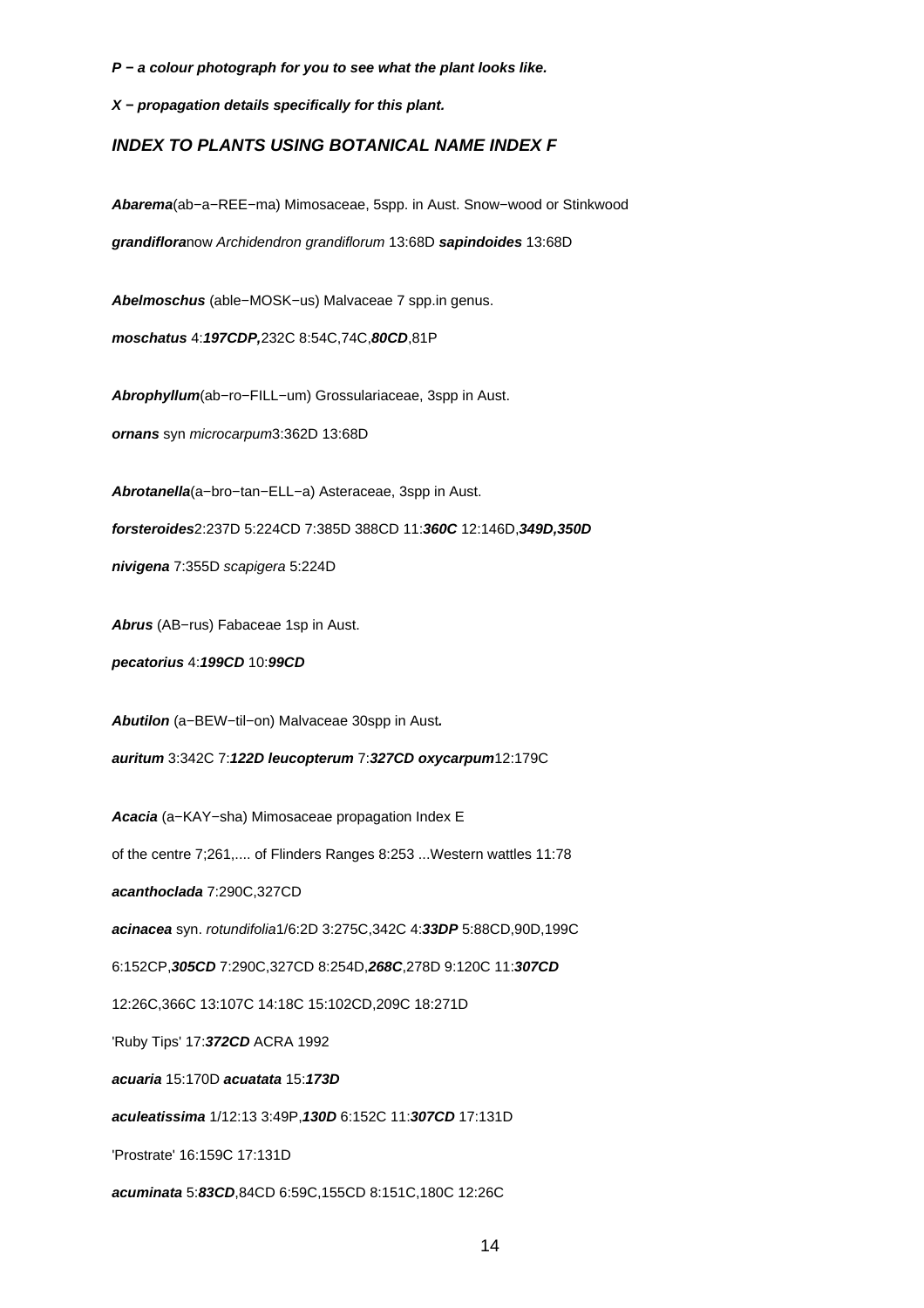**adunca** 5:39D 6:**155CD** 10:374C 11:**66DX** 12:26C 13:269C

**alata** 3:**130CD**,342C 4:32C,**319CD** 5:159C 7:127CD 14:274

**alleniana** 17:**86CD alpina** 17:130D

**amblygona**8:152D,153P,**154CD** 10:169D 14:14C 15:**101CD**,171D 17:133P

'Austraflora Winter Gold' 10:**169D** 15:**195C** 16:**156C anceps** 9:120C

**aneura**1/3:5 2:202D 4:122 5:39D,**83CD**,85CD 7:127D,255D,262D,291D,

**327CD** 8:**158C**,180C,182C,254D,258D,**264D** 12:26C,35C,136D

13:98D,107C,123C 14:274D 17:130D

**anfractuosa** 11:**80DP** 15:**51CDaphylla**10:357D **araneosa**9:**69DLC**

**argyrophylla** 6:**298CD** 8:278D **armata**now A.paradoxa

**asparagoides** 17:**131D assimilis**15:**51CD**,53P

**aulacocarpa** 8:63C,70C,74C 12:194C,203C,207C,227CD 17:**86CD**,130D

**auriculiformis** 16:**195C,274C** 17:**86CD** ausfeldi 8:315D

**axillaris**5:280D12:**160C baeuerlenii** 15:**102CD** 17:130D

**baileyana** 4 1/9,11 3:71C,116C,275C 4:32C,246X 5:15C,199C,**230CD**

6:**155CD**,162C 7:127D 10:374C 11:74C,166C 12:26C 13:24C 15:210C 18:269C,290C,321CX,322X 'Purpurea' 11:**69C,363C** 16:156C 18:290C

**bakeri**14:274D **17:130Dbancroftii**4:**33CD** 5:39P **barringtonensis** 8:**314D**

**baueri** 5:210C 17:**130Dbeauverdiana** 11:**79D beckleri** 14:18C 15:**102CD**

**bidentata** 15:**173D bidwillii**8:**126CD** CQP **binata** 16:159C

**binervata** 1/9:11 17:130D **binervia** 17:130D

**bipinnata** 14:276 **blakelyi**10:275D 17:130D

**boormanii** 6:**155CD**,162C 12:175C 13:24C 15:**102CD** 16:**156CP** 18:**330D**

**botrycephala** − see Acacia terminalis 8:315D

**brachybotrya** syn. spilleriana 1/6:14 3:299C 5:**86CD**,88C,90C,298C 6:**304CD,306CD** 7:290C,327CD 8:254D,278D

**brachystachya** 1/6:10 3:275 5:**85CD** 7:291D,**327CD** 8:**182CD**,254D

**brattensis** 10:357D **browniana** syn. A.strigosa 6:**154CD** 12:64C

**brownei** 3:**130D**,275C 4:103 5:170D 6:152C,**154CD** 7:129D 8:152D

11:**307CD** 17:131D **brunioides** 17:131D **bulgaensis**17:130D

**burkittii** 5:**86CD** 7:292D,**327CD** 8:253P,**254D** 17:130D

**burrowii** 5:39D 17:130D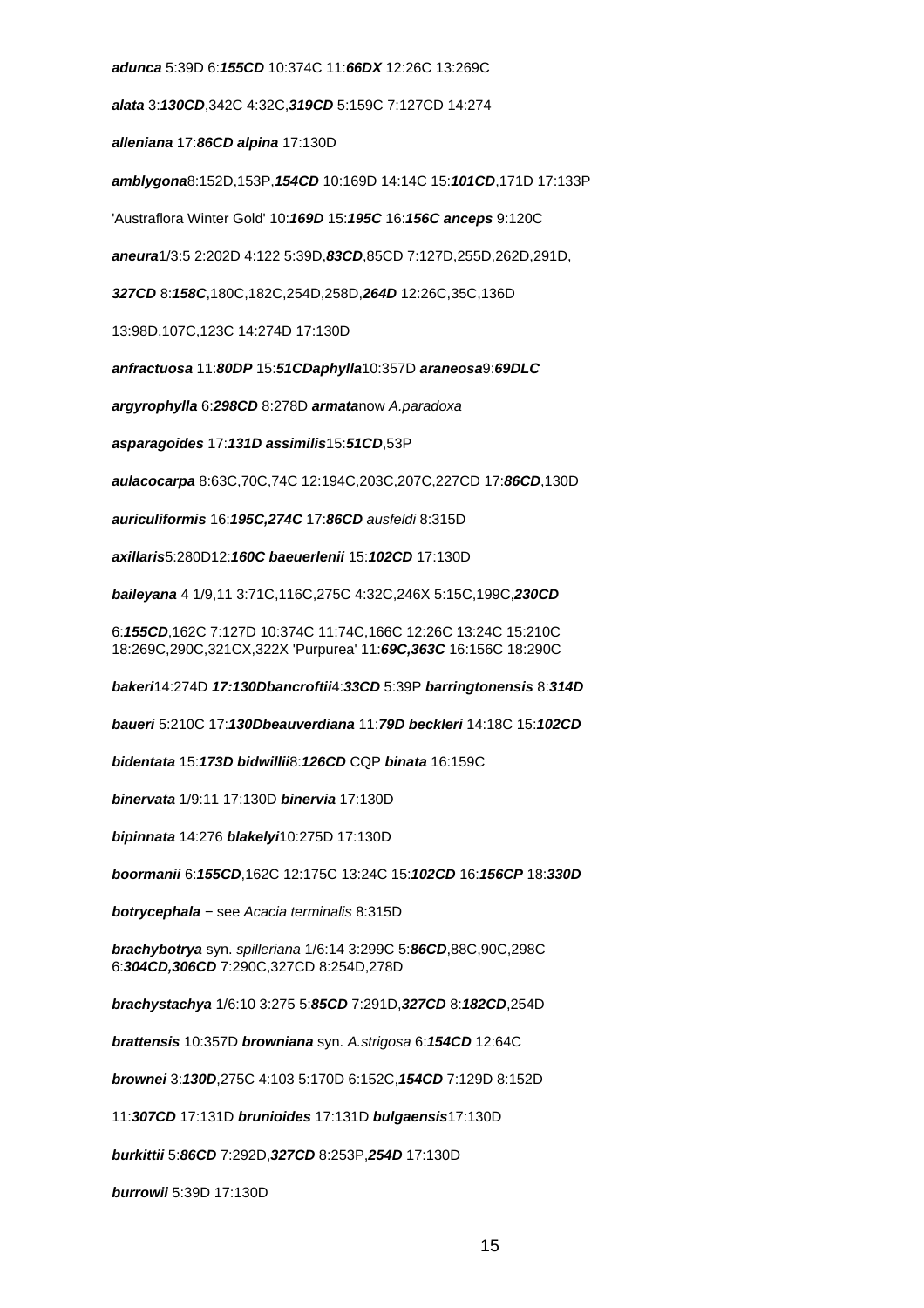**buxifolia** 1/6:3D,20 1/9:11 4:32C 5:15C 8:152D 10:374C 13:24C

**bynoeana** 1/6:14 5:**91CD**,308C 17:130D **caesiella** 8:152D,153P,154D,314D

**calamifolia** syn. **euthycarpa** 1/6:14 1/9:11 4:**318CD** 5:**86CD**,88C,90C 7:290C,**327CD** 8:254D,**268C,**278D 9:**71D** 11:**67X calcicola** 17:130D

**calyculata** 5:39 8:**131CD cambage**i 3:**299C** 5:15C,**84CD** 7:255D 8:**151CD**

12:35C 17:130D **campanulata** 17:130D **cana** 17:130D

**cardiophylla** 3:275C 5:**85CD**,88CD,90C 6:59C 7:254C,278C,319X 8:**151CD**

11:**363C** 12:166C 13:24C **'Gold Lace'** 18:290C,**291CD caroleae** (A.doratoxylon var.angustifolia) 5:39 7:129 15:**102CD** 17:131D

**cedroides**9:**180CD carnei** 8:254D 17:131D **celastrifolia** 14:272P

**cheelii** 8:152D,**154D**,**314** 11:**224DP** 17:130D

**chinchillensis** 10:275D 15:102CD **chrysella** 9:**71D**

**chrysocephala**15:**173D** 16:159C **cibaria**now A.brachystachya 17:130D **clivicola** now A.stowardii**clunies−rossiae** 8:**152D,314D**

**cognata** 17:130D cv.'Green Mist' 18:330D

**colletioides** 1/6:1P,2D 3:**130D**,275C 4:318 5:91CD 6:304CD 17:130D

**cometes**13:266C 15:100P,**102CD** 18:271CD **complanata** 4:32C 12:114CDX **concurrens** syn cunninghamii 5:39D 8:152D,154D 9:370C 17:130D

**conferta** 5:39D 6:59C 12:184C 13:24 15:**102CD**,249C 16:156C 17:131D

**congesta** 9:**180CD** 16:159C **constablei**11:**224D**

**continua** 1/6:2D,3 3:**129CD** 5:**86C**,88CD 6:152C,**154CD** 7:292D,**327CD**

8:254D 17:130D **coriacea**17:130D **costiniana** 11:**224D**

**courtii** 17:130D **covenyi** 11:**224D craspedocarpa**5:**90CD**

**crassa** 8:152D,**154D** 14:272P 17:130D **crassuloides** 18:271C

**cultriformis** 1/2:3 1/9:11 3:207C,208C,287C,342C 4:32C 5:199C 7:129D

8:152D 10:379D 11:166C 12:166C 13:24

'Austraflora Cascade' 12:**322D** 15:**195CD**,196P 18:**115CD**

**curranii** 8:315C 17:131D

**cyclops**1/6:14 3:207C,**335D** 5:**89CD**,90C,91C 6:**304CD** 11:147C

**dacrydioides** 8:**314D dallachiana** 1/2:13 17:130D **dawsoni**i 17:130D

**dealbata**1/6:6 1/9:11 3:71C,116C 5:39D,280D 6:59C 7:129D 8:152D 13:24C 14:276 15:210C 17:50C 18:269C **'Kambah Karpet'** 15:**195C**

**deanei** 3:70C 5:39D 7:292D,320X,**327CD** 8:152D **debilis** 10:275D

**decora** 1/9:11 4:**319CD** 5:15C,230P 6:59C 7:129C,292C,**327CD** 8:152D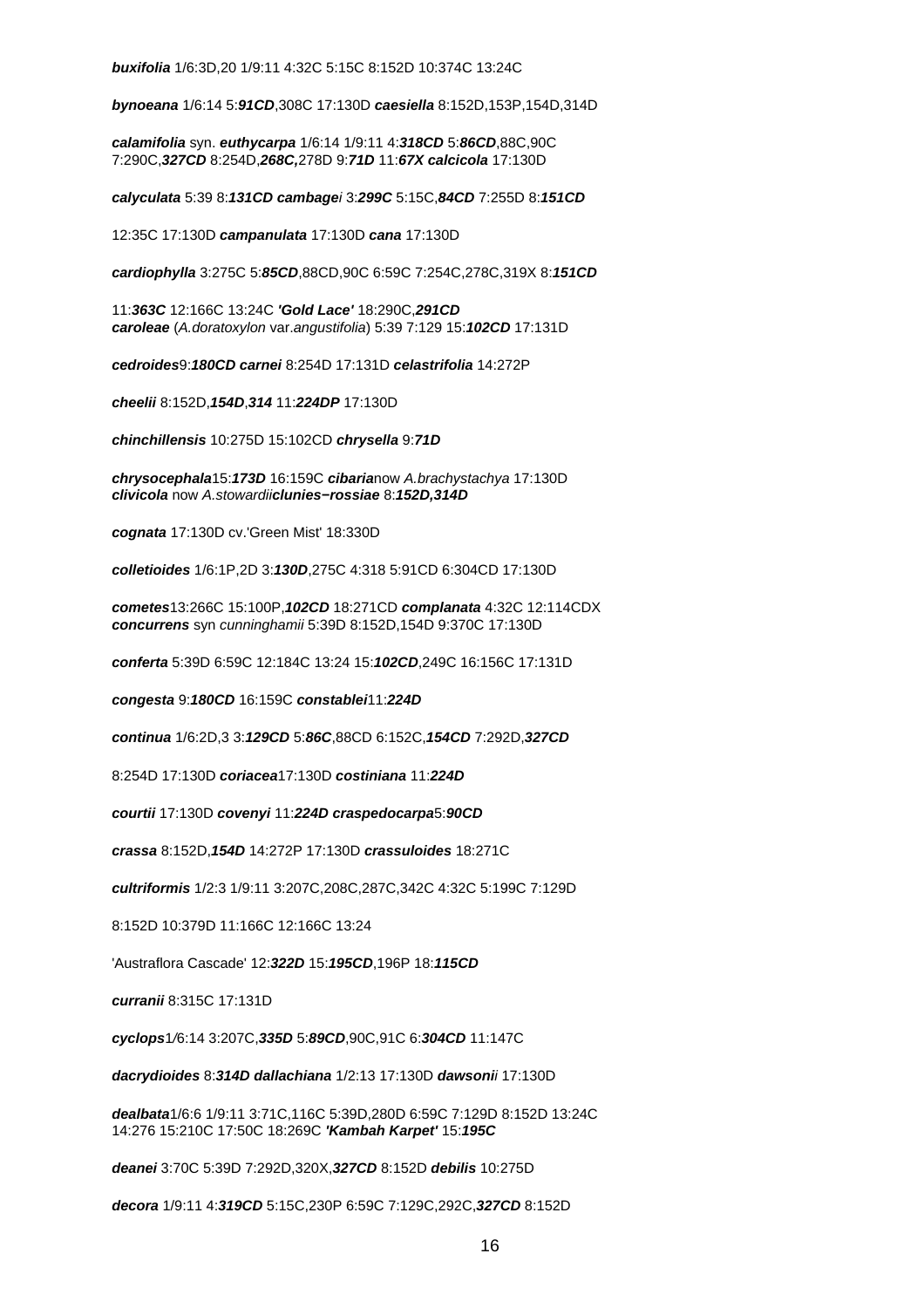#### 10:374C,381DP 12:**217CD** 18:271C

**decurrens** 1/6:4 5:148P,280D 6:59C,**155CD** 7:127D,129D 8:52D,152P 13:24

**denticulosa** 4:**32CD depressa**10:357D 13:266C

**dictyophleba** 8:55C,88D,**126CDdifficilis** 17:**87CD dilatata**15:**173D**

**dimidita** 16:269C **diphylla**8:**314D** 17:130D **divergens**15:**173D**

**dodonaeifolia**5:87CD,90C,**297DP** 6:**304CD** 8:278D 9:121C

**doratoxylon**1/5:12 5:39C 6:155 7:129D 8:152D 10:379D,380D 17:130D

**drummondii** 3:**104CD,**275C,342C 5:199C 6:59C,**154CD** 7:129D 8:17C 12:64C 14:18C 15:249C 17:47C 18:271C

**dunnii** 6:**81CD**,154C 16:276CD **echinula** 5:170D 7:129D 17:131D

**elata** 1/6:4 1/9:11 3:71C 7:127D,129D 10:331C,374C

**elongata**7:**128D,129D** 8:**152D** 10:**331C** 17:130D

**enterocarpa** 1/2:13 1/6:21 4:**318CD** 17:130D **eremophila**15:**51CD**,52P

**estrophiolata** 2:202D 7:260D 12:27C 13:102C,118C,123C

euthycarpa now calamifolia **excelsa** 5:**85CD**,86CD **extensa**4:**32CD**

**falcata** 7:129D **farinosa**1/6:14 3:**130D** 5:**87CD,**88CD,91CD 17:130D

**farnesiana** 5:39 7:262D,264D 11:**67X** 12:26C,35C **filifolia**15:**51CD**

**fimbriata** 3:287C 5:39 7:128D,129D 8:55D,**106CD** 9:121C,346D,**347D,**370C

14:44C 15:210C 18:330D

**flavescens** 8:54D 12:215C,**217CD flexifolia** 6:153CP,**154CD** 15:102CD

**floribunda** 4:102 5:39D,199C 9:120C 11:74C 12:184C 15:210C 17:130D 'Gippsland Gold' 18:**291CD floydii** now adunca **fragilis** 4:**32CD**

**forsythii**10:355D,357D,376D **frigescens**17:**130D galioides** 8:**85CD**,88D

**genistifolia**(syn.A.diffusa) 3:275C 4:**318CD** 5:280D 11:**307CD** 12:**160C**

17:131D **georgensis** 11:**224D** 17:130D

**georginae** 7:255D,261P 8:158C **gilli**i 10:357D

**gladiiformis**5:**89CD** 6:352C 10:379D,380D

**glandulicarpa** 1/6:21 3:129D 5:**87CD**,89CD,90C 6:**155CD**,**247CD**

**glaucescens** 8:152D **glaucocarpa**5:39D 18:322X

**glaucoptera**4:32C,**317CD** 6:59C,152C 13:107C 14:274C 18:269P,271C,371CX

'Gold Lace' see A.cardiophylla 'Gold Lace'

'Gippsland Gold' see A.floribunda 'Gippsland Gold'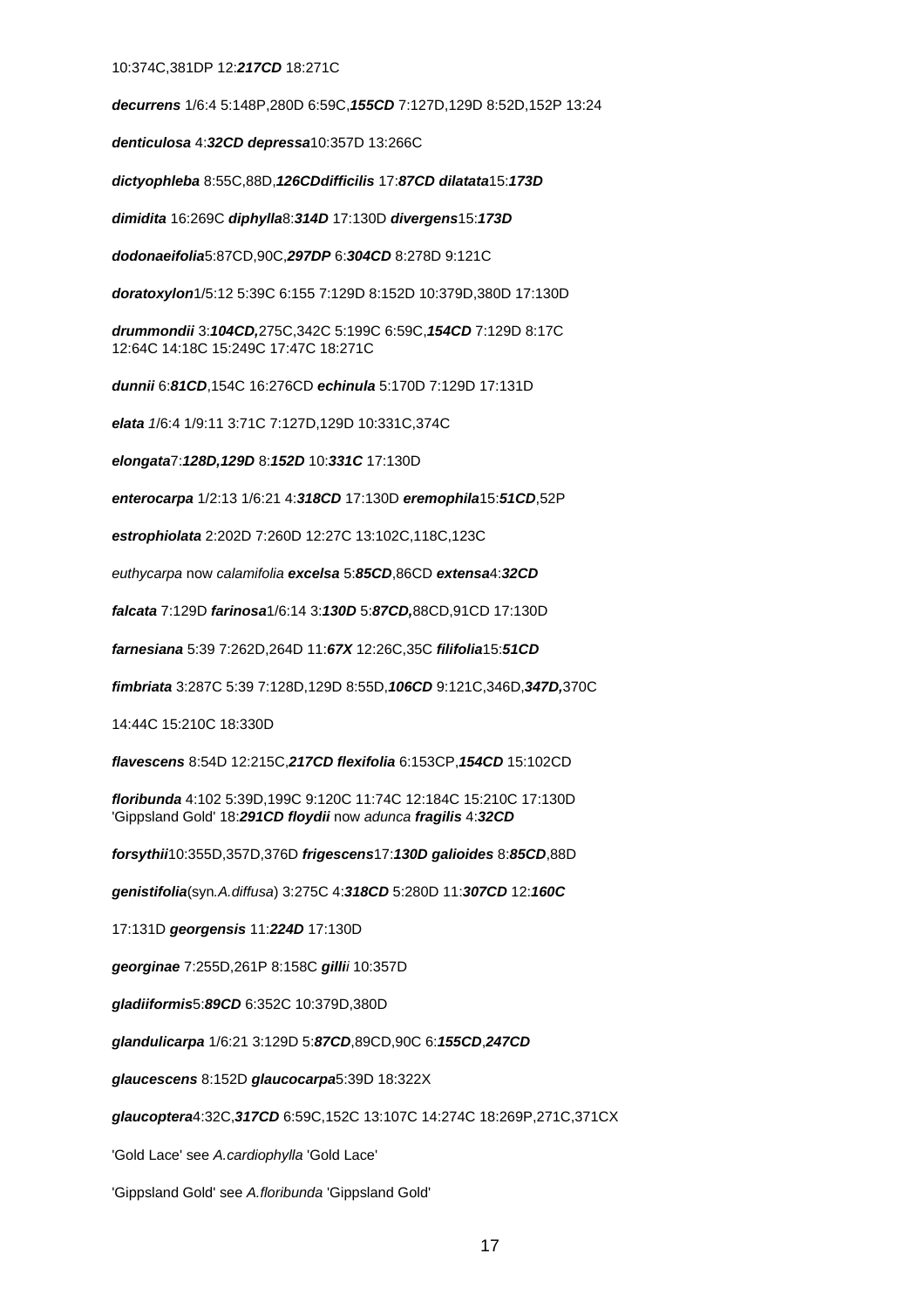**gonocarpa** 16:195C,274C 17:**87CDgordonii** 17:131D

**gracilifolia** 4:318CD 5:298CD 6:290C 8:**254D** 12:65C 15:**51CD**

**gracillima** 8:314 **granitica** 5:39 15:**103CD** 17:130D grasbyi 11:**78D**

'Green Mist' see A.cognata 'Green Mist'

**guinetii** 16:159C **guinetii** 16:159C **gunnii** syn. vomeriformis 5:282C, 295D 8:152D 15:**173D** 11:**307CD guymeri**10:**275D**

**Acacia hakeoides** 1/6:10 5:39D,87CD,199C 6:**304CD** 7:292D,**327CD** 8:254D

**hamiltoniana** synlinearifolia 8:152D,**154D**

**harpophylla** 2:203 5:15C,84CD 8:98,151 17:130D **harveyi** 9:71D

**havilandii** 4:**318CD** 8:253P,**254D** 15:51CD 17:130D **hemiteles** 11:**78D**

**hilliana** 5:39D 13:103C **hispidula** 7:129D 15:**103CD**

**holosericea** 8:54C,55C,71C,126CD 12:26C,**217CD**,220CD 13:130C 16:**278CD**

**homalophylla** − see A.omalophyllahubbardianasyn.plagiophylla 5:39C

**howittii**1/2:13 1/6:4 1/9:11 6:**155CD** 10:357D 11:**67X** 15:210C 17:130D

'Canberry Honey Bun 18:**330D huegelii**15:**173D humifusa** 5:39D 16:274C

**hylonoma** 12:194C,199C,203C,207C,227CD **hynesiana** 4:32C

**idiomorpha** 15:**173D imbricata** 12:366C 18:271C,**321CX**,322X

**implexa** 17:130D 18:22C **inaequilatera**10:53DP **inaequiloba**11:**82D** 15:173D

**ingramii**10:**275D inophloia** 3:**130D** 4:**33CD** 5:199C 12:175C,366C

**intricata**15**:173DP irrorata** 5:39 9:346D,**347D**

**iteaphylla**1/6:10 1/9:11 3:275C 5:**87CD**,90C,**298CD**,309C,359C 6:155CD

7:254C,319CX 8:**165CD,254D,268C** 11:**65DLX**,147C 12:6C,35C 14:18C

15:**103CD** 17:50C,339C,341C 'Parson's Cascade' 15:197D

**ixiophylla** 17:131D **jennerae** 17:130D,133P

**jibberdingensis** 10:331C 13:268C **jucunda** 5:39D **julifera** 5:39D 17:130D

**juncifolia** 9:**91DP juniperina** − see A.ulicifolia

**kelleri** 8:**314D**,315D

**kempeana** 2:202D 3:**299C** 7:262D,266D,270D 12:35C 13:123

**kydrensis**11:**224D lanigera**1/2:5 3:129D,208C 17:130D

**laricina** 9:180CD **lasiocalyx** 4:33CD 11:**81DP**,144C 13:268 15:210C

**latescens** 16:195C **latisepala** 14:276C **leiocalyx** 17:130D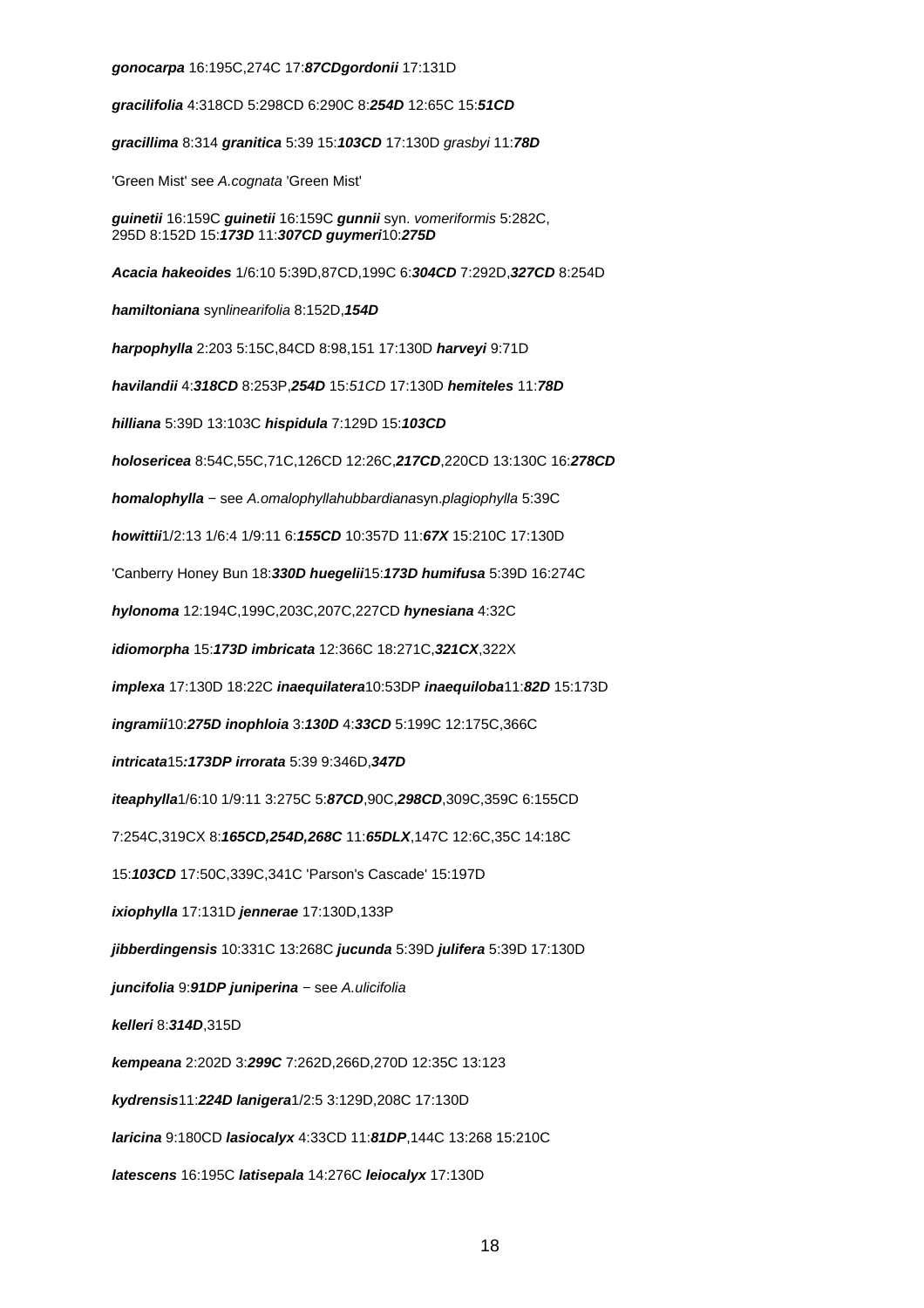**leioderma**14:273P **leprosa** 6:**155CD leptoloba** 12:**220CD** 16:**278CD leptopetala**7:292D,**327CD leptostachya** 5:39 8:54C,55C,74C,88D,125P,**126CD** 12:220CD **ligulata** 1/6:10,14 3:299C 5:**89CD** 6:**304CD** 7:129D,290C,**327CD** 8:**165CD,264D,278D** 12:35C 13:107C 14:38CD **linarioides** 8:**314D,315Dlinearifolia** see hamiltoniana **linearis** see longissima **lineata** 1/6:14 3:275C 7:128D,129D 15:100P,103CD,309C **lineolata**17:**130D linifolia** 5:170D,171L 7:129D **linophylla** 15:**103CD loderi** 5:**83CD** 7:294C,**327CD** 8:180CD 12:26C,35C 15:51CD,53P 17:**130D longifolia** 1/6:4,6 1/9:11 2:14X 3:116C,117C,207C 5:**89CD**,90C,199C 6:155C,162C 7:128D,129D 9:121C 10:331C,**370C**,372X 11:**67X,**166C, **307CD** 12:174C 15:210C 17:50C,130D **longiphyllodinea**4:32C 6:**154CD longissima** synlinearis 10:331C 17:130D **luerssenii** now tenuissima **lysiphloia** 8:**85CDmacradenia**5:39D 15:**103CD macnuttiana** 8:315C **maidenii**1/9:11 5:**39D** 7:**129D** 17:130D **maitlandii** 15:**173D mangium** 8:**106CD** 12:203C,207C **matthewii**17:130D **maxwellii** 14:**38CD mearnsi** (syn.A.mollissima) 1/6:6,21 1/9:11 3:71C 5:280 8:152D,**154D** 9:121C 11:**308CD** 14:276 15:210C **melanoxylon** 1/3:11 1/6:6 1/9:11 3:71C 5:280D,295D 6:**304CD** 7:129D 8:152D,254D 9:121C,346D,**347D** 12:194C,203C,207C 13:24C 14:274C,276 17:130D,339C **melvillei**17:130D **menzelii** 8:276P,278D 10:357D **merinthophora** 4:32C **merrallii** 1/9:11 3:117C 4:32C 5:**90CD** 6:59C **microbotrya** 5:**87CD,**89CD,90C **microcarpa**1/6:10 6:**305CD mitchellii** 3:**129D** 6:152C 9:120C 11:**294CD,308CD,363C** 14:274 **moirii** 1(5)1975,2(6)1979 9:**180CD montana** 1/6:14 5:**87CD**,89CD,90C 7:290C,**327CD** 8:277P,**278D** 17:130D **morrisonii** 10:**53D mountfordae** 16:195C,269C,274C 17:**88CDP mucronata** 1/9:11 5:280D 11:**308CD** 17:130D **multispicata** 6:59C 9:**181CDP murrayana**2:202D 3:275C 7:270D 13:102C,107C **murrumboensis** 11:355D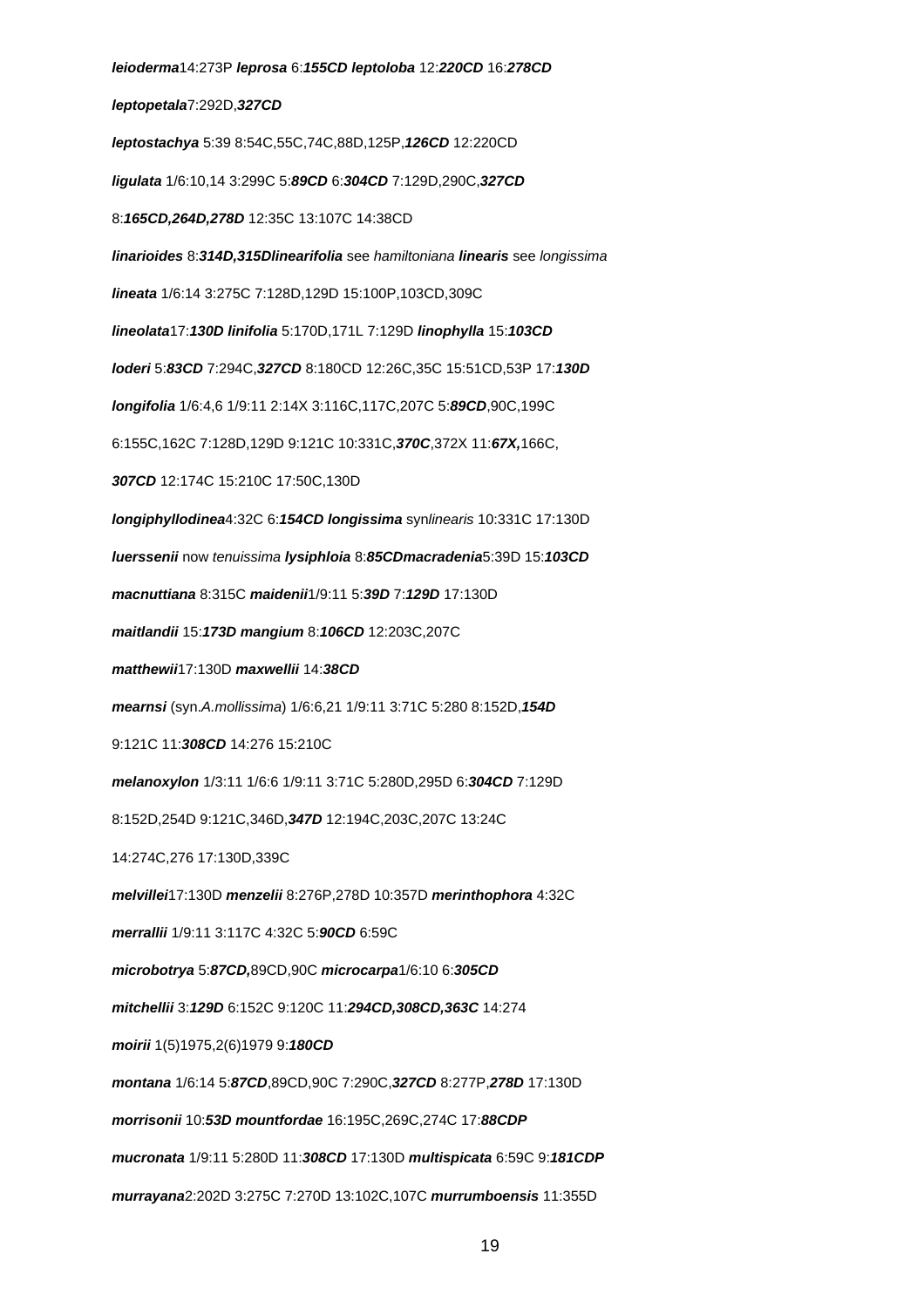**myrtifolia** 1/3:11 1/6:2D,3,20D 1/9:11 3:275 4:**317CDP** 5:280D 6:305CD

7:129D 9:121C 11:**308CD** 14:163C

**neriifolia** 3:208C 5:39D **nitidula** 9:180CD

**normalis** − an invalid name 1/9:11 3:71C 5:84CD 8:151CD

**notabilis** 1/6:10 3:**299C** 5:**87CD**,89C 6:**305CD** 8:254D 12:35C

**nuperrima** 16:195C,274C,**278CD** 17:**88CDP nyssophylla** 17:130D

**obliquinervia** 11:**308CD obtusifolia** 17:130D

'Olympic Gold' see A.boormanii 'Olympic Gold'

**omalophylla**(syn.A.homalophylla) 2:203 5:**85CD**,86CD 8:152D,162C,338C

16:278CD 17:130D **orbifolia**15:173D

**Acacia orites** 17:130D **oshanesii**5:39D

**oswaldii** 3:**299C** 5:**89CD** 6:**305CD** 8:165D, 258D,**264D** 12:35C 17:130D

**oxycedrus** 1/3:11 1/6:2 3:116C 7:129D 11:**308CD** 17:130D

**pallidifolia**syn.pallida 8:315

**papyrocarpa** synsowdeni**i** 1/9:11 3:299C 5:**83CD**,85C,86C 8:**166CD**,180C, 182C,**255D** 11:166C 12:14C,27C,35C 13:274 14:274 15:**51CD** 17:41C

**paradoxa** syn. A.armata 3:116 5:280D,281P 6:304CD 7:127D 8:152D,254D, 278D 9:121C 10:331C 11:**308CD parramattensis** 7:130D 8:152D

**parvifolia** 5:**298CD**,17:**130D parvipinnula** 10:331C **pataczeckii** 12:160C

**pendula**1/6:10 2:203 3:**299C** 5:15CD,**84CD**,86C,309CD 7:**294D,295D,**

**327CD** 8:**151CD**,152D,182D 10:374C 11:166C 12:27C,35C,175C 17:130D

**penninervis**4:32CD 7:130D 10:379D **pentadenia** 9:120C

**perangusta** 16:**278CD petraea** 17:130D

**phaeocalyx** 15:173D **phasmoides** 10:**275D** 15:**51CD** 17:131D

**phlebophylla** 1/2:13 17:130D **pickardii** 10:357D

**pilosa** 18:**115CD pinguifolia** 10:357D

**plagiophylla** now hubbardiana 5:39C **platycarpa** 8:55C,88D,91D

**podalyriifolia** 1/6:4 1/9:11 3:207C,287C 4:32 5:39D,**89CD**,199C 6:59C,

**155CD** 7:130D,254C,278C 8:74C 9:370C 10:374C 11:74C,166C 12:166C

15:263C 16:278CD 17:50C,339C 18:269C,271C,**321CX**,322X

**polybotrya** 10:275D 12:184C 18:271C,**321CX**,322X **polystachya** 12:**227CD**

**pravifolia**8:255D 10:170D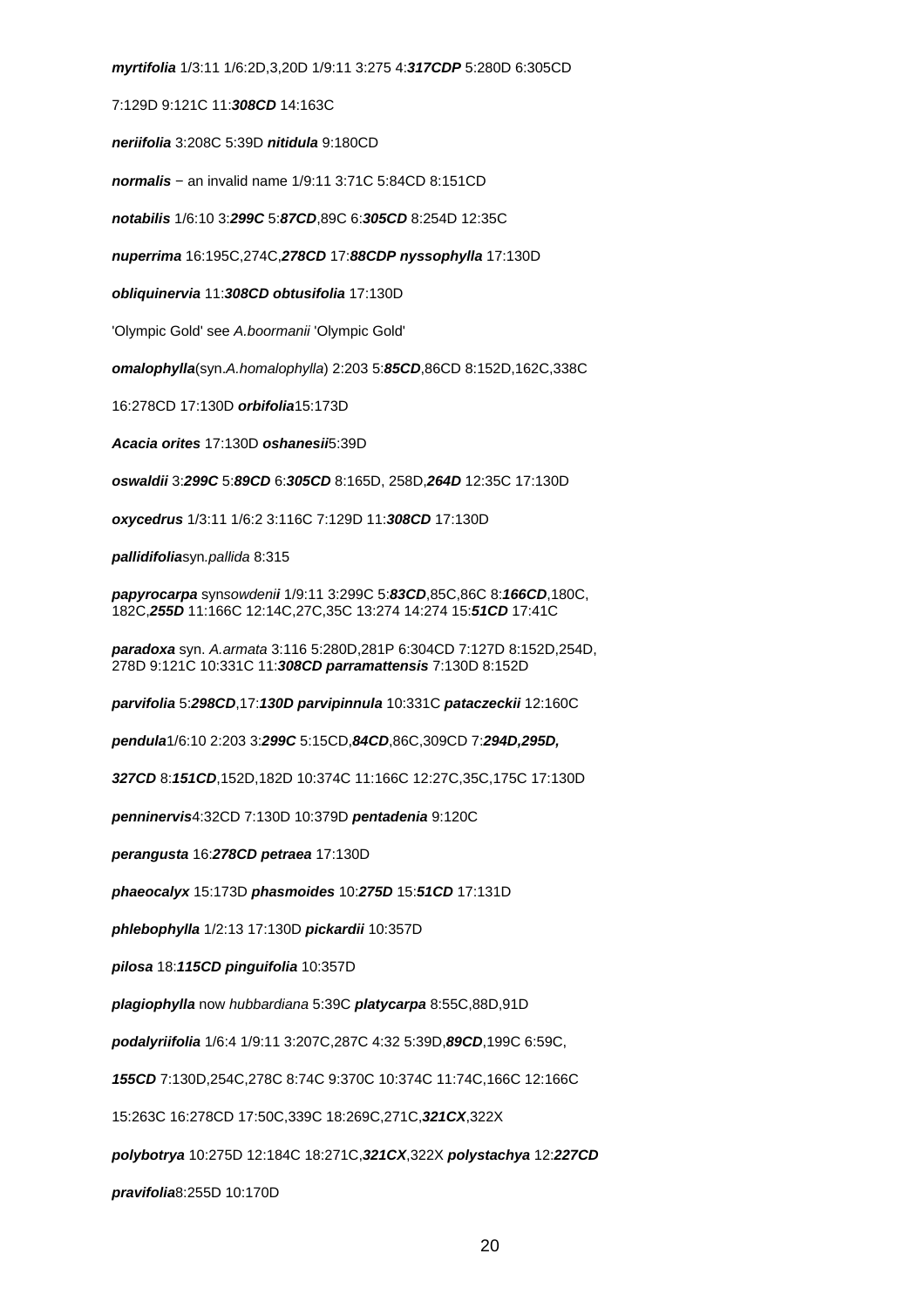**pravissima** 1/9:11 3:71C 5:199C 6:155CD,162C 11:363C 14:18C 18:**115CD** 'Golden Carpet' 10:**170D,371C** 13:266D 15:**197DP prismifolia** 7:130D **producta** 16:195C,274C 17:87CD **prominens** 1/6:4D 1/9:11D 3:71C **pruinocarpa**13:99D **pruinosa** 1/9:11 3:71C,287C 10:275D **ptychoclada** 17:130D **pubescens** 1/9:11 7:130D 10:357D **pubifolia**5:39C 17:130D **pulchella** 3:129DP,275C 6:152C,**154CD** 12:175C,366C /6:3D 17:47C,341C **pulviniformis** 9:182CD 13:266C **purpureapetala** 8:85,91 14:275C 15:**104CD pychnostachya** 17:130D **pycnantha**1/6:4 1/9:11 3:71C,116C,118C,204D,207C 4:32 5:15C,**89CD** 6:**305CD** 8:**165CD**,254D 10:**32D**,272D,**370C** 11:**309CD** 12:35C 15:210C **pyrifolia** 10:**53D quadrilateralis** 17:131D **quornensis** 5:**298CD** 8:**255D ramulosa**17:130D **redolens**11:**81D** 13:267C **restiacea**4:**317CD retinodes** see A.leiophylla 1/6:5 1/9:11 4:32 5:**89CD,**280D 6:**155CD**,**305CD** 8:165CD,254D 10:30CD,31D,**32D** 11:**309CD** 18:269C **rhetinocarpa** 8:**278D rhigiophylla** 8:**278D** 10:357D 17:130D **riceana** 3:275C 5:280CDX 12:147C,160C,183C,184C 'Rewa' 12:184C **rigens** 1/6:10 4:**318CD** 5:**87CD**,89C,90C 6:**305CD** 7:290C,327CD 8:254D,278D 12:35C 15:51CD 17:**130D rivalis** 8:**255D**,258D,**264D** 9:71D **romeriformis**5:282D **rostellifera** 3:**335D** 8:**165CD rossei** 11:**82D** 13:268C **rothii**16:**278CD rotundifolia** now A.acinacea 8:254D,**268C**,278D **rubida**1/6:20 3:208C,275C 5:39D 10:31D,**32D**,33P 13:24 14:276 15:262C **rupicola** 1/6:21 4:**318CD** 6:**306CD** 11:**309CD ruppii** syn. torringtonensis 5:39D 8:**314D**,315D 14:276C **saliciformis** 7:130D **salicina** 1/2:5 1/6:10 1/9:11 3:299C 5:15C,**83CD,**85C,86C,309C,323C 6:**306CD** 8:98CD,151C,152D**,165CD**,180C,182C,254D,256P,257D,**264D** 12:27C,**35C** 13:268C **saligna** (syn.A.cyanophylla) 1/9:11 3:299C,342C 5:**84CD**,88CD,89C,199C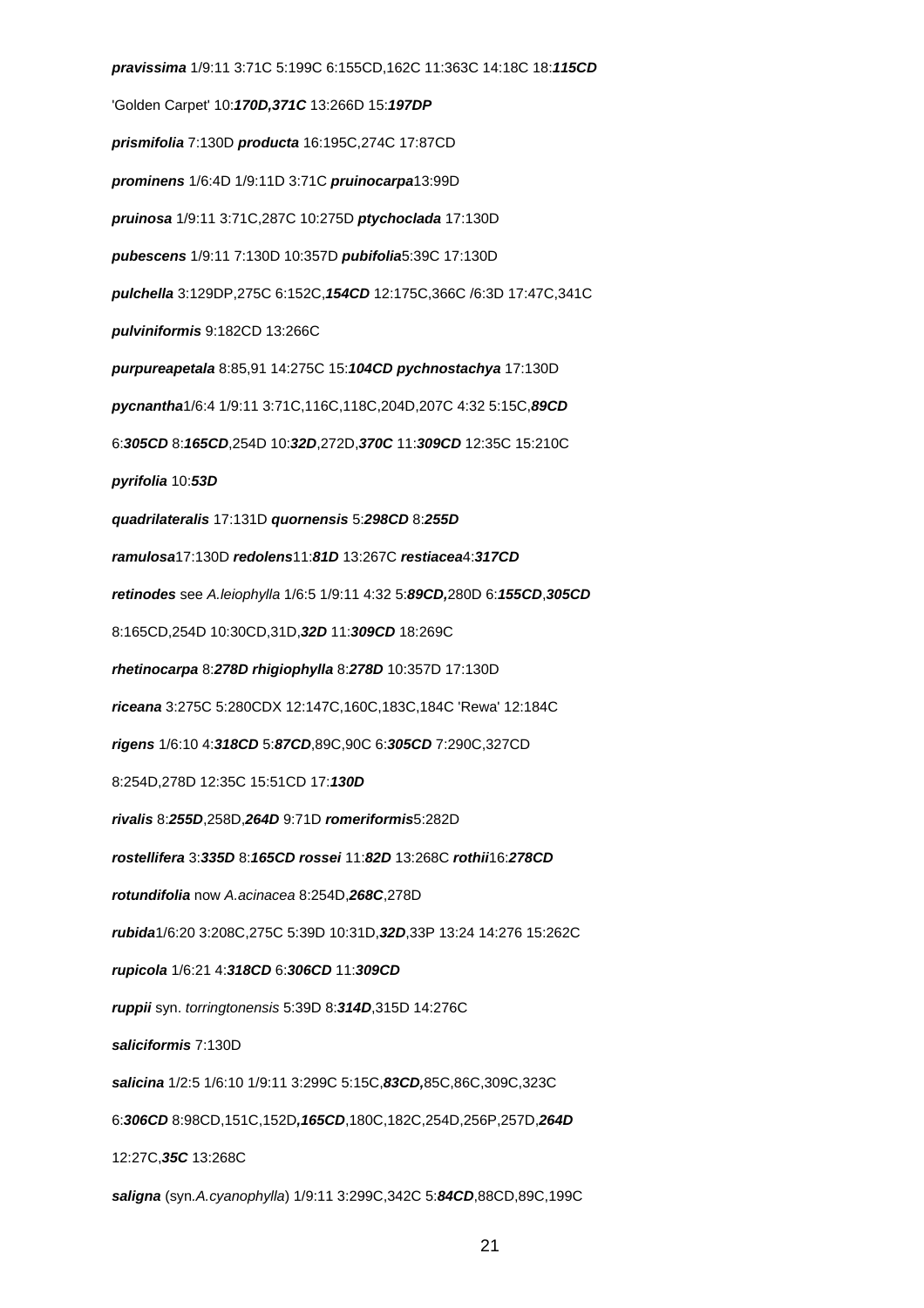6:48P,59C,**155CD** 7:127L,129D,254C,278C 8:180C 11:166C 13:107C,121C **sclerophylla** 1/6:14 6:**306CD** 8:278D 17:130D **sclerosperma** 11:**67X semilunata** 18:271C **shirleyi** 8:88D **siculiformis**5:280D **simsii** 5:39 8:54C,55C,77C,88D,**131CD** 12:220CD 16:278CD **sophorae** (syn.A.longifolia var sophorae) 1/6:21 1/9:11 1/12:15 3:207C,275C 5:280D 6:**306CD** 8:**268C** 10:**372CDX** 11:**67X**,166C **sowdenii** now A. papyrocarpa **sparsiflora** 17:130D **spathulifolia** 11:78D **spinescens** 18:271C **spectabilis** 1/6:4,10 1/9:11 6:**59C,155CD** 7:127L,130D 8:52D,152D,153P 9:120C,370C 10:374C 12:260C 17:339C **spilleriana** see brachybotrya **spinescens** 3:**129D** 4:317C 6:**306CD** 8:278D 11:**309CD** 17:**131D** 18:271C **stenophylla** 1/6:10 2:203 3:299C 5:**89CD** 8:66C 12:35C 17:**130D stenoptera** 4:33CD,**317CD stowardii** syn. A.clivicola 17:130D 8:315D **Acacia stricta** 3:275C 5:280D 8:152D 11:**309CD strigosa** now A.browniana **strongylophylla** 2:202D 7:206P,292D,**328CD** 13:103C,**118CD suaveolens** 1/1:13 1/9:11 3:117C,275C 5:107D,171L,281D 7:130D 8:152D 9:121C 11:**309CD** 15:11C 'Boddy's Variegatum' 3:58D **sublanata** 16:195C 17:**88CDP subporosa** 1/9:11 17:130D **subtilinervis**17:130D **subulata**1/9:11 3:275C 5:89CD 'Tasmanian Pink' see A.terminalis 'Tasmanian Pink' **tatei** 10:357D tayloriana 3:**129D**,275C **tennissima**syn luerssenii 5:39D **terminalis** 1/11:21DP 3:71C,117C,275C 5:170D,171L,280D 7:129P 8:152D,315D 10:331C 11:67X 15:11D **'Tasmanian Pink'** 18:330D **teretifolia** 10:275D **tetanophylla** 17:131D **tetragonophylla** 7:263D 8:258D,**264D** 12:35C 13:**118CD** 17:**131D tessellata** 17:130D **tindaleae** 17:131D **torringtonensis** now ruppii **translucens** 3:**335D trigonophylla** 4:**32CD trinervata** 10:331C 15:**104CD** 17:130D **trineura** 5:**87CD**,89C,90C 17:130D **triptera** 3:208C 4:33CD,**317CD** 7:130D,292D,**328CD** 11:**67X** 17:130D **truncata** (syn,A.cuneata) 3:**335D** 6:152 15:**173D ulicifolia** (syn.A.juniperina) 4:**318CD** 5:39C,170D,171L,280D 7:130D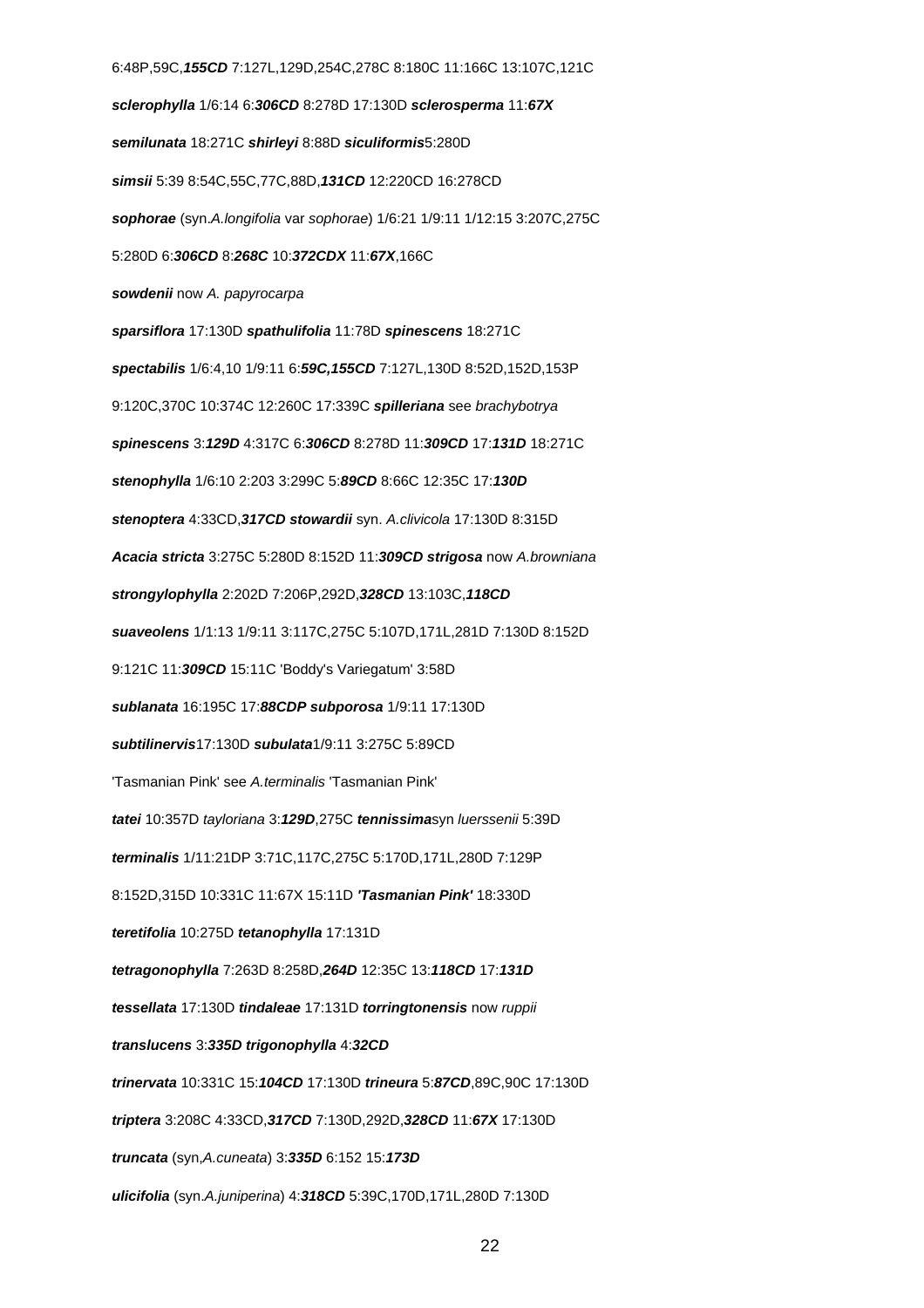### 10:331C 15:11D 17:**131D uncifera** 8:88D

**uncinata** (syn.A.undulifolia) 3:275C 8:152D,153P,**154D** 15:**104CD**

**urophylla** 3:275C **venulosa** 14:18C 17:**130D**

**verniciflua** 1/6:6 5:**87CD**,89C,281D 8:152D 13:24C

**verticillata** 1/3:11 1/6:21 1/9:11 3:207C,275C 5:281D 6:152CP 9:121C

11:**309CD** 17:**130D vestita** 1/5:12 3:275C,342C 5:89CD,199C 6:59C,**155CD** 7:130D,319X 18:**321CX**,322X

**victoriae** 2:202D 3:**299C** 5:15C,**87CD,**89C 6:**306CD** 7:262D,267D

8:**166CD**,254D,258D,259D,**264D** 12:35C 13:96,118,130,268

**viscidula** 17:**130D vomeriformis** now gunnii**wardellii** 5:39

**wattsiana** 5:**87CD**,89C,**298CD** 8:255D **whitei** 5:39D 8:**80CD wickhamii** 8:91

**wilhelmiana** (syn.A.bynoeana var.latifolia) 5:91CD,308C 7:290C,**328CD**

8:278D 17:**130D**

**willdenowiana** (syn.A.diptera) 4:**317C** 17:130D **williamsonii** 10:357D

**Acaena**(a−SEE−na) Rosaceae 5spp

**montana** & **ovina**4:**30D**

**novae−zelandiae**syn anserinifolia 4:**30D** 12:260C

**Acanthaceae,the Acanthus Family** A tropical to subtropical family of erect or decumbent herbs which may become quite large in the wetter areas, with a tendency towards small, woody, often intricately branched and sometimes spiny shrubs in more arid areas (Rhaphidospora, Xerothamnella) the exception being the twiners, Thunderbergia, a prostrate creeping mat, Nelsonia and Brunoniella which has a number of species which form basal rosettes. The genera are:

Acanthus, Brunoniella, Calophanoides, Dicladanthera, Dicliptera,

Dipteracanthus, Graptophyllum, Hemigraphis, Hygrophila, Hypoestes,

Isoglossa, Nelsonia, Pseuderanthemum, Rhaphidospora, Rostellularia,

Rungia, Sarojustica, Staurogyne, Thunbergia, Xerothamnella.

**Acanthocarpus** (a−kan−tho−KARP−us) Dasypogonaceae / Xanthorrhoeaceae

**preissii** 11:**275D** 16:353D

**Acanthocladium** (a−kan−tho−KLAY−dee−um) Asteraceae

**dockeri**2:236D

**Acanthus**(a−KAN−thus) Acanthaceae

**ilicifolius** 6:223D,**225D**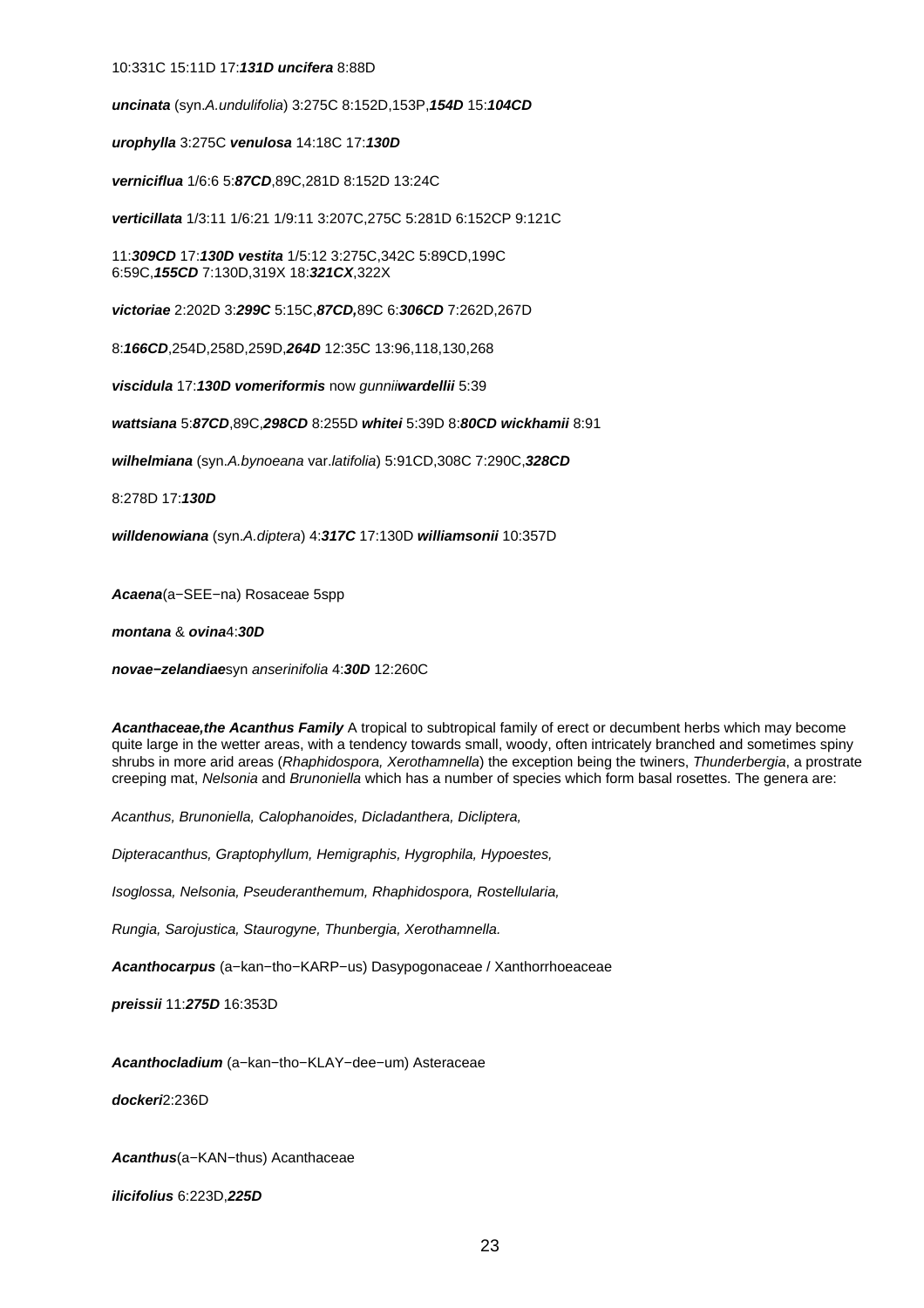**Aceratium** (ay−ser−AY−she−um) Elaeocarpaceae

**ferrugineum** 12:194C,199C,207C,227CD

**megalospermum** 18:73P,79CD

**Achnophora** (ack−NOFF−o−ra) Asteraceae

**tatei** 2:233D 10:357D Kangaroo Island Daisy

**Acianthus**(ass−ee−ANTH−us) Orchidaceae

**amplexicaulis3:370D**,371D 6:**78CD**

**caudatus** 3:137D,370D,371D,**373D,375D,376CD** 6:**78CD**

**exsertus**3:72C,137D,371D,**373D,375D** 4:308C 6:77P,**78CD** 8:**275C** 13:222

**fornicatus** 3:371D,**373D**C 4:27D 5:**162CD**,163L 6:**78CD** 7:134D 8:275

**huegelii** now Cyrtostylis huegelii

**Acianthusledwardii**3:371D,**373D**

**reniformis** now Cyrtostylis reniformis 3:72C,137,371D,370D,373D,375D, 376CD,**378CD**, 383CD 6:**79CD**,255C 7:**62X** 8:**275C,284X**

**Acidonia**(ass−id−O−nee−a) Proteaceae

**microcarpa**9:**309D**

**Aciphylla**(ass−ee−FILL−a) Apiaceae

**glacialis**7:358D,363D,378D,382D **simplicifolia**7:363D

**Ackama**(ac−KAH−ma) Cunoniaceae

**paniculata**9:342C,**347D**

**Acmena** (ac−ME−na) Myrtaceae For species not listed see Eugenia or Syzigium

**graveolens** 18:163D,164P **hemilampra** 12:194C,198C,**227CD** 18:163D,164P

**mackinnoniana** 14:**77D resa** 14:**77D smithii** syn. Eugenia 1/12:27C

3:342C 5:213C 7:130D 8:76C 11:74C 12:194C,199C 14:**76DP**18:**291CD**

**Acmenosperma**(ac−me−no−SPERM−a) Myrtaceae

**claviflorum** 14:**74D pringlei** 14:**74D**

**Acradenia** (syn.Luerssenidendron) (ac−ra−DEEN−ee−a)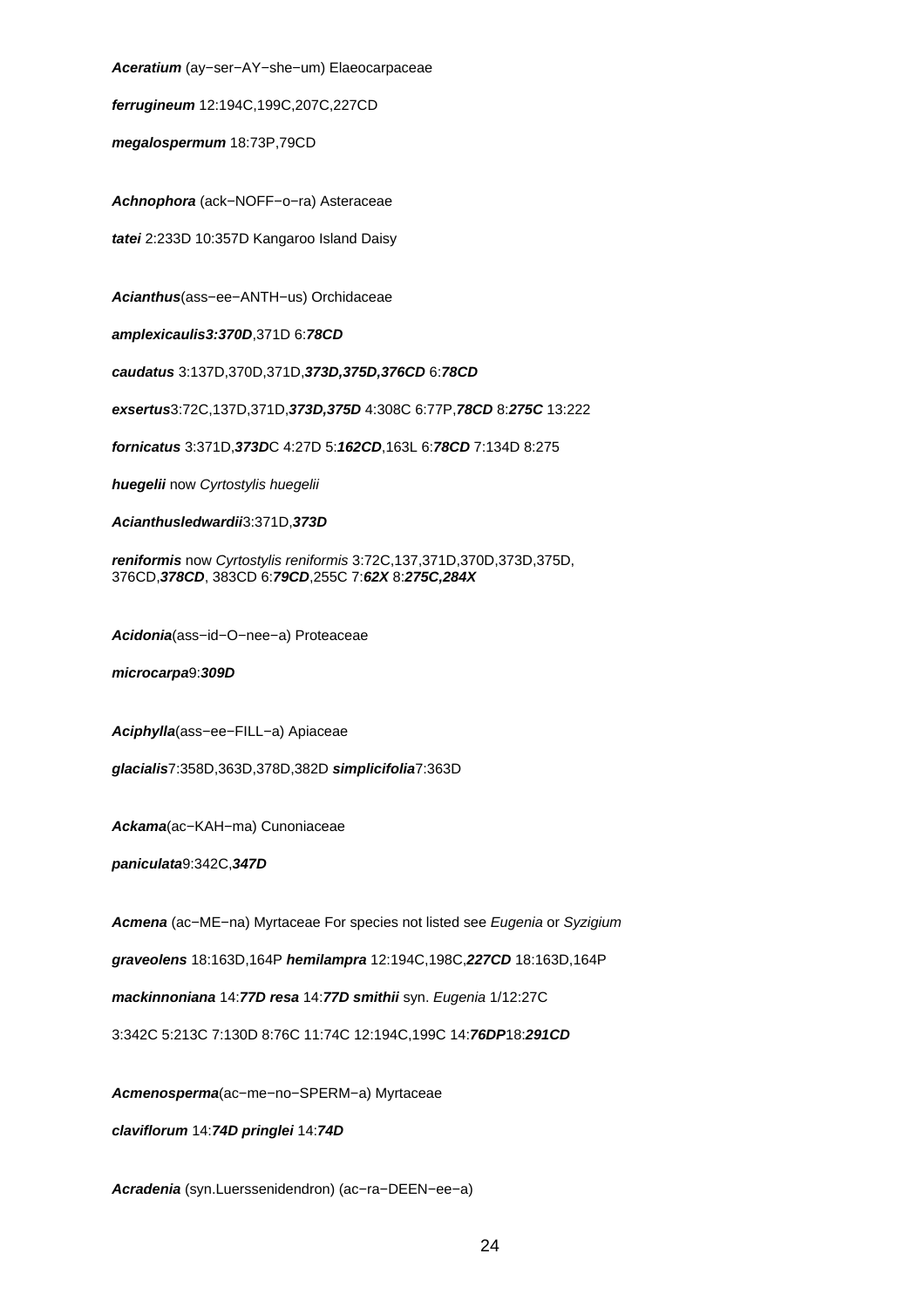#### **euodiiformis** (syn.L.monostylis) 8:218D

**frankliniae** (syn.Zieria) 8:**206CDX,207D**,208P,**209CD,211DL**,219D

**Acronychia**(ac−ro−NICK−ee−a) Rutaceae **aberrans**12:207C **acidula** 8:**225DP** 12:195C,207C,**227CD acronychioides**8:234 **chooreechillum**12:207C **crassipetala** 12:195C,199C,207C,**227CD laevis** 12:207C

**Acrostichum**(ac−ro−STRY−kum) Pteridaceae

**speciosum** 16:194C,274C

**Acrotriche** (ac−ro−TRICK−ee) Epacridaceae

**aggregata**11:**222D baileyana** 11:**222D cordata** 11:**222D**

**depressa** 5:331D 6:**291CD fasiculiflora** 5:**331CD**

**halmaturina** 5:331D 10:357D **patula** 11:**222D**

**plurilocularis** 11:**222D serrulata** 3:195

**Actinobole**(ac−tin−OB−o−lee) Asteraceae

**uliginosum** 8:**261D**

**Actinodium** (ac−tin−O−dee−um) Myrtaceae

**cunninghamii** 3:118 11:**362C** 12:**127D**,128P 15:266C 17:**54D** 18:149C,150C

**Actinostrobus**(ac−tin−o−STRO−bus) Cupressaceae 4:256CX,258D

**acuminatus** 4:**258D**,259D

**arenarium** 4:257D,**258D**

**pyramidalis** 4:**258D**,259D 11:**360C**

**Actinotus**(ac−tin−O−tus) Apiaceae

**forsythii** 3:**63DX**,141D 5:168D

**helianthi** 1/9:20 2:141P 3:**63D,63X**,102C,118C,141C,275C,342C 4:1D

5:154CD,168CD 7:109P,154D,306C 9:111C 10:376C 12:62C,64C,163C

15:11D 16:143C

**leucocephalus** 3:63D,64C **minor**3:63D,102C 5:168D 7:154D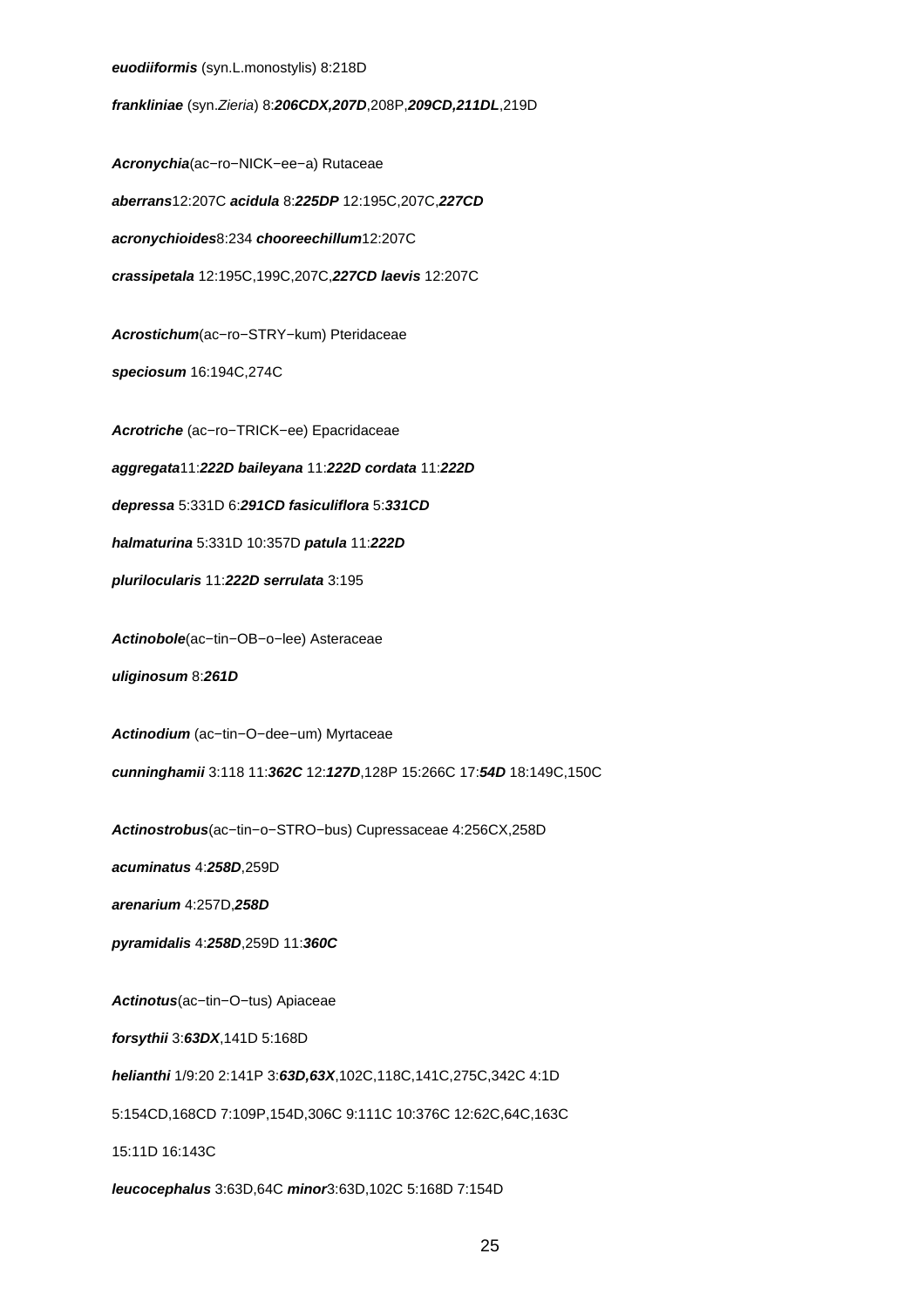**Adansonia**(ad−an−SO−nee−a) Bombacaceae **gregorii** 9:**226D,229P** Boabab

**Adenanthos**(ad−een−ANTH−0ss) Proteaceae **cunninghamii** 10:357D **cygnorum** 11:147C **detmoldii** 10:357D **obovatus**3:103D **pungens** 10:357D **sericeus** 3:**335C** 16:159C

**Adenochilus**(a−deen−o−KY−lus) Orchidaceae **nortonii** 4:28D

**Adenia** (a−DEEN−ee−a) Passifloraceae

**heterophylla** syn. australis 18:94P,**104CD**

**Adenostemma**(a−deen−o−STEM−a) Asteraceae

**lavenia**syn. viscosa 2:231D

**Adiantum**(ad ee−AN−tum) Adiantaceae

**aethiopicum** 6:147D 7:**103CD** 10:378D 17:162C 18:**123CD**

**capillus−veneris** 16:**194C cunninghamii** 17:162C

**diaphanum** 18:**123CD formosum** 15:239C,240C 17:162C

**hispidulum** 10:378D 15:240C 18:**125CD**

**Adriana** (ay−dree−AH−na) Euphorbiaceae

**tomentosa** syn.hookeri 7:290D,328CD 17:**371C**

**Aegialitis**(ee−jee−AL−it−iss) Plumbaginaceae

**annulata** 6:**223CD,225CD**

**Aegiceras**(ee−JISS−er−ass) Myrsinaceae **corniculatum** 6:223CD,225CD

**Aenictophyton**(ae−nick−ko−FY−ton) Fabaceae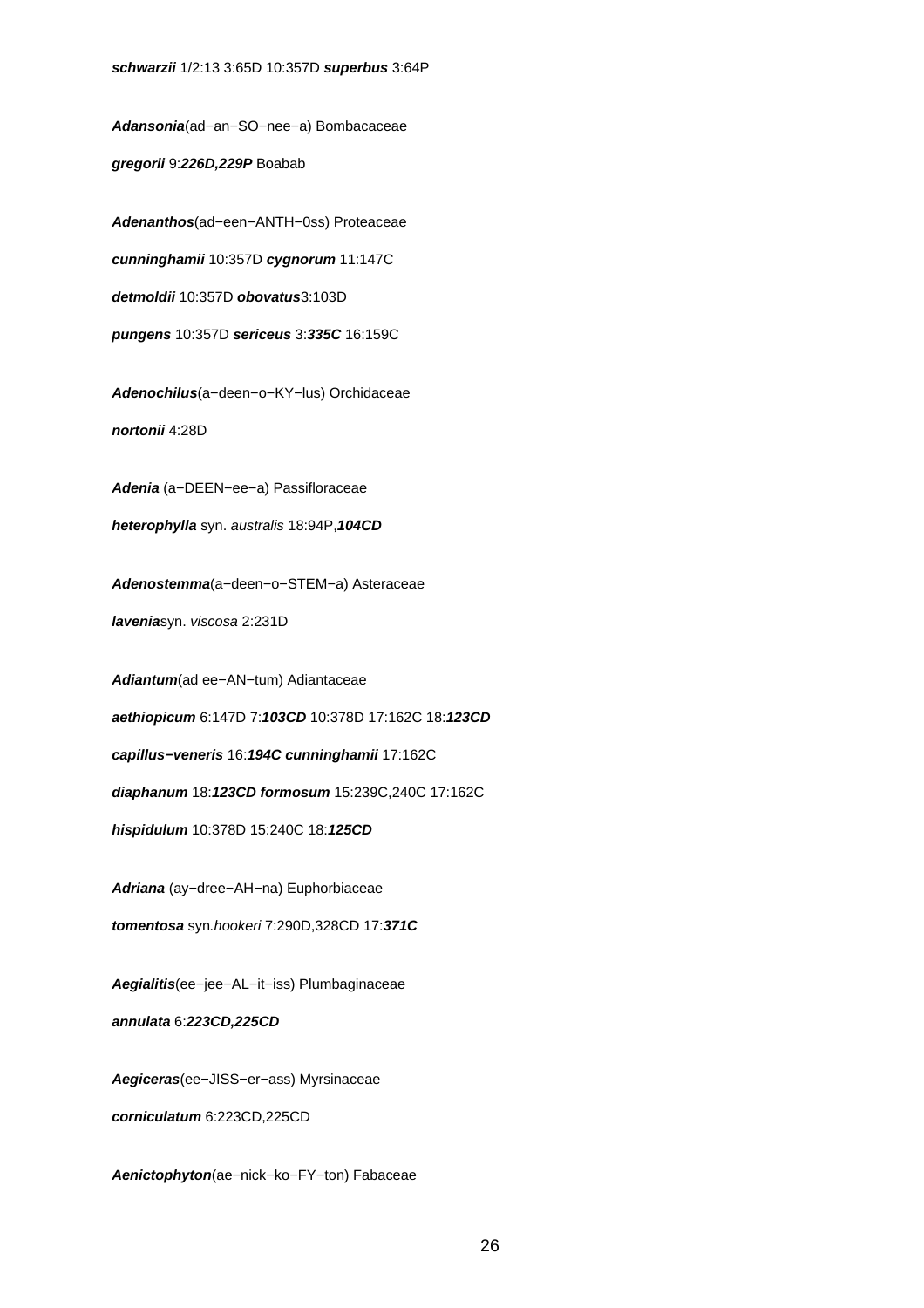reconditum 11:**130D,135DL**

**Agapetes**(ag−a−PEET−eez) Ericaceae **meiniana** 9:333P, **334D** 11:**360C** 13:68 18:**114CD Agastachys** (a−GAS−ta−kiss) Proteaceae 5:108D **odorata** 5:**108CDPX** 9:311D 12:**151CD** 14:15 **Agathis**(AG−a−this) Araucariacxeae **atropurpurea** 13:68C **microstachya** 4:262D 13:68C **palmerstonii** − see A.robusta **robusta**(syn.A.palmerstonii) 4**:262CDX**,266D 13:68C **Aglaia**(a−GLAY−a) Meliaceae **sapindina** 18:163D,164P tomentosa syn. ferruginea 12:207C **Agonis** (a−GO−niss) Myrtaceae 1/10:3D 2:267D 16:115LD **flexuosa** 1/10:19 3:117C,207C,287C,335D,342C 4:**325CDP** 5:199C,292C 6:59C,**328CD** 8:**269C,326CD** 11:74C 12:184C 14:162C 16:113P 'Belbra Gold' 15:**198D** ACRA 1982 'Denmark Delight' 15:**198D** 'Fairy Foliage' 9:**80D** 15:**198D** ACRA1976 'Peppermint Cream' PVR 'Pink Flush' now 'Peppermint Cream' 'Royal Flush' PVR 'Variegata' 8:325P,**326D** 15:**198D juniperina**5:199C 6:59C 14:162C **linearifolia** 5:199C 14:162C **marginata** 3:287C 5:199C 6:59C **Agrostis** (a−GROSS−tiss) Poaceae **avenacea** Common Blown Grass 18:**183CD Agrostocrinum** (a−gros−to−CRY−num) Phormiaceae/Liliaceae 16:364D **cabrum**16:365DL 17:**7CXD**,9P,338C PerthV2L

**Aizoaceae** The Pigface Family 14:**14CDP** FA4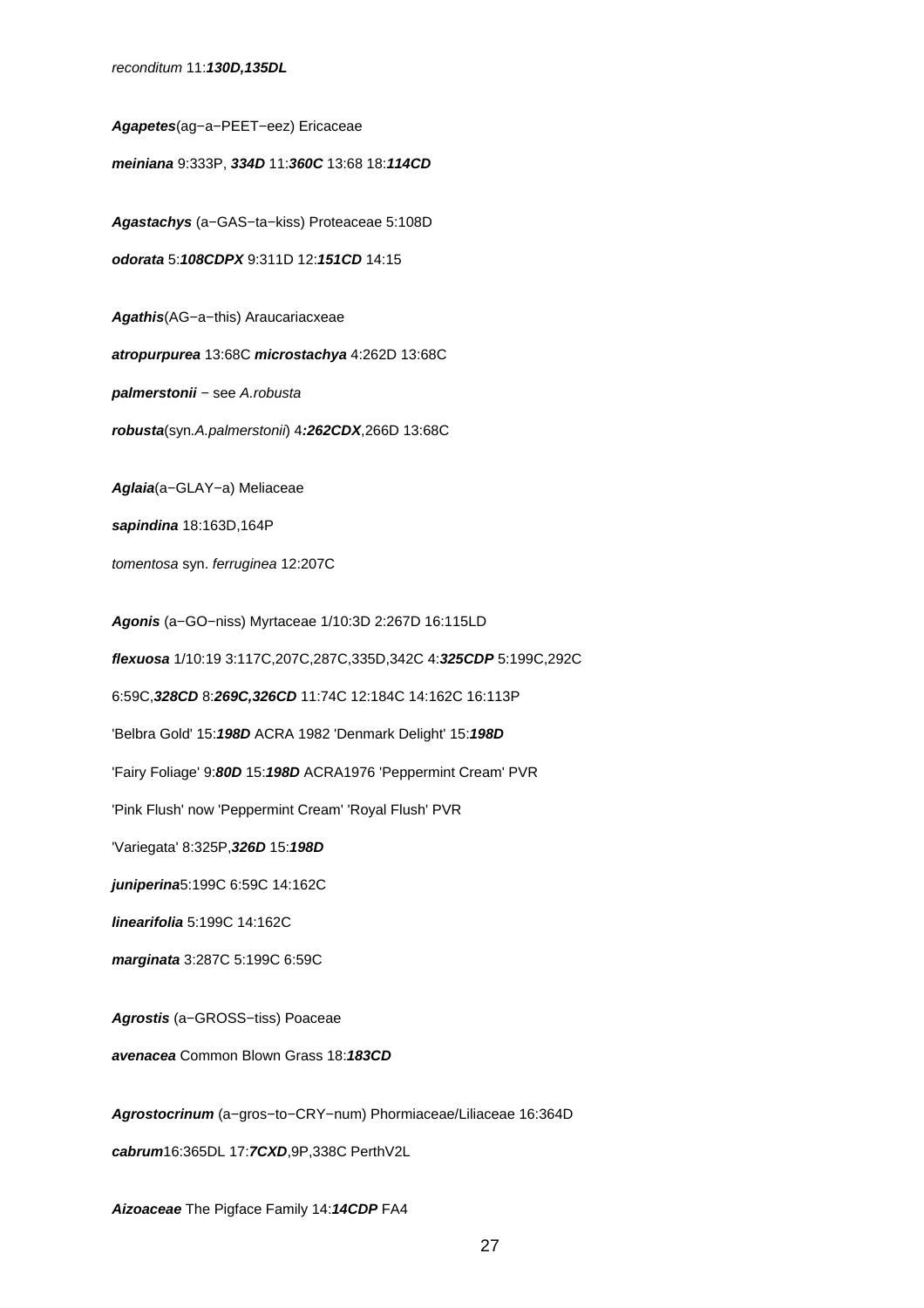**Aizoon**(ay−ZO−on) Aizoaceae Aust. species transferred to Gunniopsis

**quadrifidum** 3:**111CD**

**zygophylloides** syn. kochii **3:111CD**

**Ajuga**(a−JOOG−a) Lamiaceae

**australis**5:91,308 6:**272CD**,315CD,352CD 9:**251CD**,257C 10:**255CDX**,

**299CDL,304DL,312C**,330C,371C

**Akania**(a−KAY−nee−a) Akaniaceae

**lucens** 9:342C,**348D**

**Alania**(al−AYN−ee−a) Anthericaceae/Liliaceae

**endlicheri**16:**347DL**

**Albizia**(al−BIZ−ee−a) Mimosaceae

**julibrissia rosea** 4:294X **lebbeck** 6:81 12:207C

**lophantha**syn. distichya 1/2:5 3:116C,207C,342C 5:199C 7:130CD 9:121C

10:371C 12:26C

**toona** 12:207C

**Aldrovanda**(al−dro−VAN−da) Droseraceae

**vesiculosa** 3:**320D** 4:291D

**Alectryon** (a−LEC−tre−on) Sapindaceae, Species transferred from Heterodendrum

**oleifolius**syn.Heterodendrum oleifolius 7:290D,332D 8:258D,**266D** 12:26C

**subsinercus** Native Quince 13:68C

**tomentosus** 13:68

**Aleurites (**al−yoo−RY−teez) Euphorbiaceae

**moluccana** Candlenut Tree 12:195C,203C,207C,**227CD** 18:163D,164P

**Alisma**(a−LIZ−ma) Alismataceae

**plantago−aquatica** 17:**149CD**,184P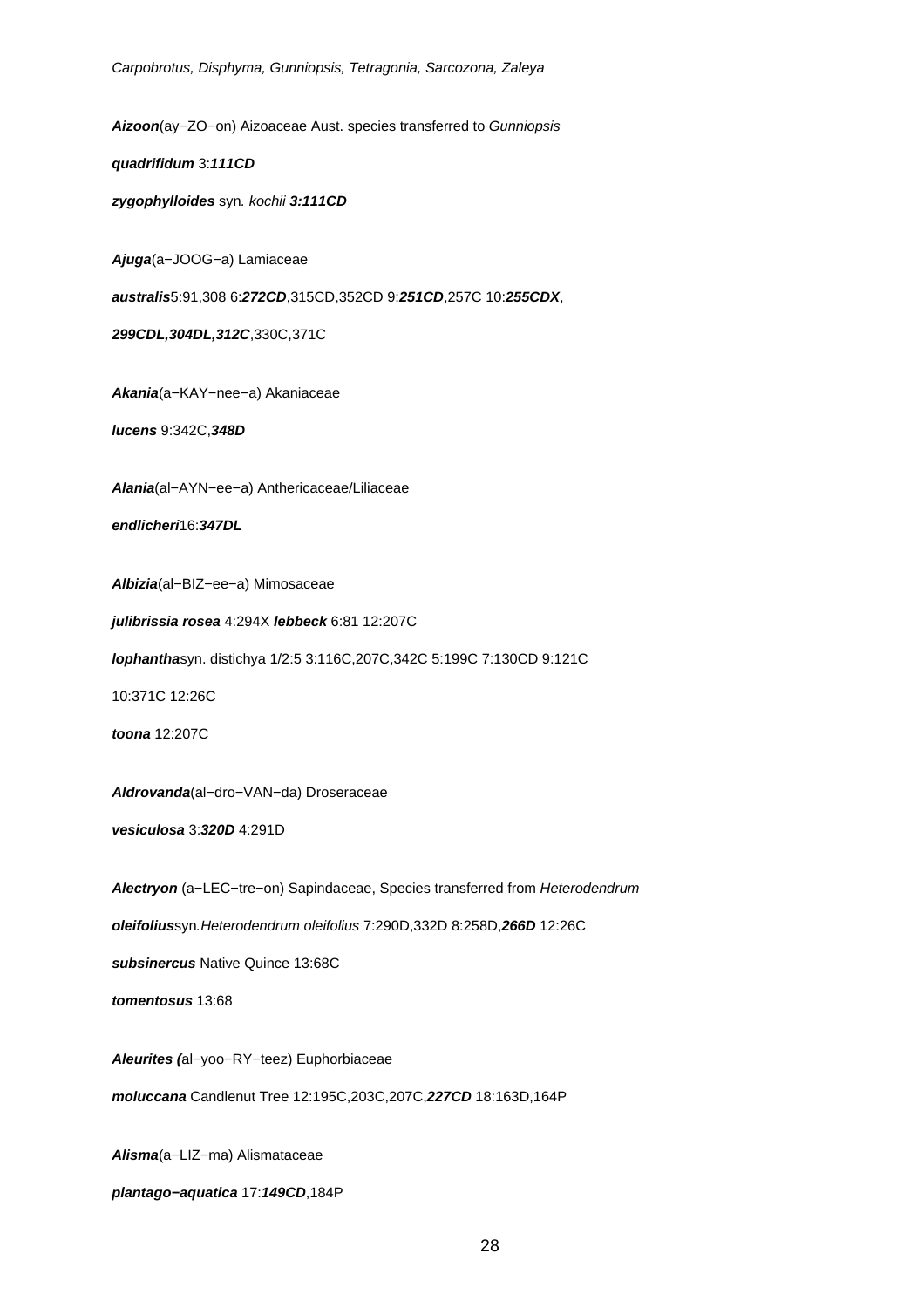#### **Alixia** (

#### **ruscifolia** 18:163D,164P

**Alloxylon**(al−o−ZY−lon) Proteaceae Previously Oreocallis **pinnatum** syn. O.pinnata 5:**4CDP** 6:18D 14:**256DP wickhamii** syn. O.wickhamii 5:5CDP,**36C** 6:18D,**202CD** 9:315D,380P 12:194C,202C,207C,**210CD**,215C 14:256D **Alocasia**(al−o−CAY−zhee−a) Araceae **macrorrhiza** 2:96 6:19 7:106CD **Allocasuarina**(al−o−caz−yoo−a−REE−na) Casuarinaceae **acuaria**3:**228D** 13:**39D acutivalvis**3:**228D** 13:**39D campestris** 3:**228D** 13: **39D corniculata** 3:**228D** 13:**39D decaisneana** 2:216D 3:185**,228D**,**231D**,232D,234D 7:259D,279D 8:270,272 12:21C,35C 13:39D,102,104 **decussata** 3:**228D**,352P 6:59C 13:39D **dielsiana** 3:**228D** 13:39D **distyla**3:**228D**,231D,234D,235D 8:270,271 13:24C,39D **drummondiana** 3:**228D** 13:39D **fibrosa** 3:**228D** 13:39D **fraseriana** 3:**228D** 13:39D **grevilleoides** 3:**228D** 13:39D **helmsii** 3**:228D** 13:39D **huegeliana** 3:**228D** 13:39D **humilis**13:39D **inophloia** 3:**228D**,234D 8:55C,63C,79C,**110CD** 11:82D 12:219C 13:24C,39D **littoralis**(syn.suberosa) 3:**186D,228D**,232D,233D 4:232C 5:83D,86C,183D 7:**319X** 8:55C,74C,79C,**110CD**,180CD,272 10:272D 12:219C 13:24C,39D **luehmannii** 3:**186CX**,187D**,228D,231D**,234D,239D 4:312 5:84CD,85C,86C 8:**151CD**,182D,270D,271D 12:27C,35C,219C 13:39D **microstachya** 3:**229D** 13:39D **monilifera**13:39D **muelleriana** 3:**229D,231D**,232D,233D,234D 7:290D,**330CD** 8:270D,271D 11:**298CD** 13:39D,267 **nana** 3:**229D**,231D,234D 6:**247CD** 7:374CD **paludosa** 3:**229D,231D**,234D,235D 8:270D,271D,272C 13:39D **paradoxa**13:39D **pinaster** 3:**229D,**13:39D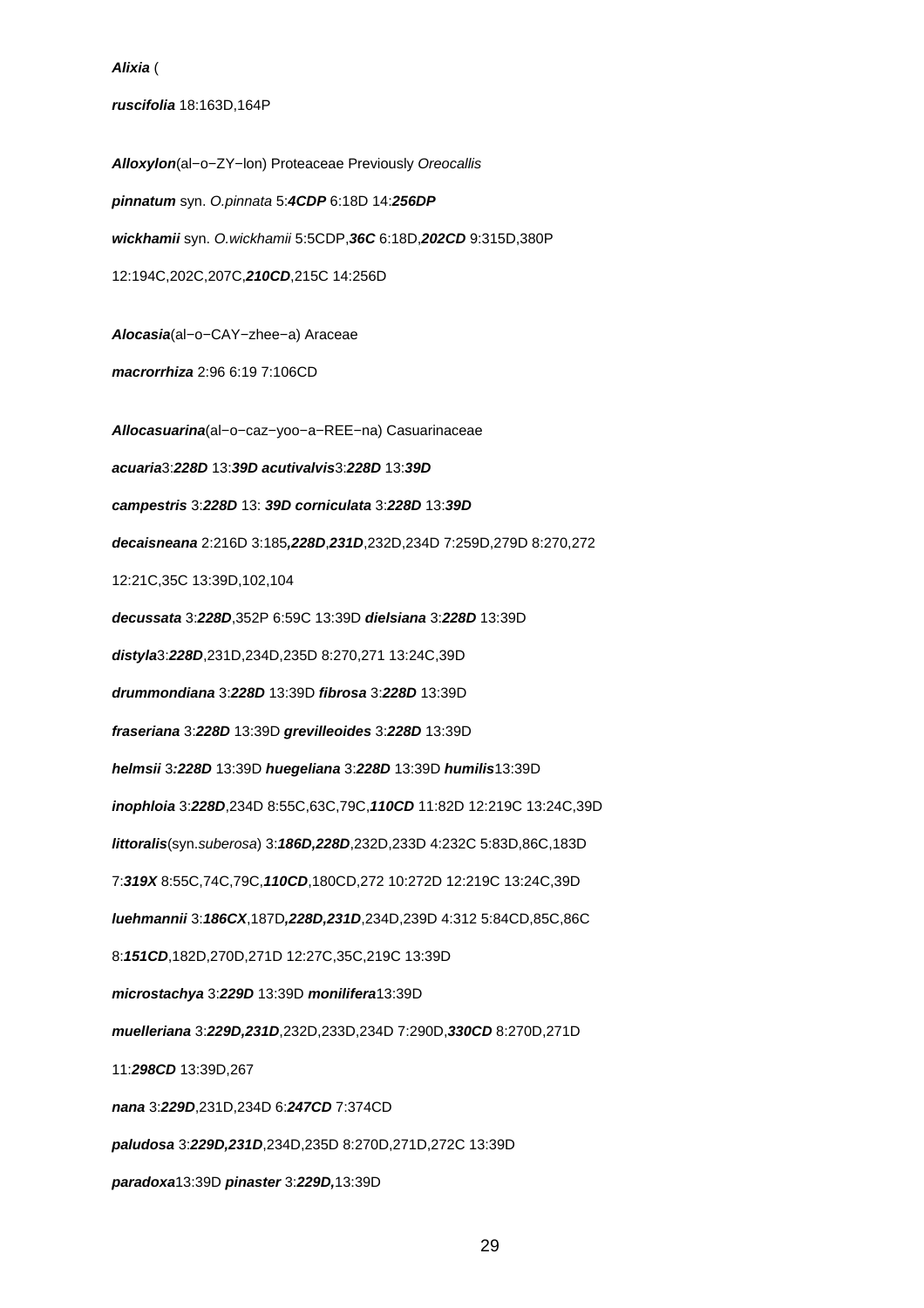#### **pusilla229D**,231D,234D,235D 8:270D,271D,272C 13:39D

**ramosissima**3:**229D** 13:39D **rigida** 3:**229D**,234D 13:39D **robusta** 13:39D **stricta** 3:185P,187D,207C,229D,231D,234D,235D **suberosa** now littoralis **tessellata**3:**229D** 13:39D **thuyoides** 3:**229D** 13:39D **torulosa** 3:**186D,229D**,233D,**239D**,360 5:199C,292C 6:59C 8:55C,90D, 110CD,270D,272D 11:74C 12:215C,219C 13:39D 15:214C 17:**77X**,**175CDX**,339C 'Fiona Matthews' 17**:175CDX** 'Horsetail' 17:**175CDX trichodon** 3:229D 13:39D **verticillata** (syn. A.stricta) 3:**229D**,234D 5:326CD 8:270D 10:272D 13:39D **Allosyncarpia**(al−o−sin−CARP−ee−a) Myrtaceae **ternata** 10:39D **Almaleea**(al−may−LEE−a) Fabaceae Spp. formerly in Pultenaea and Dillwynia **cambagei** prev. P.cambagei 10:355D 12:116D 13:**250D** 15:123D **capitata** prev. Dillwynia capitata 15:123D **incurvata** prev. Pultenaea incurvata 10:**120CD** 12:118D 14:**131D**,133P **paludosa** 12:**116D** 13:**251D subumbellata 11:311D** 12:116D 13:**255D Alocasia** (al−0−CAY−zhee−a) Araceae **macrorrhiza** Cunjevoi 2:96 6:**19CD** 7:106CD 13:68 **Alphitonia** (al−fit−O−nee−a) Rhamnaceae **excelsa** 7: 8:71 15:259D 16:195C **Alpinia**(al−PIN−ee−a) Zingiberaceae The Gingers **arctiflora**16:**246D**,247C **arundelliana** 13:68C 16:**246D**,247L **caerulea** 12:194C,199C 16:239C,241P,**242CD,246D**,247L **dallachi**16:240P **hylandii** 16:**246D**,247L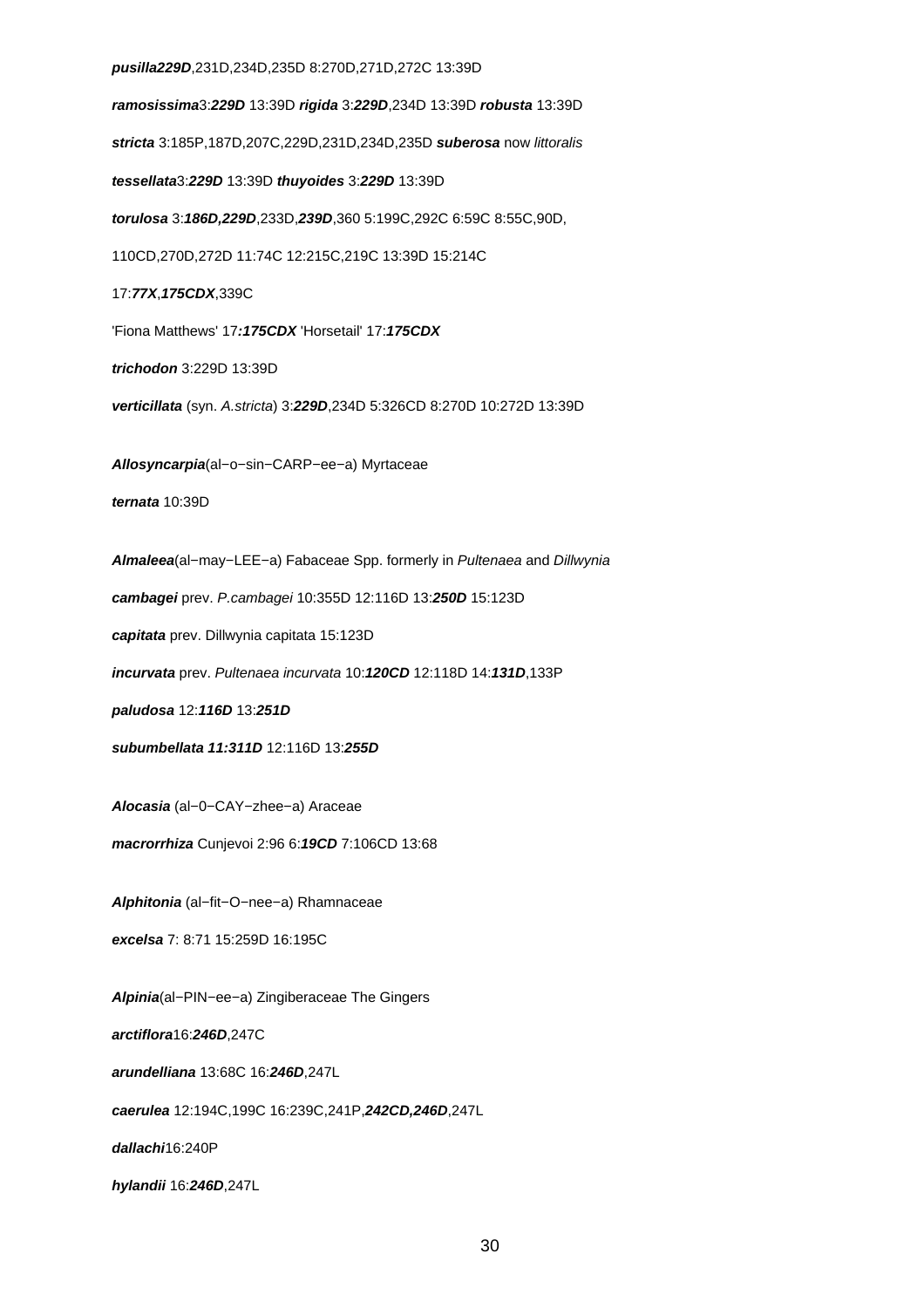**modesta** 12:199C 16:246P, 247L

**Alsophila**(awl−SOFF−il−a) Cyathaceae **australis** 14:62D **baileyana** 14:62D **cunninghamii** 14:62D **marcescens** 14:62D **rebeccae** 14:62D **woollsiana**14:62D **Alstonia**(awl−STO−nee−a) Apocynaceae **constricta** 7:291D,**328CD** 8:320 **scholaris** 8:79C,**99CD Alternanthera**(awl−ter−NAN−ther−a) Amaranthaceae **denticulata** 17:162C **Alyogyne**(al−ee−ODG−in−ee) Malvaceae 3:302CD 4:16DP **cuneiformis** 4:**17D** 5:199C **hakeaefolia**syn Cienfugosa hakeifolia 1/6:20 3:58,**299C** 4:16DP,20CD,162C 5:89C,90C,199C,308C 7:122D 8:157P,**166CD** 12:6C **huegelii** 3:**58D**,299C 4:**19CD** 5:89CD,91C,213C 12:184C **pinonianus** 10:49P **Alyxia** (awl−LIX−ee−a) Apocynaceae **buxifolia** 3:207C,335C 4:**155CD ruscifolia** 3:207C 12:194C,199C,**227D** 16:269C **Amaranthaceae**, the Amaranth Family Alternanthera, Amaranthus, Celosia, Gomphrena, Iresine, Ptilotus, Trichinium **Amaryllidaceae** Plant Order Asparagales / Liliflorales 3:**261CDX,268P** 16:**345D** Colostemma, Crinum, Priophys

**Ammobium** (am−MO−bee−um) Asteraceae

**alatum** 2:234D **17:346CD**

**Amomum** (a−MO−mum) Zingiberaceae

**dallachyi** 16:239D,**240DP,242CD,248D**,249L

**queenslandicum** 16:248D,249L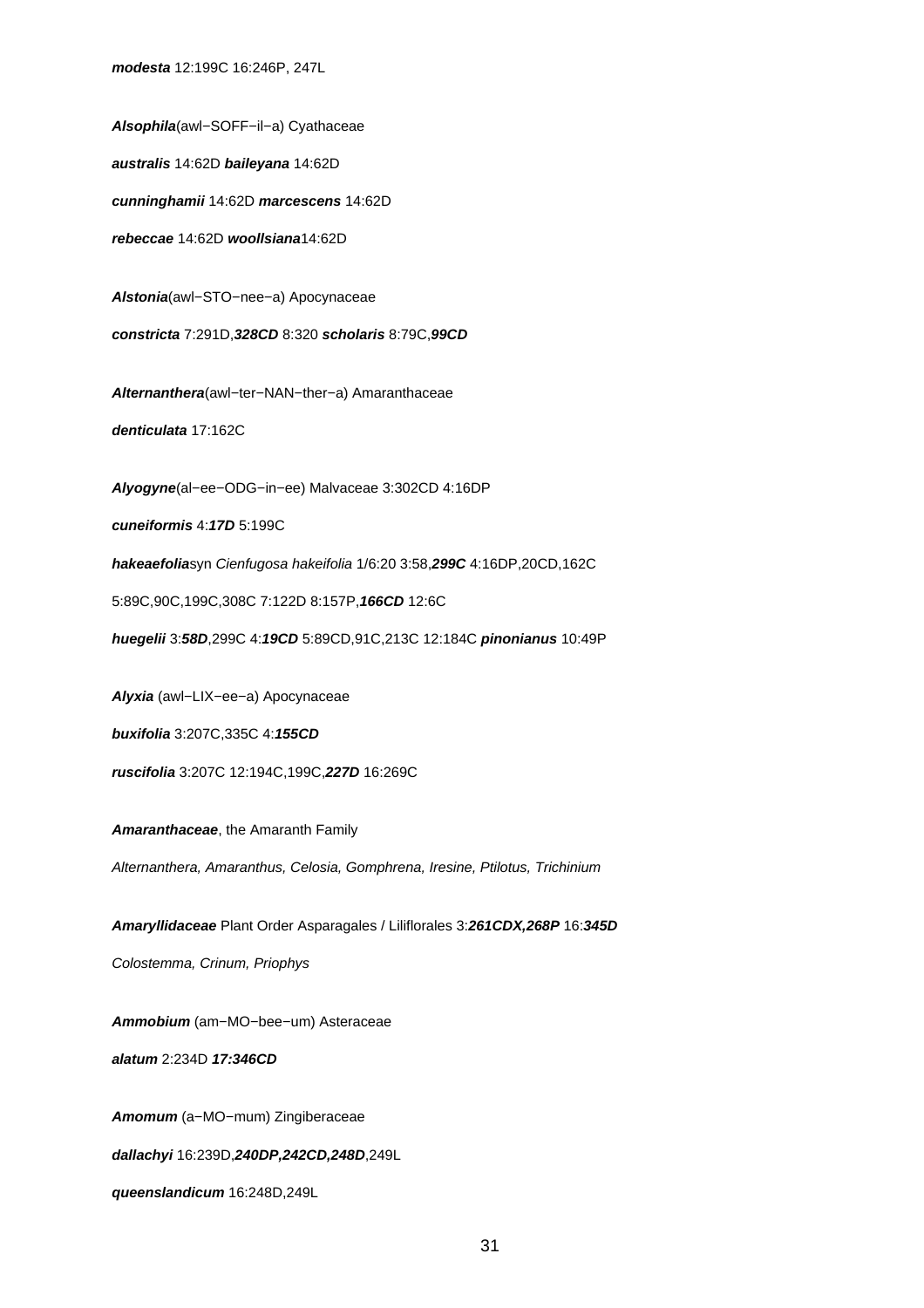**Amorphophallus**(a−mor−fo−FAL−us) Araceae

**galbra** 16:269C

**Ampelocissus** (am−pel−o−SISS−us) Vitaceae

**acetosa** 17:258D **gardineri**17:258D **frutescens** 17:258D

**Ampelopteris**(am−pel−OP−ter−is) Thelypteridaceae **prolifera** 16:194C

**Amperea** (am−PEER−ee−a) Euphorbiaceae

**xiphoclada**12:260C

**Amphibromus**(am−fee−BRO−mus) Poaceae

**archeri** 17:**149CD**

**Amphipogon**(am−fee−PO−gon) Poaceae

**strictus** 5:296

**Amyema**(ay−me−EE−ma) Loranthaceae **congener** Brunonia 7:**122CDhaematodes** 10:358D **maidenii** 8:**264D miraculosum**8:**264D**

**preisii** 8:**264D**

**Anacampseros**(an−a−CAMP−ser−oss) Portulaceae

**australiana** 3:**111CD** 5:**51CDX** 9:**253CD**

**Anacardiaceae** The Cashew Family 17:**249D**

Blepharocarya, Buchanania, Euroschinus, Pleiogynium, Rhodosphaera, Semecarpus

**Andersonia** (an−der−SO−nee−a) Epacridaceae

**aristata** 4:343D,360D **auriculata** 4:342D,343D

**axilliflora** 4:342D,360D **barbata** 4:342D,343D

**bifida** 4:343D,361D **brevifolia** 4:342D,360D

**caerulea** 4:342D,360D,363D **carinata** 4:343D,361D

**echinocephala** 4:**341DP**,342D,343D,360D **gracilis** 4:343D,360D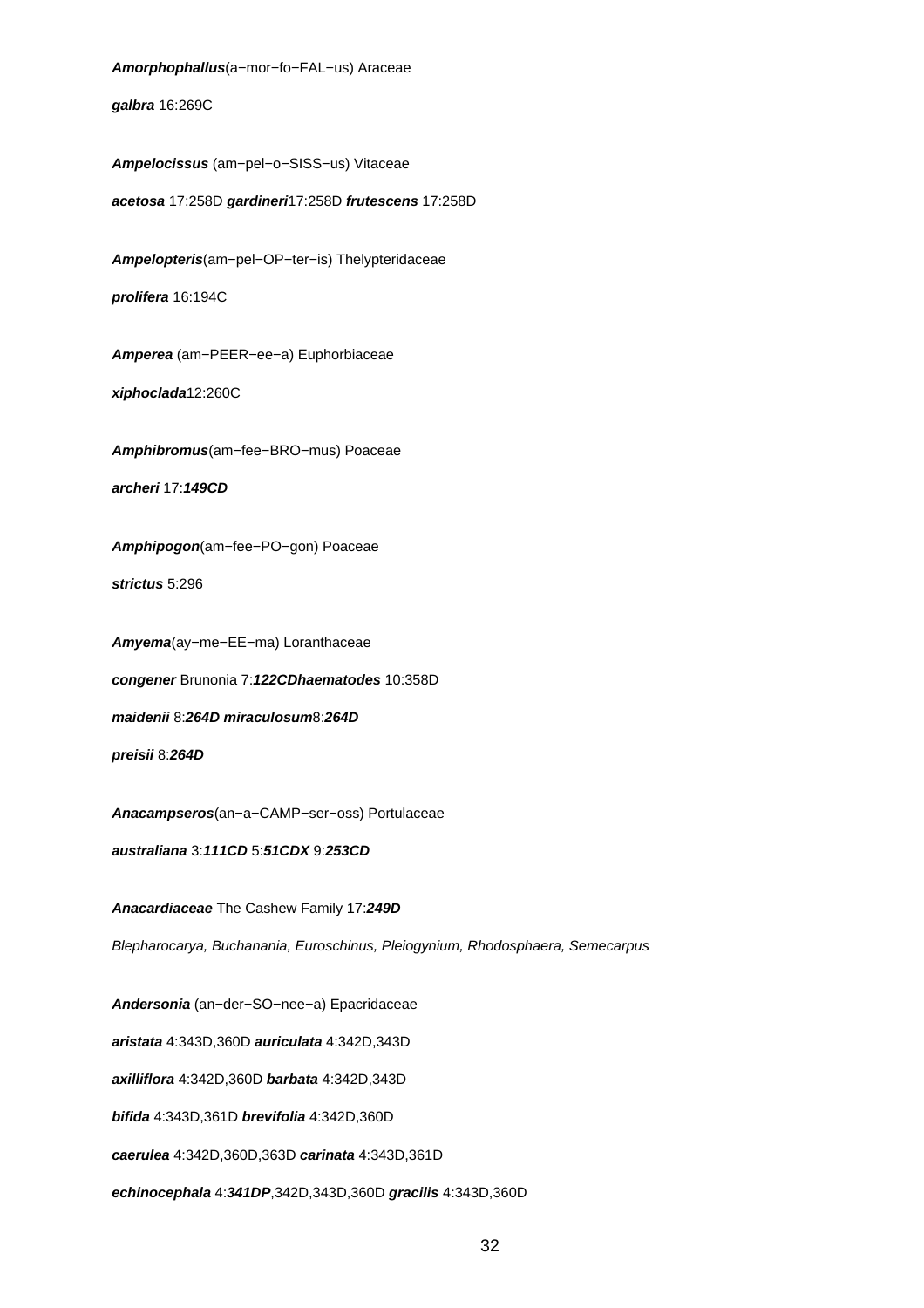**grandiflora** 4:343D,361D,362D **heterophylla** 4:342D,360D **involucrata**4:343D,362D **latiflora**4:343D,362D **lehmanniana** 4:343D,362D **longifolia** 4:343D,361D **macranthera**4:342D,360D **micrantha** 4:342D,360D **parvifolia** 4:**340CDP**,343D,361D **setifolia** 4:342D,360D,363D **simplex** 4:343D,361D,363D **sprengelioides** 3:**335C** 4:335D,343D,362D **Aneilema** (an−ELL−ee−ma) Commelinaceae **biflorum**9:269D **Anemocarpa**(a−nee−MO−carp−a) Asteraceae Species trans. from Helipterum **podolepidium**, syn Helichrysum podolepidrum 9:247C **Anemone**(an−EM−o−nee) Ranunculaceae **crassifolia** 12:362CD **Angasomyrtus**(an−gas−O−mert−us) Myrtaceae **salina** 14:154CD **Angianthus** (an−jee−ANTH−us) Asteraceae **acrohyalinus**2:211D **cunninghamii**3:**335d Angiopteris**(an−jee−OP−ter−is) Marattiaceae **evecta** 5:275C 9:**72DL** 17:159C 18:56C **Angophora** (ang−GOFF−or−a) Myrtaceae **bakeri** 1/7:23D **costata**(syn. A.lanceolata) 1/7:20D,21D,23D,24P 3:210D,**359CD** 5:176D,199C 7:130CD 10:75D 14:162C,164C **floribunda** (syn.A.intermedia,A.ochrophylla) 1/7:20D,21 3:210D 10:75D,377D **hispida** (syn A.cordifolia) 1/7:19D,21,24P 3:117C,287C,342C,359DC 7:130CD 14:162C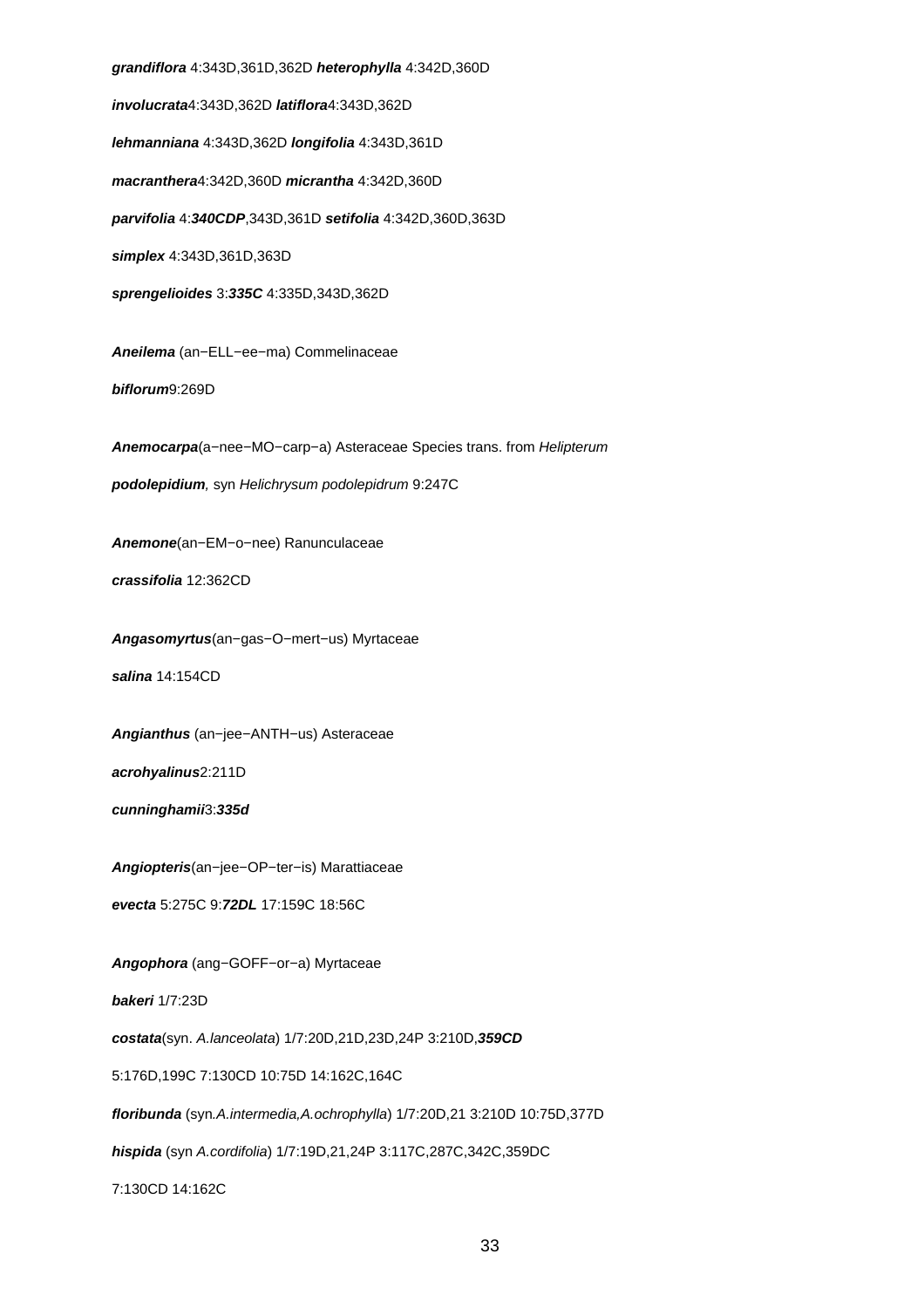**melanoxylon** 1/7:20D,21D,23D 7:291D,**328CD**

**subvelutina** 1/7:20D,21D

**woodsiana** 1/7:20D,21D,23D

**Anigozanthos**(an−ig−o−ZANTH−os) Haemodoraceae 3:132C,268D,270D 6:70X,82C,338CX 10:199CDLX,211X(hybridising), 230D(name) 12:**113X** 14:**320CX**,321C 15:**39C** 16**:45−92CDPX** 17:**22C** (pests & diseases) Development of cultivars 16:**47D,53D** Cultivation 16:**51C,77CDX**,159C Growth Retardants 16:**70C** Proprietary names not given to simplify index, many by Western Star 'Anne Marie' 16:**63D** 'Astron' 16:**63D** 'Autumn Blaze' 16:**63D** 'Autumn Glow' 16:**63D** 'Autumn Harmony' 16:**63D** 'Autumn Sunrise' 16:**75D,134D** 'Baby Roo' 17:**53D** ACRA 1992 **bicolor** 2:109P,111D,130D,135X 5:199C,210C 6:70X,**338CX**,380P 7:117DP, 320X 10:202X,230D,235D,**236DP** 14:**306D** 16:57D,**79CDX** 17:338C 'Bicentenary Kangaroo Paw' now 'Minofrolific' 16:54D,57D,87C 'Bicolor Blaze' 16:**63D**,64P 'Big Bicolor' 16:5P,55D,59D,**63D** 'Big Yellow' 16:55D,**59D,63D** 'Big Red' 16:54D,57D,**58D,63D,**75D,134D 'Bland Bicolor' 16:63D 'Bob & Blanches Wedding 18:287C,**291CD**  'Burke's Bicolor 16:**63D** 'Bush Baby' 16:55D,58D,**66D**,174C 17:**27CD** 'Bush Dawn' 15:**40C**,41P 16:51C,**66D,176C** 17:**28CD** 18:**287C** 'Bush Emerald' 16:49P,59D,**66D**,87C,174C 18:**21CD '**Bush Ember' 18:**21CD** 'Bush Emerald Gem' 16:**66D** 17:**27CD** 'Bush Flame' 16:55D,**66D** 'Bush Glow' 16:**66D**,174C 17:**28CD** 'Bush Heritage' 18:**21CD**,2897C**,291CD** 'Bush Gold' 16:51C,55D,**66D**,176C 17:**28CD**,339C 18:21CD,**287C** 'Bush Haze' 16:51C,**66D,174C,176C** 'Bush Magic' 16:**66D** 'Bush Illusion' 18:**21CD**' Bush Noon' 16:51C,**66D '**Bush Lantern' 18:**21CD** 'Bush Nugget' 16:**51C,66D**,87C,176C 17:**27CD**,338C 18:**21CD** 'Bush Ochre' 18:**21CD** 'Bush Opal' 16:54D,59D,**66D** 17:**27CD**,29P **Anigozanthos** 'Bush Pixie' 17:29P 'Bush Ranger' 15:40C 16:**51C**,**66D**,69P,**134D,175C** 17:**27CD** 18:21D,287C 'Bush Ruby' 16:**66D** 'Bush Splendour' 18:**21CD** 'Bush Sunshine' 18:**21CD**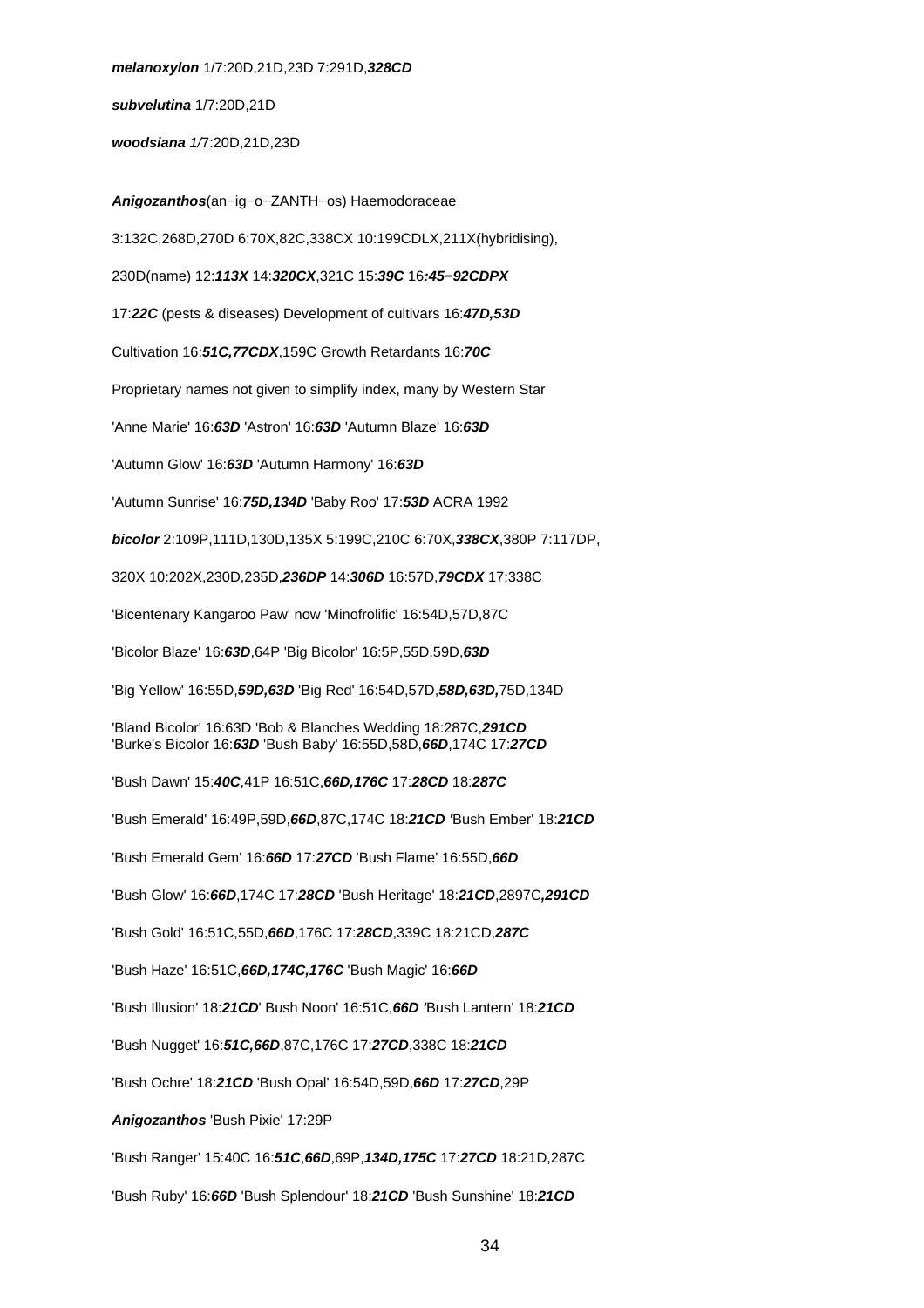'Bush Sunset' 15:40C 16:51C,55D,**66D,175C** 17:**28CD** 18:287C 'Bush Surprise' 16:51C,66D 17:**27CD** 18:287C'Bush Twilight' 18**:21CD**,291C 'Carnival' 16:63D 'Charm' ("Elegant Charmer') 16:54D,58D,**63D** ACRA 1992 'Citrus Glow' 16:55D,64P,**63D** 'Claret Glow' 16:**63D** 'Claret Queen' 16:**63D** 'Cocos Queen' 16:**63D** 'Copper Charm' 16:**63D** ACRA 1992 'Copper Glow' 16:54D,61P,**63D** 'Copper Haze' 16:**63D** 'Copper Kid' 16:**63D** 'Diana' 16:63D 'Dusky Bicolor' 16:63D 'Dusky Radiance' 16:**63D** 'Dwarf Delight' 18C,323C 12:**317CP,322D** 14:18C 15:39C,40C 16:54D,**58D**,67D,134D 17:33C 18:26C,287C 'Dwarf Pink' 16:**176C** 'Ectasy' 16:61P,**63D** 'Early Spring' 15:40C 16:**58D**,63D,87C,**134D** 17:339C ACRA 1987 'Elegant Charmer' now 'Charm' 'Emerald Gem' 16:87C 'Emerald Glow' 16:87C 'Emerald Princess' 16:**63D** 'Firefly' 17:**53D flavidus** 2:108D,131D 3:116C,204D,275C,342C 5:199 6:**62CX**,72C,**338CX, 339CX** 7:117D,118CD,306,320 8:326 9:111C,120C,243C 10:174D,202X, **210C**,211C,218CX,234D,235D 12:104CP,184C 14:18C 15:**39CD**,211C 16:50D,56D,**80CDX**,175C,176C 17:22C,24C,163C, 338C, 341C 18:25C 'Werite Woorata' 10:**174D gabrielae** 10:201P,**210C,229DP**,231D,234D,235D 16**:80CDX**,85P 17:23C 'Georgina' 16:63D,65P 'Golden Fawn' 16:63D 'Golden Girl' 16:63D 'Gold Fever' 15:40C 16:54D,56D,**58D,63D**,72P,**80CDX**,175C 'Gold Foil' 17:336C,338C 'Gold Mist' 16:73P,**63D** 'Harmony' 16:58D,**63D** 'Harmony Twin' 16:**63D** 'Hickman's Delight' 16:**135D humilis** 1/6:17,20 2:112D,136DP 3:117C,132C 5:199C,210C 6:72C,**339CX** 7:117P,**318X**,320X 10:202X,**210C**,233D,234D,**237DP** 12:64C,317C 14:288P,**306D** 16:50D,**51CDX**,81C 17:338C hybrids 6:**60CDP**,63 13:196 16:**47CD,53CD,87CD,174C** 17:**338C** 'In The Pink' 18:287C,291CD 'Joey Confetti, Fireworks, Lipstick' 18:**293CD kalbarriensis**10:202X,210X,**233DP**,234D,235D 16:57D,**52CDX**,82CDX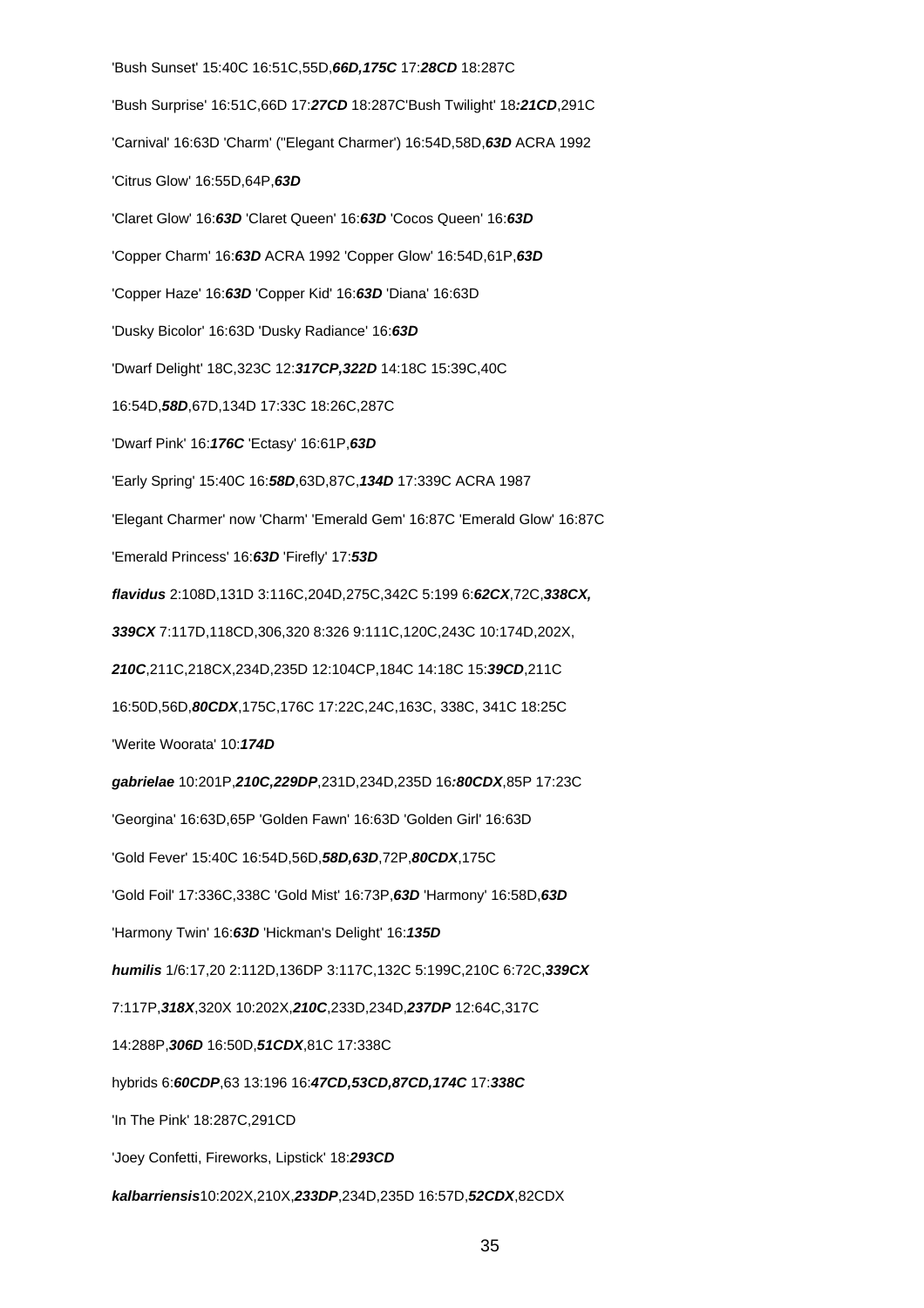'Lady Stuart' 16:55D,**59D,63D** 'Lemon Whizz' 17:**53D** 'Little Jewel' 16:**135D manglesii** 1/6:20 2:105P,108D,110D,113D,114C,129DP,135X 3:132CP,204D, 270D,342C 4:162 5:192DP,199C,210C,244P 6:47D,62C,72C,308C,**338CX, 339CX** 7:117CD,118D,254D,**318X**,320X 9:111C 10:197P,202X,210C, 211X,237C 12:64C,317C 14:288P,**306D** 16:50D,54D,57D,76P,**82CDX** 17:23C,335C,338C 18:22C,144P 'Masquerade' 16:55D PVR 'Milky Way' 16:55D 'Mini Glory' 16:55D,**59D**,**63D** 'Mini Marvel' 16:**63D** 'Mini Pearl' 16:55D,**59D,63D** 'Mini Princess' 16:**63D** 'Mini Mini Prolific' 16:52P,**63D** 'Mini Prolific' syn 'Bicentenary Paw 16:54D,**58D,63D,87C,117D**,177D ACRA 'Mini Red' 16:178C 'Mini Ruby' 16:55D,59D 'Mini Splendour' 16:55D,59D,**63D** 'Mini Red' 11:**262CD** ACRA 1978 'Mini Ruby 16:**63D** 'Near Miss' 16:**63D** 'Near Miss Improved' 16:**63D onycis** 10:202X,210C,**231D**,232P,235D 16:50D,**83CDX** 'Pastel Bicolor' 16:**63D** 'Pastel Velvet' 16:55D,**59D,63D** 'Patricia' 17:**372CD** ACRA 1993 'Peggie Thornton' 16:55D,**63D** 'Pink Dwarf' 16:174C 'Pink Joey' 8:**326D** 16:**59CD**,69P,**176C,178D** 17:338C 18:287C,**293CD preissii** 2:109P,111D,131D 6:**339CX**,380P 7:117CD,**320X** 10:202X,210C, 235D 14:322C 16:50D,56D,**83CDX pulcherrimus** 1/6:7C,20 2:108D,109P,110D,112D,115C,130D,135X 3:132D 5:199C,210C 6:**62CX**,70X,308C,380P 7:118,320 10:202X,211C,218CD, 234D,235D 12:184C 14:**321C** 15:266C 16:84C,85P 17:23C,339C Southern Aurora series indexed without trade appendage 'Ragtime' 16:**63D** 'Red Velvet' 16:72P 'Regal Claw' (rufus x flavidus) 14:323C 15:39C 16:48P,54D,58D,87D,**178D** 'Red Cross' 15:39C,**40C** 16:45P,54D,**58D**,87C,**175C,178D** 17:338C ACRA 'Rogue Radiance' 17:**53D** ACRA 'Ruby Blaze' 16:**63D**,65P 'Ruby Cheer' 16:**63D** 'Ruby Jools' 17:**53D** ACRA 1990 'Ruby Radience' 16:52P,**63D** 'Ruby Velvet' 16:55D,**59D**,63D **rufus** 2:108DP,130D 5:199C 6:62C,70X,308C,380P 7:118CD,119CD,320X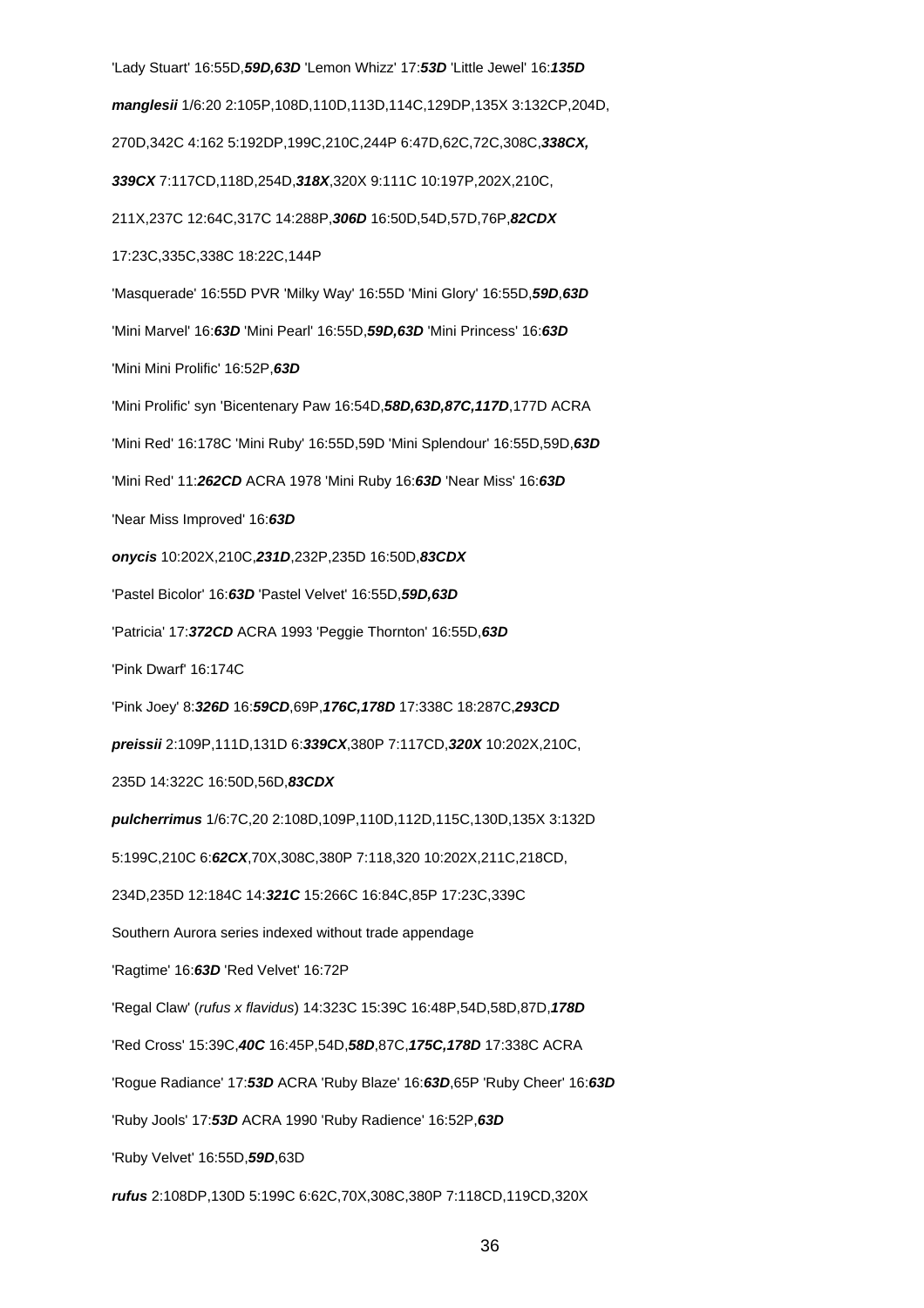**Anigozanthos** 'Silver Dawn' 16:**63D** 'Solace' 16:55D,59D,**67CD**,68P 'Space Age' 16:**63D**,134D 'Snowfleck' 16:**63D** 'Spence's Spectacular' 16:**50D** 'Sue Dixon' 17:53D 'Suffuce' 16:55D,59D,**67CD**,68P 'Sultan' 16:55D,59D,**67CD**,68P 'Sunglow' 16:**63D** PVR 'Sunrise' 16:**63D** 'Surouge' 16:55D,59D,**67CD**,86P 'Uluru Sunset' 16:55D 'Unity' 17:54D 'Velvet Harmony' 16:54D,**58D**,87C 'Velvet Pride' 16:**63D** 'Velvet Star' 16:**63D viridis** 1/6:16,20 2:110D,111D,131D,135X 3:342C 5:199C,210C 6:62C,70X, 308C,**339CX** 7:118CD,318X,320X 9:**111C** 10:202X,211C,210D,235D 12:317C 14:**306D** 16:**84CDX** 17:23C,163C,336C,338C 'Western Glow' 16:**63D** 'Yellow Glow' 16:58D 'Yellow Gem 16:54D,**63D** 17:338C 'Yellow Rock' 18:287C,**291CD Anisomeles** (an−iss−OM−ee−leez) Lamiaceae **malabarica** 10:**302DL**

10:200P,202X,**211C**,234D,235D 12:317C 14:322C 16:**84CDX**,92P 17:23C

**Anodopetalum** (an−o−do−PET−a−lum) Cunoniaceae **biglandulosum** 3:377D 6:211 12:159D

**Anoectochilus** (an−ek−to−KY−lus) Orchidaceae **yatesae** 8:90D 18:**125CD**

**Anogramma**(an−OG−ram−ma) Adiantaceae **leptophylla** 6:312

**Anopterus**(an−OP−ter−us) Grossulariaceae

**glandulosa** 3:59CD,275C,324DP,325CD 5:110 12:147C,**152DP** 13:68D

**macleayana** 3:325D 9:343C,**348D**

**Anthericaceae** Plant order of Asparagles of Liliiflorae 16:**346D** Alania, Arnocrinum, Arthropodium (Dichopogon), Corynotheca, Caesia, Chamaescilla, Chlorophytum, Hensmania, Johnsonia, Hodgsoniola, Laxmannia, Murchisonia, Sowerbaea, Stawellia, Thysanotus, Tricoryne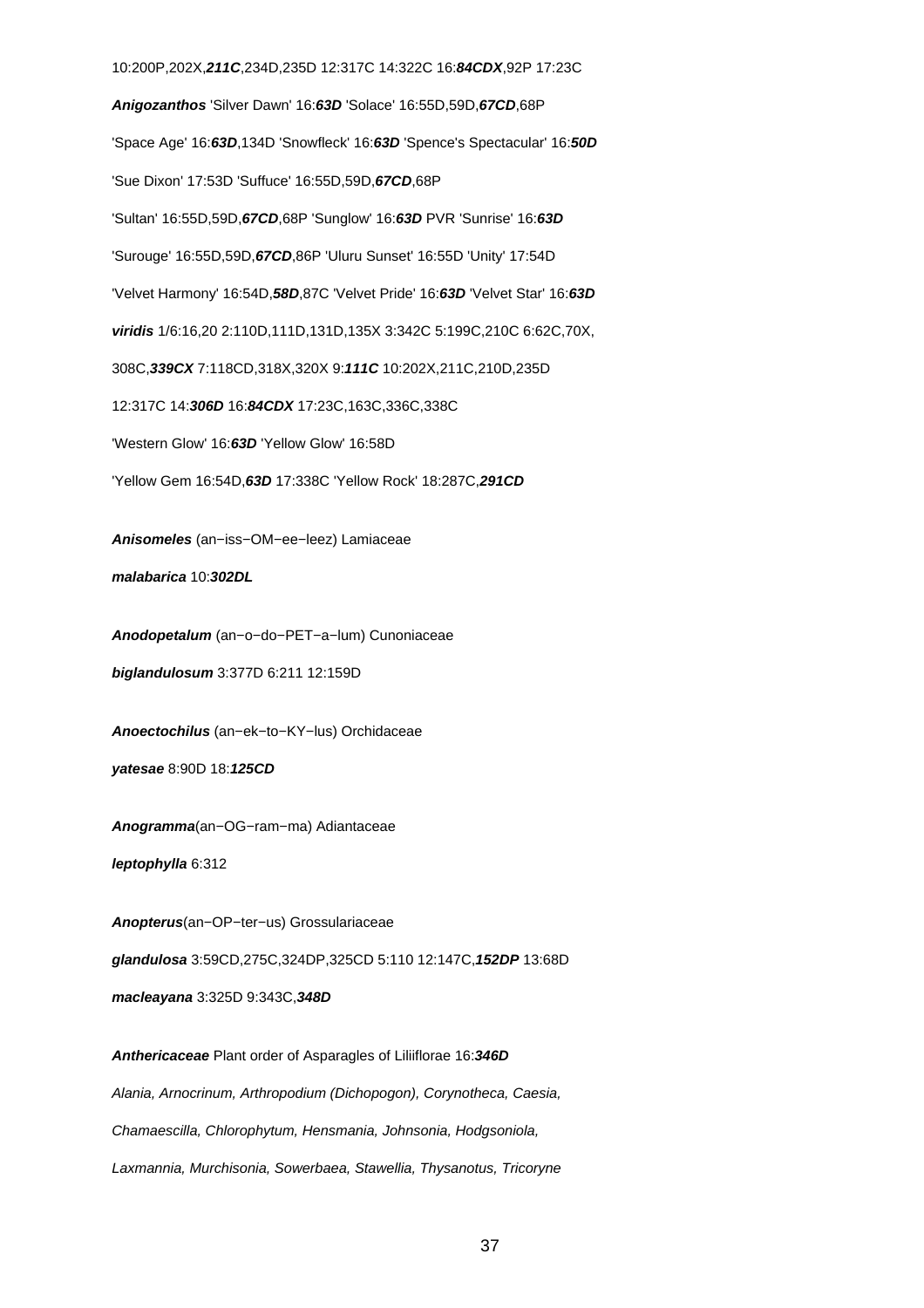**Anthocercis**(anth−o−SER−is) Solanaceae

**albicans** now Cyphanthera albicans

**angustifolia** 5:327 **viscosa** 3:207C

**Anthotium**(an−THO−she−um) Goodeniaceae **humile**5:242CD **rubriflorum** 5:242D,**246D**

**Antidesma**(an−tee−DEZ−ma) Euphorbiaceae

**bunius** 12:195C,199C,227CD

**dallachyanum** 9:342C,348D 16:269C,272C,281P **parvifloium** 16:**272CD**

**Antirhea**(an−tee−REE−a) Rubiaceae

tenuiflora now Guettardella tenuiflora 12:195C

**Aotus**(ay−O−tus) Fabaceae

**carinata**10:357D ericoides syn. villosa 7:137CD 10:**99CD** 11:311D 12:**96DP**

**Apatophyllum**(ap−at−o−FILL−um) Celastraceae **constablei** 7:172P,173DL **olsenii** 7:**173DL**

**Aphananthe**(aff−an−ANTH−ee) Ulmaceae

**philippinensis** 12:203C,207C 16:269C

**Aphanopetalum** (aff−an−o−PET−al−um) Cunoniaceae

**resinosum** 18:109P,**114CD**

Apiaceae The Celery Family - was Umbelliferae Actinotus, Carum, Conium, Coriandrum, Daucus, Eryngium, Foeniculum, Imperatoria, Pimpinella, Platysace, Trachymene, Xanthosia.

**Apium**(AY−pee−um) Umbelliferae

**prostratum** 12:**279D**

**Apocynaceae** The Dogbane Family

Acokanthera, Adenium, Allamanda, Catharanthus. Cerbera, Dipladenia,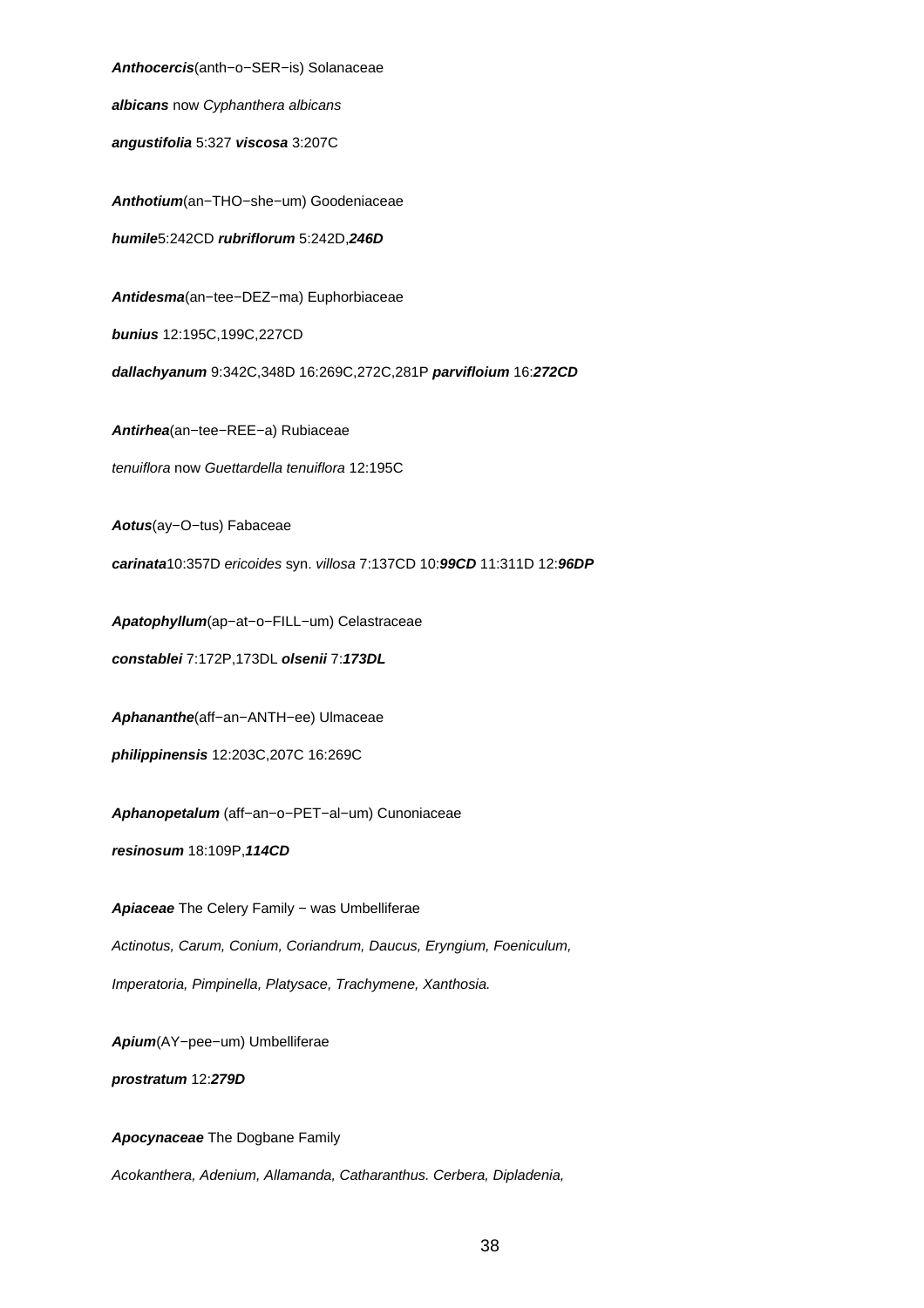Ervatamia, Kopsia, Mandevilla, Nerium, Ochrosia, Plumeria, Tabernaemontana, Trachelospermum, Vinca. **Aponogeton**(a−poon−o−JEE−ton) Aponogetonaceae **hexatepalus** 10:367D **Apostasia** (ap−o−STAY−zhee−a) Orchidaceae **wallichii** (syn. A.alba,A. corrugata, A.gracilis, A.lucida) 6:**3OD,36D** 8:90D **\*Aptenia** (ap−TEE−nee−a) Aizoaceae **cordifolia** 14:**50D Apatophyllum**(ap−at−o−FILL−um) Celastraceae **constablei** 7:172P,**173DL** 10:358D **olsenii** 7:**173DL Aquifoliaceae** The Holly Family Ilex, Sphenostemon **Arabidella** (arra−bid−ELL−a) Brassicaceae **glaucescens**8:**262CD trisecta** (syn, Blennodia trisecta) 6:352CD 8:**262CD Araceae** The Arum Family Aglaonema, Alocasia, Anthurium, Arum, Caladium, Dieffenbachia, Epipremnum\*, Monstera, Philodendron, **Araliaceae** The Ginseng Family Brassaia, Cussonia, Dizygothera, Fatshedera,Fatsia,Hedera, Meryta, Polyscias, Schefflera, Tetrapanax, Trevesiaps. **Araucariaceae** − A conifer family Agathis, Araucaria **Araucaria**(arr−au−KAIR−ee−a) Araucariaceae

**bidwillii** 4:256D,**262CD**,263D,**358P** 6:**205DP** 9:342C,**348D** 13:68

**columnaris** 4:262D **heterophylla** 4:262D 13:68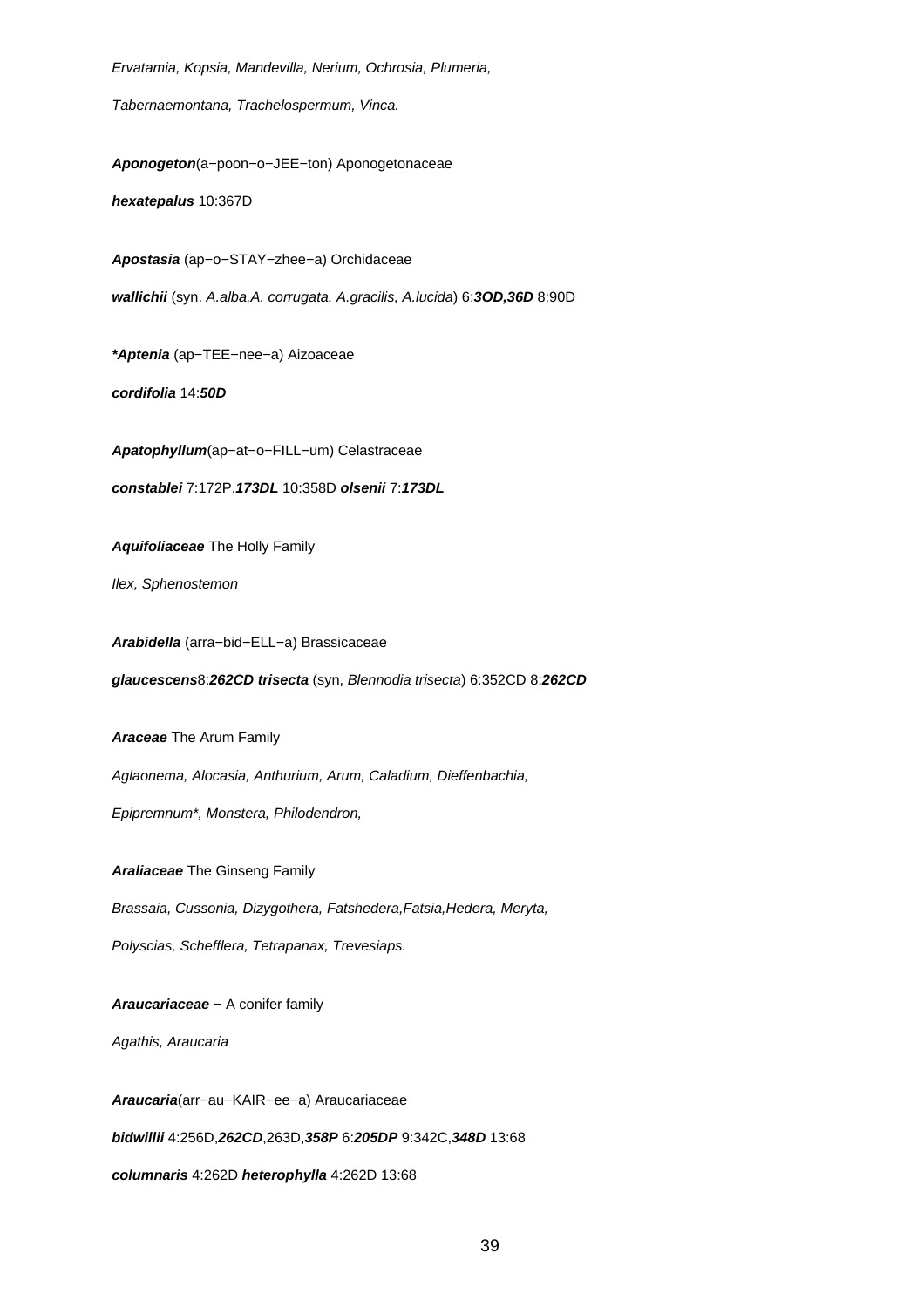**Archeria**(ar−CHEER−ee−a) Epacridaceae **comberi** 4:150D,**151D eriocarpa**4:**150D,181CD hirtella** 4:**149DP**,150D,**181CD serpyllifolia** 4:150,**151D**,181D

**Archidendron**(ar−kee−DEN−dron) Mimosaceae

**previously Pithecellobium grandiflorum** 6:204D 9:337P,**375D**

**lucyi** 12:194C **pruinosum** 12:207C

**Archontophoenix** (ar−kon−to−FEE−nix) Arecaceae

**alexandriae** 16:189P,195C,**202CD**

**cunninghamiana** 7:137CD 12:221CD 15:257C 16:200C,202CD,212P,274C

**pachyrrhachis** 12:194C

**Ardisia**(ar−DIZ−ee−a) Epacridaceae

**brevipedata** 12:194C 13:69C **pachyrrhachis** 12:194C

**Arecaceae** The Palm Family was Palmae

Archontophoenix, Bacularia, Caryota, Chamaedorea, Chrysalidocarpus,

Collinia, Howea, Livistonia, Phoenix, Rhapis, Trachycarpus.

**Arenga**(ARR−en−ga) Arecaceae

**australasica**16:201D,**202CD**,212P

**Argentipallium**(ar−gen−tee−PAY−lee−um) Asteraceae transferred from Helipterum

**blandowskianum**syn Helichrysum blandowskianum 2:227C 6:318C 9:247C 11:303CD **dealbatum**syn Helichrysum dealbatum 7:382C

**obtusifolium**syn Helichrysum obtusifolium 6:318C 10:**371C**

**Argophyllum** (ar−go−FILL−um) Grossulariaceae

**lejourdanii** 13:69

**Argyrodendron** (ar−jir−o−DEN−dron) Sterculiaceae

**percolata** 18:163D,164P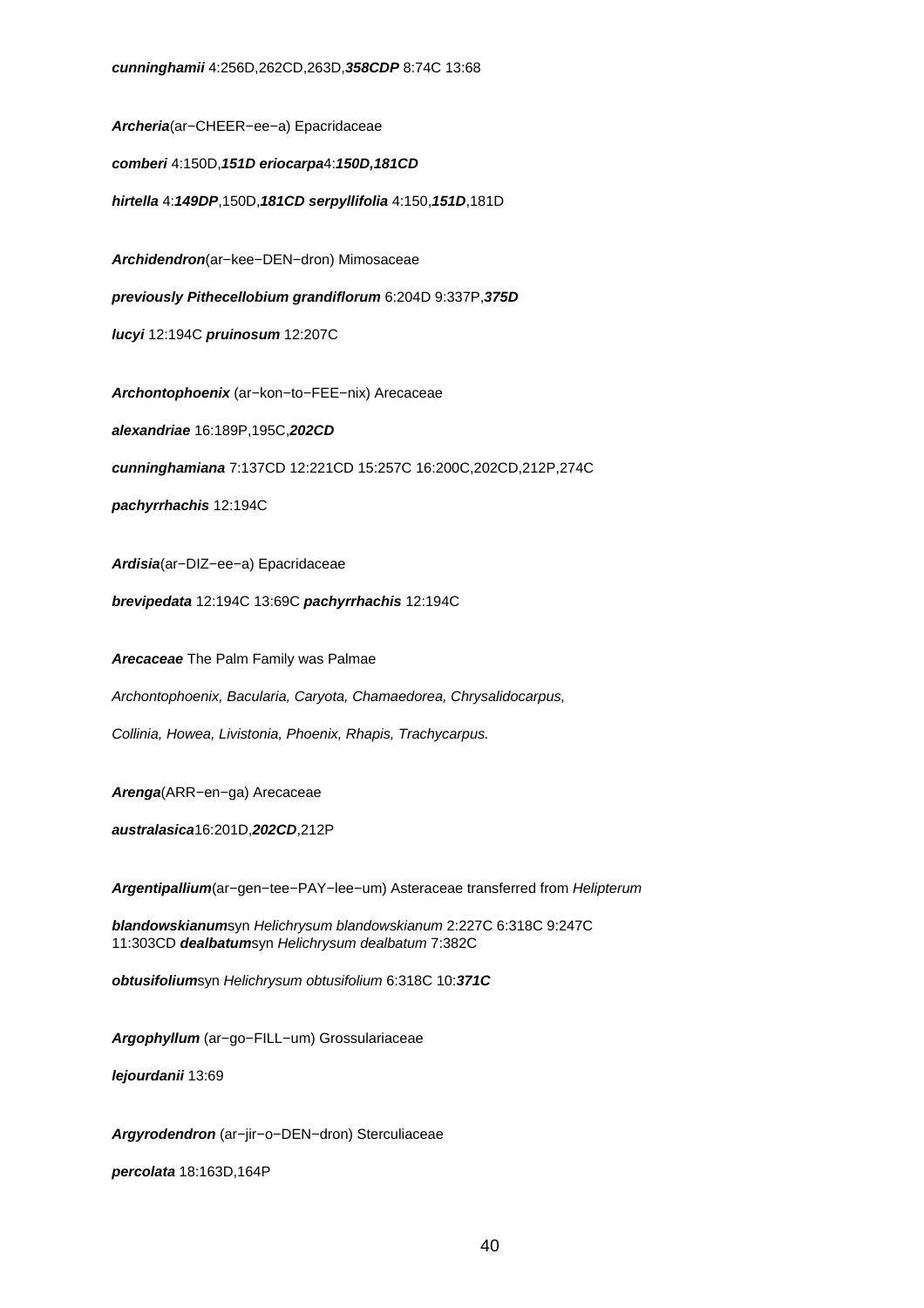**Argyroglotti**s (ar−jir−o−GLOTT−is) Asteraceae turbinata 2:236D **Aristida**(ar−RIS−tid−a) Poaceae **browniana** 13:98C **contorta** 13:98C **nitidula** 8:**265D Aristolochia**(arr−ist−o−LO−kee−a) Aristolochiaceae **deltantha** 13:69C 18:**98CD elegans** 18:**99CD praevenusa** 18:**98CD tagala** 13:69C 18:**98CD Aristotelia**(arr−iss−to−TEE−lee−a) Elaeocarpaceae **peduncularis** 4:**154CD** 12:150C**,159CD Arnhemia** (arn−HE−mia) Thymelaeaceae **cryptantha** 17:**229D Arnocrinum** (ar−no−CRY−num) Anthericaceae/Liliaceae **drummondii** 16:348D 17:8P,**10CD gracillimum** 16:348D 17:**10CD preissii** 16:348D 17:**10CD Arrhenechthites**(arr−en−ECK−thit−eez) Asteraceae **mixta**2:237D **Artanema**(art−a−NEE−ma) Scrophulariaceae **fimbriatum**14:22CD **Arthrochilus**(arth−ro−KY−lus) Orchidaceae **huntianus** (syn. Spiculaea huntiana) 1/10:12D,13 **irritabilis** 1/10:12D,13 **Arthropodium** (arth−ro−PO−dee−um) Anthericaceae/Liliiflorae inc. Dichopogon **capillipes** 12:**122CD**,124D 17:**11CD**,39DL **curvipes**16:**323C,365DL dianellaceum** 12:**124D fimbriatum** syn. Dichopogon 5:75D 12:**122DL**,124D 16:**323C** 18:**107CD milleflorum** 5:75D 7:120CD 12:122D,162C 16:**291CD,**324C,341L

**minus**5:75D 12:**124DL** 16:**291CD,324C preissii** 12:**122CD**,125P 17:**11CD**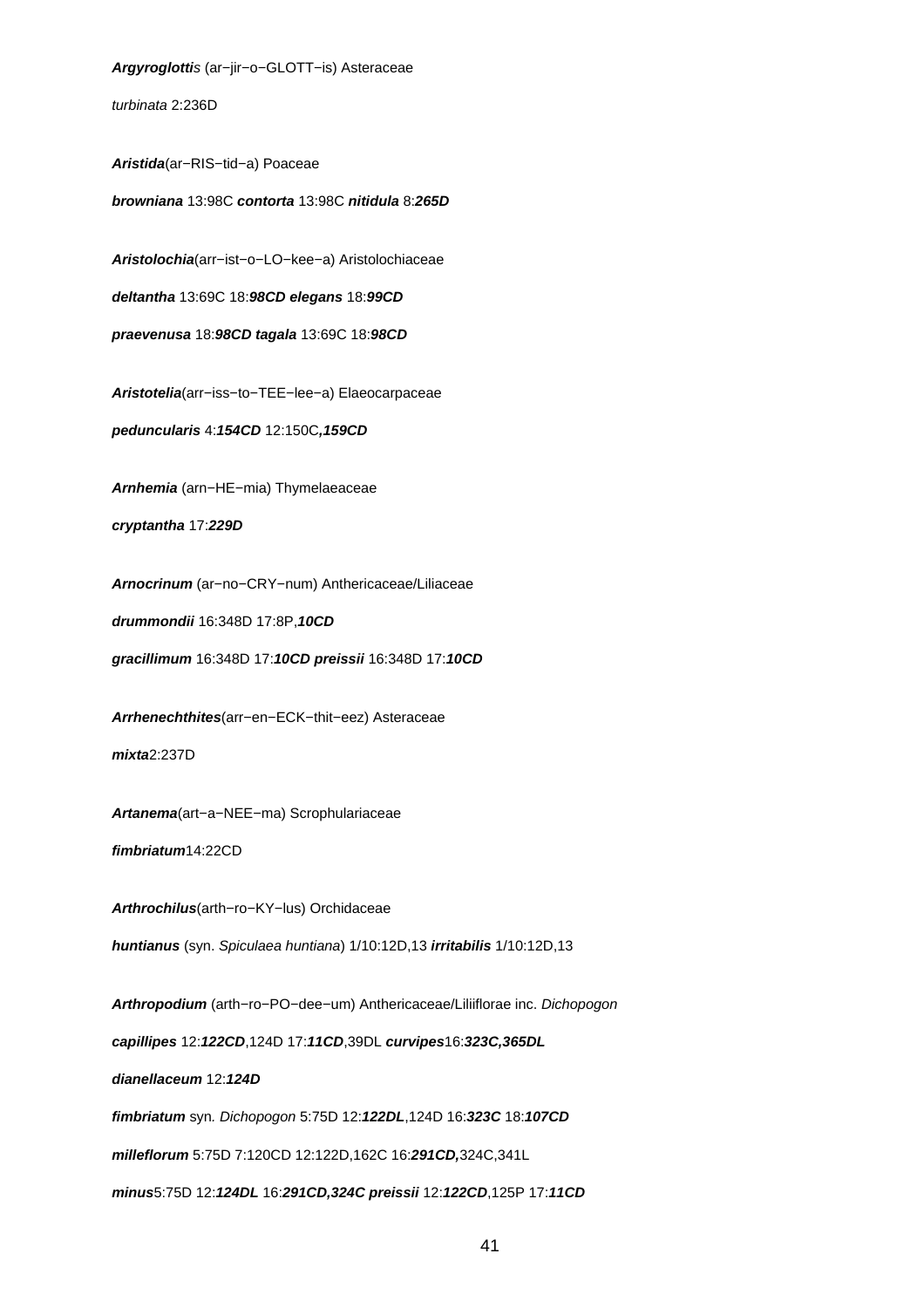**strictum** syn. Dichopogon strictus 5:75D 9:**245DP** 12:**122D,124D**,162C

16:**295CD,324C**

**Arytera**(arr−it−EER−a) Sapindaceae

**divaricata**12:194C,199C,207C

**Asclepiadaceae** The Milkweed Family

Ceropegia, Cryptolepis, Cynanchum, Dischidia, Finlaysonia, Gunnessia, Gymnanthera, Gymnema, Heterestemma, Hoya, Marsdenia, Rhyneharrhena, Sarcolobus, Sarcostemma, Sesamone, Stapelia, Stephanotis, Tylophora, Tweedia.

**Asparagaceae** the Plant Order Asparagales/Liliiflorae protasparagus 16:**349DL**

**Asperula**(as−PERR−oo−la) Rubiaceae

**conferta** 18:375D **gunnii** 7:363D 17:151C,162C **subsimplex** 17:162C

**Asphodelaceae** the Plant Order Asparagales/Liliiflorae

Bulbine only Aust. genus 16:**349D**

**Asplenium**(as−PLEEN−ee−um) Aspleniaceae

**australasicum** 18:24C **bulbiferum** 9:**243D falcatum** 2:97D 7:104D

**Asplenium flabelifolium** 7:358D 9:**243D** 10:378D 18:**125CD**

**hookerianum**10:358D **nidus**2:97D 7:104D 11:**364C** 15:257C

**Astartea**(as−tar−TEE−a) Myrtaceae

'Winter Pink' 15:192P,**199D,**236P 16:159C ACRA 1986

**fascicularis** 5:199C 14:163C,164C

**Astelia**(ass−TEE−lee−a) Asteliaceae/Liliiflorae **alpina** 4:**155CD** 7:359D 16:289D,**291CD,350DL australiana** 15:239C,240P **psychrocharis**7:359D K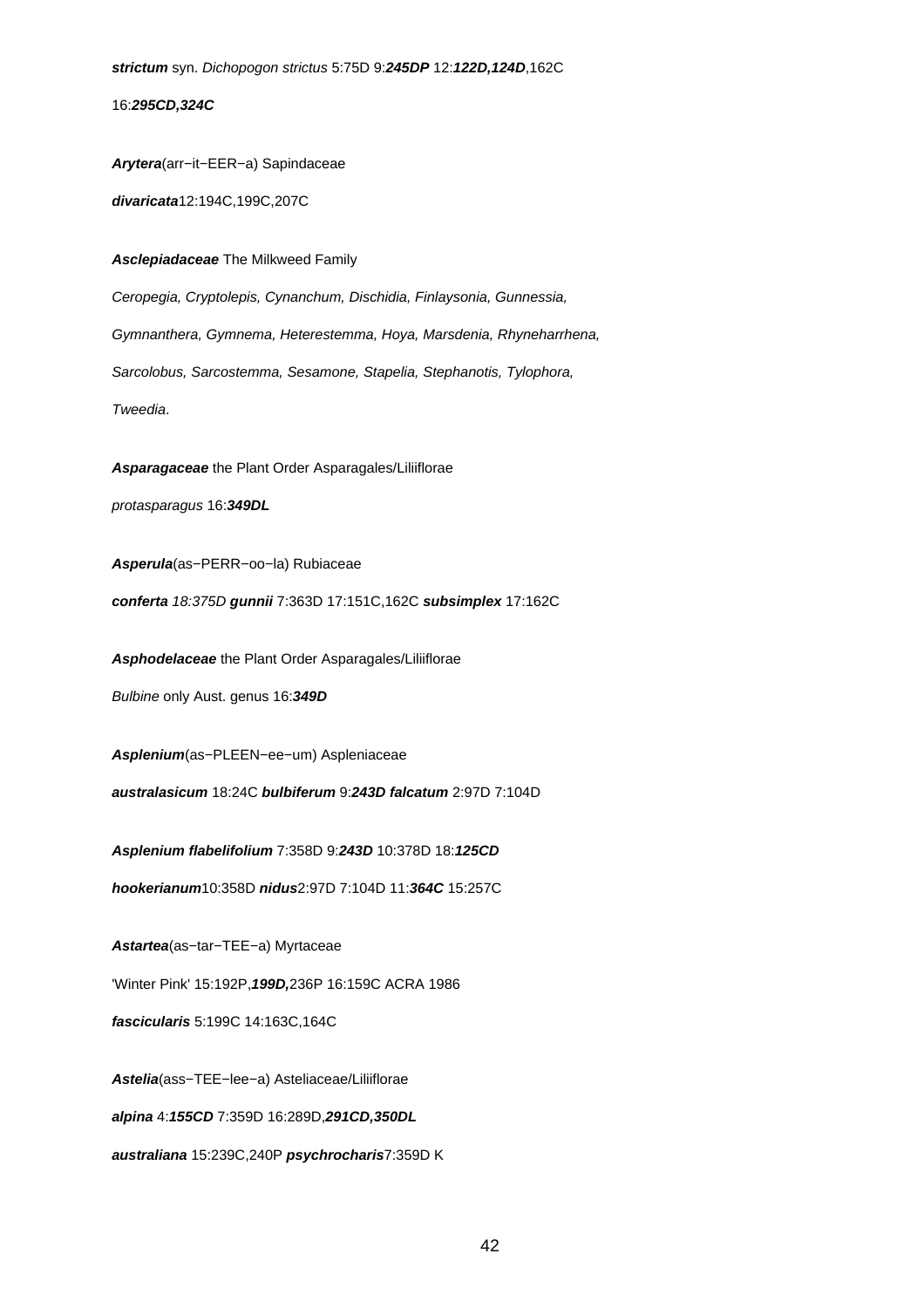Astelia, Cordyline, Milligania, Neoastelia

#### **Asteraceae** The Daisy Family

Achillea, Acroclinium, Ageratum, Ambrosia, Ammobium, Anthemis, Arctium, Arctotheca, Arctotis, Arnica, Artemisia, Aster, Bellis, Brachycome, Calendula, Calocephalus, Calotis, Carduus, Carthamus, Cassinia, Catananche, Celmisia, Centaurea, Chondrilla, Chrysanthemum, Cichorium, Cirsium, Cnicus, Coreopsis, Cosmos, Cotula, Craspedia, Cynara, Dahlia, Dimorphotheca, Doronicum, Echinacea, Erigeron, Eriocephalus, Eupatorium, Euryops, Felicia, Gaillardia, Gamolepis, Gazania, Gerbera, Gnaphalium, Gyneuria, Helenium, Helianthus, Helichrysum, Helipterum, Humea, Hypochaeris, Inula, Iva, Lactuca, Leptorhynchos, Liatris, Ligularia, Matricaria, Minuria, Myriocephalus, Olearia, Onopordum, Othonna, Picris, Podolepis, Rudbeckia,Santolina, Scolymus, Senecio, Silybum, Solidago, Sonchus, Tagetes, Tanacetum, Taraxacum, Tithonia, Tragopogon, Tussilago, Waitzia, Xanthium. Coreopsidinae − Dodontoum, Glossocardia, Trioncinia

**Asterolasia** (ass−ter−o−LAY−zhee−a) Rutaceae Includes Urocarpus **asteriscophora** 5:199C **mollis** 18:25C **trymalioides** 7:382D

**Asteromyrtus**(ass−ter−O−myrtus) Myrtaceae

**angustifolia** syn. Mel. 16:113P,**115CD**,119D **arnhemica** 16:**115CD**,119D **brassii**16:117P,**118CD**,119D,**278CD lysicephala**16:114L,**118D**,119D,**278CD magnifica** 16:117P,**118D,**119D **symphyocarpa** syn. Melaleuca symphyocarpa.8:113C 12:224C 13:296C 16:117P,**119D**,278CD

**Astroloma**(ass−tro−LO−ma) Epacridaceae **ciliatum** 2:103X 3:58D 12:64C 15:266C **conostephioides** 2:103X 3:103CD,204C 9:121C 11:**295CD** 12:64C **epacridum**12:64C **humifusum** 1/12:14 3:218D 5:154C 6:**150C** 7:113CD 12:162CD 15:109P 16:145C **pinifolium** 2:103X 3:**103CD** 7:113CD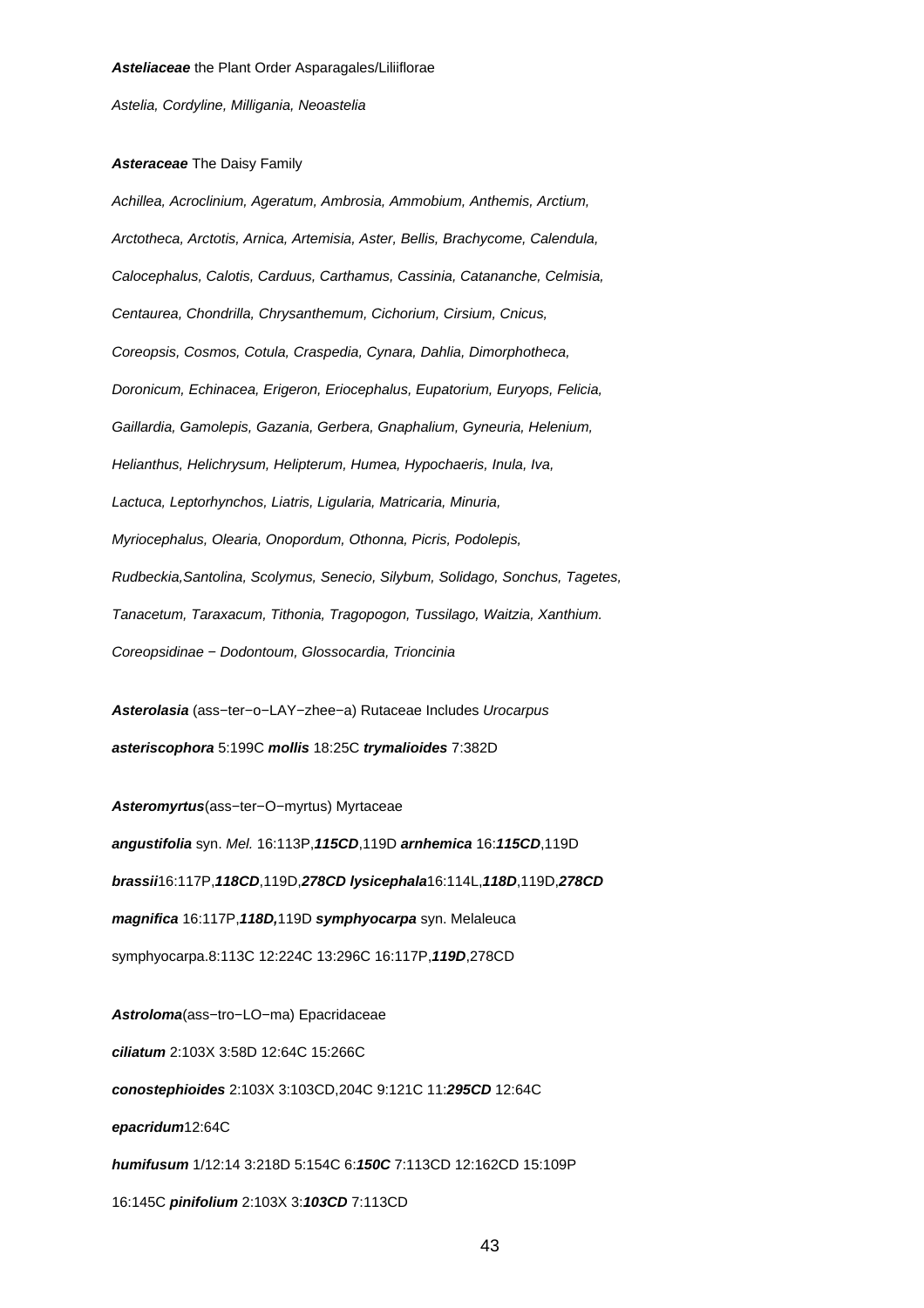**Astrotricha** (ass−tro−TRICK−a) Araliaceae

**floccosa** 7:106CD **pterocarpa** 8:**85CD**

**Atalantia**(at−a−LAN−tee−a) Rutaceae

**glauca**see Eremocitrus glauca **recurva** 8:231

**Atalaya** (at−a−LAY−a) Sapindaceae

**hemiglauca** 8:**85CD,98CD** 12:27C 13:**102CD**

**Atherosperma** (at−er−o−SPERM−a) Monimiaceae **moschatum**3:**59D** 6:**211CD** 9:351D 12:147C

**Athertonia**(ath−er−TO−nee−a) Proteaceae **diversifolia** 9:310D 12:195C,207C,**208CD**,227CD 18:150C

**Atriplex**(AT−rip−lex) Chenopodiaceae **acutibractea** 6:**354CD** 15:146C **amnicola** 15:147C **angulata** 6:**354CD cinerea** 3:207C 5:91CD **codonocarpa**15:146D **eardleyea** 6**:354CD eichleri** 10:357D **holocarpa** 3:85D,222CD 15:146D **inflata**6:**354CD isatidea** (syn.A.cinerea) 3:**335Dkochiana**10:357D **limbata** 6:**354CD lindleyi** 3:**85CD**,222CD 8:**262D macropterocarpa** 10:357D **nummularia** 2:215D 3:222CD 5:87CD,91C 6:**354CD,355CD** 7:255D,290D,**328CD** 12:184C 13:102CD 15:147C **rhagodioides** 13:267 **semibsrbata**6:**354CD semilunaris** 15:146D **spongiosa** 3:**85D**,222CD 6:**354CD stipitata** 6:**354CD vesicaria** 6:**354CD Athrotaxis** (ath−ro−TAX−is) Taxodiaceae **cupressoides** 3:59 4:270D,271 5:111P 12:146D,147C,363C 13:69C **laxifolia** 4:270D,271 12:147C 13:69C

**selaginoides** 4:270D,271 12:65C,147C,363C,**365DP** 13:69C

**Australina** (os−tra−LEE−na) Urticaceae

**pusilla** syn. muelleri 15:239C,240C 17:270D

**Austromuellera**(os−tro−MEW−ler−a) Proteaceae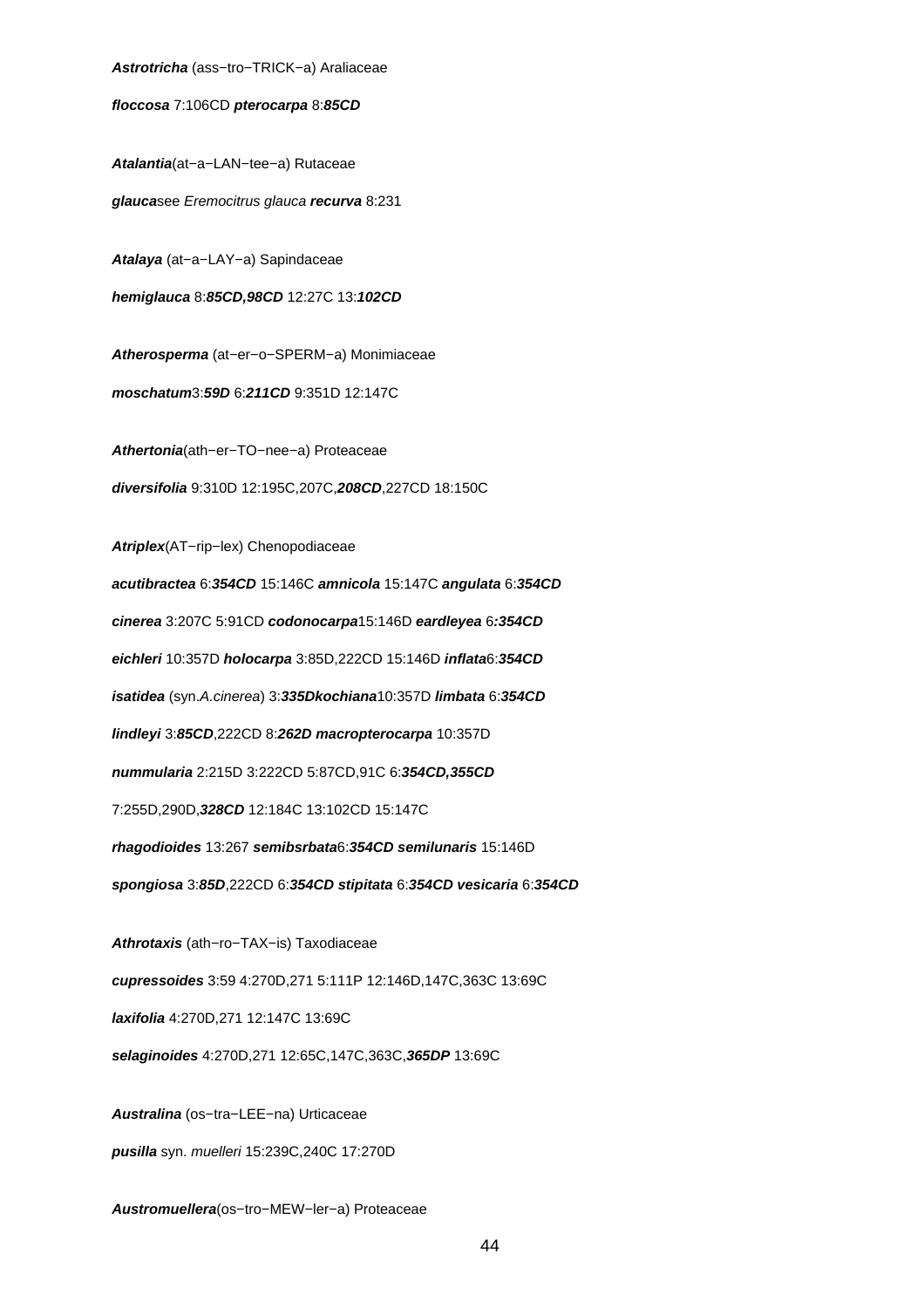**Austromyrtus**(os−tro−MERT−us) Myrtaceae **achmenoides** 9:342D,**348D bidwillii** 9:342D,**348D** 12:195C,199C **dulcis** 'Midgen Berry'18:**115CD inophloia** 9:342D,**348D** 16:**180CDP Avicennia** (av−iss−ENN−ee−a) Avicenniaceae **marina** syn. A.eucalyptifolia 6:**222CD**,223D,**225CD Azolla** (az−OLL−a) Azzollaceae **filiculoides** 17:160P **pinnata** 17:151CD,160P,165P **Babbagia**(bab−BAY−jee−a) Chenopodiaceae **acroptera** 8:**262Ddipterocarpa** 3:**113D Backhousia** (back−HOW−zee−a) Myrtaceae **angustifolia** 9:342D,**348D anisata**7:130CD 13:69C **bancroftii** 12:207C **myrtifolia** 16:**278CD citriodora** 6**:202CD** 7:130 9:342D,**348D** 12:66C 13:69C 18:56C **Baeckea**(BECK−ee−a) Myrtaceae **ambigua** 5:199 **astarteoides** 10:331C **behrii** 4:**56CD**,57D 5:299CD 7:290,328 **camphorata** now Triplarina volcanica 'Clarence River' 16:**278CD crassifolia** 4:56CD,57C,**58CD** 5:91C,**299CD** 7:290D 9:121C 11:**295CD crenatifolia** 2:222X 4:**56CD**,58D 5:199CD 14:163C **densifolia**3:117C **ericaea** 4:**56CD gunniana** 4:**58D**,59D 7:359D,366D,372D,378D,**383CD**,390D 12:162C,364CD **heteranthera** 5:199C **imbricata** 7:130CD **intratropica** 4:**58D jucunda** 10:86C 'la Petite'16:**278CD leptocaulis** 4:57D,**59CD linifolia** 3:342C 4:**58CD** 7:130CD 14:163C 'Miniature' 16:**278CD ramossisima**1/2:13 3:133C,275C 4:56CD,57P,58D,59D 5:151C,199C,356X 6:151C 7:130CD 11:**222D** 12:162C 14:163C **utilis** 7:354,366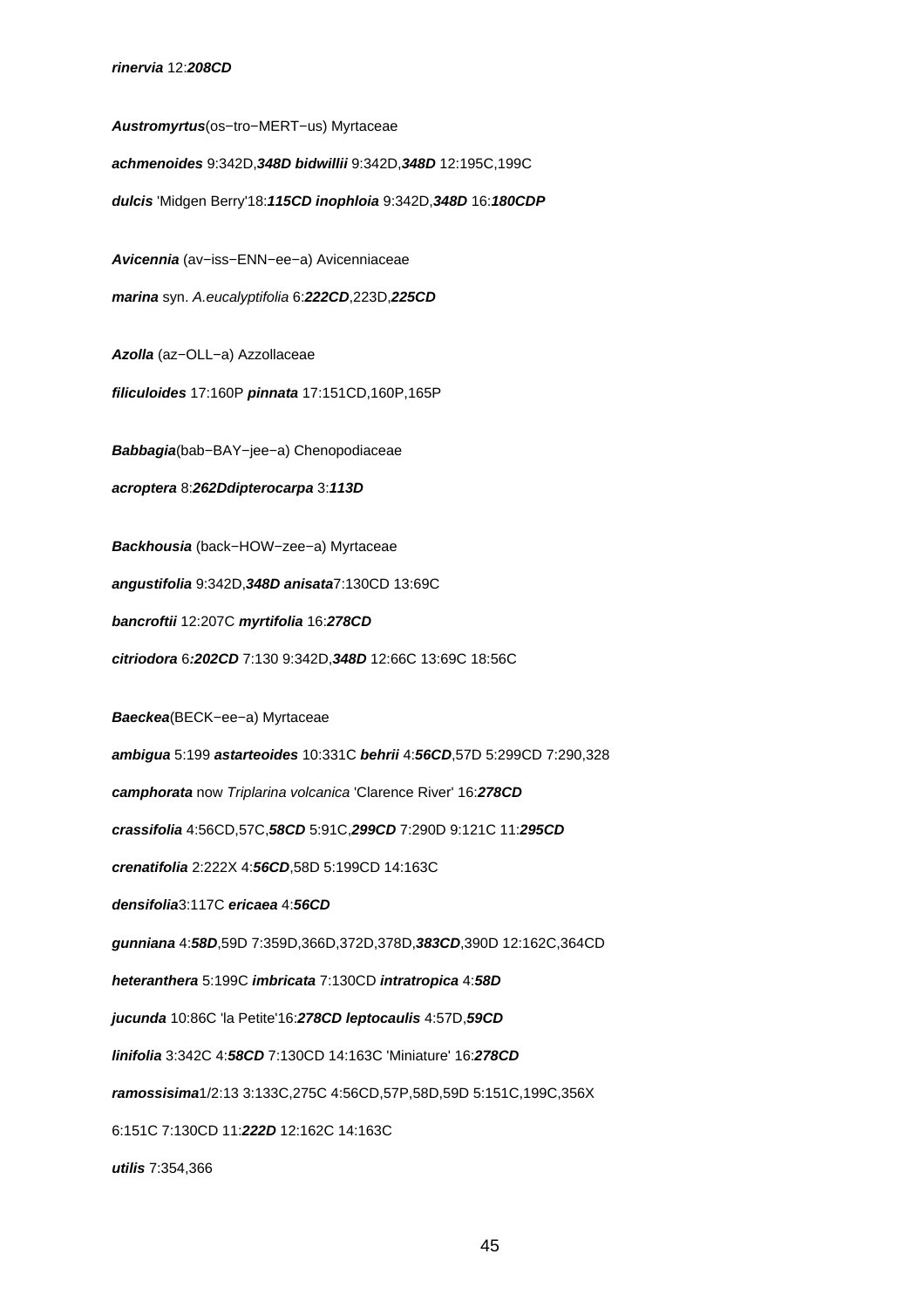**Baeckea virgata**3:342C 4:**56CD,58CD** 5:199C 7:130CD,134D 8:79S,**126CD**

1086C,331C 11:74C 14:163C 16:159C,**278CD** 18:24C

'Howie's Feathertips' 10:**170D** 15:**199D** 'Howie's Sweet Midget' 15:**199D**

'Wirreanda White Cascade' 15:**199D**

**Balanophora** (bal−an−OFF−or−a) Balanophoraceae

**fungosa** 18:**84CD,**85P

**Balanops**(BAL−an−ops) Balanopaceae Flora of AustraliaVol.3 **australiana**syn. montana 12:207C

**Balaustion** (bal−AWSS−tee−on) Myrtaceae **microphyllum** 10:357D

**Bambusa** (bam−BOO−sa) Poaceae

**arnhemica**16:274C

**Banksia**(BANK−see−a) Proteaceae 11:253C(lime),350X 14:262D 15:375X **aemula**5:22X 7:**320X** 9:98D,103CD 10:176X 14:265P 15:95C 18:22C **ashbyi** 5:222CD 6:65C,87D 9:168C 11:144 12:6C,184C 14:284P 18:22C **aspleniifolia** 7:142CD,143D,306CD 9:**103CD attenuata** 5:222CD 6:75CD,86D 7:54D 11:253D **audax**13:**61CD** 18:22C **baueri** 5:**203CD** 6:**75CD** 9:113C,**120C**,168C 11:255C,256C 13:267C 18:22C **baxteri** 3:117C 4:162C 5:222CD 6:**75CD** 9:97P,107C,113C,120C 11:256C **blechnifolia** 11:**365CDP,366CD** 17:338C,341C **brownii** 5:**222CD**,321C **burdettii** 2:11 5:**203CD**,294,336P 6:**75CD** 9:**107C** 13:40 14:269P **caleyi**2:11 3:**201CP**,294 4:162C 5:201CP 6:76D 7:323 9:**120C** 18:22C **campar** 5:**240D candolleana5:203CD** 6:67C **canei** 9:**104DP**,120C 12:182X 13:207D 'Celia Rosser' 10:**171D,188CDPX** 15:**200D chamaephyton** 11:**367CD,368P** 12:**88D 'Coastal Cushion'** see B.spinulosa

**coccinea** 1/3:14 2:11 4:162C 5:**223CD** 6:**72C**,76CD 7:**318X**,319X,323C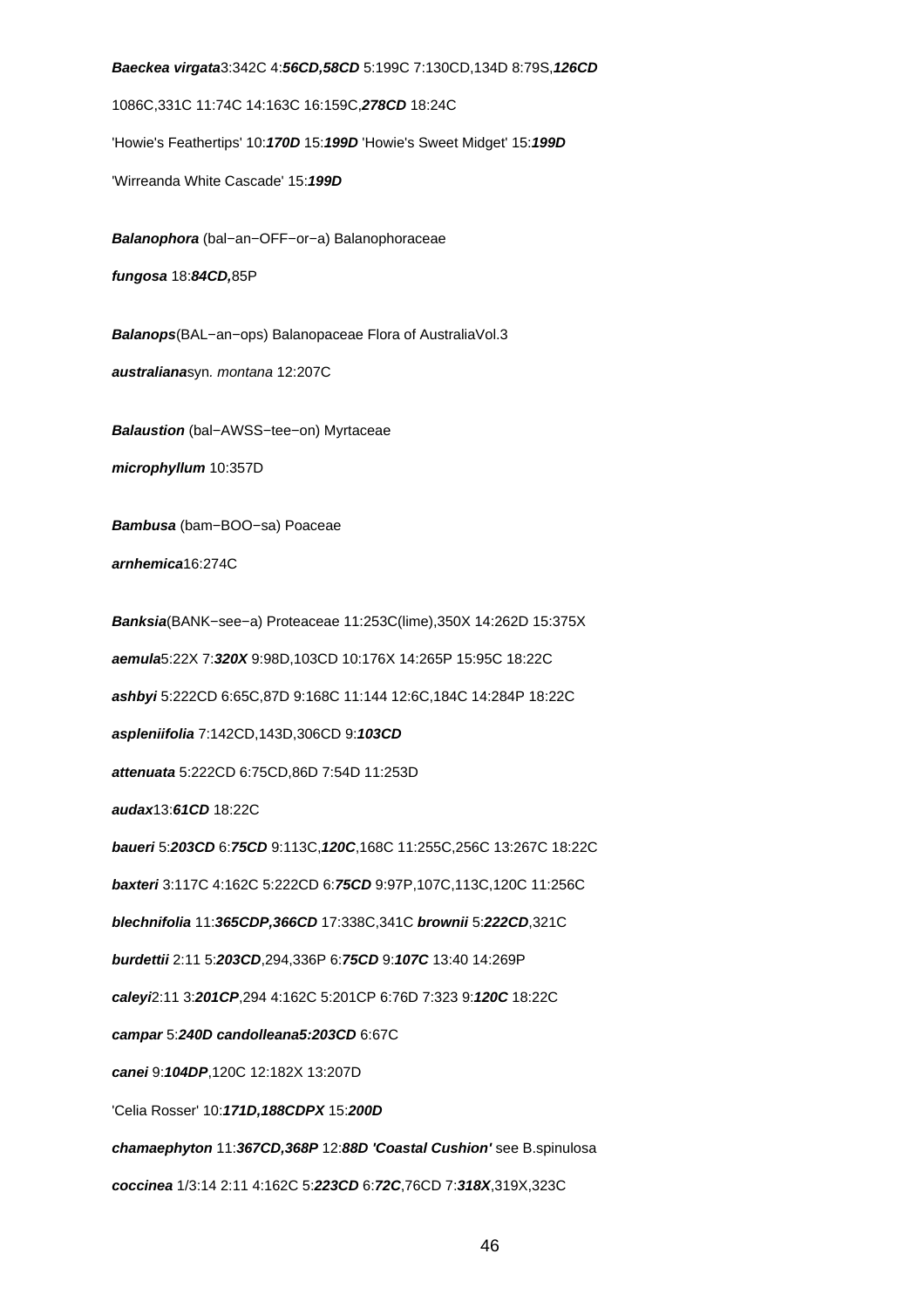#### 8:291C 11:**241DP** 15:98C 18:22C,44P,**350C**,352P

**collina** 2:11 3:208C,**361CD** 5:**240DP**,294C,321C 6:18CD 7:142CD,**319X,** 323C 8:291C 9:102X,**103CD**,105P 10:86C,388P 11:64C 13:24C **compar** −see B.integrifolia **conferta** 14:266C 13:205D 18:180C **cunninghamii**17:63D **dentata** 5:22XC 6:**18CD** 7:**320X** 8:**106CD** 9:140P,168C 12:**220CD** 16:**278CD dryandroides**4:103C 5:**203CD**,321C 9:107C,168C 18:22C **ericifolia** 1/12:32P 2:11 3:116C,117C,208C,287C,342C 5:22X,164CD,181PC ,201C,223CD,294C 321C,372P 7:142CD,143D,**319X,**320X 8:291C 9:95D, **103CD,113C**,114C,120C,168C 10:261C,**371C** 11:64C,255C 14:150,267C 15:11D 16:156C,**278CD 18:22C,44P** 'Limelight' 17:**54D gardneri** syn. B.prostrata 11:**367CD** 12:**88D** 15:**98C** 17:340P 'Giant Candles' 11:**263CD** 15:**200D** 18:180C,287C **goodii**5:**194CD**,200CP 10:357D 11:**367CD** 'Greencape D.' see B.spinulosa **grandis** 2:11C 5:**223CD**,292C,321C 6:**73CD** 7:55D,323C 9:107C,111C 11:253D,**255C**,245C 17:47D **grossa** 15:355D,**358CD hookeriana** 4:162C 6:**75CD**,86D 9:107C 11:145C 18:252P **ilicifolia** 5:223CD 6:86D 11:253D **incana** 15:355D,357P,**358CD integrifolia** (syn.B.compar) 3:116C,207C 4:103 5:22X,164D,223C,240D 7:55D,142CD 8:**107CD** 10:**176X,370C** 11.84 ,85 12:64C,215C,**217CD** 13:24C,189D,202D 14:267C 15:375X 16:156C 17:**84C** 18:26C 'Roller Coaster' 17:**54D**,287C **lanata** 15:**354CD**,355D **laricina** 2:11 5:**204CDP** 6:73 11:253D 12:64C **latifolia** 3:117C **lehmanniana** 5:**203CD**,294C,321C 7:323C 9:93P **leptophylla**15:355D,356P,**358DP** 18:22C**lindleyana** 2:11 9:**120C littoralis**2:11 7:54D 11:253D **lullfitzii** 10:357D **marginata** 3:116C 5:223CD 7:142CD,323C 8:291C 9:103CD,**120C** 10:272D 11:**295CD**,370C 12:182X 13:24C,**201CD**,206D 18:18OC **media** 5:**203CD,**294C 6:65C 7:323C 9:107C,**120C**,168C 11:370C 15:98C **meisneri**5**:203CD** 12:65C,367C **menziesii** 2:11C 4:162C 5:223CD,321C 6:76CD,86D 7:54D 9:95D,102X

47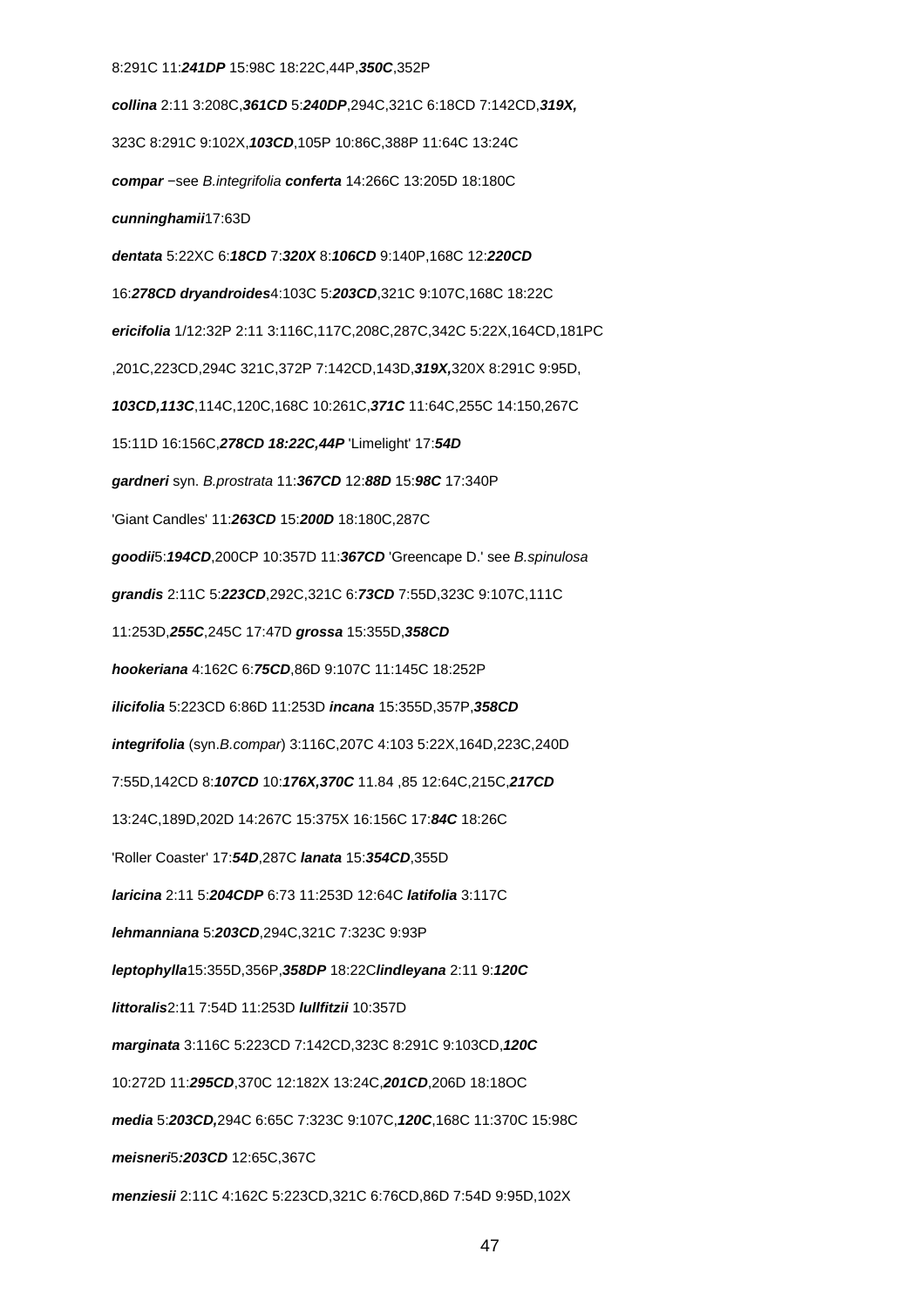# 11:**361C** 14:269P 17:339C 18:22C, 340P,**351CDmicrantha** 15:**354CD**, 355D 18:44P**nutans** 2:11 5:201C,203CD,321C 6:**76CD** 9:120C 11:**256C oblongifolia**4:232C 7:**320X** 9:**103CD** 10:86X 13:204 16:156C 18:180C **occidentalis** 2:12 4:162C 5:**205CDP**,221C,223C,294C 6:71C 7:323C 8:294C 9:107C,**120C**,168C 11:**255C** 12:184C,309X 17:188P 18:22C **ornata**5:90CD,203CD,289P,321C 7:66D 9:**120C** 18:22C **Banksiapaludosa**9:103CD 13:200D,**207CD** 'Greencape Dwarf' 18:287C,**293D petiolaris** 5:**194CD**,200 6:67C 11:367CD,369P,**370CD** 12:65C 15:98C 17:338C,341C 18:22C **pilostylis** 5:**204CD** 9:107C,168C 10:357D 18:22C**plagiocarpa** 13:**205CD praemorsa** 2:12 5:**203CD** 9:107C,**111C,120C** 10:**371C** 11:**361C** 12:184C **prionotes** 2:12C 3:275C 5:**223CD**,294C,321 6:**76CD** 7:55D 9:96P,107C,113C,114C,168C 11:253D,**256C** 18:22C,143C,352P **prostrata** now B.gardneri 5:**194CD**,200C 6:67C,**76CD** 7:55D 9:107C 15:98C **quercifolia** 5:**204CD repens** 2:12C 3:287D,342C 5:22X,**194CD**,200C,294C 6:67,308 7:**320X** 9:168C 10:261C 11:369P,**370CD** 17:338C,341CP 18:22C **robur** 4:232C 6:308C 7:54D,142CD,318X 8:**131CD**,291C,294C 9:**1O2CD,103CD** 12:**220CD** 13:**207CD** 16:156C,**278CD** 18:180C **saxicola** 11:**295CD** 13:200C,203CD **scabrella** 15:**352DP,354CD**,355D **sceptrum** 2:12 4:68C 5:193P,222CD **serrata** 3:118C,207C 5:164CD,223C,321C 7:97P,143D 8:291C 9:95D, 98D, 103CD,**113C**,120C 10:**176X** 12:150C 14:267C 15:263C 16:156C 17:**84C** 'Austraflora Pygmy Possum' 15:**200D** 17:65P 18:**115CD**,287C **serratifolia** 7:55D 8:291 10:**176X sessiliflora** 11:292 **solandri** 2:12C 5:194D,**222CD speciosa** 3:275C 4:162C 5:222CD 6:**75CD**,87D 7:318X 9:107C,**112C**,120C **sphaerocarpa**1/7:13P,14 2:12 5:**222CD**,49P 11:253D 15:**351CD,**353P,355D **spinulosa** 3:116C,342C 5:223CD 7:143D 8:90C,291C 9:97P,103CD,120C 11:**255C**,344C,370C 12:222C,260C,311C 14:18C,265P,**266C**,267C 15:11D,98C 16:156C,**278CD** 17:**63D**,64P 18:22C,24C,180C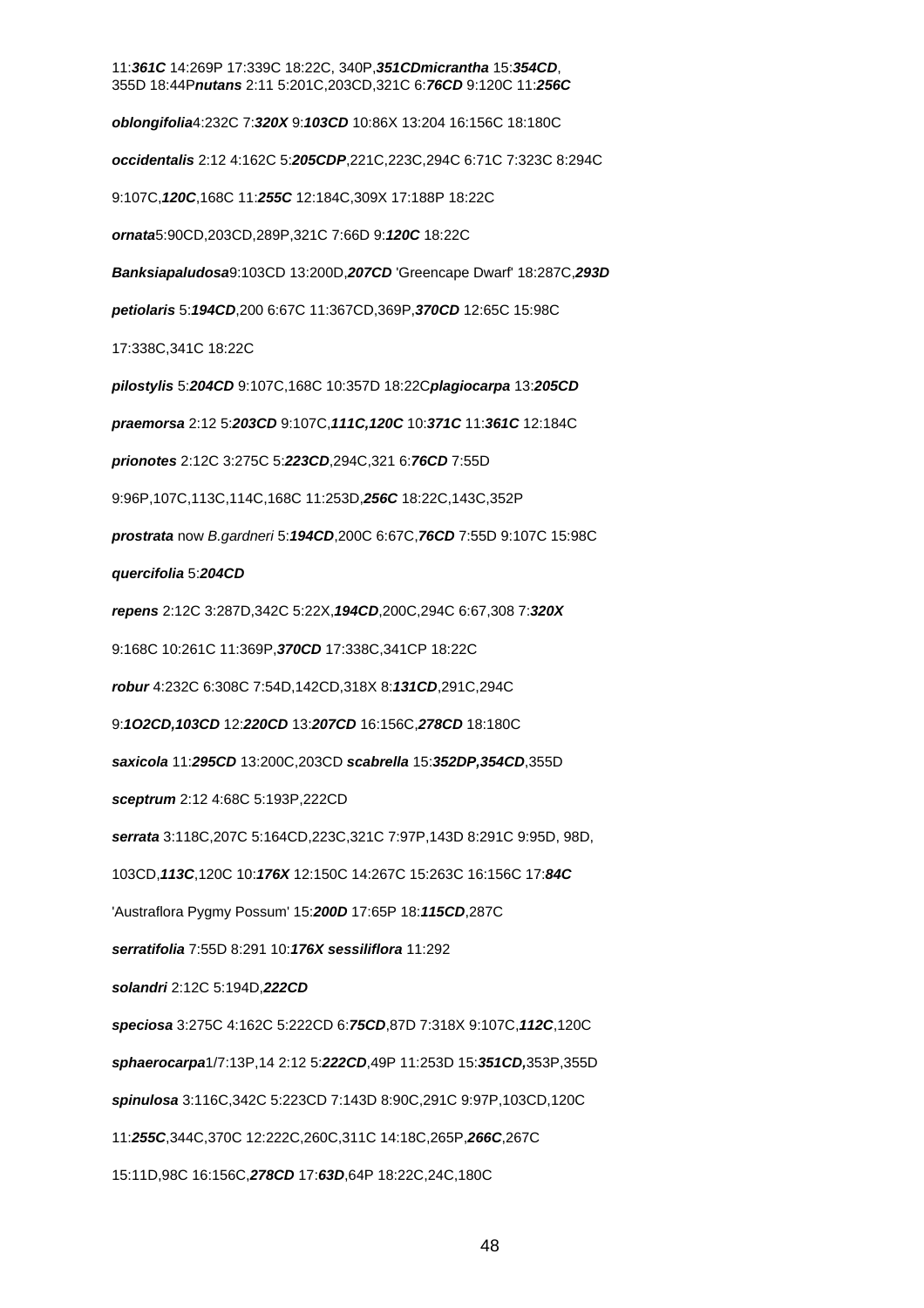'Birthday Candles' 18:287C,**293D** 'Coastal Cushion' 18:287C,**293CD**  'Honey Pots' 18:**293CD** 'Lemon Glow' 15:**200D** 'Pygmy Possum' 18:287C 'Stumpy Gold' 18:287C,**299CD**

**telmatiaea** 15:**353CD,**355D **tricuspis** 2:12 4:162C 5:**222CD**

**victoriae** 6:**75CD** 7:319X 9:107C 15:98C 17:339C

**violacea** 1/2:13 2:12 5:202CD 12:64C 15:**355CDP** 18:22C

'Waite Orange' / Crimson' / Flame' 18:348D,349P,**350DP**,352P

**Barklya** (BARK−lee−a) Fabaceae

**syringifolia** 6:**202CD** 9:342D,**348D** 10:**99CD** 11:241D 18:56C

**Barringtonia** (barr−ing−TO−nee−a) Lecythidaceae

**acutangula** 12:194C,**265D** 16:269C **asiatica**12:**265D**

**calyptrata** 12:194C,**266D** 16:269C **racemosa** 12:**267C** 18:163D,164P

**Basilicum**(ba−ZILL−ic−um) Lamiaceae

**polystachyon** (syn.Plectranthus parviflorus) 7:119CD 10:**301DP**,**307D**,313C,315CD,**322CD**,330C 14:22C18:**105CD**

**Bassia**(BASS−ee−a) Chenopodiaceae now incl. in Sclerolaena & Dissocarpus?

biflora,eriacantha and paradoxa:**354CD**

divaricata ,intricata and parallelicuspis 8:**262D**

**Bauera** (BOW−er−a) Cunoniaceae

**capitata** 2:149D,167C 7:106CD

**rubioides** 2:149D,167CP 3:102C,342C 5:151C,178D,199C,359C 6:246CD

7:105PCD 12:64C,**159CD,**184C,260C,261C,310C,364C 17:163C 18:24C

'Luina Gem' 15:**197D**

**sessiliflora** 2:149D,167C 3:342C 4:102C 5:199C 6:143C 7:106CD

11:291D,292P,**295CD,364C** 12:65C,184C

**Bauerella** (bow−er−ELL−a) Rutaceae

**leiocarpa**8:**224D simplicifolia**8:**224D**

**Bauhinia**(bo−HIN−ee−a) Caesalpiniaceae 8:363D,364D,**365D**

**carronii** &**hookeri** − now Lysiphyllum 8:**365D**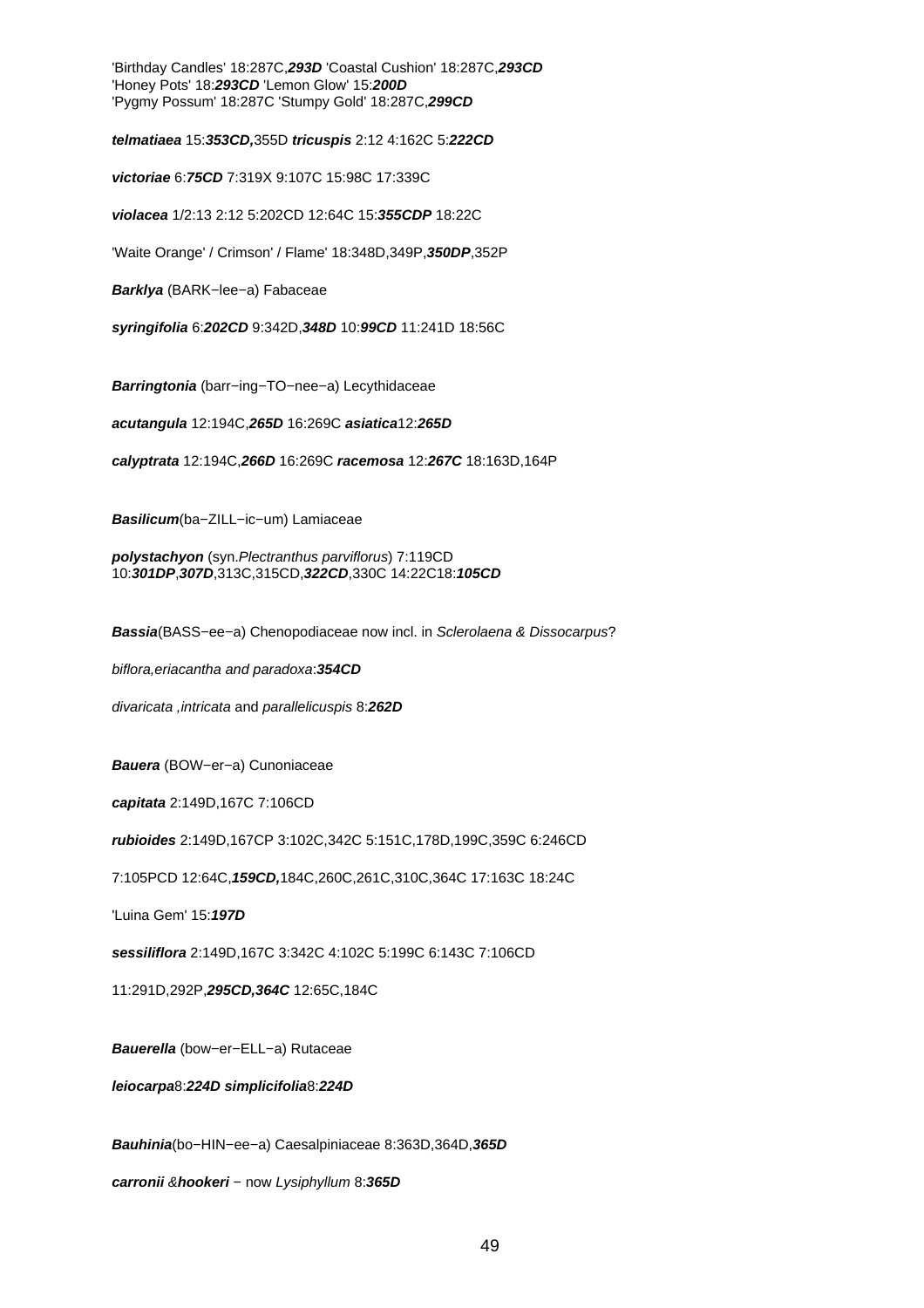**Baumea**(BO−me−a) Cyperaceae

**articulata** 17:161P,165P **gunnii** 11:223D **johnsonii**11:223D

**juncea** 17:159C,161P **muelleri** 11:223D **nuda**11:223D

**rubiginosa** 17:185P **tetragona** 17:**159C**

**Baxteria** (bax−TEER−ee−a) Dasypogonaceae / Xanthorrhoeaceae

**australis**16:**353D**

**Beaufortia**(bo−FOR−she−a) Myrtaceae

**anisandra** 3:60D **bracteosa** 3:60D **cymbifolia** 3:60D

**cyrtodonta** syn. B.heterophylla 15:**261CD**,360DP 16:38C

**dampieri** 3:60D **decussata** 3:60D 15:98C 16:38C

**elegans** 3:60D,61P 4:232C 7:**318X** 16:38C**eriocephala** 3:60D 16:38C,40P

**heterophylla** (syn.B.cyrtodonta) 3:60DP 5:**261CD** 16:38C **interstans** 3:60D **macrostemon** 3:60DP 15:211C **micrantha** 3:60D 6:276D 12:60PC 16:34DL

**orbifolia** 3:60DP 13:267C 16:38C **purpurea** 3:60D 6:151C 7:130CD 12:64C

**schaueri** 3:59D,60D,340P 6:**151C** 12:60PC,64C 15:211C 16:38C

**sparsa** 3:60D,204D,335D 4:34C,232C 5:199C 6:47,71 9:121C 10:44P

14:162C 15:208P,211C 16:38C 17:50C,188P

**squarrosa**2:270C 6:71C 9:13P 11:221DP 12:65C 16:38C 17:50C,339C

**Bedfordia**(bed−FORD−ee−a) Asteraceae

**arborescens** 7:**178D salicina** (syn.Cacalia salicina) 7:**178D**,179D 12:**159CD**

**Beilschmiedia**(bile−SCHMEED−ee−a) Lauraceae

**bancroftii**16:**258CD**,259L,277P **brunnea** 16:259D

**collina** 16:259D **eastrisinensis** 16:259D **elliptica**16:259D

**obtusifolis** 12:194C 16:259D **oligandra** 16:259D **peninsularis** 16:259D

**recurva**16:259D **tooram** 16:259D **volchni** 16:259D

**Bellida**(BELL−id−a) Asteraceae

**graminea** 2:211D,241D,33D

**Bellendena**(bell−en−DEEN−a) Proteaceae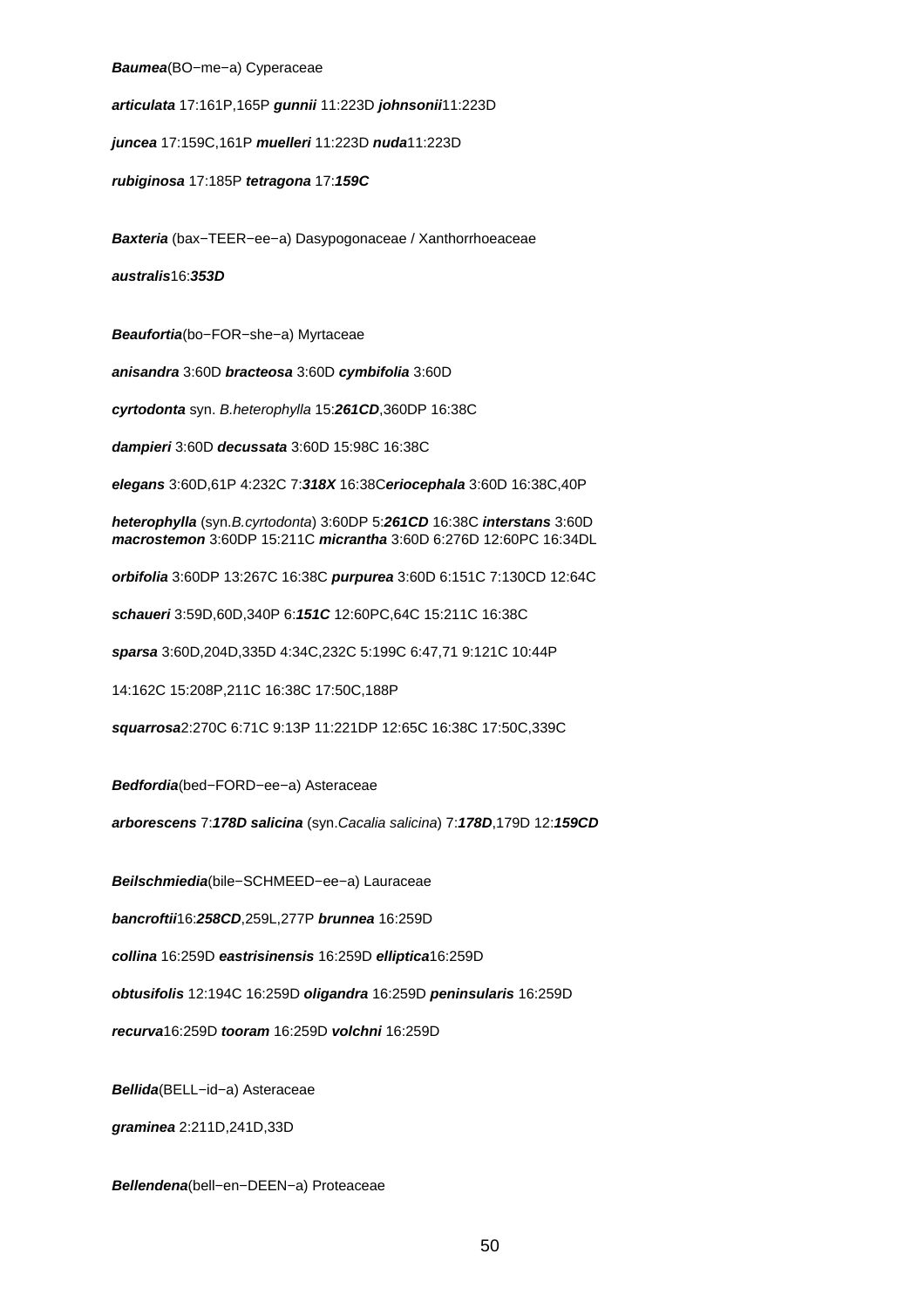**Bentleya** (bent−LEE−a) Pittosporaceae **spinescens** 15:**22D Bertya** (BERT−ee−a) Euphorbiaceae **mitchellii** 7:290D,328CD **Billardiera**(bill−ard−ee−EAR−a) Pittosporaceae **alpinum** (syn.Rhytidosporum alpinum) 8:315 15:270C,271D, **272D,**277P **bicolor** 15:269C,**272D**,277P 18:**114CD bignoniaceae** (syn.Marianthus) 4:229C 11:290D,**295CD**,296P 15:271D,**272**D **candida** 15:271D,**272D coeruleo−punctata** 15:270D,**274D coriacea** 15:271D,**275D cymosa** 7:291D,**328CD** 9:121C 11:**295CD** 15:269CD,**276DP** 18:**114CD drummondiana** 15:269C,271D**,272D erubescens** 4:36P,299C,**230CX** 15:266C,269CP,271D,**274D** 18:**114CD floribunda** 15:271D,**275D**,281P **granulata** (syn.Marianthus erubescens) 1/8:27,28P 3:287C,342C 4:36P,229, 232 7:142CD 15:271D,**274D laxiflora**15:271D,**275D lehmanniana** 15:271D,**275D longiflora** 3:275C 4:153P,**154CD,**188CP,228P 12:**148DP,159CD** 15:270C,271D,**278D** 18:**114CD procumbens** (syn.Rhytidosporum procumbens) 8:315C 15:270D,**273D**

**prostrata** (syn.Rhytidosporum) 8:315C 15:271D,**273D**

**rigens** 15:232CX,269D,270D,**273D** 18:**114CD**

**scandens** 3:275C 6:**147C**,242C 7:142 15:269C,270D,271D,**276D** 18:**114CD**

**sericea** 15:271D,**275D sericophora** 7:328CD 15:279D,281P

**uniflora**15:271D,**276D variifolia** 15:266C,269C,271D,**276D**

**versicolor**15:271D,**278D villosa** 15:271D,**278D**

**Blancoa**(blang−CO−a) Haemodoraceae

**canescens**1/6:20 5:246CD 7:**318X** 10:**205CDPX** 12:64C 14:168 17:33P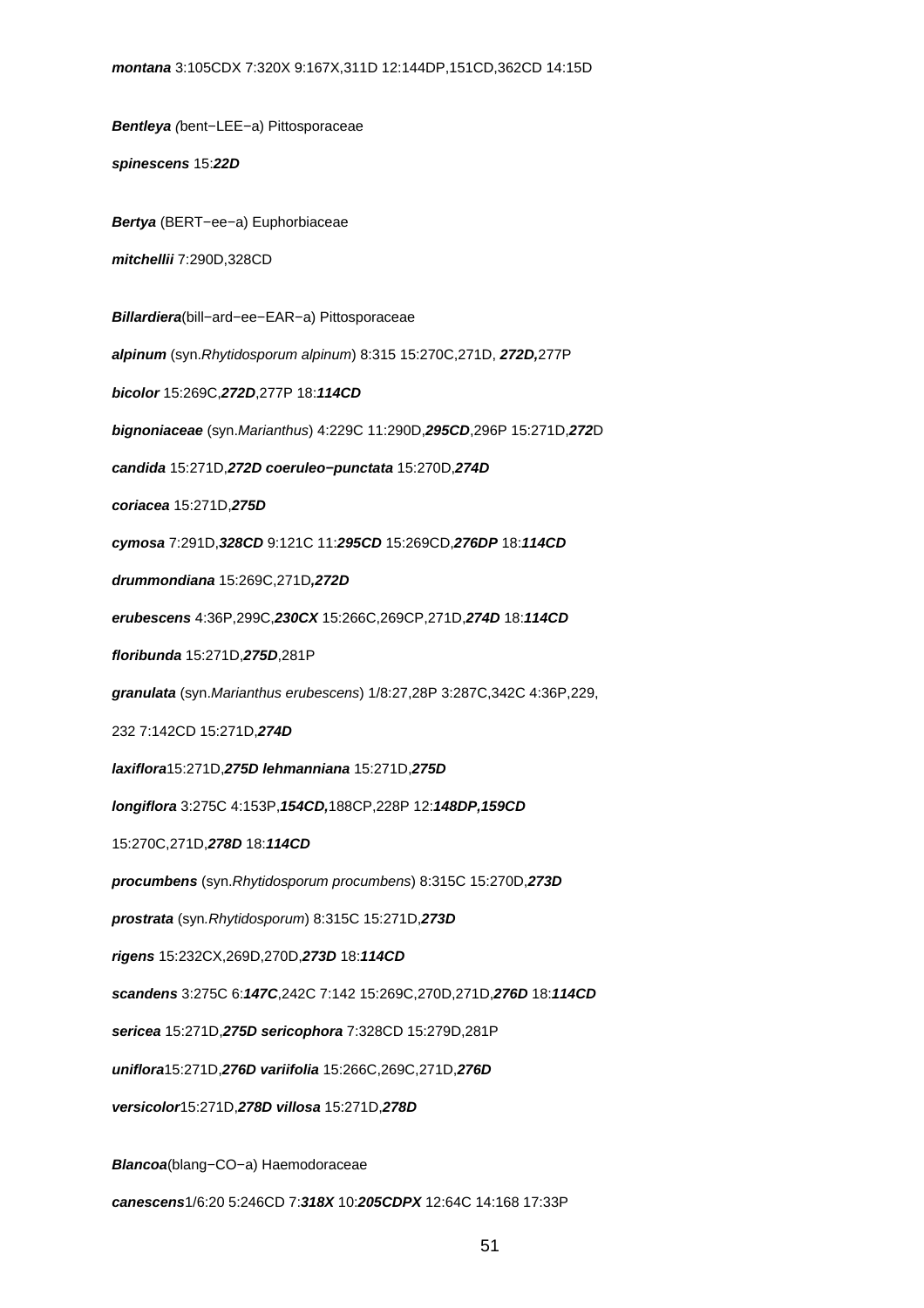## **Blandfordia**(bland−FORD−ee−a) Blandfordiaceae/Liliiflorae

**cunninghamii** 2:3D,4X 12:316C 18:**255D**,281P

**grandiflora** 2:1P,3D 5:160P 7:120CD,121P 11:**360C** 12:316C 16:**320C** 18:**255D**,258D,284P

**nobilis** 2:3D 3:101C 5:154C,210C 12:316C 15:98C 18:**255D**,256P

**punicea** 2:3D 10:245P 11:360C 12:150C,162C,177P,316C,361C 16:**291CD**P

18:**255D**,256P,258D

**Bleasdalea** (ble−as−DAL−ea) Proteaceae

**bleasdalei**12:202C,**208CD**

**Blechnum** (BLEK−num) Blechnaceae

**cartilagineum** 7:104CD 12:198C 15:239C,240D **fluviatile** 17:162C

**indicum** 17:159C

**minus** 7:104CD 12:64C 14:153P 17:159C,162C 'Hellyer Fountain' 14:**151D**P

**nudum** 9:243D 17:162C 'Farcett Feather' 14:**151D**,152P

**orientale** 16:194C,274C **patersonii**12:198C

**penna−marina** 7:358D,375CD,382CD 12:364C 17:151C,159C,162C

**Blennodia**(blen−O−dee−a) Brassicaceae

**canescena** 18:**105CD**

**Blepharocarya**(bleff−a−ro−CAIR−ee−a) Anacardiaceae

**depauperata**17:**249CDinvolucrigera** 12:207C 13:69C 17:**249CD**

**Boea**(BEE−a) Gesneriaceae

**hygroscopica** 12:198C 13:69C

**Boehmeria** (bo−MEER−ee−a) Urticaceae Flora of Australia Vol.3

**macrophylla** syn.platyphylla 17:270D

**Boerhavia** (boor−HAHV−ee−a) Nyctaginaceae Flora of Australia Vol.4.

**diffusa** 6:313CD

**repanda** now Commicarpus australis 6:313CD 8:**265D**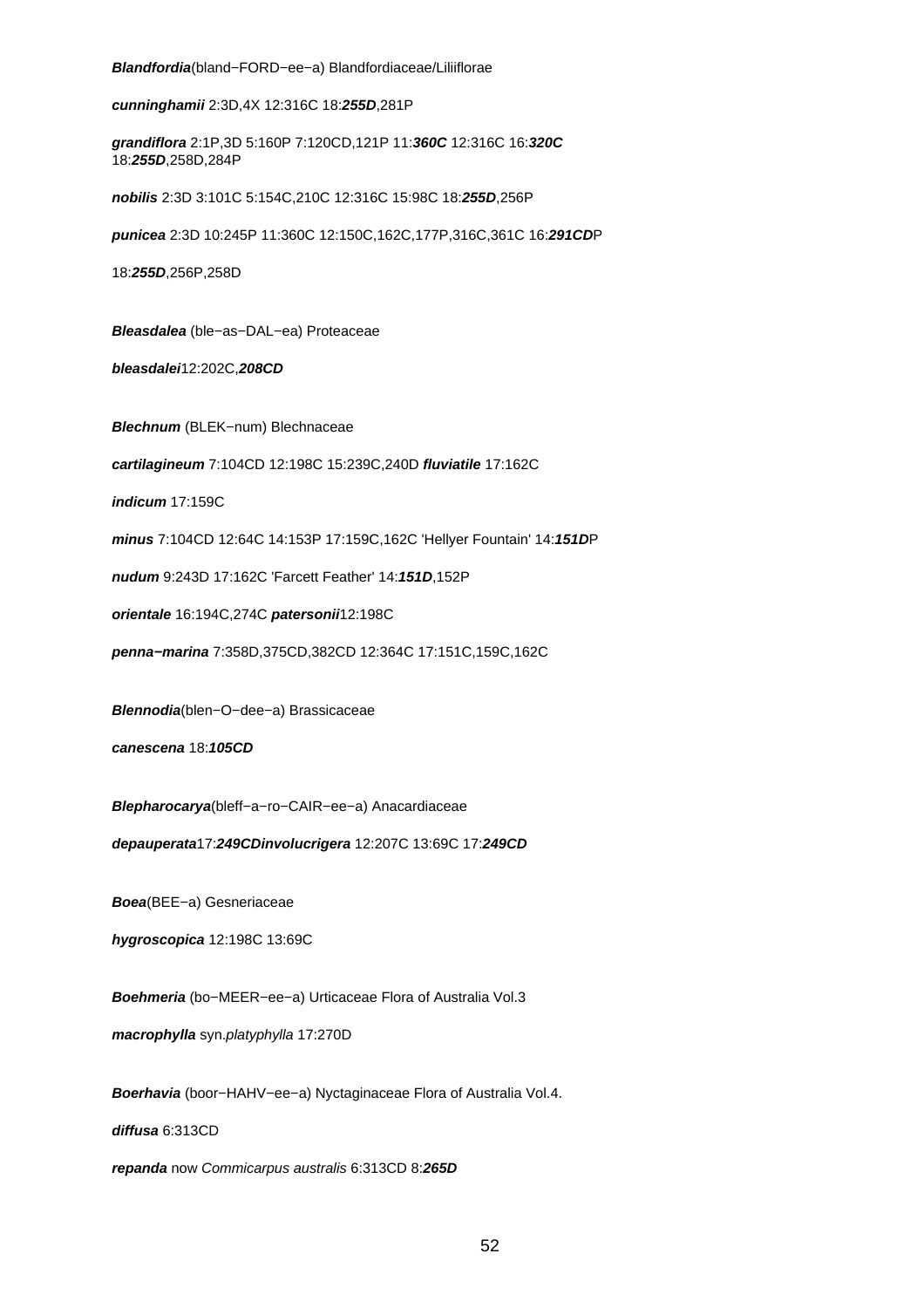## **Bombax** (BOM−bax) Bombacaceae

**ceiba**(syn.B.malabaricum) 8:63C 15:**5DP**

**Boronia**(bor−O−nee−a) Rutaceae **affinis**10:358D **alata** 17:339C **algida** 3:208C 7:374CD **anemonifolia** 2:67C 8:280C 12:66C,160C 15:97CP,98C **barkeriana**10:**355D bipinnata** 10:**355D** 'Carousel' B.heterophylla x B.molloyae 15:107C 17:**54D citriodora**12:150C,364C **clavata** 2:143D 14:18C **coerulescens** 5:299CD **crassifolia** 2:143D **crassipes** 2:144D,163D 15:211C **crenulata** 1/3:14D 3:208D 5:199 6:**159CD** 8:280C **cymosa**15:48C **deanei**6:159C **denticulata** 2:67C,163C 3:49P,101C,208C,275C,341C 5:199C 6:**159CD** 7:148D 8:202D,280C 12:184C 14:18C 15:107C,211C,263C,264P **diversifolia** 8:280C edwardsii 3:218D 5:319CD 8:**243CD,**244P **fabianoides** (syn.Eriostemon fabianoides) 2:150D,179D **falcifolia** 7:148CD fastigiata 6:**159CD** 8:280C **filifolia** 2:163D 3:133C,218C 5:199C,**300DP** 6:151C,**161CD** 8:243D,280C 12:367C 14:18C **floribunda** 2:138C 5:154C,155C,172D 6:**160CD** 7:148D 8:183C,202C,280C 15:98C,107C **fraseri** 2:61C,138C 5:155C 6:**159CD** 7:149CD 8:243D,280C 15:98C **glabra** 10:376C **gracilipes** 1/9:19 2:163D 4:68C 8:203D **heterophylla** 2:140C,142C,163D,201D 3:341C 5:199C,**296CDP** 6:**159CD** 7:149CD 8:**243CD**,280C,281P 11:162X,**364C** 12:184C,276C 15:95C,98C,107C,211C,212P **inconspicua** 8:280C **inornata**6:**298C** 8:243 13:191X,193P **juncea** 3:275C 6:**159CD** 8:280C **lanuginosa** 8:**200DP latipinna** 6:161 8:280C 11:293DP,295CD **ledifolia**inc. B.whitei 2:138C,140C,207C,208P 285P 5:155C,172D,173L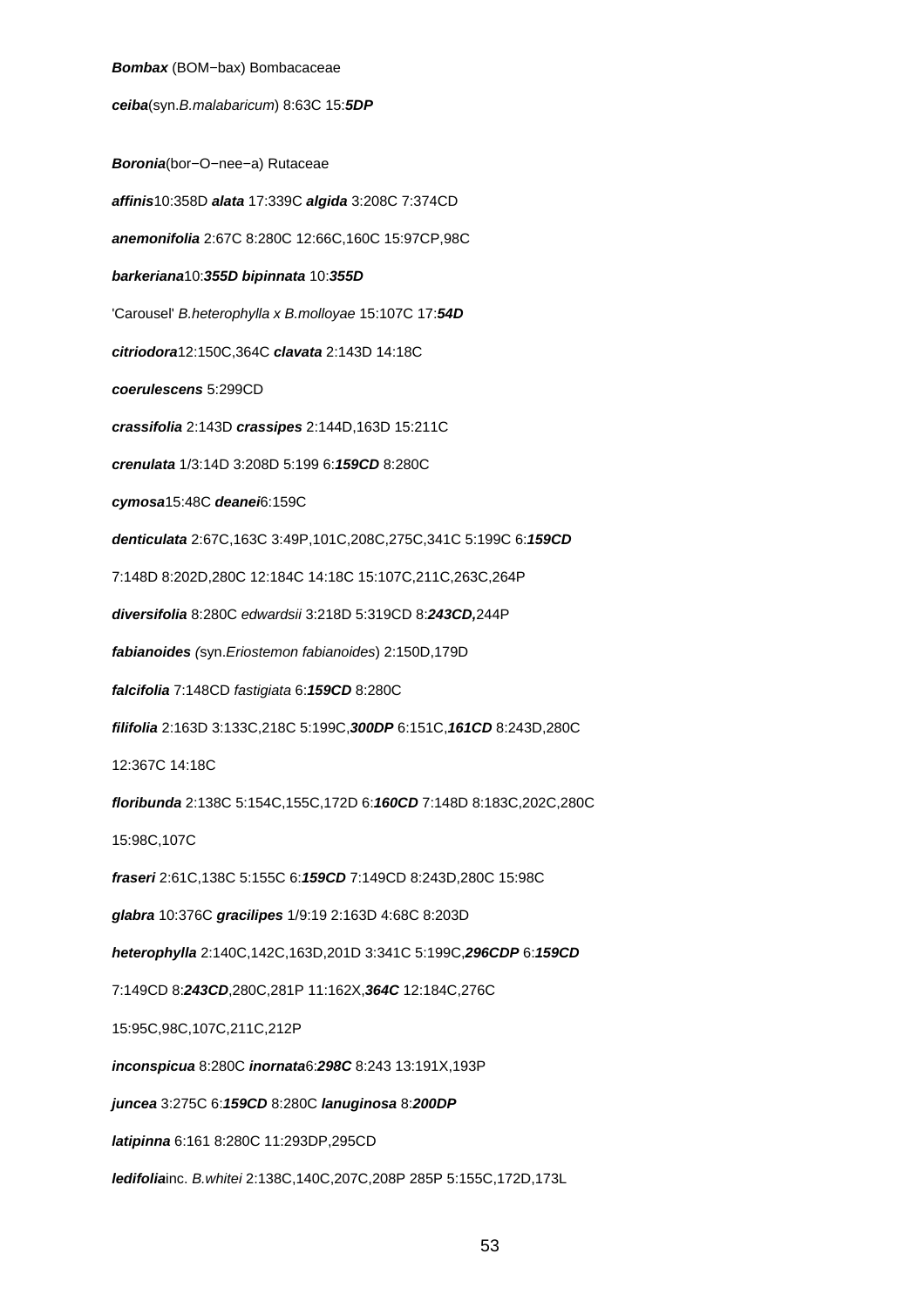#### 6:**161CD** 7:148D,149CD 8:202C 10:331C,355D

**megastigma** 2:137P,144D 3:275C,341C,342C 5:199C,211C 6:47D 7:149CD 8:280C 9:121C 12:65C,66C 15:95C,189P,211C 17:50C 'Chandler's Red' 2:144D 10:331C 'Heaven Scent' 15:**201D** 17:338C 'Jack Maguire's Red' 15:**201D** 'Lutea' 2:144D 3:101C 6:**159CD** 'Royale' 18:290D,**293CD** 'Virtuoso' 2:145D 6:**159CD** 9:**34CD** 15:**201D microphylla** 3:208C 5:172D 6:**159CD** 7:149CD 8:**193CDP** 12:64C,181P **mollis** 2:67C,207C 5:155C 6:**159CD** 7:148CD,149P 8:280C 14:18C 15:97CP,98C 'Lorne Pride' 11:**263CD** 15:201D,**218CD molloyae** (syn.B.elatior) 2:143D,163C 3:101C 5:199 8:202D,**280D**P 15:98C **muelleri**2:163D,207D 6:**160CD** 7:149CD 8:280C 15:98C 'Sunset Serenade' 15:**107C**,201D **nana** 3:133C 11:**295CD ovata** 8:**204DPpencillata** 13:192CXP **pilosa** 2:67C 3:275 5:199C 6:**159CD**,161CD 8:202C,203C,205DP,280C 9:121C 11:**298CD,325DP** 13:150C 15:97CP 'Rose Blossum' 15:107C,**201D Boronia pinnata** 1/10:21P 2:138,163C,207C,208P 5:172D,173L 6:159C,**160CD** 7:149CD 8:280C 12:64C 13:274,284P 15:98C 'Southern Star' 18:**293CD** 'Spring White' 11:**34CD** 15:**201D polygalifolia** 2:207CX 3:133C,275C 7:150CD 10:331C **purdieana** 2:142D,143D,163C 3:275C 12:66C **revoluta**10:357D **rhomboidea** 3:59D 12:365C **rubiginosa** 10:355D **ruppii** 10:355D **safrolifera** 6:160CD **scabra** 5:**268CD** 7:150CD **serrulata** 2:67C,138C,140C,141P,144D,148X,163C 3:101C,297C 5:155C,172D,199C 6:151C,**159CD** 7:109P,148D,150CD 8:**202C**,203C ,220DL,243C,280C 10:261C 12:64C,65C,66C 13:155,156P,210C,212C 15:98C,107C,263C 18:26C **spathulata** 3:133C 5:199C 8:243,280 10:261C **stricta** 8:**201DP tenuis** 2:207C 3:133C 'Telopea Valley Star' 11:**263CD** 15:**201D tetrandra** 2:143D 6:**159CD** 8:280C **thujona**2:67C,163C,207D 5:172D 6:**160CD** 7:150CD 15:107C **variabilis** 3:275C **whitei** syn. B.ledifolia 10:355D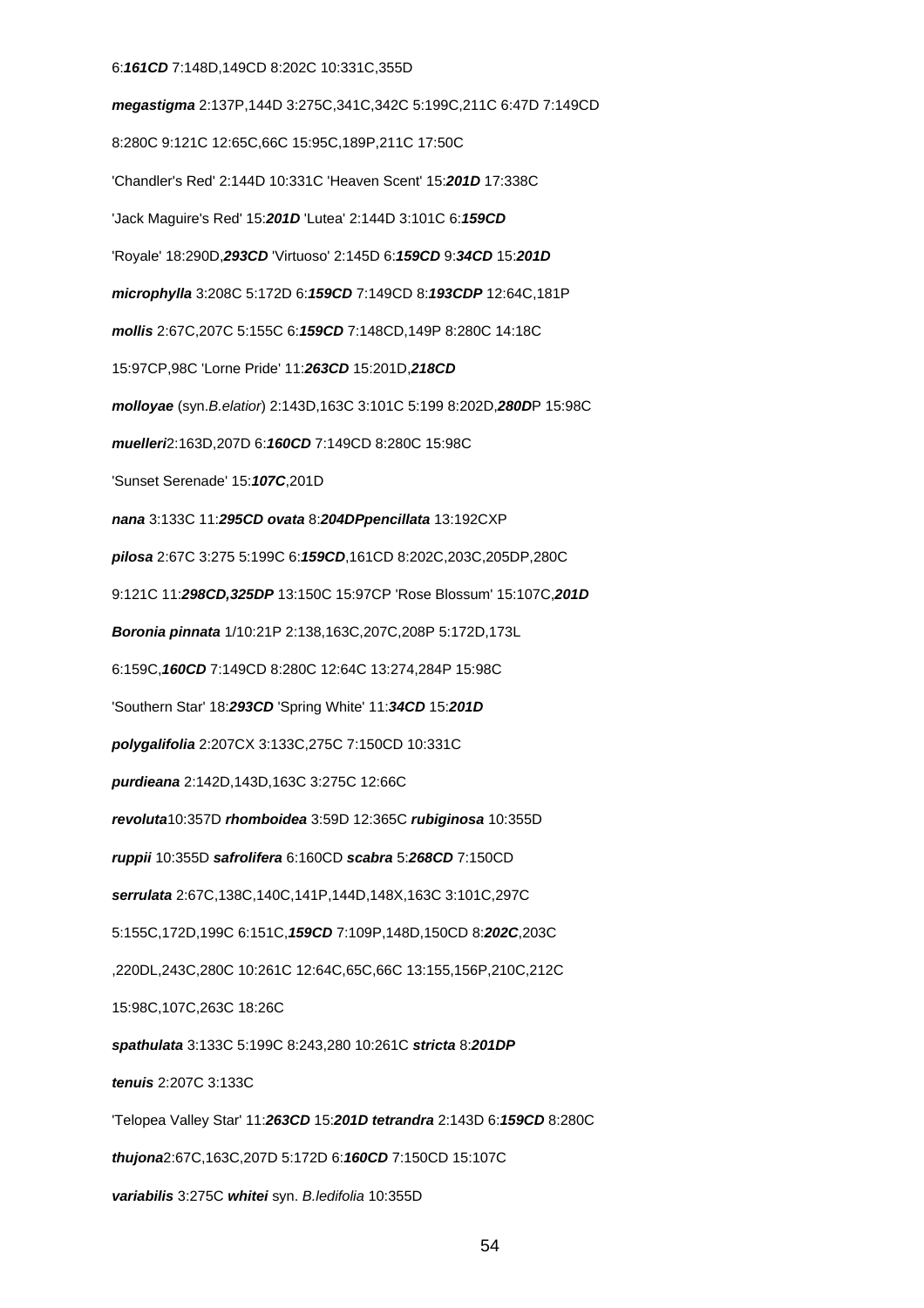**nitida** 10:256CD **septentrionalis** 8:**86CD**,90 **sphaerocephala** 16:**347DL Bossiaea** (bossee−EE−a) Fabaceae 11:94DL,106CDLP,130D,135DXL **aquifolium** syn B.laidlawiana 6:47D 11:129D **armitii** 11:128D **bossiaeoides** 11:**52DP**,128D,129D **bracteosa** 11:**107D brownii** 11:128D **buxifolia** 10:**102CD** 11:**109DL**,128D **carinalis** 8:**86CD** 10:103C 11:**128DP cinerea** 1/3:11 9:121C 10:101D,103C,**110DL** 11:311D **concinna** 11:**129D cordigera** 11:**111DL dentata** 10:100P,**102CD** 11:129D **distichia** 11:**129D divaricata**11:**129D ensata** 10:102CD 11:**112DL**,128D **eriocarpa** 11:**132DP foliosa** 11:108P,**130DL** 12:**273DPX heterophylla** 5:174D,210C 7:137CD,138D 10:**102CD** 11:**114DL**,128D,135DL **laidlawiana** now a subspecies of B.aquifolium **lenticularis** 7:137CD 10:**102CD** 11:**116DL linifolia** 11:**133D linophylla** 10:**102CD neo−anglica** 11:**117DL**,128D **obcordata**10:103C 11:**118DL**,128D **ornata** 11:**133D** 12:**101DP peduncularis**11:**133D preissii** 11:129D,**133D prostrata** 9:121C,251C 11:**119DL**,128D,311D **pulchella** 11:**133D rhombifolia** 7:137CD 11:108P,128D 11:**120DL riparia** 11:121DL,125P,311D **rosmarinifolia**11:**122DL,310CD**,311D,328DP **rufa** 11:133D **rupicola** 11:128D **scolopendria** 5:210C 7:137CD,138D 10:**102CD** 11:123DL **scortechinii** 11:**124DL**,128D **spinosa**11:133D **stephensonii**11:**125D strigillosa**11:**138D** webbii 10:**103CD** 11:**133D walkeri** 7:292D,328CD 10:**102CD**,103L 11:**126DL,133D**,135DL **Bothriochloa** (both−ree−o−CLO−a) Poaceae **macra** (Redley Grass) 8:36,38D 9:**38CDL** 12:135D 18:**39C,183CD**,375D

**Bouchardatia**(boo−shar−DAY−she−a) Rutaceae **neurococca** 8:**216D**

**Bowenia**(bo−EEN−ee−a) Zamiaceae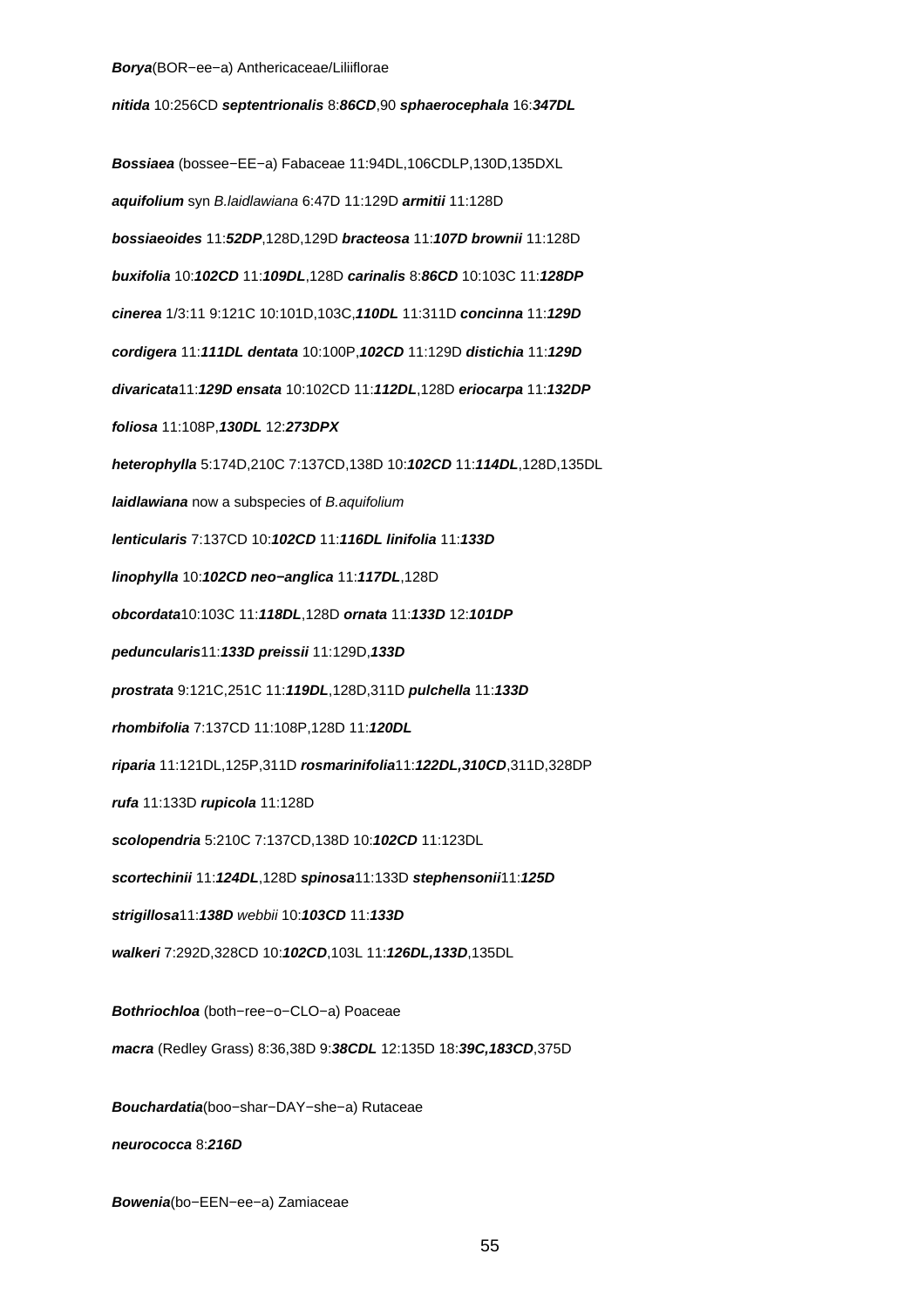**Brachychiton** (brack−ee−KY−tun) Sterculiaceae **acerifolius** 1/9:2D,4D,5D,7D 1/12:27D 2:96 4:232C 5:183P,184DP,199C 7:154CD 8:105P,**107CD** 9:342D,348D 12:202C,207C 17:339C 18:56C **australis** (syn.B.trichosiphon) 1/9:4,8 5:14C 12:202C **bidwillii** 1/9:4,10 9:341P,**348Dcaruthersii** 1/9:4 **discolor** − see B.luridus **diversifolius** 1/9:4

**Brachychiton gregorii** 1/9:4,7,10 2:216D 5:**85CD**,86CD 7:255D,259D 8:**158C,166CD,182CD** 10:56P,59CD 12:27C,35C 'Griffith Pink' 15:**202D** 'Jerilderie Red' 15:**202Dincarnatus** 1/9:4 **luridus** (syn.B.discolor) 1/9:1P,4,5D,7,8D 9:341D,342D,348D 18:56C **paradoxus** (syn.B.ramiflorum) 1/9:4,10 'Peter' 17:**54D populneus**1/9:2D,4,6D,7 1/12:27C 2:203 3:116 4:**106CDPX** 5:**83CD**,85C, 86C,199C 7:295D,328CD 8:**166CD**,180CD,182C 10:374C 12:27C,35C,65C **rupestris** 1/9:4D,8D 5:14DP 7:154CD 8:99CD,**166CD** 12:27C,65C

**Brachyscome**(brack−eez−CO−me) Asteraceae **aculeata** (syn.B.scapiformis) 7:354D,362D,373P,**382CD** 17:**354CD angustifolia**17:**346C** 18:**115C basaltica** 17:**346CD bellidioides** 17:**351CD** 'Blue Haze'17:**343C** 18:**317CD** 'Betty Campbell'18:**317CD breviscapis**10:276D **chrysoglossa** 18:**314CDcurvicarpa** 18:**315CD ciliaris** 2:213D 8:261D 13:179CD **decipiens** 7:382D **dentata** 18:**315CD dichromosomatica** 10:276D **dimorphocarpa** 10:358D **diversifolia** 17:**347CD formosa**syn. B.pilligaensis 15:266C 17:**347CD** 18:**115CD,297D** 'Strawberry Mousse' 17:**347CDgraminea** 6:**272CD**,317CD **heterodonta** 8:261C 'Happy Face' 18:317CD 'Just Jane' 18:**317CD iberidifolia** 2:228 5:8 7:107D,109CD 13:**179CD** 16:143C 17:351CD **latisquamea** 2:241D 12:**284CDP** 'Lavender Mist' 18:**318CD** 'Lemon Drops' 17:**343C** 'Mardi Gras' 18:**301P** 'Minima' 18:319D **lineariloba** 10:276D 'Mauve Delight' 18:**302CD**,316P 'Maureen' 18:**318CD**

56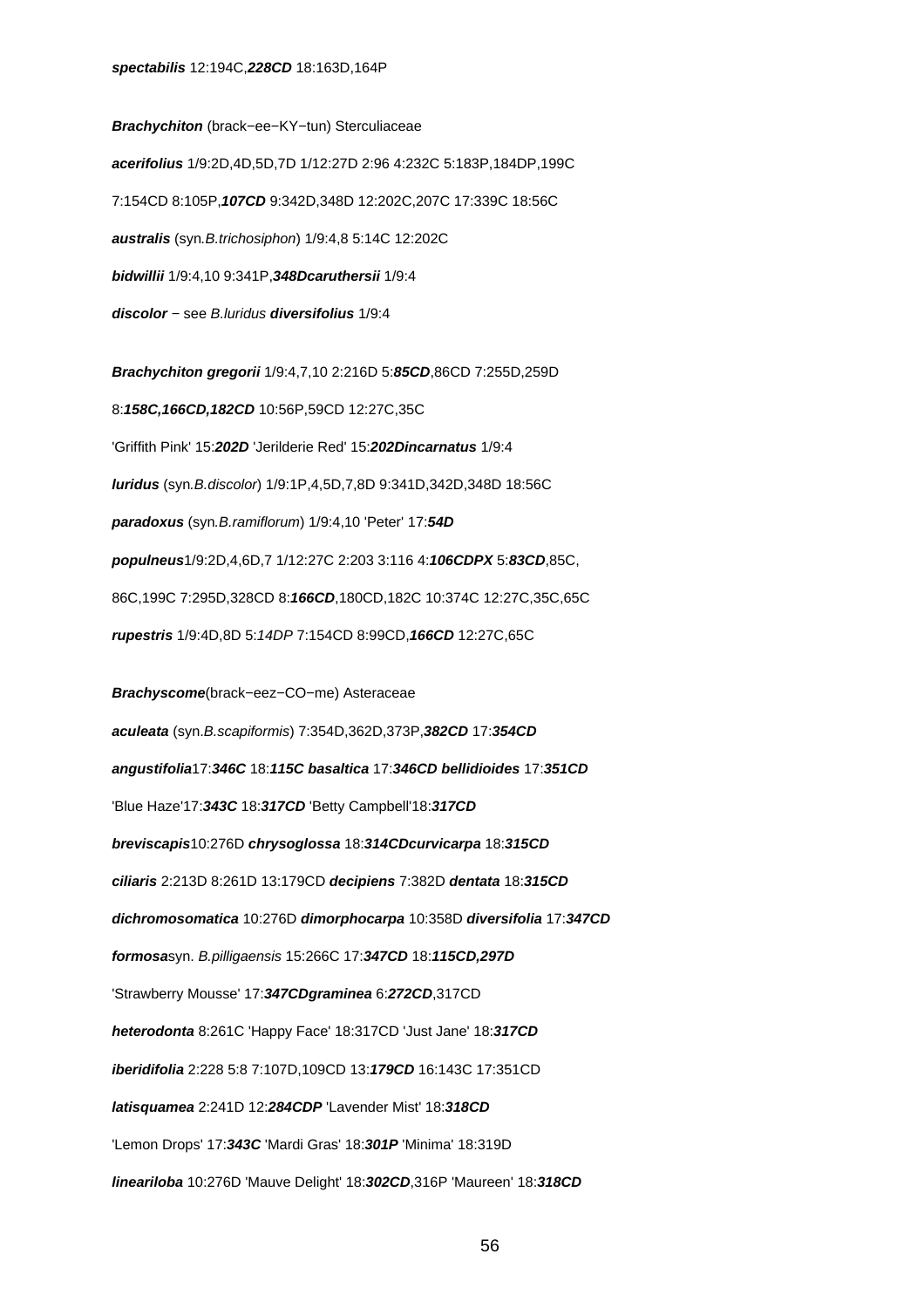## **melanocarpa** 1/12:14 5:199 **microcarpa** 17:**354CD muelleri** 10:358D

**multifida** 2:228 3:102C,342C 4:104 5:**91CD**,199C 6:**147C** 7:109CD

12:184C,367C 15:193P 16:173C 17:338C,**343C,347CD** 18:26C,115C,3OOC

'Amesthyst' 17:**347CD,318CD** 'Blue Haze' 17:**343C** 'Evan' 17:**54D** 18:**319CD** 'Breakoday' 15:**193D** 17:**347CD** 18:**318CD** 'Bright Eyes'18:**318CD** 'Lemon Drops' 17:**343C,**353P 'Madi Gras' 18:301P 'Minima' 18:319D

'Pink Haze' 17:**343C** 'Roulette' 18:319D 'Sunburst' 18:**319CD**

'White Delight' 18:**300CD**,308P 'White Surprise' 15:**193D 18:319D**

**nivalis** 7:358D,362D,367D,370D,378D,381CD 17:151C

**nova−anglica** 'White' 17:343C,**347CD obovata** 7:359D **papillosa** 18:**315CD parvula** 17:**347CD pilligaensis** now B.formosa 15:266C

**radicans** 17:**347CD rigidula** 5:**266CDX** 18:38C **scapiformis,** see B.aculeata

**scapigera** 7:362D,**381DP segmentosa** 17:**347CD,354CD**

'Strawberry Mousse' see B.formosa 'Strawberry Mousse' **stuartii** 7:109CD

**stolonifera** 7:355D,378D **tadgellii** 17:348CD **trachycarpa** 6:317CD **tatei**6:317CD **tetrapterocarpa** 18:**315CD** 'Valencia' 17:**354CD** 18:**319CD**

**whitei** 17:354CD

**Brachysema**(brack−ee−SEE−ma) Fabaceae 11:50D,83C 17:104P 18:262CDPX

**aphyllum** 5:210C 7:318X 10:**99CD brachteolosum**18:**266D,267DL**

**celsianum** synlanceolatum 3:287C,342C 5:**89CD**,199 6:**247CD** 7:138D 10:95L,**99CD** 11:**83C**,85P 12:184C,367C 18:**263DL,**264P,**266D**

**latifolium** 1/12:14 3:59D,204D 5:199C 9:**183CD** 10:97P,**99CD** 12:162C 18:263DL,265P,266D **melanopetalum** 18:264P,**266D,267DL**

**minor** 18:**273DLmodestum** 18:**273DLpapilio** 18:**266D**

**praemorsum** 6:67C 10:101CD 12:66C 18:**263DL**,264P,**266D sericeum** 15:209P,214C 18:**273DL subcordatum** 12:**279D**,280P 18:265P,267D

**Brackenridgea** (brack−en−RIDG−ee−a) Ochnaceae

**nitida** 18:163D,164P

**Bracteantha**(bract−ee−ANTH−a) Asteraceae some spp. previously Helichrysum

**bracteata** syn. Helichrysum bracteatum 2:213D,227D 6:151D,318D 7:107D,

110D,274,279,382 8:**82CD**,90 9:249P 12:188P,226C,367C 15:335CD,344D

17:338C,343C,348CD,351CD

'Barleythorpe' 15:339C,**341CD** 'Cockatoo' 11:**38CDP,**339D,**341CD**,343D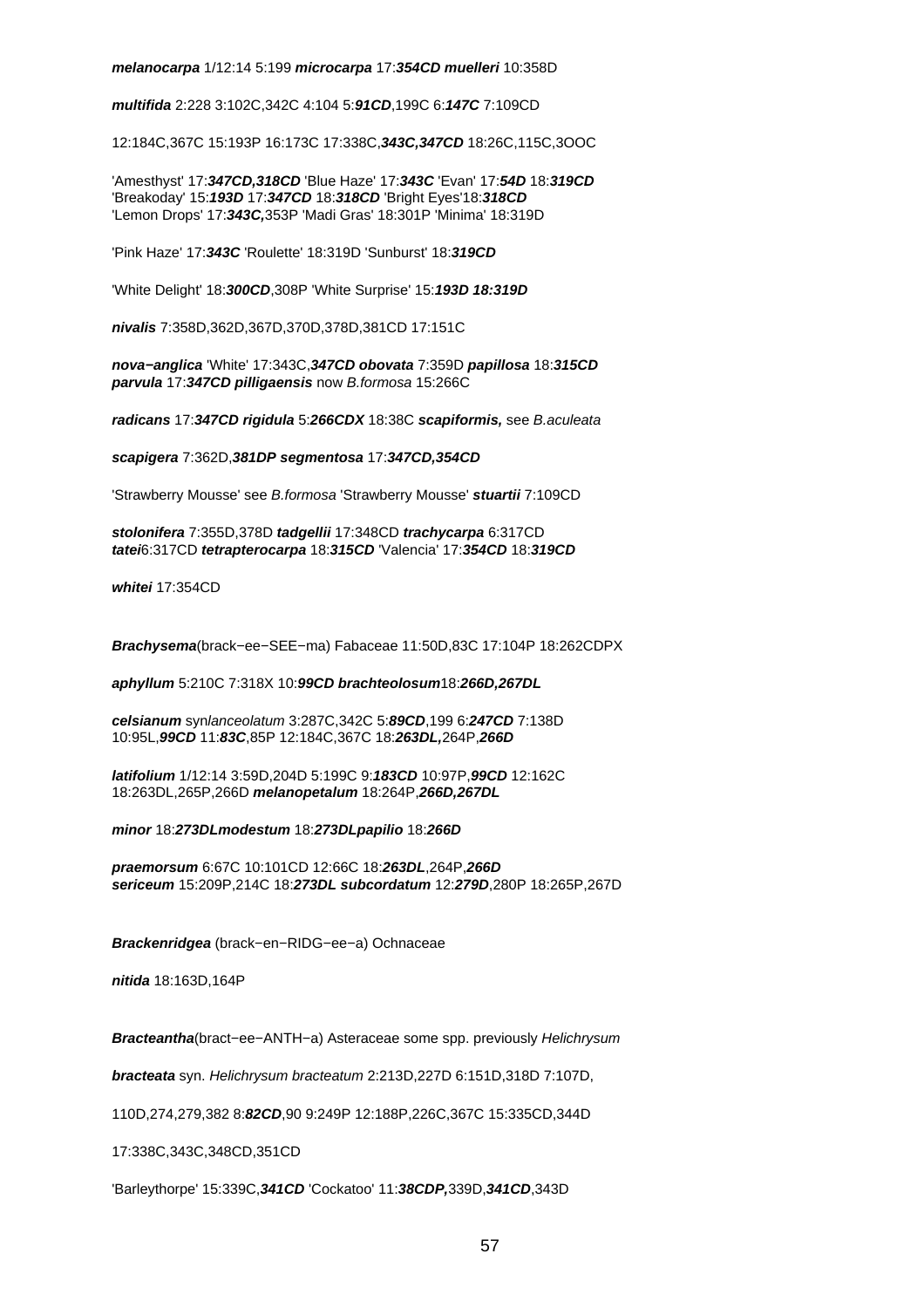'Dargan Hill Monarch' 6:318D 10:172D 11:34C 12:64C

15:**339CD**,**341CD**,342D,343D 16:**149CDP** 17:**338C,339C**

'Diamond Head' 9:**204DP** 12:64C184C 15:**339CD,342CD**,343C

'Ganes Selection' 16:**149CDP** 'Golden Bowerbird' 11:**332CD** 15:339C,**342D**

'Gold'n'Bronze' 18:292P,**293CD,302CD** 'Hastings Gold' 15:339C,**342CD** 'Lemon Monarch' 10:**172D** 15:339C,**343D** 'Pink Surprise' 17:**54D** 'Princess of Wales' 15:**339CD,343CD** 17:348CD 'Spectrum' 18:**293CD**

'White Monarch' 15:339C,343CD **papillosa** 17:**348CD**

**subundulata syn.** Helichrysum acuminatum 2:209P 7:363D,382D 12:**362CD**

15:344D 17:**348CD** viscosa 17:**348CD** 18:38C

**Brasenia**(bra−SEEN−ee−a) Cabombaceae

**schreberi** 17:**149CD**,151C,181P,185P

**Breynia**(BRY−nee−a) Euphorbiaceae

**oblongifolia**7:114CD **rhynchocarpa** 16:195C

**Bruguiera**(broog−ee−EAR−a) Rhizophoraceae

**cylindrica,exaristata,gymnorhiza** & **parvilflora** 6:222D,223D,224D,**226D**

**Brunonia**(broon−O−nee−a) Brunoniaceae

**australis** 1/2:13 1/6:12 2:211D 6:316CD 9:**250CD** 12:163C

**Buchanania**(buck−a−NAY−nee−a) Anacardiaceae

**arborescens**12:195C,199C,228CD 17:240P,**250CD obovata**17:240P,**250CD**

**Buckinghamia** (buck−ing−HAMM−ee−a) Proteaceae

**celsissima** 2:244D,245P,266 4:232 6:**18CD**,44P,**202CD**

8:100DP,107CD,149CDP 9:**348D** 16:**173CDP** 18:56C

**Bulbine**(BULB−in−ee) Asphodelaceae/Liliiflorae

**alata** 9:**266DL glauca** 16:**293CD**

**bulbosa** (syn.Bulbinopsis) 5:**75CD** 7:120CD 9:**246CD**,257C,258C,**266DL**

10:331C,**371C** 12:**179CD** 16:**291CD**,292P,355D 18:38C,**105CD**

**semibarbata** 5:**75CD** 9:266DL 10:331C 16:293CD,**347D** 17:**11CD**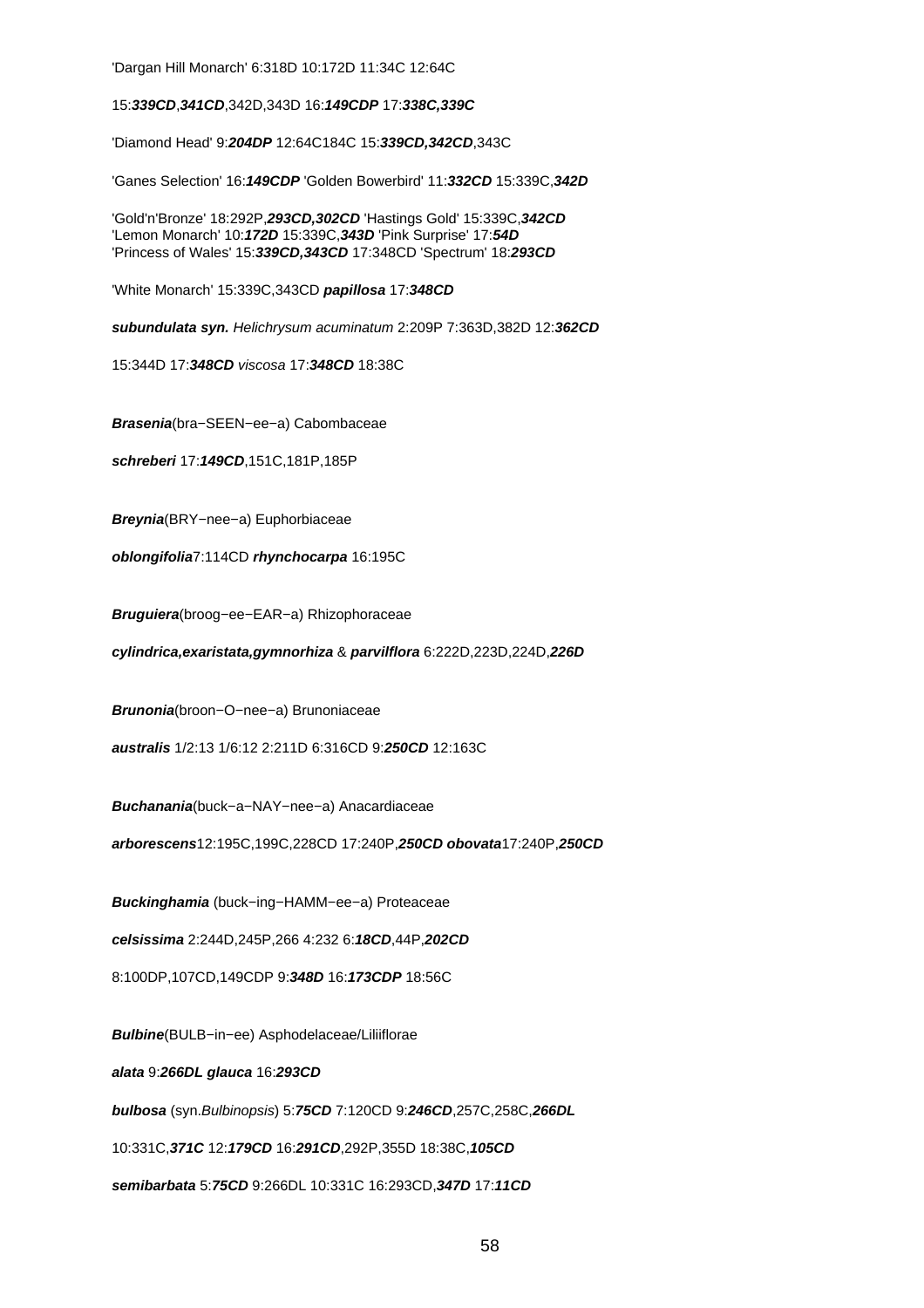## **aurantiacum**now **schillerianum**

**baileyi**7:208P,**211CD**,212D,**220CD boonjee** 13:233 **bowkettae**7:**209CD**,211D,214D,**220CDbracteatum** 7:**209CD**,217DP,**220CD crassulifolium** 1/9:25 2:97 5:143,163 7:135CD,**209CD,**211D,213D,**220CD elisae** 7:**209CD**,211D,212D,**220CD evasum** 7:**209CD**,211D,212D,**220CD exiguum** 2:97C 5:143C,162C,163C 7:135CD,207D,**211CD**,218D,**220CD gadgarrense** 7:209DP,**211D,**219D,**221CD globuliforme** 7:**208CD**,**221CD johnsonii**(syn.B.kirkwoodae, B.whitei) 7:209,211D,214D,222D **lageniforme**7:**209CD**,216D,**222CD lilianae**7:**209CD**,211D,217D,**222CD longiflorum** syn clavigerum 7:211CD **macphersonii**7:**207CD**,213P,**222CD minutissimum** 7:**207CD,**211D,216D,**222CDnematopodum** 7:211D,**222CD newportii** 7:**209CD**,211D,216D,**222CD** 8:76D **phalaenopsis** 7:**211D,222CD schillerianum** synaurantiacum 5:143C 7:**209CD,**211D,214D,**219CD umbellatum** 7**:211CD**,220CD **wadsworthii** 7:**209CD,**211D,218D,221P,**222CD weinthalii**7:205P,**207CD,**211D,214D,215,**222CD**

**Bulbostylis** (bulb−o−STY−lis) Cyperaceae

**burbidgeae** 11:**223D**

**Burchardia**(bur−CHARD−ee−a) Colchicaceae/Liliiflorae **bairdii** 15:**54D** 16:**311CD,**312P **monantha** 15:**54D multiflora** 15:**54D**,56P 16:313P,**314CD rosea** 15:**55D** 16:312P,**314CD umbellata** 5:**75CD** 9:**246CD**,248P 15:**55D**,56P 16:**293CD,314CDL,369DL**

**Burmannia**(bur−MANN−ee−a) Burmanniaceae **coelestris** 16:**343D disticha** 16:**343DL juncea** 16:**343D**

**Burnettia**(bur−NETT−ee−a) Orchidaceae

**cuneata** 6:169D,171D,**172CD**

**Bursaria**(bur−SAIR−ee−a) Pittosporaceae **incana** 8:54C,107CD 12:222CD 15:**26D**,29P **lasiophylla** 15:**27D**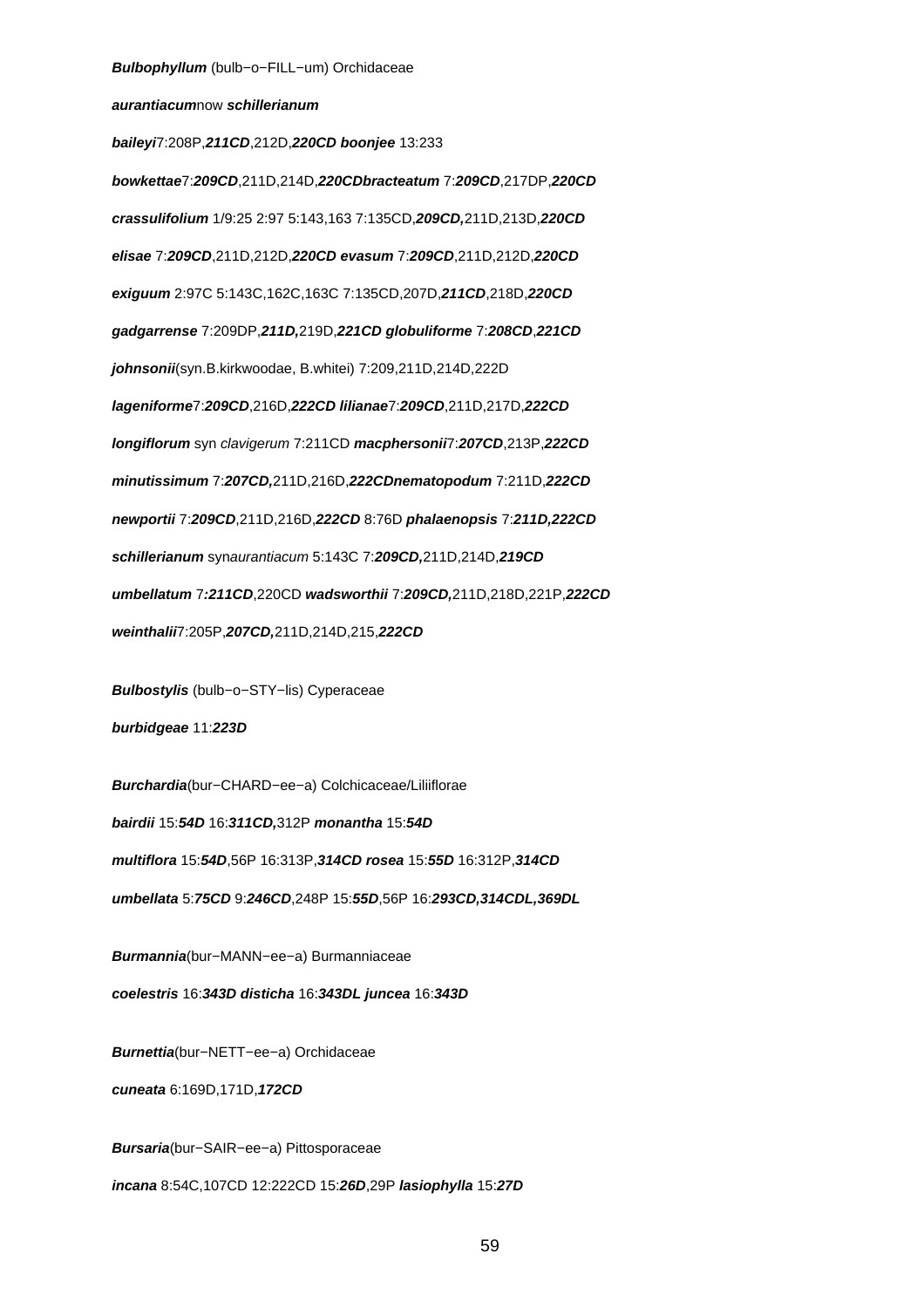## **longisepala** 15:**27D occidentalis** 15:**26D**

**spinosa** 3:116 7:134D,142CD 8:259D,265D 9:121C 12**:159D**,215C 15:**28D**

**tenuifolia** 15:**26D**

**Burtonia**(bur−TON−ee−a) Fabaceae now Gompholobium

**Byblis**(BIB−lis) Biblidaceae

**gigantea** syn.**liniflora** 1/8:28P 1/9:23D 3:**321DP** 4:36P 18:121P

**wariana** 6:32CD,33L

**Caesalpinia** (see−zal−PIN−ee−a) Caesaliniiaceae

**bonduc** 8:**365D,374D crista** 8:**374D robusta** (syn.Mezoneuron robustum) 8:364D,374D**scortechinii** 8:364D,**374D**

**subtropica** (syn.C.brachycarpum) 8:364D,**374D** 11:241D

**Caesia (**SEE−zee−a) Anthiceraceae/Liliiflorae

**alpina** 16:**293CD calliantha** 16:293CD,**348CD**

**parviflora** syn vittata 5:**75,76CD setifera** 16:293CD,**346DL**

**Cajanus**(CAY−jain−us) Fabaceae

**acutifolius**16:274C

**Caladenia**(cal−a DEEN−ee−a) Orchidaceae

**alata** syn. holmesii3:137D 10:358D

**aurantiaca**6:350C

**bicalliata** 5:**307CD caerulea5:370CD** 6:350C

**carnea**2:121X 3:136C,137D 4:27D 5:**370CD** 6:350C 7:62D 8:90D

**catenata** syn. alba 4:27D 6:350 7:136D **clavigera** 5:**306C** 6:350C

**congesta** 5:**370CD** 6:350C **creba** 10:357D **cucullata** 3:136D 6:350C

**deformis** 5:**370CD** 6:350C **dilatata**5:**307CD** 6:350 9:178X 11:147C

**dimorpha** syn**.** praecox 6:**350C filamentosa** 3:72 5:**307CD** 6:350C

**flava**6:350C 8:**176C gemmata** 8:**176C gladiolata** 5:296D,**306CD**

**gracilis** syn. angustata 3:136C 5:**370CD** 6:350C

**hirta** 6:350CD **huegelii**9:**177PX iridescens** 6:350C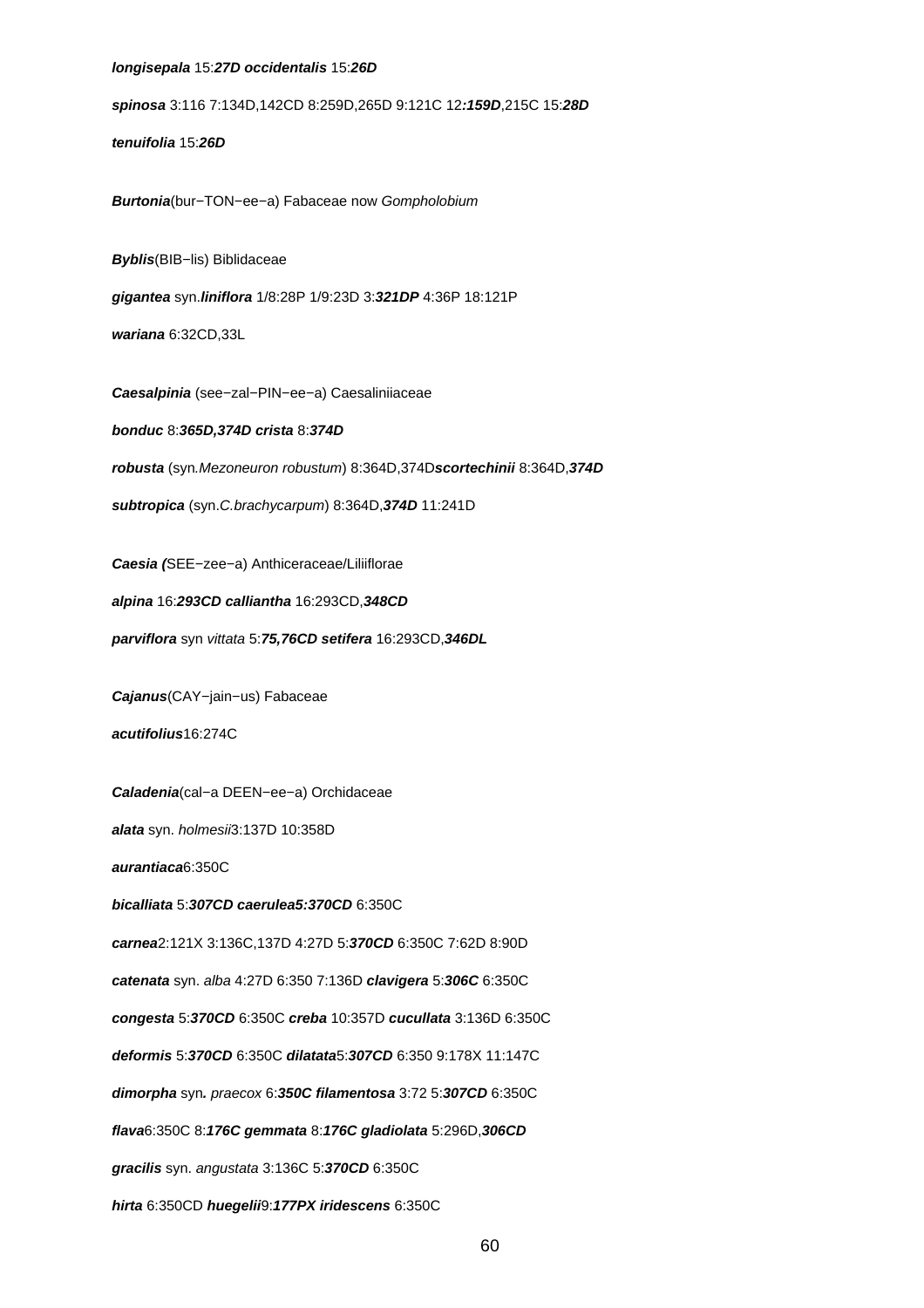**latifolia** 3:72C,83D,136D,137D 5:370CD 6:**350CD** 7:62X 8:**176C** 13:222C **leptochila** 5:**306CD lyallii** 6:350C 7:363**marginata** syn. paniculata 6:**350CD menziesii** 3:137C 5:**369CD** 6:**350CD** 7:62X 8:176D 13:222 **ovata**5:**306C pallida** 6:350C **patersonii** 2:121X 5:**307CD** 6:350C 8:176C 10:378D **pectinata** 6:**350C reptans** 6:**350CDreticulata** 5:**307CD** 6:350C **rigida** 5:**307CD** 6:350C **roei** 6:350C **sericea** 6:350C **testacea** 6:350C **tessellata**(syn.C.cardiochila) 3:72C 5:**306CD** 6:350C **tutelata** 5:**370CD**

**Calamus** (CAL−a−mus) Arecaceae

**aruensi,australis,caryotoides,hallrungii,moti &muelleriradicalis, & warburgii** 16:**202CD** 18:**78CD − 114CD**

**Calandrinia** (cal−an−DRIN−ee−a) Portulaceae

**balonensis** 2:217D 3:84DP,111D 6:**269CDP** 7:272D,285P 9:**253CD** 17:**17P**

**polyandra** 3:111D 6:269CD,313 9:**248DP**,253CD 10:52P

**primuliflora** 17:36P,**37CD** ptychosperma 3:85D

**remota** 2:217C 3:85D,**111D** 6:**269CD** 7:272P 9:**253CD**

**Calanthe**(cal−ANTH−ee) Orchidaceae

**triplicata** (syn.C.veratrifolia) 2:97D 4:27D 8:75C,76C,178C

**Caleana**(cal−lee−AH−na) Orchidaceae

**major** 3:136D,137D,174D,175D,176D,177C,**178D,**179D,**192P** 7:225P

**minor,nigrita,nublingii &sullivanii** see Paracaleana 3:**174D**

**Caldcluvia** (KLEW−vee−a)Cunoniaceae

**paniculata**syn**.** Ackama 9:342C,**347D**

**Calectasia**(cal−ec−TAY−zhee −a) Dasypogonaceae 16:**307CD,353D**

**arnoldii** 16:**307CD**,308P,309P 'Coorow' 16:**307CD**,308P

**cyanea** 1/3:14 3:144DP 5:**56D,233DP,234C** 6:144P 11:287D,293P,**298CD**

13:261 14:**67CD** 16:**307CD**

**grandiflora** 14:**67CD**,69P 16:**310CD intermedia** 14:**67CD**,68P 15:266C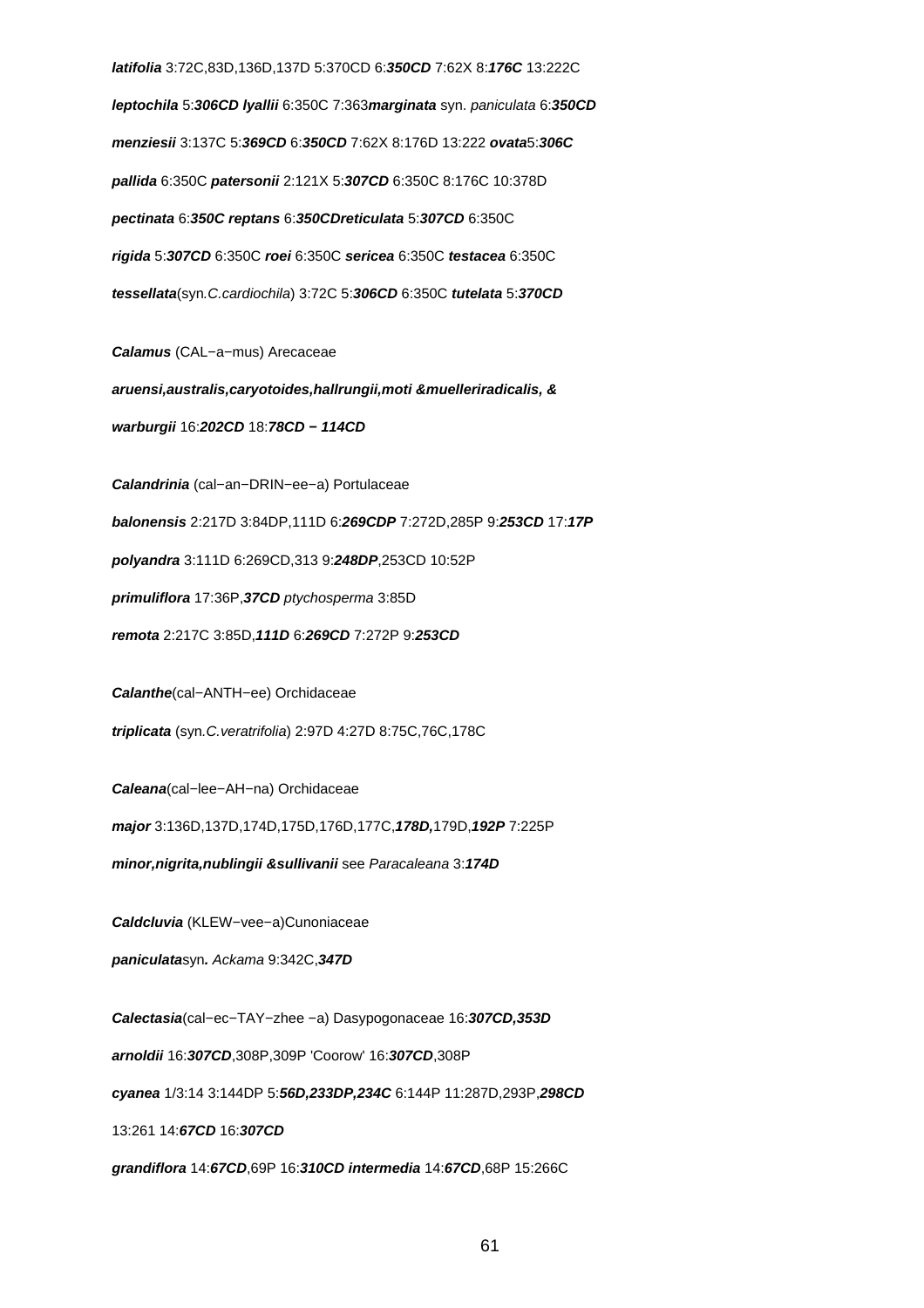**Callicarpa**(cally−CARP−a) Verbenaceae

**longifolia** 12:194C

**pedunculata** 12:194C,199C,215C,228CD

**Callicoma**(cally−CO−ma) Cunoniaceae

**serratifolia** 5:170D,199C 7:110 9:348D 15:262C

**Callistachys** (cally−STA−kis) Fabaceae − was Oxylobium

**lanceolata** (syn.O.lanceolatum) 3:117C 5:214D 15:125D 17:**104D**

**Callistemon**(cally−STEE−mon) Myrtaceae 10:26X 11:25X,27C(pests),

162X(root pests),**199CDX** 13:107,290,296 16:**3−22CDX**,105D,107X

**acuminatus** 1/3:7 2:251D 11:**202CD** 16:**20D** 'Adina' 11:**216CD** 16:**20D** 'Aileen Black' 17:**62D** 18:180C,181P 'Allyn Mist' 18:**294CD**

'All Saints' 11:**216CD** 16:20D 'American Beauty' 17:**62D** 'Angela' 16:9P,**20D**

'Anzac' 11:**203CD** 16:7D,20D 'Austraflora Candle Glow' 16:7D,**20D**

'Austraflora Firebrand' 14:18C 15:**203D** 16:**20D** 'Ayr' 17:**62D**

'Baroondah' 8:132C 11:**213CD** 16:**20D** 'Benjamin' 17:**62D**

'Berunbah Station'10:**7D** 'Blackdown Tablelands' syn. C.pearsonii

'Bluff' 11:**312CD** 16:**20D** 'Blush Pink' 17:**62D** 'Bob Bailey' 15:**223D** 16:**20D**

'Bonanza' 17:**62D** 'Booti Booti Queen' 17:**62D** 'Boreelah Creek' 11:**214CD**

'Boulia' 11:**214CD**

**brachyandrus** 2:251D 3:342C 4:232C 5:199C 7:291,328 12:26C 16:**20D**

'Braeside' 17:**62D** 'Briar Hill' 11:215CD 16:**20D** 'Bronze Wings' 17:**62D**

'Burgundy':25D 11:**216CD** 15:**203D** 16:4P,**20D** 'California' 11:202C 16:20D

**Callistemon** 'Cameo Pink' 17:**62D** 'Candy Pink' 10:**6D** 11:216CD 16:**20D**

'Captain Cook' 10:6D 11:**212CD,363C** 12:6C 16:**20D**,156C,279CD 18:56C

'Carnarvon Range' 17:**62D** 'Cedar Creek' 17:**62D** 'Cheel' see 'Lilacinus'

'Chinchilla' 11:**216CD chisholmii** 8:145P 10:10D 11:**203CD** 16:**20D**

'Cinderella' 15:**203D** 16:**20D**

**citrinus** (syn.C.lanceolatus)1/5:1P,2,7 2:251D,287C 3:116C,275C 4:232C 5:**89CD**,176C,199C 6:328C 7:101P,130D,254D,306D 8:151C 10:4P,374C 11:32,199C,**203CD** 14:165C 15:211C 16:**20D**,156C 18:24C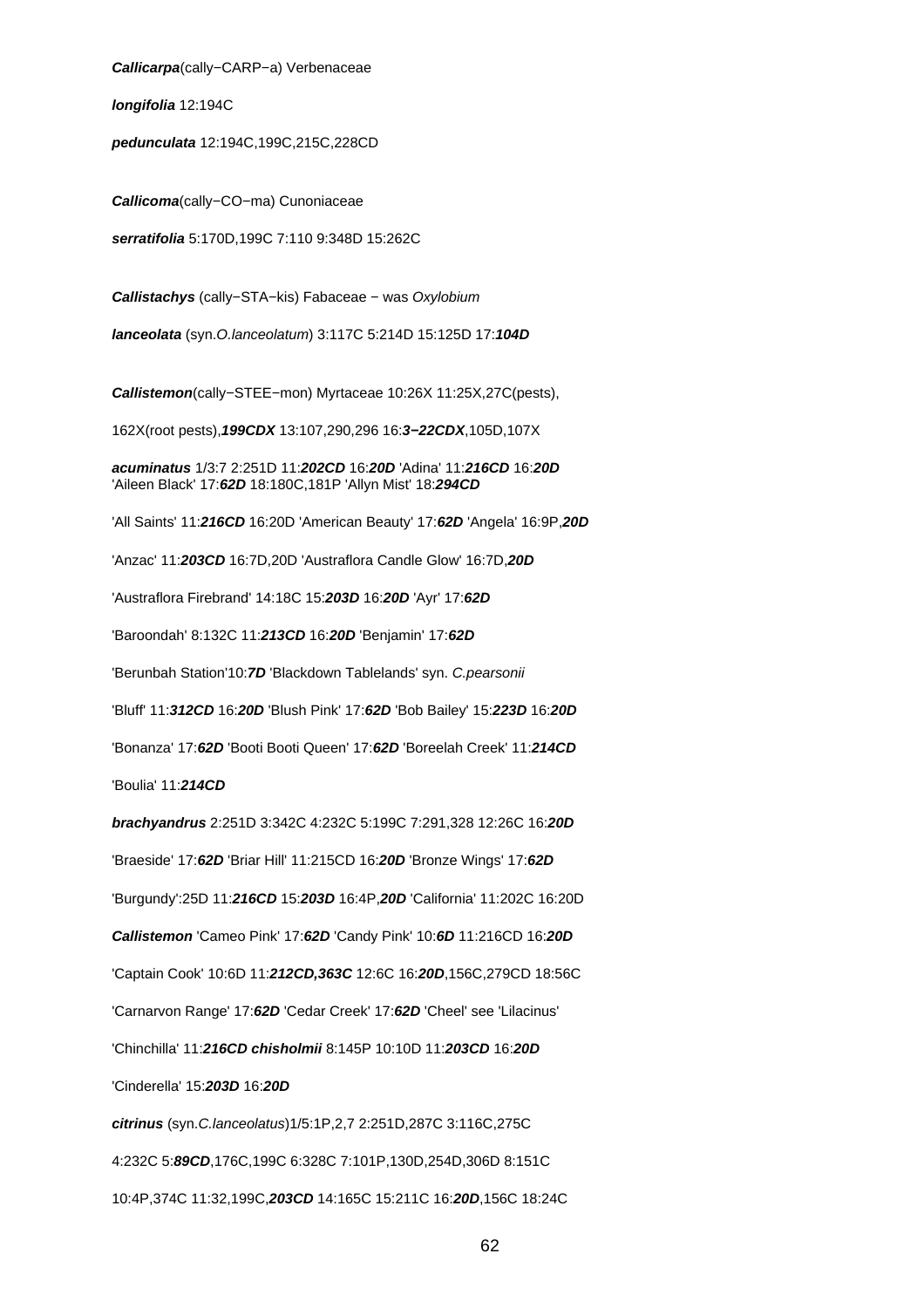#### C. citrinus cultivars listed under short. cultivar name

'Clearview Nora' 11:216CD 16:**20D** 'Clearview Pink' 11:**216CD** 16:**20D** 'Clearview Robin' 11:**216CD** 16:**20D** 'Cliff bottlebrush' 16:**20D** 'Clusters' 10:10D 11:**203CD** 16:**20D coccineus**= C.rugulosus comboynensis 10:**7D**,86C 11:**204CDP** 16:**20D**,156C 'Coochy Coochy Station' 17:**62D** 'Country Sprite' 17:**372CD** 18:**26D** 'Crimson Spokes' 16:20D 'Dawson River'/Weeper' 11:**212CD** 16:**7D,20D**,26D,156C,279CD 'Demesne Bronwyn' 17:**62D** 'D. Reliance', D. Rowena' 15:203D 16:**7D**,8P,**20D** 'Eastland' 11:**217CD** 16:**21D** 'Ebor' 17:**62D** 'Endeavour' 10:**6D** 16:**21D**,279CD 'Enid' 17:**62D** 'Eureka' 10:**7D** 11:217CD 16:**21D,**278CD 18:56C 'Ewan River' 10:10D 11:213CD 16:**21D** 'Fairy Floss' 17:**62D** 18:180C 'Father Christmas' 11:**32CDP,264CD** 15:**209C** 16:**21D flavo−virens** 2:251D 11:205CD 16:**21D formosus** 1/3:4,8 2:255D 5:199C 8:55C,79C,**126CD** 16:**21D** 'Gawler Hybrid' 2:287C 5:309C 6:328 7:254,278 10:6D 11:205CD 16:**21D** 'Genoa River' 17:**62D** 'Glasshouse Beauty' 17:**62D** 'Glasshouse Country' 15:221D 16:**21D** 17:**62D** 'Gem' 15:**221D** 16:**21D** 17:**62D .glaucus** syn. C.speciosus 1/3:2,7 2:254D,268,287 3:166,208 5:199C 6:72X,328C 8:338C 10:1P 11:**211CD** 12:175C 16:22D 'Guyra Hybrid' 8:55C,**132CD** 10:6D 11:214CD 16:**21D**,279CD 'Hannah Ray' 16:156C,279CD 'Happy Valley' 11:**214CD** 16:**21D** 'Harkness' 3:103C,107C,349CP 7:319C 8:151C,**269C** 10:9D,**23D** 11:217CD 12:175C,260C 15:**203D** 16:**6D,21D** 17:**339C** 18:24C 'Hen Camp Creek' 11:**212CD** 16:**21D** 'Howie's Fireglow' 17:**62D** 'Injune' 8:**132CD** 10:**6D,7D** 11:**214CD** 16:**21D**,279CD 'Inverramsay' 17:**62D kenmorrisonii** 18:**294CD** 'Jenny Wren' 17:**62D** 'Kempsey' 17:**54D** 'Kings Park Special' 11:**217CD** 14:18C 15:**203D** 16:**6D,21D**,279CD 17:**339C** 'Kotara Fire' 11:217CD 16:**21D** 'Kotara Golden Fire' 11:**217CD** 16:21D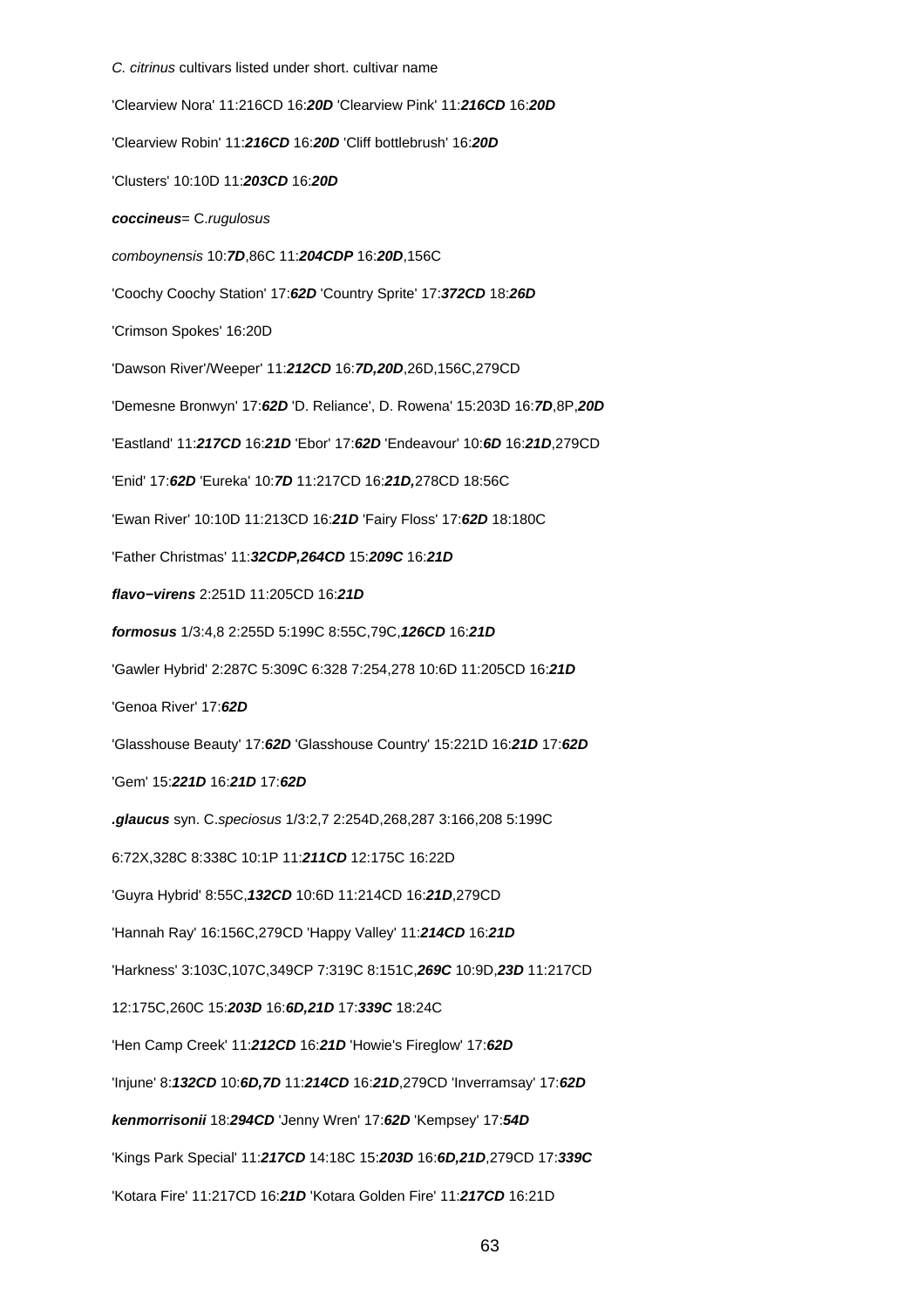'Kotara Rose' 11:218CD 16:21D 'Ku−ring−gai' 11:**212CD** 16:**21D laevifolius** − see C. rugulosus 'Lana' 11:203CD 16:**21D lanceolatus** − see C.citrinus 'Lavender Showers' 11:218CD 16:**21D** 'Lilacinus' 1/3:2 2:251D 5:89CD 7:130 11:203CD 16:**21D** 'Lilacinus Carmina' 2:252D 11:**203CD** 16:**21D linearifolius** 2:253D 11:**206CD** 16:21D **linearis** 2:253D 3:275C,342C,**361CD** 5:176D 7:130C 9:120C 10:9P,**10D** 11:**206CD** 16:21D 'Pumila' 11:**206C** 'Little Cobler' 17:**62D** 'Little John' 13:56CP 16:**21D** 'Lolworth' 17:**62D** 'Lord's Table' 17:**62D** 'Luster Creek' 11:**212CD** 16:**21D lophanthus** 16:21D **macropunctatus** now C.rugulosus 'Malawi Giant' 17:**62D** 'Marlborough' 16:5P,**62D** 'Mauve Mist' 10:8P 10:**22D** 11:217CD 15:**203D** 16:**7D,21D**,16P,279CD 'McGaskill' 11:**212CD** 'McIntosh' 17:**62D** 'Mr.Foster' 17:**62D** 18:144P,180C **montanus**1/3:4 2:254D 5:199C 10:86C 11:**207CD** 16:20D 'Mt.Drummer' 11:**215CD** 16:**21D** 17:**62D** 'Mt.Oberon' 17:**62D** 'Nabiac Red' 17:**62D** 'Nyngan Red' 16:21D,26D **pachyphyllus** 2:253D 3:208 8:55C,**132CD** 9:370C 10:**7D**,86C 11:**207CD** 16:21D,279CD 'Smoked Salmon' 11:**31CD,207CD** 'Rubo−Lilacinus' 2:253D 11:**207CD** 'Packer's Selection' 16:**21D pallidus** 10:7D 11:32D,200CDP,**207CD** 12:147C 14:165C 16:12P,21D 'Austraflora Candle Glow' 15:**203D** 16:7D **paludosus** (C.salignus var.australis) 2:253D 3:275 11:201P,**208CD** 16:21D **pauciflorus** 16:21D **Callistemon pearsonii** syn.'Blackdown Tablelands' 10:7D 11:213CD 16:**21D** 'Pendulous' 12:219CD 16:**21D** 'Perth Pink' 17:**372CD** 18:**26CD phoeniceus** 1/3:7,14 2:253D,287 3:342C,349P 5:**87CD**,89C,199C,359C 6:72X,328C 7:254 8:**268C**,338C 10:5P,**10D** 11:208CD 16:21D 17:**339C**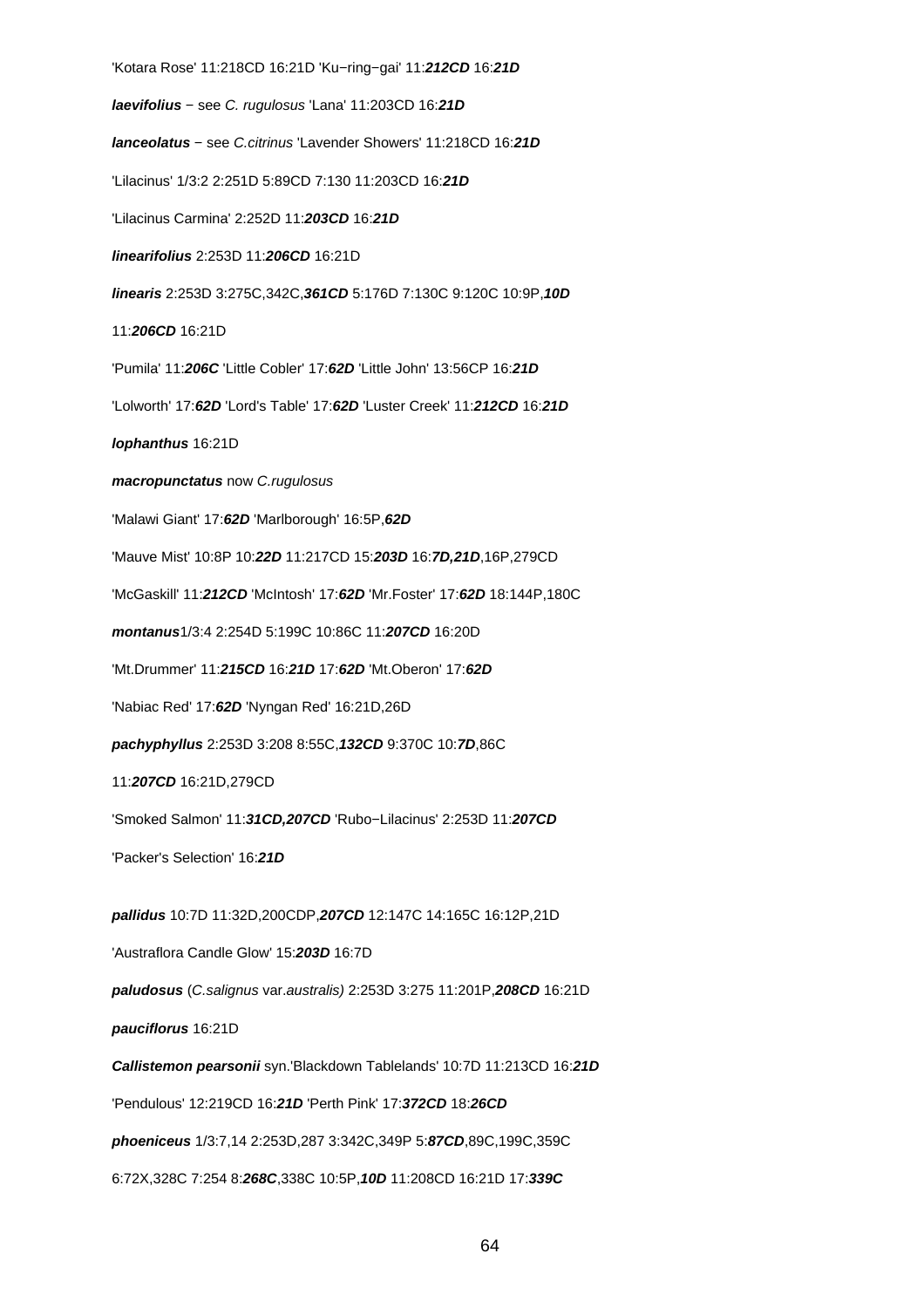'Phoeniceus Nana' 17:**62D** 'Pindi Pindi' 10:**10D** 11:**212CD** 'Pink Champagne' 16:9P 'Pink Clusters' 2:251D 11:204CD 'Pink Ice' 18:180C 'Pink Sensation' 17:**62D** 'Pink Tinsel Glow' 17:**62D** 'Pink Tips' 16:**21D** 'Pindi Pindi' 16:**21D pinifolius** 1/3:2 2:253D 3:208C,275C,**361CD** 4:232C 7:**130D**,319D 10:**6D**,27C 12:175C 16:21D 'Apple Green' 16:7D 'Rubra' 2:253D **pityoides** 16:21D **polandii** 8:55C,67C,78C,**127CD**,145P 9:370C 10:**10D**,86C 11:**209CD** 12:**222C** 14:44C 15:211C 16:**21D** 18:56C 'Prince of the West' 17:**62D** 'Prolific' 11:**212CD** 14:18C 16:21D 17:**54D pungens** syn. C.'Lara' 16:**22D** 'Purple Splendour' 11:218CD 16:**22D** 'Purpurea' 11:**215D** 16:22D 'Rainbow Falls' 11:218CD 16:22D **recurvus** syn.C.'Tinaroo Falls / Dazzler' 8:55C,79C,**127CD** 10:6D 11:**215CD** 12:222CD 14:165C 16:22D,**22D**,279CD 17:**374C** 'Red Clusters' 11:218CD 12:183C 16:22D 'Red Major' 17:**62D** 'Red Reika' 15:**223D** 16:**22D** 'Reeves Pink' 10:**24D** 11:**189P,218CD** 12:**175C** 15:203D,**223D** 16:279CD **rigidus**2:253D 4:232 5:**87CD**,89C,90C,176D 7:130D,131D,319D 8:67C,74C,127CD 10:374C 11:199C,**209CD** 14:165C 16:22D 17:**339C** 'Crimson Spokes' 2:253D 11:209CD 'Rose Opal' 10:**7D** 11:212CD 15:**224D** 16:12P,22D 'Roseus' 16:22D 'Rose Mist' 18: **294CD** 'Rubo−linacinus' 16:**22D rugulosus**syn. C.macropunctatus 2:253D,287C 3:116C,207C 5:**87CD**,89CD 6:206X 7:291D,328D 9:120C 10:374C 11:166C,**200CP,298CD** 14:165C 16:12P,**22D** 'Running River' 8:55C,127C 9:127CD 11:**212CD** 16:**22D salignus** 1/3:2 2:253D,287 3:207C,**348CX,360CD** 5:**84CD**,199C 7:130C.131 8:**127CD**,151C 10:374C 11:199C,**209CD** 15:211C 16:22D,156C 17:**339C** 'Albus' 2:253D 11:210D 'Rubra' 2:253D 10:**6D** 11:208D,**210CD** 'Sallyann' 16:**22D**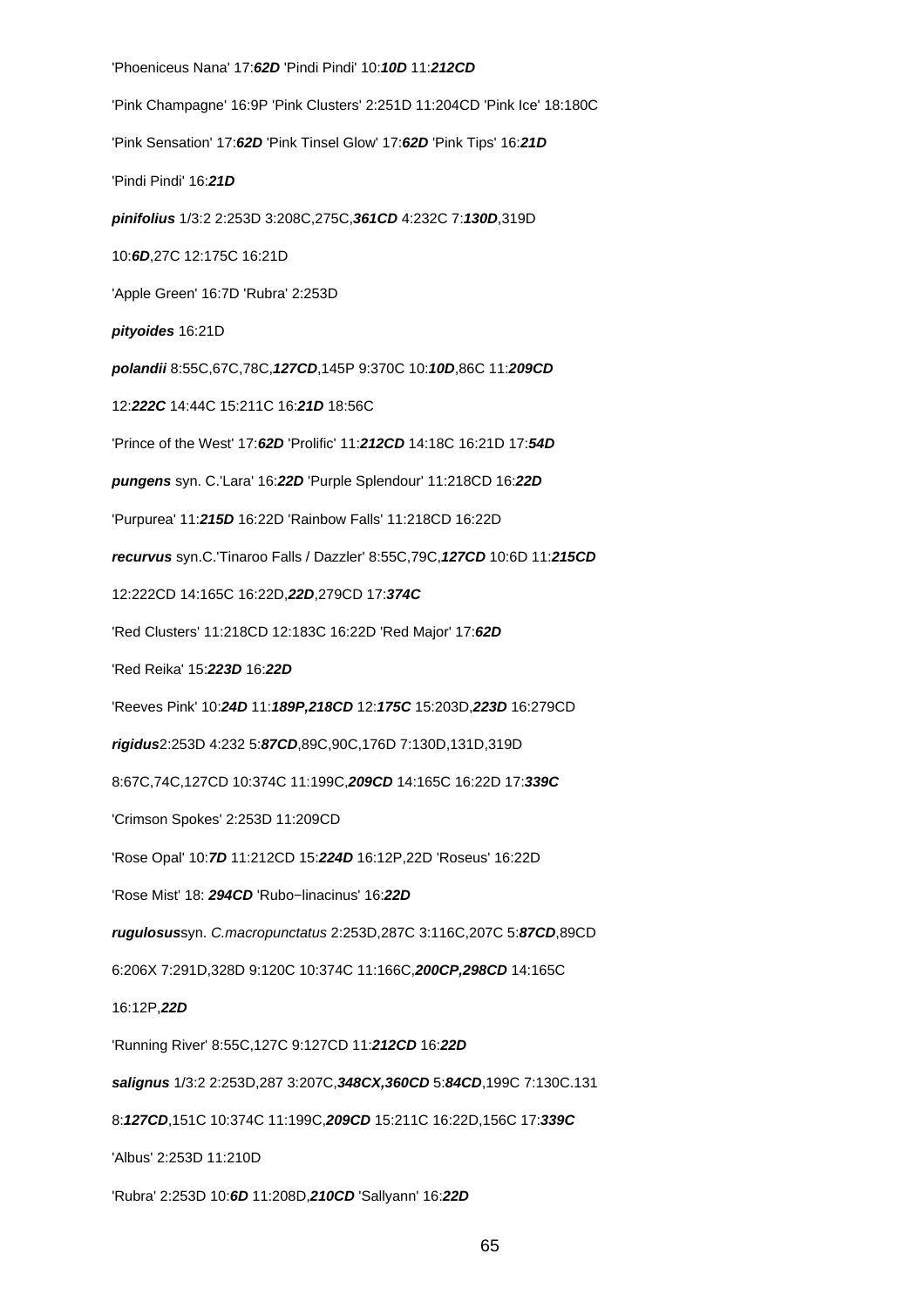**shiressii** 2:254D 10:10D 11:199C,**210CD** 16:22D **sieberi** syn paludosus 2:253D 3: :**208C,**275 7:374D 10:**7D** 11:201P,**208CD 210CD,360C** 16:13P,22D 16:21D 'Snow Ball' 17:**62D** 'Southern Cross' 17:**62D speciosus** now C.glaucus 'Splendens' 15:**203D** 11:**204CD** 16:**7D,22D,26D** 'Smoked Salmon' 11:31CD,207CD 16:22D 'Stanthorpe' 11:**215CD** 16:**22D** 'Starlight' 11:218CD 16:**22D subulatus** 10:**10D** 11:211CD 16:22D 18:26C 'Summer Citrus' 11:**204CD** 16:**22D teretifolius** 1/3:7 2:254D,287C 3:275C 5:**87CD**,89C,90C,**330CD**, 333P 7:291D,328D 8:**269C** 11:211CD 16:22D 'Tinaroo Falls' & 'Tinaroo Dazzler' now C.recurvus 'Tin−sal Glow' 17:**374CD viminalis** 1/3:2 2:21P,203,252P,254D,268,287 4:232C 5:199C 7:130D,254D, 278D 8:55C,57P,67C,78C,90C,127CD 10:6CD 11:162X,199C,**211CD**,338P 12:194C,199C,202C,222C,228C 15:211C 16:22D,279CD 18:56C Cultivars based on this species indexed under short cultivar name 'Violaceus' 4:232C 7:254D 8:**269C** 12:184C 14:164C 16:8P,**22D** 'Violet Clusters' 16:**22D viridiflorus** (syn.C.viridis) 6:328 11:**212CD** 12:147C 15:211C 16:22D 'Walsh's Pyramid' 17:**62D** 'Weir River' 17:**62D** 'Western Glory' 16:**22D** 17:**55D** 'White Anzac' 16:22D 'Wilderness White' 15:**224D** 16:22D 18:180C 'Wild River' 9:127CD 11:**212CD** 16:22D 'Wildfire of Newcastle' 16:1P,22D,279CD 'Woolomin Sparkler' 17:**62D** 'Wollumbin' 10:**24D** 11:**212CD** 15:**224D** 16:22D 18:180C **Callitriche** (ca−LIT−rick−ee) Callitrichaceae

**muelleri** 17:162C 18:**125CDstagnalis**17:**149CD,158C**

**Callitris** (ca−LIT−ris) Cupressaceae **columellaris** (syn.C.arenosa, C.glauca, C.hueglii) 4:258D,261D,301C,312C 5:85C,86C 6:59C 7:259D,290D,328D 8:74C,102CD,182C,320C 10:374C,379D 12:27C,35C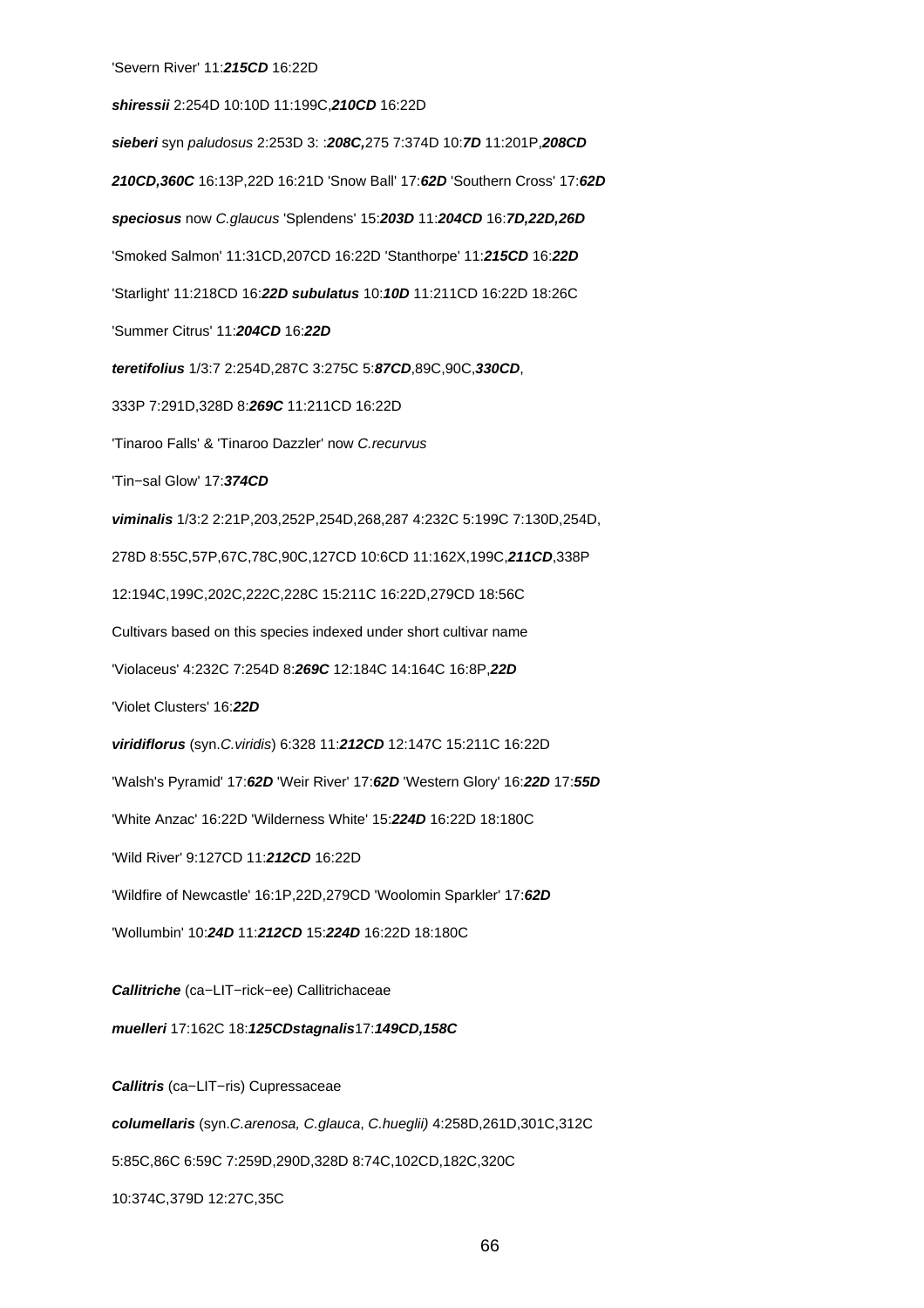**endlicheri** (syn.C.calcarata) 5:85D,86D 8:90D,182D 10:378P 'Golden Zero' 9:205D 15:**224D macleayana** 4:**258CD**,261D **oblonga** 4:**267D** 12:147C **preissii** (syn.C.propinqua, C.robusta) 3:207 4:257D,**258D**,260D 5:**83CD**,85C,86C 6:25C,65CD 7:290D,328D 8:**180CD,**182 12:27C,35C **propinqua** − see C.preissii 12:35C **rhomboidea** (syn. C.cupressiformis syn. tasmanica)4:232,255CX,258D,267D 5:110D,199C,295D 6:59D 7:110D 8:**284DL** 12:147C 13:268D **Calocephalus** (cal−o−SEFF−a−lus) Asteraceae **brownii** (syn.Leucophyta) 1/12:14 2:228D 3:103C,117C,118C,134C,207C, 335D 5:91CD,199C,309C 6:67C,318C 8:269C 10:**371C** 12:162C,184C **citreus** 17:**348CD francisii** 2:241D **lacteus** 6:318C 17:**348CD multiflorus** 2:241D 6:318D **platycephalus**2:213D 13:99D **Calochilus** (cal−o−KY−lus) Orchidaceae **campestris** 2:121X 3:136D 4:237P,**239CD**,277D,283D,311D,353D 7:228P **gracillimus**4:**239CD**,277C **grandiflorus** 4:**276D**,353D **herbaceus** (syn C.saprophyticus) 4:277D,**278D**,279C,283D,311D,353D **holtzei** 4:**279D imberbis** 4:277D,**278D**,279D,283D,311D,353D **paludosus** 3:136C,137D 4:237P,**276D**,277D,279C,283D,**311D**,353D 7:228P **richiae** 4:277D,**278D**,353D **robertsonii** 3:136C 4:237P,**278D**,279C,283C,311D,353D 6:255 7:62D,288P **Calomeria** (cal−o−MEER−ee−a) Asteraceae **amaranthoides** syn. **Humea elegans** 18:**106CD Calophyllum**(cal−o−FILL−um) Clusiaceae **inophyllum** 8:69P,74C,79C,90D,**107CD Calostemma**(cal−o−STEM−a) Amaryllidaceae 3:**256D,257,259DX**,268

**luteum** (syn.C.aureum) 3:256PDX,342C 5:**76CD**,91CD 7:106D,291D,329P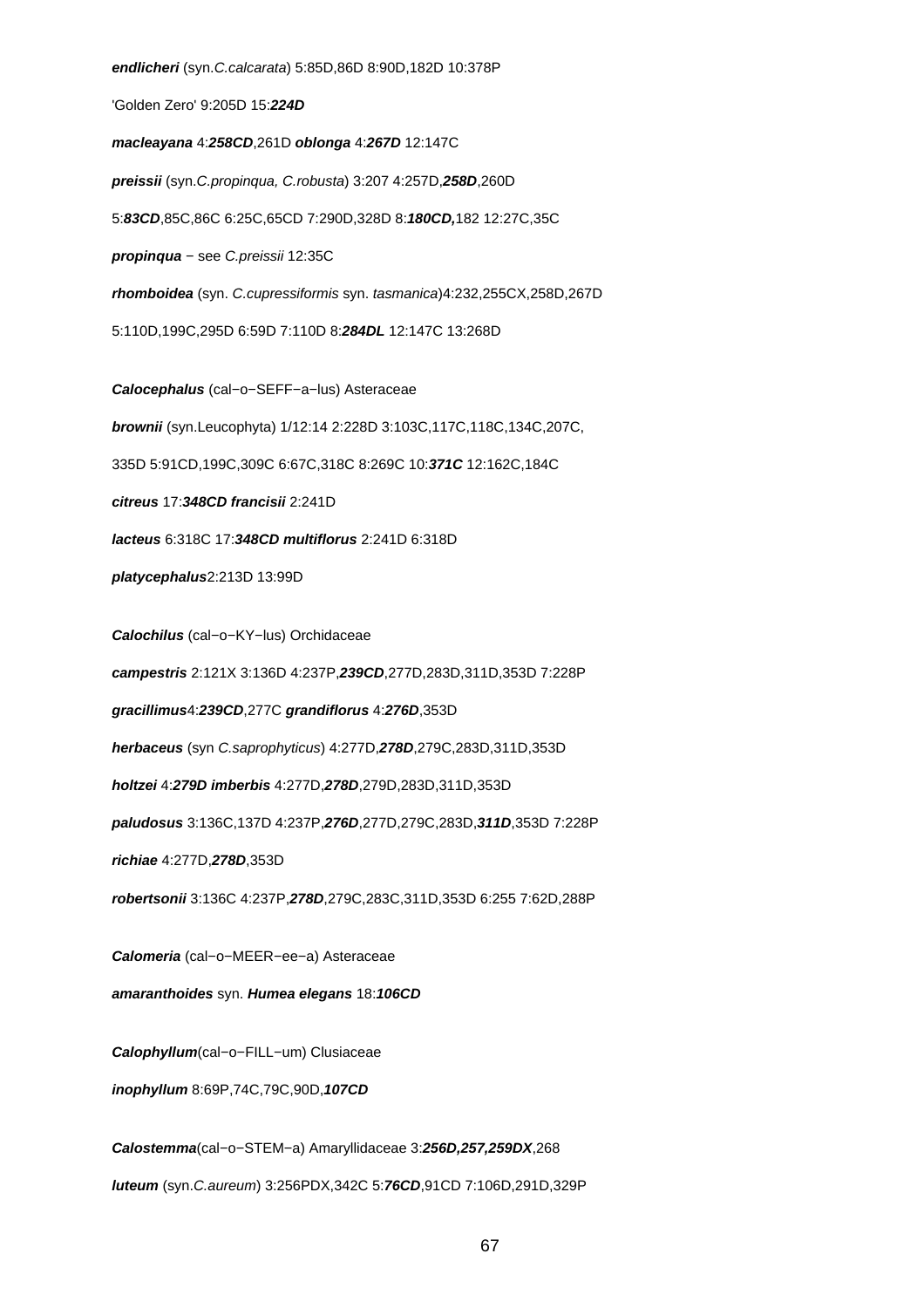**Calothamnus** (cal−o−THAM−nus) Myrtaceae 16:39D,95DPL,107X,155C **accedens** 16:98D,**108D affinis**11:**12CD**,23D **aridus**16:98D**,108D asper** 7:130,131D 11:**19CD**,21CD,23D 12:88C 16:99DL **blepharospermus** 6:65CD 11:12CDP,13DP 16:96P,**102D borealis** 16:98D,**110D brevifolius** 16:98D,**108D chrysantherus** 16:98D,**111D,**161P **formosus** 16:97P,98D,**103D gibbosus** 16:98D,**101D** gilesii 5:199C 10:375C 13:267 14:165C 16:98D,**110DP gracilis** 16:98D,100P,**101D hirsutus** 16:98D**,104D**,160P **homalophyllus** 11:**8DP,20CD**,23D,147C **kalbarriensis** 16:98D,**104D,**112P **lateralis** 11:**11CD**,23D **lehmannii**11:**15CD**,23D **longissimus**11:**8CD**,23D **macrocarpus** 16:98D,100P,**104D oldfieldii** 16:98D,**103D pachystachyus** 11:**11CD**,23D 16:38D **pinifolius** 3:204C 11:**17CDP**,18L,23D **planifolius** 11:**15CD**,23D **preissii** 11:8P,**12CD**,23D **quadrifidus** 2:269P 3:116C 4:232C 5:**89CD**,199C 6:65CD 7:254D,319D 9:120C 10:375C 11:**5DP,11DL**,22CD 12:88C 14:165C 15:263C 16:**99DL rupestris** 7:319D 11:**16CD**,17DL,23D 16:**95L sanguineus** 2:269P 3:275C,342C 10:375C 11:1P,**7CD**,10DL,23D 12:65C **schaueri** 11:23D **robustus** 11:**18DL,20CD**,23D **tuberosus** 17:**30C**,36P **torulosus** 11:**11DL**,23D **validus**3:342C 11:**19CD**,23D,162X **villosus** 3:204D,275C 7:130D,254D,319D 10:86C,147C,375C 15:95C 16:98D,**111D**,112P **Calotis**(cal−O−tiss) Asteraceae 2:228D 13:173 **All** species 13:173−175,178,179 other references being:

**cuneifolia** 7:109D 13:175D 17:**348CDglandulosa**13:175D 17:**348CD**

**latiuscula** 3:85D 8:**261D** 13:175D **scapigera**13:175D 17:**348CD**

**Caltha** (CAL−tha) Ranunculaceae **introloba** 7:355D,374D,378D,391D 17:151C **phylloptera** 17:151C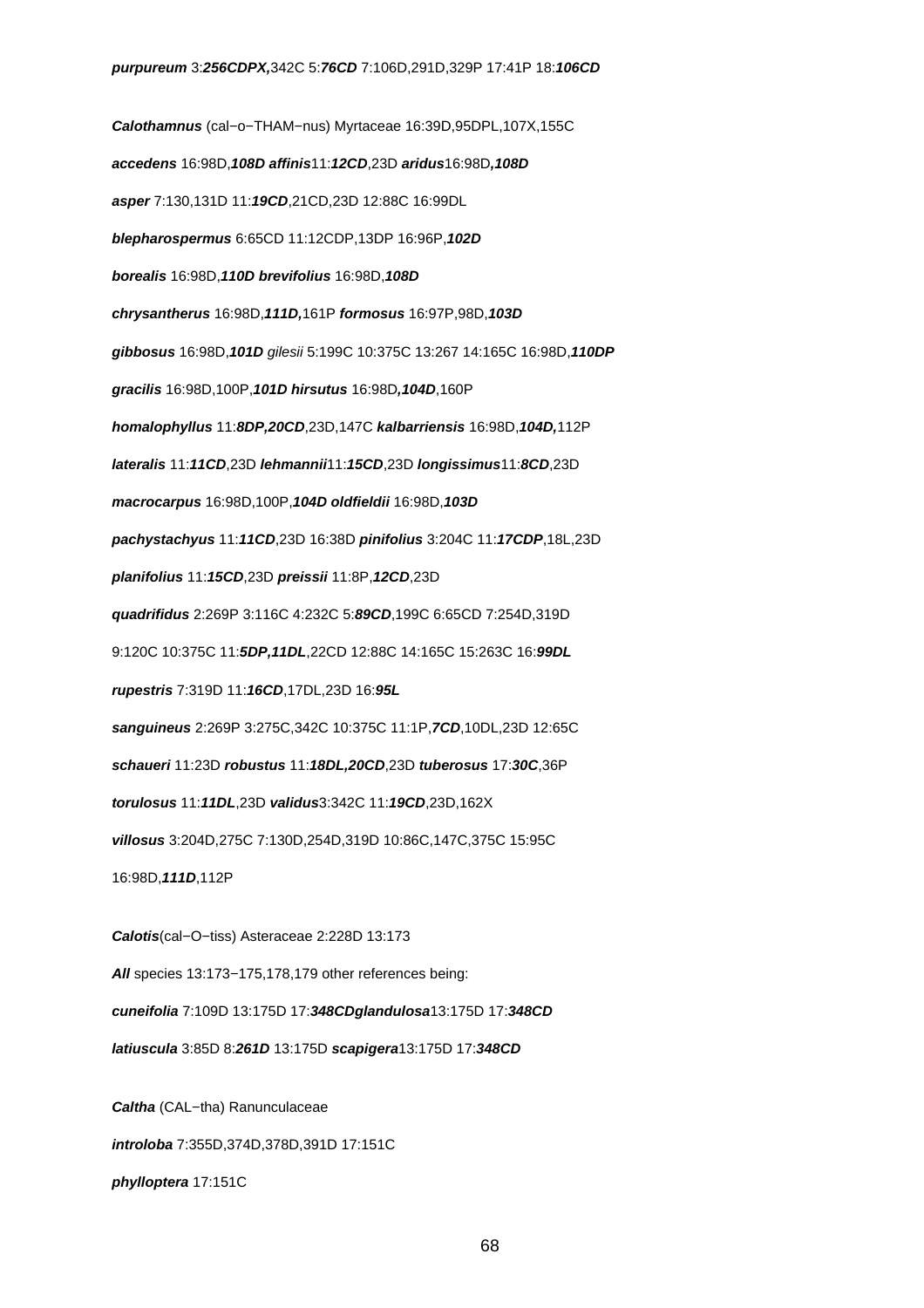**Calytrix**(CAL−ee−trix) Myrtaceae **All species** described 15:**287−331 achaeta**15:288D,294D,**306CD acutifolia** 15:296D **alpestris**2:222X 5:199C 11:300C 15:209C,211C,287D,288P,293C,294D, **306CD**,321C,**322C amethystina**15:296D,304P,**306CD**,314D **angulata** 3:169d 15:288P,296D,297X,298C,306CD,318D,322C,324C,**326CX arborescens** 15:296D,**307CD asperula** 15:296D,**307CD aurea**12:66C 15:288P,293C,296D,298C,**307CD**,321C,**322C,326CX** 16:159C **birdii** 15:296D,**307CD brachychaeta**see C.brownii 15:310D **brachyphylla** see C.leschenaultii 15:315D **brevifolia** 3:304P 6:333P 9:57 15:293C,301P,305P,**307CD**,314D,**326CX breviseta** 15:296D,**310CD brownii** syn. C.brachychaeta 15:294D,**310CD** 16:275C **carinata** 15:296D,304P,**310CD**,317D **chrysantha** 15:293C,296D,**314CD creswellii**15:296D,**307CD**,311D **decandra** 15:288D,294D,304P,**310CD**,321C **decussata** 15:290D,294C,296D,**310CD depressa** 15:293C,294D,297X,298C,309P,**311CD**,315D,321C,**322C,327CX desolata** 15:296D,308P,**311CD divergens** 15:296D,**306CD drummondii** 15:296D,**314CD duplistipulata** 15:**296D eneabbensis** 15:291C,292P,293C,294D,**311CD erosipetala** 15:294D,308P,**311CD extipulata** 8:88,132 15:292P,294C,296D,297X,298C,**311CD faucicola** 15:296D,**311CD flavescens** 15:296D,306CD,309P,**314CD**,322C **formosa**15:293C,296D,301P,307D,312P,**314CD fraseri** 1/6:16 4:162C 7:130D 9:56 12:64C 15:287D,293C,296D,297X, 298C,312P,**314CD**,321C,322C,324C,**327CX glaberrima**syn.Lhotskya 3:218D 5:**330CD**15:293C,**294D glutinosa** 3:169D 15:293C,294D,297X,298C,**314CD**,321C,**322C,327CX**,331P **gracilis**15:293C,296D,306CD,**314CD gurulmundensis** 15:285P,296D,**314CD gypsophila** 15:294D **habrantha** 15:296D**harvestiana** 15:296D,**315CD**,328P **involucrata** 5:325 15:294D,**315CD**,322C **islensis** 15:296D,**314CD**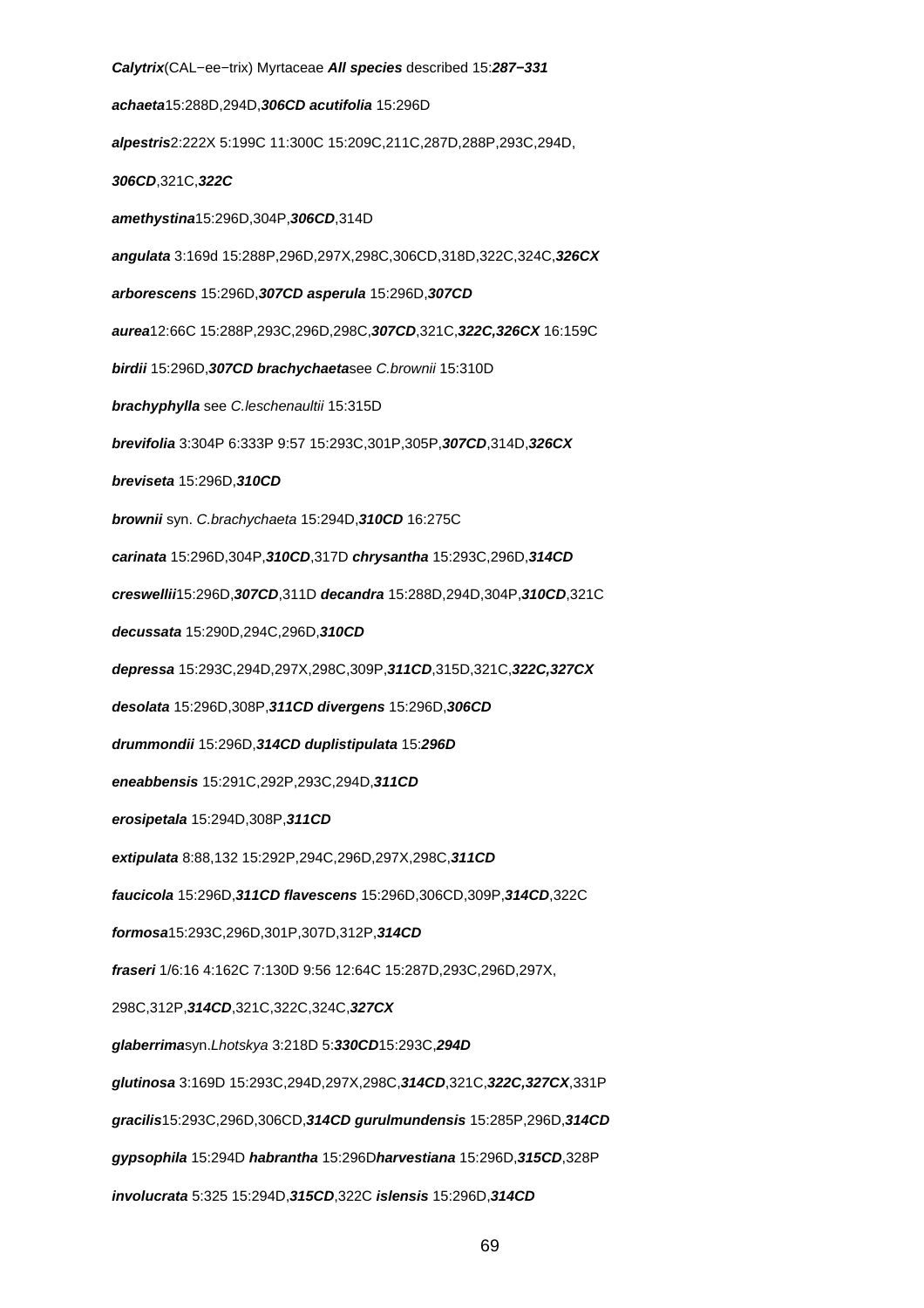## **leptophylla** 15:296D,**315CD**,317D

**leschenaultii** 15:296D,297X,298C,313P,315CD,321C,**329CX longiflora** 9:56 15:296D,298C,315D,**317CDPmegaphylla**15:296D,**317CD menatoclada** syn. Lhotskya ciliata 4:82D **merrelliana** 15:296D **micrairoides** 15:294CD,**317CD microcoma** 15:296D,**311CD mimiana** 15:294CD,**317CD muricata** see C.brevifolia 15:307D **nematoclada** 15:288D,296D **oldfieldii** 15:294D,**318CD,322C parvivallis** 15:288D **platycheiridia** 15:296D,316P,**318CD plumulosa** 15:296D **praecipua** 15:29OD,294D **pulchella**15:296D **praecipua** 15:296D **purpurea**15:294D,301P,311D **rupestris** 15:294D **sapphirina** 15:296D,**318CD,322C,329CPX similis**15:296D, **simplex** 15:296D,**318CD smeatoniana** 15:294D,**306CD stenophylla** see C.simplex 15:318D **strigosa** 14:92P 15:293C,**319CD**,325P **stipulosa** see C.breviseta 15:310D **sullivanii**see C.tetragona **superba**15:293C,314D,**319CD**,321C,**329CXsurdiviperana**15:296D,**319CD sylvana** 15:296D,315CD **tetragona**1/6:12 2:272X 3:169P,319P,208C,218C,275C 4:232C 5:87CD,90C, 176C,199C,**325CDP** 6:291 7:130,292,329 15:211C,263C,287D,291C, 293C,294D,321C,**322C**,325P **tenuifolia**see C.depressa 15:311D **tenuiramea** 15:296D,**319CD,329CX truncatifolia** 15:296D,301P,**307CD variabilis** 15:296D,**320CD verruculosa** 15:294D **verticillata** 15:294C **320CD violacea** syn.Lhotskya violacea 15:296D **watsonii** see C.strigosa 15:319D **warburtonensis** 15:294D,311CD **Camptostemon**(camp−to−STEE−mon) Bombacaceae **schultzii** 6:223,226D **Campynema** (cam−pee−NEE−ma) Campynemaceae/Liliiflorea

**lineare**16:**294CD,343DL**

**Cananga**(can−ANG−ga) Annonaceae **odorata**15:257C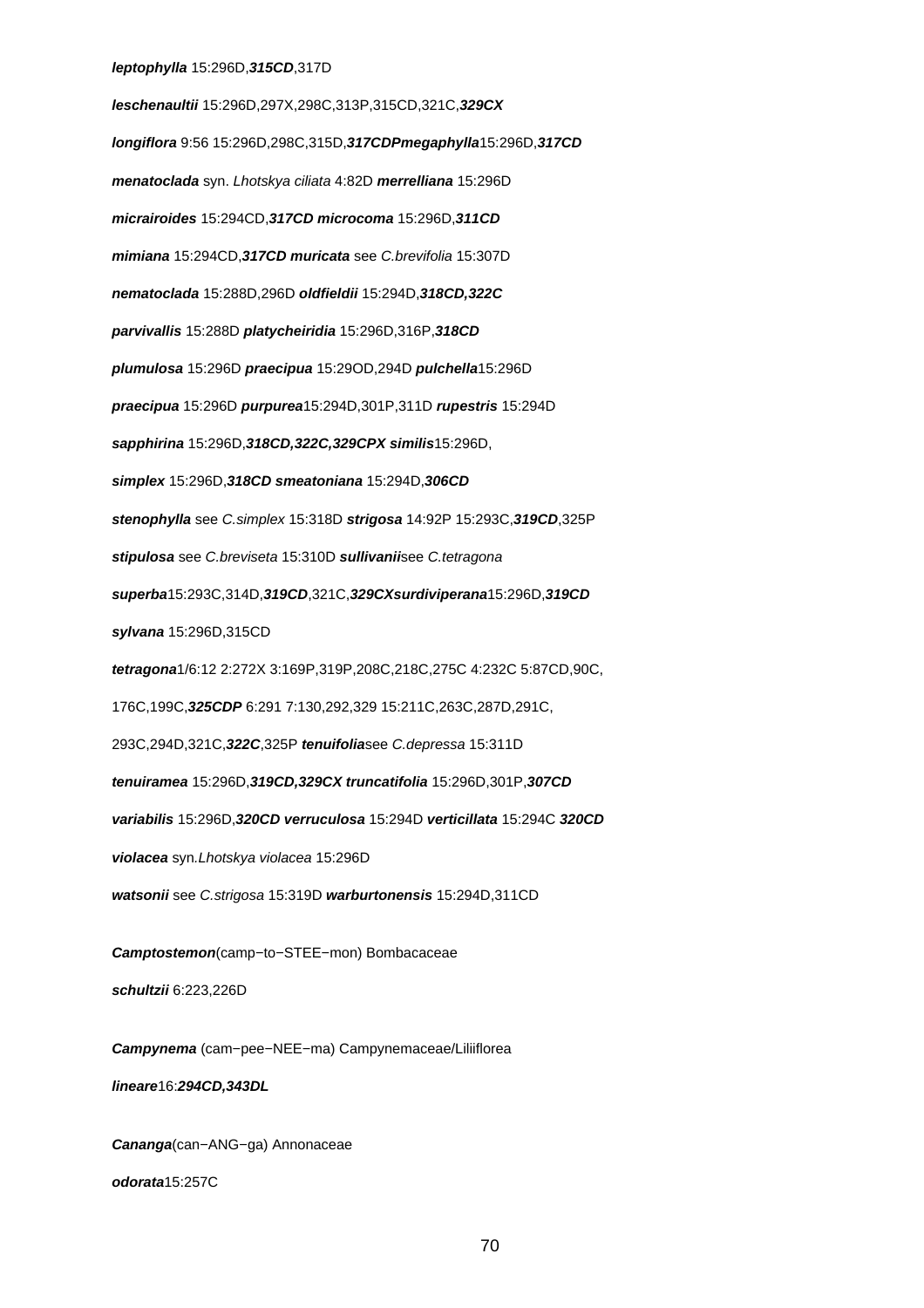**Canarium**(can−AIR−ee−um) Burseraceae

**australasicum** syn.C.baileyanum 8:71C,74C

**Canavalia**(can−a−VAIL−ee−a) Fabaceae

**maritima** syn.C.rosea 3:**335D** 4:226CD 10:**103CD**

**Canthium**(CANTH−ee−um) Rubiaceae

**latifolium** 10:**59CD**

**Capparis** (CAP−a−ris) Capparaceae

**mitchellii** 7:263D 8:**98CD,155D** 12:26C **spinosa** 3:335C

**Carallia**(ca−RALL−ee−a) Rhizophoraceae

**brachiata** 16:274C 17:244P,**273CD**

**Cardamine**(card−a−MY−nee) Brassicaceae

**gunnii** 7:355D,358D

**Cardwellia**(card−WELL−ee−a) Proteaceae

**sublimis** 12:65C,207C,**208CD**,215C,229P

**Carex**(CAR−ex) Cyperaceae

**appressa** 17:**159C** 18:376D **bichenoviana** 17:161P,162C,163C

**gaudichaudiana** 7:357D,358D 11:360C 17:**159C,**162C

**hypandra**7:357D,358D **iynz** 18:376D **tereticaulis** 17:**159CD**

**Carissa**(ca−RISS−a) Apocynaceae

**lanceolata** 13:**134CDLX ovata** 8:**98CD** 18:**98CD**

**Carnarvonia**(car−nar−VO−nee−a) Proteaceae

**araliifolia**12:207C,**209CD**

**Carpanthea**(car−PANTH−ee−a) Aizoaceae

**pomeridiana** 14:50D

**Carpentaria**(car−pen−TAIR−ee−a) Arecaceae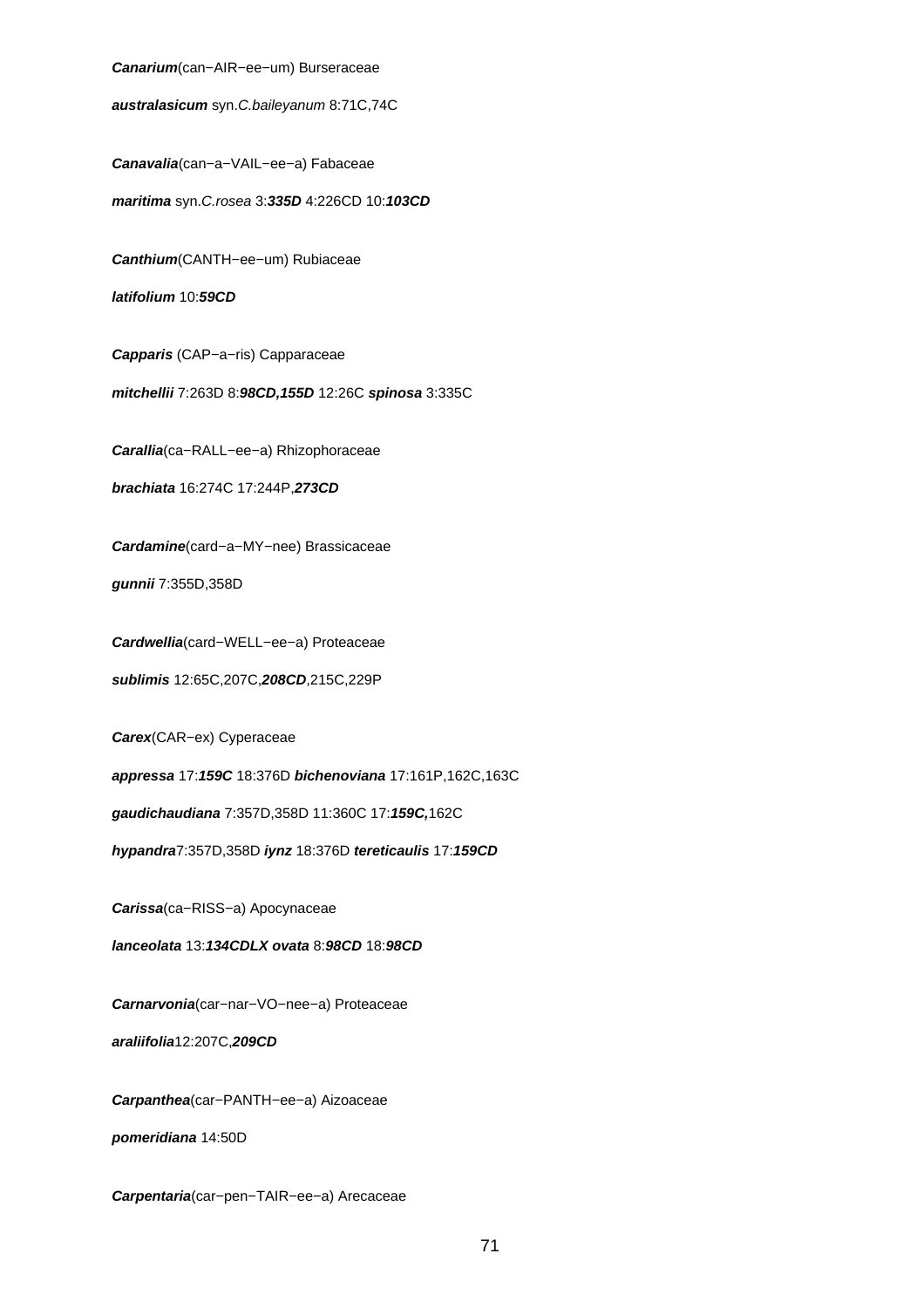**Carpobrotus**(car−po−BRO−tus) Aizoaceae **edulis**14:49P,**51D aequilaterus**3:**111CX**,112P,335D 14:49P,**51D glaucescens** 4:226CDX 7:106D 14:**51D modestus** 14:48P **rossii** 14:**51D virescens** 6:246 14:**51D Caryota**(carry−O−ta) Arecaceae **rumphiana** 12:**197DP** 16:200C,**203CD Cassia**(CASS−ee−a) Caesalpiniaceae Most species transferred to Senna **absus**8:**353D,366D**,374D **aciphylla** (syn C.revoluta) 5:91CD 8:342C,343C,354C,**356D**,360D **alata** 8:**358D**,**366D artemisioides** 2:212P,214D 3:114C,115C,116C,**299C** 5:87CD,89C,90C,199C, 293C 304C 7:106D,291D,239D 8:132CD,166CD,262D,269C,337P,338C, 341P,**342CD,343C**,351C,**355D**,360D,378C,380C 13:58C,107C,267C X artemisioides 8:**356D**,360D **australi,** see C.odorata **barclayana** 8:351C,**357D**,359D **brewsteri** 3:**114D** 8:**98CD,**110C,342C,**353D**,359D,374 18:99C **chatalainiana** 3:115C 8:**348DP,355D circinnata** 8:342C,351C,**355D**,359D **coluteoides**(syn C.bicapsularis, C.candolleana, C.corymbosa) see See Senna pendula 8:342C,357D,**358D**,359D X coriacea 8:**357D,**360D **coronilloides** 8:**356D**,360D **corymbosa**syn.C.colutioides − see Senna **costata**3:114D 8:354C,**355D**,360D,**366D desolata**3:115D 5:**89CD** 8:258D,**262D**,342,378 13:107C **didymobotrya**8:342C,357C,**358D**,359D eremophila − see C.nemophila 12:35C **ferraria**8:**355D**,360D **floribunda** (syn C.laevigata) see Senna x floribunda 3:114 8:358D,359D,362 **glutinosa**8:354C,**355D**,359D,**377DP**,378 **hammersleyensis** 8:354C,**356D**,360D 15:**147CD harneyi** 8:353D,359D,**366D helmsii** 8:262D,**345DP**,354C,**356D**,360D,378,380 15:147CD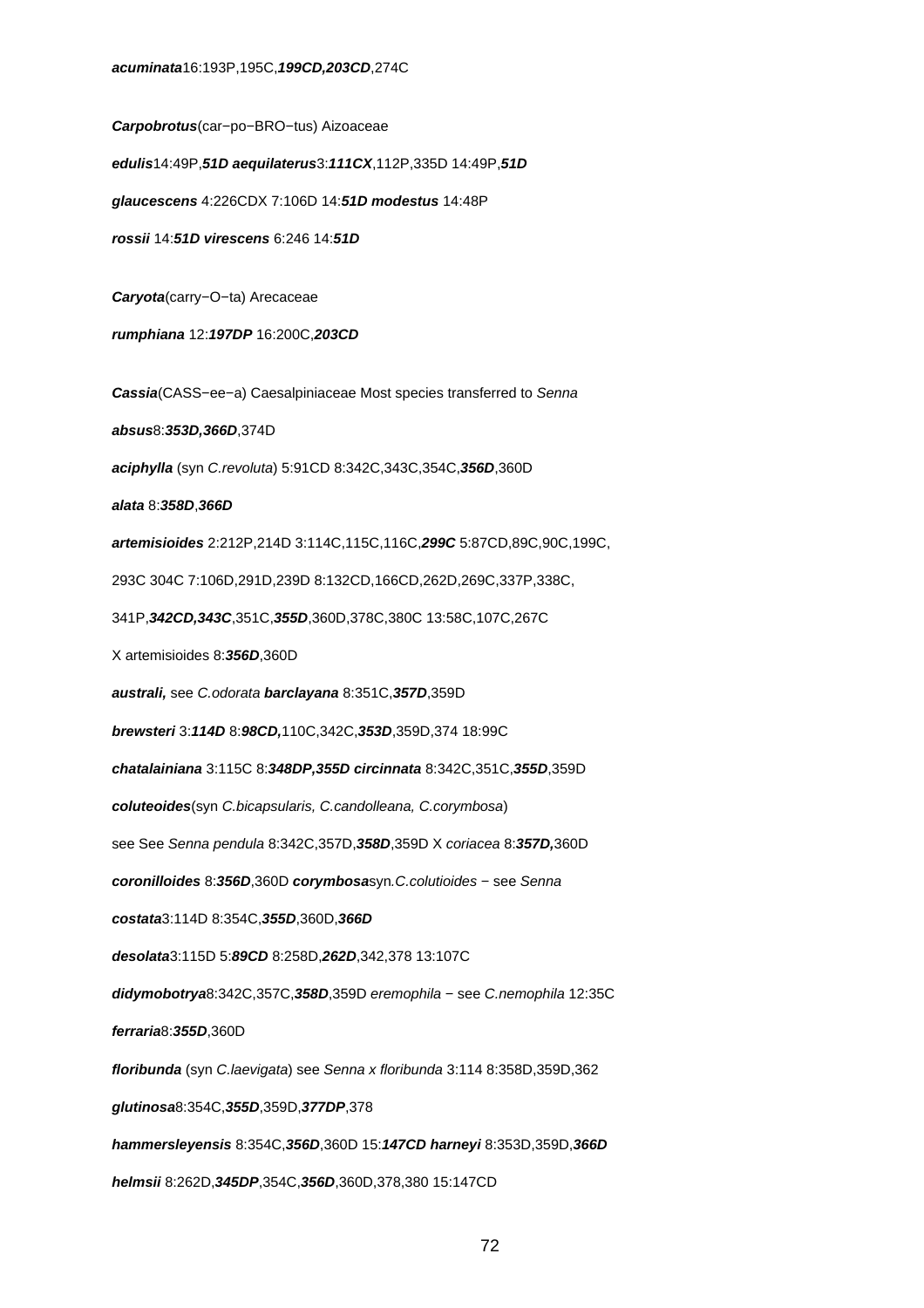# X artemisioides 8:354 X nemophila 8:**356D hirsuta** 8:**357D**,359D **laevirgata**− see C.floribunda **leptoclada** 8:**355D,**360D,**366D leurssenii** 3:115D 8:350 **magnifolia**8:357C,**358D**,359D,**367D**,374 16:**279CD marksiana** 8:**353D** 9:348D 16:**180CDP manicula** 8:**355D**,3609D **mimosoides**8:**353D**,359D,**367D**,374 **nemophila** (syn C.eremophila) 2:214D 3:114D,115C,116C,**299C** 5:87CD,199C,293C 7:106D,289P,290D,329D 8:258D,**262D**,338C,**342CD** ,354C,**355D**,378C,380C 12:35C 13:107C 15:147D 17:339C **notabilis** 2:214D 3:115D 8:342C,351C,357D,**358D**,359D,**367D obtusifolia** 8:**357D**,359D,**367D**occidentalis 8:**357D,**359D,**367D Cassia odorata** (syn C.australis) 3:116C 5:199C 6:246C 7:106D,319D 8:342C**,356D**, 360D 9:120C 12:184C oligoclada 8:**356D**,360D,**367D oligophylla** 3:**115D** 7:291D,329D 8:**262D,342CD**,344P,**355D**,360D,380C X artemisioides 8:354C 15:**147D** X nemophila 8:354C **phyllodinea** 7:291D,329D 8:351C,**354D**,378C **pilocarina**8:349P,354C,**356D**,360D **planitiicola** (syn C.sophora) 2:214D 3:115D 4:162C 8:**357D**,359D,**368D**,378C X platypoda 8:**356D**,359D **platypoda** 8:351C,**354D**,359D **pleurocarpa** 3:114D,**115D** 7:271D,279D,289D 8:342C,352P,**358D**,359D,380C **pruinosa** 3:115D 8:351C,354C,**355D**,359D,**368D**,377C,378C,380C **pumila** 8:353D,359D,**368D**,374D **queenslandica**8:**353D**,359D,374D 12:207C **retusa** 3:114D 8:354C,**356D**,360D,374D **revoluta**, see C.aciphylla **surattensis** 8:**356D sophera** − see C.planiticola **sturtii** 2:214D 3:114D,115D 5:87CD,199C,293C,309C 6:298 8:**132CD**,262D,338C,342C,343C,347D,**354D**,378C 9:121C 12:6C 11:166C X sturtii 8:**340DP**,354C,**357D,**360D **surattensis**8:354C,**356D**,360D,**368D timoriensis** 8:**358D**,359D,**368D**,374D **tomentella** 8:**98CD**,342C,**353D**,359D 9:**348D tomentosa** see Senna multiglandulosa 8:357D,**358D**,359D **tora** 8:357D,359D,**368D**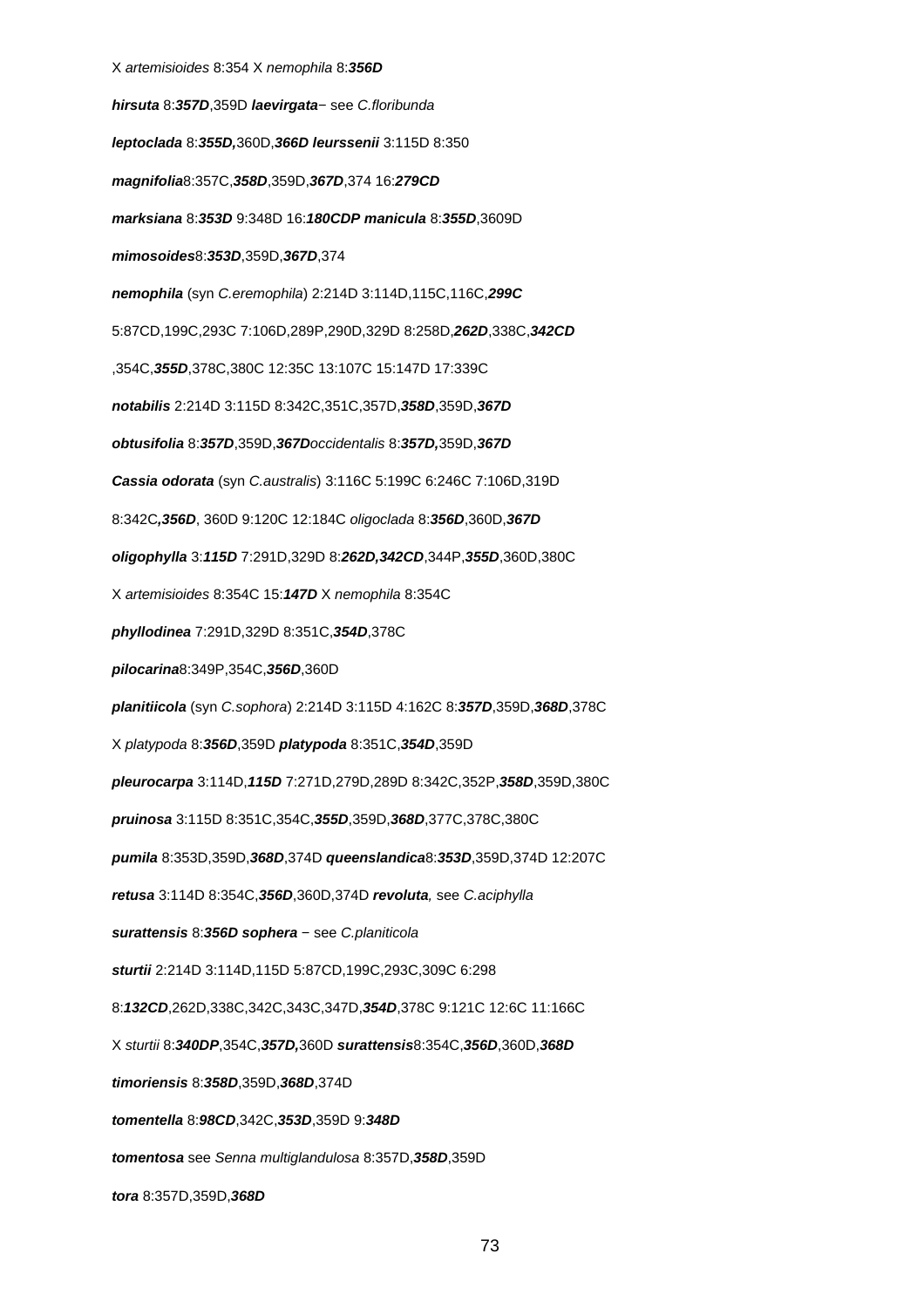**zygophylla** 8:342D,**355D** X zygophylla 8:**355D**,360D

**Cassinia**(cass−IN−ee−a) Asteraceae **aculeata** 2:227D arcuata 7:290D,330D **argrophylla**now Ozothamnus **cuneifolia**now Ozothamnus rodwayi **denticulata** 7:109D **laevis**6:352 7:292D,330D **quinquefaria** 10:377D,379D 17:**348CD uncata** 7:378D

**Cassytha** (cas−CY−tha) Lauraceae Adelaide Bot.3(3)1981 **glabella** 4:366 7:106D **melantha** 4:366 **pubescens** 4:366

**Castanospermum** (cas−ta−no−SPERM−um) Fabaceae **australe** 8:55C,64P,79C,**102CD** 9:**348D** 10:**103CD** 11:**62DL** 12:65C 13:**69C** 18:163D,164P

**Casuarina**(caz−yoo−a−REE−na) Casuarinaceae Flora Of Australia Vol.3 (most species transferred to Allocasuarina) 3:**185CDX,228D** 7:288D 13:**39D cristata** (syn. C.lepidophloia) 2:203 3:**186CDX,228D**,230D,231D,232D,239D, 234D,**299C** 5:83CD,84C,85C,86C 7:254D,278D,290D,295D,330D 8:63C, 151C,**166CD**,180CD,182C,259D,262D,**271D,**272D 12:27C,35C 13:268C **cunninghamiana** 2:203 3:**186CDX** 207C,**228D**,234D,239CD 5:83CD,84CD, 85C,86C 7:254D 8:63D,79D,**102CD**,180D,182D,270D,272D 10:374C 12:35C,183C,219C 16:195C 17:77X 18:25C **equisetifolia** 3:**186CDX**,307D,**228D**,230D,234D 6:59 8:71C,74C,79C,**102CD**, 272D 17:77X **glauca** 1/6:16 2:97D 3:186CDX,**228D**,234D,299C 4:26C,27C 5:83CD,84CD, 86CD 7:254D 8:**166CD**,180CD,271D 11:145C 12:35C 15:259D 16:153C **obesa** 3:**229D**

**Catospermum** (cat−o−SPERM−mum) Goodeniaceae **googeniaceum** 5:**242D**

**Caustis**(c−AUST−iss) Cyperaceae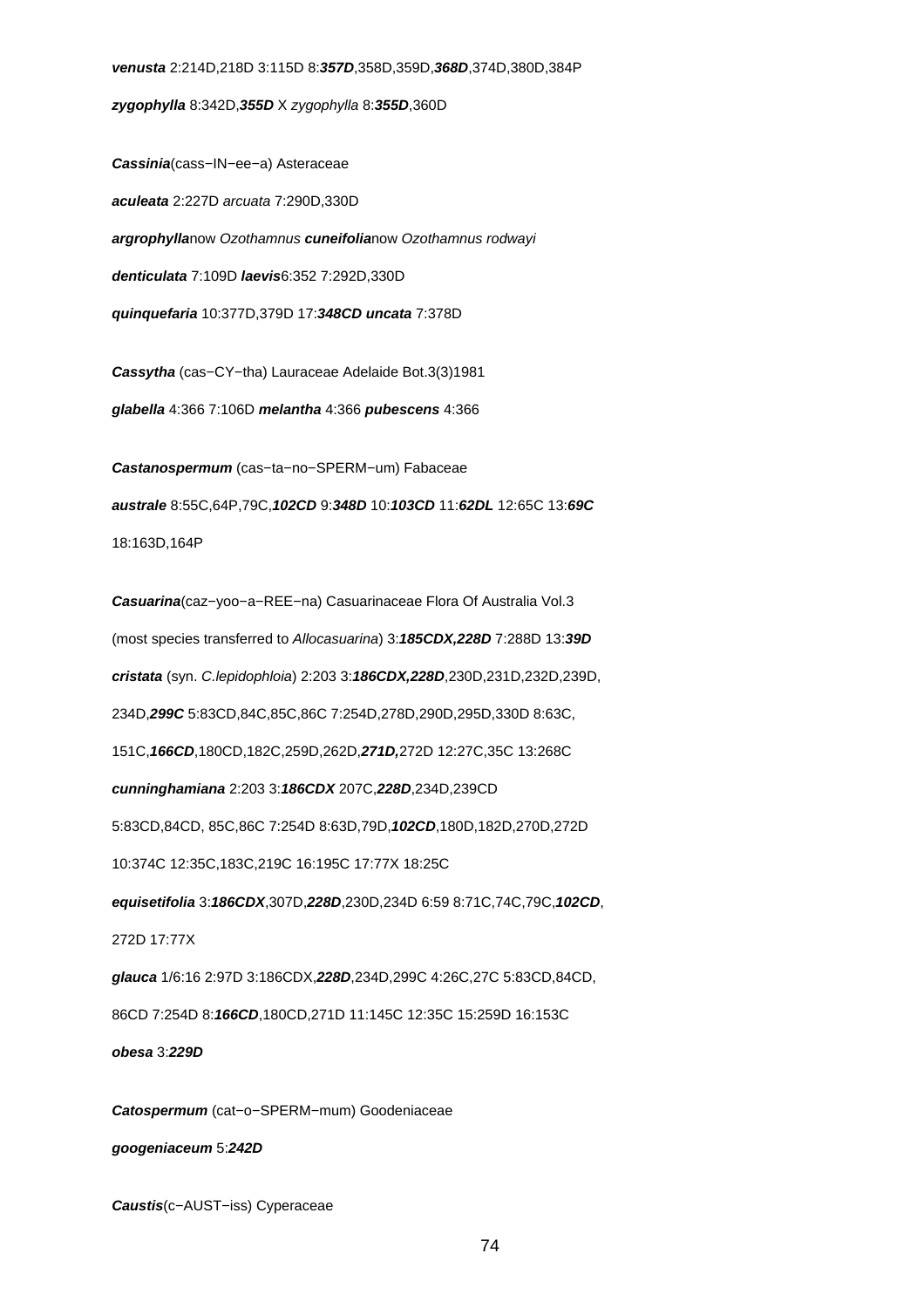**Cayratia**(cay−RAY−sha) Vitaceae

**acris**17:258D,**259CD clematidea** 13:**69C** 16:195C,274C

**Celastrus**(see−LASS−trus) Celastraceae

**australis**8:**316D subspicata** 8:**316D**

**Celmisia** (sel−MIZ−ia) Asteraceae 2:233D 12:364D

**asteliifolia**7:353D,357D,359D,365P,369P,374D,378D,380D,382D 12:64C

**longifolia** 2:229 7:359D 12:163D **saxifraga** 7:359D

**sericophylla** 7:380D

**Cenarrhenes**(sen−ARREN−eez) Proteaceae

**nitida** 4:**154CD** 9:311D 12:147C,**154D** 14:15D

**Centella**(sen−TELL−a) Apiaceae

**cordifolia**syn Hytrocotyle asiatica 6:68 9:**250CD**

**Centrolepis**(sen−TROL−e−pis) Centrolepidaceae

**strigosa**18:**125CD**

**Cephalipterum** (seff−a−LIP−ter−um) Asteraceae

**drummondii** 2:211D,235D

**Cephalotus**(seff−a−LO−tus) Cephalotaceae

**follicularis** 1/8:28P 3:**319D** 4:**28D,34CDX**,36P 6:47 8:**172C** 11:**360C** 12:65C

18:124P,**125CD**

**Ceratanthus**(serra−TANTH−us) Lamiaceae

**longicornis** 10:**307D**

**Ceratopetalum**(serra−to−PET−al−um) Cunoniaceae 1/5:4D **apetalum**1/5:4D,6D 2:96 7:110 **corymbosum**1/5:4D,5D **gummiferum** 1/5:1P,2D,3C,4D 3:275C,342C 5:170 7:110,112P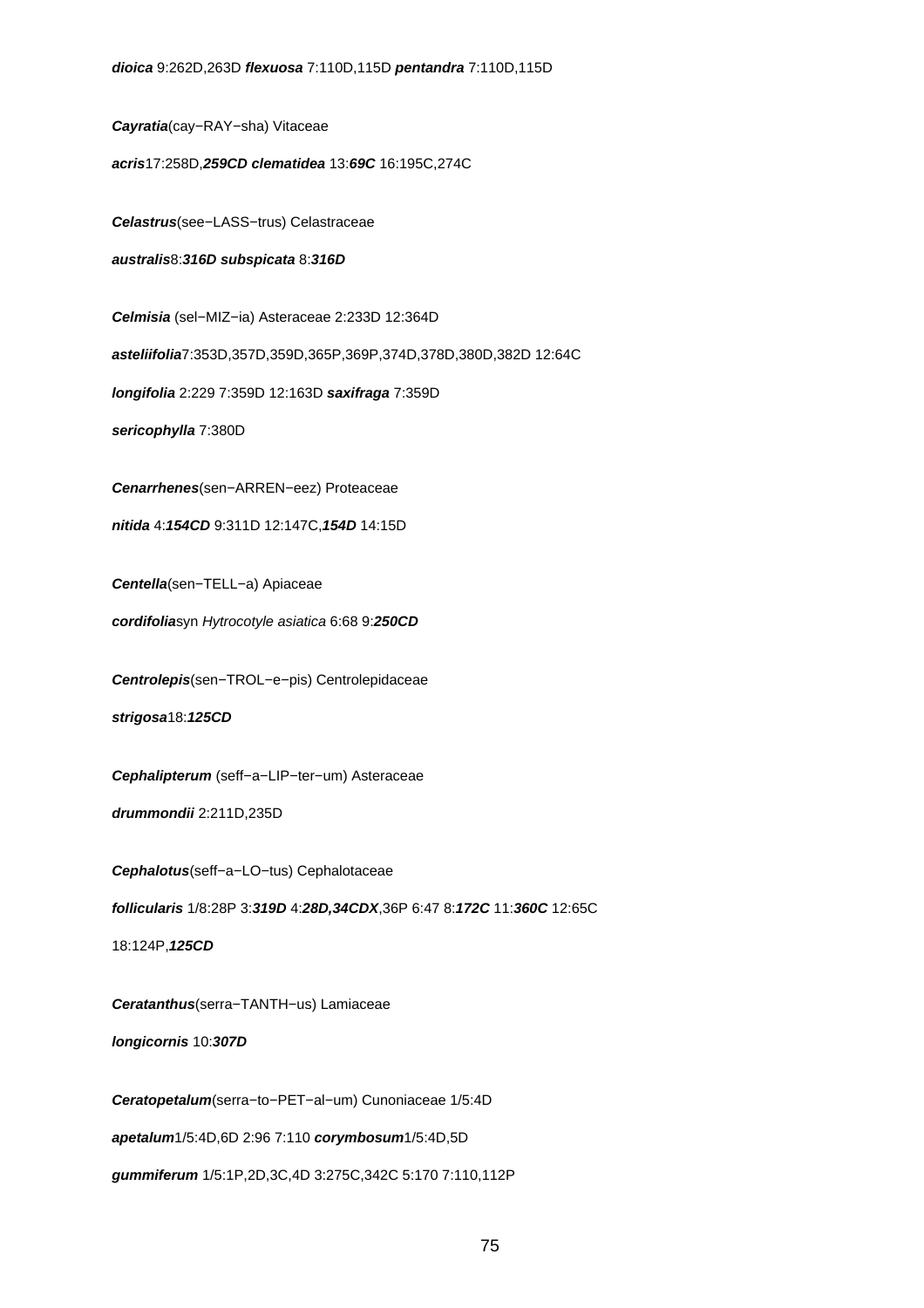'Albery's Red' 18:**294CD**,331P' 'Christmas Snow' 9:**82D** 15:**225D** ' 'Magenta Star' 15:**225D** 'White Christmas' 9:**205D** 15:**225D succirubrum** 1/5:4D,5C,6D **virchowii** 1/5:4D,5C,6D

**Ceratophyllum**(serra−to−FILL−um) Ceratophyllaceae

**demersum** 17:**150C**,151C

**Ceratopteris**(serra−TOP−ter−is) Parkeriaceae

**thalictroides**17;152C

**Cerbera** (SERB−er−a) Apocynaceae

**floribunda**12:207C **manghas**syn. C.odollam 8:74C 16:269C

**Ceriops**(SERRY−ops) Rhizophoraceae

**decandra** 6:223D,224D,**226D tagal** 6:222D,223D,224D,**227D**

**Ceropegia**(serro−PEE−jee−a) Asclepiadaceae

**cumingiana** 13:**69C**

**Chamaescilla** (cam−ee−SILL−a) Anthericaceae/Liliiflorae 16:346D

**corymbosa**5:**76CD** 16:294CD,341L 17:13P,**14CD,20DL** PerthV1

**spiralis** 16:**347DL** 17:**14CD,20DL**

**Chamaesyce** (cam−ee−SY−see) Euphorbiaceae

**australis** syn.Euphorbia australis 8:**263Ddrummondii** syn. Euphorbia 8:**263D**

**Chamaexeros** (cam−ee−ZEER−os) Dasypogonaceae

**fimbriata** 11:**276D macranthera** 11:**276D serra**5:76CD 11:248P,**276D**

**Chamelaucium** (cam−ee−LAW−she−um) Myrtaceae 17:**80CX** (growth retardant) **axillare** 3:116C 4:**143CDX,147CD** 15:199C,211C **brevifolium** 4:148C **ciliatum** syn.**darwinioides** 4:**143CD**,145C,**148D drummondii** 4:**148DP halli**i 4:148D **heterandrum** 4:148D **megalopetalum** 3:116C,**143CX,145CP** 15:233P **micranthum**4:148D 5:199C **pauciflorum** 4:144CDP **uncinatum** 1/7:18 2:148X 3:116C,275C,342C 4:102C,141P,**143CD**,146C,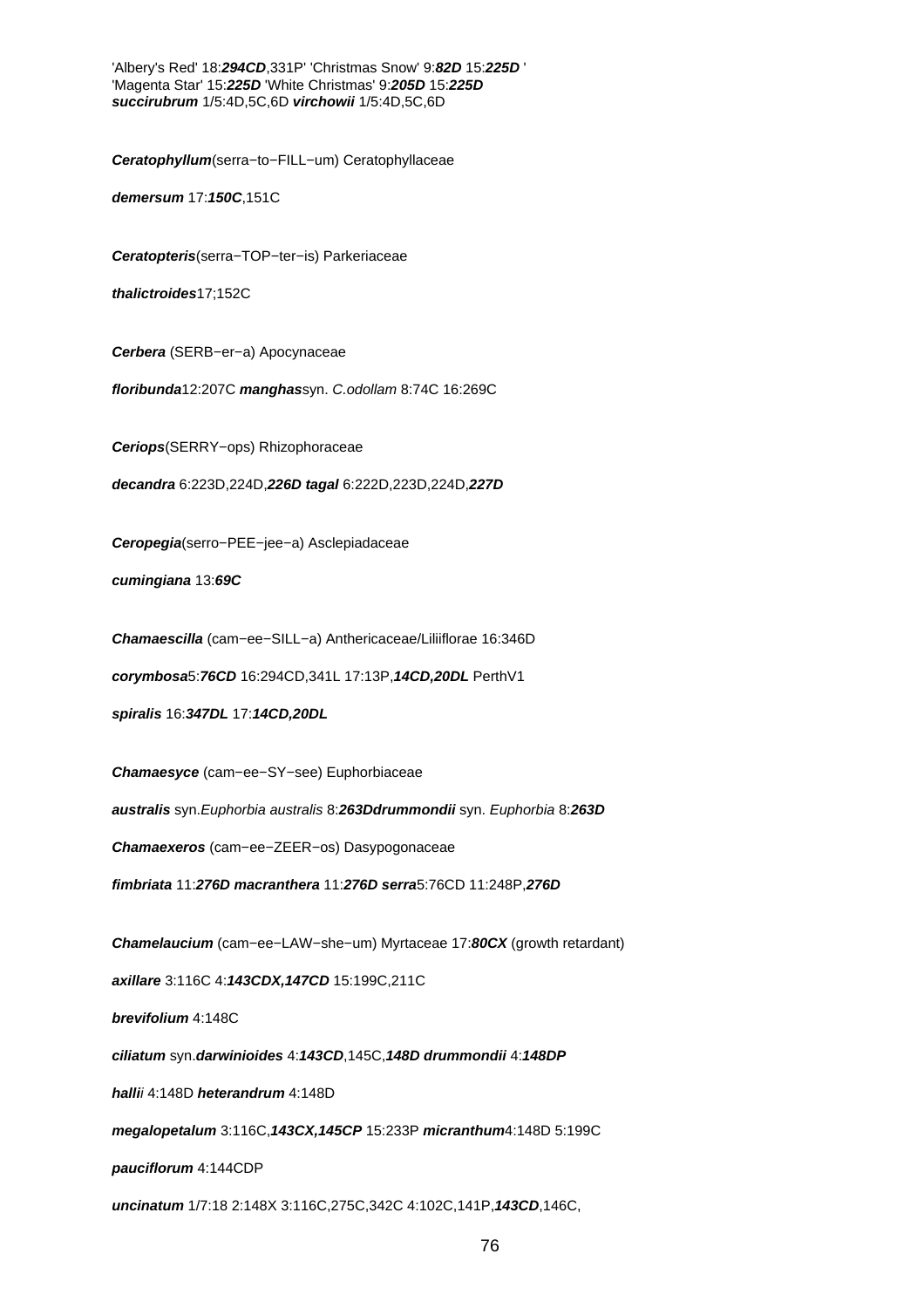**182C** 5:199C,292C 7:130D 9:54C,12C 12:6C,65C 13:26C,55C,58C,267C 15:211C,357X 17:81C,339C 'Bundara Excelsior' 11:**323CD** 15:**225D** 'B. Mystic Pearl' 11:**323CD** 15:**225D** 'Bundara Supreme White' 11:**323CD** 15:**225D** 'Dowell' 13:26D 15:**226D** 'Mignonette' 17:**55D** 'Mullering Brook' 13:26D 15:**226D** 17:**55D** 'Munns' 13:26D 15:**226D** 'Murfitt Rose' 15:**226D** 'Newmarracarra' 15:**226D** 'Purple Pride' 17:**374CD** 'Raggedy Anne' 17:**55D** 'University' 13:27D 15:**226D** 'Wilson' 15:**226D Chara**(CAR−a)

**fibrosa**17:**149CD**

**Cheilanthes**(ky−LANTH−eez) Adiantaceae **brownii**9:**242D distans** 9:**242D lasiophylla**8:261D 13:103,123C **tenuifolia** 7:103D 9:**242D** 13:103C

**Cheiranthera** (ky−RANTH−er−a) Pittosporaceae **alternifolia** 13:266C 15:22D,**23D cyanea** (syn C.linearis) 1/6:12C 3:208c 4:221CD 5:**268CDX** 6:290C 9:**253CD** 12:64C 15:22D,**23D**,33P **filifolia** 4:**221CDP** 15:22D,24D **parviflora** 4:222CD **preissiana** 4:222CD 15:22D,**23D**,33P,44P **volubilis** 10:358D 15:22D,**23D**

**Cheirostylis**(ky−ro−STY−lis) Orchidaceae

**ovata**18:**126CD**

**Chenopodium**(keen−o−PO−dee−um) Chenopodiaceae **auricomum** 3:**222D cristatum** 8:**262D nitreriaceum**3:222D **gaudichaudianum**syn Rhagodia gaudichaudiana10:**262CD rhadinostachyum** now Dysphania rhadinostachya 3:85D,**222D ulicina** now Rhagodia ulicina 8:254D,**263D**

**Chiloschista** (ky−lo−SHIST−a) Orchidaceae **phyllorchiza** 5:**304DP** 7:236D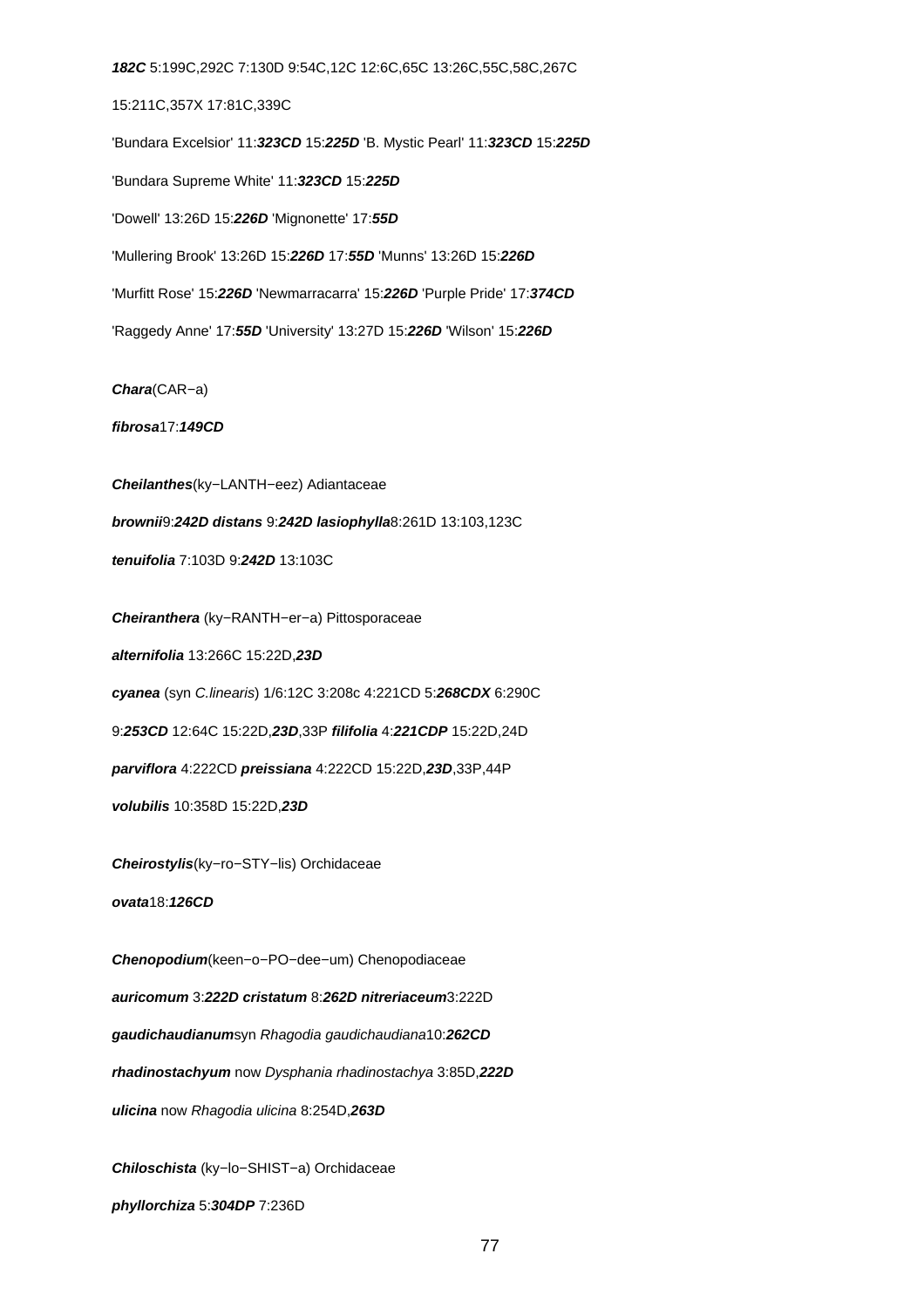**Chiloglottis**(ky−lo−GLOT−iss) Orchidaceae 6:**172CD** 13:**219C,**222 **cornuta** 1/8:5D,8D 6:**172CD** 13:221P **formicifera** 1/8:5D 6:**174CD** 13:222CD **gunnii**1/8:5D,7D,8D 3:136 6:173CDP,**174CD** 7:62D 8:**275C** 13:221CDP **prescottiana**1/8:5D,6D,7D 6:**173P reflexa** (syn C.frilabra) 1/8:5D,6D,7D 3:137C 4:27D 6:**174CD** 13:222CD **trapeziforme** 6:**173CDP** 8:**275C** 12:66C 13:221P,**222CD trilabra** syn**. dockrillii**1/8:5D,7D **Chionanthus** (ky−o−NANTH−us) Oleaceae **ramifolia**18:163D,164P **Chionochloa** (ky−o−no−CLO−a) Poaceae **frigida** 7:365P,366D **pallida** now Danthonia Wallaby Grass 18:**183CD Chionohebe**(ky−o−no−HEB−e) Scrophulariaceae **ciliolata** 12:349D,**350D parnkalliana** 10:358D **densifolia** (syn Veronica densiflora) 7:352P,354D,371D 12:349D,**350D Chloanthes** (clo−ANTH−eez) Cloanthaceae / Verbenaceae **stoechadis** 7:154D **Chloris** (CLOR−iss) Poaceae **pectinata** 9:**243D truncata** 9:**243D** 12:135D 18:**183CD Chlorophytum**(clor−o−FY−tum) Anthericaceae/Liliiflorae **laxum** 16:**347DL Choricarpia**(cor−ee−CARP−ee−a) Myrtaceae, previously included in Syncarpia **leptopetala** 3:**131D,360D,362D subargentea** 3:**364D** 10:358D **Chorilaena**(cor−ee−LEEN−a) Rutaceae **quercifolia** 6:**160CD** 8:**220D Chorizandra** (cor−iz−AND−ra) Cyperaceae

**enodis**11:360C 17:**150C**,161P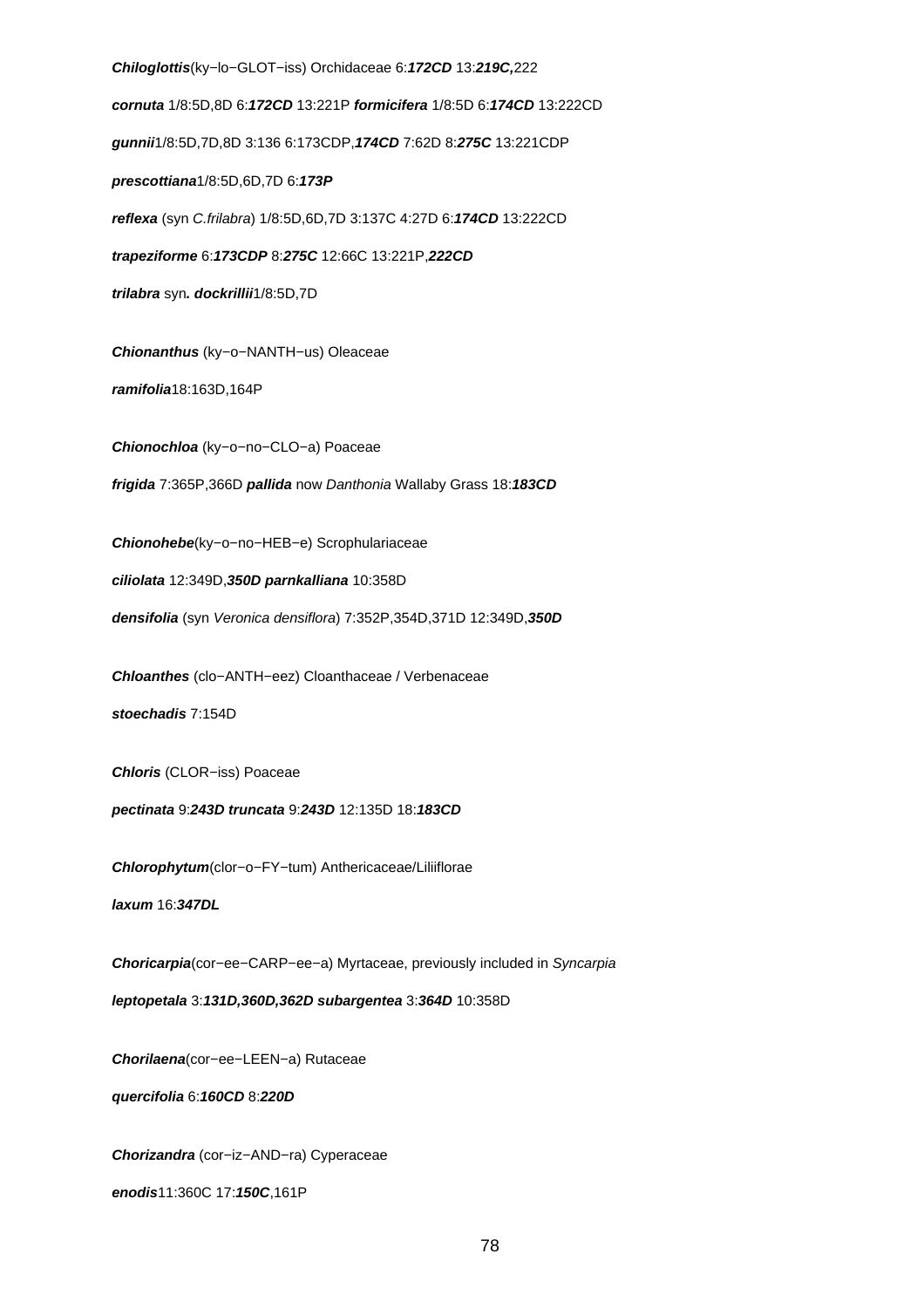**Chorizema** (cor−ee−ZEEM−a) Fabaceae 17:**95−106CDLX aciculare** 10:**104C**D 17:113P,**118DL carinatum** 17:**107DL circinale** 17:**124D**,125D,126L **cordatum** 3:207C,275C,342C 4:104C,332P 5:199C 6:151C 7:138D,139D 8:17C 10:93P,94CD,**106CD** 13:69C 14:18C 15:49P,205P,249C 17:47C,**108DL**,109P,**114D,**115L 18:26C **cytisoides** 17:**125D**,126L,338C **dicksonii**5:199C 7:318D 10:104P,**106CD** 13:69C 17:47C,**106D,107L diversifolium** 3:117C 4:229C 5:199C 13:69C 17:**122DL**,124P 18:**114C genistoides** 17:**110DLglycinifolium** 17:113P,**122DL humile** 17:**110DL ilicifolium**3:342C 4:162C 5:199C 7:138D,319D 10:**106CD** 12:175C 17:**114D,**115L **nanum**17:**114D**,115L **nervosum** 17:**118D,**119L **obtusifolium** 17:**125DL,**126L **parviflorum** 17:**110DLracemosum**17:**110DL reticulatum** 17:116P,**122DL retrorsum**17:112P,**114D,**115L **rhombeum** 17:112P,**122DL rhynchotropis** 17:**118DL spathulatum** 17:**106DL trigonum** 17:116P,**122D**,123L**ulotropis** 17:**125D**,126L **uncinatum** 17:124P,**125D**,126L **varium** 17:**114DL Christella**(CRI−tell−a) Thelypteridaceae **dentata** 16:194C,275C CQP2 **Christia**(CRIST−ee−a) Fabaceae **australasica** 10:358D **Chrysocephalum**(criz−o−SEFF−a−lum) Asteraceae transfered from Helichrysum **apiculatum** syn.Helichrysum apiculatum 3:116C,207C 5:**266CDX**,308C 6:288D 7:110D 9:**246CD** 12:184C 13:53DP 17:**348CD** 18:38C

**baxteri** 18:25C 'Midget' 17:361P,**374CD**

**semipapposum**16:151D 7:110D, 7:**350CD,**378D 12:64C 18:38C

**semicalvium**syn.**ambiguum** 2:213D 6:318D 8:261D 18:25C,26C

**Cinnamomum** (sin−a−MO−mum) Lauraceae

**oliveri** 12:194C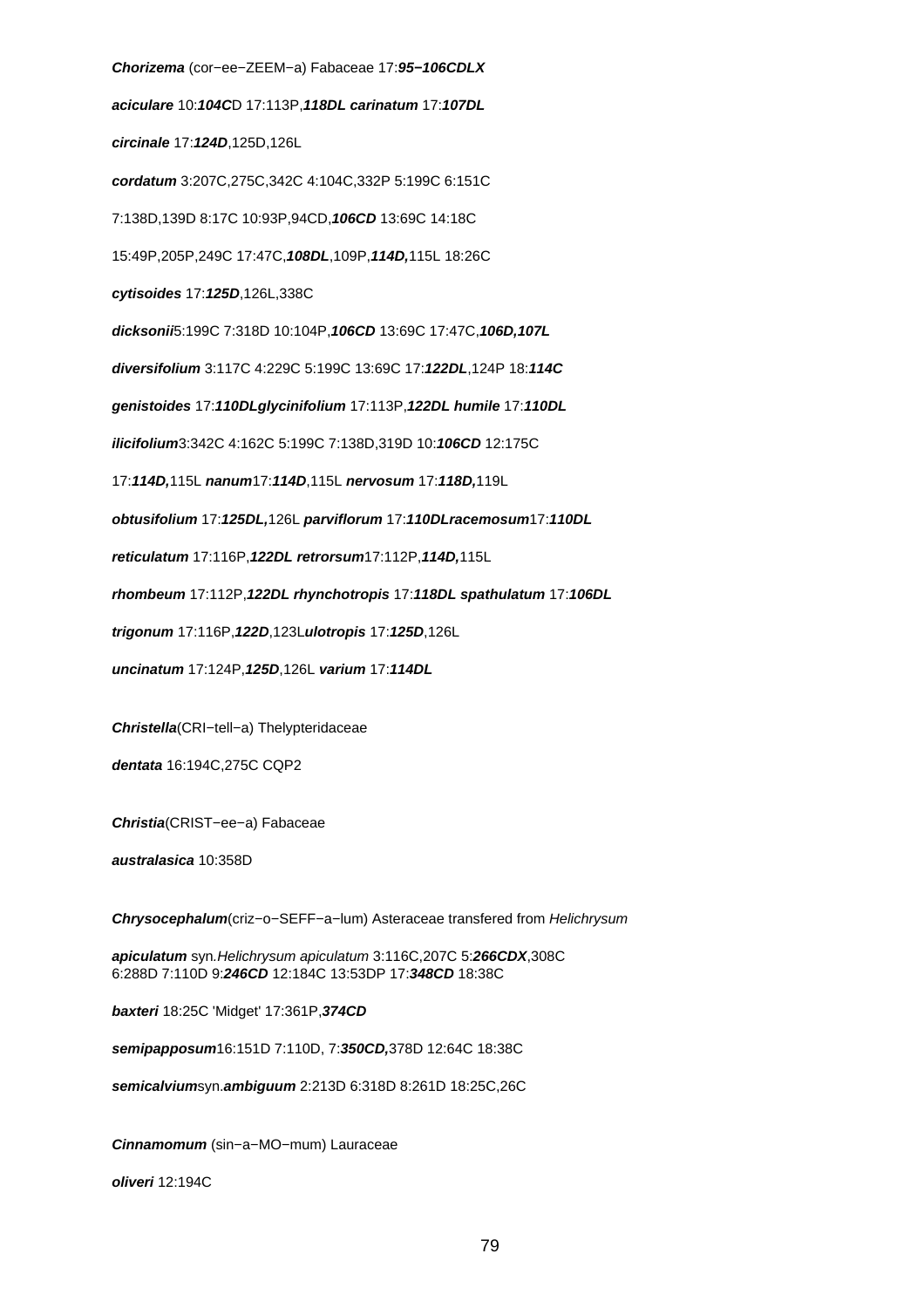**umbellatum** 7:209D **Cissus**(SISS−us) Vitaceae **antartica** 7:154D 12:65C 13:**64C**,69C 17:258C 18:**114C hypoglauca**7:154D 12:215C 13:69C 17:258C **nitens,oblonga** & repens 13:69C **penninervis**12:215C **Citriobatus** (sit−ree−o−BAY−tus) Pittosporaceae **lancifolius** 15:25D **linearis** 15:25D **multiflorus** 13:69C **pauciflorus** 15:25D **spinescens** 15:**25D Cladium**(CLAY−dee−um) Cyperaceae **articulatum** now Baumea articulatum 9:262D,**263D Claoxylon**(clay−OX−il−on) Euphorbiaceae **tenerifolium** 17:**263CD**,264P **Clausena** (claw−SEEN−a) Rutaceae **brevistyla** 8:**227D** 12:207C **Clematis**(CLEM−a−tiss) Ranunculaceae **aristata** (syn C.pubescens) 3:352P 4:229D,**366CD** 5:182D,228P 6:**147C gentianoides** 3:275C 12:**155CD**,174C**glycinoides** 4:232C 5:182D 7:146C **microphylla**1/12:16 3:275 4:**366CD** 6:352C 7:291D,330D 9:121C 10:**371C Clerodendrum**(clear−o−DEN−drum) Verbenaceae **cunninghamii** 12:207C 13:69C **floribundum** 8:71C 12:194C,199C 13:69C **tomentosum** 7:**154D** 9:371C 13:69C 15:239C,240P **Cochlospermum** (cock−lo−SPERM−um) Bixaceae **gillivraei** 8:54C,73P,74C,88D,**110CD Cocos**(CO−cos) Arecaceae

**Cirrhopetalum**(sirro−PET−a−lum) Orchidaceae

**nucifera** 16:**203CD**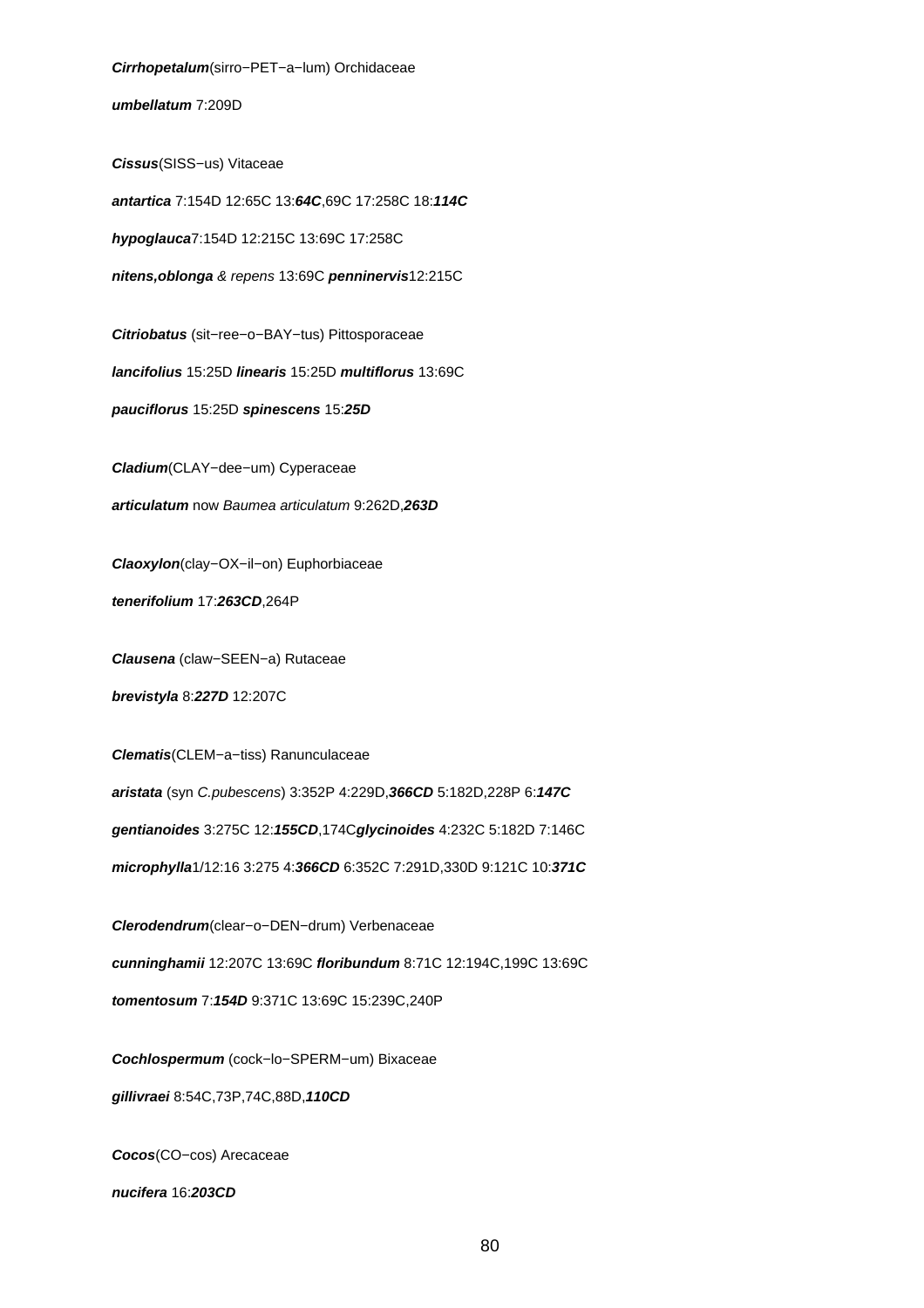**Codonocarpus** (co−do−no−CARP−us) Gyrostemonaceae **attenuatus** 9:**348D cotinifolius** 7:330D 8:155D 12:26C **pyramidalis** 8:**155D Coleanthera**(col−ee−ANTH−er−a) Epacridaceae **coelophylla**7:190D,**191CDLmyrtoides** 7:190D,**191CDL virgata** 7:190D **Colobanthus** (col−o−BANTH−us) Caryophyllaceae **affinis** 7:354D **nivicola** 12:349D**,351D pulvinaris** 12:349D,**351D Colocasia**(col−o−CAYZH−ee−a) Araceae **esculenta** 13:70C **Comesperma** (co−me−SPERM−a) Polygalaceae **volubile**3:366CD 11:298CD 12:311C **Commelina**(com−el−EEN−a) Commelinaceae **cyanea**1/12:16 7:106 17:267D **Commersonia**(com−er−SO−nee−a) Sterculiaceae **bartramia** 12:**201DP**,207C **Commicarpus**(com−ee−CARP−us) Nyctaginaceae **australis**syn. Boerhavia repanda6:313CD 8:**265D Conospermum**(co−no−SRERM−um) Proteaceae 15:64,69CDP **acerosum** 15:**71CD amoenum**6:47D 15:**71CD**,77P **brachyphyllum** 15:**72CD bracteosum** 15:**72CD brownii** 15:**72CD**,80P **burgessiorum** 8:317D 15:**73CD caeruleum** 15:**73CD capitatum** 15:**73CD crassinervum** 3:304DP 15:**74CD debile** 15:**74CD densiflorum** 15:**74CD**,84P **diffusum** 15:**75CD distichum** 15:**75CD,**85P **dorrienii** 15:**75CD**,80P **eatoniae** 15:**76CD ephedroides** 15:**76CD**,85P **flexuosum** 15:**76CD floribundum** 15:**78CD Conospermum glumaceum** 15:**78CD huegelii** 15:**78CD** incurvum 15:**79CD**,81P 18:28C **leianthum** 15:**79CD**

**longifolium** 5:166D 8:317D 15:**70D**,**79CD mitchellii** 8:**317D** 15:**82CD**,89P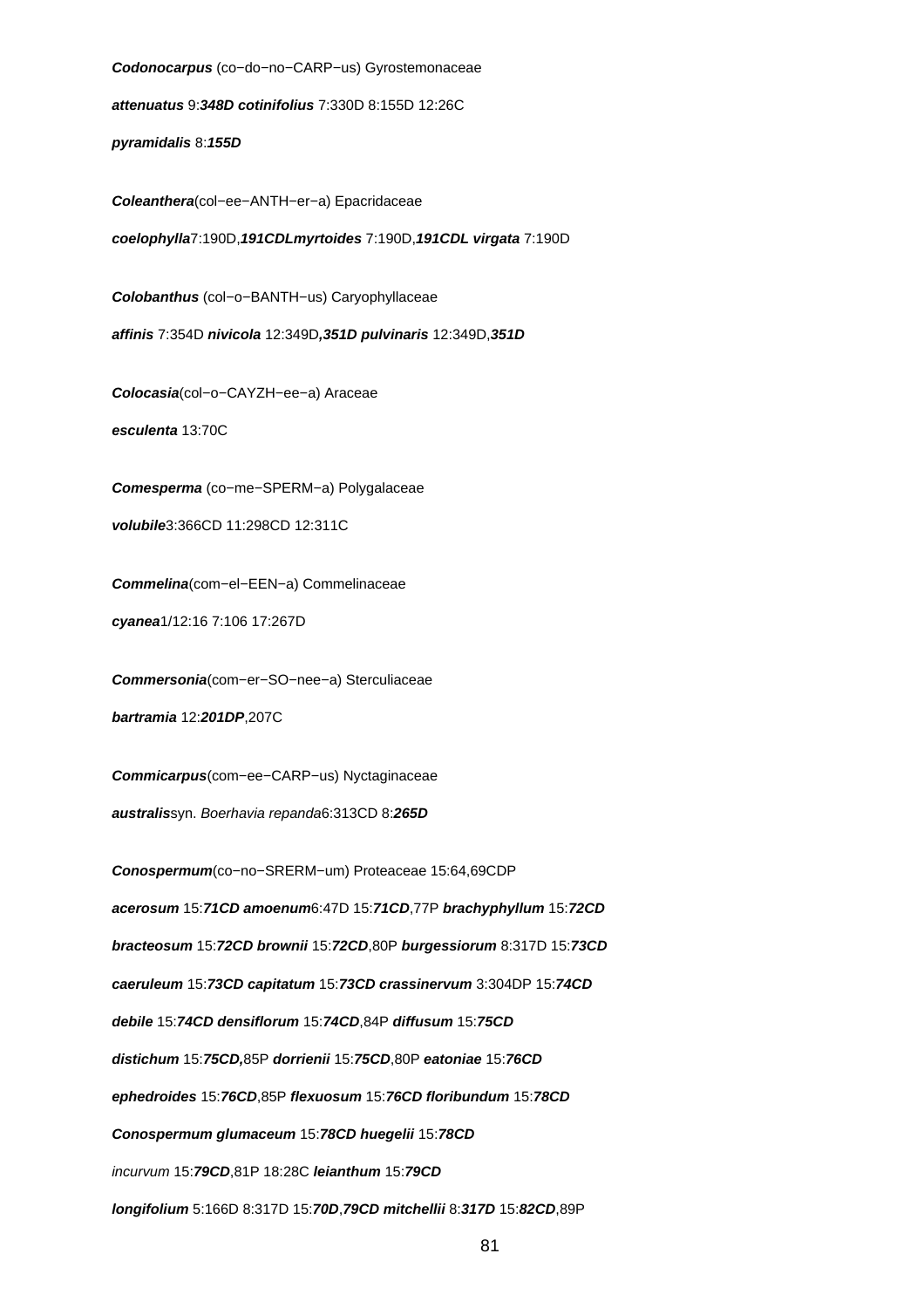**nervosum** 15:**82CD patens** 8:317D 15:**82CD**,92P **petiolare** 15:**81CD polycephalum**15:**83CD scaposum**10:357D 15:**83CDsphacelatum** 8:317D 15:**83CD stoechadis** 3:304DP 7:55D 15:**86CD**,301P 18:28C **taxifolium** 5:166C 7:143D 8:**317D** 13:241P,**247D** 14:12P 15:**86CD tenuifolium** 5:166C 8:317D 15:**87CD teretifolium** 15:84P,**87CD toddii** 5:88CD **triplinervium** 3:305CDX,29P,32PX 15:**88CD**

**Conostephium**(co−no−STEFF−ee−um) Epacridaceae **drummondii** 15:**110D halmaturinum** 10:358D **marchantiorum** 15:**110D minus** 15:108D,**109D pendulum** 15:108P,**109D**,110D **preissii** 15:108D,**110D roei** 15:**108D uncinatum** 15:108D,**110D**,111D

**Conostylis** (co−no−STY−lis) Haemodoraceae 10:247−266CDPX 14:**344D aculeata** 5:**246CDX** 10:247X,**248DP**,254X,261P 12:64C 14:168D,**345D** 15:98C **androstemma** 10:**252DP** 14:**345D angustifolia** 14:168D,**359D argentea** 14:168D,**345D aurea** 10:**254X,256DP** 12:241P,249P 14:**359D bealiana** 10:**250CD,252DP** 14:**345D** 15:98C **bracteata** 14:**347D breviscapa** 6:67C 14:**345D**,360P **candicans** 5:246C 6:67C 10:249P,**250CD, 253DP**,254X 12:64C 14:347,352P 17:338C,341C **canteriata** 14:**168D,354D caricina** 5:246 14:**355D crassinerva** 14:**354D**,360P **deplexa** 14:**354D dielsii** 14:**355Ddrummondii** 14:**351D festucacea** syn. filifolia 10:263D 14:**347D hiemalis** 14:168D,**359D juncea** 10:**250CD** 14:**348D latens** 14:168D,**354D laxiflora** 14:**350Dlepidospermoides** 14:168D,**348D micrantha** 14:168D,**351D misera** 14:**350D neocymosa** 14:348P,**358Dpauciflora** 10:263DL,**266D** 14:**348D petrophiloides** 14:**355D,**356P **phathyrantha**14:**358D pusilla** 14:**351 prolifera** syn. C.stylidioides 10:**251CD** 14:347D **resinosa** 14:168D,359D **robusta** 10:263DL 13:57C 14**:348D**,357P**rogeri** 14:168D,**358D seminuda** 14:168D,**358D seorsiflora** 10:249P,**251CD,258CD** 14:**350D**,353P **serrulata**10:249P,**251CD,256DP** 14:**358D setigera** 5:246C 6:67C 10:**258CD** 14:**350D**,353P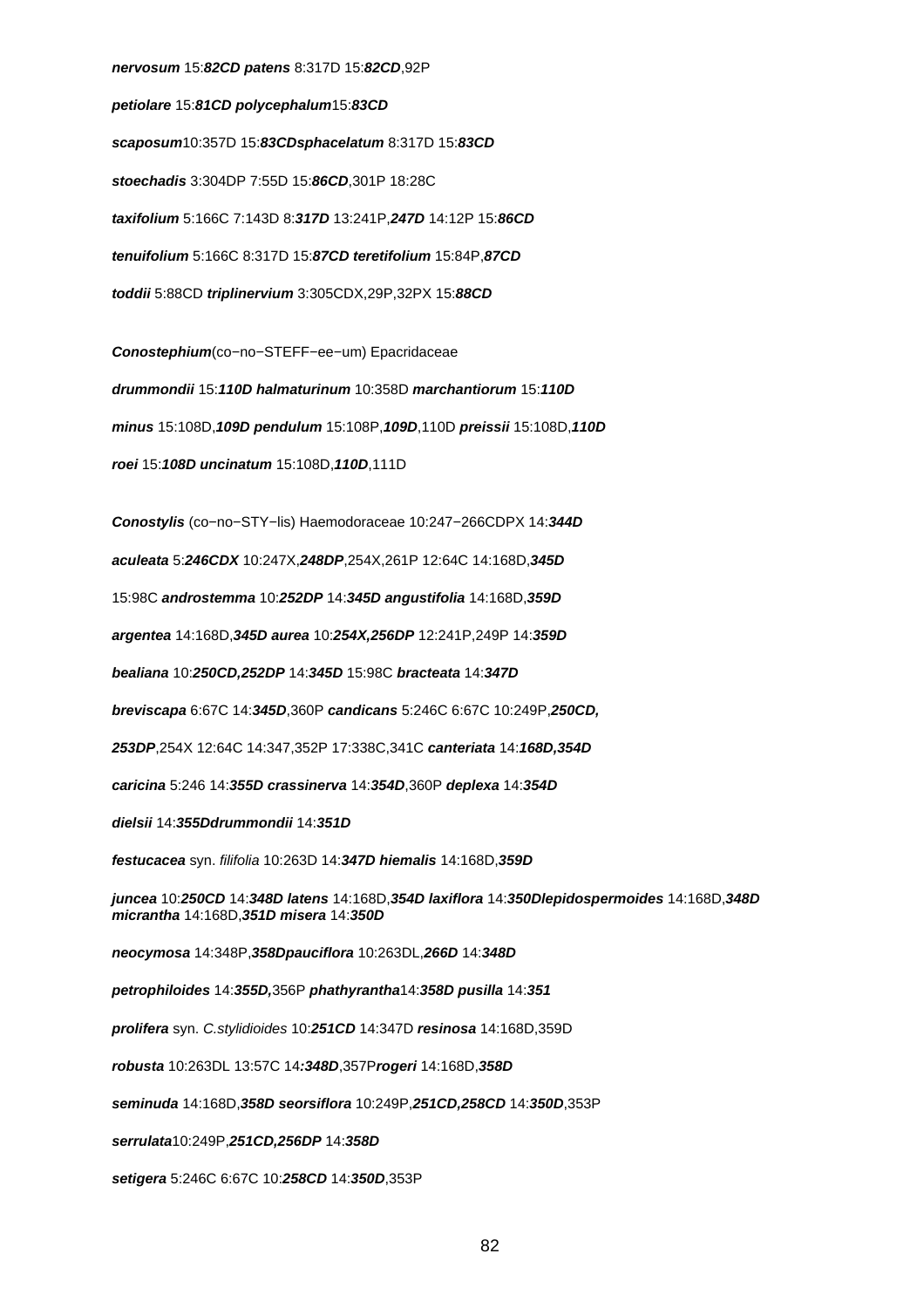**setosa** 5:210C 6:67C 7:318D 10:249P,**251CD**,254X,256DP,258CD 14:**358D stylidioides** 5:246C 10:**258CD,264DL**,266D 14:**348D teretiuscula** 14:**358D teretifolia** 10:249D,**251CD** 14:**351D tomentosa**14:168D,**359D vaginata** 10:**249DP**,251CD 14:**345D**,349P **villosa** 14:**351D wonganensis** 14:355D **Conothamnus**(co no−THAM nus) Myrtaceae **aureus** 16:38CD **neglectus**16:38CD **trinervis** 6:**275D** 16:38CD **Convolvulus**(con−VOLV −yoo−lus) Convolvulaceae **erubescens** 6:315C 7:110D 8:**263D** 10:**371C** 18:375D **Coprosma**(cop−ROZ−ma) Rubiaceae **hirtella** 4:155D **moorei**4:**154CD** 7:382D 11:**360C nitida** 12:146D,147C **nivalis** 7:382D **pumila** 7:355D,371D,390D **Cordyline**(cord−il−I−nee) Asteliaceae/Liliiflorae **fruticosa** syn. **terminalis** 13:**64C,**69C **murchisoniae** 13:69C 16:269C **petiolaris**13:69C **stricta** 12:65C 13:**69C Correa**(CORR−ee−a) Rutaceae 13:194X 17:80C(growth retardants)

**aemula** 1/11:4D,17D 6:**157CD,301CD** 11:291D X reflexa 6:157C 11:**299CD alba** 1/11:3C,16D 3:116C,207C,275C 5:91C,172C,213C 6:**151C,157CD**, **301CD** 7:151D 12:184C 17:80C 18:24C 'Western Pink Star' 17:**55D backhousiana** 1/11:4D,24C 3:116C,275C 5:213C 6:**157CD** 11:30C 18:26C **baeuerlenii** 1/11:3D,24D 3:342C 5:**213C** 6:157CD 7:152D 14:18C 18:24C 'Bett's Red' 10:**171D** 15:**227D** 16:156C 'Betty Fawcett' 17:**55D calycina**1/11:4D,15D 5:319CD 6:**157CD**,**301CD** 'Candy Pink' 17:**55D decumbens** 1/11:4D,24D 3:101C,118C,275C,342C 5:**213C** 6:**157CD,301CD** 12:162C 15:**218CD** 18:26C'Dusky Bells' 12:64C 15:**228D** 18:26C**,115CD glabra** syn. **schlechtendallii** 1/11:4D,15D 3:275C,342C 5:213C 6:**157CD,**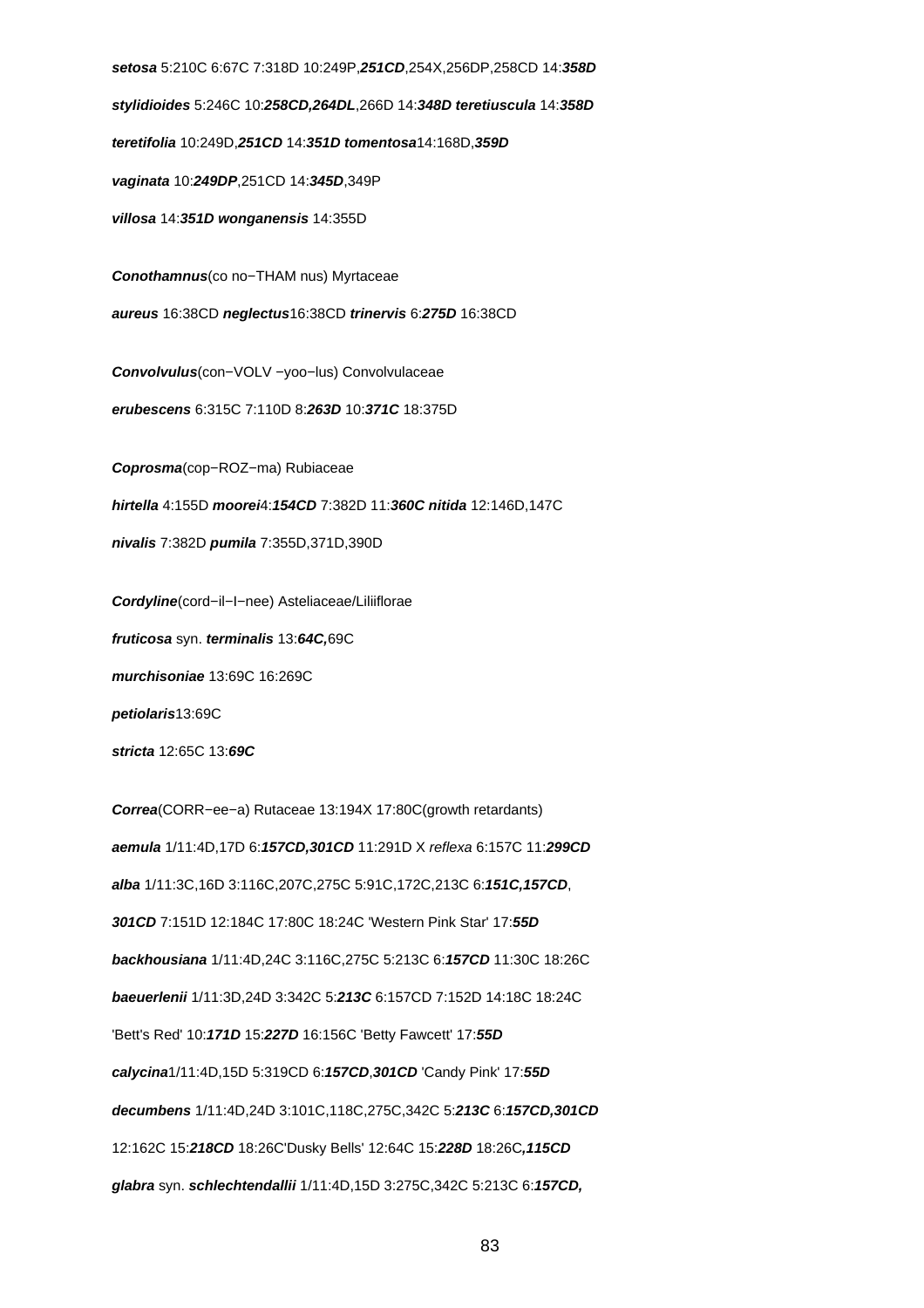#### **158CD**,301CD 7:285P,301 10:376D

'Coliban River' 17:**55D** 'Inglewood Gold' 17:**55D** 18:26C **Correa lawrenciana** 1/11:3D,4D,17D,24D 3:275C 11:**299CD** 12:65C 18:26C 'Mannii' 1/11:24 5:213C 6:151C,**157CD** 7:152D 10:172D 11:29C,64C 12:64C 13:50C 14:18C 15:**228D** 16:156C 17:55D 18:26C 'Marion's Marvel' 11:30C 18:26C 'Pink Blush' 17:**55D pulchella** 1/11:4D,6D,16D,24C,26D 1/12:14C 3:207C,318C,342C 4:103C 5:87CD,89C,90C,91C,**213C,299CD**,308C,319C,359C 6:151C,**157CD**,300P, **310CD** 8:**269C** 11:29C,162X 12:6C,64C,317C 13:50C 15:98C,211C,212P **reflexa** 1/4:5 1/11:1P,2C,3D,4D 3:101C,117C,118C,207C,208C,275C, 342C 5:89CD,91CD,172D,197P,213C 6:144P,151C,156P,**158CD,301CD** 7:152D 8:220D,**269C** 10:171D,**371C** 11:30C,**299CD** 12:64C,65C,184C 13:45P 14:18C 15:98C,209C,211C,**218CD,**219C,229P 16:156C 17:55C 'Fat Fred' 11:**264CD** 15:**230D** 17:61P ACRA 3/81

**Corsia**(CORZ−ee−a) Corsiaceae

**ornata** 16:343CDL

**Corybas**(CORRY−bass) Orchidaceae

**abellianus** 3:**246D**,247D**,279D**,283D 6:17D

**aconitiflorus** 1/8:4 3:137,243D,247D,**248D,280D,**282D 6:16P,**17CD**

**aristatus** 3:137D **despeclans**10:358C

**diemenicus** 3:72C,244DP,**246D**,247D**,249CD** 6:**17CD** 8:275C,284C

**dilatatus** 3:72C,137D,241P,245D,**247D,**248D,**249CD** 6:**17CD** 7:229P 12:66C

**fimbriatus** 3:82D,243C,247D,**248D,280D**,281D 6:**17CD** 7:**233CD**

**fordhamii** 3:**246D hispidus** 7:**232CD**,233P **pruinosus** 3:247D,**248D** 6:**17CD**

**undulatus** 3:246D 6:**17CD unguiculatus** 3:237D,244D,**246D,249C** 6:17CD

**Corymbia** (corr−im−BEE−a) Myrtaceae. Prev. the Bloodwood group of Eucalyptus

**abbreviata** 2:34D **abergiana** 2:34D,8:55C,111CD **aspera** 8:19D 10:58CD

**bleeseri** 2:34D **bloxsomei** 2:64C 5:365C,366C

**calophylla** 2:38C,61C,64D,65D,67D 3:116C,347C 4:225D 5:359D,366CD 6:58D,86D 8:14D 9:134D 10:75D 11:25C 12:170X 15:263C 17:47D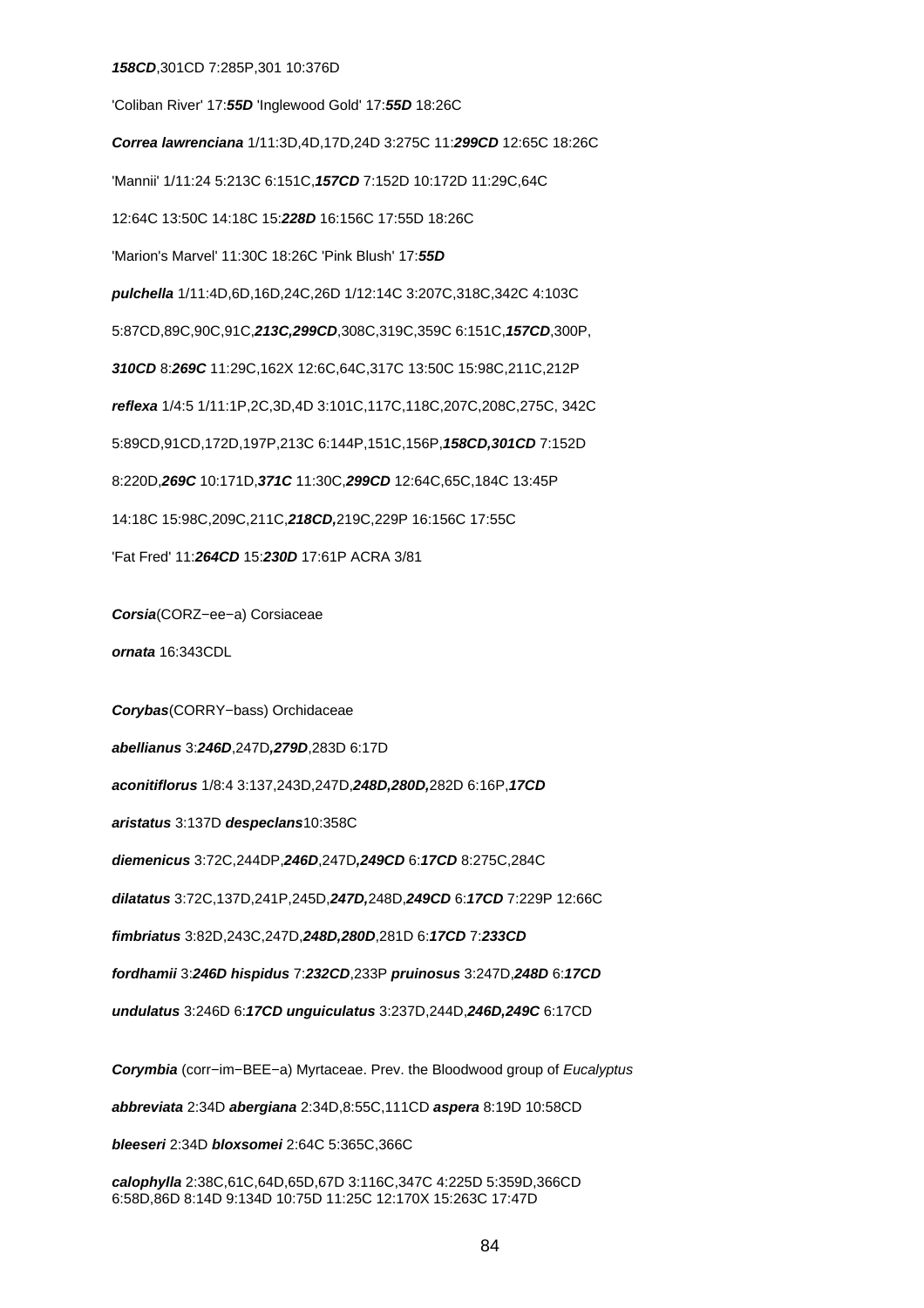**citriodora** 2:34D,55C,65D 3:95C,210C,287C,342C 4:73C 5:**365C** 6:59C,**163C, 191C,194C,199C**,212C,372C 7:131D,254D,306D 8:55C,98CD,**102CD** 11:74C 12:174,217C 13:291C 14:165C 15:263C,375X 16:156C 17:339C

'Marion' 11:**265CD** 16:**128D collina** 2:34D

**confertiflora** 14:121C **dichromophloia** 2:34D,64C,65D 5:312CD,314CD

**eximia** 2:65D 3:210C 5:**86CD** 6:**199C** 7:131D 8:**182CD** 18:22C **ferruginea** 65D

**ficifolia**1/8:15 1/12:27 2:33P,34,35P,36X,38C,39C,55C,61C 3:95C,116C, 207C,287C,342C 4:130D,**225CDPX** 5:213C,**365C**,366C 6:**164CD, 199C**,212C,**372CD** 7:131D,**318D**,320D 8:14C,15C,16C,267C 10:331C,**373CD** 12:174C 13:50C 14:33P,**34C** 15:98C 17:339C **foelscheana** 2:34D

gummifera 1/8:13C 2:38D,64D 3:210D 5:176D,177P 6:199C 7:131D 10:69D

**henryi** 10:72D intermedia 2:34D,64D 3:210D,359CD 12:215C 13:290C

**jacobsiana** 2:34D,65D,66D **kombolgiensis** 2:52D 5:86CD

**maculata** 2:34D,64D 3:207C,360CD 5:**85CD,365C** 6:59C,**192C,194C**,372C 7:132D,306D 8:17C,66C,179C,338CD 10:72D,75D 11:**69C** 15:375X

**papuana** 2:170D 4:103C 5:**86CD** 7:239D 8:**182CD** 10:**58CD** 12:27C,35C, 136D,**217CD** 13:103D,107C 14:121C

**peltata** (syn. E.leichhardtii) 2:34D 8:55C,66C,74C,88D,91D,**114CD** 12:**217CD**

**polycarpa** 2:23D,64D 14:121D **porrecta** 2:34D

**ptychocarpa** 2:34D 6:203C 8:14C,**15CDP,**55C,66C,**114CD,166CD** 9:48P 10:80C 13:287C,290C,294C,296C 14:126C 15:375X 18:56C

**setosa** 2:34D 6:**189CP** 8:**15CD**,16C 14:126CD

**terminalis** 2:34,170D 5:**312CD**,315D 7:257DP 8:**98CD** 9:137D 12:27C 13:98D

**tessellaris** 2:79 6:372C 8:54C,63C,71C,74C,79D,**103CD**

**torelliana** 2:34D 8:55C,103CD 12:184C,195C,205C,207C,**217CD**

**Corymborkis** (corr−im−BORK−iss) Orchidaceae

**veratrifolia** 3:**227D**,246D

**Corynanthera**(co−ry−no−NAN−ther−a) Myrtaceae

**flava** 11:**183CDL** 15:**161D**

**Corynotheca** (co−ry−no−THEEK−a) Anthericaceae/Liliiflorae

**lateriflora** 5:**76CDmicrantha** 5:76CD 12:87D 16:**348DL pungens** 16:**348DL**

**Corypha** (CORRY−fa) Arecaceae

**utan** syn.elata 16:274CD,**293CD**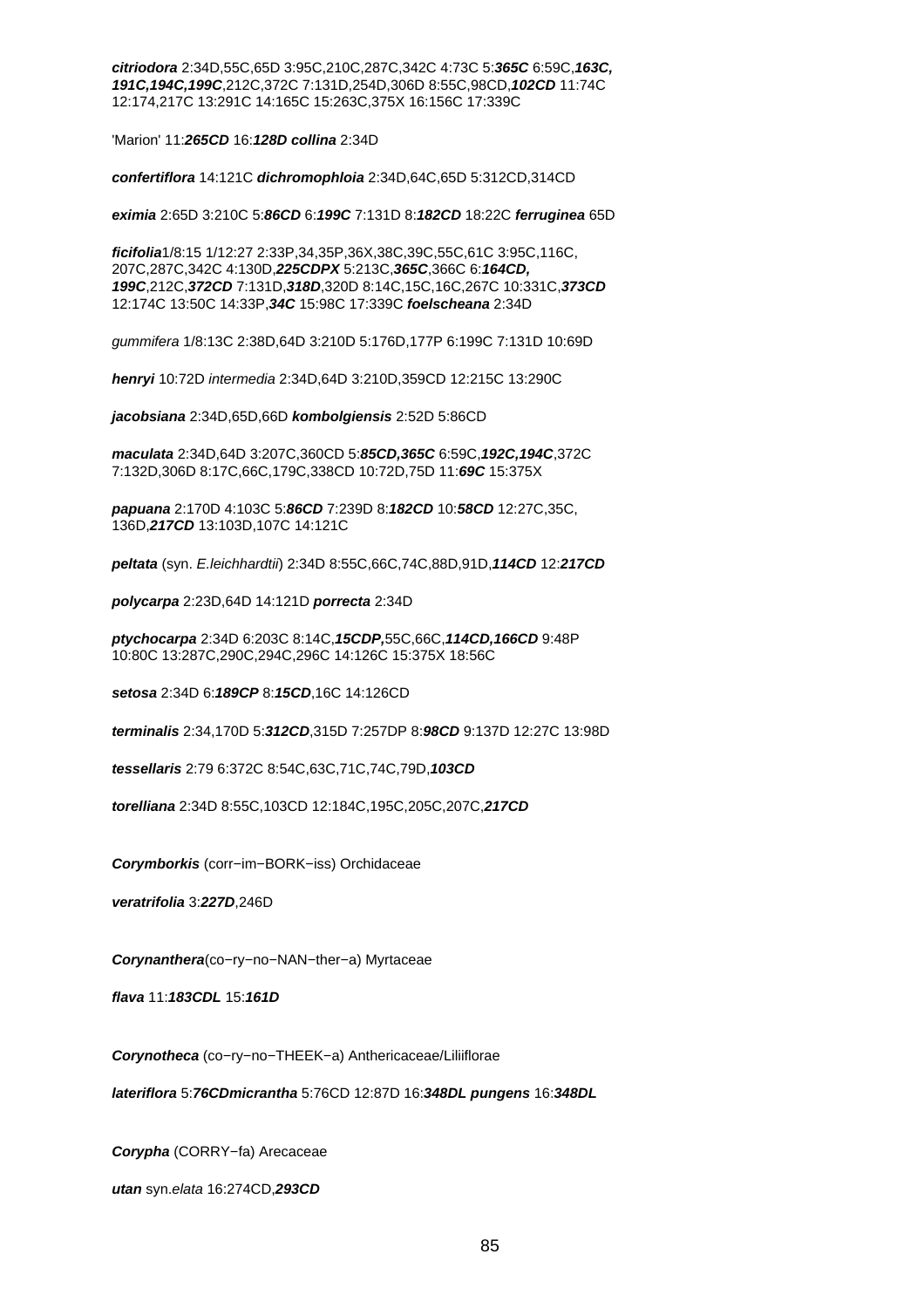**Cosmelia**(coz−MEEL−ee−a) Epacridaceae

**rubra** 4:**207D**

**Costus** (COST−us) Costaceae / Zingiberaceae

**potierae** 13:**69C**

**Cotula**(COT−yoo−la) Asteraceae 2:230,237D ASB4(4)1991 floral mor. **coronopifolia** 2:230D 6:317C 9:**247CD** 11:**360C filicula** 4:313D6:**147C vulgaris** (syn. C.filifolia)2:230D 4:313D

**Craspedia**(cras−PEED−ee−a) Asteraceae **globosa** now Pycnosorus globosus 2:229D 17:157P,163C **uniflora** 6:318C 7:364P,374D,378D,379D 9:**247CD**

**Crassula**(CRASS−yoo−la) Crassulaceae

**colorata** 8:**263D helmsii** 11:**360C** 17:**158C** 18:**126CD sieberiana**8:**263D**

**Crinum** (CRY−num) Amaryalidaceae 3:259D,262CDX,268

**angustifolium** syn. C.brisbanicum 3:265D,**266D** 8:67C **asiaticum**17:**35CD**

**flaccidum** 2:217D 3:259CD,**263D**,342C 5:**77CD** 6:352C 7:106D,274D,291D,

330D 13:266C 18:**106CD**

**pedunculatum** syn.C.brachyandrum 3:261D,**263D**,264X,**267CD**,269D 6:20D

7:106D 8:67C 16:296C **uniflorum** 3:**265D** 18:**106CD venosum** 3:**265D**

Crotalaria (cro−ta−LAIR−ee−a) Fabaceae

**benthamiana** 10:276D,**278D cunninghamii**2:214D 3:335C 7:271D,288D

**dissitiflora** 6:313C 10:277DP,278D,281D 9:**250CD**

**eremaea** (syn. C.strehlowii) 7:288D 10:276D,281P,279D

**laburnifolia** 8:71C,72P,74C,**132CD** 10:**106CD medicaginea** 10:276D

**mitchellii** 6:313 9:**250CD** 10:**282D**

**nova−hollandiae** (syn. C.crassipes) 7:271D 8:185P 10:281P,**282D**

**retusa** 8:185P **smithiana** 10:**282D spectabilis** 7:322D 8:**184C**

**trifoliastrum** 8:71C,74C,**134CD** 10:276D **verrucosa** 10:280P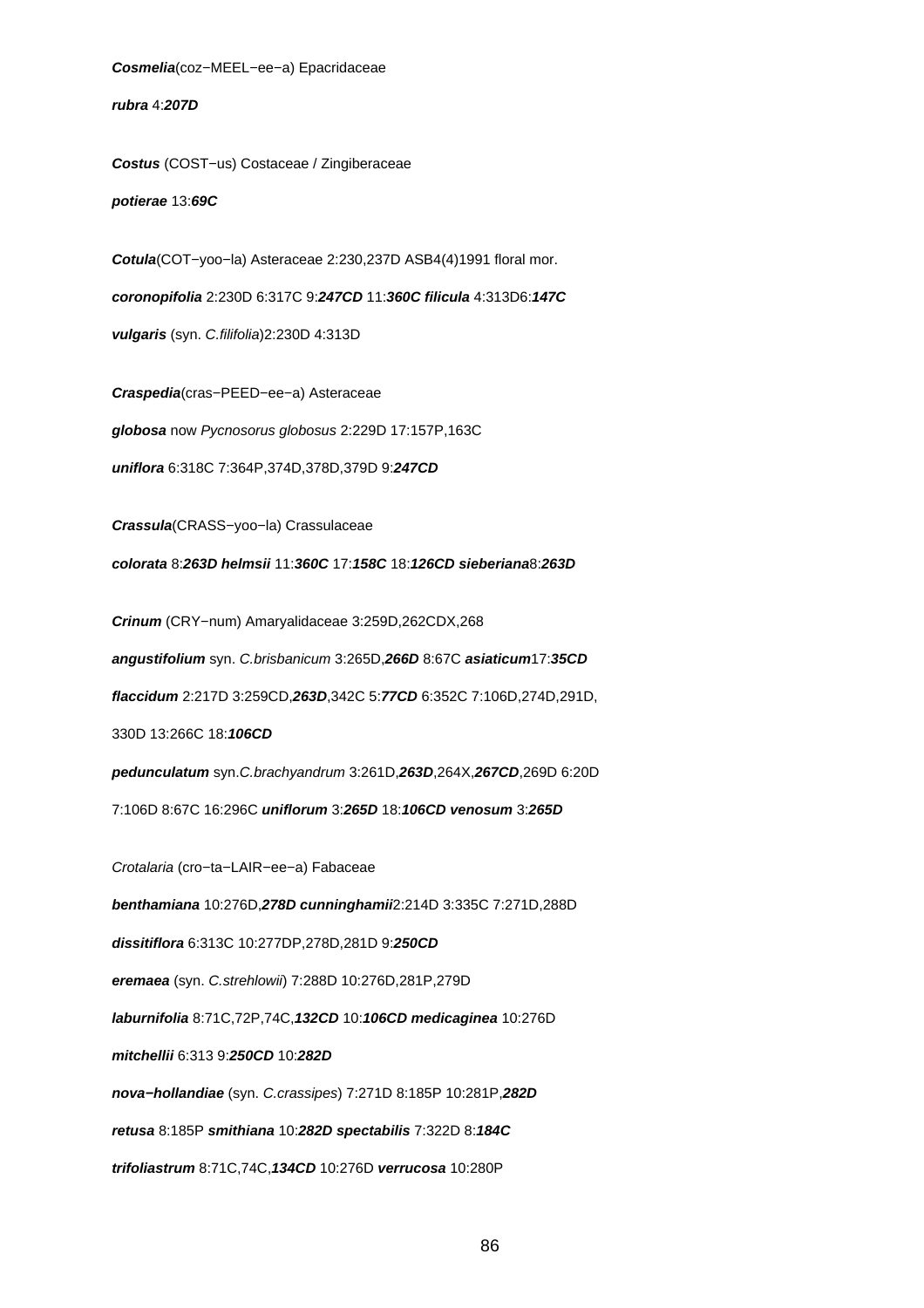#### **Croton**(CRO−tun) Euphorbiaceae

## **insularis** 12:194C,199C,202C,207C,**228CD** 13:69D

**Crowea**(CROW−ee−a) Rutaceae 17:**80C**(growth retardants) **angustifolia** (syn C.dentata) 1/4:3D,3:116C 6:160C 8:220C 13:**260CDX** 14:362C,364P,366C 'Cooper's Hybrid' 15:**230D exalata** 1/4:2D,5C 3:116C,275C,342C 5:174D,213C 6:160C,284P 7:150D 12:64C,184C 14:363C,364P,366C 17:**80C** 18:**106CD** 'Austraflora Green Cape' 10:**172D** 14:362C,363C 15:230C 'Bindalong Compact' 14:363C 15:230C 'Pink Blush' 17:**55D** 'Festival' 14:363C 15:**230D,232CD** 18:15C,26C 'Southern Star' 18:**294CD** 'White Star' 17:**55D** 'Poorinda Ecstacy' 12:184C 15:**218CD,232CD**,363 18:25C **saligna**1/4:1P,2D,5 1/11:26C 2:147X 3:102C5:154C,157P,173L,174CD,**213C**

**Cryptandra**(crip−TAND−ra) Rhamnaceae

**hispidula** 5:**331CD propinqua**7:292D,330D **scortechini** 18:25C

6:160C 7:93P,150D 8:216 12:64C,184C 14:361P,362C,366C 18:26C

**uncinata** 10:358D

**Cryptanthemis** (crip−TANTH−em−iss) Orchidaceae

**slateri**7:206D 10:358D

**Cryptocarya**(crip−to−CAIR−ee−a) Lauraceae

**foetida** 10:358D **hypospodia**12:194C,215C **laevigata** 9:**372D**

**mackinnoniana** 12:194C,**228C**

**Crytostylis**(cript−o−stylis) Orchidaceae

**erecta** 4:27,76D,91D 6:255X 7:62D **hunterana** 4:75,76D 10:358D

**leptochila** 4:75,75D,77P,91D **ovata** 4:75D,76D 8:176D

**subulata** 1/8:4C 3:136D,137D 4:75D,76D,91CD,275D 5:**305C**

**Cucumis**(KEW−kew−miss) Cucurbitaceae **melo** 13:132P,**134CDX**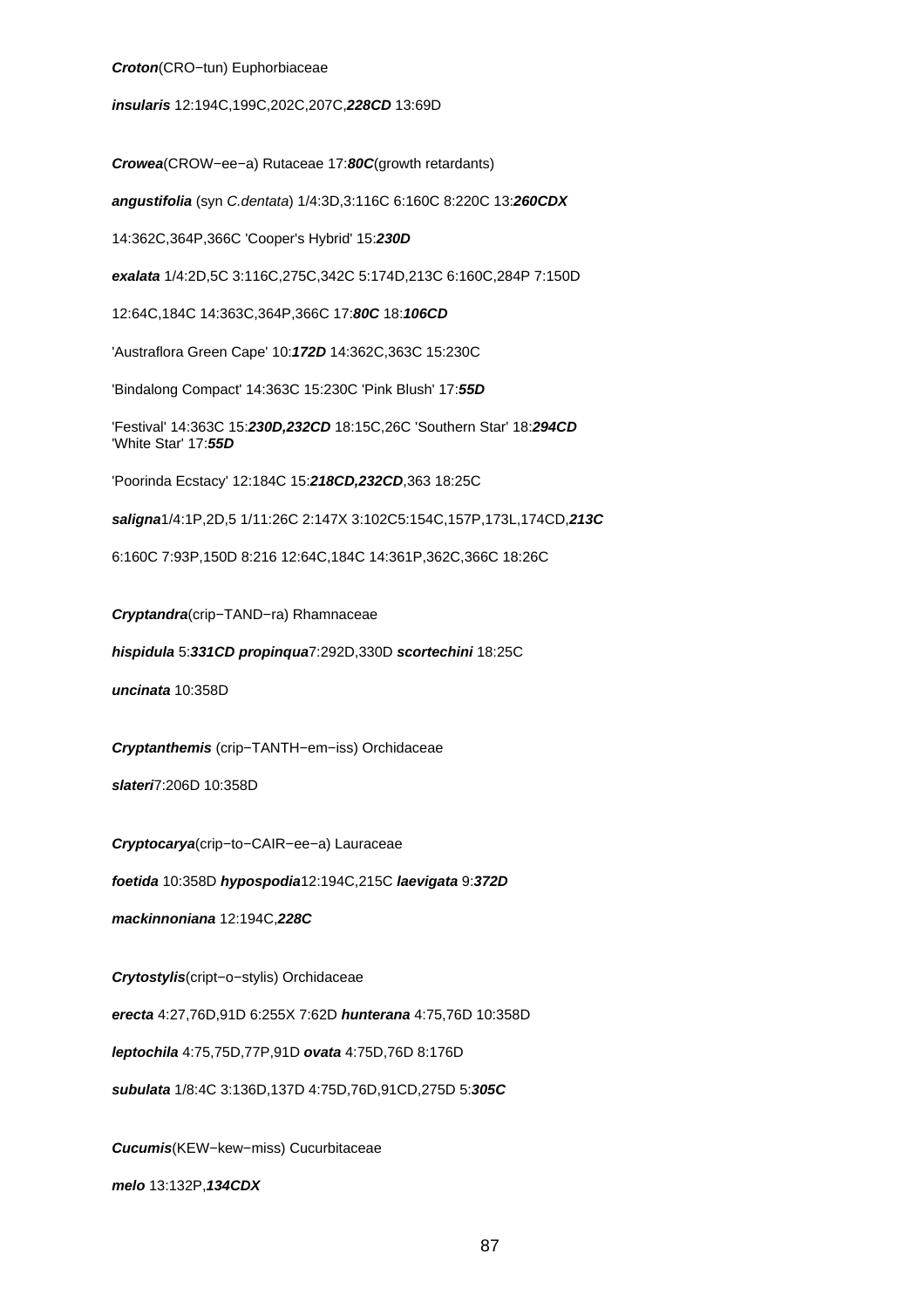**Culcita** (cul−SIT−a) Dicksoniaceae

**dubia** 3:245D 7:104D,166D,167D,344D **villosa** 7:167D,344D

**Cupaniopsis** (kew−pay−nee−OP−sis) Sapindaceae

**anacardioides** 2:183DP 3:207D 8:71C,74C,**111CD** 9**:372D** 12:207C

**Cupressus**(kew−PRESS−us) Cupressaceae

**inophloia** 11:82D

**Cupulanthus**(kew−pew−LANTH−us) Fabaceae

**bracteolosus** 11:50D

**Curculigo**(cur−kew−LY−go) Hypoxidaceae/Liliiflorae

**ensifolia** 16:**360DL**

**Curcuma** (CUR−kew−ma) Zingiberaceae

**australasica** 8**:80CD** 13:69D 14:167D 16:**243CD**,244P,**255D**

**Cuttsia**(CUTS−ee−a) Grossulariaceae **viburnea** 13:69C

**Cyanostegia**(sy−an−o−STEE−jee−a) Chloranthaceae / Verbenaceae

**angustifolia**5:262CD,284P

**cyanocalyx**6:81CX

**Cyathea** (sy−a−THEE−a) Cyatheaceae 7:159D,340D 9:169C 14:62C

**australis** 7:104D,**160CD**,161DP,162L,164L,190C,341,342 9:**74D,169C**

**baileyana** 7:**160DL**,162L,**344CD** 9:**169CB brevipinna** 9:**74D**

**brownii** 7:**160D,342CD** 9:**74D** 14:62

**celebica** 7:**160D,343CD** 9:**169C** 12:199C 14:62C

**cooperi** 7:104D,**160D**,190D,**342CD** 9:**170C** 12:194C,199C,228CD 14:62

**cunninghamii** 7:**162D,343CD** 9:**170C dealbata** 7:**162D,344CD** 14:62

**dealguardi** 14:62 **howeana** 9:**74D**

**leichhardtiana** 7:**163D**,164L,**343CD** 9:**170C macarthurii**9:**74D**

**marcescens** 7:**164D,343CD** 9:**170C**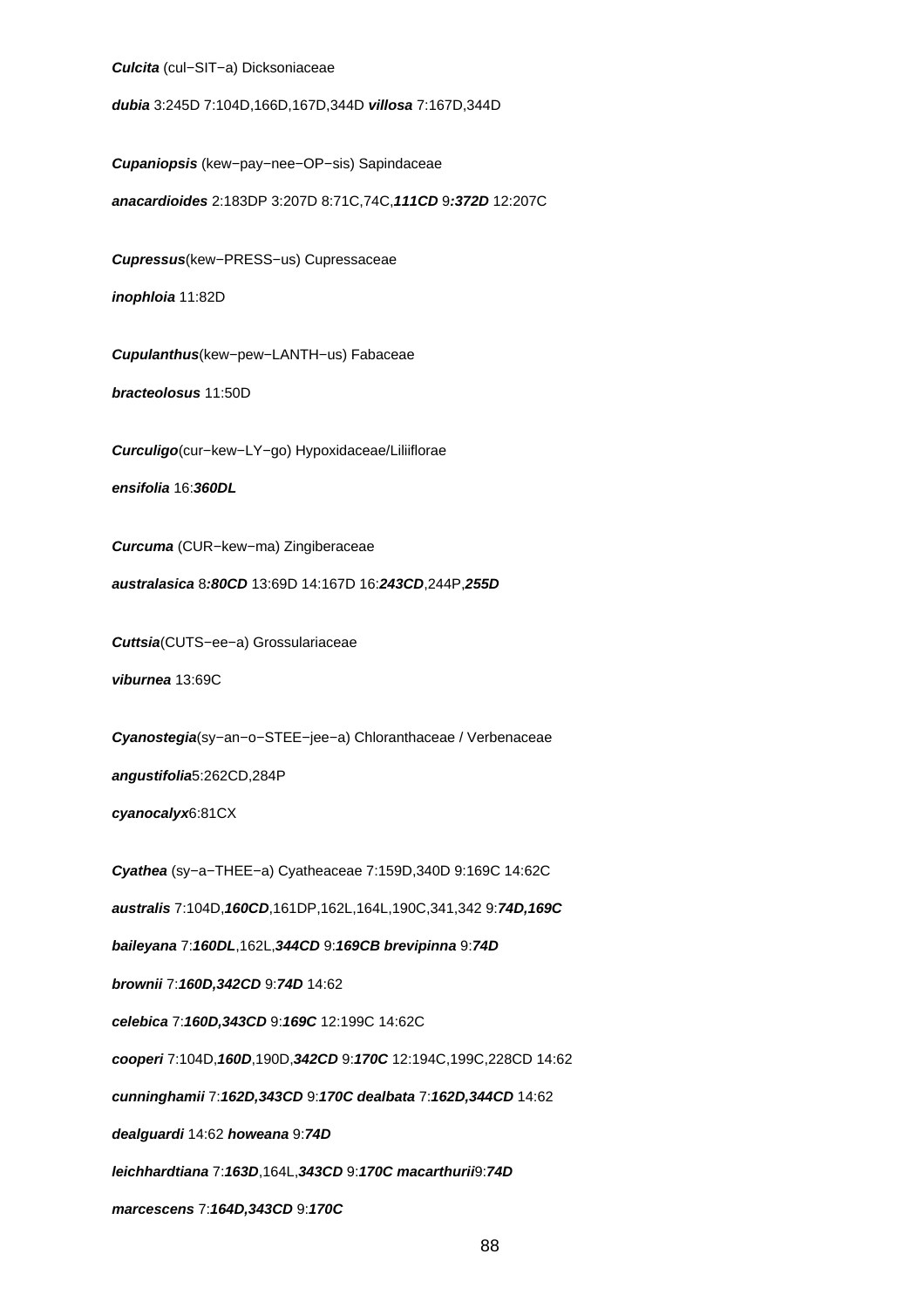# **rebeccae**7:**163D**,164C,**344CD** 9:**170C** 12:194C,199C **robertsiana** 7:**163DL,**190D,342D,**344CD** 9:**170C** 12:194C,199C **robusta** 9:**74D** woollsiana 7:**164D**,**342CD** 9:**170C** 12:194C,199C,228CD **Cyathodes**(sy−a−THO−deez) Epacridaceae **dealbata** 3:59C 11:**360C glauca** 3:59C 4:152C,153P,188P 11:**360C** 12:**144DP,157D**,364C **juniperina** (syn. C.acerosa) 3:59C,118C 4:152C 7:320 **parvifolia** 4:152C,153P,188P 11:**360C** 12:158D,364C **staminea** 11:**360C Cycas**(SY−cas) Cycadaceae 13:**3CD**,20CX,**31CP,35−44CDP** 18:**53−68 angulata** 13:**34D** 16:**211D** 18:57,62D,64P**,66CD armstrongii** 13:**34D** 16:**211D** 18:52P**,55C basaltica** 13:**34D** 16:**211D brunnea** 18:57D,**62CD**,64P,66D **cairnsiana** 13:33P**,34D** 16:**211D 18;58CD,60D calcicola** 13:22D,**34D** 16:**211D conferta** 16:**211D** 18:64P**,67CD couttsiana** 18**:57CD**,59D **furfuracea** 13:**34D** 16:**214D kennedyana** 13:**34D** 16:**214D lane−poolei** 13:**34D media** 8:67C,74C,121P,**128CD** 13:22D,31D,**33DP,34D,**36P 16:214D 18:55C, 59D,66D **normanbyana** 13:22D,31D**,34D** 16:**214D ophiolitica**18:45P,**55C.59CD**,62D**platyphylla**18:59D,60CD **pruinosa** 13:22D,**34D** 16:**214D sylvestris**18:**63CD Cyclosorus** (sy−clo−SOR−us) Thelypteridaceae **interruptus** 16:194C,274C 17:**150C**,159C **nymphalis** 7:105C **Cymbidium**(sim−BID−ee−um) Orchidaceae **canaliculatum** (syn. C.hillii C.sparkesii) 1/9:25 1/11:12 2:97C 3:291D,292P, 295D,**293D,294D,296D**,336DP 5:135CD,144P 8:76C,178C 10:378D **madidum** 1/11:12 3:291D,293D,**328D** 8:76C 12:66C suave 1/9:25 2:97 3:289P,**291CD,294D,296D,330D** 5:135C 6:351C 8:90C

**Cymbonotus** (sin−bo−NO−tus) Asteraceae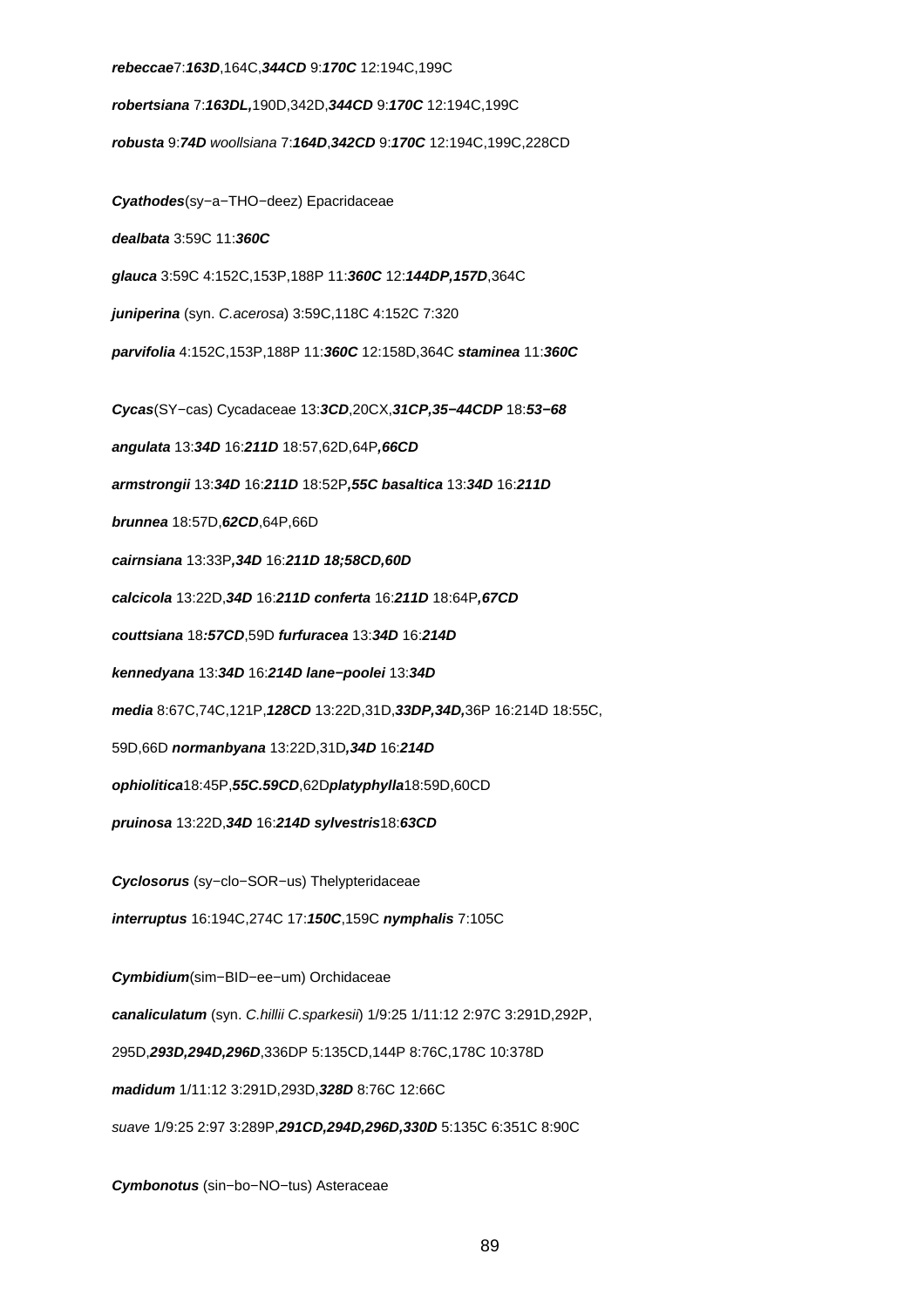**Cymbopogon** (sim−bo−PO−gon) Poaceae

**ambiguus** 8:265D, 18:**106CD obtectus** 18:**106CD refractus** 18:39C,**106CD**

**Cynanchum**(sy−NANG−cum) Asclepiadaceae

**floribundum** 6:352D 8:261D 13:**119CDL**

**Cynoglossum**(sy−no−GLOSS−um) Boraginaceae

**australe**Australian Forget−me−not 18:**107CD suaveolens**18:**107CD**

**Cynometra**(sy−no−MET−ra) Caesalpiniaceae 6:224D 8:362D,**364D**

**iripa** syn. ramiflora 6:222C,223C,**227CD** 8:362D,**364D**,374D

**Cyperus**(sy−per−us) Cyperaceae

**bulbosus** 13:**127CDX**,129P **compactus** 11:**223D**

**gymnocaulos** 8:**263D** 17:149C,**159C lhotskyanus** 11:**223D**

**lucidus** 17:**159C**,162C,185P **mirus** 17:**159C portea−tartari** 11:223D

**vaginatus** 17:**159C**,162C **viscidulus** 11:**223D**

**Cyphanthera**(sy−FANTH−er−a) Solanaceae)

albicans (was Anthrocercis) 1/2:3 11:**185CDP anthocercidea** 11:**299CD**

**Cyrtostylis** (ser−to−STY−lis) Orchidaceae

**huegelii** syn **Acianthus huegelii**3:371D,**373D**

**reniformis** syn. Acianthus reniformis 3:72C,137,371D,370D,373D,375D, 376CD,**378CD**, 383CD 6:**79CD**,255C 7:**62X** 8:**275C,284X**

**Dacrydium**(dac−RID−ee−um) Podocarpaceae now Lagarostrobos

**franklinii** 2:197 4:256D,267D,**269D** 12:147C

**Damasonium** (dam−a−SO−nee−a) Alismataceae

**minus** 17:**149CD**

**Dampiera**(dam−pee−EER−a) Goodeniaceae

**adpressa** 3:59D **cauloptera** 12:66C **coronata** 9:**250CD 18:113P**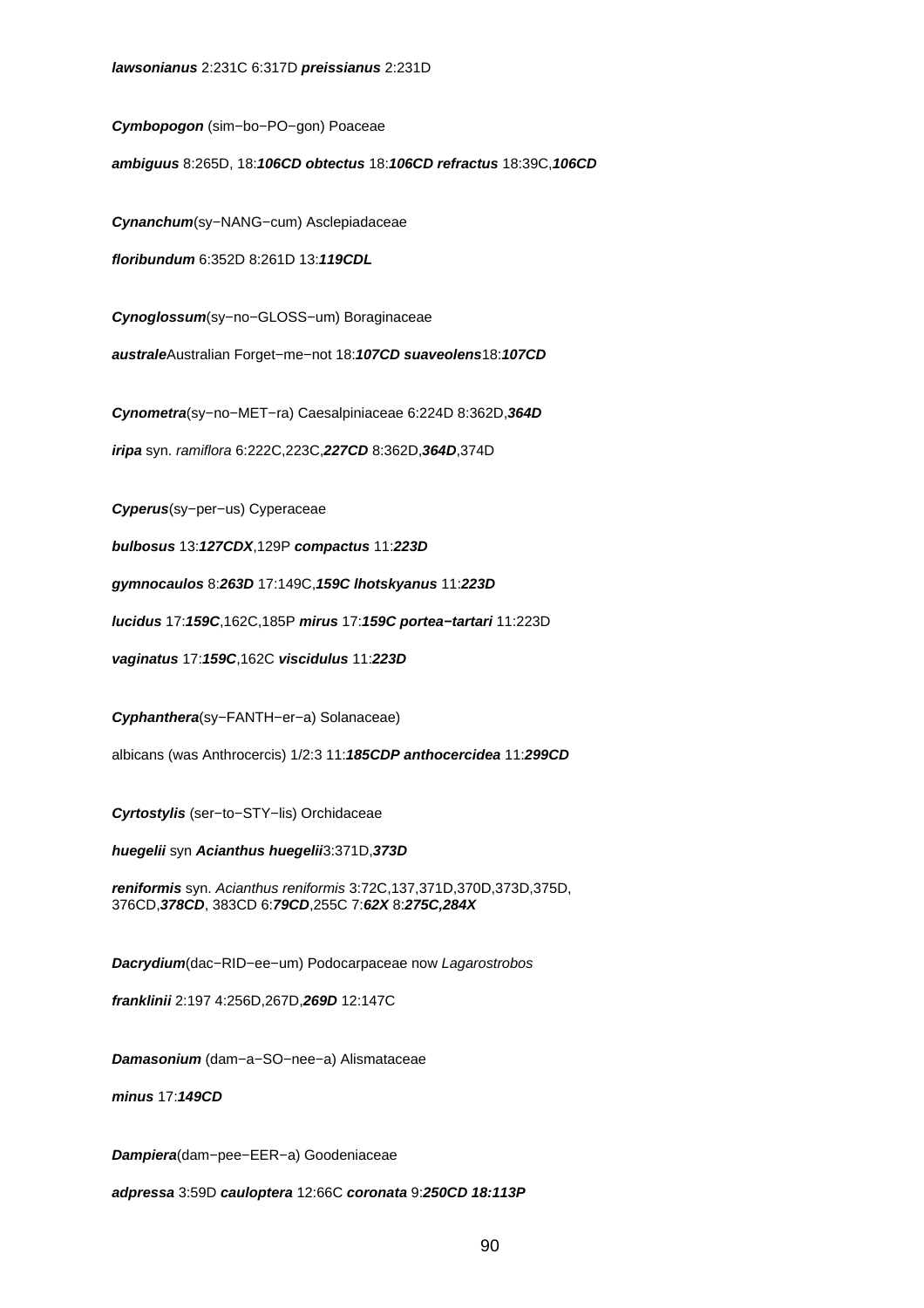#### **cuneata** 5:294C 6:67 9:**250CD** 12:245P 14:18C

**diversifolia** 5:**247CD**,251CD,294C 6:65CD,67C 14:18C 12:64C,66C,104CP, 184C,245P,249P 13:54C 15:266C 17:338C 18:26C,36P,**115CD eriocephala** 5:**252CD** 18:113P **incana** 3:**335D** 5:251C **hederacea** syn.heterophylla 3:342C 5:213C 9:**250CD** 15:205P **lanceolata**3:208C 5:91CD,299C 6:316C **lavandulacea** 3:275C 5:**299CD linearis** 6:67C 7:114D 9:**250CD** 12:64C,184C 13:54C 15:266C 17:338C **luteiflora** 5:**251CD purpurea** 5:168D 7:114D 14:18C 15:97P,266C 18:25C **rosmarinifolia** 5:294C,308C 6:142C 9:121C,**250CD** 12:64C 13:54C,266C 15:97P,263C stricta 3:208C,275C 5:154C,168D 7:114D,115D 12:260C,311C **teres** 7:114D 12:241C 13:266C 14:18C **trigona** 16:173C **wellsiana** 4:180X 5:**247CD,251CD**,252P 18:113P

**Danthonia**(dan−THO−nee−a) Poaceae 8:42DL Wallaby Grass **alpicola, caespitosa** and**carphoides**transfered to Notodanthonia **clelandii** now Joycea 5:296C **duttoniana** Brown−back WG 18:**183CD linkii** 18:**39CD,183CD nivicola**7:354D **pallida**now Joycea8:42D **pauciflora** now Rytidosperma pauciflorum **racemosa**now Notodanthonia 14:**168CD**,169C **richardsonii**18:**39CD setacea** 18:**39CD,183CD**

**Darlingia**(dar−LIN−jee−a) Proteaceae **darlingiana**6:**18D** 12:194C,**196P,197C**,207C,**208CD**,215C 13:**69C** 16:269C

**ferruginea** 12:195C,207C,**208CD,**228CD,229P,236P

**Darwinia**(dar−WIN−ee−a) Myrtaceae 4:82,**83D acerosa** 18:247C **carnea** 4:68C 10:357D 14:165C 18:243CD,**248CD**,261P **citriodora** 3:116C,342C 5:213C 6:59CD 7:130D 12:66C 14:**127CD**,165C 18:239C,240C,246C,247C,**248CD collina** 3:52D 18:**243CD**,244P,**248CD diosmoides** 18:247C **fasicularis** 3:116C 5:167L,176D,180P 7:130 14:127C, **163C** 18:246C,247C **glaucophylla** 18:247C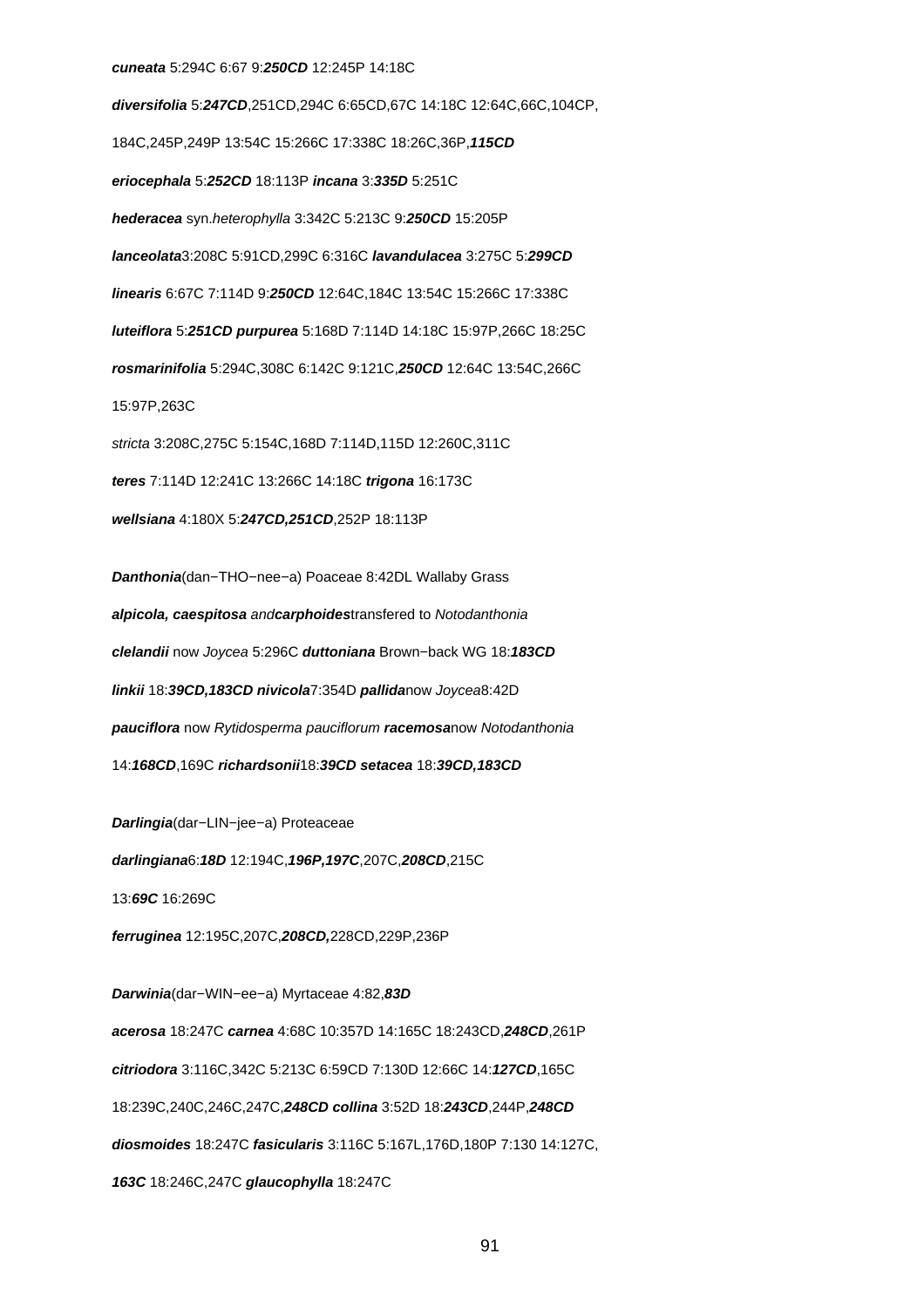#### **grandiflora** 14:63C 18:246C,247C **helichrysoides** 18:245D

**homoranthoides** 18:247C **hypericifolia** 3:52D 14:127C 17:338C 18:240P, 245D,247C **leiostyla** 3:58D 6:87D 9:**111C** 12:64C 13:50C 14:127C, **140P** 15:98C 18:237P,244P,245D,246C,247C,**248CD**,280P **leptantha** 5:359C **luehmannii** 18:245C,247C **macrostegia X meeboldii** 18:241P,243CD,245CD **macrostegia** 3:52P 11:**188DP** 12:92P 18:240P,241P,**243CD,249CD**,260P **masonii** 10:357C **meeboldii** 3:52D 4:68C 6:87D 9:**111C** 14:127C 18:**243CD**,245CD,247C,**249CD micropetala**1/12:14 18:247C **nieldiana** 18:247C **oederoides** 18:247C **oldfieldii** 6:45P,65CD 14:127 17:338C 18:247C **oxylepis** syn.meisneri 3:58D 18:**243CD**,245CD,247C,**250CD**,260P,280P **Darwiniapinifolia** syn.rhadinophylla 3:58D,208C,275C 7:130D 10:357C 14:165C 18:246C,247C pauciflora 18:**245C porteri**18:245D **purpurea** 12:181P 14:163C 18:245CD,247C **squarrosa**2:52C 6:87D 18:245CD,**250CD speciosa** 18:245CD,247C,**250CD taxifolia** 13:54CD 14:63C,64P 15:214C 18:246C **thomasii** (syn. rylstonea) 8:**87CD** 18:247C **vestita** 18:247C **virescens** 18:247C **wittwerorum** 18:245CD **Dasypogon**(daz−ee−PO−gon) Dasypogonaceae 16:352D

**bromeliifolius** 1/7:12,13P 5:**262CD** 6:49P 9:**240PD** 16:352D

**Dasypogonaceae** the Plant Order Asparagales Liliiflorae 16:252D Baxteria, Calectasia, Dasypogon, Kingia.

**Datura** (dat−YOO−ra) Solanaceae leichhardtii 8:**266D**

**Daucus** (DAW−cus) Apiaceae

**glochidiatus** 8:**261D**

**Davallia**(DAY−vall−ee−a) Davalliaceae

**pyxidata** 2:96D 8:170C 18:24C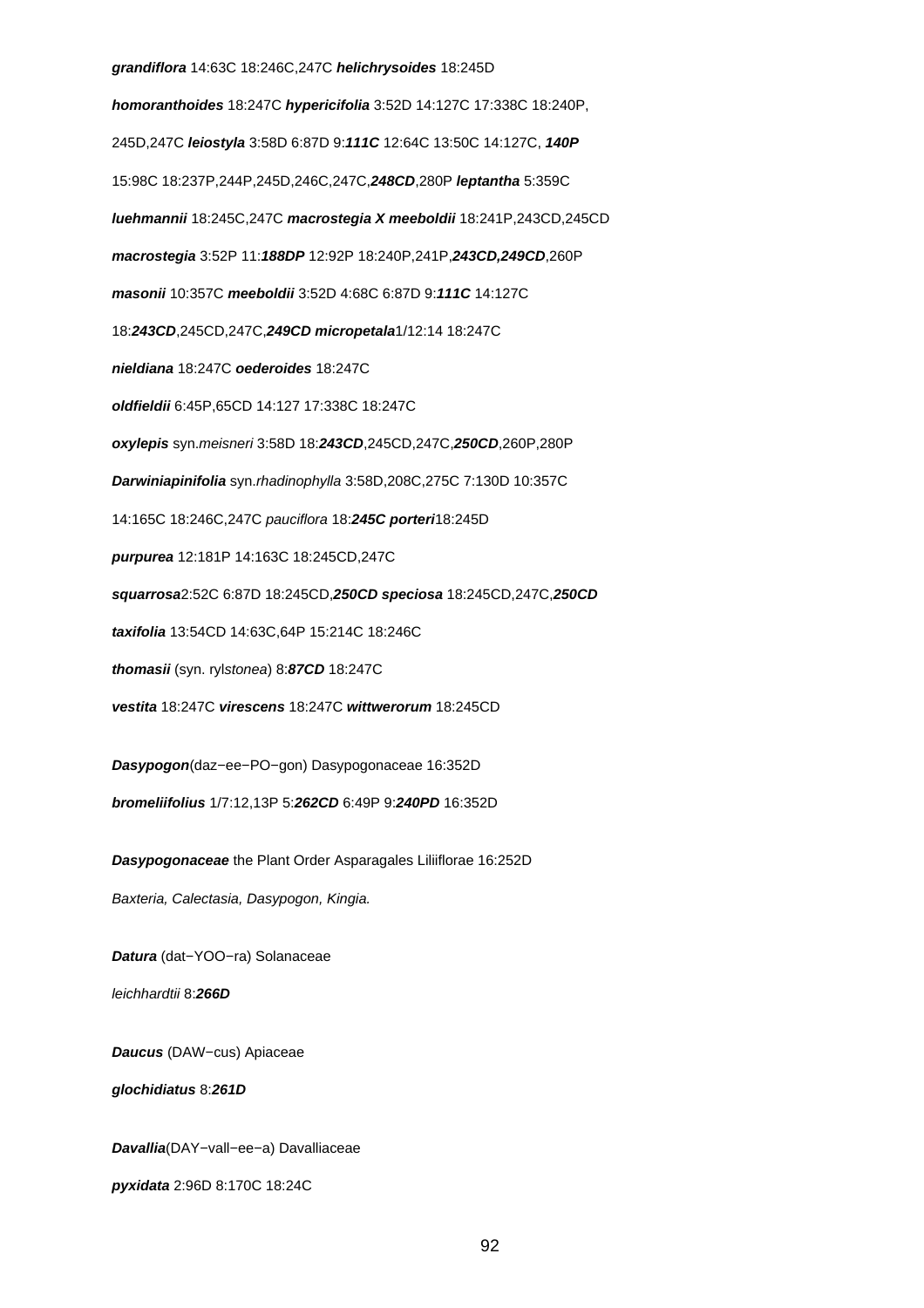#### **Davidsonia**(day−vid−SO−nee−a) Davidsoniaceae

**pruriens** 12:207C 13:**69C** 16:237P,250C,**267CD**,269C 18:56C

**Daviesia**(da−VEE−zee−a) Fabaceae:50D 13:121CD **acicularis** 7:138D **benthamii** syn. aphylla 13:121CD,194X **brevifolia** 11:**299CD**,**329DP epiphyllum** 10:107CD 13:121CD,194X 18:192P **laevis** 17:**103DL**,105D **latifolia**7:138D 10:107CD,379D 11:311D 12:179C **mimosoides** 5:359C 10:**107CD oppositifolia** 11:**49DP** rhombifolia 17:93P **ulicifolia**7:139C **ulicina** 9:121C **umbellulata** 10:**107CD virgata** 11:311D

**Dawsonia** (daw−SO−nee−a) Dawsoniaceae Giant Moss

**superba** 18:**126CD**

**Decaspermum**(deck−a−SPERM−um) Myrtaceae **humile** syn.fruticosum 9:**372D** 12:195C,207C,**228CD**

**Delarbrea**(del−ARB−ree−a) Araliaceae

**michieana** 9:371C 12:195C,199C,**228CD**

**Dendrobium**(den−DRO−bee−um) Orchidaceae

**adae** 4:**133CDP** 8:75C,178C **affine** syn.dicuphum 2:238D,240C

**aemulum** 1/9:14,25,26 1/11:11 2:97 5:2D,**134CD** 7:136D 8:178C

'Aussie Ira' D.'Ellen X D.tetragonum 13:277P

**agrostrophyllum** 5:143C 8:76C **bairdeanum** 5:105P,**106CD** 8:76C,91C

**beckleri** see schoeninum **bifalce** 5:105D,**106CD** 6:133P

**bigibbum** 1/9:26 2:73P,75C,77D,98CX,126C,151C,152C,238C,240C,248P

5:192CDP 7:244P 8:76C,178C

**canaliculatum** 1/9:14C 5:**19CD**,143C 8:75C,82D,90D

**cucumerinum** 1/11:11 5:**16DP**,17D,**135CD** 7:136D **dicuphum** see affine

**x delicatum** (syn. D.kestevenii) 4:205C,310C 5:**134CD** 12:66C 13:276C

**discolor**(syn. D.undulatum) 1/9:14 3:**28CD**,30D 8:75C,76C

**falcorostrum** 1/2:14D,16P 1/9:14,25 5:**133CD** 7:135D,136D 8:178C 12:66C

**fleckeri** 4:133D 13:236P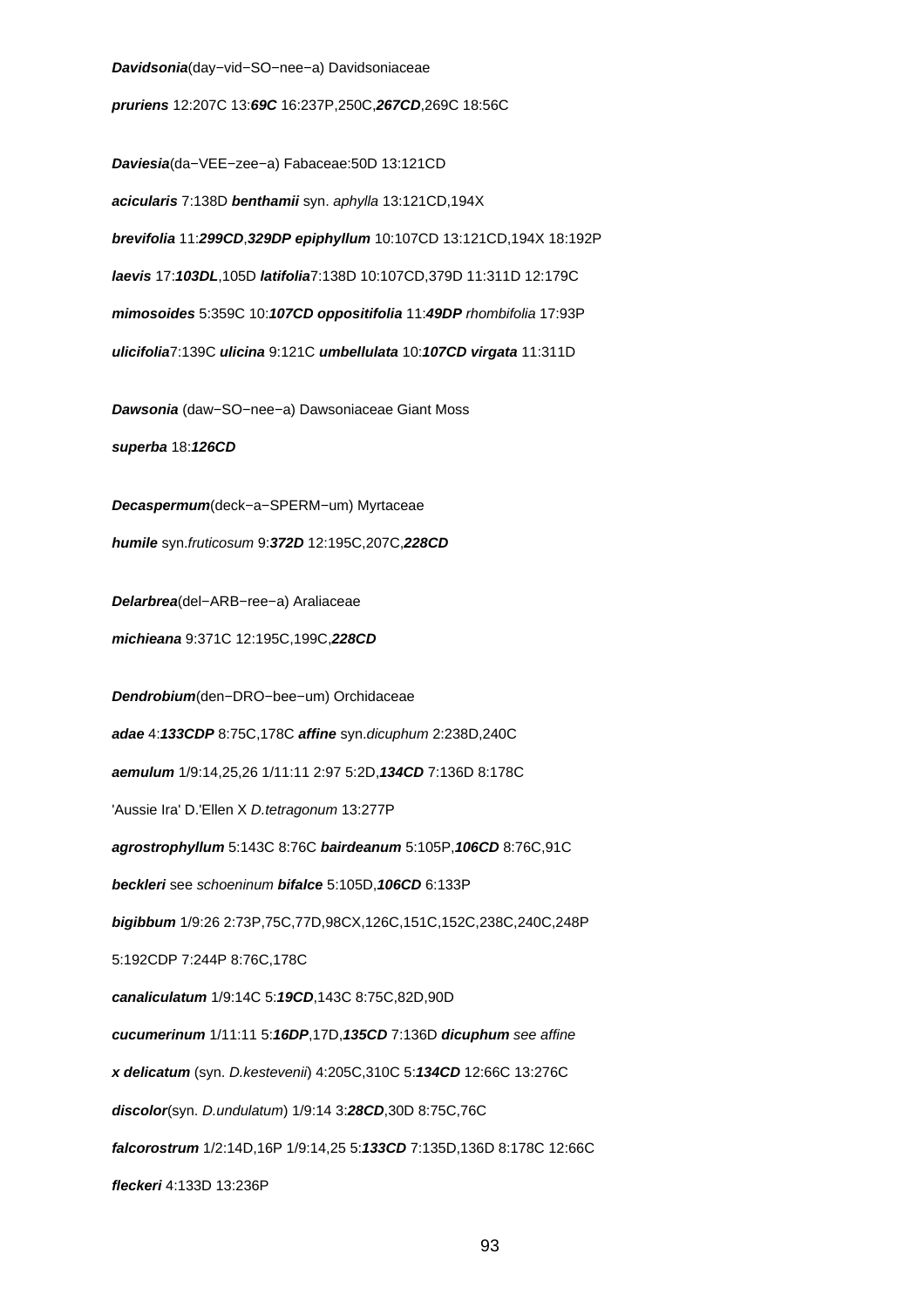**gracilicaule** 2:97C 4:205C,308C 5:2D,**133CD** 7:135D,136D 8:178D 18:24C **x gracillimum** 1/9:14,25 1/11:11 4:205C 5:2D,**134CD** 7:136D 12:12:66C 'Hida Poxon' D.tetragonum X D.speciosum 13:276D,277P **johannis** 7:237P 8:76C,**175CD jonesii**syn. **ruppianum** 3:223CD 8:75C,178C **kingianum**1/4:18D,20P 1/7:9 1/9:14,25 1/11:31 3:27C 4:205,206 5:**107CD, 275CD**,277P 7:135D,136D 8:178C 12:66C **lichenastrum**5:143D **linguiforme** 2:97 4:206 5:1P,2C,**17CD**,162CD 7:136D 8:175CD 18:24C **lobbii** 8:76C **luteochilum** 8:76C,**175CD malbrownii**4:**134D**,135 **monophyllum** 5:**134CD mortii**5:143C 8:75C,76C **nindii** 8:76 **pugioniforme**1/9:14,26 2:97 5:2,143C 7:136D **racemosum** 8:178C **rhytidothecii** 4:134 **rigidum** 1/:11 2:30,31D,32P 5:143C 8:76C,175CD **ruppianum** see jonesii **schoeninum** syn. **beckleri** 1/9:25 2:97 5:143 7:135D,136D 8:178C **smillieae** 8:76D,90D,**175CD Dendrobium speciosum** 1/4:19 1/7:9 1/9:13,14,25 1/11:11,12,31D,32P 2:97 4:**204CDP,206C**,308C 5:**133CD,162CD,163L** 8:75C,76C,90,91,178 12:66C 'Star of Gold' D.tetragonum X D.falcorostrum 13:276C **striolatum** 1/11:11 2:97 3:136D 5:**134CD**,162CD,163L **stuartii** 6:132C **superbiens** 2:152D,153,240D 8:76 **teretifolium** 2:97D,308 4:308C 5:2D,**135CD** 7:135D,136D 8:76C,178C **tetragonum** 2:97d 5:**133CD** 7:136D,137P 8:75C,76C,**175CD** 13:276CD **toressae** 9:**76CD undulatum** − see D.discolor **wassellii** 5:**17CD** 8:75C

**Dendrocnide**(den−drok−NY−de) Urticaceae **corallodesme**17:**270D cordata**17:270C,**271CD excelsa** syn. Laportia 2:96D **moroides** 17:270C,**271CD**,272C **photiniphylla** 12:207C 17:**271CD**,272C

**Dennstaedtia**(den−STEED−tee−a) Dennstaedtiaceae **davallioides** 7:104 15:240C

**Dentella** (den−TELL−a) Rubiaceae **pulvinata** 6:316C

**Deplanchea**(de−PLAHN−she−a) Bignoniaceae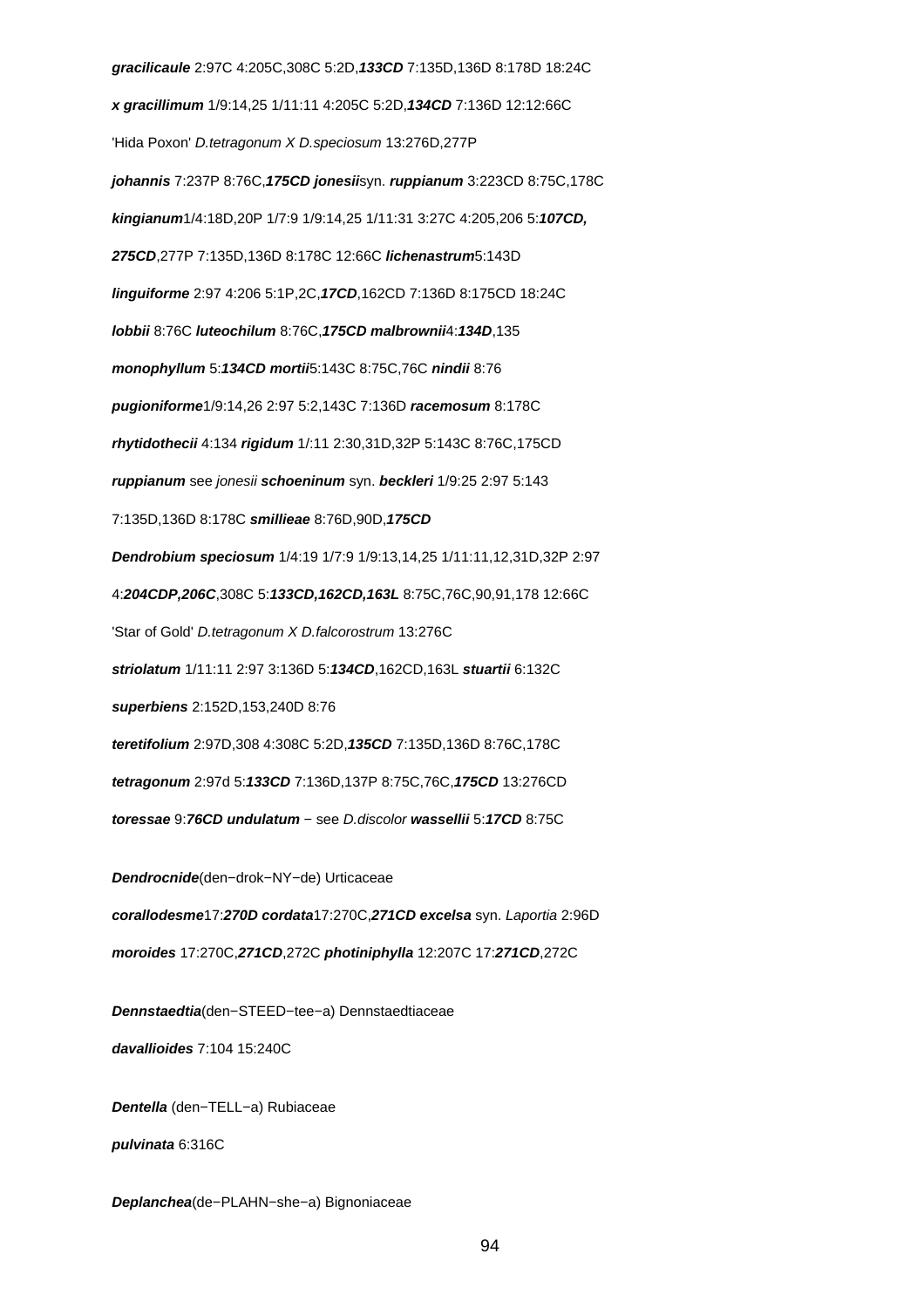**Derris** (DERR−is) Fabaceae

**involuta** 10:**107CD**

**Desmodium** (dez−MO−de−um) Fabaceae

**varians** 1/12:16 10:**107CD**

**Deyeuxia** (de−YOOX−ee−a) Poaceae Bent Grass

**quadriseta** Reed BG 18:**183CD**

**Dianella** (di−a−NELL−a) Phormiaceae/Liliiflorae 16:364D

**amoena** 18:**179D brevicaulis** 18:**179CD**

**caerulea** 7:120 8:**80CD** 16:274C,**294CD** 17:163C

**callicarpa** 18:**179CDlongifolia** syn**.** laevis 4:**357CD** 5:**56D** 7:292,330

8:**82CD** 9:120C 16:**294CD** 17:163C 'Peninsular Perfection' 17:**55D**

**porracea**18:**179CD**

**revoluta** 3:275C 4:154C,**357CD** 5:56D,308D 7:292D,330D 9:120C,**246CD**

15:11D 16:**295CD**,341DL,**365D**L 17:**14CD tarda** 18:**179CD**

**tasmanica** 3:275C 4:**154D**,**357CD** 5:308D 6:15C0 7:120D 9:120C

12:**156DP** 13:**69C** 15:239C,240P 16:**295CD** 17:163C

**Diaspasis**(di−ASS−pa−zis) Goodeniaceae

**filifolia** 5:242D,**246CD**

**Dichanthium**(di−CANTH−ee−um) Poaceae Blue Grass

**sericeum** syn.affine 8:**265D** 18:**39CD** Silk BG

**Dichapetalum** (di−ca−PET−al−um) Dichapetalaceae

**papuanum** 12:194C,198C,228CD

**Dichelachne**(dy−kel−ACK−nee) Poaceae Plume Grass

**crinita** 18:**39C,183CD** Long Hair PG

**Dichondra**(di−CON−dra) Convolvulaceae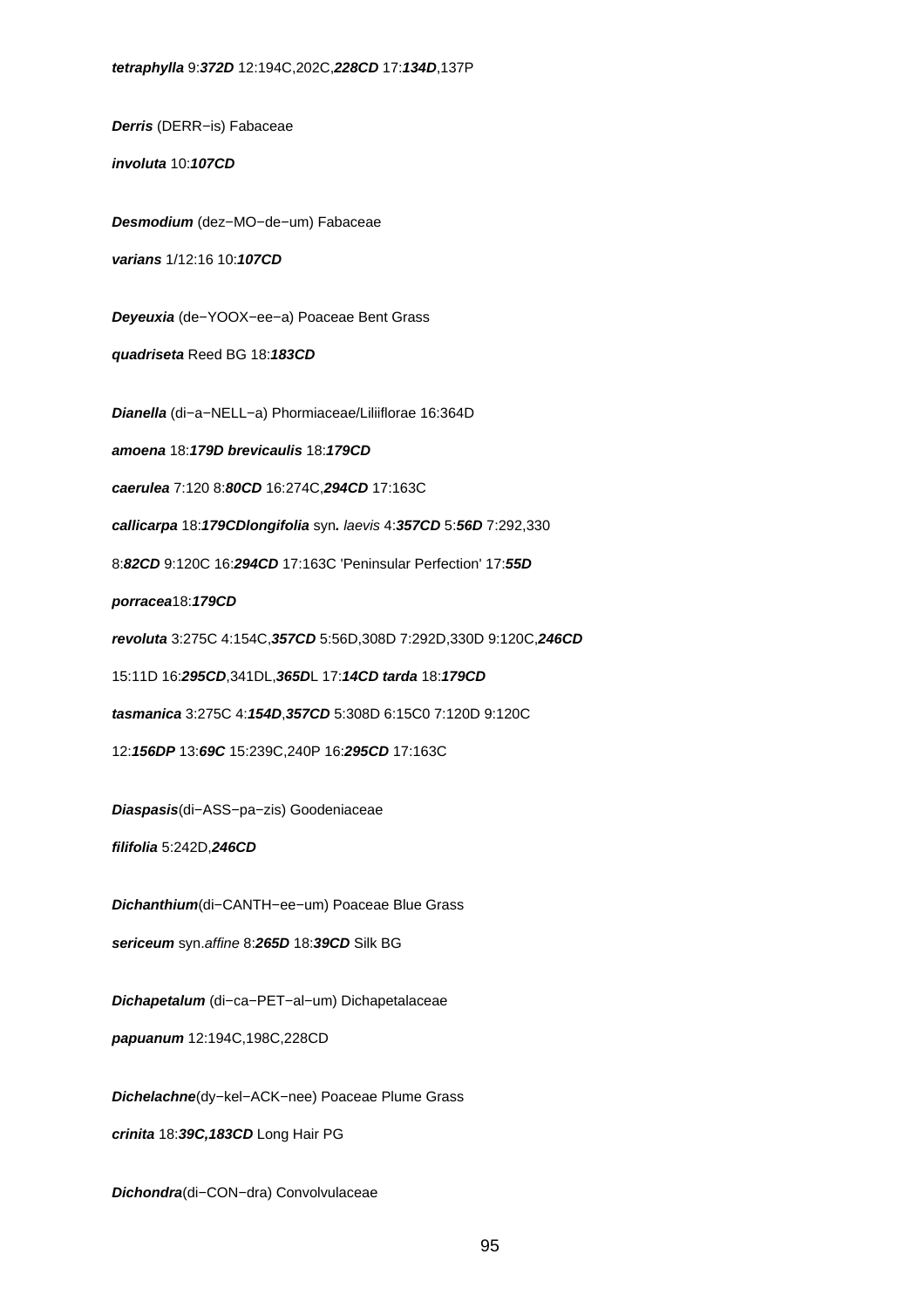**Dichopogon**(di−co−PO−gon) Anthericaceae/Liliiflorae

**fimbriatus** syn. Arthropodium fimbriatum 5:75D 12:**122DL**,124D 16:**324C**

**strictus** syn. Arthropodium strictum 5:75D 12:**122D**,162C 16:**295CD,324C**

**Dicksonia**(dick−SO−nee−a) Dicksoniaceae 7:159,340D

**antartica** 7:105D,157P,165P,166D,190D,339D 9:**170C** 14:62CD 17:150C,

159C,162C,165P,**371C** 18:56C **youngiae** 7:167D,340D 9:**170C** 14:62CD

**Didiscus**(di−DISK−us) Apiaceae

**glauciflorius** − see Trachymene glauciflorius 9:**250CD**

**Digitaria** (didj−it−AIR−ee−a) Poaceae

**brownii** 8:**265D didactyla** 12:135

**Dillenia** (dill−EEN−ee−a) Dilleniaceae

**alata** 10:**35D** 12:**191D**,194C,202C,207C,**230CD** 13:**69C**

**Dillwynia**(dill−WIN−ee−a) Fabaceae

**brunioides** syn. Pultenaea brunioides 12:118D 14:376DP 15:123D **capitata** 15:123D now Almaleea capitata

**cinerascens**11:311D 12:**100DP floribunda** 3:275C 4:296P 10:**109CD**

**glaberrima** 3:117C 10:109C 11:48P,311D **hispida** 10:109C 11:**299CD**,311D

**juniperina** 10:378D **oreodoxa** 10:109C 11:**310CD**,311D

**retorta** 5:174D,175L 7:139D 10:**109CD**,378D

**sericea** 7:139D,319D 10:109D 11:**299CD**,311D 15:266C

**Dioscorea**(di−os−COR−ee−a) Dioscoreaceae/Liliiflorae

**hastifolia** 17:**30CL**,31D **transversa** 13:69C 18:**114CD** Native Yam

**Dioscoreales** a Plant Order in Liliiflorea 16:374D

Dioscoreaceae, Petermanniaceae, Ripogonaceae, Smilacaceae,

Stemonaceae, Taccaceae.

**Diospyros** (di−OS−pi−ros) Ebenaceae 16:270D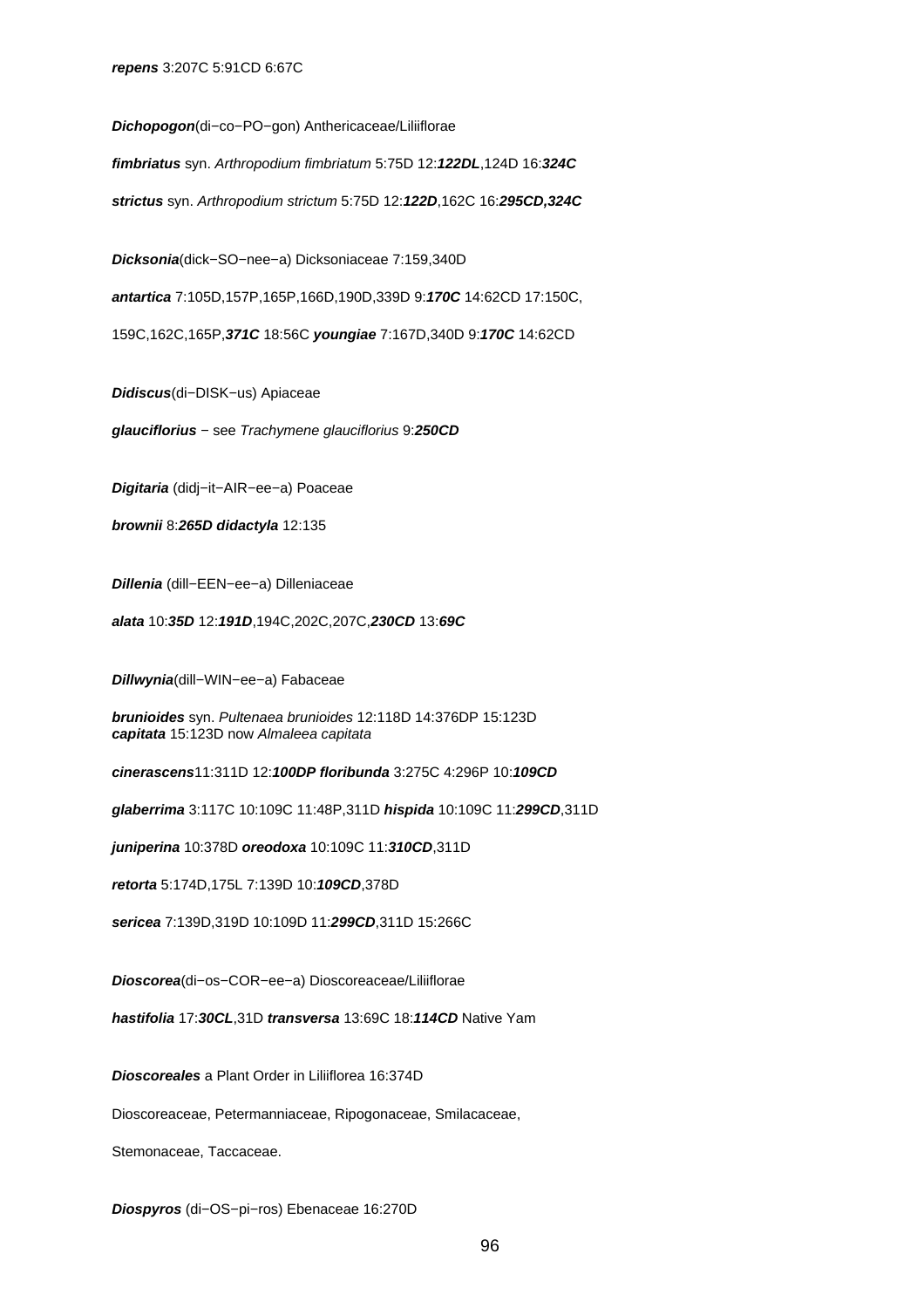**australis,**bundeyana,calycantha.cordifolia,cupulosa, elipticifolia,

fasciculosa,ferrea,hebecarpa,littorea,longipes,mabacea, major,maritima

montana, nitens,pentamera 16:264P,**270CD**,271L,272D

**Diplarrena** (dip−la−REEN−a) Iridaceae 13:**63CD** 16:371D **angustifolia**18:25C **latifolia** 12:151C,162C 13:**63CD** 14:191D,**198D** 16:**295CD** 'Anethyst Fairy' 17:**372CD**,373P ACRA 1993 **moraea** 5:**243CD** 6:**150C**,336P 7:116D,382D 12:162C 13:**63CD** 14:191D,192P,**198D** 16:**295CD,368DL** 17:162C **Diplaspis** (dip−LAS−pis) Apiaceae **hydrocotyle**7:355D **Diploglottis**(dip−lo−GLOT−iss) Sapindaceae **campbellii** 10:358D **cunninghamii** 9:**372D diphyllostegia** 12:195C **harpullioides** 12:195C **pedleyi** 12:195C **Diplolaena**(dip−lo−LEEN−a) 3:118 8:215D,221D Rutaceae **grandiflora** 5:213C 6:59C,**160CD** 7:150D **Dipodium**(di−PO−dee−um) Orchidaceae **ensifolium** 2:40D,42D,43D 4:**354CD** 8:75C,76C,**78CD,**90C **hamiltonianum** 2:40D,42D 10:355D **pictum** syn. pandanum 6:**34CD**,35L **punctatum** 2:40DP,41D,42D 3:136D,137D 4:354 7:62C **Dipteracanthus**(dip−ter−a−CANTH−us) Acanthaceae **australasicus** syn.corynothecus syn.primulaceus 13:**103CD Dischidia**(dis−KID−ee−a) Asclepiadaceae **major syn** rafflesiana 13:69C**. nummularia** 8:**82CD** 13:**69C ovata** 13:69C

**Diselma**(di−SEL−ma) Cupressaceae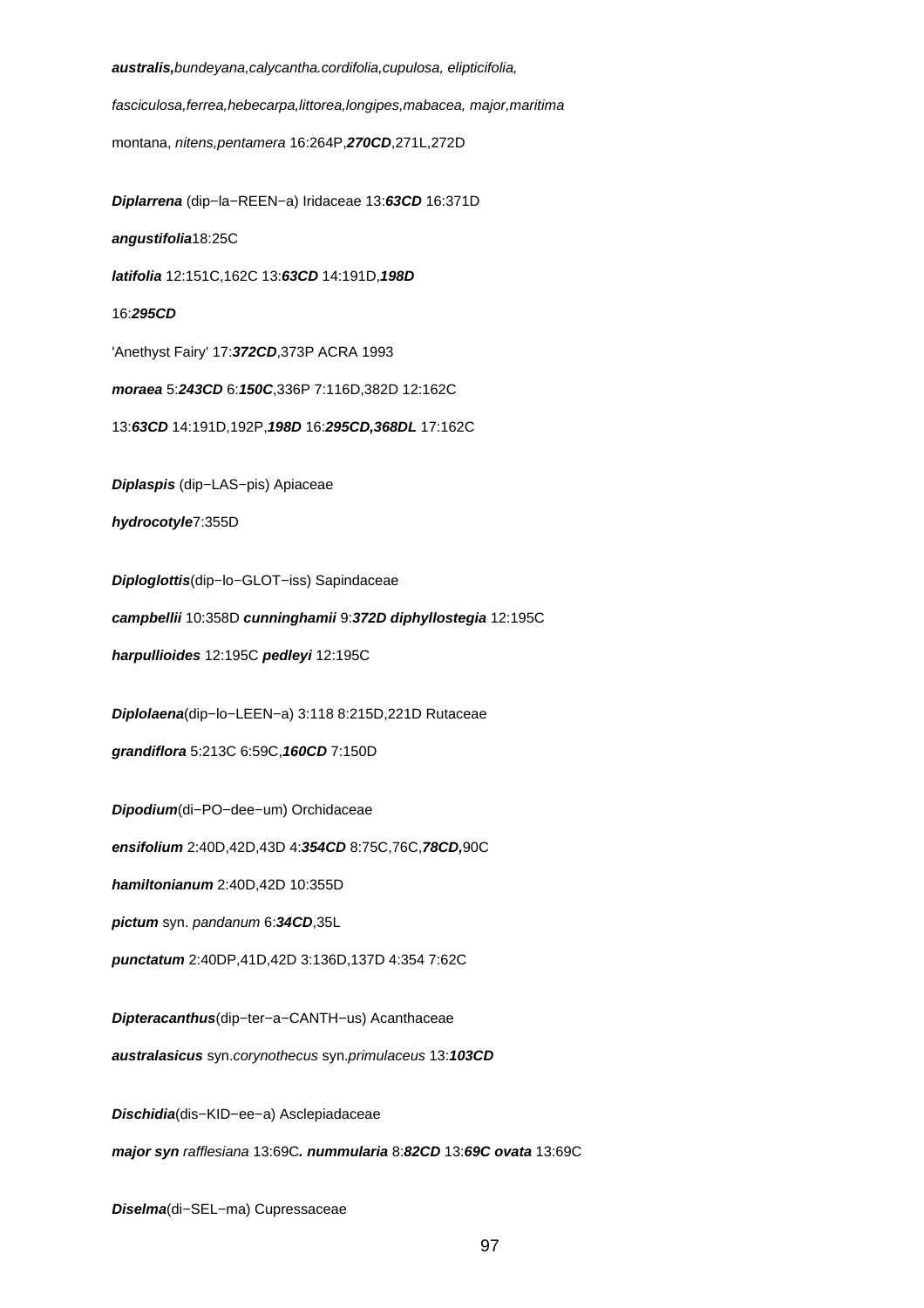**Disphyma**(dis−FY−ma) Aizoaceae

**crassifolium** syn. australe 3:**111CD** 5:**91CD** 6:67C,**150C** 7:106D 14:45P,**53D**

**Diuris**(di−YOO−ris) Orchidaceae

**aurea** (syn. D.spathulata) 2:173D,175D 4:243,273 7:**58CD** 8:90,284

**brevifolia** 3:72C 4:243CD 9:**176PX** 12:66C 13:**222CD**

**brevissima** 4:**242CD** 7:**58CD emarginata** 7:**59CD**

**laxiflora** (syn. D.carinata) 7:59D 13:**222CD**

**longifolia** 2:169P,172D,174D 4:241CDP 7:**59CD** 8:176C 12:66C 13:**222CD**

**maculata** 2:173D 3:72C,137 4:242CD,273C 7:**59CD**,136 12:66C 13:**222CD**

**palachila** 2:173D,174D 4:**242CD** 7:**59CD**,252P

**palustris** 2:173D,174D 3:72C 4:169D,**242CD** 7:**59CD**

pedunculata 2:173D,175D 4:242CD,273C 7:57P,59CD 8:284

**platichila** 7:**61CD** 10:378D

**punctata** 1/2:12 2:172D 4:242CD,273C 7:**61CD**,62X **purdiei** 10:357D

**setacea** (syn. D.filifolia) 2:173D,175D

**sulphurea** 2:121X,173D,174D 3:137C 4:206C,243CD 7:60P,**61CD**

8:**275C**,284 13:**222CD venosa**7:**61CD**

**Dodonaea** (do−do−NEE−a) Sapindaceae

**adenophora** 1/3:5 8:338 17:**221DL amblyophylla** 17:198D,**199DL angustissima** now sub.sp.of D.viscosa 8:**266D aptera** 17:198D,**211DL attenuata** now D.viscosa Brunonia 5:**87CD**,89C,90C 12:35C **baueri** 17:197X,**198D,210DL biloba** 17:198D,**203DL,227CD,232CD boroniifolia** 5:210C 7:154D 10:52DP 17:196P,197X,198D,**218DL bursariifolia** 17:194D,196P,197X,198D,**211DL caespitosa** 17:198D,**214DL camfieldii** 17:198D,**204DL ceratocarpa** 17:198D,**214DL**,230C,**231CDX concinna** 17:198X,**218DL,**230C,233P **coriacea** 17:197X,198D,**200DL cuneata** now D.viscosa spp. 5:**87CD** 11:**301CD** 17:216P **divaricata** 17:198D,**214DL ericoides** 17:194D,198D,**211DL**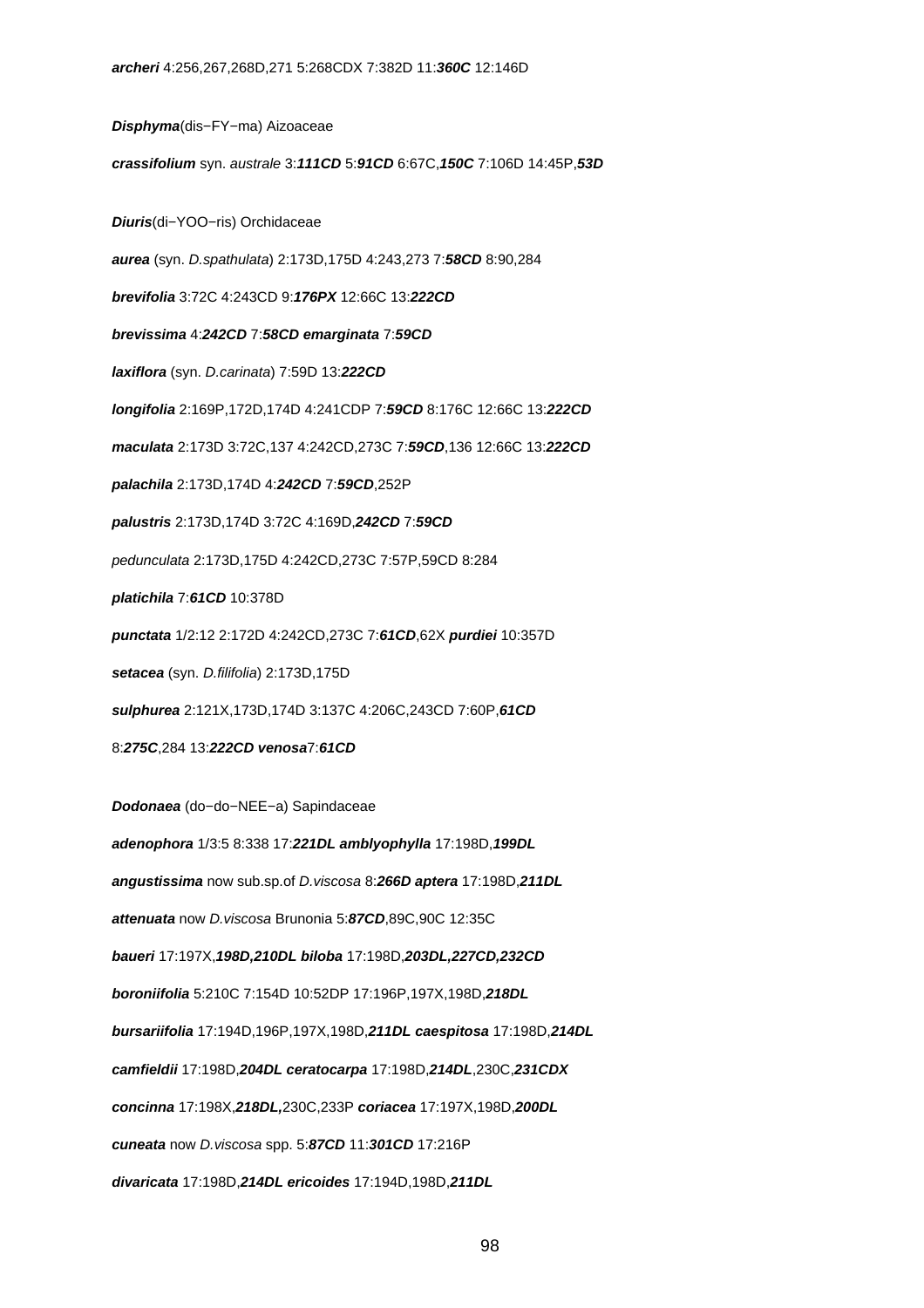**falcata** 17:198D,**202DL filifolia** 8:**128CD** 17:193P,197X,198D,**202DL,227CD filiformis** 17:193P,197X,198D,**202DL glandulosa** 17:195D,198D,**224DL hackettiana** 10:357D 17:197X,198D,**200DL,231CDX heteromorpha** 17:197X,198D,**206DL hexandra** 17:197X,198D,**210DL,232CD hirsuta** 17:197X,198D,**204DL**,205P **humifusa** 3:58C 17:198D,**211DL humilis** 5:308C 17:194D,198D,**224DL,232CD**,233P **inaequifolia** 17:198D,216P,**222DL intricata** 17:198D,**200DL lanceolata** 17:197X,198D,**199DL larreoides** 17:198D,220P,**221DL lobulata** 6:299C 8:259D,266D 17:197X,198D,**204DL macrossanii** 17:194D,198D,**224DL megazyga** 17:192P,198D,**222DL,227CD microzyga** 5:**87CD**,89C,90 **oxyptera** 17:198D,**223DL pachyneura** 17:198D,**223DL peduncularis** 8:317 17:198D,**204DLP**,**227CD petiolaris** 1/3:5 17:194D,198D,**200DL**,208P **physocarpa** 8:86CD,91D 17:194D,198D,220P,**221DL pinifolia** 17:198D,**214DL pinnata** 17:198D,**219DL platyptera** 17:198D,**206DL,227CD polyandra** 8:317 16:**279CD** 17:194D,198D,**200DL**,227CD **polyzyga** 17:198D,**221DL procumbens** 5:269CDX 11:310CD 17:198D,**203DL ptarmicifolia** 17:189P,198D,**207DL rhombifolia** 17:198D,**207DL rigida** 17:198D,**202DL**,209P **rupicola** 10:358D 17:198P,**223DL**,228CD **serratifolia** 8:317 17:198D,**200DL sinuolata** 17:195D,208P,219DL,227CD **stenophylla** 17:195X,198D,**207DL,228CD**,229P **stenozyga** 7:330D 17:198D,217P,**218DL subglandulifera** 17:198D,**222DL tenuifolia** 8:68P,86CD,90D 17:198D,**222DLtepperi** 10:358D 17:198D,**211DL triangularis** 17:198D,**215DL**,227CD **trifida** 17:194D,198D,**215DL Dodonaea triquetra** 7:152D,154D 8:317 17:197X,198D,**199DL,228CD**

**truncatiales**17:198D,**206DL,229CD** 18:**298CD**

**uncinata** 17:195D,198D,**218DL,228CD vestita** 17:198D,209P,**223DL**

**viscosa** 3:116C 5:213C 7:271D 8:**128CD**,317 10:**61CD,**380D 12:26C 13:107C 17:195X,197D,198D,**201DL**,212P,226X,**228CD,231CDX,232CD** 18:**297CD**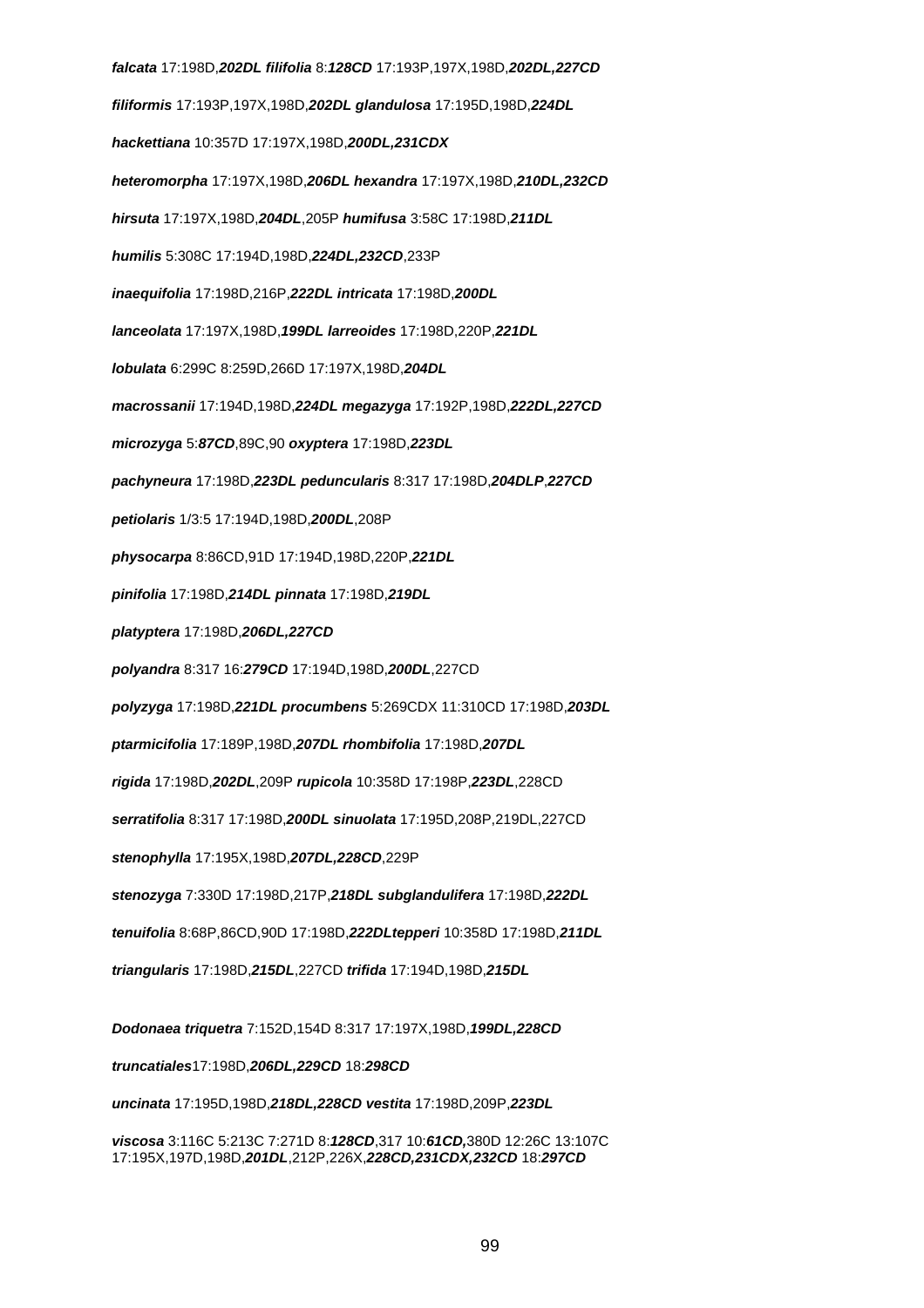**Dolichandrone** (dol−ic−AND−ro−nee) Bignoniaceae

**alternifolia,filiforme, heterophylla** & **spathaca** 17:135D

Donatia (do−NAY−she−a) Donatiaceae

**novae−zeelandiae** 5:**226D** 7:385D,388D,389P 12:146D,349D,**351D**,352D

**Doodia**(DOOD−ee−a) Blechnaceae

**aspera** 7:104D **media** 18:**126CD**

**Doryanthes**(dory−ANTH−eez) Doryanthaceae / Agavaceae

**excelsa** 3:270D,**271D,362D** 5:152P,161D 7:106,306 15:**17CDP** 16:**356DL**

18:26C,56C **palmeri** 16:**356DL** 18:56C

**Doryphora** (dor−IF−or−a) Monimiaceae

**aromatica** 12:207C

**Dracophyllum** (drac−o−FILL−um) Epacridaceae

**milliganii** 5:**207DL,208DP**,274CD

**minimum** 5:**207DL,209D,225CDP** 7:385D,388D 12:146D,337D,349D,

**351D**,352D 17:151C **sayeri** 5:**207D secundum** 5:207D,207 14:**231C**,236P

**Drakaea**(dra−KEE−a) Orchidaceae

**elastica syn.** jeanensis 10:357D

**Drapetes** (dra−PEET−eez) (syn. Kelleria) Thymelaeaceae

**tasmanicus** 3:172D,173D,354D 7:354D

**Drimys**(DRIM−iss) Winteraceae

**lanceolata** − see Tasmannia lanceolata 12:150C,**159D piperita** 12:207C

**Drosanthemum**(DROSS−anth−ee−mum) Aizoacea

**\*floribundum** syn. candens 14:**53D**

**Drosera** (DROSS−er−a) Droseraceae 11:**170CDLPX** 13:**69C** 17:39DL(roots) **adelae** 13:69C 18:**127CD arcturi** 4:287D 7:355D,359D 11:**360C** 12:146D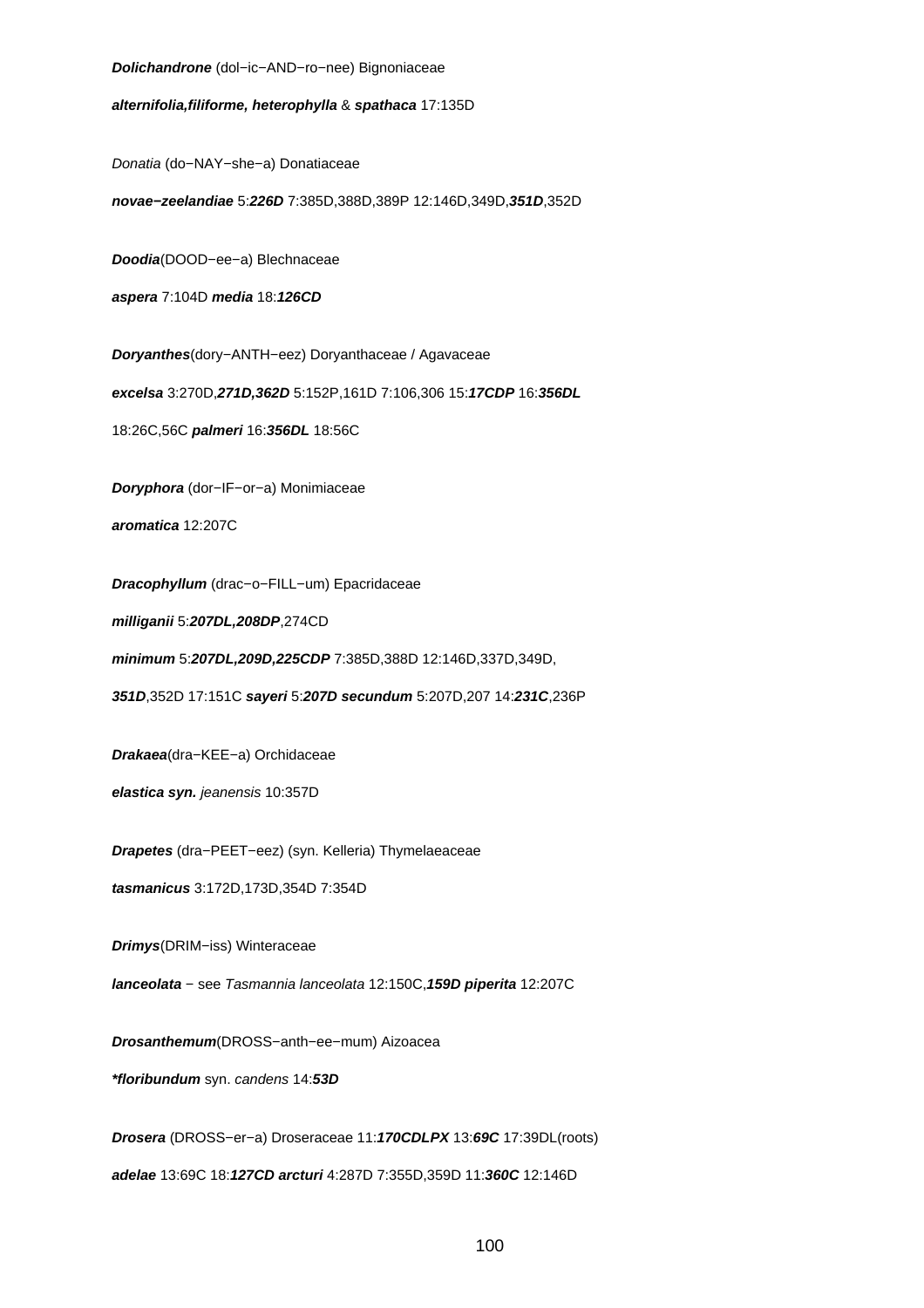**auriculata** 4:287D 13**:69C** 18:**127CD barbiger**syn. **drummondii** 4:288D,289P **binata** 4:287D 5:**33CDP** 9:**254CD** 11:175X,**360C** 13:69C 18:116P,**127CD bulbosa** 11:**172CD** 18:117P **burmanni** 4:**291CD**,331D 8:88D **erythrorhiza** 4:291C 11:**170CD** 17:**39DLX gigantea** 11:**172CD glanduligera** 4:288D,289P 13:**69C** 18:120P**,127CD hamiltonii** 11:**360D indica** 8:88D **leucoblasta** syn. **miniata** 4:288D,289P 18:117P **macrantha** syn.planchonii4:287D,291C,**366CD** 11:**360C macrophylla** 11:**172CD menziesii** 4:291C 11:**173CDP** 18:116P **nessii** now spp. sulphurea **occidentalis** 10:357D **pallida**4:291C **peltata** 4:287D,291C 11:**360C** 13:**69C** 18:**127CD petiolaris** 4:331C 13:69C **planchonii**now spp. of macrantha **platypoda** 4:287D 11:**173CDP platystigma** syn. sewelliae 4:288D,289P **prolifera** 18:**127CD pteridifolia** 13:88C **pulchella** 4:288D,289P **pygmaea** 4:287D 5:**34CD ramellosa** 4:287D **schizandra** 13:**69C** 18:**127CD spatulata** syn. **lovellae** 4:287D 4:287D,331 5:13C 13:**69C** 18:**127CD stolonifera**4:287D,291C 11:**172CD sulphurea** syn. nessii 4:291C 11:**173CDP whittakeri** 4:287D,291C 9:**254CD** 11:**360C** 13:**69C** 18:**107CD**,120P**,127CD Dryandra**(dry−AND−ra) Proteaceae **arctotidis** 1/7:7D 11:346D,**347CD** 12:**328D** 18:15C,17X **armata** 1/7:5D,7D 1/8:22D 11:**347CD** 12:**328DP** 18:15CX,17X **ashbyi** 1/7:4D,7D 1/8:20C 11:**347CD** 12:269P,**270D baxteri** 1/78D 11:343D,**347CD** 18:**10CD**,15CX **bipinnatifida** 1/7:4,7D 6:67C 11:**340DP,347CD** 18:**6CD**,15C **blechnifolia** now pteridifolia 18:**3CD brownii** now nivea 18:**7CD calophylla** 1/7:8D 3:103D 5:250CD 6:65CD,67C 8:291C 11:346CD,**347CD** 13:**88C,**89P 18:**6CD,**15C,17X CDP **carduacae** 1/8:19D,22D 11:346C,**347CD carlinoides** 1/7:5D 1/8:22D 11:346D,**347CD** 18:15CX,16P

**cirsioides** 1/7:5D,7D 1/8:19D 7:318D,319D 9:100P 11:343D,**347CD** 18:15C

**comosa** 1/7:7D 10:**357D**,349D 11:343D,**347CD**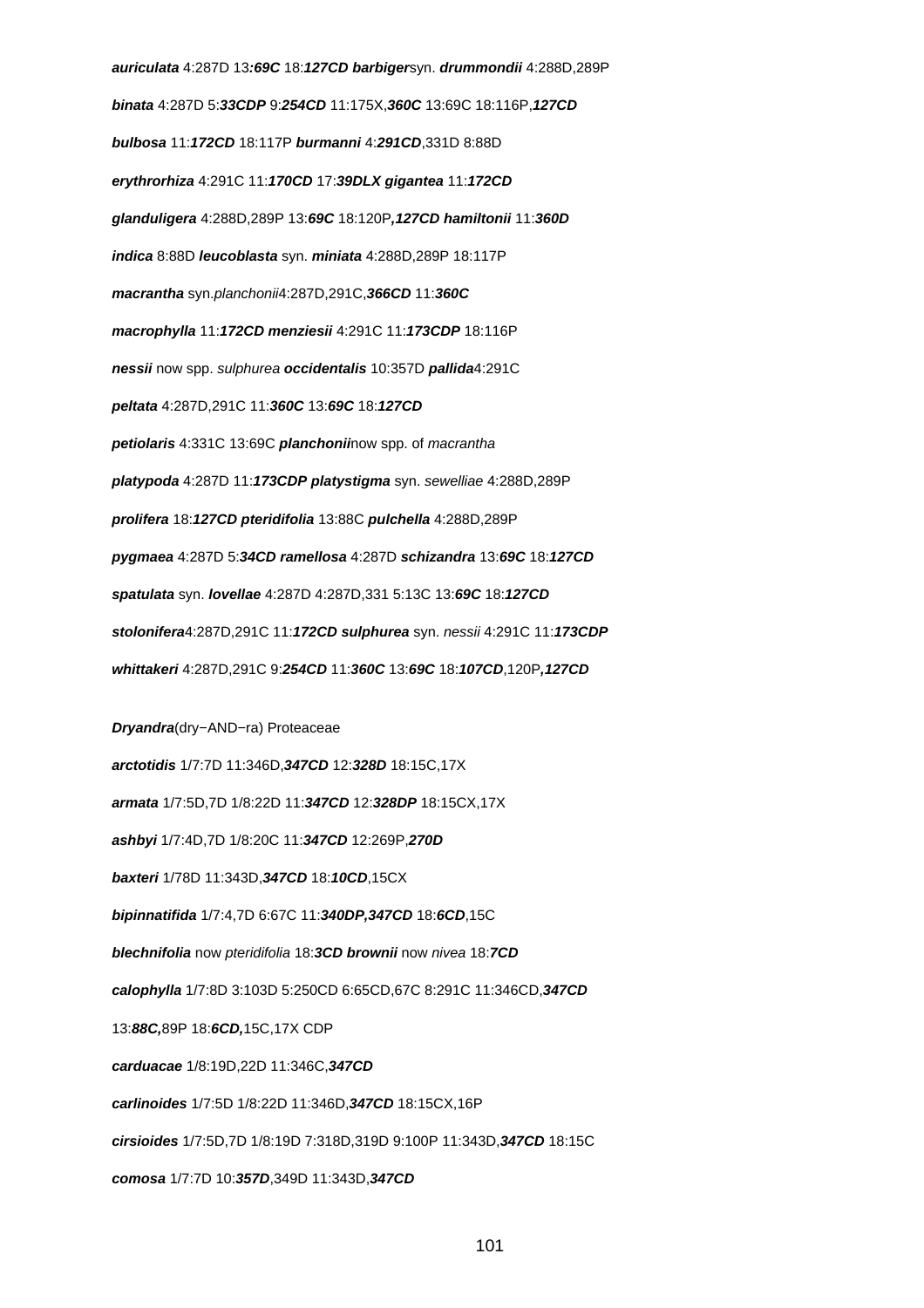**concinna** 1/8:22D 11:**347CD conferta** 1/7:7D 11:**347CD** 18:**10CD**,15C **cuneata** 1/7:5 1/8:22D 11:343D,346C,**347CD** 18:15C,17X **cynaroides** 11:**347CD drummondii** 7:54D 11:343D,345DP,347CD 13:**88CD** 15:266C 18:**6CD,**15C **erythrocephala** 1/7:7D 11:346D,**347CD**,349D 18:17X **falcata** 1/7:5 1/8:23D 11:343D,**347CD**,349D 18:15C **fililoba** (39) 18:**6CD**,8P **ferruginea** 11:343D,**347CD** 18:14X,15C **floribunda** − see D.sessilis **foliolata** 1/7:2,8D 11:347CD **foliosissima** 11:343D,**347CD** 18:**10CD,**15X **formosa** 1/3:14D 1/7:1P,2D,8D,16D 1/8:20 3:118,207,275 5:213C 6:74CD, 361C 7:318D,319D 8:291C 11:336P,342D,346D,**347CD**,350X 13:55C,58C 15:266C 18:1P,15CX,17X,22C,43C,143C **fraseri** 1/7:4,6,7D 1/8:19D 6:67C,71C,**73CD** 9:100P 11:346CD,**347CD**,350X 12:**270D**,272P 18:15C,17X **hewardiana** now stricta **horrida** 1/7:4D 11:**347CD lepidorhiza**(41) 18:**3CD kippistiana** (47) 1/7:4C 1/8:23D 11:**347CD** 18:**10CD**,15C,17X **lindleyana** 18:**6CD longifolia** 1/7:2,8D 1/8:19 11:343D,**347CD** 18:15C **mimica** 18:**3CD**,9P **mucronulata** 1/7:16D 1/8:23D 11:343D,**347CD** 18:**10CD**,12P,15CX,17X **nana** 1/7:6D 6:**73CD** 9:107CX 11:346D,**347CD,**349D 17:338C **nervosa** 18:5P,**6CD**,15CX **nivea** syn. **brownii** 1/7:5D 1/8:19D,23D 6:67C 11:343D,346D,**347CD** 12:64C 18:4P,5P,**6CD**,(28)**7CD**,14X,15C **nobilis** 1/7:2,5D,8D 1/8:19D 3:118C 7:**48DP** 11:343D,346D,**347CD** 14:260P 18:11X,14X,15C,17X **obtusa** 1/7:7D 11:346D,**347CD** 18:**3CD,**4P,5P,15C **patens** 1/7:2,8D 1/8:19D **plumosa** 1/8:23D 11:**347CD** 18:15C,17X **porrecta** (5) 18:**3CD polycephala** 1/3:14 1/7:2D,5D,8D,12D 1/8:19,20,23D 3:**103CD**,118C 6:**74CD** 9:107CX 10:357D 11:346CD 15:97CP,98C 18:11X,15C **Dryandra praemorsa** 1/7:2 1/8:19,20,22D 3:275C,287C 6:**74CD** 7:319D 8:291C 9:**120C** 11:343C,346D,**347CD** 12:174C 15:209C 18:11X,15CX **preissii** 1/7:4,7D 11:**347CD proteoides** 1/7:8D 11:343D,**347CD** 15:98C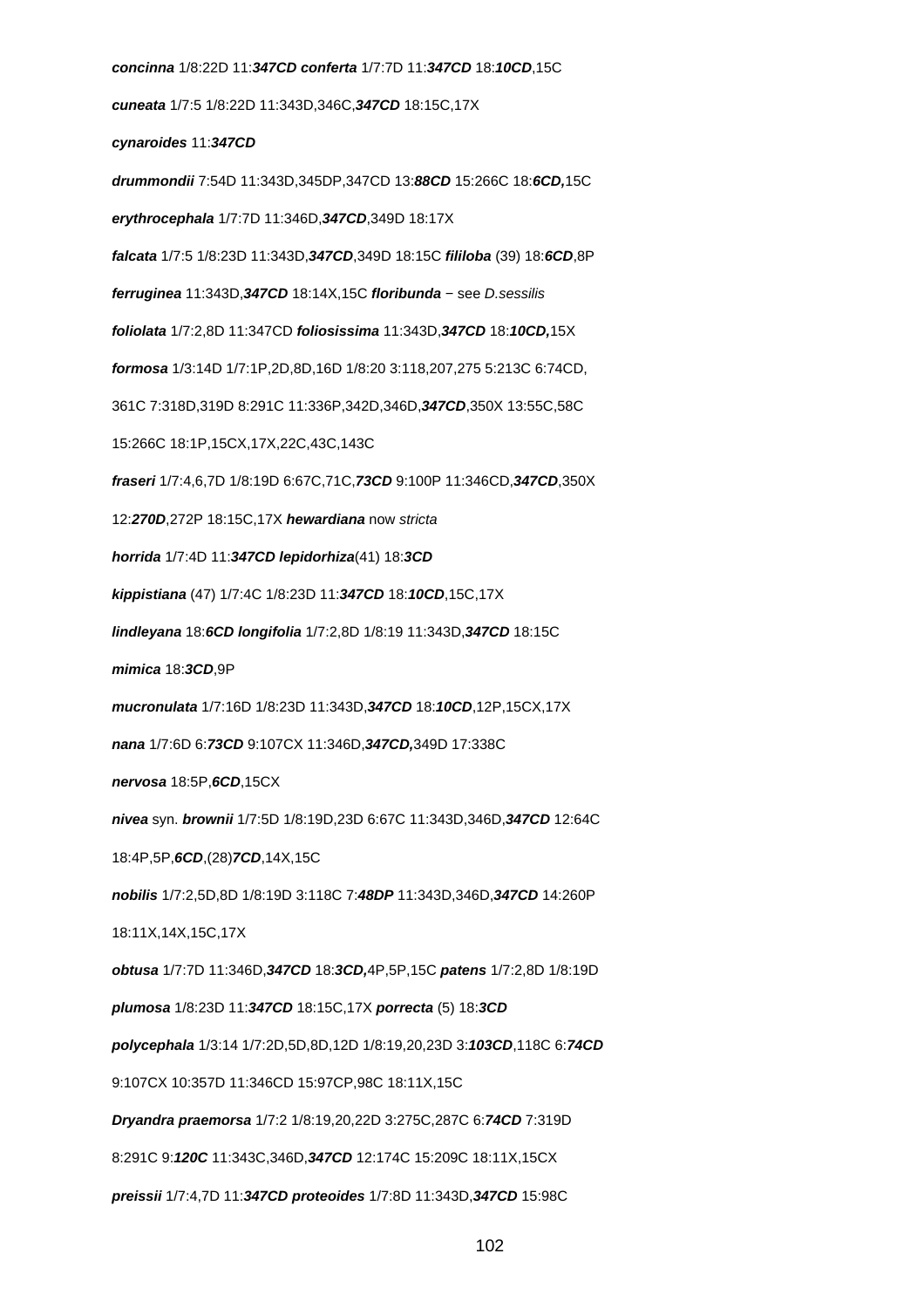**pteridifolia** syn **blechnifolia** (22) 1:7D 5:250C 6:65CD,67C 7:318D 8:291C 11:343D,346D,**347CD** 13:55C,58C 18:**3CD pulchella** 1/8:23D 10:357D 11:343D,**347CD purdieana** 11:**347CD quercifolia** 1/8:23D 6:52P 11:346D,**347CD** 15:97CP 18:15C,17X **rufistylis** (5) 18:10CD **runcinata** now ferruginea **sclerophylla** 11:**347CD seneciifolia** 1/7:2,7D 11:343D,**347CD** 18:**10CD,**15C,17X **serra** 1/7:2 1/8:22D 11:**347CD serratuloides** 1/7:7D 11:**347CD**,349D **sessilis** (syn. D.floribunda) 1/7:2,5,13P 1/8:19,23D 3:118C 4:162 5:293C 6:49P 7:55D 11:343D,346D,**347CD** 18:11X,15C,17X **shuttleworthiana** 1/7:4 1/8:23D 11:**347CD shanklandiorum**18:**7CD**,18X **speciosa** 1/7:4 1/8:20,21D,22D,28P 4:36P,37CD 6:74C 9:101DP 11:280P,343D.**347CD** 18:13P,15C,17X **shanklandiorum** 18:**7CD**,18X **stricta** syn. hewardiana 1/7:2,3,8D 11:**347CD** 18:15C **squarrosa** 1/8:22D 11:**347CD** 18:11X,17X 18:11X,17X stuposa 1/8:22D 11:**347CD subpinnatifida** 11:**347CD** 18:**7CD,**12P **subulata** 11:**347CD** 18:15C,16P **tenuifolia** 1/8:19D,23D 11:343D,346CD,**347CD**,348P,350X 18:**3CD,9CD**, 13P,15C,17X **tortifolia** 11:**347CD** 18:**6CD tridentata** 1/8:22D 9:**107CX** 11:**347CD vestita** 1/7:4 1/8:22D 11:**347CD**,349D **viscida** (16) 18:**7CD Drymophila**(dry−MOFF−il−a) Luzuriagaceae/Liliiflorae **cyanocarpa** 4:**154CD** 12:150C 16:**296CD moorei** 7:120 16:341DL,**361D**L

**Drynaria** (dry−NAIR−ee−a) Polypodiaceae

**rigidula** 12:198C 15:257C

**Duboisia**(doo−BOY−zee−a) Solanaceae FA29

hopwoodii 7:282D 10:**59CD**

**Dysoxylum** (dis−OX−il−um) Meliaceae

**alliaceum** 18;163D,164P **fraserianum** 2:96 9:371C **pettegrewianum** 18:163D,164P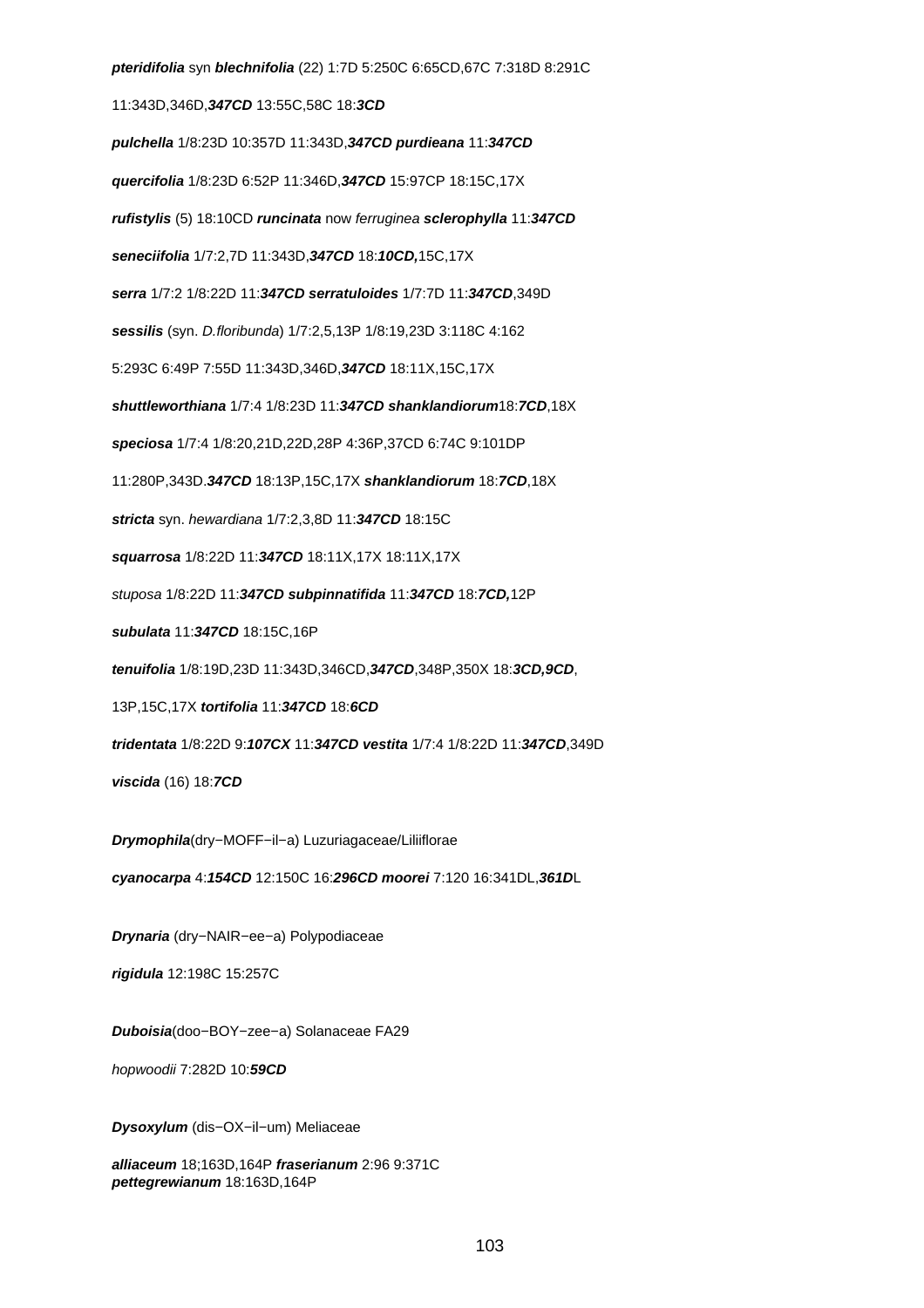#### **Echinochloa**(ek−i−no−CLO−a) Poaceae

## **inundata,lacunaria & telmatophila** 8:**316D**

**Eichlerago**(i−cler−AY−go) Lamiaceae

reduced to Prostanthera tysoniana **tysoniana** 10:**311CDL**

**Elaeagnus**(ell−ee−AG−nus) Elaeagnaceae **triflora**17:257P,**258CD**

**Elaeocarpus** (ell−ee−o−CARP−us) Elaeocarpaceae **angustifolius**12:207C 18;163D,164P **bancroftii** 9:**373D** 12:195C,**230CD** 16:269C 18:163D,164P **eumundii** 12:207C **largiflorens** 12:207C **reticulatus** 5:183D,189P,213C 7:110D 9:**373D** 16:156C

**Elaeodendron**(ell−ee−o−DEND−ron) Celastraceae **australe** now Cassine australis 9:373D

**Elatine**(el−a TI−nee) Elatinaceae

**gratioloides** 17:149CD,151C,**158C**,162C

**Elatostema**(el−a−to−STEEM−a) Urticaceae

**reticulatum**17:268P,**269CD**,270C 18:**128CD**

stipitatum 17:**270CD** 18:**128CD**

**Eleocharis**(ell−ee−o−KAR−is) Cyperaceae **difformis**10:358D **sphacelata** 17:151C

**Eleusine** (ell−yoo−SY−nee) Poaceae

**indica** 12:135D **tristachya** 12:135D

**Elythranthera**(ell−ee−THRAN−ther−a) Orchidaceae **brunonis** 8:176C,178C

**Emilia** (ee−MILL−ee−a) Asteraceae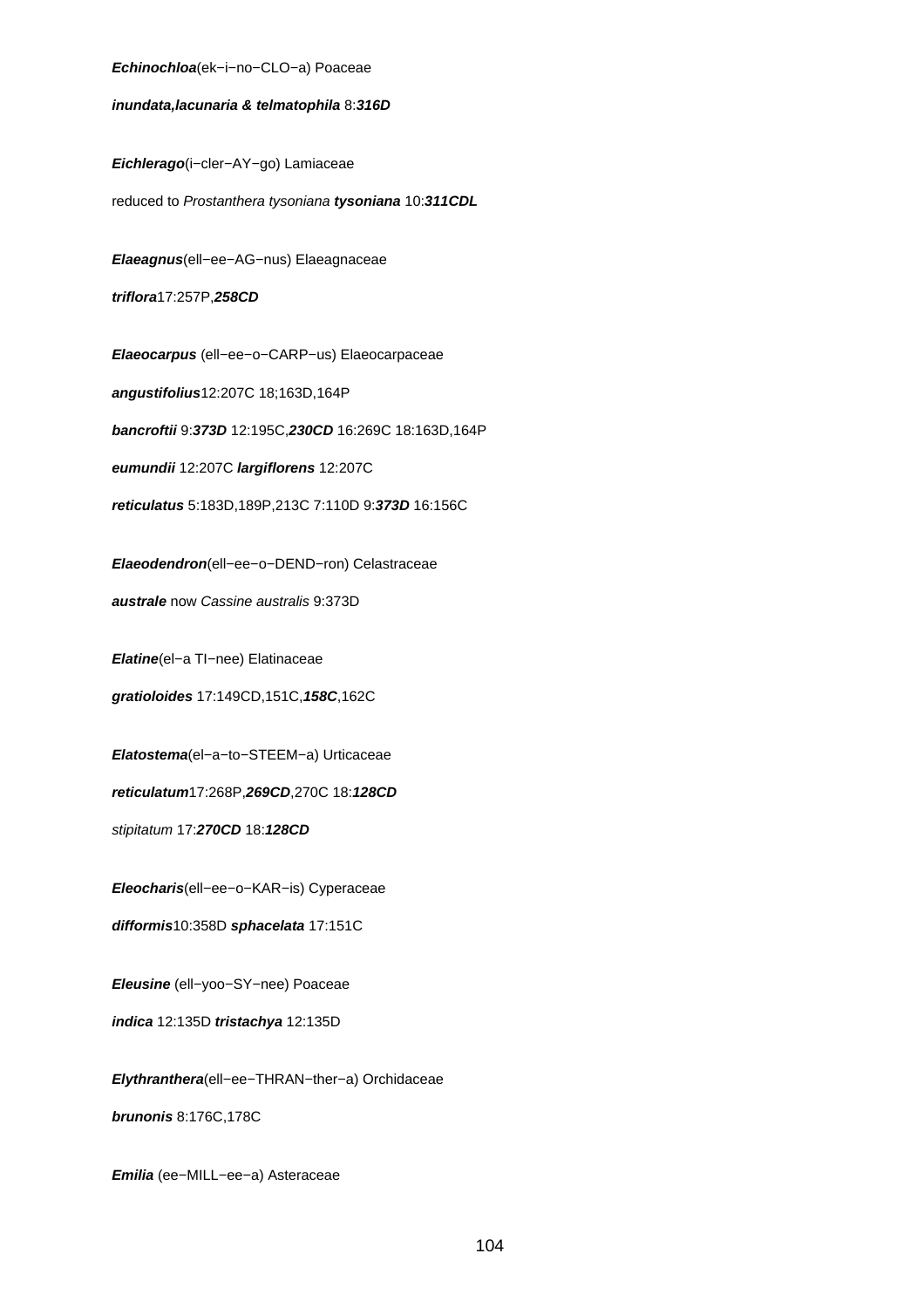**Emmenosperma**(em−en−o−SPEM−a) Rhamnaceae **alphitonioides** 4:**175CDX** 7:146 **cunninghamii** 4:175D **Empodisma**(em−po−DIZ−ma) Restionaceae minus (syn. Colorphus minor) 7:358D 9:259D **Enchylaena**(eng−ky−LEEN−a) Chenopodiaceae **tomentosa** 3:**222CD** 6:59C,**355CD** 7:275D 8:263D 13:58C,131C,133P,266C **Endiandra**(en−dee−AND−ra) Lauraceae pubens 9:373D **Endospermum** (end−os−PER−mum) Euphorbiaceae **medullosum** 12:195C,230CD **Enneapogon**(en−ee−a−PO−gon) Poaceae **caeurulescens** 8:**265D oblongus** 8:**265D** nigricans 18:**183CD Entada**(en−TAH−da) Mimosaceae **phaseoloides** 17:261P,**262CD Epacris**(ep−AC−ris) Epacridaceae **acuminata** 3:201D,215D,**279D apiculata** 3:201D,215D,**319C** 12:319C **apilis**15:97P **barbata** 3:201D,**213D,**214D,**278D** 12:158C **breviflora** 3:**215D** 12:**319C** 18:**179CD calvertiana** 3:200D,**211D** 12:319C celata 18:**179CD coriacea** 3:200D,211D **corymbiflora** 3:**212D,278D crassifolia** 3:200D,**202D exserta** 3:201D,**212D,278D** 11:**360C** 12:158C **glacialis** 12:319C **gunnii** 3:201D,**215D**,275C,**278D** 12:319C,363C **hamiltonii** 3:201D,**212D heteronema** 3:201D,213D,278C 12:319C **impressa** 1/3:11 2:103C,104P 3:116C,117C,193DP,200D,**201D**,275C,278D 4:102C 5:192CDP,295C 6:94C,97P,**151C** 7:111D,320D 11:288P,**301CDP** 12:64C,**319C** 13:50C 14:18C,293PC,294C,296C 15:97C,98C,211C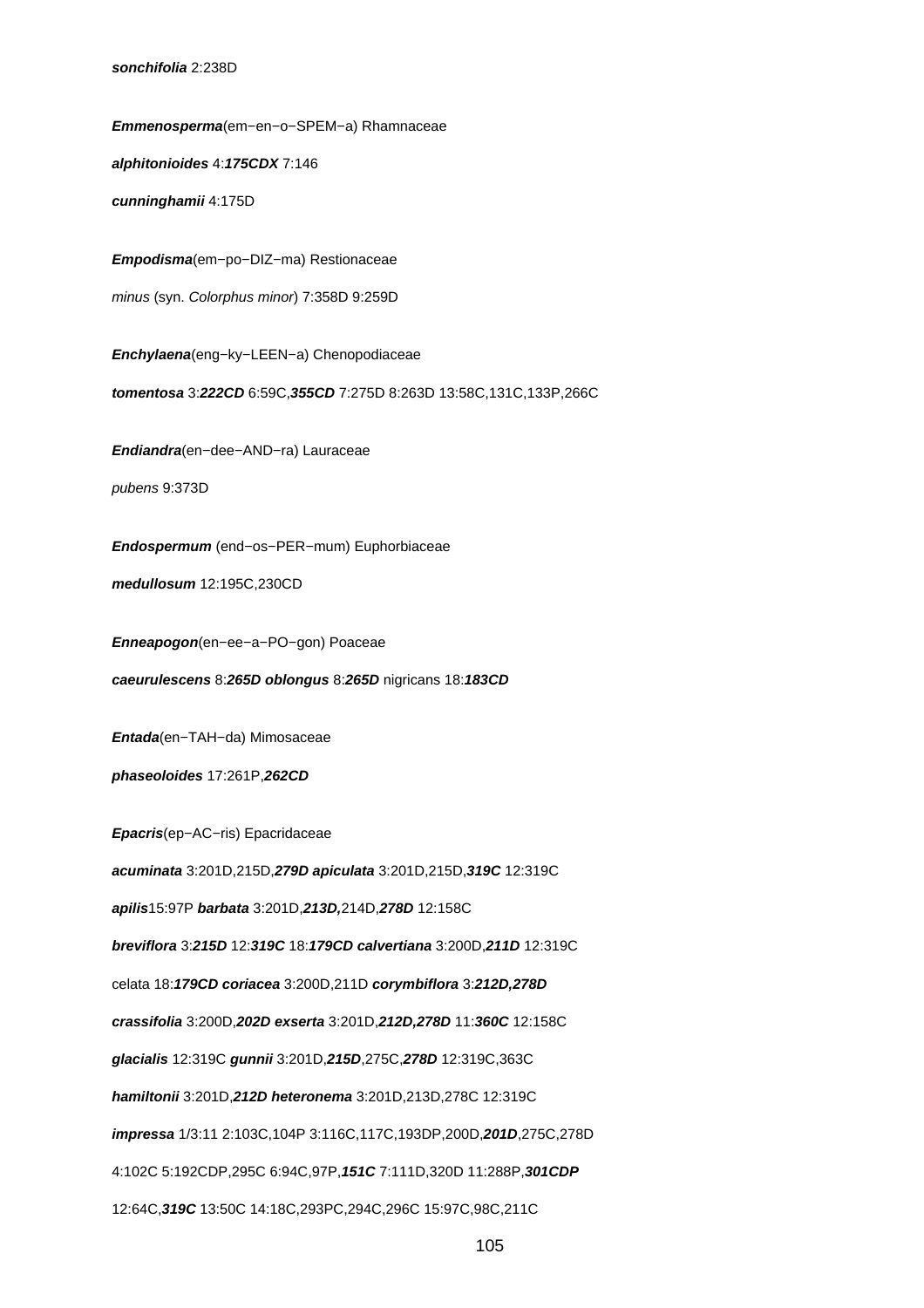#### **lanuginosa** 3:201D,211D,**212D,**275C,278C 6:96P 11:**360C**

**longiflora** 2:103X 3:58D,117D,197D,200D,202C,203C,**240DP**,275C,342C

5:178D,213C 6:**151C** 7:111D,113D 10:331C 12:64C,141P 14:18C,**294C**

15:211C 16:143C,156C **marginata** 3:201D,**212D,278D** 12:158C

**microphylla** 3:197D,198C,201D,215D,**216DP,278D** 7:111D,113D,353D,354D

12:**319C** 15:11D 16:156C

**mucronulata** 3:201D,212D,**279D muelleri** 3:201D,211D,213D 12:319C

**myrtifolia**3:201D,**212D**,278 D

**obtusifolia** 3:200D,**201D**,202D,208C,278D 7:113D 14:**294C**

**paludosa** 3:201D,211D,212D,278D 7:359D 12:**319C**

**petrophila** 3:173,200D,**212C**,278D 7:353,354 12:319C

**pulchella** 3:196P,198C,201D,214D,**215D** 6:**140CP** 7:113P 10:331C 12:319C

**purpurascens** 3:198C,201D,214D,**215D**

**reclinata** 2:103X 3:200D,**211D** 12:64C,**319C** 14:292P,**294C** 15:211C

**rigida** 3:201D,211D,213DP

**robusta** 12:**319C**

**serpyllifolia** 3:152DP,201D,202D,**212D**,214D,278D 7:396P 11:**360C**

12:146D,**319C**,363C

**squarrosa** 3:201D,**215D,279D stuartii** 3:**279D** 12:158C

**virgata**3:201D,212D,**278D** 12:158C

**Epilobium** (ep−ee−LO−bee−um) Onagraceae

**pallidiflorum** 17:**159CD perpusillum** 10:358D

**rotundifolium** 7:386D **tasmanicum** 7:355D

**Epipremnum** (ep−ee−PREM−num) Araceae

**pinnatum** 5:**10CDX** 13:**70C** 16:266CD, 277P

**Eragrostis** (erra−GROS−tiss) Poaceae

**cilianensis** 8:**265D**

**dielsii** 8:**265D** 9:**243D**

**eriopoda** 9:**243D** 13:98D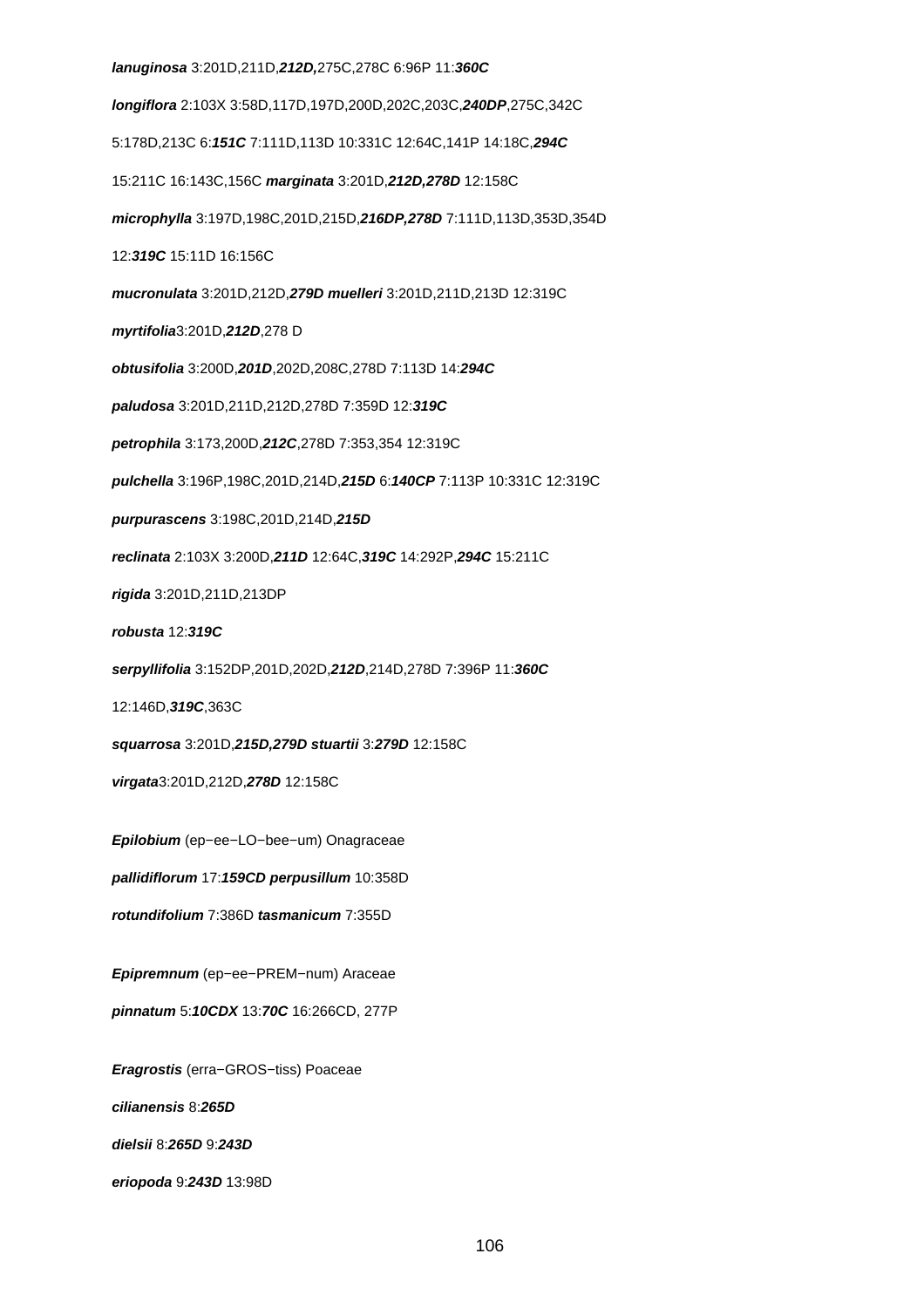**Eremaea** (er−e−MEE−a) Myrtaceae **acutifolia** 3:**340D** 10:13D,**14D beaufortioides** 3:45P,**340DP** 5:213C 6:58C 10:13D 13:267C 16:39D,40P **ebracteata** 3:**340D** 7:318D 10:12P,13D,**14D fimbriata** 3:**340D** 10:13P,**14D** 16:35DL,39D **pauciflora** 3:**340D** 10:13D,**15D** 11:284P 15:266C 16:39D **purpurea** 3:347D 10:15D **rosea** 3:**347D** 10:**15D violacea** 3:**347D** 5:213C 6:71X,72X 10:**15D**,16P 12:65C 16:39D **Eremocitris**(er−e−mo−SIT−rus) Rutaceae **glauca** (syn. Atlantia & Triphasia glauca) 8:**156D**,229D,**230DL,251D**,252P **Eremophila**(er−e−MOFF−il−a) Myoporaceae 12:3−34CDX 16:149C 1770CDX **abietina** 12:28D **alatisepala** 12: **alternifolia** 1/10:5 3:208C,**299C** 7:292D,330D 8:247C,258C,**265D** 12:14C,19C,23X,28D,**259C angustifolia** 4:254CX **arachnoides** 12:**30D** 15:**146D barbata** 15:163C **battii** 1/10:6 6:295D **behriana** 6**:294CD bicolor** − see E.racemosa **bignoniiflora** 1/10:31 3:**299C** 4:253D 6:**184CD** 7:291D,330D 12:15C,17C,19C,28D,259C 16:150C **biserrata** 12:5P,7C,11C,17C,**259C** 13:**113X bowmanii** 1/9:20 2:220C 6:295C 12:28D 13:192P 15:144P,**166CD** 17:**70X brevifolia** 12:19C 13:**191CDX calorhabdos** 3:58D 4:254CX 5:**262CD** 6:**294CD** 12:17C,**44DP**,**259C**,371C 13:107C,113X **chamaephila** 12:32DP **christophori** 2:212P,216D 12:20C,28C,30D,**31D,259C** 13:**105DP**,**112C,113X clarkei** 4:254C **compacta** 12:**37DP crassifolia** 5:91CD 6:**186CD,294CD** 8:247C 12:14C,**17CD**,19C **cuneifolia** 4:254CX 12:29P 15:**143D dalyana** 1/10:31 12:30D,31D **debilis** syn**.** Myoporum debile 3;116C,342C 5:95CD,214C 6:**246CD**,298C 7:170D,219D,335D 12:184C 18:**115CD decipiens** 1/10:6D,7D 4:254D 6:**185CD,294CD** 11:166C 12:19C,**259C**,370C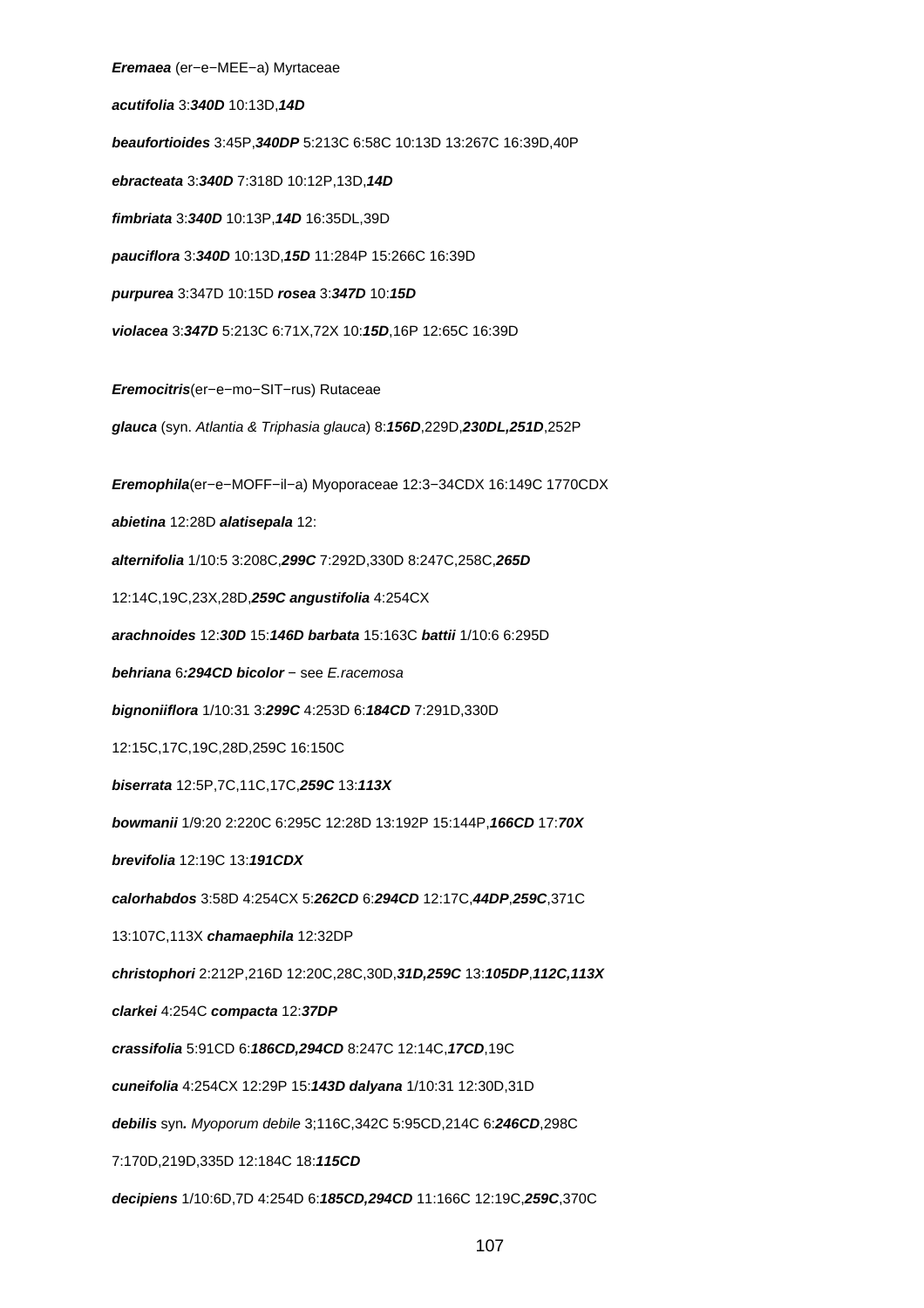**delisseri** 1/10:7D,31D 6:**294CD** 12:23X 15:**143D**,163C **dempsteri** 6:**295CD** 9:**111C** 12:17DC,19C **denticulata** 11:166C 12:19C,33DP,**259C**,370C 13:112C,**113X**,276C **densifolia** 4:254CX 5:**262CD** 6:295C 12:19C,21X,259C,371C **dichroantha** 6:295C **divaricata** 6:**186CD** 12:17C,371C **drummondii** 6:**295CD** 8:247C 12:11C,14C,21X,259C,370C 15:163C **duttonii** 3:299C 6:295C 7:276D,292D,330D 8:**265D** 12:28D 13:112C,113X **eriocalyx** 12:21X 17:73P **exotrachys** 1/10:6D,31D 6:**295CD falcata** 12:28D **forrestii** 15:**143D** 17:**75D fraseri**2:216D 4:253D 7:288D 8:258,264C 12:28D 15:**143D**,165P 17:**75CD freelingii** 2:216D 6:295C 8:265D 13:112C,113X 15:**143D**,163C **gibbosifolia** 1/10:31X 6:**186CD** 12:19C,370C **georgei** 4:254CX **gibbifolia** 3:208C,275C 6:151,186 **gilesii** 1/10:8 2:216D,220 4:253D 6:295C 7:275D,277P,292C,330C 12:**23X** 13:**112C**,**113X** 15:141P,166CD 17:**70X,71X glabra** syn, E.brownii 1/10:5D 3:208,**299C** 4:253D,254CX 5:308C 6:**184CD, 185CD,295CD** 7:291D,330D 8:**246D**,247C**,248DP**,**269C** 11:166C 12:8P, 9P,13P,14C,17C ,19C,21X,28D,**259C**,37OC 13:113X 15:163C 17:338C **goodwinii** 1/10:8,22D **granitica** 6:295C 8:247C 12:11C,14C 15:**143D.163CD hastieana** 4:254CX 12:23X **hillii** 6:185CD,**295CD**,296P 8:**246CD**,247C 12:4P,11C,14C,17C,23X **inflata** 12:29P **ionantha** 6:**295CD** 8:247C 12:**6C**,14C,19C,21X,**259C laanii** 6:**295CD** 9:111C 12:**11C**,19C,**259C**,371C 13:107C **latrobei** 1/9:20 1/10:8D,31X 2:216D,220 4:253D 6:295D 7:292D,330D 12:23X,28D 13:112C,113X 15:**143D,163C** 17:72P,75D **lehmanniana** 13:**191CDX leucophylla** 4:253D,254CX 12:28D **linearis** 12:28D 15:**146D longifolia** 1/10:8D,22D 2:216D 3:208C,299C 6:**184CD** 7:275D,290,330 12:19C,22CDX,26C,28D,**259C** 15:148P 17:**70X**,74D,75D **macdonnellii** 2:216D 5:309C 6:**291CD,295CD** 7:276C,288C 8:245P**,246CD**,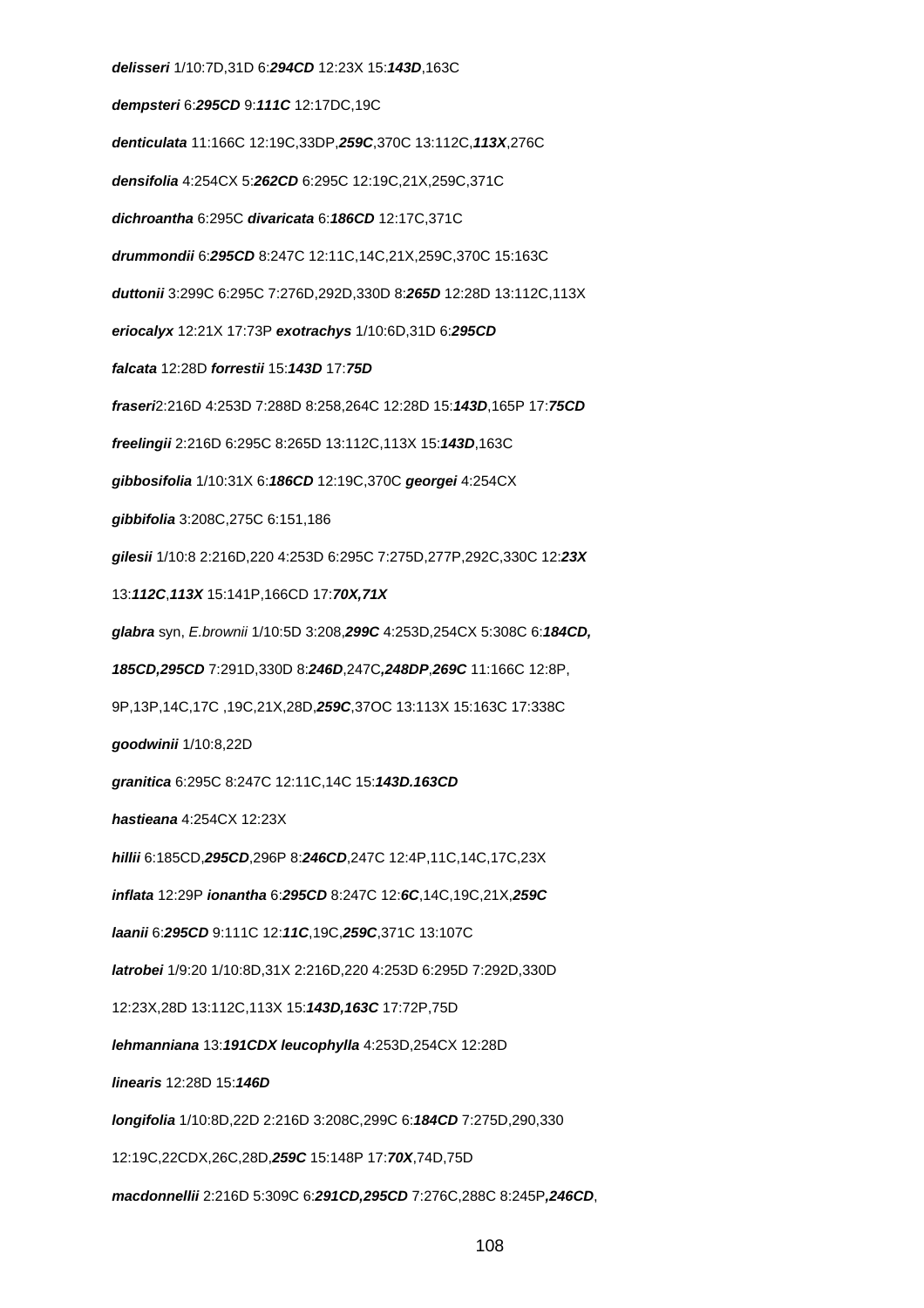247C 12:15C,20C,21X,**22CX** 13:107C,**112C**,113X 15:163CX,165P,166X **macgillivrayi** 1/10:31X 6:**295CD** 12:28D **mackinlayi** 4:254C 6:295 12:21X 15:145D,**166CD macmillaniana** 4:254C 15:146D **maculata** 1/10:5,22,31 32P 2:216D,220 3:204D,208C,**299C**,342C 4:254CX 5:91CD,213C 6:**151C,185CD,295CD** 7:290D,320D,330D 8:98CD,**134CD**, 247C,**269C** 9:120C 10:331C 11:166C 12:11C,12P,13P,14C,17C,19C,21X, 28D,65C,**259C**,371C 13:113X,267C 15:146D,161P,**162CD** 17:**71X**,74X X duttonii 15:164P 'Aurea' 13:107C 16:**129D** 'Carmine Star' 16:**130D maitlandii** 4:254CX 12:15X 15:**146D margarethae** (see E.nivea) 4:254CX 12:17C,21X,28D 15:**146D** 17:**75D microtheca** 12:371C **miniata** 12:28D 17:73P,75D **mitchellii** 8:**98CD** 17:**70X neglecta** 12:28D **Eremophilanivea**syn L.margarethae 12:19C,241P,**259C** 15:161P,**163C obovata** 15:145P **oldfieldii** 12:23X,28D 15:146D 17:74D **oppositifolia** 1/10:31X 6:**184CD,295CD** 8:265D 12:6C,11C,17C,19C,26C, 28D,30D 15:163C **paisleyi** 12:**28D pantonii** 15:146D,**163CD**,295C **pentaptera** 6:295C **platycalyx** 12:28D,32DP 15:146D,163C **polyclada** 1/10:7D,31X 2:220 3:208C,309C 6:**151C,184CD** 7:291D,330D 12:**17C**,19C,28D,**259C** 13:107C,**113X psilocalyx** 13:**191CDX**,193P 15:**163C pterocarpa** 4:253D,254C 6:295C 15:**146D**,161P,**162CD**,163C **punicea** 4:254CX 6:**295CD purpurascens** 12:**11C**,17C **racemosa** (syn. E.bicolor) 12:11C,19C,**259C** 15:**163C,**166X **reedingii** 4:38 **rotundifolia** 12:28D **santaliana** 5:**326CD** 6:**295CD** 7:292D,330D 12:15X,19C **sargentii** 12:**36DP** 15:**163C scarberula** 15:250C **scoparia** 1/10:7D,31X 4:254CX 6:**186CD,295CD** 7:292D,331D 8:247C 12:17C,12C,23C,**30D** 15:**146CD,166C** 17:74D,75D **serpens** 12:19C,371C serrulata 12:28D spectabilis 4:254C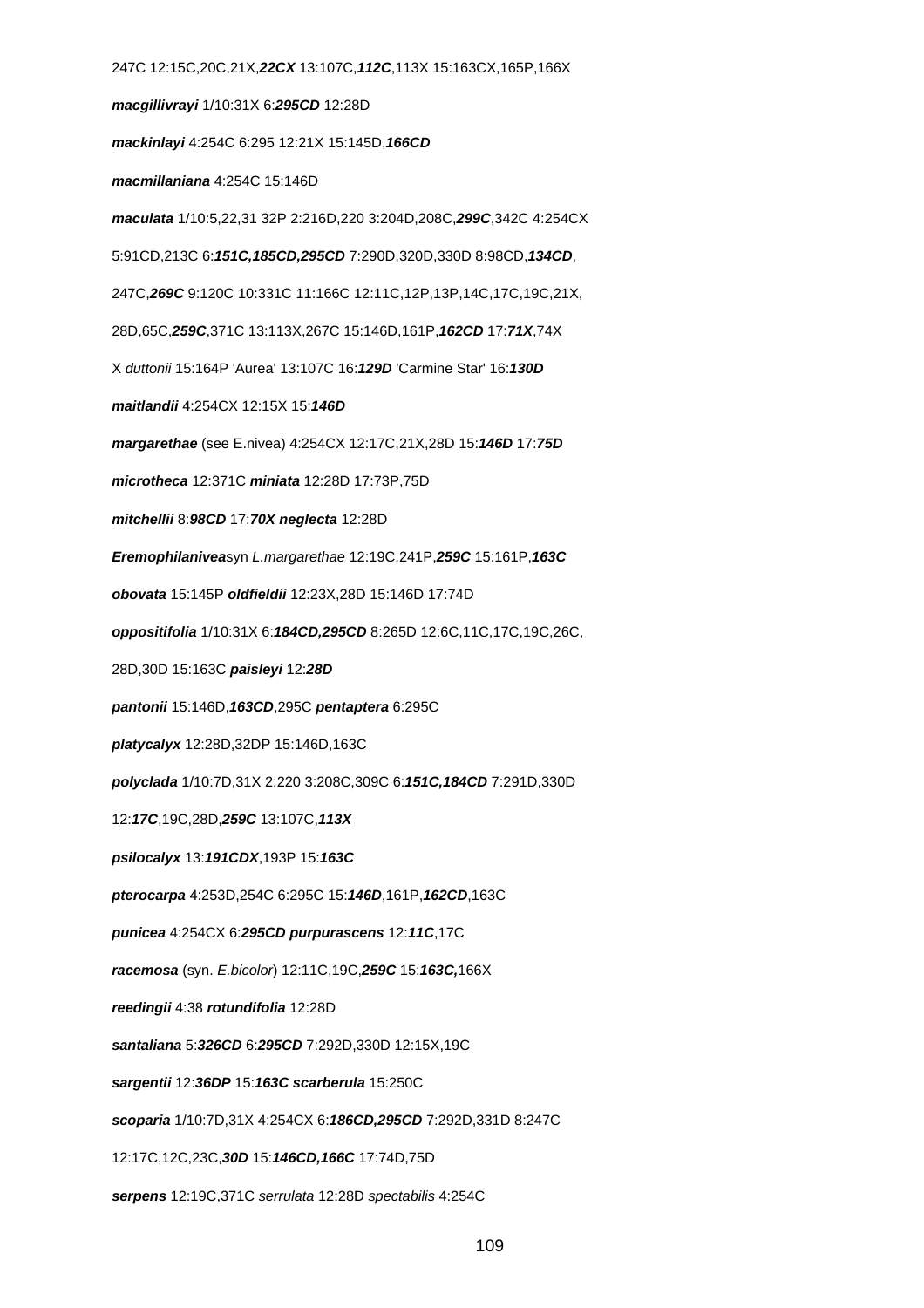#### 15:**146D** 17:**75CD**

**sturtii** 4:**252CDP** 6:**186CD**,299,332P 7:338D 8:**246CD**,265D 12:17C,**28D** 17:**70X,**71X,72P **subfloccosa** 1/10:7D,8D,31X 5:308 6:185C,**295CD** 8:**246CD** 12:19C,**259C ternifolia** 12:**34D tetraptera** 12:28D **undulata** 12:28D **veronica** 12:**34D verrucosa** 12:**30D verticillata** 12:**259C viscida** 15:162C **weldii** 1/10:7D,8D,31X 6:**295CD** 12:19C **willsii** 1/10:6D 13:97P,99D,**112C,113X youngii** 6:295C 12:16CDP,20C,28D,30D,**259C** 13:107C

**Eremosyne**(er−e−MOSS−in−ee) Saxfragaceae

**pectinata** 12:280D

**Eria** (EAR−ee−a) Orchidaceae

**dischorensis** syn. E.intermedia 3:**120D**,121D **eriaeoides** 3:119D,**126D**,128C

**fitzalanii** 3:**122D**,126D,128CD 8:76C,**78CD**

**inornata**(syn. E.linariiflora, E.liparoides) 3:119D,123D,126D 8:76C,**78CD**

**irukandjiana** 3:119D,**124D**,126D **queenslandica** 3:**125D**,126D,128CD

**Eriachne**(er−e−ACK−nee) Poaceae

**blesseri**10:358D

**Erichsenia** (eric−SEEN−ee−a) Fabaceae

**uncinata** 17:105D

**Erigeron** (er−IDJ−er−on) Asteraceae

**pappochroma** 7:362D **setosa**7:355D

**Eriochilus**(er−e−o−KY−lus) Orchidaceae

**cucullatus** 3:137C 4:27D,171D 7:62D **dilatatus** 3:73C

**Eriochlamys**(er−e−o−klay−mis) Asteraceae

**behrii** 2:234D

**Eriostemon**(erry−o−STEEM−on) Rutaceae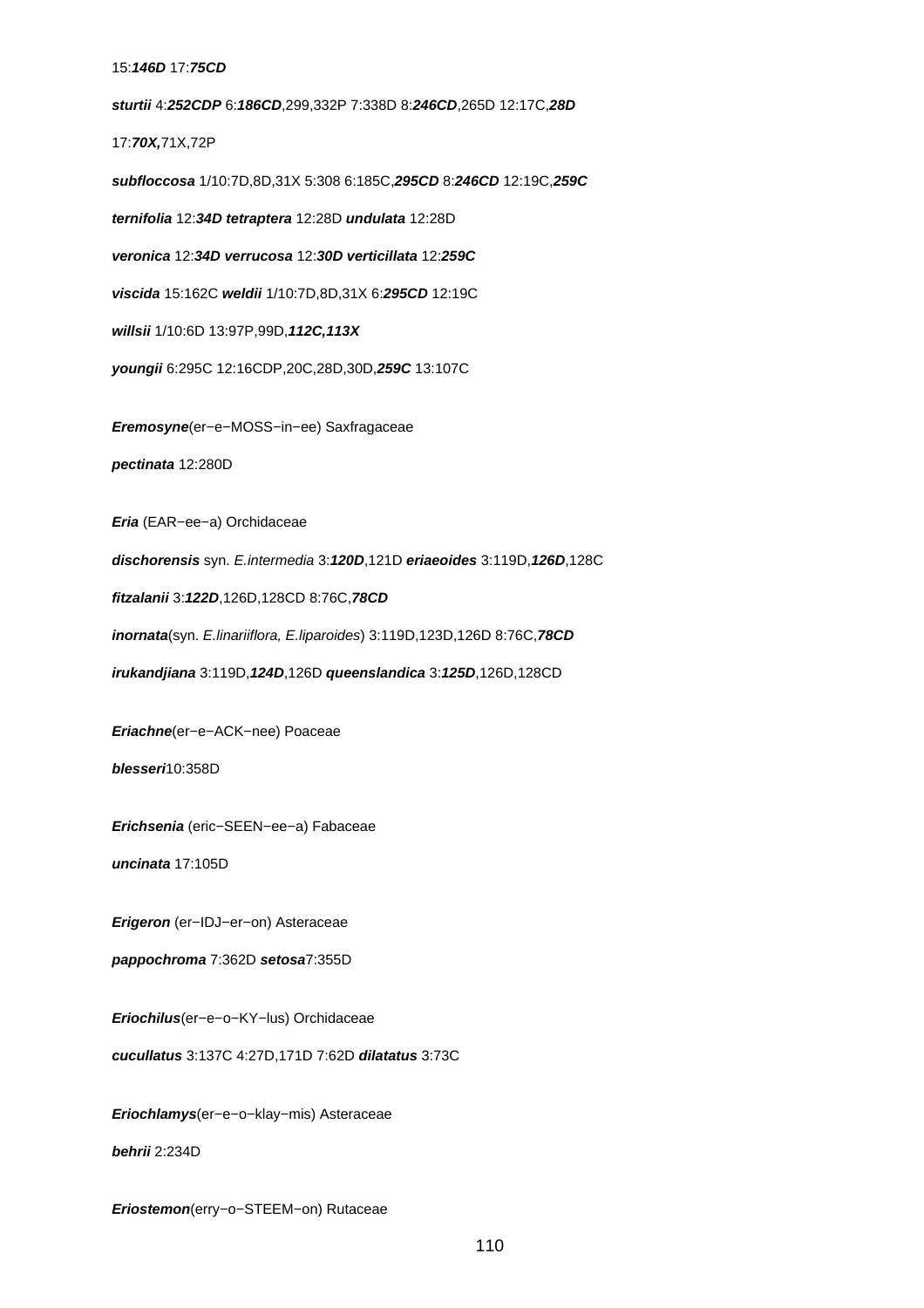# **affinis** − see E.myoporoides ssp.acutus

**australasius** (syn. E.lanceolatus, E.salicifolius) 1/4:11D 1/5:10D,11D 2:95D,180D,181D 3:208C,275C 5:172D,173C 6:**159CD,249CDP,256X** 7:150D 8:31C,202C,203C 10:**368CDX brevifolius** 1/4:10D 10:355C **brucei** 1/3:14D 2:179D,180D **buxifolius** 1/4:11D 1/6:9,10D,11 2:181D 5:172D 7:150,151 15:11D,98C 'Cascade 18:**294CD coccineus** 2:179D,180D **difformis** syn.E.parviflorus, E.smithianus 1/4:10D 1/5:7D 2:95,179D,180D, 280D 10:355C 15:**218CD ericifolius** 2:95D,180D 10:355C **fitzgeraldii** 2:179D,180D **glasshousiensis** − see E.myoporoides spp.leichhardtii **hispidulus** 1/4:11D 1/6:9D 2:181D 5:172D 7:150D,151D **lanceolatus** − see E.australasius **linearis** 2:95D,181 **myoporoides** (syn. E.affinis, E.neriifolius) 1/4:5C,10D 1/5:7D 2:72P,95D, 147X,180D 3:116C,208C,275C ,297C,342C 5:172D,213C 9:120C 11:74C 12:65C 15:211C,**218CD**,250C 'Clearview Appleblossum' 1/5:9D 2:71 'Clearview Bouquet' 2:27C 'Clearview Dwarf' 2:71C 'Clearview Pink' 2:71C 'Clearview Snowy' 2:71C 'Mountain Giant' 2:71C 'Profusion' 18:**294CD** 'Swainsoni' 2:71C **Eremophila nutans** 10:357D **neriifolius** − see E.myoporoidese **nodiflorus** 2:179D,180D 6:**160CD** 15:98C,263C **obovalis** 1/4:11D 1/6:13D 2:181D 5:172D **pungens** (syn. Phebalium pungens) 8:**250CD scaber** 1/4:11D 1/5:9D 1/6:9,10D 2:181D 5:172D **spicatus** 1/6:16 2:179D,180D 6:**160CD thryptomenoides** 2:179D,180D **tomentellus** 2;179D,180D **trachyphyllus** 1/4:11D 1/5:7,8 1/6:9D 2:181D **verrucosus** 1/5:7 1/6:11D,12,13P 2:181D 3:275C 4:380P 5:213C,295D 6:151C 'Clearview Double' 1/6:11 4:**347CD** 'J.Semmens' 1/6:11 4:**345CDP** 15:211C **virgatus** 1/4:10 2:180D 3:275C **Erodiophyllum**(ee−ro−dee−o−FILL−um) Asteraceae

# **anthosephalum** 7:334D **elderi** 7:333P,334D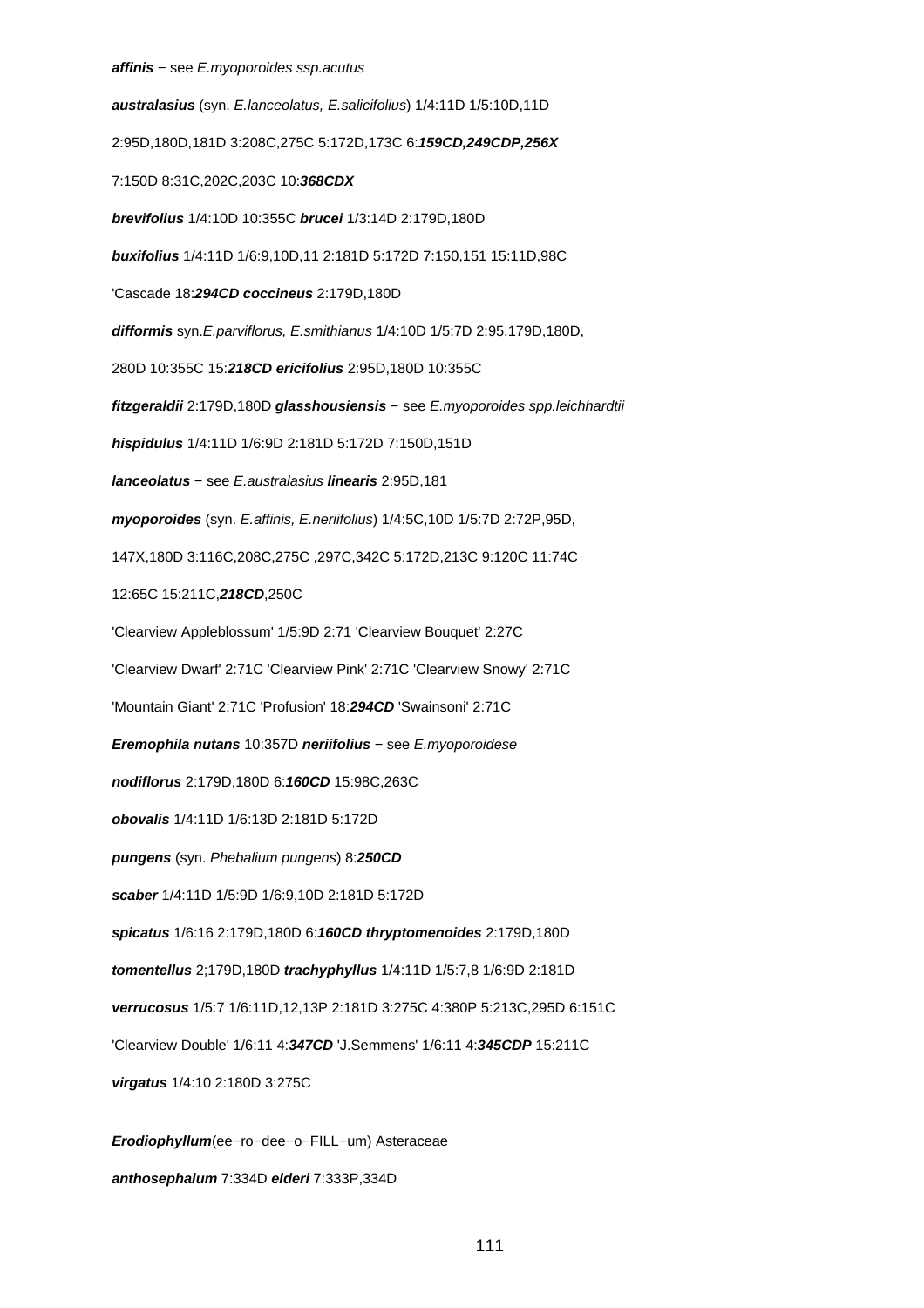**Erodium** (ee−RO−dee−um) Geraniaceae

**crinitum** 2:217D 3:85D **cygnorum** 2:217D 8:263

**Ervatamia**(erv−a−TAY−me−a) Apocynaceae

**angustisepala** 9:**373D**

**Eryngium**(ee−RINJ−ee−um) Apiaceae. **ovinum** syn. E.rostratum 9:251CD

**Erythrina** (erry−THRI−na) Fabaceae **insularis** 5:283D **phlebocarpa** 5:283CD 8:**111CD** 10:110C **vespertilio** 2:214D 5:**85CD**,86C,**283CD** 6:**81CX** 7:139D,255C,270C,291C

8:54C,**98CD**,**111CD**,182C 10:110CDL 12:27C 18:56C

**Erythrophleum**(erry−thro−FLEE−um) Caesalpiniaceae

**chlorostachys** 8:364D,**371D**

**Etlingera**(et−LIN−ger−a) Zingiberaceae

**australasica** 14:167D 16:**243CD,**245D,**248D,249DL**,253P

**Eucalyptus**(yoo−ca−LIP−tus) Myrtaceae **abbreviata** & **abergiana**now Corymbia **acaciiformis** 5:263C,264CD 13:24C **accedens** 9:135D 17:339C **acies** 9:**133D aggregata**5:**115C**,263C,**264CD alba** 8:19D,54C,79C 12:**217CD** 14:121C,123CD **albens** 10:380D 12:35C **albida** 8:5P,7D **alpina** 6:**372C** 9:120C 11:291D 13:24C **amplifolia** 1/4:17D 5:**86CD amygdalina** 5:120D,**121L,122CD** 6:**372C anceps** 5:**312CD,316CD** 8:**7D angulosa** 2:79 5:**323C** 6:59C 9:137D 14:233C **annulata** 8:**7D aquilina** 9:**133D**,137D 14:35C **archeri** 5:**115CD** 6:**218CD** 14:**30CD argillacea**9:136D argophloia 10:80C **aromaphloia** 5:314 **aspera** = Corymbia **astringens** 2:50D 3:**299C** 5:**84CD**,**323CD** 6:271X 8:151C 10:374C 12:6C **balladoniensis** 9:**134D barberi** 7:**176D** 14:30CD **baxteri** 5:**312CD**,314C **beardiana** 12:130D,**140CDP behriana** 5:**312CD,316CD bigalerita** 6:81C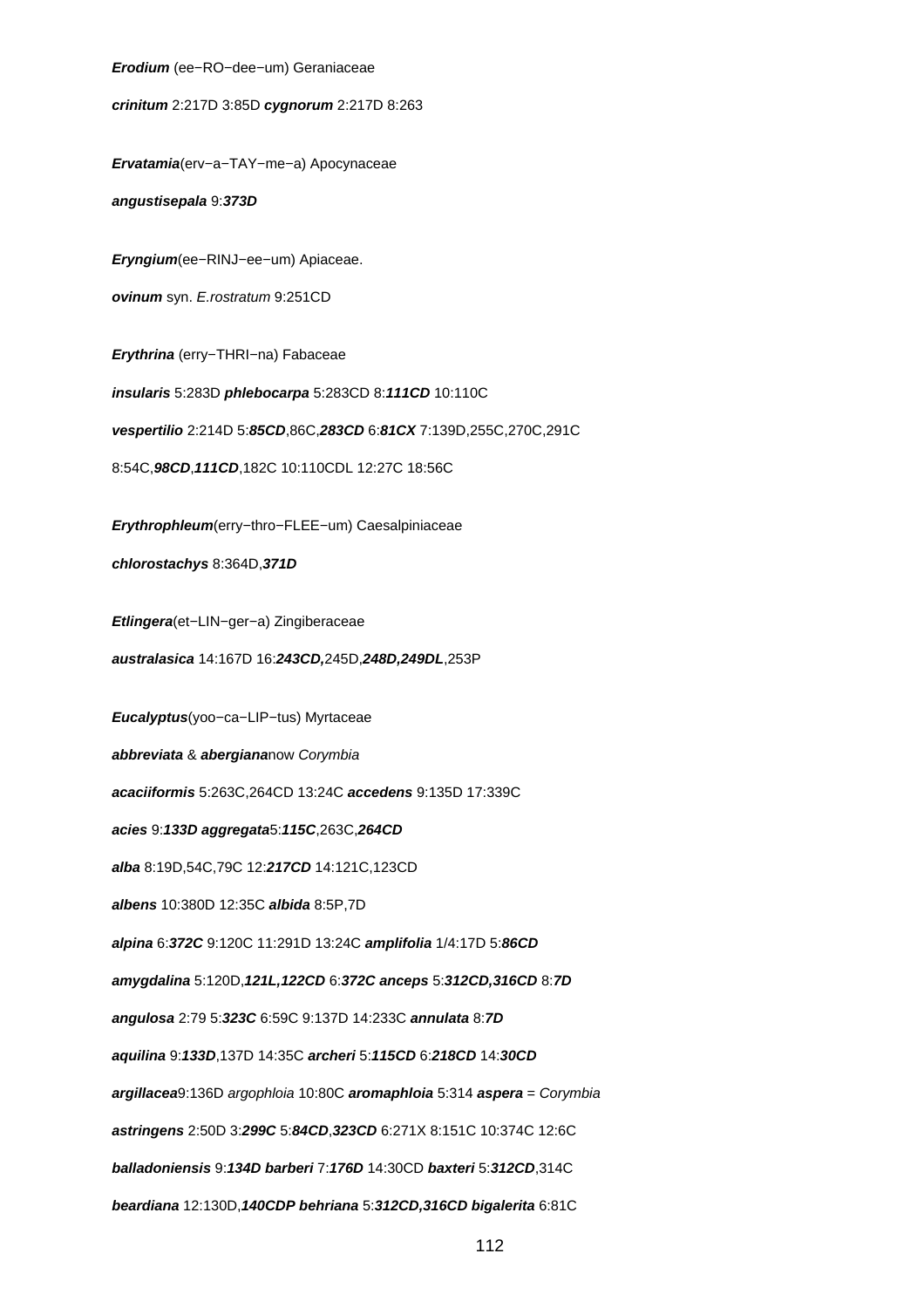**blakelyi** 3:210C,317D 5:35C 10:378D 13:23D **bloxsomei** now Corymbia **botryoides** 3:207C,210D 6:191,194,199 7:131 8:268 11:74C **brachyandra** 14:123C **brachycalyx** 5:**312CD**,316CD 6:286 **brachycorys** 2:50D **brachyphylla** 5:365C 6:59C **brassiana** 10:**72D** 14:121C **brevifolia** 9:**136D** 12:136D **brevistylis** 9:133D,**134D bridgsiana** 5:264C 6:195,212 10:75D,380D **brockwayi** 2:51D 5:83CD,86C,**323C** 8:151C,180C 10:75D,380D 11:166C **buprestium** 8:**10D burdettiana** 7:278D 8:5P,**10D** 10:**81CP** 11:**156DPD** 12:169X,172C 14:165C **burgessiana** 7:**175DL caesia** 2:39,56,203 3:210C,342C 4:300C 5:**84CD**,213C,**323C**,365C 6:59D,65CD,162C,**164CD,191C**,**199C**,372 8:2D,11C,14C,16C,151CD 11:363C 12:1P,26C,170X,172C 14:18C,233C 15:98C 17:341C 'Silver Princess' 9:**81DP** 10:70C,374C 11:**363C** 12:1P 16:**128D calcicola** 9:133D,**134D caleyi** 10:80C **calophylla** now Corymbia **calycogona** 5:**312CD,316CD 323C** 6:**191C**,212C 8:7D**,166CD** 12:26C 14:233 **camaldulensis** 1/8:14 2:51D,170D,184,203 3:207C 4:25CD 5:**312CD,323C**, 324P,336C 6:59D,80C,162C,**194C**,213C,271X 7:131D,254D,270D,295D 8:51D,**111CD,166CD**,257D,265D 10:**55CD**,373C 12:27C,35C,136D,174C 13:24C,136C 'Dale Chapman' 16:**128D** 'Tabutii' 13:**138CD camfieldii** 10:358D **campaspe** 2:39C,49P,51D 3:299C 5:**84CD,323C**,365C 8:**166CD,179CD** 9:**135D** 12:35C **camphora** 6:**271X** 7:176D **Eucalyptus capitellata** 3:210D 6:199C **cephalocarpa** 6:212C 10:71C,75D **chapmaniana** 10:71C **cinerea** 1/2:5 3:95C,210C,342C,358C 5:**35CDP**,263C,**264CD**,265C 6:163C,212C 12:184C **citriodora** now Corymbia **cladocalyx**1/8:17 1/11:7 2:51D 3:210C 5:**83CD**,84CD,213C,310CD,**311CD**, **312CD,330CD,366C** 6:**194C,199C,286CD**,**374CD,375CD** 7:254D,278D 8:**179CD**,180CD 10:374C 11:74C 12:6C,27C,172C **clelandii** 2:51D 12:35C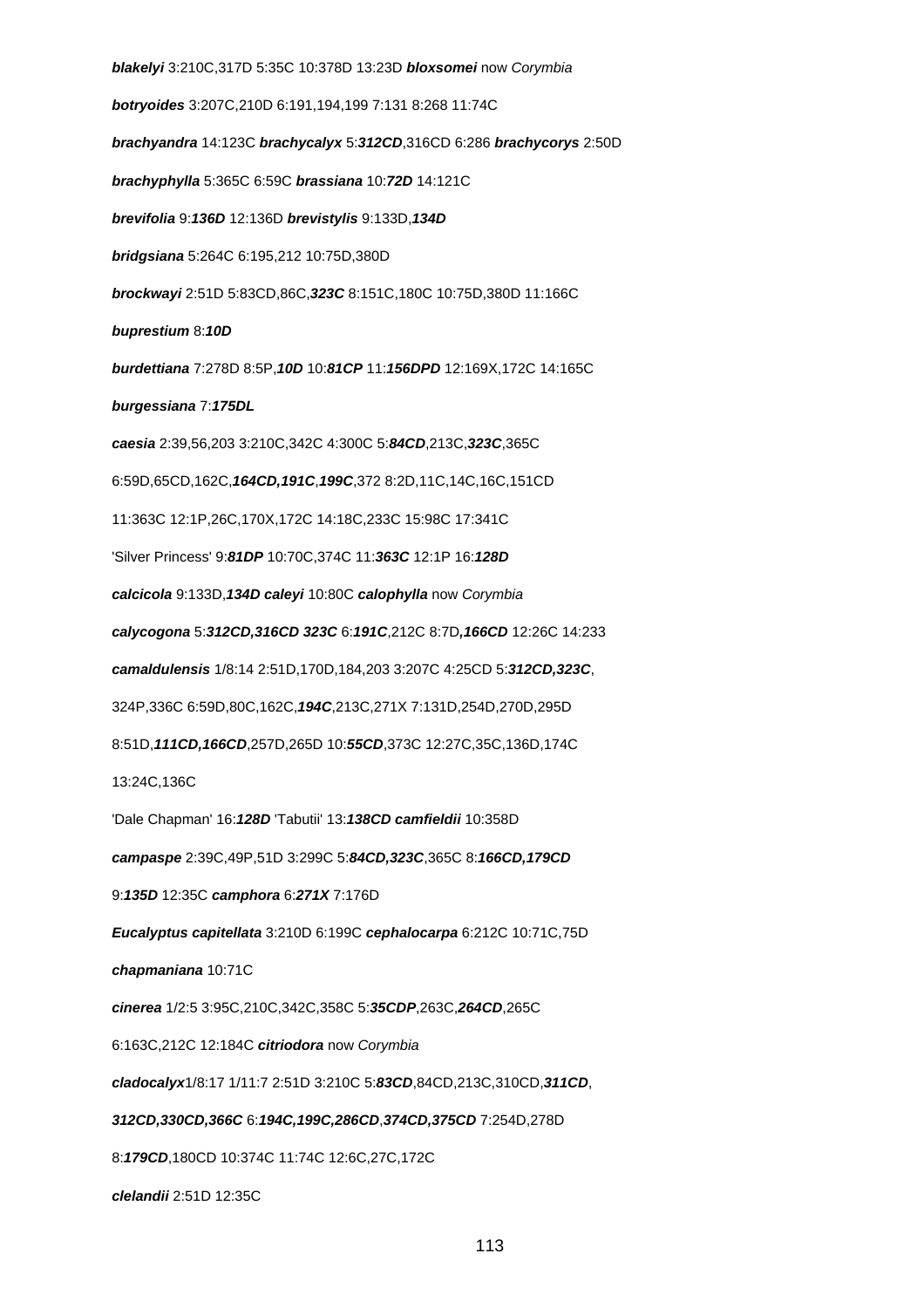**cneorifolia** 2:56 3:299C 5:**84CD**,309C,310CD,**312CD,316CD**,**330CD,365C**, 366C 6:**192C,194C**,**373CD** 8:**179CD**,268 12:35C **coccifera** 5:120L,**121CD,264CD** 6:**216C**,219C 12:175C 14:**30CD concinna** 5:**312CD** 12:26C **conferruminata** 11:**157D confertiflora** now Corymbia **conglobata** 3:207C 5:**313D,318CD** 8:7D 9:136D **conglomerata** 3:207 5:**86CD,312CD**,318C **conica** 13:317D **coolabah** 4:25C **cooperiana** 5:**84CD**,87C,**312CD,316CD** 8:**7D cordata** 4:**305C** 5:115D,**118D**,119CL,263C,**264CD**,265C 6:**216C,220CD** 8:17 **cordieri** (E.globulus x E.goniantha) 5:265C **cornuta** 1/8:17 2:38,67 3:207C 8:**10D** 10:**371C coronata** 5:90CD 6:87D 8:**7D** 9:133D 11:**150D,158D** 14:35C **corrugata**5:**324C** 8:**10D cosmophylla** 2:38C,39C 4:25CD 5:119C,310C,**312CD,316CD**,**330CD**,365C 6:**194C,286CD** 8:**10D crebra** 1/2:11 8:63C 10:377D **crenulata** 1/2:13D 6:163 9:120C 11:**363C crucis** 1/8:17 2:39C 3:275C,342C 5:90CD,96P 6:65C,163C 8:11C,20C 10:71C 12:26C,**131D,**169X,170X,171C,172C 17:341C **curtisii** 2:67C 8:**111CD** 16:156C **cylindriflora** 8:**7D cypellocarpa** 5:**265CD** 6:213C **dalrympleana** 3:354D 4:**70C,305C** 5:**115CD,263CD**,264C 6:213,219 10:75D **deanei** 5:**265CD decorticans** 10:73D **decurva** 8:**7D deflexa** 9:**135D \*deglupta** 14:121D,**123CDX delagatensis** 3:354D 4:66D 5:**120D,264CD**,265C 6:**271X** 10:75D **dendromorpha** 7:**175D desmondensis** 4:232C 5:86CD,87C 8:4P,7D,**182CD dielsii** 2:38 5:**83CD**,84CD,86C 8:179CD,180C,182C 11:148P,**150D diptera** 2:51D 5:**83CD**,86CD,**365C** 8:**7D,180CD** 9:**135D diversicolor** 5:359C 6:51C,271C 11:259C dichromophloia now Corymbia **diversifolia** 5:**83CD,312CD,317CD,323C** 6:**192C,194C,372CD** 8:7D,**180CD**,267D 9:**119C** 12:35C **dives** 3:358C 6:**195C** 8:19 10:75D **doratoxylon** 8:7D 9:133D,137D **drepanophylla** 8:54C **drummondii** 9:135D **dumosa** 5:**312CD**,316C,322C,**323C** 6:**192C**,212C 12:6C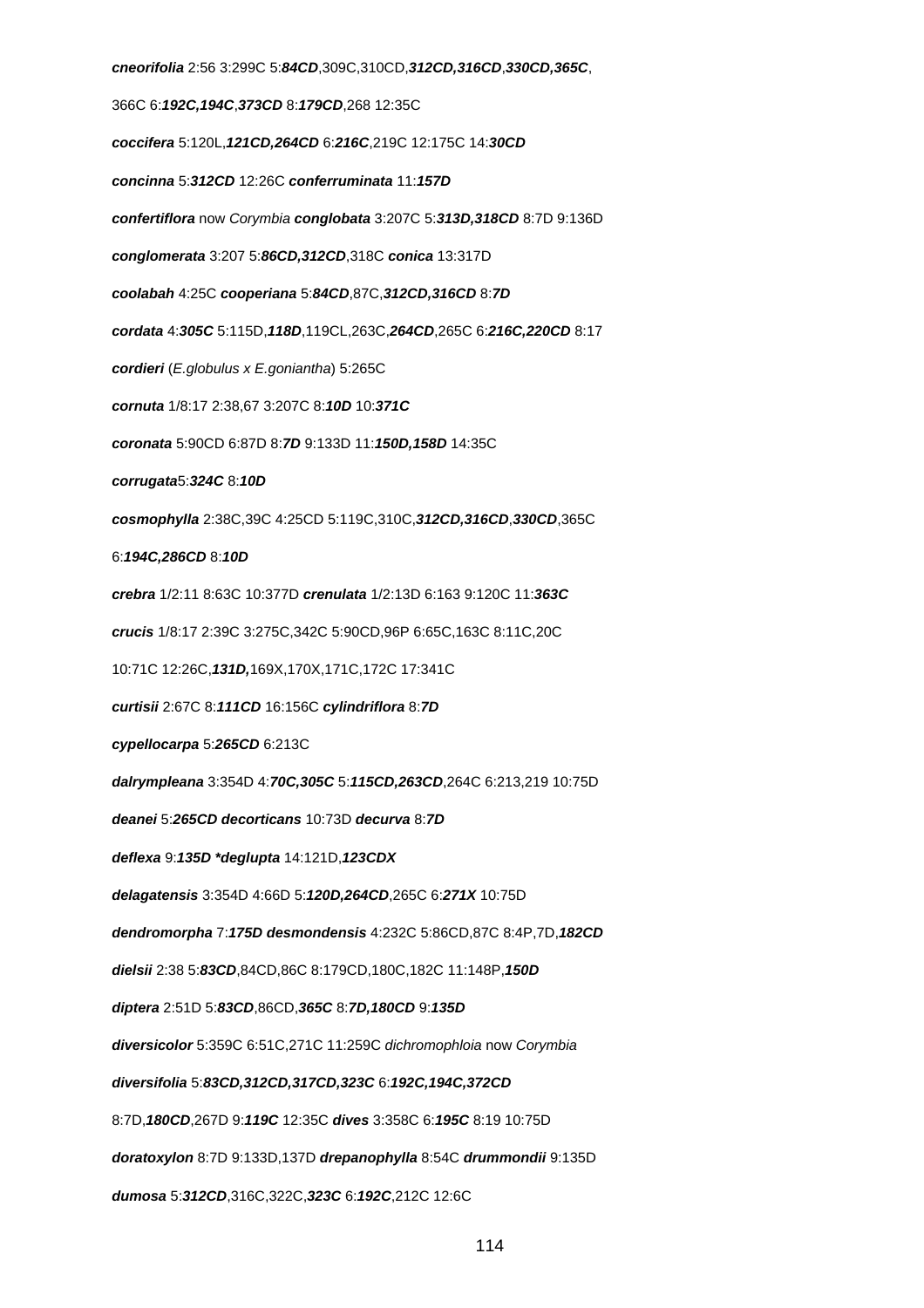**dundasii** 2:51D 5:**84CD**,**323C**,359C 8:**170CD**,182 11:166C 12:6C **dwyeri** 1/2:11 10:378D,380D 14:126C **ebbanoensis**4:232C 12:170X **effusa** 9:**135D elata** 6:**199C eremophila** 2:38,39C,55,59X,79 4:162C 5:**83CD,323CD,366C** 6:**192CP** 8:**10C**,179CD 9:135D 10:374C 11:**150D** 12:6C,26C,35C,172C 13:268C erythrocorys 1/8:17C 1/11:8,9P 2:38,56,59X 3:**299C**,306C 4:232C 5:**84CD, 365C**,366C 6:72C,92CP,**194C,199C,372CD** 7:320D 8:3D,11C,**14C**,16D, 179CD,267C 9:120C 10:261C 11:**150D** 12:6C,35C,170X 14:**34C** 17:339C,341C 18:22C **erythronema** 1/8:17 2:38,51D,59X,79 3:275C 4:232C 5:**84CD**,323C,**365C**, 366C 8:14C,16D,179CD 10:374C 12:5P,6C,26C,172C,260C 14:233C 17:339C,341C **eudesmioides** 4:232C 8:5P,**10D** eugenioides 3:210D **ewartiana** 3:**312CD**,318C 8:**7D** 12:**131D exilis** 9:135D,137D **eximia** = Corymbia **exserta** 10:72D **falcata** 2:51D 5:**83CD** 8:179C,180CD **fasciculosa** 5:310C,**311CD,312CD** 6:**194C,373CD fastigata** 6:271X 10:**75D ferruginea** 2:34D,65D **fibrosa** 2:203D **ficifolia** now Corymbia **flocktoniae** 2:51D 3:**299C** 5:**84CD**,87C,**323C,366C** 8:**179CD** 9:135D,136D 11:151D,166C 12:6C,35C,170X **foecunda** 5:**87CD,312CD,317CD,324CD,366C** 8:**7D** 9:135D 12:6C 14:233C **formanii** 6:65 11:144C,147C 12:6C 14:233C **forrestiana** syn.E.stoatei 1/8:17 2:38,39C,55,59X 3:116C,118C,207C,342C :48CP,103,232 5:**83CD**,84C,213C,**323C,365C**,366C 6:59C,72C 8:**11D**,14C, 179C,**180CD**,182 9:119C 12:6C,35C,172C 14:18C,30P,233C 17:341C **fraseri**9:134D,136D **fraxinoides** 6:**271X** 7:174D,176L **froggattii**10:358D **gamophylla** 2:170 5:**312CD,318CD** 7:256P,258C 8:158CD 10:92P 13:**102D**,107C **Eucalyptus gardneri** 1/3:14 2:39,52D,56,59X,79 3:**299C** 5:**83CD**,84C,85C, 86C,**309CD**,323C,**365C**,366C 7:278D 8:7D,9P,179C,**180CD**,182C 10:374C 11:150D 12:35C 13:268C **gillii** 1/8:17 2:39 3:**299C** 5:84CD,**312CD,317CD** 6:352C,372C,**373CD**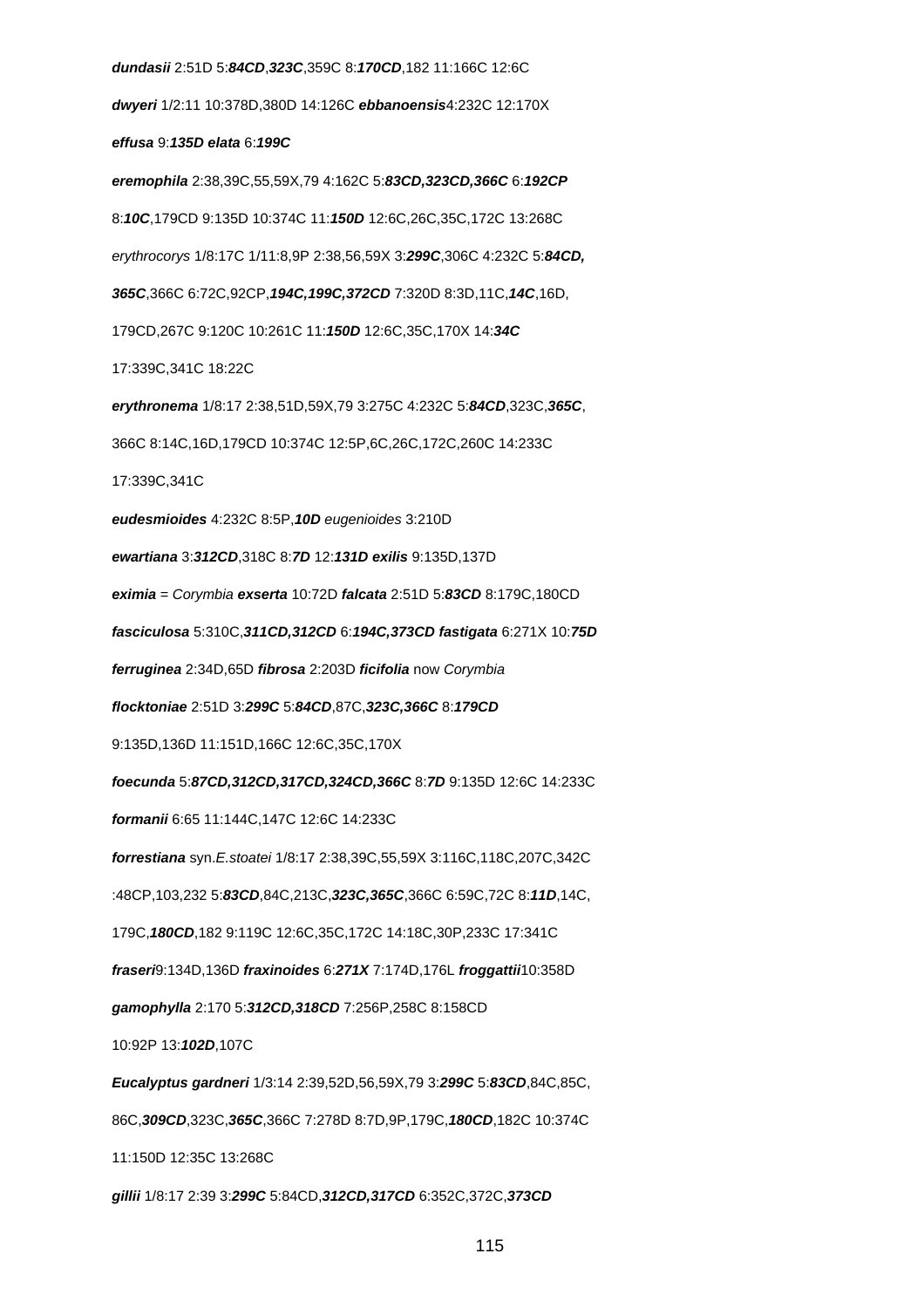#### 8:7D,19D,**179CD** 11:151D 12:6C,35C 13:107C

**glaucescens**4:**305C** 5:**263CD**,264C,265C 6:**216C,217CD** 8:**10D globulus** (syn.E.maidenii, E.bicostata, E.stjohnii) 3:275C,357C 4:25CD,**70C**, 130 5:**115CD,**192CDP,213C**,265CD,**359C 8:20D,186 10:75D

12:174C,366C 13:24C

**gomphocephala** 3:207 6:**194C**,271X 10:75D,**370C** 11:145X 12:6C

**gongylocarpa** 2:202D 5:**310CD**,311D,**312CD,314CD** 10:**55CD,**57 12:27C

**goniocalyx** (syn. E.elaeophora) 2:79 5:**312CD,314CD** 6:**195C** 7:234

**gracilis** 1/11:7 2:52 5:**83CD,312CD,317CD,323C,365C**,366C

8:7D,180C,**279D** 12:6C

**grandis** 3:357X 6:271 8:90D,**103CD,161CD** 10:75D 12:203C,215C 18:56C

**gregsoniana** 5:263C,**265CD 6:216C griffithsii** 2:52D,79 9:135D

**grossa** 1/11:7 2:39,59X,79,203 3:**299C** 4:232 5:**87CD**,89C,90C,**323C**,366C

6:59C,**164CD** 8:7D,14C 12:35C **guilfoylei** 9:134D **gummifera = Corymbia**

**gunnii** 4:**70C**,**305C** 5:**115CD**,116CL,**264CD** 6:216C,**218D** 11:23C,84P

**haemastoma**3:210CD,359CD 5:176D 6:**199C** 7:132D 10:**69D** 15:12P

**henryi** now Corymbia **howittiana** 14:123D **huberiana** − see E.viminalis

**incrassata**5:**86CD,312CD,317CD**,365C 8:7D,267C 10:80C 12:**35C**,170X

**insularis** 9:**136D intertexta** 1/8:15 2:52D,55,170D 5:**83CD,312CD**,**323CD** 7:291,295,331 8:**180CD** 12:6C,35C 13:138C **jacksonii** 9:133D,**134D**

**intermedia & jacobsiana** now Corymbia **johnstonii** 5:**115D**,117L,**118D,263C**

**kingsmillii** 8:3D,11C,14D,20D 9:**33DP** 10:**58D** 14:35C

**kitsoniana** 5:**265CD** 7:177D **kochii** 5:**87CD** k**ondininensis**now Corymbia

kruseana 1/8:17 1/11:7,26 2:38,39C,52D,59X,79 3:95C,107C 4:162C,232

5:**87CD**,90C,**323CD,366C** 6:59C,163C,**199C** 7:320D 8:19D 10:80C,374C

12:169X170X,172C 13:107C,267C 14:233 17:341C

**kybeanensis** 5:263C,**264CD**,265C 8:**7D laeliae** 12:170X

**lamprocalyx** 2:34 **lanepoolei** 9:137D

**lansdowneana** 1/8:17 1/11:7 2:38,55,67,203 3:299C,232C 5:**85CD,**310C,

**312CD,317CD**,322C,323C,**365C**,366C 6:**191C,373CD** 8:**10D**,179CD

10:71C,80C 11:30C 12:170X,171C,172C 13:268C 14:89P,233P,**122C**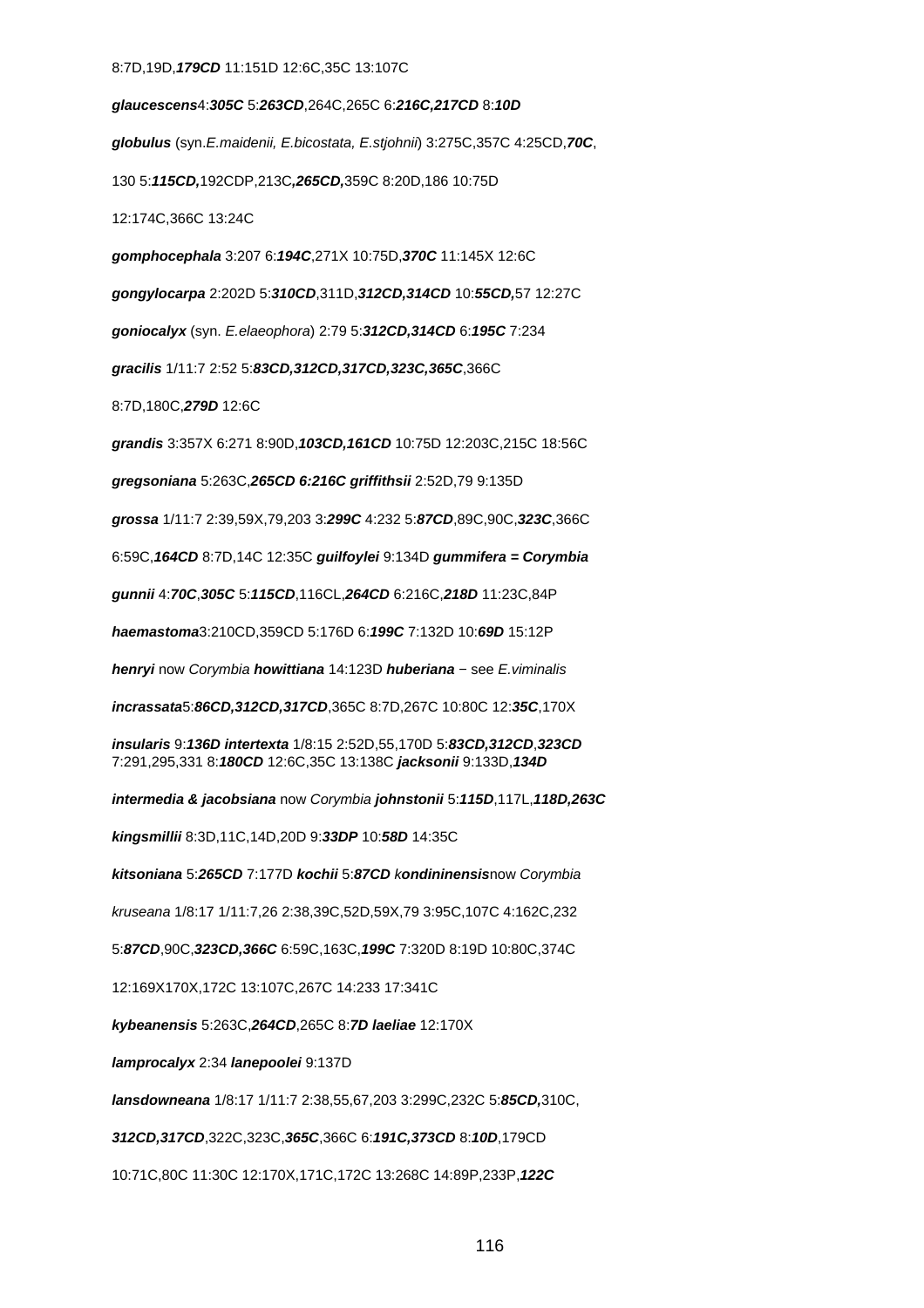**largiflorens**(syn, E.bicolor) 1/8:15 4:**25CD** 5:85CD,86C,**312CD,315CD** 6:212C 8:**179CD**,182 10:374C 12:6C **latifolia** 2:34 **lehmannii** 1/11:7 2:39,52D 3:116C,207C,342C 4:162C 5:**85CD**,213C, **323CD**,365C,366C 6:162C,**164CD**,191,192,199 7:132D 8:**179CD**,268 9:136D 10:80C,374C 11:**157D** 12:26C,170X 14:165C 17:341C **leptocalyx** 12:170X **leptophleba** 14:121C **leptocalyx**12:170X **leptopoda** 4:162C 12:**130D**,170X **lesouefii** 2:52D 5:**323CD** 8:10 10:80C 12:6C **leucophloia** 9:**136D leucoxylon** 1/8:17 2:39C,67C 3:95C,207C,342C 4:232C 5:**83CD,**85C,213C, 265C,**311CD,312CD**,315CD,359C,**365C** 6:128C,162C,164,194,199,372 7:131D,132D 8:**161CD**,180C 9:120C,**171CD**,173P 10:70C,75D,272D,331C, **371C** 11:**83C,**301CD,**363C** 12:6C,35C 13:58C 17:355C 18:**363C** 'Macrocarpa' probably sub.sp. 12:6C 'Rosea' 1/8:15 3:95,203,342 4:232 5:**84CD**,359C,**365C** 6:59,194,196P 7:254D 8:14,179,180 11:149D 12:6C **ligulata** 9:133D,134D,**137D longicornis** 2:52D 5:**86CD**,87C 8:**182CD lucasii** 10:**58CDmacarthurii** 3:357CX 5:**265CD macrandra** 2:38,79 5:**86CD** 6:59C 8:**10D**,182C,199 9:120C 11:147C,148P, **151D** 12:170X,172C 13:268C 14:18C,37P **macrocarpa** 2:59X,79 3:210C 4:217C,232C,**300CPX** 5:**90CD,323CD**,366C 6:72X 7:320D 8:3D,11C,**13D,**14C 10:71C,80C,374C 12:169X,170X,172C 14:34C,35C,233C 17:341C 18:22C **macrorhyncha** 5:295D,**312CD**,314C 6:**195C** 10:75D,378C,380C **maculata** now Corymbia **mannensis** 3:357X 5:**312CD**,318C **mannifera** 3:357C,360C 4:**73CDP** 5:35C 6:163C 10:75D **marginata** 6:51C 9:134D 10:75D 11:259C 17:47D,339C **megacarpa** 1/8:17 8:10D 9:134D **megacornuta** 1/8:17 2:79 3:207C 5:**86CD,366C** 6:**191C** 8:**10D,182CD**,268 10:80C 11:**158D** 12:172C **melanoleuca** 10:**73D melanophloia** 1/8:14 5:**324C** 7:291D,331D 8:55C,**88D**,91D,109P,**114CD melliodora** 2:203 6:59C,**192C,195C,199C** 10:71C,373C 11:**273CD** 13:317D **microcarpa** (syn E.woollsiana) 4:301C 5:295D,**312CD,315CD** 12:35C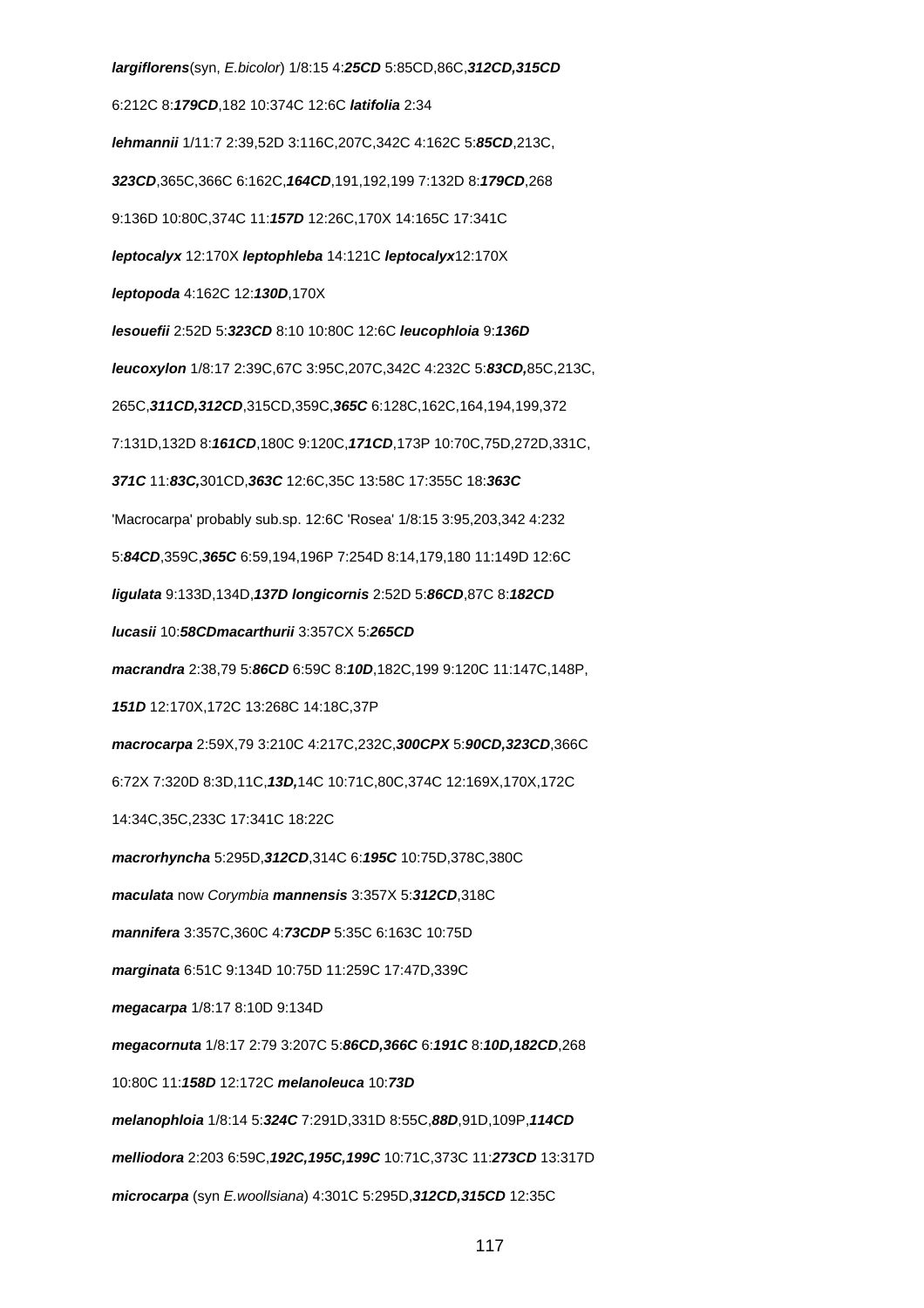**Eucalyptus microcorys** 2:96C 3:210CD 6:**191C,192C,194C**,213C 8:186 **microtheca** 1/8:15 2:55,170D 4:**25CD** 5:**86CD,312CD**,315C 6:372C 7:258D 8:**10D**,51C,66C,**182CD** 10:**55CD** 12:27C,136D 13:107C **miniata** 8:14C,**15CD**,16C,55C,74C,87D,88D,91D,101P,**114CD** 10:80C 12:**218CD** 13:294C 14:**125P mitchelliana** 5:**263CD**,264C,265CD 6:**216C,219CD moluccana** (syn E.hemiphloia) 2:203 5:**84CD** 8:**179CD** 10:69D 12:35C **morrisbyi** 3:275C 5:115D,**116DLX** 10:72D 14:**35DC morrisii** 5:**312CD**,318CD,**365C muelleriana** 5:**118CD neglecta** 5:**265CD** 7:177D 8:**10D newbeyi** 11:**159D nicholii** 3:342C 5:213C,263C,265CD 6:**164CD,191C**,199C,**216CD, 221CD** 7:306 8:**114CD** 9:120C 11:363C 12:**184C** 13:24C **nitens** 5:**264CD**,265C 6:271X **nitida** (syn.E.symmonsii) 5:120D,**122CD,**123L**,263CD**,264C,266C **nortonii** 6:216C,**220CD nova−anglia** 5:**265CD nutans** 1/11:7 2:38,39X,55,59X,79 3:116C,**299C**,342 5:**85CD,323CD,365C**, 366C 6:**192C,199C** 8:**179CD**,267C 9:120C 11:166C 12:35C 13:50C 14:233C 17:341C,337P **obliqua** 1/3:11 5:**120CD,265CD**,312CD,**314CD** 6:212C 12:366C 14:165C **obtusiflora** 3:210 7:132D,175D 8:186 **occidentalis** 2:52D 5:**85CD**,86C,**323C,365C** 6:86D 8:**166CD**,179CD 12:6C,35C,170X,172C **ochrophloia** 2:203 7:291D,331D **odorata** 5:**312CD,315CD oldfieldii** 9:132 10:**58CD oleosa** 2:52D 5:22X,**84CD,**87C**,312CD,317CD**,324C 6:87D 7:320D 8:7D,**180CD** 10:**58CD** 12:26C,35C,170X **olsenii** 11:222D **orbifolia** 1/8:17 2:39,59X 5:**87CD**,90C 6:59CD 8:7D,14C 9:120C 11:114C 12:**131D**,170X,172C 14:233C 15:**36CD** X caesia 15:**36CD ovata** 1/8:15 5:**115CD,263CD**,266C,**311CD,312CD** 7:176C 10:75D,272D **oxymitra** 5:**312CD**,318CD 7:256D 14:35C,233C **pachyphylla** 2:202D 5:**312CD,**318C,**366C** 7:256D 8:14C,**15C**,108P,158D 10:80C 13:**102D** 14:35C,**147CD**,148P paliformis 7:176DL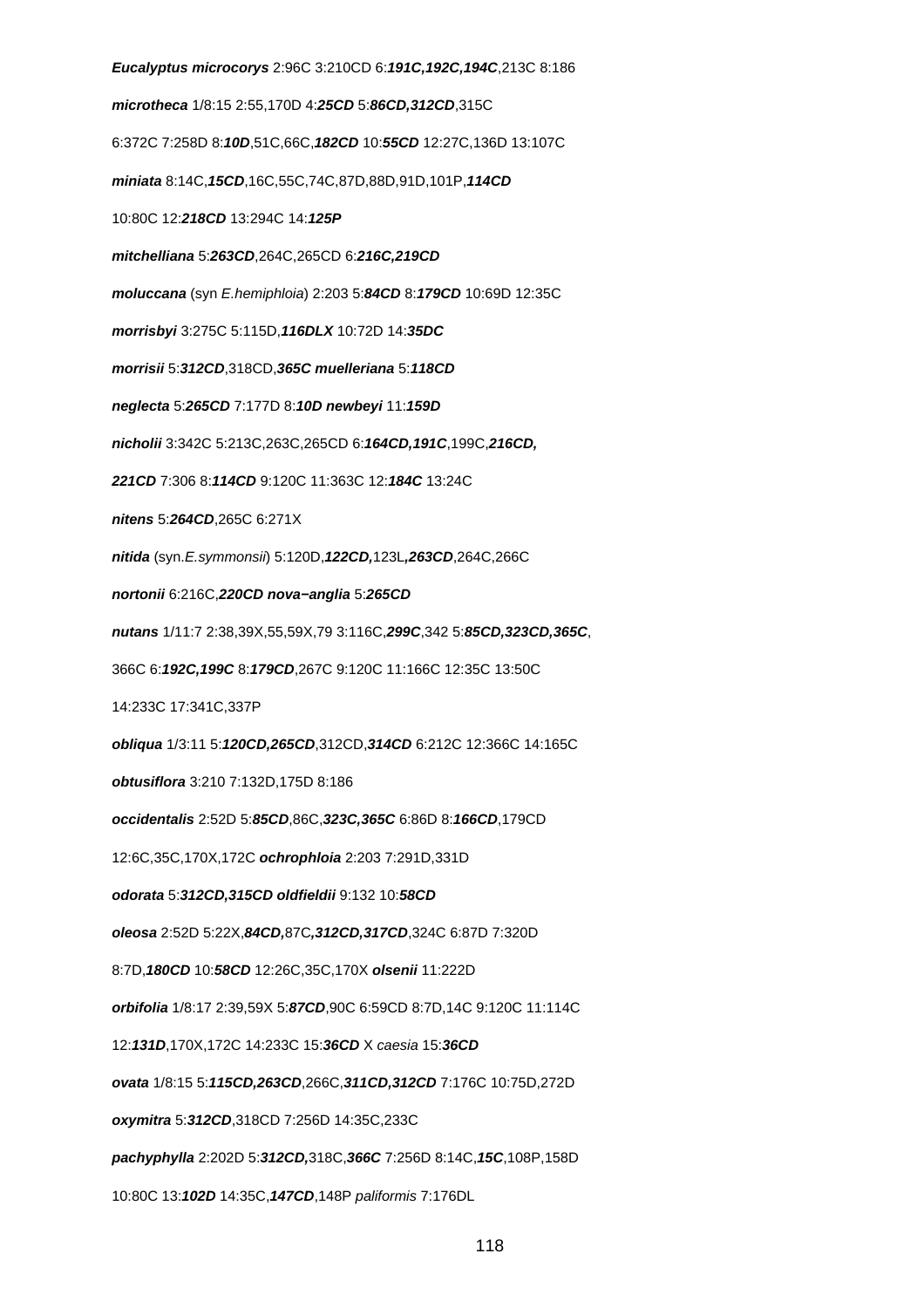paniculata 2:97C 3:210CD 13:136CP **papuana**now Corymbia **parvifolia** 4:70C 5:**263CD,**265C 6:**216C,218CD** 10:358D **pauciflora** (syn.debeuzevillei, E.niphophila) 3:354D 4:70C,305C 5:**120D, 263CD**,264C,265C,**311CD,312CD** 6:163C,**197CP,**213C,216C,271X 7:132D,382D 8:10D 9:135D, **137D pellita** 14:122D peltata now Corymbia **perriniana** 1/8:17 3:275C 4:**70C,305C** 5:35C,**115CD,263CD,**264C,265C, 359C 6:163C,216C,217CD 13:24C 14**:3CD pendens** 9:135D,**137D phoenicea** 8:**15CD,**16C,55C 9:48P 13:294C,296C 14:126C **pileata** 5:87 8:7D **pilligaensis** 2:203 5:**86CD** 8:**182CD pilularis** 6:271X 7:132D,174D 10:75D **pimpiniana** 5:**90CD**,310CD,**312CD,318CD** 6:**373CD** 12:6C **piperita** 3:210D 5:176D 6:**199C** 7:132D **planchoniana** 6:213C 7:174D **platycorys** 9:134D 12:170X **platypus** 2:38,39C,55,56,79 5:**85CD,323C,365C**,366C 6:59C,**192C** 8:3D,**10D,179CD** 11:144C 12:6C,171X,172C 15:210C **polycarpa** = Corymbia **polyanthemos** 6:**195C**,216C,**221CD** 8:9C 10:75D 11:74C 17:339C **populnea** inc. E.populifolia 1/8:15 2:184C,203C 4:25CD 8:98CD 12:27C **porosa** 5:**312CD,315CD** 6:**194C porrecta** now Corymbia **preissiana** 1/2:5 1/8:17,259X 2:39,67 3:116C,**299C**,342C 5:**89CD**,90C, **309CD** 6:72X,**199C** 7:132D 8:3D,8P,11 11:**151D**,267 12:35C,171X,172C 13:267C 14:35C,233C,36P **prominens** 9:**137D pruinosa** 8:**15CD**,18D,109P,**114CD** 10:80C 14:34C **pterocarpa** 5:**324C** 8:166 12:6C **ptychocarpa**now Corymbia **pulchella** (syn E.linearis) 5:**120CDL** 6:372 14:3CD x E.amygdalina 5:120D,122D **pulverulenta** 3:95C,358C 4:**305C** 5:35C,**119CD,266CD**,359C 6:163C,**216C,220CD** 7:132D 8:**10D**,17D 10:331C **punctata** 3:210D 5:176D 6:**199C** 7:132D 10:69D **pyriformis** 1/2:5 2:39,59X,79 3:**299C**,342C 4:232C 5:88CD,**312CD,317CD** 6:72X 8:11C,13 10:**58D** 12:35C,170X 13:35C 14:35C **pyrophora** syn. E.cliftoniana 2:23D **racemosa** 5:176D 10:**69D** 12:35C **radiata** 4:25CD 5:266C 6:**195C** 10:75D **raveretiana** 8:**98CD**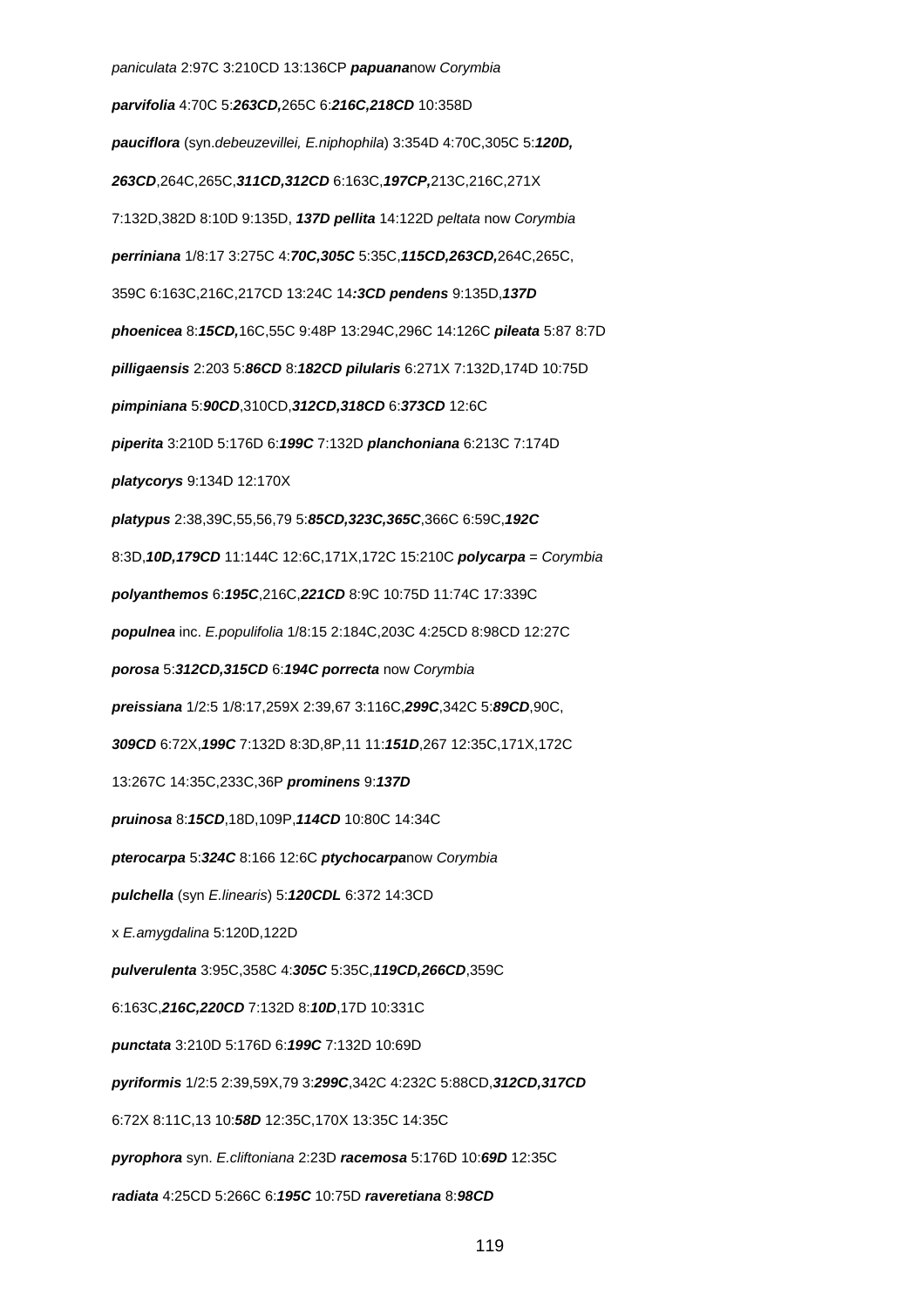**redunca** 5:**324C** 8:**7Dregnans** 5:**120D,266CD** 6:213C,271X 8:18D 10:45D **remota** 5:310CD,**312CD resinifera**3:210D 5:**266CD rhodantha** 1/8:17 2:59X 5:365C 6:59D,66CD,72X 7:318 8:3D,11C,13P,**14C** 10:71C,80C,261C,357D 12:171X,172C 14:35C,126C,277P 18:**354D**,356P **risdonii** 5:35C,120D,121L,122CD 14:29CDP **Eucalyptus robusta** 3:210CD 5:**86CD** 8:55C,**103CD** 10:**370C** 14:44C **rossii** 6:**195C** roycei 11:**141P rubida** 4:**305C** 5:35C,115CD,**263CD**,266C,295D,**312CD,314CD** 6:**220CD** 7:132D 10:75D **rudis** 10:75D **rugosa** 5:**312CD,**316C,**365C** 9:135D **rupicola** − see E.cunninghamii 7:**176D saligna** 3:210D 6:163C**,199C** 12:35C **salmonophloia** 1/8:17 2:53D,79C 5:**84CD**,85C,86C,**323C**,365C 6:87D,372C 8:**166CD**,179C,**182CD** 10:374C 12:6C 13:107C **salubris** 2:53D 5:**85C**,86CD,309C,**323CD**,359C,366C 6:59D,87D 8:**179CD** 9:135D 12:6C **sargentii** 2:53D 5:**85CD,**309CD,**365C** 6:59C,**192C,194C** 8:166C,179C 12:6C **setosa** now Corymbia **scoparia**7:132C 18:23C,24C,36P 'Golden Crown' 16:**129D seeana**6:271 **sepulcralis** 4:103C 6:65CD,87D 9:**135D**,137D 11:147C **sheathiana** 8:**10D shirleyi** 12:**218CD siderophloia** 3:210C **sideroxylon** 1/8:17 2:203 3:342C 4:302C 5:**365C** 6:162,164,192,194,199, 213,372 10:70C,374C 12:35C,174C 13:24C,268C 14:162C 17:339C,341C 'Fawsett's Pink' 6:197CD 'Rosea' 1/8:14 7:306CD **sieberi** 5:120CD,**266CD** 10:75D **similis** 8:55C,88D,**114CD smithii** 8:**10D socialis** 5:**312CD**,317C 11:**151D** 12:6C 17:355C **spathulata** 1/8:15 2:55,56,59X 3:210C,342C 5:**85CD**,86C 213C,3**23C**,359C, **365C**,366C 6:59C,163C,**194C**,372C 8:151C,**166CD**,179CD,268C,338C 10:374C 11:147C 12:6C,27C,172C 13:107C **sphaerocarpa** 7:**174D,**175L **steedmanii** 2:38,55 3:207C,**299C** 4:232C 5:**84CD**,85C,322C,**323C,365C** 8:182CD,339C 10:71C,357D 12:35C,107X,172C,260C **stellulata** 5:**263CD**,264C,265C 6:213 8:**10D**,179C **stenostoma**7:**174D**,176L **stoatei** now a subsp.of E.forrestiana 2:38,53D,55 3:118C,**299C** 4:162C 5:**84CD**,85C,**323C,365C** 6:59C,72C,**191C** 8:11C,179C,**182CD**,338C

120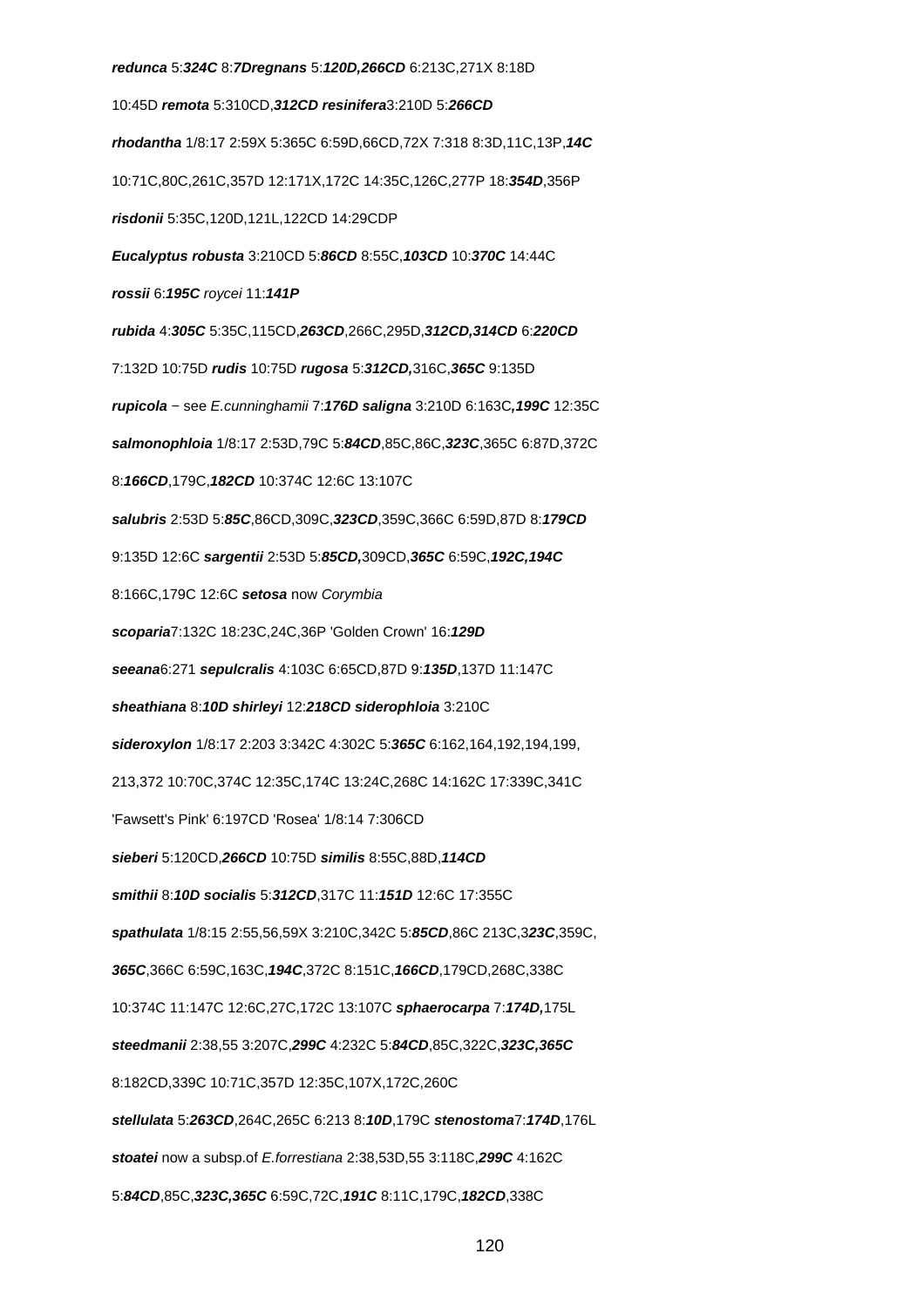9:120C 10:80C,357D 12:170X 14:165C 17:338C,339C,341C **stowardii** 5:**90CD** 7:372D **striaticalyx** 5:**312CD,318CD stricklandii** 1/8:17 2:38,39C,53D,55,56,79 3:**299C** 5:**84CD**,85C,86C,113P, **323C,365C**,366C 6:**191C,194C** 7:295D 8:179C,**182CD** 10:71C,374D 11:**152D** 12:6C,26C,35C 13:268C 14:37P,233C **stricta** 7:175D **sturgissiana** 7:**176D**,177L **subcrenulata** 5:118 9:120C **synandra** 12:**129DP**,130C **talyuberlup** 11:**158D** 'Summer Beauty' 18:**294CD**'Summer Red' 18:**294CD tenuiramis** (syn.E.tasmanica) 5:120C,**123CDL tereticornis** 8:66C,79C,**103CD** 9:370C 12:**217CD** 13:138C,291C 14:121D **terminalis** now Corymbia **tessellaris** now Corymbia **tetragona** 1/11:7 2:39 5:**90CD**,213C,**324C** 6:59C,87P 8:9P 12:170X,171C 9:137D 14:35C 233C 17:341C **tetraptera** 1/8:17 2:38C,59X,79 3:118C 4:162C,232C,300C 5:365C 6:59C, 72C,193CP 8:3D,11C,15C,48P 9:120C 10:261C,374C 12:170X,172C **thozetiana** 2:202D **todtiana** 9:137D **torelliana**now Corymbia **torquata** 1/8:17 1/9:15 1/10:9P 1/11:7,10 1/12:27 2:38,39C,53D,67,55,79,203 3:95C,275C,299C,357C 4:103C 5:**84CD,**85C,213C,**310CD,323C**,359,365 6:59C,**191C,194C,199C** 7:278D,295D 8:11C,14C,**167CD**,182C,268C,338C 9:120C 10:71C,374C 12:6C,11C,35C,169X,172C 13:107C 17:339C,341C 'Torwood' 5:84C,85CD,86C,**310CD**,323C,359C 8:3D,11D,182C 11:**153DP trachyphloia** 2:34D,64 **transcontinentalis** 2:53D 5:323C 8:5P,**10P** 9:134D 11:151D 12:27C 13:107C **trivalva** 5:**312CD**,318C 9:**137D umbra** 3:210D,359D **uncinata** 8:2D 9:137D 'Urbrae Gem' see E.erythronema 'Urbrae Gem' **urnigera** 2:79 4:**70C,305C** 5:115D,**117CDL,263CD**,266CD 6**:216CD,218CD** x E.johnstonii x globulus 5:117 **\*urophylla** 10:73D 14:121,**122D vernicosa** 5:115CD,**118CD,**119L**,263CD,28CD viminalis** 1/8:15 3:116C 5:115CD,**263CD**,265C,**312CD**,314CD 6:**194C,213C, 216C**,221C 10:75D,272D 11:74C 12:174C 13:23C,24C **viridis** 1/2:11 5:**312CD,318CD,323C**,365C 8:7D,19D,338C 11:74C 12:26C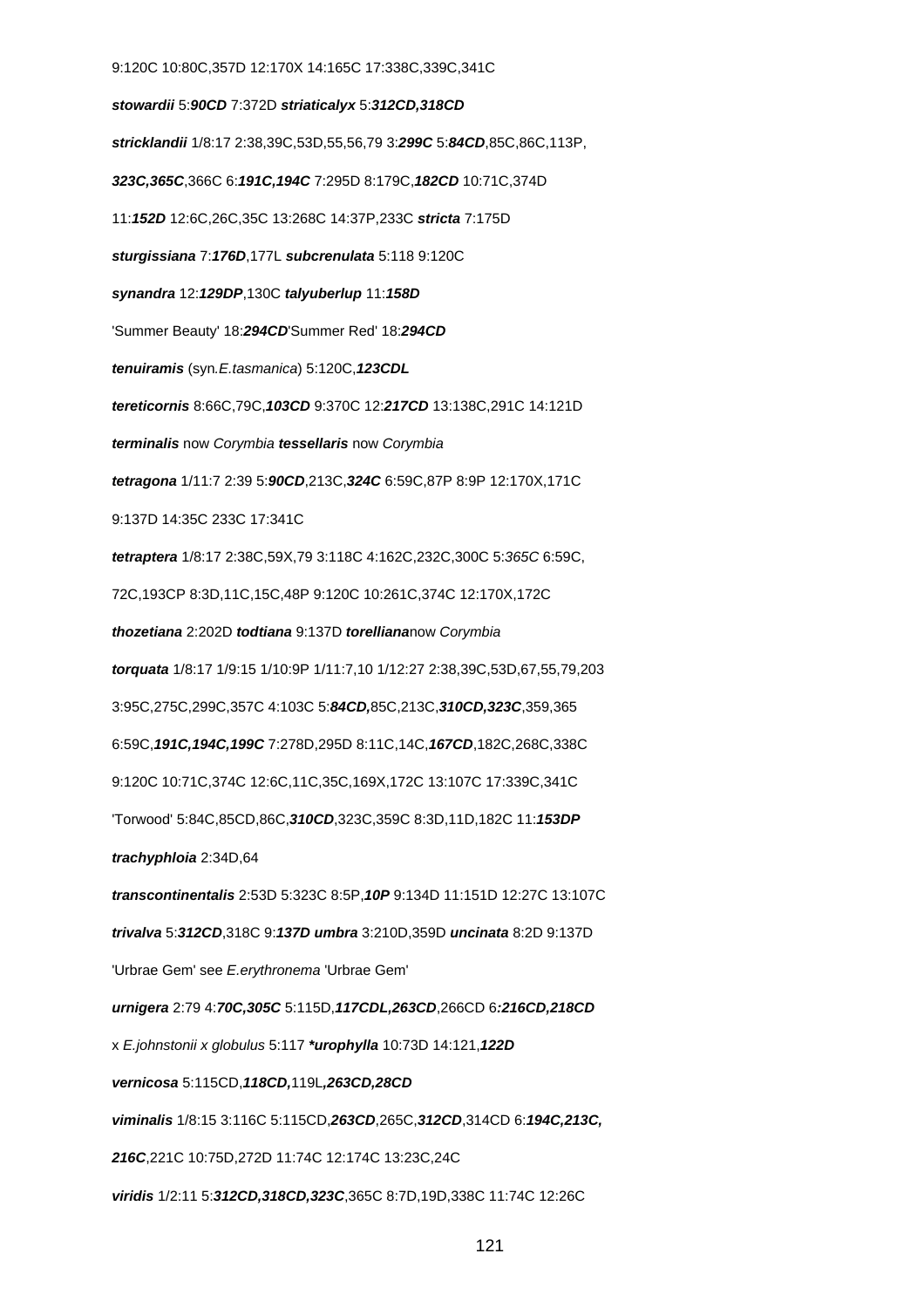# **wandoo** 2:53D,79C 5:**85CD** 6:51D,58D,86D 8:179CD 11:259C

**websteriana** 5:**88CD**,**312CD** 6:372C 8:**7D**,19D 12:131D 13:268C 15:**36CD woodwardii** 1/8:17 2:38,39C,53D,55,203 5:**85CD**,310C,**323C**,359C 8:3D, 11C,**166CD**,179D 11:**152DP**,166C 12:6C,11C,27C,35C,170X 13:107C **woollsiana** − see E.microcarpa 4:301C 10:373C 12:35C **xanthonema**2:38 8:**7D yarraensis**7:176 10:358D **youngiana** 5:**366C** 6:**374CD** 8:1P,2D,11CD,13 10:57P,**58CD** 10:71C 11:**154D** 12:6C,26C 14:35C **zygophylla** 2:34

**Euchilopsis**(yoo−ky−LOP−sis) Fabaceae

**linearis** 12:96DP,98C 17:105D

# **Eucryphia(yoo−CRIFF−ee−a) Eucryphiaceae 3:255D**

**lucida** syn. billardieri 3:59D,**253CDX**,255C,257C 5:110D 6:211C 7:320

9:82D 11:**360C** 12:147C 'Ballerina' 17:**372CD,372P**

'Hillieri' 3:255D 'Hybrida' 3:255D 'Leatherwood Cream' 9:**82D** 16:129D

'Nymansay' 3:255D 'Pink Cloud' 16:**129D**

**milliganii** 3:253DP,**275C** 9:**82D** 11:360C 12:147C **moorei** 3:253D,**255D**

**Eugenia** (yoo−JEEN−ee−a) Myrtaceae

species. transfered. to Sygygiumand Acmena

**Euodia** (yoo−O−dee−a) Rutaceaesome species trans. to Melicope **elleryana**now Melicope elleryana micrococco now Melicope micrococco **xanthoxyloides** 12:207C

**Euphorbia** (yoo−FORB−ee−a) Euphorbiaceae **australis**& **drummondii**now Chamaesyce**tannensis**syn eremophila 8**:263D**

**Euphrasia** (yoo−FRAY−zee−a) Scrophulariaceae **alsa** 7:353D,354D 12:342D **arguta** 12:342D **bella** 12:342D **bowdeniae** 12:342D **caudata** 12:336P,**339D ciliolata** 12:342D **collina** 12:340,341,335D,**339D**,340P,342D,347X **crassiuscula** 12:342D **diemenica** 12:146D **eichleri** 12:339D,342D **gibbsiae** 12:337P,**338D,339D**,348P **glacialis** 7:353D,356P,363D,378D **hookeri** 12:146D,338D,339D **lasianthera** 12:339D,**342D**,344P **orthocheila** 12:335D,342D **phragmostoma** 10:358D 12:**338D**,339D **ramulosa** 12:**338D,339D scabra** 12:335D,342D **semipicta** 12:**338D striata** 12:146D,**338D**,344P

**Eupomatia** (yoo−po−MAY−ti−a) Eupomatiaceae **bennettii** 9:340P 13:**69C laurina** 9:**373D** 12:207C 15:263C 18:72P,**74CD**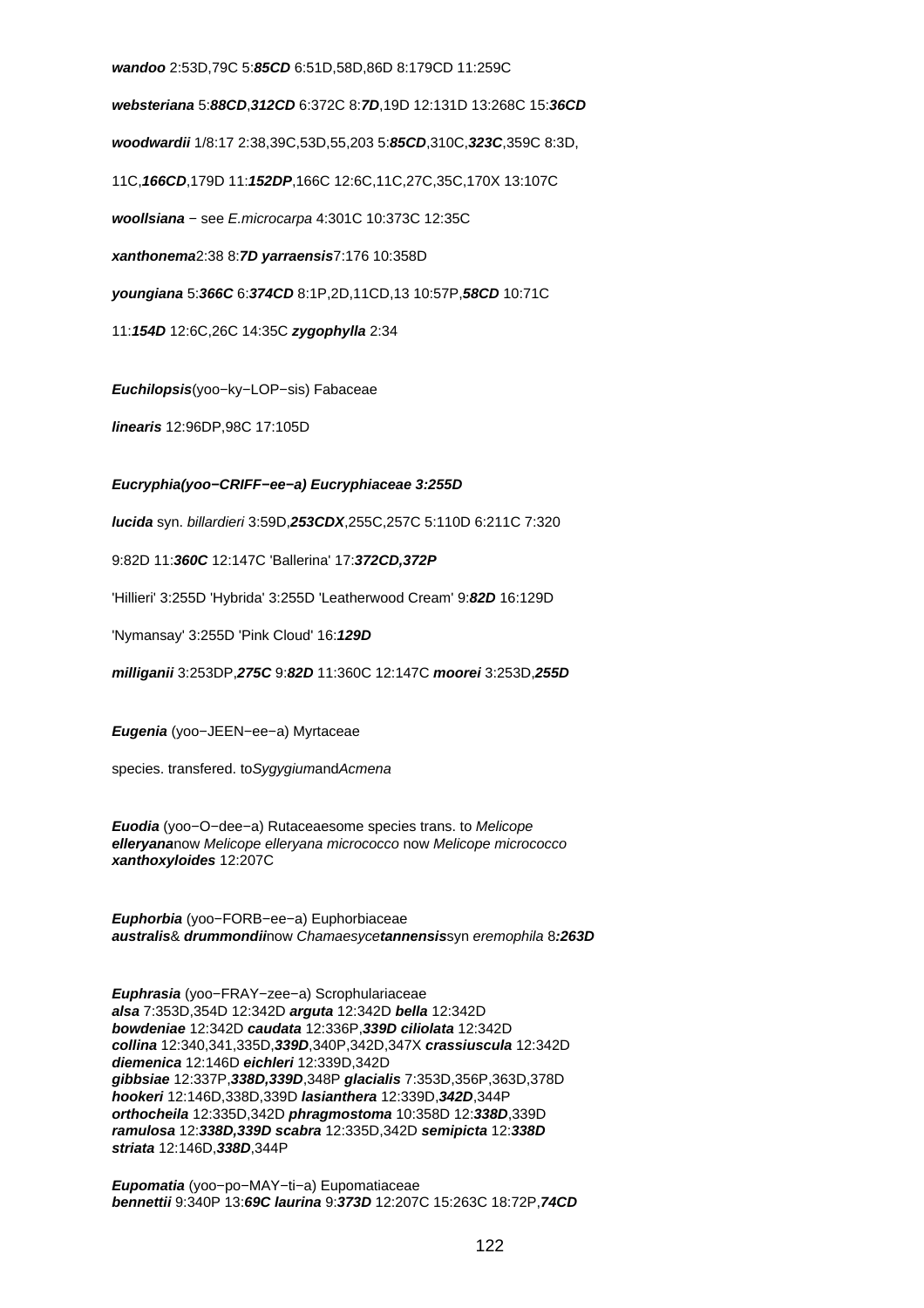**Euroschinus** (yoo−ro−SKY−nus) Anacardiaceae **falcata** 17:**249CD**

**Eustrephus**(YOO−streff−us) Geitonoplesiaceae/Smilacaceae

**latifolius** 4:**226CD** 8:**98CD** 12:182CX,226CD 14:**209CD** 16:279CD,**357DL**

**Eutaxia**(yoo−TAX−ee−a) Fabaceae

**cuneata** 10:108P **obovata** 5:213C 8:17C 10:**110CD** 17:339C

**microphylla** 5:90C 6:**150C** 7:292D,331D 9:121C 10:109CD 11:**301CD**,311D

**Evandra** (ee−VAN−dra) Cyperaceae

aristata 9:**263D**

**Evodiella**(ee−vo−de−ELL−a) Rutaceae

muelleri 12:207C

**Evolvulus** (ee−VOLV−yoo−lus) Convolvulaceae

alsinoides 9:**265CD**

**Ewartia**(yoo−AR−she−a) Asteraceae 2:235D

**catipes** 11:**360C** 12:**163CD**

**nubigena** 2:228 7:354D,362D,371D,378D,382C,390C 11:**360C** 12:352D

**Excoecaria**(ex−co−CAIR−ee−a) Euphorbiaceae

**agallocha** 6:222C,223C,**227CD**

**Exocarpos**(ex−o−CARP−os) Santalaceae AF22 9spp.

**aphyllus** 7:290D,331D 8:259D,266D **cupressiformis** 4:156D 10:380D 11:74C

**humifusus** 12:146D **nanus** 7:366 **odoratus** 10:357D

**Fagraea** (fa−GREE−a) Loganiaceae

**fragraeacea** syn.gracilipes 12:207C 18:**163D**,164P

**Faradaya**(farra−DAY−a) Verbenaceae 12:227DL ABG 10(2)1987

**albertisii** 14:**226CD**

**splendida** 4:**226CD** 8:**93DP**,**115CD** (as Gardenia ochreata)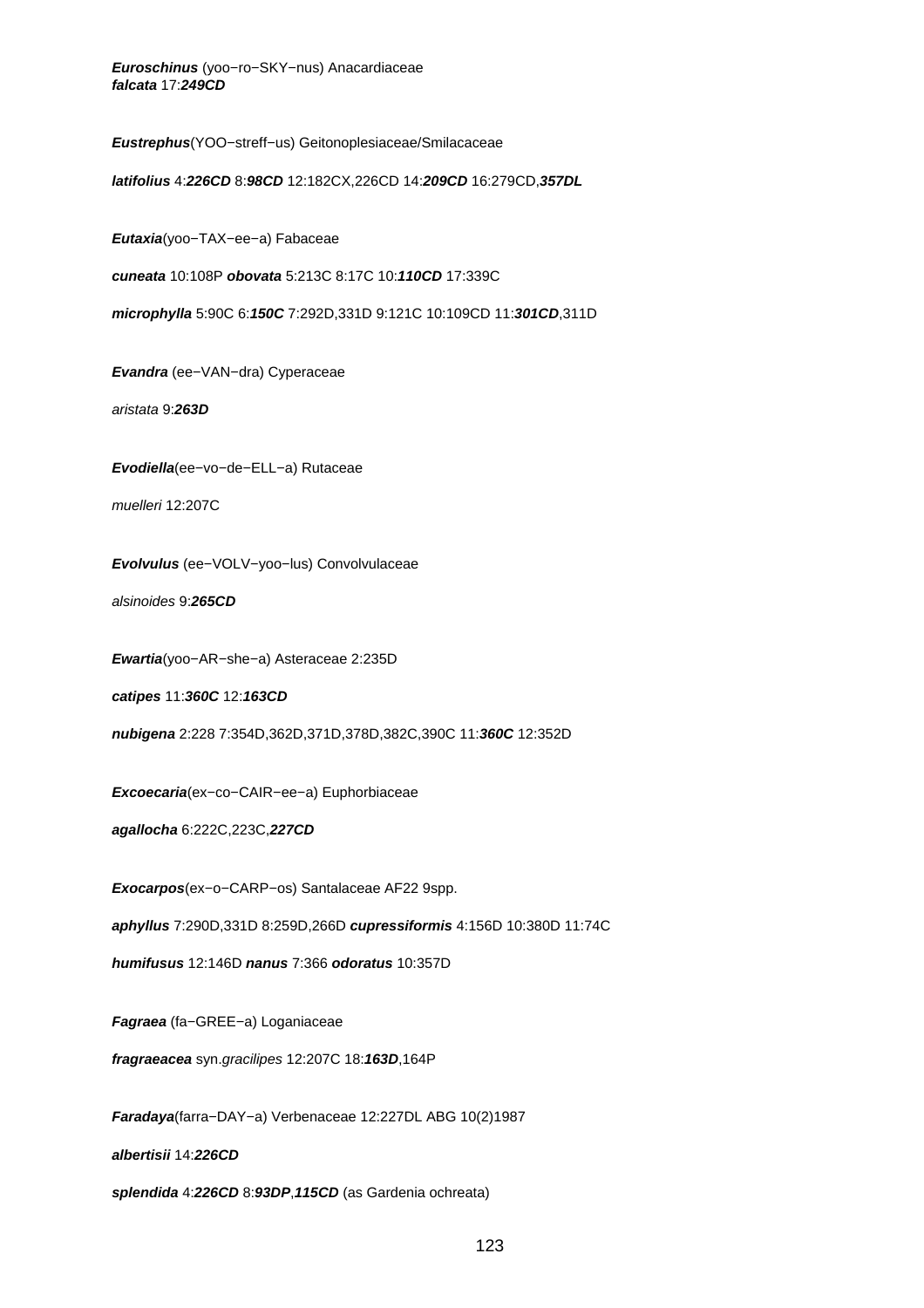**Fenzlia**(FENZ−lee−a) Myrtaceae Some species trans. to Myrtella **phebalioides** 10:**21D**

**Ficus**(FY−cus) Moraceae Flora of Australia Vol.3 **benjamina** syn. nitida 13:**69C** 16:**252D** 'Byfield' 16:252D **congesta** 12:194C,199C,**230CD copiosa** 12:195C,199C,230CD 18:**83CD coronata** 13:**69C** 15:239C,240C 16:**252D crassipes** 12:194C 18:**163D**,164P **destruens** 12:194C,**230CDfraseri** 16:**252Dleptoclada** 12:194C 13:**69C macrophylla** 5:**85CD** 8:179CD 9:**373D** 11:74C 12:35C 13:39C 16:**252D microcarpa** (syn.F.hillii) 2:96 4:**174CDP** 5:2D 9:342C,**373D** 16:252D **mollior** 13:69C **obliqua** syn. eugenioides 2:96D 5:2D 16:**252D opposita** 13:69C 16:**252D platypoda** 3:335D 8:66C,**115CD** 9:336C 12:26C 13:69C,99D,**130D** 16:**252D pleurocarpa** 13:**69C** 18:**163D**,164P **racemosa** 9:336 16:195C,**252D,**274C **rubiginosa** 3:**299C** 9:342C,373D 10:**277C**,378D 12:35C 13:**69C** 18:56C 'Superba' 9:**374D** 'Varigata' 13:69C **triradiata** 12:194C **variegata** 16:253P,**254D** 18:**163D**,164P **virens** 9:336P,**373D** 16:**252D watkinsiana** 11:**183C** 16:**252D**

**Fieldia**(FEEL−dee−a) Gesneriaceae

**australis** 13:**69C**

**Fimbristylis** (fim−bree−STY−lis) Cyperaceae **compacta** 10:358D

**Flagellaria** (fladj−ell−AIR−ee−a) Flagellariaceae **indica** 16:195C,274C 18:**163D,**164P

**Flindersia** (flin−DER−zee−a) Flindersiaceae / Rutaceae

**acuminata** 12:194C,**230CD**

**australis** 7:151C 8:199D,223D,233P 9:371C 13**:69C bennettiana** 8:**233DP**

**brayleyana** 13:69C **collina** 8:223D 13:**69C dissosperma** 8:223D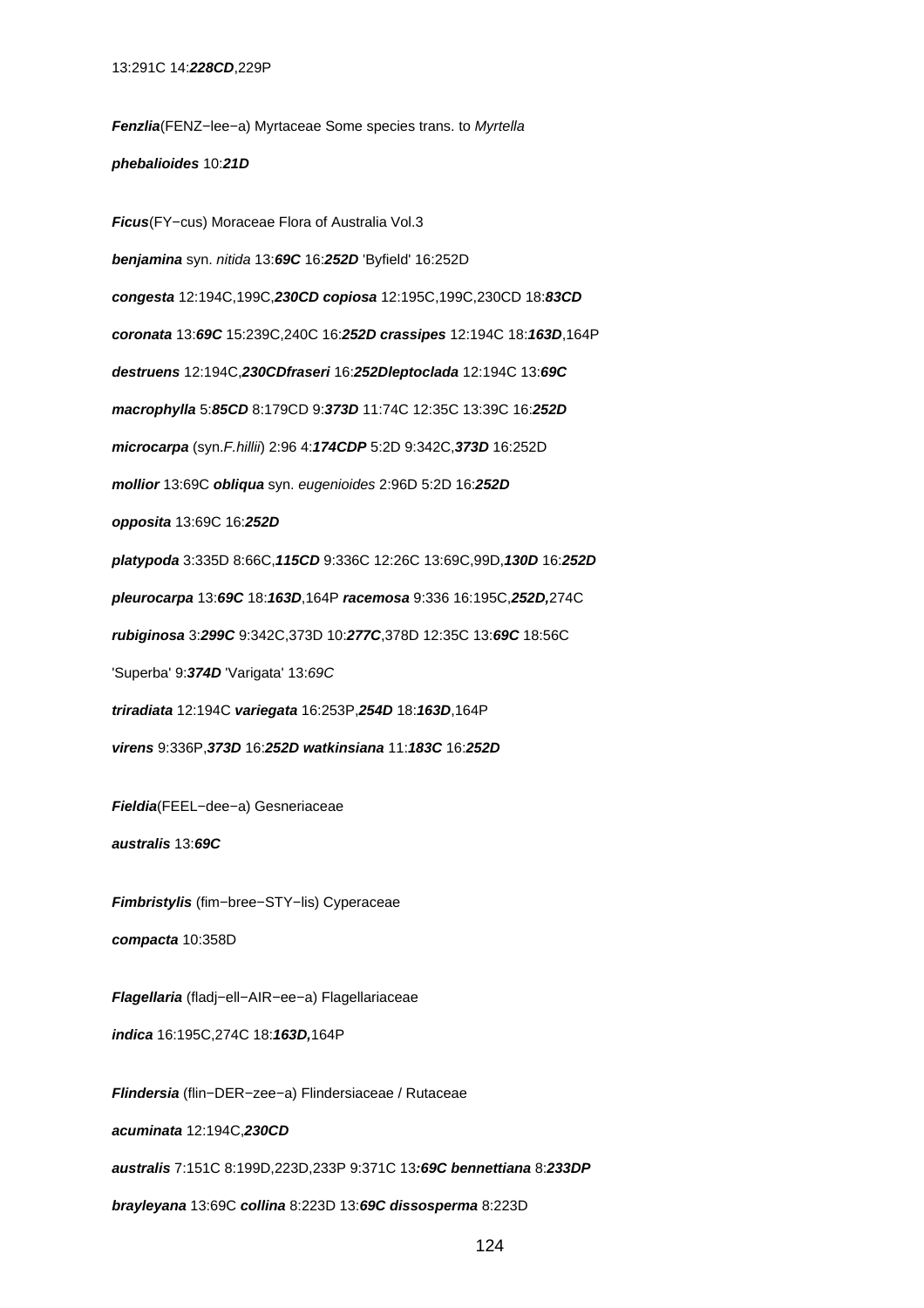**ifflaiana** 13:69C **maculosa** 7:291C,331C 8:**197DP**,223D

**pimenteliana** 13:**69C pubescens** 13:**69C**

**schottiana** 8:233P 13:**69C xanthoxyla** 13:69C

**Floydia** (FLOY−dee−a) Proteaceae

**praealta** 9:311D,**373D**

**Flueggea**(GLEWDJ−ee−a) Euphorbiaceae

**virosa** 14:270D

**Fontainea**(fon−TAIN−ee−a) Euphorbiaceae

**australis** 16:182DL,183D **oraria** 16:**182DL**,183D

**picrosperma** 16:182D,**183DL rostrata** 16:**182DL venosa** 16:**180D**,183L,185P

**Frankenia**(frang−KEEN−ee−a) Frankeniaceae

**flabellata** 10:358D **granulata** see subteres**orthrotricha** 10:358D

**pauciflora** 1/12:13 3:432 5:**266CX** 6:67D,150C 12:64C 13:266C

**pseudoflabellata** 10:358D **speciosa** 10:358D **subteres** syn.granulata 10:358D

**Franklandia** (frank−LAND−ee−a) Proteaceae

**fucifolia** 9:321P,**322D triaristrata** 9:**322D** 10:357D 11:**177CDP** 18:**107CD**

**Freycinetia**(fray−sin−EE−ti−a) Pandanaceae

**excelsa** 18:**114CDpercostata** 18:**163D**,164P

**marginata** syn.F.australiensis 12:194C,**196CP,230CD** 13:69C

**Gahnia**(GAHN−ee−a) Cyperaceae

**australis** 11:223D **clarkei** 7:110,115 12:260C **deusta** 9:263D

**drummondii** syn. polyphylla 11:223D **hystrix**10:358D

**sieberiana** 12:215C 17:162D,165P

**Galenia**(ga−LEEN−ee−a) Aizoaceae

**\*pubescens** 14:55D **\*secunda** 6:67C 14:55D

**Galeola**(gal−ee−O−la) Orchidaceae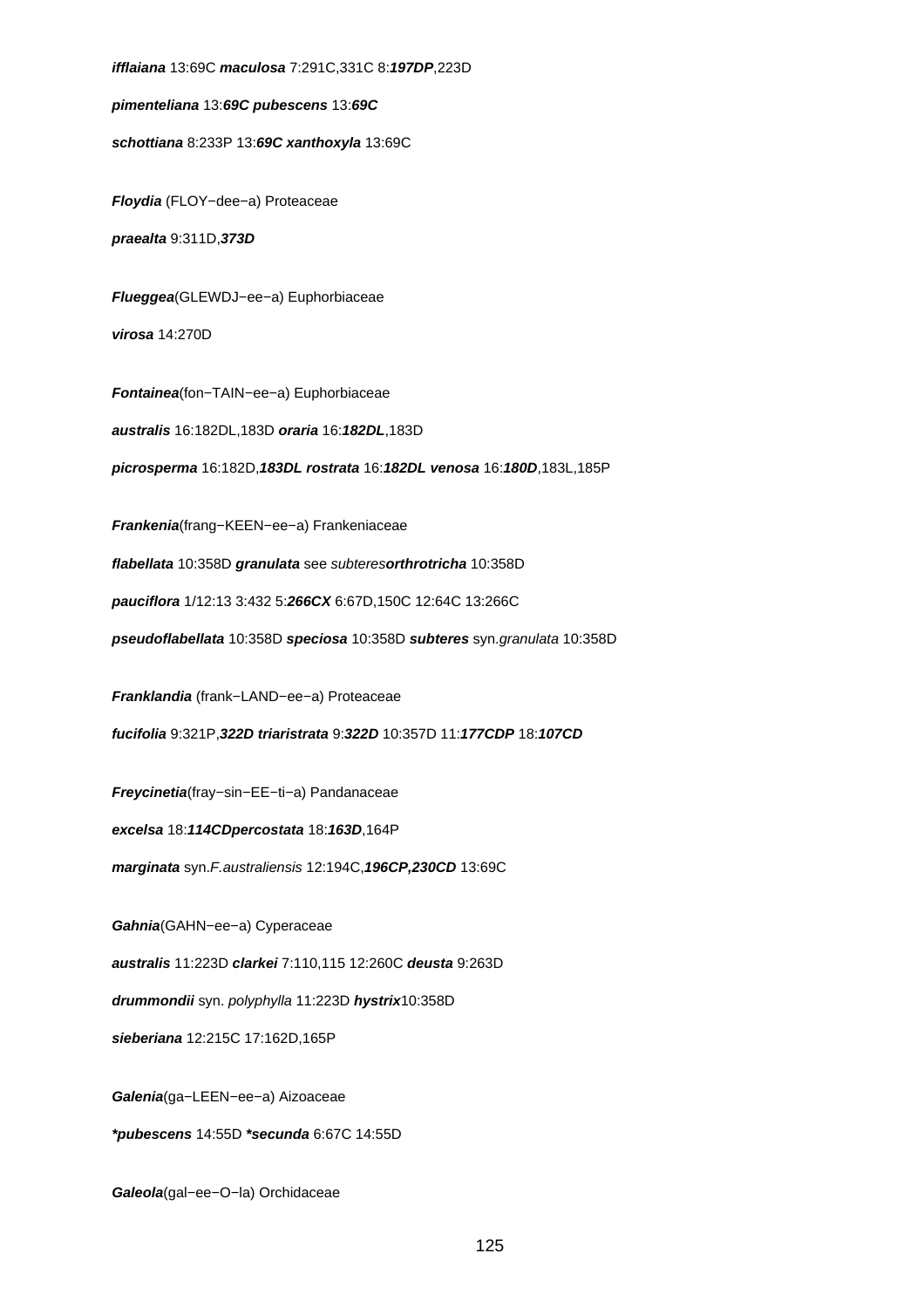**Galium** (GAY−lee−um) Rubiaceae

**gaudichaudii** 8:266D

**Ganophyllum** (gan−o−FILL−um) Sapindaceae **falcatum** 12:198C

**Garcinia**(gar−SIN−ee−a) Clusiaceae

**brassii**17:**275D dulcis**17:**275CD gibbsiae**17:**275CD**

**hunsteinii**aff. 17:**275CD mestonii** 17:274C,**275CD**

**riparia** 17:**275CD warrenii** 17:274C,**275CD** 18:**163D**,164P

**Gardenia** (gar−DEEN−ee−a) Rubiaceae

**merikin**12:194C (probably incorrect name)

**ochreata** (Faradaya splendida shown) 8:**93DP**,115 **ovularis** 12:207C

**Garnotia**(gar−NO−tee−a)

**stricta** 10:358D

**Gastrodia** (gas−TRO−dee−a) Orchidaceae **queenslandica** 5:**278CD sesamoides** 3:136D,137D,**299C** 5:**278CD**,279L

**Gastrolobium**(gas−tro−LO−bee−um) Fabaceae

**appressum** 15:117D **bennettsiana** 15:117D **bilobum** 4:320D 15:117D

**brevipes** 15:117D **brownii** now Nemcia brownii

**callistachys** 4:324D 10:**110CD** 15:117D **calycinum** 15:117D

**crassifolium** 15:117D **densifolium** 15:117D **floribundum** 15:117D

**forrestii** 15:117D **glaucum** 15:117D **hamulosum** 15:117D

**grandiflorum** 4:320P 8:**134CD** 10:110C 12:**222CD** 15:117D

**laytonii** 15:117D **microcarpum** 15:117D **ovalifolium** 15:117D

**oxylobioides** 15:117D **parvifolium** 15:117D **polystachyum** 15:117D

**propinquum** 15:117D **pycnostachyum** 15:117D **rotundifolium** 15:117D

**stenophyllum** 4:324C 15:117D **tomentosum** 15:117D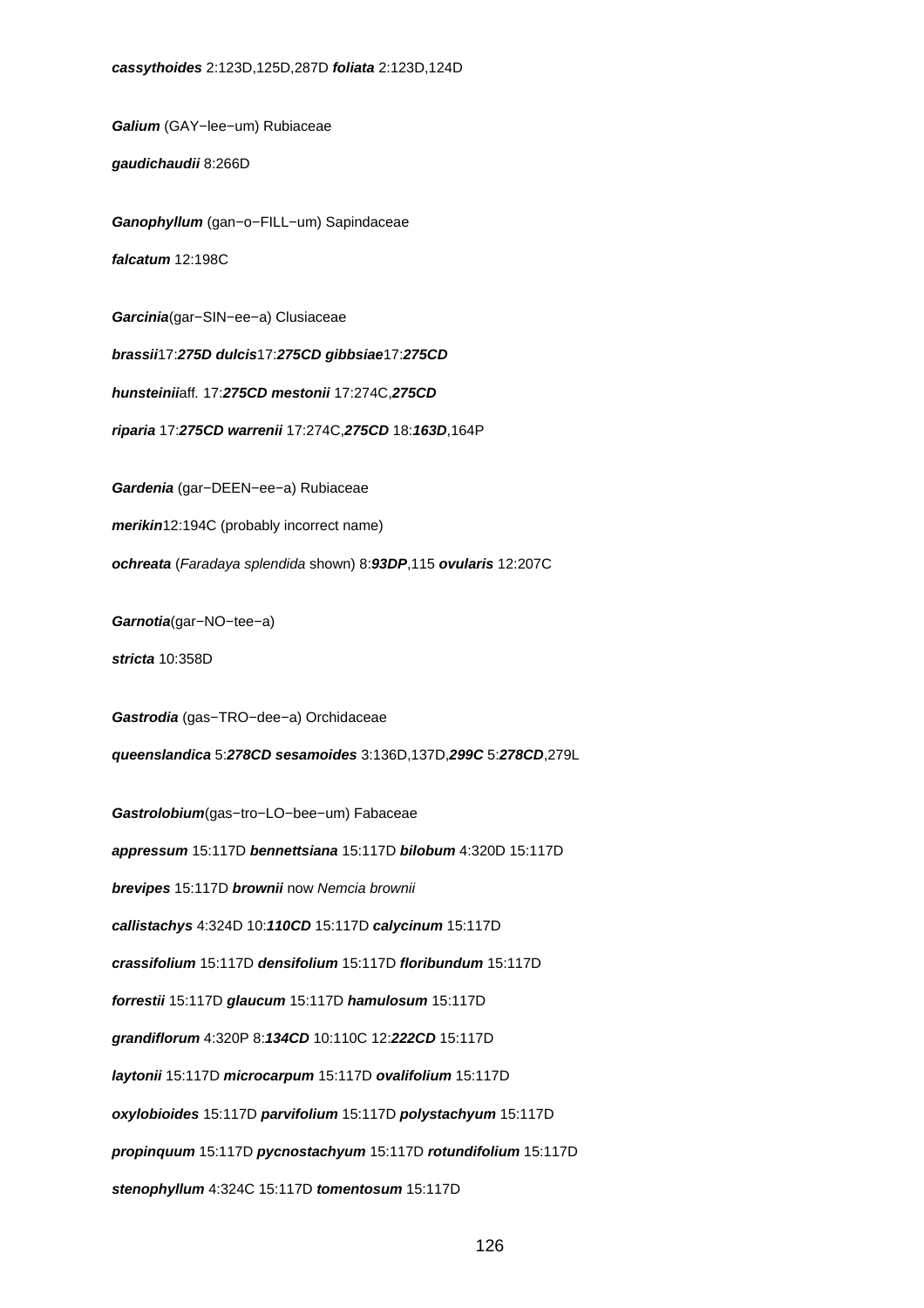**tricuspidum** now Nemcia tricuspidata 10:**110CD trilobum** 15:117D **truncatum** 10:**110CD** syn. Nemcia truncata Nuytsia 9(2)1993 **velutinum** 15:117D **villosum** 15:117D **Gaultheria**(gaul−THEER−ee−a) Ericaceae 4:158DX **appressa** 4:**158CD depressa** 4:**158CD** 11:**360C** 12:364C **hispida** 4:**152CD**,153P,158D,188P 12:**156DP,157CD**,362CD **Geijera**(GUY−jer−a) Rutaceae 8:**215DL**,217D,230D,234D **linearifolia** 8:217D **paniculata** syn. muelleri 3:**86CDP** 8:217D 13:268C **parviflora** 1/2:4 2:203 3:86DP,116C,299C 5:84CD,86C 7:295,331 8:152C,**182CD,217DL**,232P 12:26C **salicifolia** 8:132C,**217DL** 9:371C 12:207C **Geissois** (guy−SO−iss) Cunoniaceae **biagiana** 12:192P,194C,199C,207C,**230CD Geitonoplesium** (guy−ton−o−PLEEZ ee−um) Geitonoplesiaceae / Smilacaceae **cymosum** 4:**226CD** 14:210DC 16:**357D Geleznowia** (jell−ez−NO−ee−a) Rutaceae **verrucosa** 1/3:14D 8:**220D** 18:29P **Gentianella**(jen−shan−ELL−a) Gentianaceae **diemensis**, now Chionogentiasdiemensis (5)1995 **Geodorum** (jee−o−DOR−um) Orchidaceae **pictum** 8:76D,90D **Geranium**(jer−AYN−ee−um) Geraniaceae **potentilloides** 7:363D **rodneyanum** 18:377P **sessiliflorum** 7:382C **solanderi** syn.pilosum 1/12:16 6:314C

**Geum** (JEE−um) Rosaceae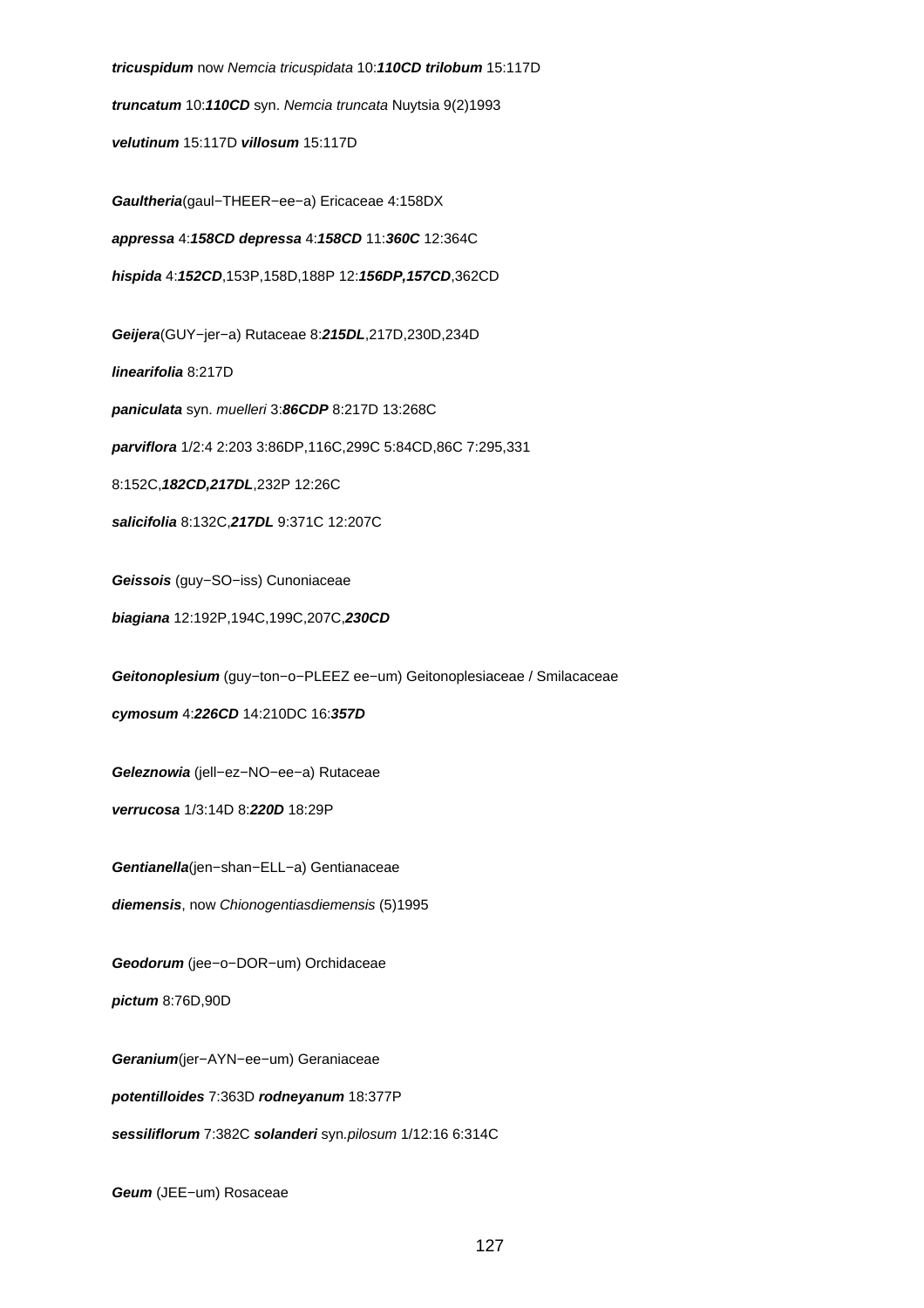**Gilruthia**(gill−ROOTH−ee−a) Asteraceae

**osbornii** 2:**236D**

**Gingidia**(jin−JID−ee−a) Apiaceae

**algens** (syn. Seseli algens)7:363D

**Gleditsia** (glee−DITIS−ee−a) Fabaceae

**triacanthos** 8:362D

**Gleichenia** (gly−KEEN−ee−a) Gleicheniaceae **dicarpa** 7:103D 17:159C **flabellata** (syn. Sticherus flabellate) 7:103,104

**microphylla** 9:**243D** 17:159C **rupestris** 7:104

**Glischrocaryon** (glis−cro−CARRY−on) Haloragaceae Flora Vol.18

**aureum** syn. Loudonia 13:121D **behrii** 12:64C 13:266C

**Globba** (GLOB−ba) Zingiberaceae

**marantina** 14:**167D**

**Glochidion**(glo−KID−ee−on) Euphorbiaceae

**ferdinandi** 3:360D 7:114D 9:**374D rigens** 8:259D,263D

**harveyanum** 12:194C,199C,207C,**221DP**, **230CD**

**Glossodia**(gloss−O−dee−a) Orchidaceae **major** 1/8:14 3:137 6:255X,348P 7:62D,136D 8:**32CD**,33P,275 **minor** 8:**32CD**,33P

**Glossogyne** (glos−ODJ−in−ee) Asteraceae

**tenuifolia** syn bidens.8:261D

**Glyceria**(glis−ERR−ee−a) Poaceae

**australis** 17:**149CD**,**151C**

**Glycine**(glis−I−nee) Fabaceae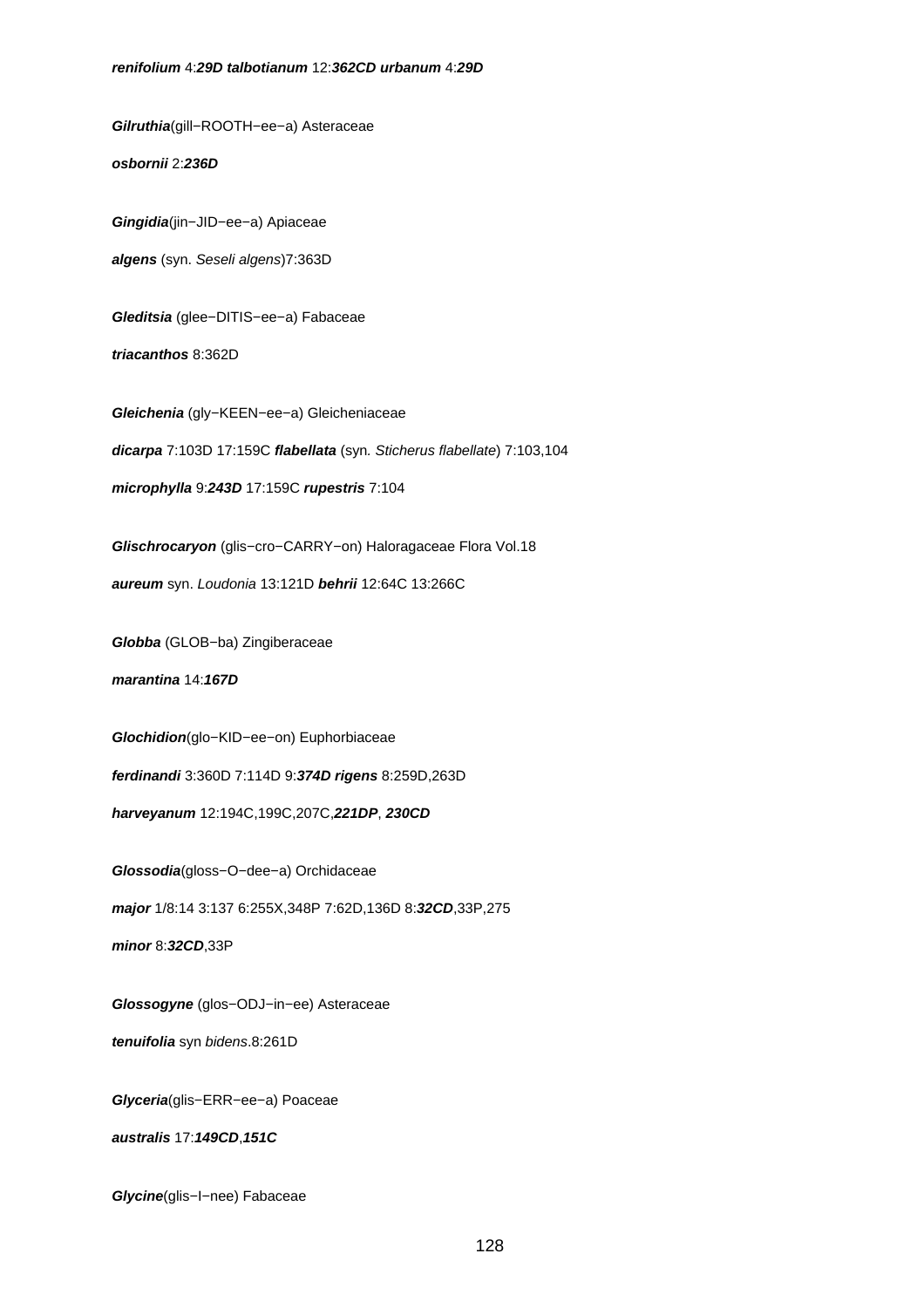**canescens** syn. sericea 2:214D 7:273D 11:60CDPL **clandestina** 6:352C 7:139D,331D 8:**263D** 10:**110CD** 11:**60D**,311D **falcata** 11:**60D latrobeana** 11:**60D**,311D **tabacina** 4:**226CD** 5:13C 10:**110C** 11:**60C tomentella**11:**60D Glycosmis**(glic−OZ−mis) Rutaceae **greenii** 8:**227D pentaphylla** 8:**227D trifoliata** 8:**227D Gmelina**(mel−I−na) Verbenaceae **fasiculiflora** 16:269C 18:**163D**,164P **leichhardtii** 2:96 5:112C 9:371C,**374D Gnaphalium** (naf−AIL−ee−um) Asteraceae some spp. trans. to Euchiton others to Pseudognaphalium **luteoalbum** 8:261D **nitidulum** 10:358D **umbricola** 7:358P,362D **Gnephosis** (nee−FO−sis) Asteraceae **archnoides** syn. foliata 8:**261D baracchiana** now Trichanthodium **Gompholobium**(gom−fo−LO−be−um) Fabaceae Some species were previously Burtonia 15:93−115D **asperulum** 15:115D **confertum** 15:115D **ecostatum** 11:45P,311D 15:93P,**114CD foliolosum** 5:91CD 10:355C 15:**114D**,115D **glabratum** 2:193D,194D 15:**115CD gompholobioides** 15:115D **grandiflorum**2:188DP 5:154C 7:141P,320D 10:**112CD** 15**:115CD**,249C **hendersonii** 15:115D **inconspicuum** 18:**184CD huegelii** 2:187D 4:104 9:124C 10:96P,112C 15:113P,**115CD latifolium** 2:185DP,186D,187D 5:154C 7:139D,141D,320D 10:**112CD** 15:11D,113P,**115CD**,249C **minus** 2:191D 15:113P,**115CD nitidum** 2:195D 15:**115CD obscuratum** 2:193D 15:193D **pinnatum** 2:186D,194D 5:13 7:320 15:**115CD polyzygum** 15:115C **polymorphum** 10:**112CD villosum** 15:115D **scabrum** syn.Burtonia 5:359D 7:318C,319C 10:**103CD**,148C 15:115D,117P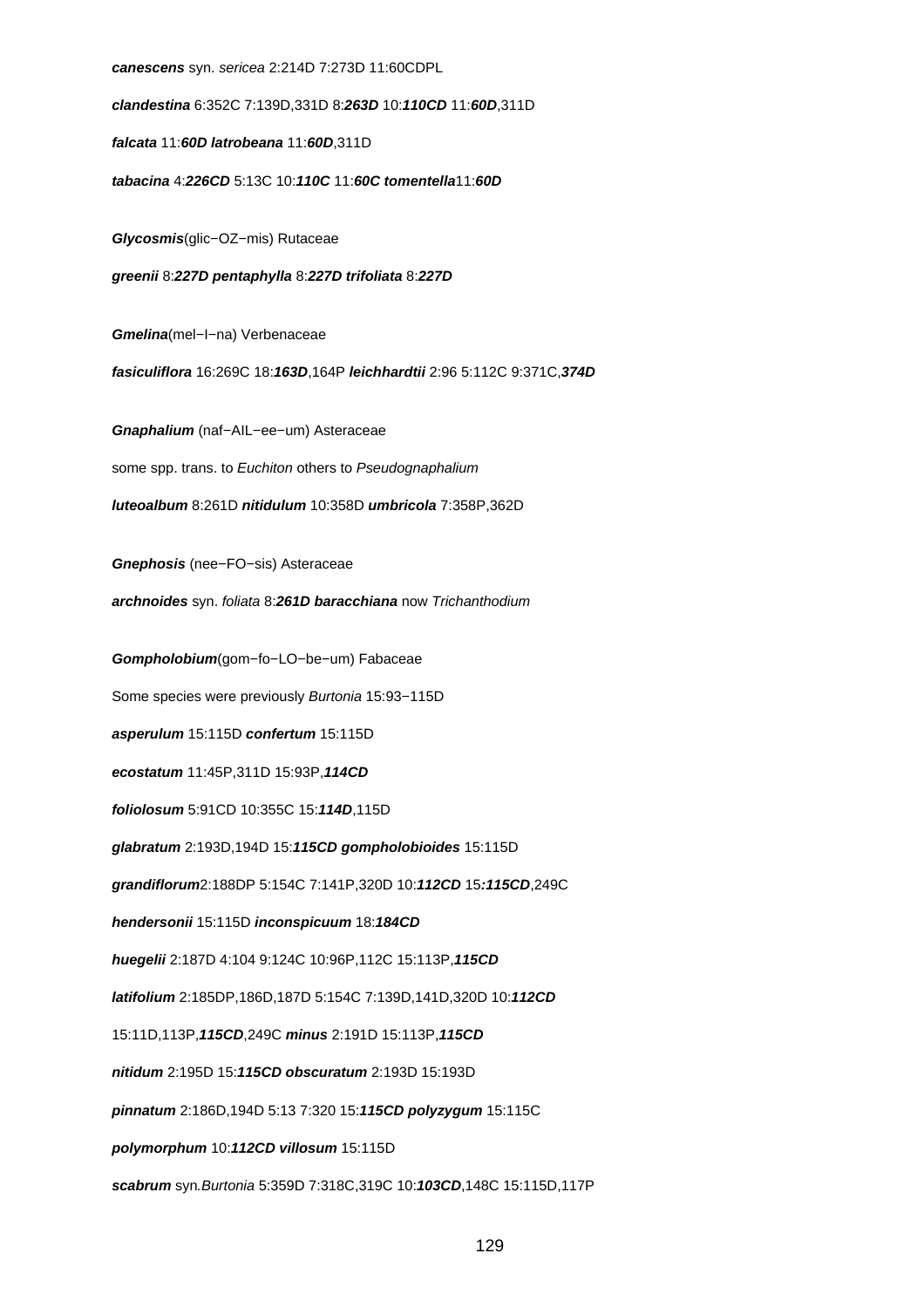**Gomphandra** (gom−FAN−dra) Icacinaceae

**australiana** Buff Beech 18:**163D**,164P

**Gomphrena**(gom−FREE−na) Amaranthaceae

**canescens** 3:**335D leptoclada** 3:**335D**

**Gonocarpus**(gon−o−CARP−us) Haloragaceae Flora Vol.18

**cotinifolius** 12:26C **micranthus**syn.Haloragis micrantha see 7:358D

**tetragynus**syn.Haloragistetragyna 12:260C,311C

**Goodenia**(good−EEN−ee−A) Goodeniaceae

**affinis** 5:**247CD** 10:**292DP albiflora** 5:**328CDP** 6:316C 18:**178CD**

**anfracta** 10:358D **bellidifolia** 7:114D,115D **calcarata** 8:**263D**

**geniculata** 8:250D **glabra** 18:**297CD**,304P **elongata** 17:162C

**hederacea** 5:247CD 6:147D 12:64C,184C **fasciculata** syn.subintegra 8:**263D**

**geniculata** 10:**258CD** 11:**301CD hederacea**5:**247CD** 6:**147C** 10:**258CD**

18:38C,**118CD humilis** 9:121C 10:**258CD** 11:**301CD,360C** 18:**118CD**

**incana** 17:336P **lanata** 10:**258CD** 12:161C,260C,311C

**ovata** 5:168C 7:114D 12:311C 18:**178CD paniculata** 7:114D

**pinnatifida** 18:38C **primulacea** 3:218D 8:250D 9:**250CD**

**rotundifolia** 10:**258CD** 18:117C **robusta**18:**297CDstapfiana** 2:219D **stelligera** 5:168D **varia** 5:91CD 15:266C **willisiana** 17:336P 18:**128CD**

**Goodia**(GOOD−ee−a) Fabaceae 11:131DL,134D,135DL

**lotifolia**syn. pubescens 3:275C 7:141C 10:**112CD** 11:**134DL** 12:179C

**Goodyera** (GOOD−yer−a) Orchidaceae

**grandis** 18:128CD **viridiflora** 18:**128CD**

**Gossypium**(goss−IP−ee−um) syn. Notoxyinlon Malvaceae

**australe** 2:215D 3:**302D,**303D,313D**,315D,**317D 7:268P 13:110D

**bickii** 2:215D 3:303D,314D,316D,317D 7:268D 13:**110D**

**costulatum** 3:314D,**316D**,318D **cunninghamii** 3:314D,**316D**,318D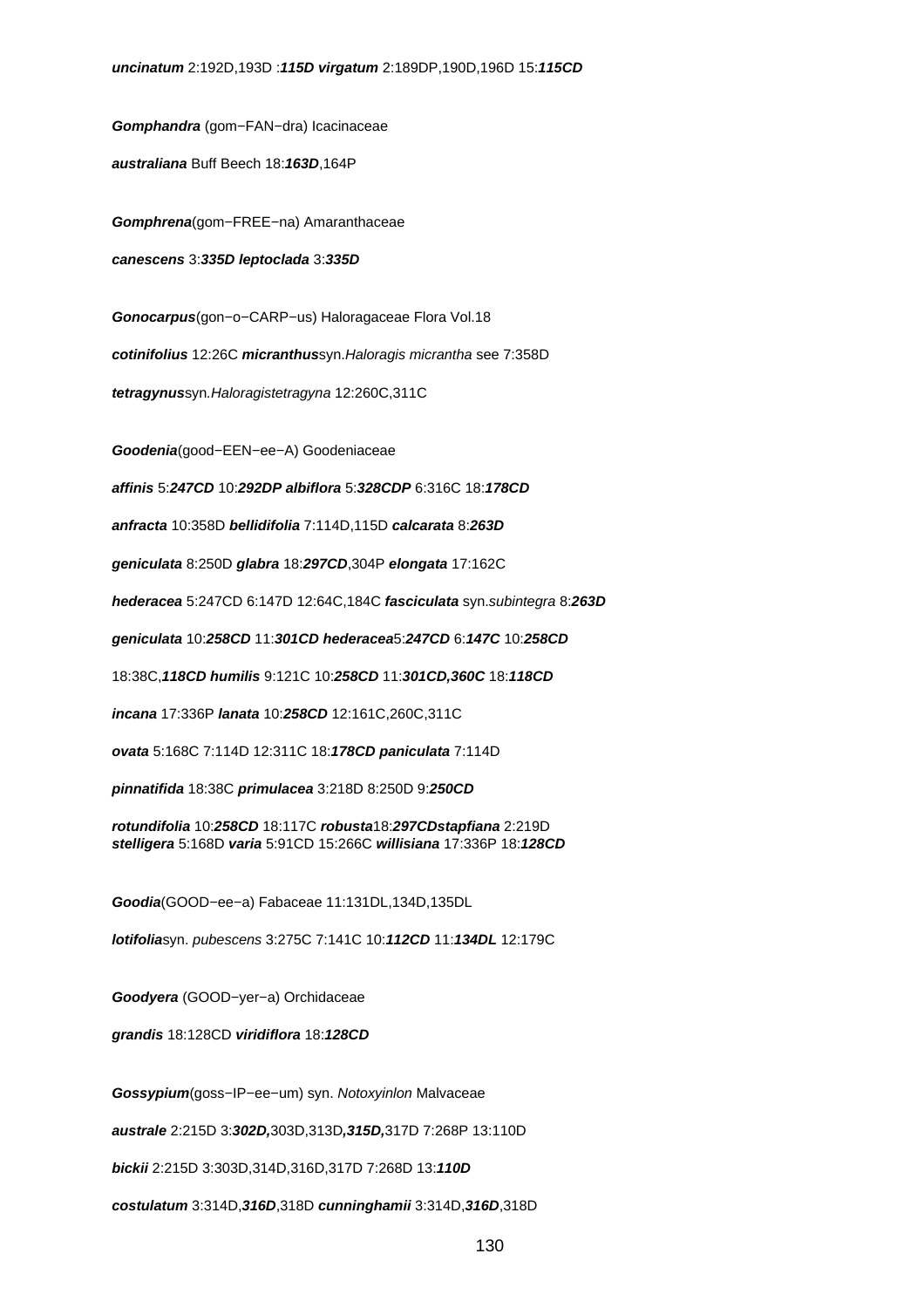#### **hirsutum** 3:303D **populifolium** 3:314D,**316D**,317D,312D

**pulchellum** 3:314D,**316D**,317D,318D **robinsonii** 2:219 3:313D,**315D sturtianum** (syn. Cienfuegosia gossypioides) 2:214D 3:**299C,301DP**,302D, 313D,**314D**,318D 4:**20CD** 5:89C,90C,213C 7:122D,268D,270D,292D,300P, 318D,331D 8:74C,**259D**,264D 11:166C 13:99D,102D,108P,**109D**,114C

**Graptophyllum** (grap−to−FILL−um) Acanthaceae **excelsum** 8:**97DP,134CD** 17:**66CD** 18:24C **ilicifolium** 17:**66D reticulatum**17:**66D spinigerum**17:**66D**

**Gratiola**(gray−ti−O−la) Scrophulariaceae

**peruviana** 17:**150C** 18:**128CD**

**Grevillea**(gre−VILL−ee−a) Proteaceae **acacioides** 13:362D **acerata** 13:**362D acanthifolia** 3:3D,208D 4:**336CD**,337P 5:164D 6:43C,150C 8:**318D** 9:223D,**224D**,290D,298C 10:167D,331C 11:35P 12:184C 13:**351CD acerosa** 3:6D 4:**10CD acrobotrya**13:**362D acuaria** 13:**335CD**,336P **adenotricha** 13:**362D agrifolia** 6:39D 13:345C **albiflora** 6:**3CD alpina** 1/6:12 2:222X 3:5D,8D,12D,17C,143D 4:6CD,8C,338C 5:213C 6:150C,169CD 7:144D 8:186C 9:120C,198D,218D,**292D**,293P,298C 10:155D 11:266C,**297DP,302CD**,313CD,314C 12:184C,320P 13:345X 14:18C 16:159C 18:**131CD**,138P ,Gold Rush' 17:**56D** 'Grampians Gold' 11:244P,**267CD amplexans** 3:10C **aneura** 13:**362D angulata** 6:39C **annulifera** 4:9CP 5:**250CD** 6:43C 7:320D 9:287D,295D **apiciloba** 4:**10CD aquifolium** 3:17D,143D 4:**336CDP**,338CD 5:**89CD** 6:169CD 9:120C,223D, **224D,**225P,**294D**,298C 10:167D 11:**302CD,321DP** 12:174C,184C 13:**351CD**,352P 16:159C 'Carpenters Rocks' 16:159C **arenaria** 6:**3CD** 7:144C 12:184C 13:**343CD,363D argyrophylla** 13:359C **asparagoides** 4:8C,**10CD** 7:319D **aspera** 4:4P,**38CD** 5:**90CD** 6:43C 9:189P,**190D,220D**,221P,298C

131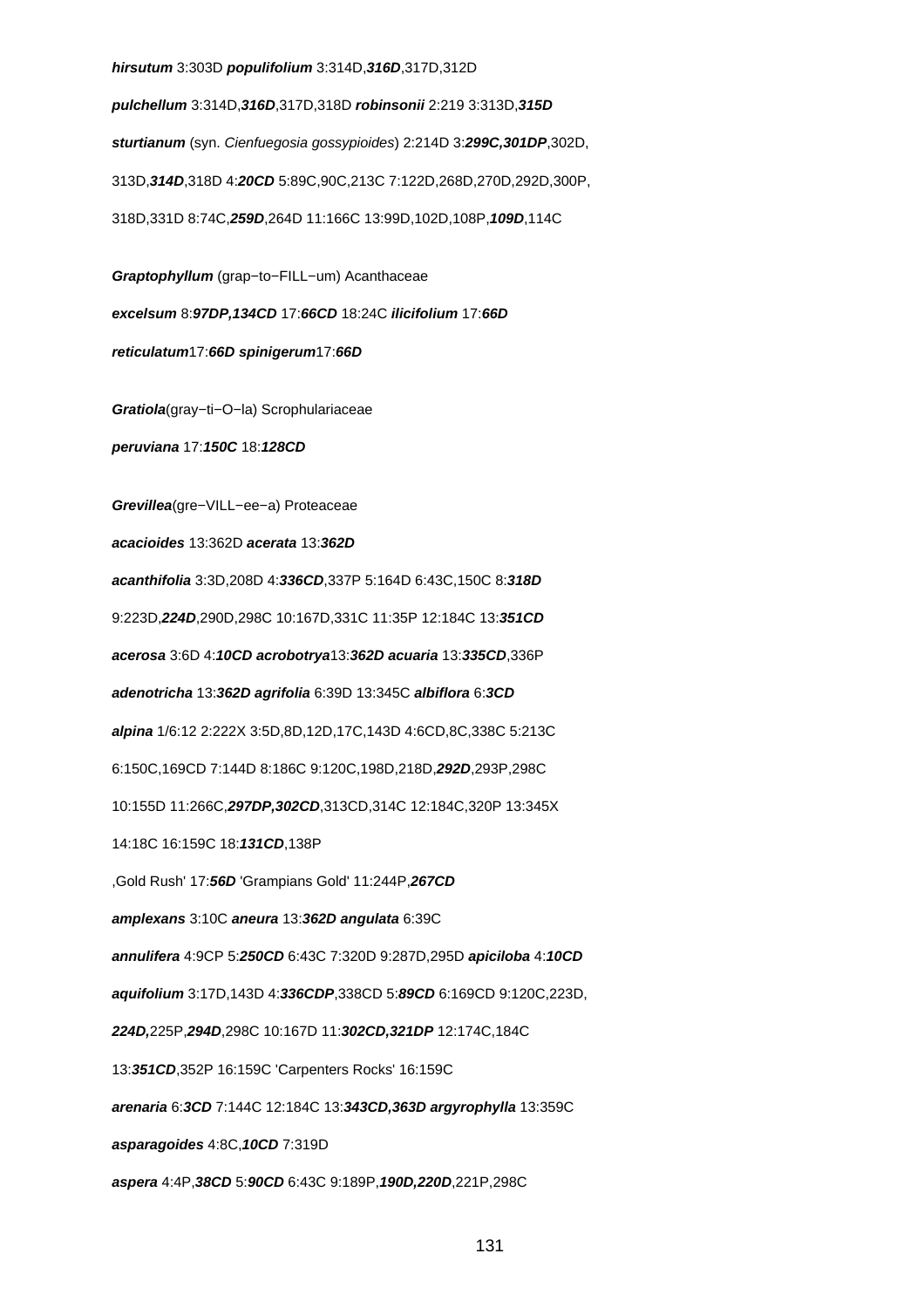**aspleniifolia** 3:3D,6D,7C,8C,17C,342C 4:103C,**335CD** 5:164D 6:43C 8:**319D** 9:295C 10:331C 12:175C X G.caleyi 3:12D **asteriscosa** 3:10D 14:**143D**,145P 'Audrey' ('Audreyae") 7:46D 8:327 12:367C 'Austraflora Canterbury Gold' 11:**265CD** 'Austraflora Copper Crest' 10:**167D** 'Austraflora Fanfare' 10:**168D** 'Austraflora Jubilee' 17:**56D** 'Austraflora Lyrebied' 17:**56D** 'Austraflora McDonald Park' 11:**265CD** 12:**325DP** 'Austraflora Old Gold' 17:**56CD,84CD** 'Austraflora Pendant Clusters' 10:**167D australis** 3:6D,143D 4:8C 5:269CDX 7:366D,372D 9:287D 12:157CD 13:**351CD**,359C **baileyana** 13:**363D banksii** 2:80P,81D 3:**3CD,11CD,**14C,**27C**,342C 4:232C,339CD 5:213C,294C, 357C 6:3CD,11CD,27CD,43C,307C 7:144D,254D,301P,**303D**,306D 8:55C, 74C,76C,104D,128CD 9:203D,206X,290D,320C 10:331C 12:184C 13:50C,291C,296C 14:335D,**339D** 15:375X 16:279CD 17:339C 'Gypsy' 16:**131D** 'Kingaroy Slippers' 11:245D,**267CD** 'Prostrate' 14:**339D** 'Prostrate Alba' 6:11D 14:**339D** 'Ruby Red' 14:**339D** 16:131D 18:**118CD barklyana**3:6D,8C,10D 4:8C,**336CD**,370 6:128C,169CD 7:46C,144C,147C 9:**294D**,295C 13:**363D** 14:18C 18:26C **batrachioides** 13:**363D baueri** 3:8C,12D,275C,342C 6:43C,245P 7:46D,144D,147D 8:289P 9:120C 10:167D,331C 11:36P 12:184C 13:**363D** 14:18C **baxteri** 3:10D **beadleana** 13:345X,**363D**,364P 16:159C **beardiana**13:**363D bedggoodiana** 13:**350CD,363D benthamiana** 13:**365D berryana** 10:**60CDP biformis** 4:12DP 5:**250CD**,252P 15:301P **bipinnatifida** 3:17CD 4:7CD,8C,339CD 5:**90CD**,211C 6:27C,43C,58C,67C, 71CX,128C,150C 7:144D,**309D**,304P,306,319 9:120C,223D,**224D** 13:346X **biternata** 3:5D,10D,208C,342C 4:7D 5:**91CD**,294C 6:43C,142C,**243CD** 7:46D 8:55C,**134CD** 9:290D 12:184C 18:180C 'Bonnie Prince Charlie' 17:**57D** 'Boondooma' 14:**342D** 'Boongala Spinebill' 6:128C 12:367C 13:50C **brachystylis**13:**335CD**,336P,345X,346C **bracteosa** 13:**259CDX**,345X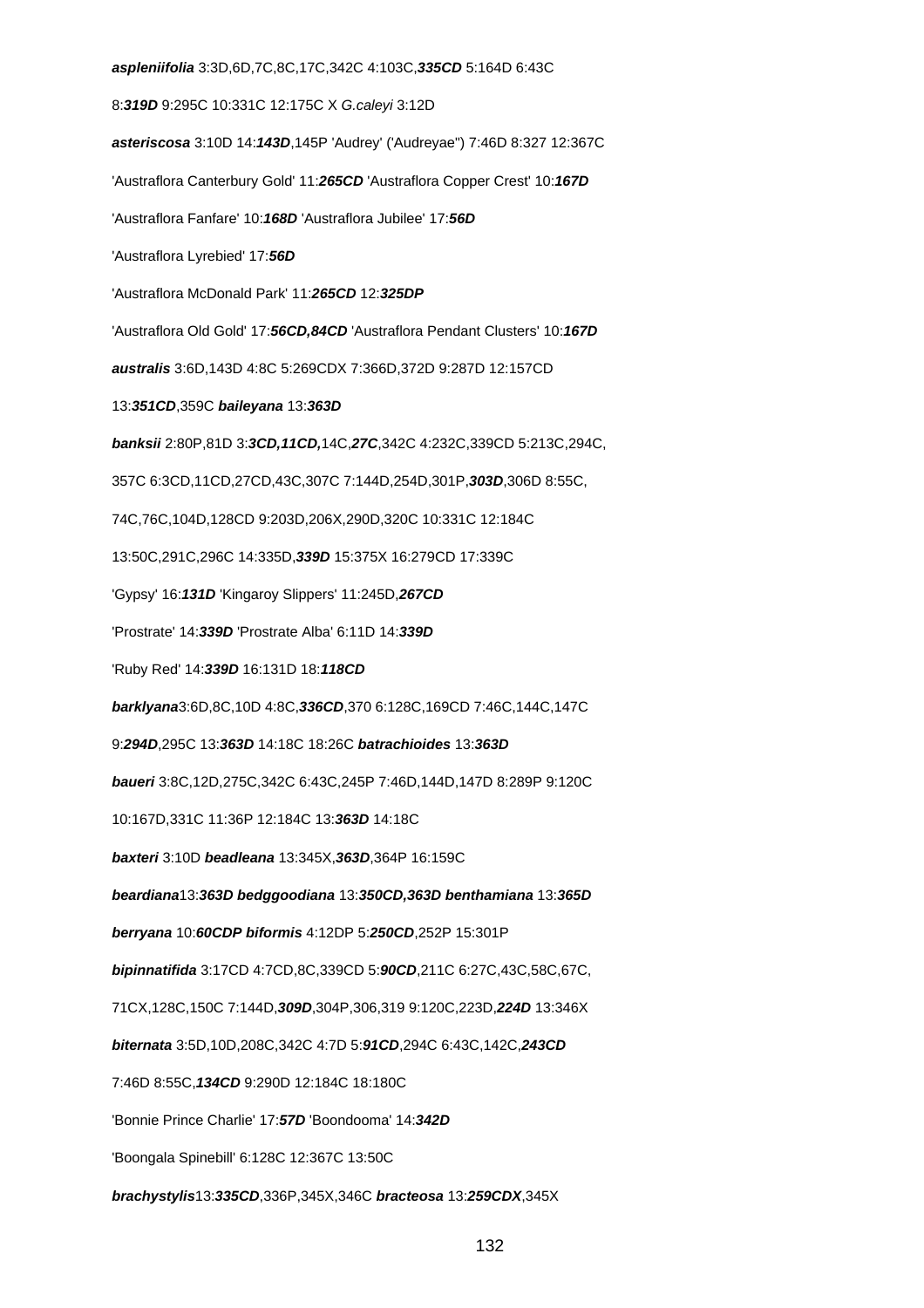**brevicuspis** 2:222X 3:3C,7D,143D 5:213C 6:43C 7:323D 'Bronze Rambler' 15:214C 17:**84CD** 'Brookvale Letitia' 17:**57D Grevilleabrownii** 3:7D,143D 4:4P,6CD,**10D** 6:67C 12:64C 13:50C,54C **buxifolia** 2:83X 3:12D,342D 4:8D 5:164D 6:43C 7:46D,144D,145P 8:334 9:202D,298C 13:359C,**365D byrnesii** 13:**365D cagiana** 13:364P,**365D caleyi** 3:3C,7D,10C 4:232C,**339CD,371CD** 5:164D 7:144D,147D 10:331C 'Canberra Gem' 9:**200DP**,290D 10:331C 12:175C ,184C 13:24C 16:145C **candelabroides** 6:66C 13:345X,346C **candicans** 3:68X 9:287D,**295D** 18:144P **candolleana** 13:**335CD capitellata** 3:10D 4:4P,6CD 6:43C,150C 7:144 'Cherry Brandy' 14:**339CD** 'Chatsworth Lorran' 17:**57CD christiniae** 13:**365D chrysophaea** 3:5C,17D,342C 4:370C 6:43C,150C,169CD 10:167D 12:64C **cirsiifolia** 6:39D 13:**351CD**,352P 'Clearview David' 3:7 12:184C,367C 9:**201D** 'Clearview Robin' 9:298C 'Coconut Ice' 14:**338D** 16:280CD **concinna** 4:**11CD** 9:298C 13:**365D confertifolia** 3:10D,143D 4:**370CD** 6:43C,169CD 9:**291**,298C 11:**297DP, 320CD,313CD**,314C 13:**348CD,354CD**,356P 'Constance' 3:12C 'Coochin Hills',see G.whiteana 6:39 8:55C,129CDP 'Coral' 3:12D,208C **coriacea** 8:**318D** 12:**211CD**,213CD **costata** 9:**299D** 13:**343CD**,359C 'Crimson Glory' 17:**57CD crithmifolia** 3:10D 7:46D 12:174C 13:**338CD**,354X 'Crosbie Morrison' 3:7D,9D 6:128C 9:201D,213D 10:331C 13:24C 17:**57CD curviloba** 13:**365D cyranostigma** 8:**318D dallachiana** 3:7C,12D,208C,342C 6:43C 'Dargan Hill' 10:331C **decipiens** 13:**366D decora** 6:**6CD,19C,43C** 8:53P,55C,**88D,**91D,**129CD,134CD**,318 16:**279CD decurrens** 16:274C **didymobotrya** 3:10D 13:**366D** 18:144P **dielsiana** 4:232 6:43C 7:144D 9:285P,**286D,295D**,302D 13:346X 17:339C **diffusa** 13:**366D dimidiata** 6:**39D diminuta** 12:184C **dimorpha** 4:103C 5:295C 6:143C,150C,169CD 9:**294D**,298C 11:285P,291D,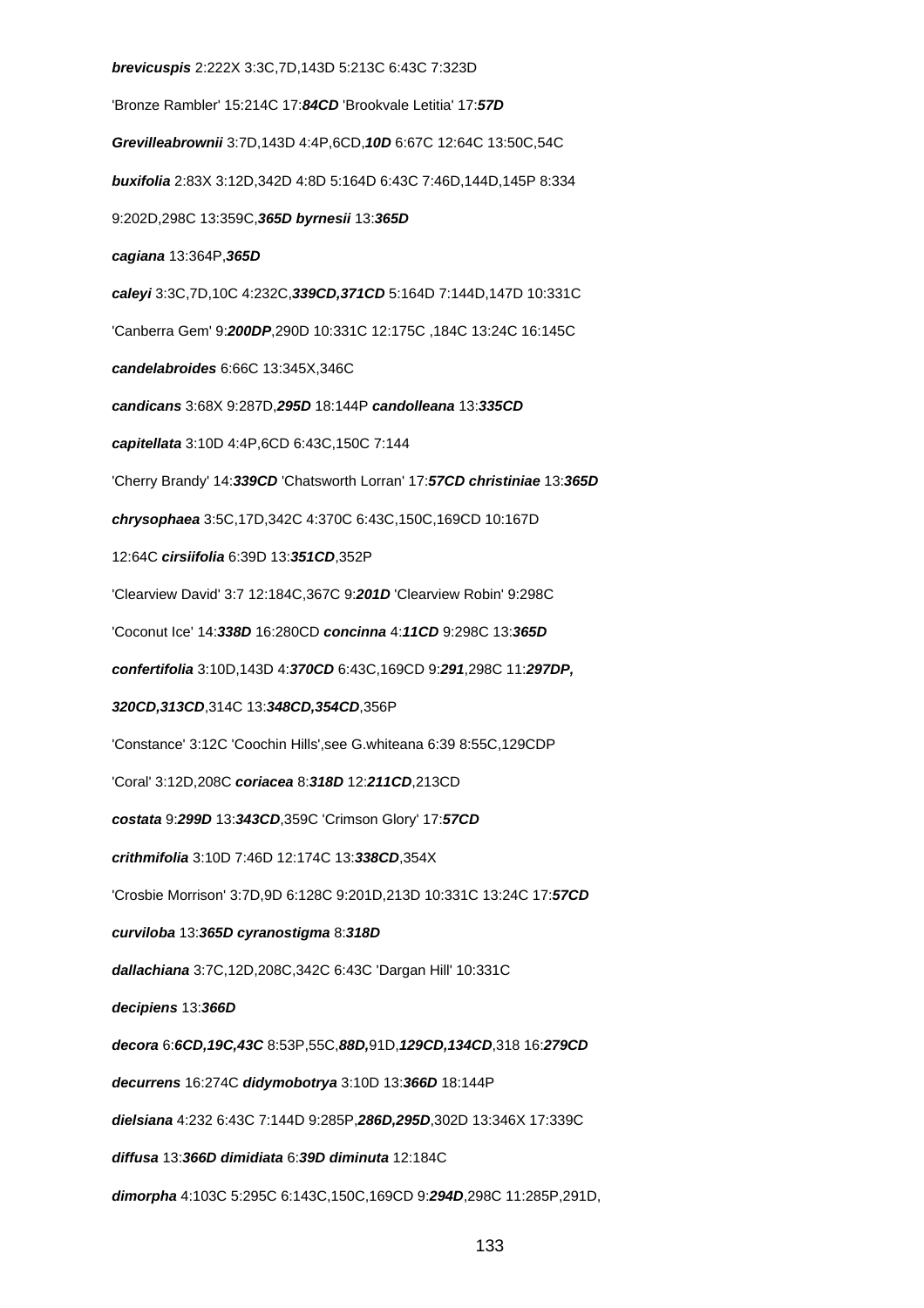**302CD,313CD**,314D 12:184C,367C 13:50C,**348CD** 14:18C **disjuncta** 4:**11CD** 13:**366D diversifolia** 13:**366D drummondii** 9:**149X**,299D 13:337P,**338CD,366D dryandri** 2:82D 4:14D,232C 6:4P,**6CD**,19D,21D,**81CX** 8:55C,91C,**134CD** 12:213CD 13:296C,345X,**367D** 16:143C,195C,**279CD dryandroides** 13:**338CD**,357P,345X 16:159C 18:180C **dryophylla** 4:**338CD** 9:224D 11:**312D** 'Eileen Rose' 14:338CD **endlicheriana** 4:232C 9:298C **eriobotrya** 10:357D **ericifolia** 3:5D,8C,10D,143D 4:6CD 5:210C 6:43C 10:355C **eriostachya** 3:1P,47CD 4:8C,12D 6:43C 9:295D 13:99D,346X,**367D eryngioides** 4:7CD,8C 9:302D 'Evelyn's Coronet' 9:**202D excelsior** 2:83X 3:47CD,68X 4:8C,12P 6:87D **extorris** 13:**338CD fasciculata** 1/12:14 2:83X 3:12D,143D 4:4P,6CD,7CD,8C,**11CD** 6:43C, 150C,174C 7:319D 12:184C 13:**354CD fistulosa** 9:**299D** 13:**339CD**,354P,345X **flexuosa** 4:**13CD** 6:67 10:357D **floribunda** 3:10D 6:**6CD** 7:46D 12:182CX **floripendula** 13:**348D formosa** 13:345X,**367D** 18:180C **fulgens** 9:301D 13:**339CD**,377P x**gaudichaudii** 4:**371CD** 5:164D 6:43C,150C,243CD 7:323D 12:184C 13:54C 14:18C **georgeana** 13:**367D glabella** 1/12:14 7:291D,331D 8:**319D** 9:298C 12:64C,175C 'Lara Dwarf' 11:**270CD** 'Lime−Light' 11:**270CD glabrata** 3:6D,8C,117C,342C 7:46D,145D 9:290D,295C 12:184C 13:**367D glauca** 4:232 6:**6CD** 8:55C,88D,**116DP** 9:287D 12:**211CD** 16:269C,**279CD globosa** 7:323D 'Golden Sparkle' 8:**327D** 11:30C **glossadenia** 6:6D 8:55C,86C,91C,134C,318D 12:**212CD** 16:**280CD goodii** 6:7CD 13:**367D** 16:195C,274C **gordoniana** 6:87D 'Granya Glory' 14:**195DC**,196P**granulosa**13:**367D** 'Green Glow' 17:**57D hakeoides** 13:**368D haplantha** 4:**11CD heliosperma** 6:**7CX,81CX** 16:195C,274C **helmsiae** 6:7CD **hilliana** 3:**309CDP** 6:**7CD** 9:**373D** 12:**209CD** 16:269C 'Honey Gem' 11:**38CD** 14:340P**,342D** 16:**280CD**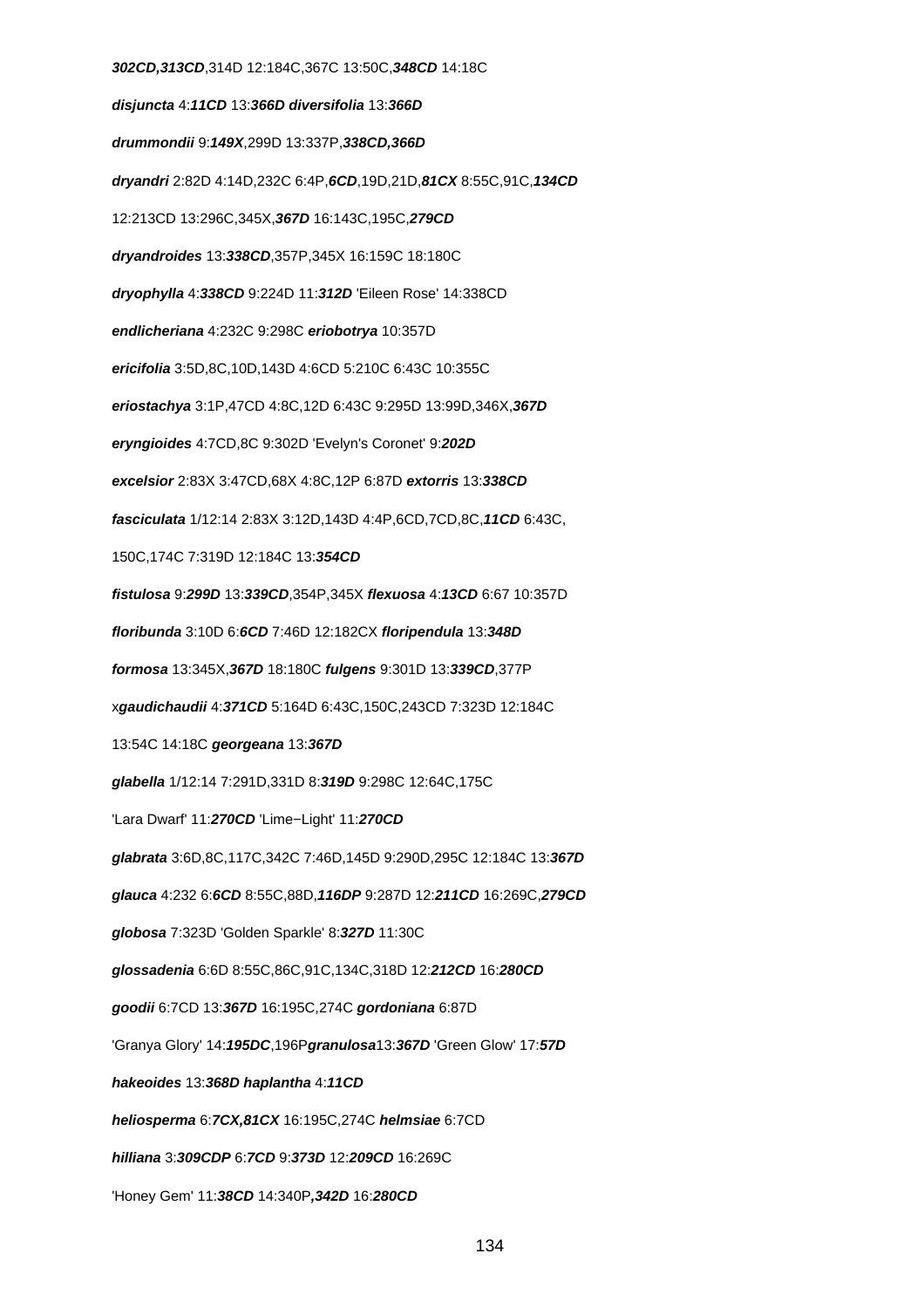**hookeriana** 3:7D,27C 4:333P,339CD 5:213C 6:43C,66C,162C 7:46D,145D, 306D 8:55C,**130CD** 9:**295D** 10:86C,157DP 13:50C,58C,345X 14:18C **huegelii** 4:8C,11CD 5:294C 7:291D,331D 9:290D 11:312D **iaspicula** 13:**368CD ilicifolia** 1/12:14C 4:8C,**14D,338CD** 5:91CD 6:**7CD**,169CD 7:291D,331D 9:121C,222D,**224D**,290D 11:30C,**312CD** 13:266C,353P,**354CD Grevillea inconspicua** 9:299D **infecunda** 13:**350CD,368D infundibularis** 13:345X,346C 9:**300D insignis** 2:83X 3:13P 6:43C 14:**143D**,145P 13:345X,346C **integrifolia** 3:11D 5:**250CD** 13:345X,**368D,**380P **intricata** 9:298CD 13:346X 14:18C 'Ivanhoe' 7:46C 15:375X 17:**57D involucrata** 9:**297DP,300D** 13:345X,**339CD**,377P 16:159C **jephcottii** 6:43C 9:298CD 'Jester' 18:**87CD johnsonii** 8:**318D** 9:141 13:345C,346X **juncifolia** 2:82D,203D,219 3:5C,13P,47D,68X 4:8C 6:**7CD**,43C,87D 7:291D,331D 10:**61D** 13:99D,346X 15:211C **juniperina** (syn G.trinervis) 1/12:14C 2:83X 3:7D,11C,116C,143D,208C,342C 4:8C,103C 5:213C 6:43C,150C,162C 7:46D,302D 8:318,327 9:120C, 192D,194D,198D,200D,218D,236D,295D 10:155D,164D,331C 11:265CD, 363C 12:66C 13:**51CD**,54C,354CD 15:211C 18:24C,**118CD** 'Austraflora Lunar Light' 12:326D 'Molonglo' 7:**302D** 'Pink Lady' 12:367C var. trinervata (syn. G.trinervis)1/12:14 3:14,116,143 6:28C,39C,43C,128C **kenneallyi** 13:**368D kennedyana** 6:39D 'Kingaroy Slippers' **339D lanigera** 3:17D,116C 4:8C 6:43C,150C,169CD 7:46 9:196D,197,218 12:174C,184C 13:57P,**354CD** 14:18C,195DC,196P 17:339C 18:**118CD laurifolia** 1/12:14 3:3D,14D,27C 4:8C,**14CD,371CD** 5:164D 6:43C,**243C** 10:**164CD**,165 13:**355CD** 15:214C **lavandulacea** 1/12:14 2:222X 3:7C,12C,27D,116C,143D,342C 4:6C,103C 5:**88CD**,91C,213C,294C,299CD,**319CD** 6:43C,142C,150C,169CD,291CD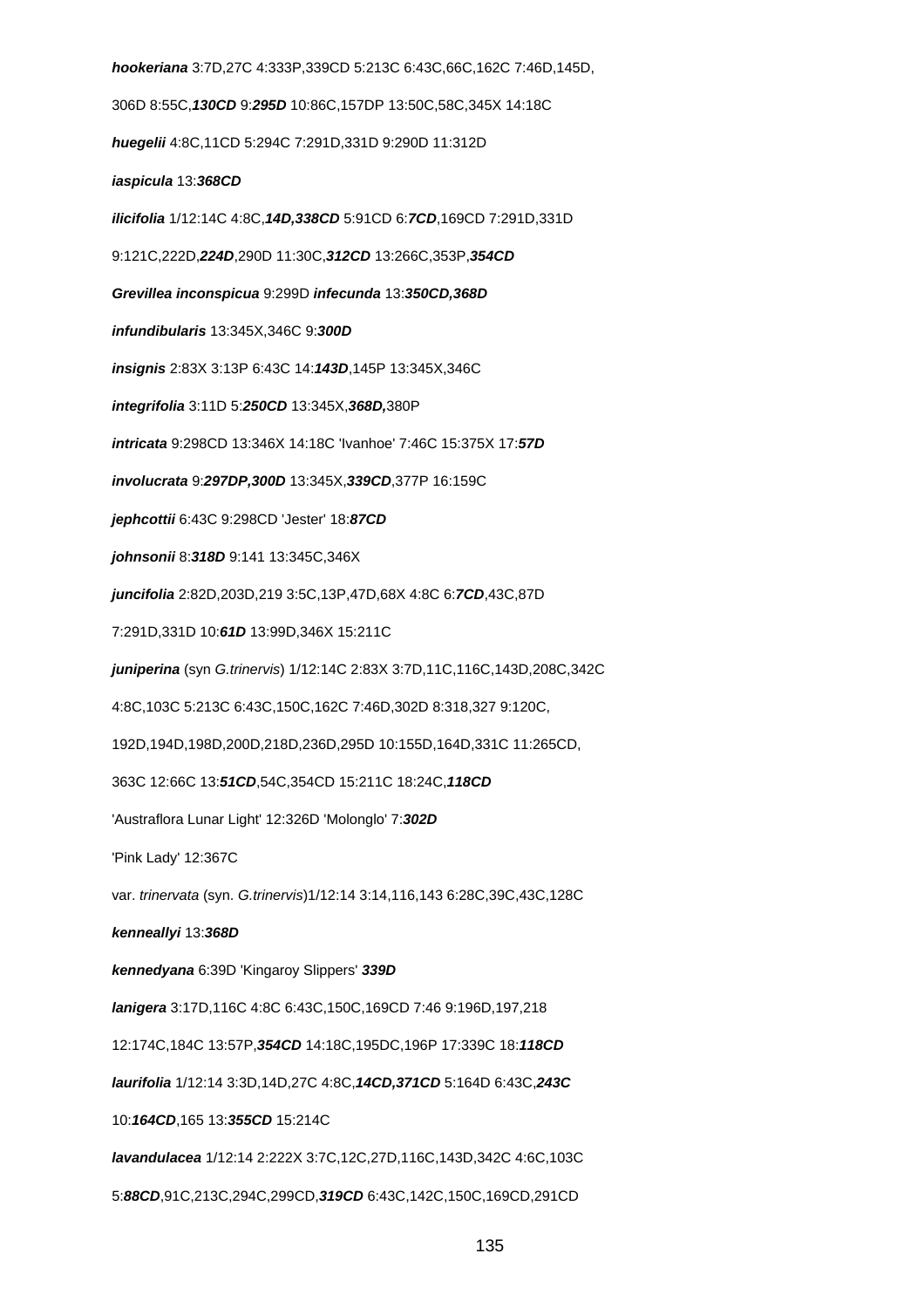7:144D,291D,331D 9:**119C**,120C,202D,287DP,298CD 10:86C261P,331C 11:320 12:65C,174C,184C,367C 13:50C,267C,346X 15:211C 16:159C **leiophylla** 5:13C 6:28CD,43C **leptobotrys** 13:345C,346X **leptopoda** 13:**368D leucoclada** 13:**368D leucopteris** 2:83X 3:11CD,17CD,68X,170C 4:8CDP 5:294C,308C 6:43C, 58C,71CX 7:319D 9:295D 11:145C 12:132DPL 13:345CX,359C 15:249C **linearifolia** (syn. G.linearis) 3:3D 4:339 5:164DL 6:28CD,43C 7:144 9:298C **linearis** 4:339CD **linsmithii** 13:**369D lissopleura** 13:**369D longicuspis** 13:**369D**,373D **longifolia** 4:**335CD** 5:164D,213C 6:43C 7:46D,144D 8:**319D** 9:295C 10:168D 11:35C,265C 12:184C 15:98C **longistyla** 2:82D 3:8D 5:213C 6:1P,**28CD,29CD** 7:46D,146 8:104P,**130CD**, 318C,330C 9:141P,**142D** 10:86C 13:346X 14:335 **lullfitzii** 13:**369D** 'Lyn Parry' 12:**326D macrostylis** 3:11C,13P,134D,143C 6:43C 9:287D,**295D** 'Magic Lantern' 3:9D 'Majestic' 14:337P,**341D makinsonii** 13:**369D manglesioides** 13:359C,**369D** 'Mason's Hybrid' 14:**338Dmaxwellii** 13:369D 'Merinda Gordon' 14:**143CD**,144P **microstegia** 9:**224DL**,225P 13:**350CD mimosoides** 4:**14CD**,232C 6:9P,**29CD** 12:**212CD minutiflora** 13:**369D miqueliana** 3:11D 4:339CD 6:43C,169CD 11:**248C** 16:280CD 'Miss Muffet' 18:180C,181P 'Misty Pink' 13:291C,296C 14:**339D**,380P 15:98C 16:280CD **molyneuxii** 13:**370D montis−cole** 13:**349CDP,355CD** 'Moolyember' 6:39D 'Moonlight' 14:**342D mucronulata** 3:3D 7:146D 12:367C 13:**343CD muelleri** 4:**22CD** 'Mundubbera' now G.whiteana 9:203D **murex** 13:**370D myosodes** 13:**370D nana** 4:7 13:**339CD**,345X,**370D**,373P 16:159C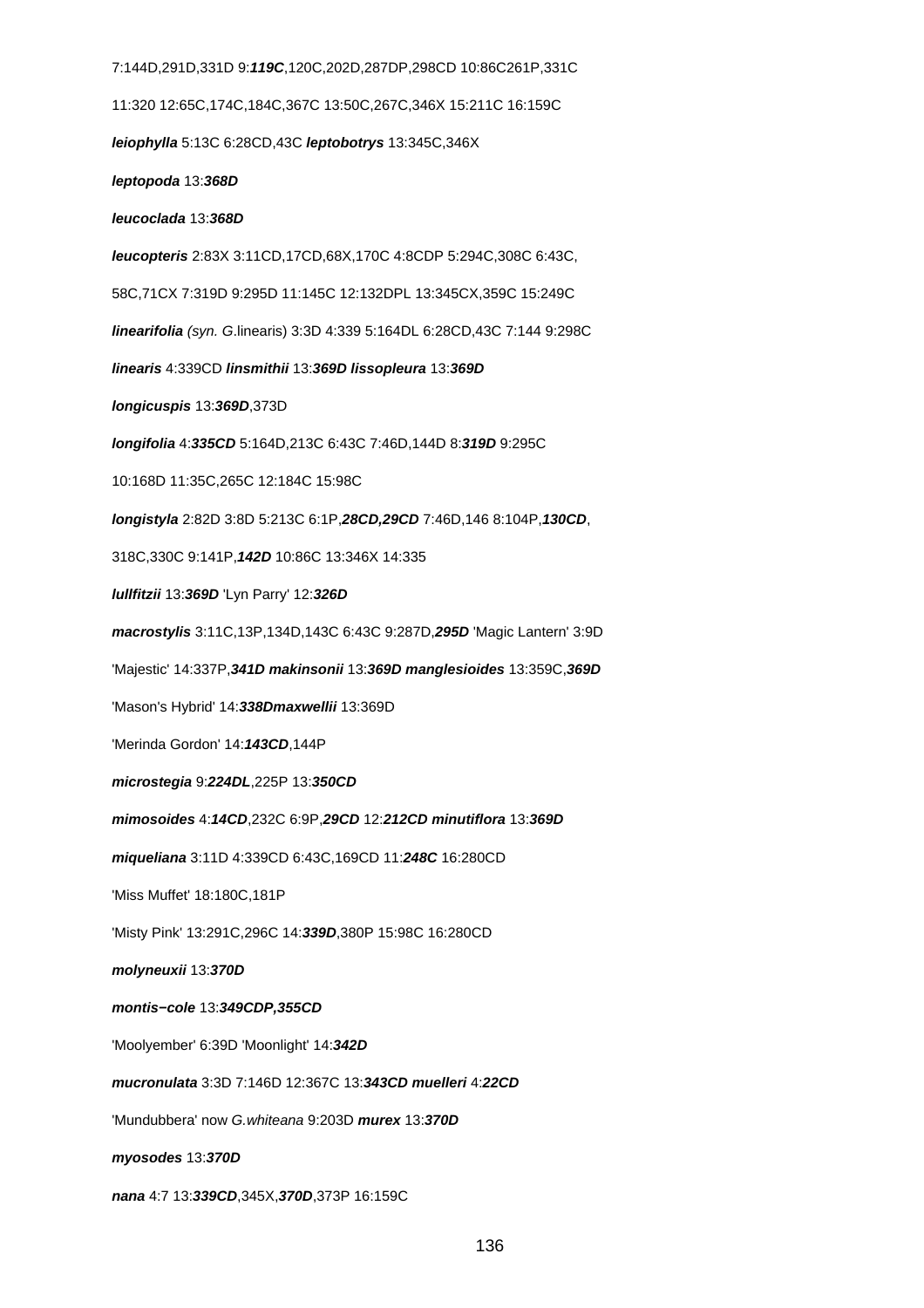'Ned Kelly' 16:**280CD nematophylla** 2:83X 3:27C,208C 4:**339CD** 5:**88CD**,309C 8:**166CD newbeyi** 13:**370D nudiflora** 4:**22CD** 9:287D 13:345X 14:**15DP obliquistigma**3:11D **obtecta** 13:340P,**341CD obtusiflora** 9:196D 10:**169D** 11:147C 13:370D 17:**84CD** x alpina 8:327 'Little Thicket' 10:**169D obtusifolia** 4:7C 6:67C 8:**292DP** 9:301D 10:331C **oldei** 13:**371D oleoides** 2:222X 3:12D,16P,27D 4:103C 5:164C,294C 6:43C,169C 9:120C,191D,218D,**294D**,298CD 10:166D 13:50C **Grevillea olivacea** 9:300P,**301D** 11:30C 13:**279CD** 'Olympic Flame' 3:12D **oncogyne** 9:**219D** 'Orange Marmalade' 17:**57D polybotrya 13:359D paniculata** 4:**22CD** 5:213C 6:68C,**247CD** 7:146 9:290D 12:174C 16:159C **papuana**9:287D **paradoxa** 3:48P 13:345X.346C 9:**295D parallela** 4:**14D**,232 6:8P,**29CD** 8:54,91,318 12:211CD 13:345X,346C **parallellinervis** 9:**218DLP** 10:358D 'Parfait Cream' 17:**57D parviflora** 4:8C 6:150C,169CD 7:323 9:294D,298CD 11:**303CD,313CD patentiloba** 3:12D,48P,134D 4:**23CD** 17:**84CD** 'Patricia Marie' 11:**271CD pauciflora** 13:340D,**371D pectinata** 9:287D,295D **petrophiloides** 3:11CD,17C,48P,69X 4:8C,**12CD** 13:145P,333P,345CX,**371D phillipsiana** 13:**371D phylicoides** 5:164D **pilosa** 12:241P 13:**371D pilulifera** 4:7C,**23CD** 9:298CD 12:64C **pinaster** 3:8D,12D,36P 4:44P 5:213C,294C 6:43C,58C,71X 12:184C 13:267C 'Pink Champagne' 14:339D 'Pink Parfait' 12:**323D** 14:336P,**339D** 'Pink Pearl' 3:7C,9D,12D 'Pink Star' 11:**37CDP** 'Pink Surprise' 9:**203D** 10:25D,331C 13:296C,**343CD** 14:**341D** 16:280CD **pinnatifida** 3:309CDP 4:232 6:9P,**18CD**,**29CD** 9:287D,**374D** 12:195C,199C,**209CD pityophylla** (syn. G.blackallii) 8:**319D platypoda** 9:287D,288P,300D **plurijuga** 9:**295D,**296P 13:345X 18:166D **polyacida** 13:**372D polybractea** 6:169CD 14:**195D**,197P Poorinda Hybrids, all 9:**312D** 'Poorinda Adorning' 9:214D 10:**155D**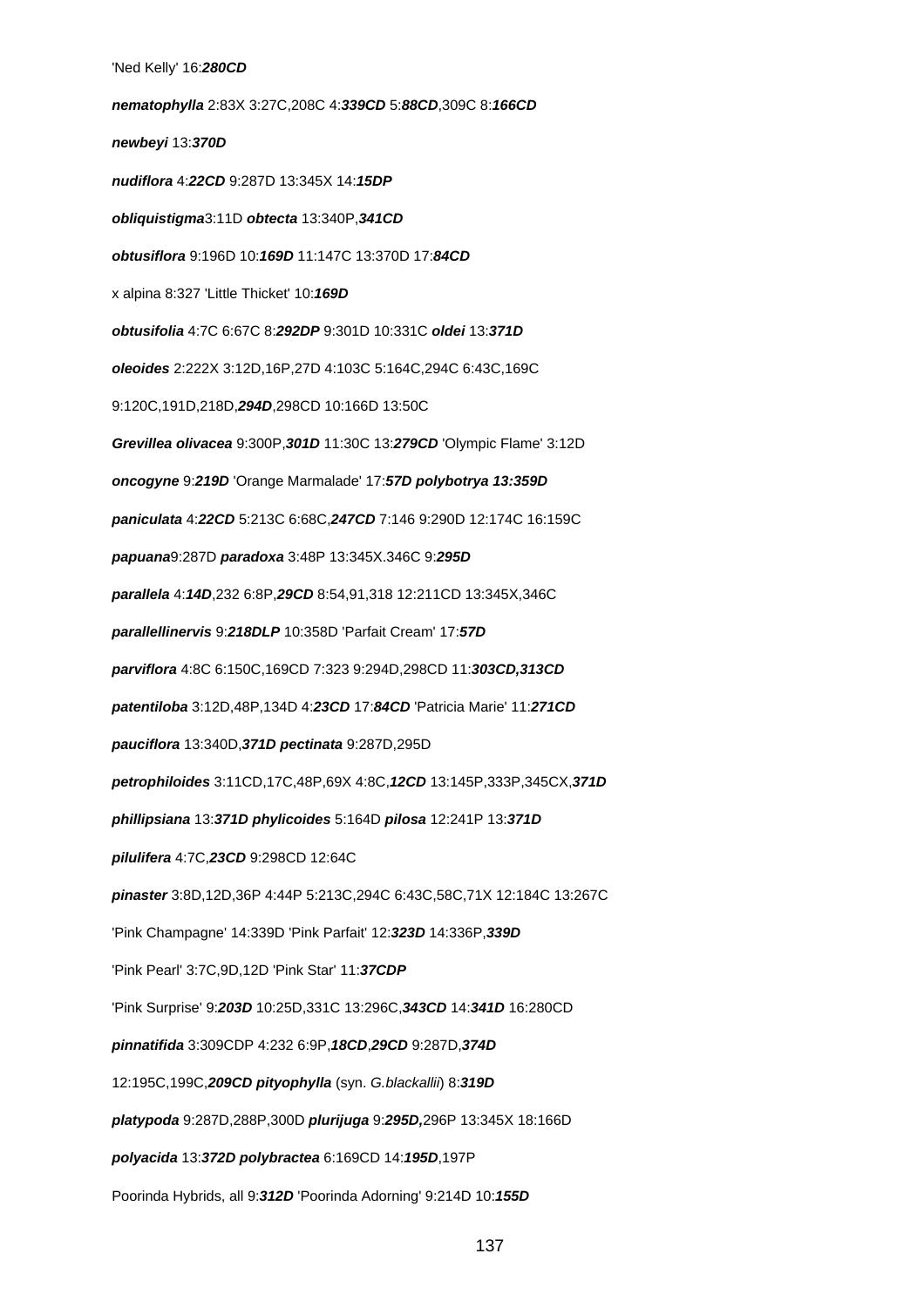'Poorinda Annette' 10:**155D** 'Poorinda Anticipation' 9:214D 11:**267CD** 'Poorinda Beauty' 9:**198D**,214D 'Poorinda Belinda' 8:**327D** 9:214D 10:**158D** 'Poorinda Ben' 12:324D 'Poorinda Beulah' 9:214D 'Poorinda Blondie' 9:214D 10:**156DP**,158D 'Poorinda Chandlerier 9:214D 'Poorinda Constance' 7:46D 9:192C,**194D**,213D,298CD 11:30C 13:24C,50C 'Poorinda Diadem' 10:**159D**,161P 'Poorinda Elegance' 9:**195D**,196P,214D 'Poorinda Emblem' 9:214D 10:**159D** 'Poorinda Empress' 9:214D 10:**162D** 'Poorinda Enchantment' 9:214D 10:**162D** 'Poorinda Ensign' 9:214D 'Poorinda Firebird' 3:7C 9:**191D**,213D 10:331C 11:364C 12:367C 13:50C 'Poorinda Gaye' 17:**57D** 'Poorinda Gemini' 9:214D 10:**162D** 'Poorinda Golden Lyre' 9:**199D**,213D 12:367C 'Poorinda Hula' 9:214D 10:**162D** 'Poorinda Illumina' 9:213D 'Poorinda Jeanie' 9:214D 10:**162D** 'Poorinda Jennifer Joy' 9:214D 'Poorinda Joyce' 9:213D 'Poorinda Leane' 9:**194D**,213D,236P 12:184C 13:58C 'Poorinda Marian' 9:214D 'Poorinda Miriam' 11:**35CD** 'Poorinda Pendant' 9:214D 'Poorinda Peter' 9:214D 11:**35CD**,36P 12:184C 'Poorinda Pink Coral' 9:213D 'Poorinda Queen' 3:208C 9:**192DP,195D**,213D 10:331C 12:184C 14:18C 'Poorinda Rachel' 9:214D 11:**268CD** 'Poorinda Red Hooks' 17:**57CD** 'Poorinda Refrain' 9:214D 11:**268CD** 'Poorinda Regina' 9:214D 'Poorinda Rondeau' 9:214D 'Poorinda Rosalie' 9:214D 'Poorinda Rosy Morn' 9:214D 'Poorinda Royal Carpet' 11:269D 10:**165DP** 'Poorinda Royal Mantle' 9:214D 10:168D 11:**269CDP** 'Poorinda Ruby' 3:**7D** 9:214D 'Poorinda Signet' 8:328C 9:**197D,**214D 'Poorinda Silver Sheen' 10:**165D** 'Poorinda Splendour' 3:7D 9:**198D**,214D 'Poorinda Stephen' 10:**156DP,166D** 'Poorinda Tranquility 9:214D 'Poorinda Tyalge Glow' 17:**58D** 'Poorinda Vivacity' 10:**156DP,166D** 'Poorinda Wonder' 9:214D **prasina** 13:**372D pritzellii** 3:12D 6:71X **prostrata** 2:83X 4:7CD 13:345CX,**355CD**,359C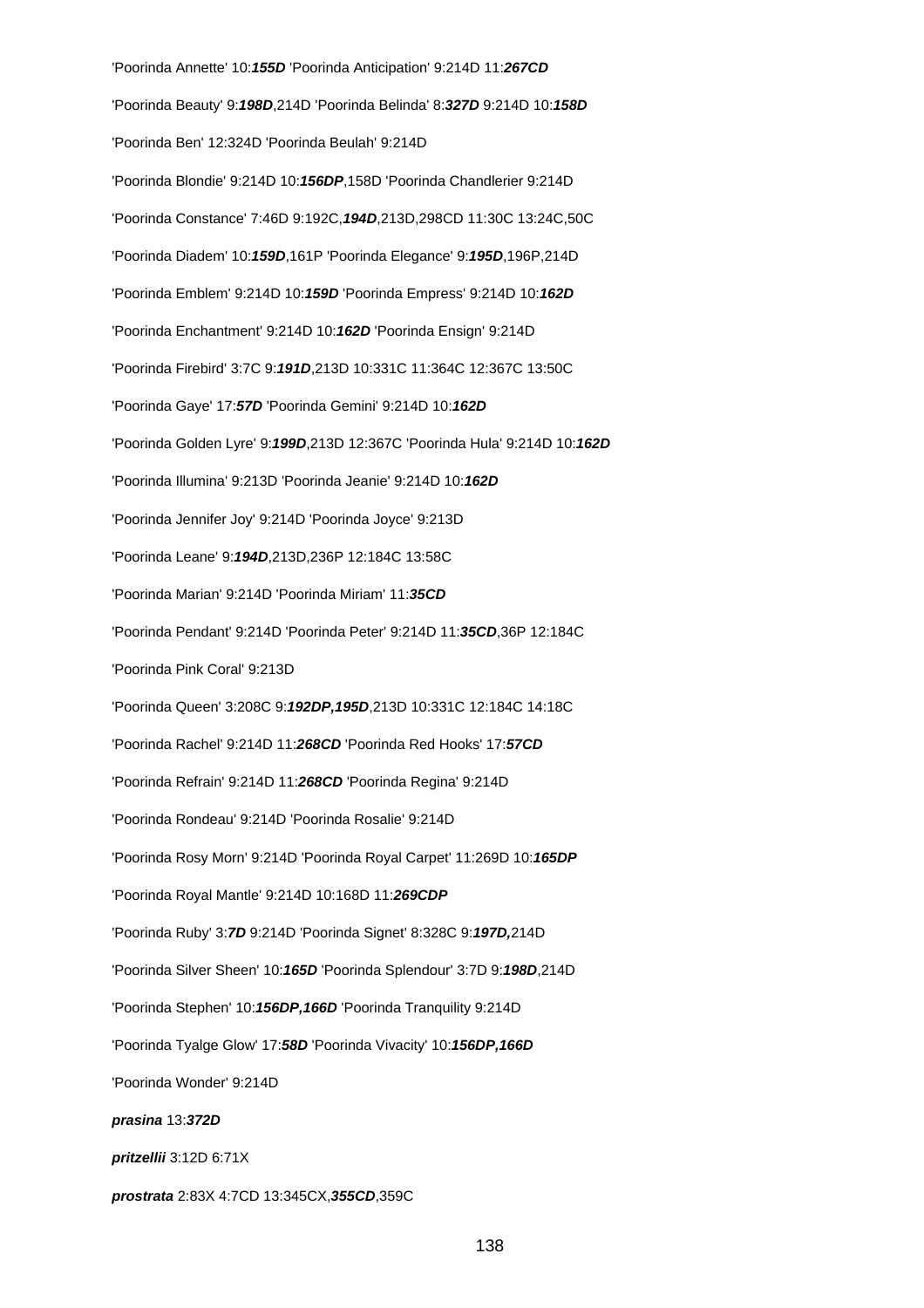# **psilantha** 13:**372D**

**pteridifolia** 2:81D 3:47CD 4:**12CD,14CD**,232C 6:10C,**19CD,27CD,29CD**, 43C,203CD 7:46D 8:49P,55C,63C,74D,88D,116CD 10:**161D**,169D,196DP 11:38C 12:**213CD** 13:288P,291C,345X 14:335,342 16:280CD 18:180C **pterosperma** 3:6D,**299C** 4:8C,**370CD** 7:290D,331D 9:290D,370C 13:345CX **pulchella** 4:**23CD pungens** 6:39C **pyramidalis** 2:219 **pythara** 18:160P,**167CD quercifolia** 4:7C 6:67C 15:375X **ramosissima** 4:**370CD** 7:146D 9:**224D** 'Red Hooks' 18:**87CD refracta** 2:82D 3:47D 4:232C 6:5P,27CD,**29D renwickiana** 13:345X,**355CD repens** 1/12:14 3:143D 4:8C,9C,**338CD** 6:43C,188C 9:223D,**294D**,298CD 11:312D,**314C** 12:66C 13:266C,345X,**358CD ripicola** 9:**302D** 13:345X **rivularis** syn. G.'Carrington Falls' 8:318C 9:**292DP**,298CD 10:358D 12:184C **Grevillea robusta** 1/11:26 1/12:27 2:6C,83X,203 3:3D,11C,27C,**37CDX**,38C, 39P 4:8C,**39CD**,40CPX,41LPX 5:40C,112C,213C 6:10C,**38D**,43C,58C 7:146D,254D,278D,323D 8:63C,74C,76C,104D,118CD 9:**374D** 11:74C 12:65C,184C,282C 13:24C,**69C,**268C 15:375X 'Robyn Gordon' 7:**303D**,305P 8:55C,**135CD** 10:331C 11:363C 13:50C,291C, 296C,343C 14:**143DC,335DP**,**338D** 16:280CD 17:50C,338C,341C 18:24C **rogersii** 9:298CD **rogersoniana** 4:12C **rosieri** 13:**372D rosmarinifolia** 1/12:14 3:3C,7C,8D,11C,12CD,16P,27C,27C,143D,342C 4:8C,9C,89C,370C 6:**24CX**,43C,150C,188P 7:146D,254D,291D,331D 8:**319D**,336P,338C 9:120C,**201DP**,218D 10:331C,355C,374C 11:74C,83C,166C,**313CD** 12:184C 15:211C 16:159C 'Royal Mantle' 15:214C,375X 16:143C **roycei** 13:**372D** 'Ruby Clusters' 18:**88CD rudis** 4:23CD **saccata** 4:7C 13:345X,346C,357P 'Sandra Gordon' 10:**160DP,169D**,331C 14:143CD,335C,**342D** 15:98C 16:280CD 18:44P **sarissa** 9:**297DP** 13:**372D scabra** 10:357D **scapigera** 9:302D 10:357D **scortechinii** 6:7C,28D 8:330 13:345X,**358D**,374C **secunda** 13:**374D sericea** 3:3C,6D,12D,208C,342C 5:164D 6:43C,162C 7:46D,146D,147D,

139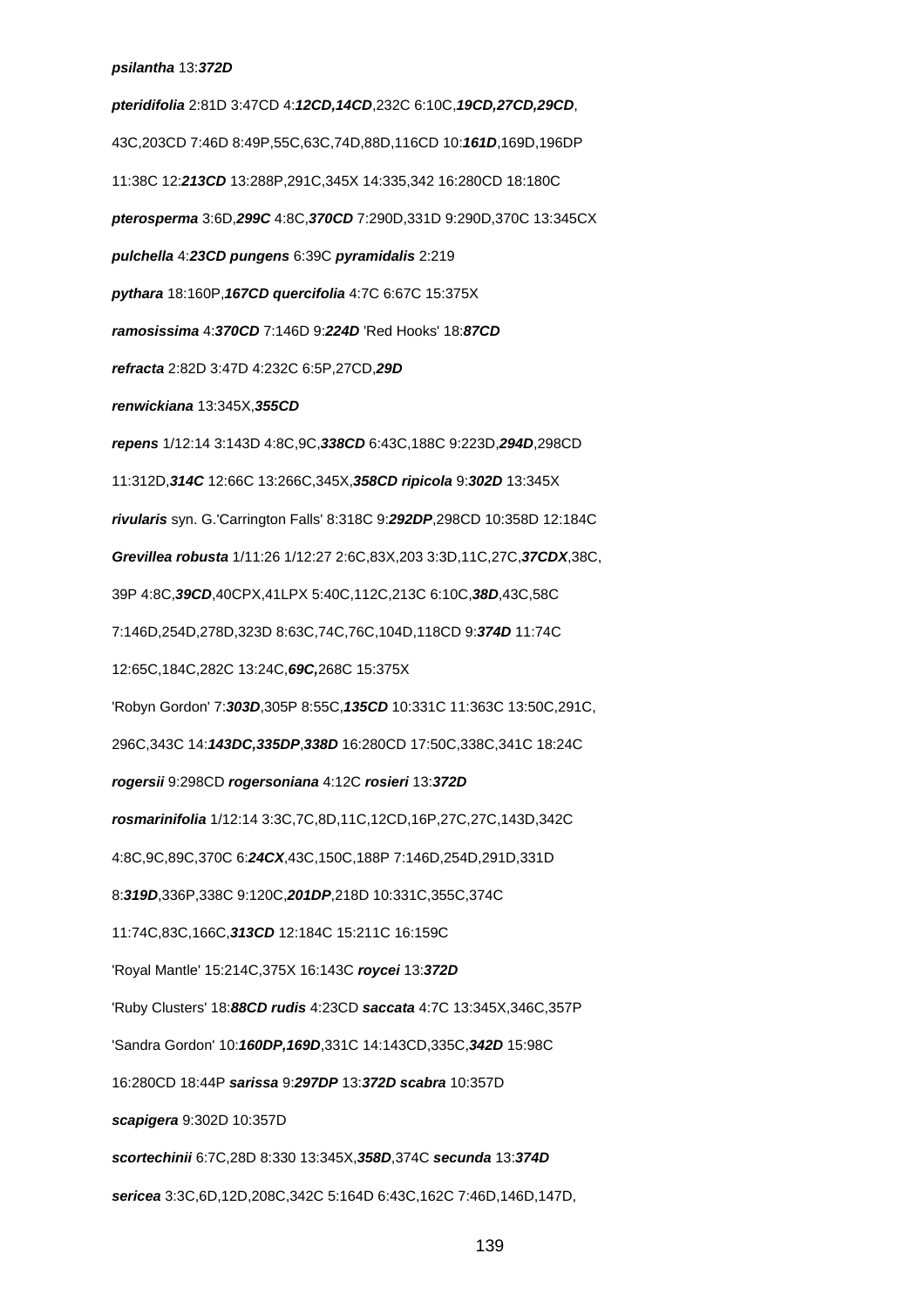306D,323D 9:120C,219D,298CD 10:86C,331C 14:18C 15:249C 'Miss Muffet' 18:**180C**,181P **sessilis** 2:82D 6:**38D**,43C 7:146D 8:55C,88D,89P,**130CD** 10:86C,169D 14:335C,339D **shiressii** 3:5C 4:372C 6:27C,43C 7:146D 9:298CD 10:358D 12:282C 13:345C 14:18C 'Shirley Howie' 11:**270CD shuttleworthiana** 5:**250CD singuliflora** 6:**38D** 9:298CD 13:345X **speciosa** (syn. .punicea 2:83X 3:3D,4P,6D,7C,12D,342C 5:164D,165L 6:43C,162C 7:46D,144D,146D 8:293P,319,327 9:191D,218D 10:86C,166D,331C 12:175C 13:50C,58C,**348CD,374D** 15:249C **sphacelata** 3:208 5:164D **spinosa** 13:**374D spinosissima** 13:**374D** 'Starfire' 14:**342D** 'Starflame 14:340P,**343D steiglitziana** 3:7C,143D 4:**370CD** 6:43C,150C,169CD 9:120C,223D,224D, 298CD 13:**350CD stenobotrya** 3:47D 6:**38D**,87D 10:**61CD** 13:99D **stenomera** 3:11D 4:8C 6:128C 7:46D 9:298CD **striata** 3:47D 4:8C 6:**10C,38D** 7:264D,293P 8:63C 12:27C,**212CD subtiliflora** 13:**374D** 'Superb' 11:**271CD** 14:336P,**338D** 16:**280CD superba** 18:**166CD**,168P 'Sylvia' 14:**341D synapheae** 4:7C,8C 6:67C 13:346X **tenuifolia** 4:**23CD** 6:43 **tenuiloba** 3:48P 10:331C 13:**340CD**,345X 16:159C **tetragonoloba** 13:345X,14:261P **tetrapleura** 13:**375D thelemanniana** 1/12:14 3:143D 4:5P,6CD,7CD,9C,232C 5:89CD 6:43C,66C,67C,71X,150C,**243CD**,307C 7:146D,323D 9:120C,298CD,**315C** 10:261P,331C 11:147C 12:184C 13:50C,54C,279C,345X,**358CD,375D** 14:18C 15:211C,214C 17:339C 18:**118CD thyrsoides** 4:7,44D 6:2C,43C 13:345X,**358CD**,376P 16:159C **trachytheca** 3:13P **treueriana** 18:169P,**170CDP tridentifera** 1/:14 3:5D,12D,14D,27C,342C 5:294C 7:46D,146DL 9:290D,298CD 11:**363C** 13:54C **trifida** 4:**44CD** 7:144C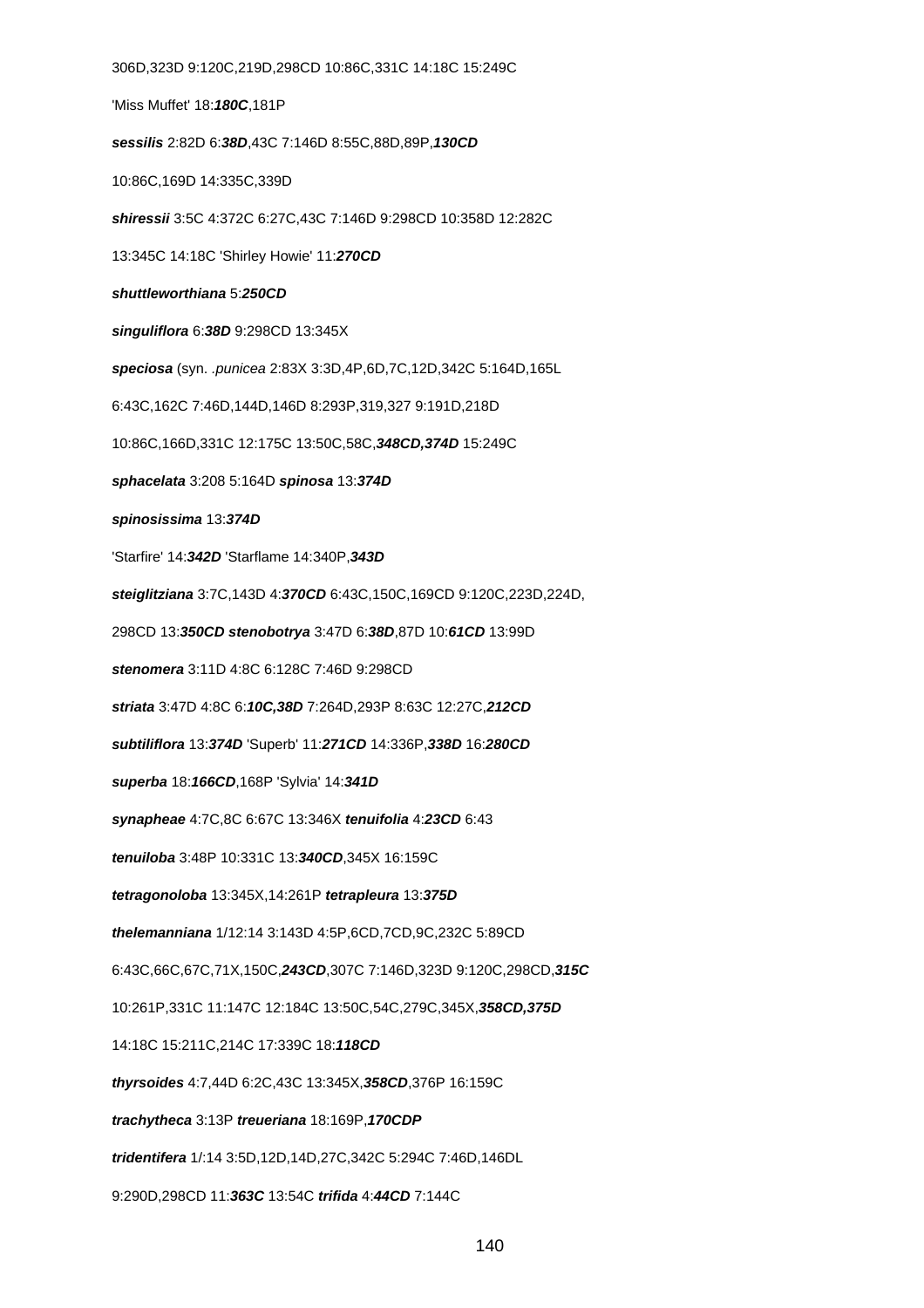**triloba**3:3C,12D 9:290D 10:331C **trinervis** − see G.juniperina 6:28C,39D **tripartita** 3:11D,13P,14C,134D,143D 4:8C 5:213C 9:287D,295D **triternata** 4:232C 9:224D **umbellifera** 9:**219D umbellulata** 13:**359D uncinulata**13:**375D velutinella** 13:**375D venusta** 6:**39D** 13:296C,345C,346X 16:**280CD versicolor** 13:**375D vestita** 3:11D 9:290C 13:**375D victoriae** 3:12D 6:169C 7:373D,390D 9:**193DP**,194D,199D,218D,236D, **294D**,298CD 10:331C 11:265C 'Wakiti Gem' 17:**58D** 'Waverley Ghost' 17:**58D whiteana** syn. G.'Coochin Hills' 6:**39D** 8:**128CD**,129P 9:370C 13:**376D** 14:335C,341C 16:**280CD wickhamii** 2:82D,203D,219 3:47D 6:28C,**39D,81CX**,87D 7:**56DP** 10:89C 13:103C,**376D willisii** 9:**223DL**,294D 10:**164CD** 11:267C 13:118C,**376D** 15:211C **wilsonii** 3:3D,342C 4:8C,13CP 6:43C,47C,58C,128C 11:244P 13:50C,58C **williamsonii** 3:9D 9:222D 11:**313CD** 'Winpara Gem' 13:**279CD** 17:**58D** 'Winpara Gold' 17:**58D** 17:339C **wittweri** 13:**376D yorkrakinensis** 4:**339CD Gronophyllum**(gro−no−FILL−um) Arecaceae **ramsayi** 16:195C,196P,**197CDL,203CD Guichenotia**(ghee−shen−O−ti−a) Sterculiaceae **macrantha** 6:70D 17:339C **Gulubia**(gew−LEW−be−a) Arecaceae **costata** 16:**204CD Gunnera**(GUN−er−a) Gunneraceae **cordifolia** 11:**360C** 17:**150C,151C**,158C **Gunniopsis** (gun−ee−OP−sis) Aizoaceae

**calcarea,calva,divisa,glabra,intermedia,kochii,papillata,** 14:**55D**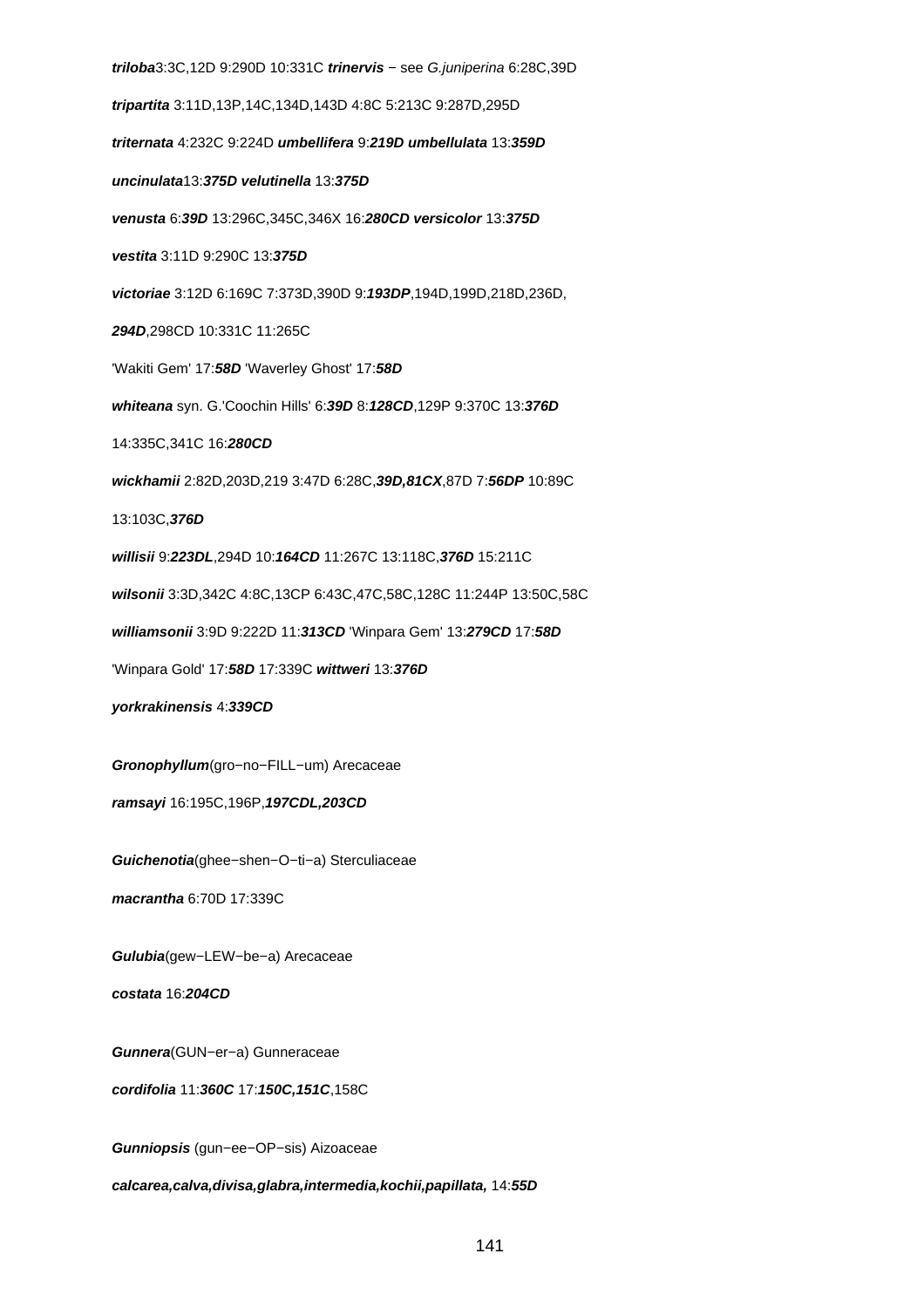# **propinqua, quadrifida, rodwayi, rubra, septifraga, tenuifolia** 14:**55D**

**zygophylloides** 3:**111CD** 14:**55D**

**Gymnogramma** (jim−no−GRAM−a) Adiantaceae

**reynoldsii** 6:312C 8:261D

**Gymnostachys** (jim−no−STAY−kiss) Araceae

**anceps** 9:**374D**

**Gyrocarpus**(jy−ro−CARP−us) Gyrocarpaceae / Hernandiaceae

**americanus** 8:**98CD**

**Habenaria**(hab−en−AIR−ee−a) Orchidaceae **anomala**8:76D,90D **terinandii** 8:76D

**Haemodorum**(heem−o−DOR−um) Haemodoraceae **corymbosum**8:67C,**82CD** 10:209 **distichophyllum** 16:**296CD spicatum**17:**30CD,35DL**

**Hakea**(HAKE−ee−a) Proteaceae **aculeata** 10:357D **adnata** 4:232C 5:341D,**342D amplexicaulis** 7:**310CD arida**5:341D,**342D auriculata** 1/3:14D 7:**310CD**

**bakeriana** 5:339C,341D,353L,**354D**,368 7:146C 8:**295D**,296P 9:157CPX, **167X** 14:18C,260P **baxteri** 1/3:14D 5:339C,374D 6:**167CD** 7:**310CD**,319D 11:144C **bipinnatifida** 5:341D,**343D brachyptera** 5:341D,**342D bucculenta** 3:208C 5:90CD,339C,**343D,**361C,368C 6:66CD,71X,**167CD**  7:**307CD,310CD**,321P 11:246X,355X 12:65C 13:50C,55C,58C 15:266C **candolleana** 5:341D,**342D ceratophylla** 7:**310CD chordophylla** 5:341D,377D **cinerea** 7:**310CD** 9:148X 13:267C **circumalata** 5:341D,**342D** 7:**310CD commutata** 5:341D,**342D** 7:254D,**310CD conchifolia** 1/3:14D 5:344D 7:**310CD**

**constablei** 5:341C,**354D**,355L 9:**157CDX coriacea** 7:**307CD**,309P **corymbosa** 1/3:14D 5:**342D** 6:**167CD** 7:146D,**310CD** 15:263C **costata** 7:**311CD crassifolia** now H.pandanicarpa sub.sp. 4:232C 5:339C cristata 3:342C 7:**311CD cucullata** 5:**344DP**,368C 7:**311CD,**319X 9:148P,**149CDP** 12:108P,367C **cunninghamii** 5:341D,368D,377D **cycloptera** 5:339C,341C,346D,374D **dactyloides** 5:166D,**352D,**353L,361C,**362D**,368C 6:**167CD** 7:146D 11:355X,**356DL** 13:24C **divaricata** 2:203D 5:341D,346D,**363D**,374D 7:263D,291D,332D 8:320D **drupacea** syn. H.suaveolens 3:207C,287C,299C 5:213C,339C,**342D**,343D 6:66C,**168CD** 7:55D,254D,**326CD** 8:268C,338 9:**119C**,120C 12:35C **ednieana** 5:341D,346D,374D 6:**299C** 8:258D,259D,266D **elliptica** 3:116C,207C,287C 5:**89CD**,213,309C,339D 7:311CD,319X 8:**268C**  11:355X 15:211C 17:339C **epiglottis** 5:341D,375D 12:**154D**,367C **eriantha** 9:**159CDLX erinacea** 3:116C,274C,342C 5:339C,341D,**342D** 7:311CD 11:**356DL** 12:184C

**eyreana** (syn. H.intermedia) 8:**320D** 12:26C 13:99D,**100DP,103D**,118C **falcata**7:**311CD ferruginea** 7:**311CD** 9:148X 12:367C **flabellifolia** 7:**311CD flexilis** 3:116C 5:367 **florulenta** 4:232C 5:361C,**362D** 9:370C **francisiana** 5:**88CD**,90C,337P,339C,**343D**,374D 6:**167CD**,290C,307C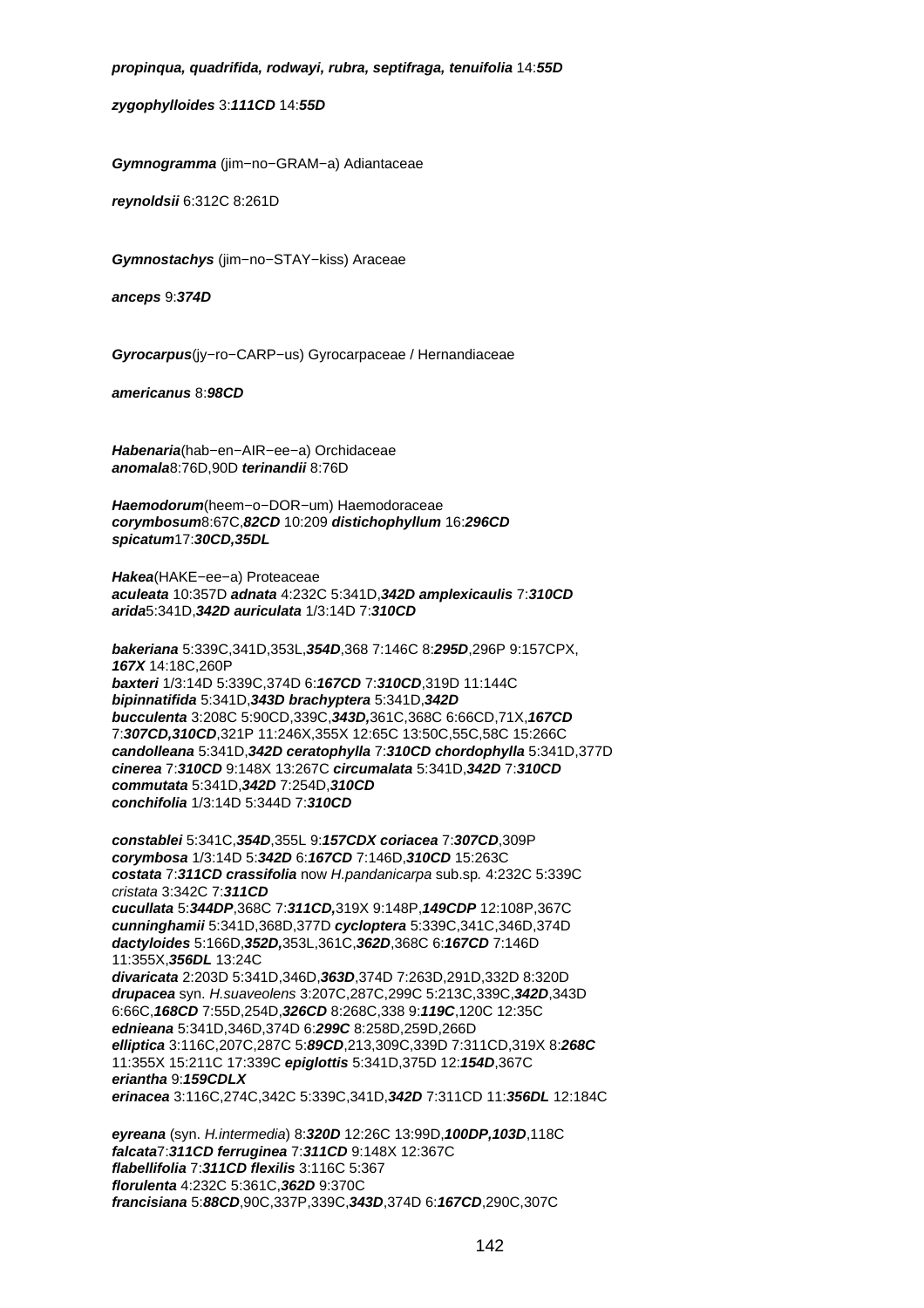7:66D,254D,307D,331D,348P 10:**61CD** 11:144C,246X,249P 15:211C **fraseri**5:341D,**362D** 7:**311CD gibbosa** (syn. H.pubescens) 3:116C,208C 4:232C 5:341D,**354D**,355L, 357D,361C,**362D** 6:**167CD** 9:**156CDXP**,370C 10:86C **gilbertii** 8:297P,**298D**,299D,302D,303L **glabella** (syn. H.prostrata) 6:**168CD** 7:312CD 11:355X

**Hakea grammatophylla** 5:**343D** 7:307D,308P 10:61CD **hookeriana** 17:339C **invaginata** 5:341D 7:**311CD** 8:298D,**299D**,300P,302D,305D,3096D,307L, 308C,309D,310D,311D,312C **ivoryi** 5:341D,346D,368D,374D **kippistiana** 3:116C 5:339C,341D,342D,346D,361C,374D 7:319X 8:**268C laurina** 3:116C,207C,342C 4:232C 5:**88CD**,89C,90C,213C,339C,357D, 361C,368C 6:58D,59D,72C,**167CD** 7:146D,**311CD,**319 8:**268C** 9:108,**119C,**  120C,148X 10:**371C** 11:166C,355X 12:367C 14:18C 15:211C **lehmanniana** 5:341D,**343D** 7:**311CD** 8:298D,**299D**,302D,304P,305D,306D, 307D,308D,309D,310D,311D,312C,313C 9:148X **leucoptera** 2:203D 3:116C,299C 4:232 5:22X,**89CD**,309C,339D,341D, 346D,361C,**362D,363D**,374D 6:352C 7:264D,291D,**320CD**,331X 8:**116CD**  11:**354DL** 12:35C 13:**102D**,107C

**lissocarpha** 5:**342D**,343D,373P 7:**312CD lissosperma** 5:**342D**,346D,**347D** 11:356DL **lorea** 5:**342D**,361C,**362D**,368D,377D 8:**87CD** 12:222CD **macraeana** 5:**342D** 9:**152LP,154CD** 11:**355DL** 15:211C **meisneriana** 5:**342D**,343D 8:298D,**299D**,302D,303L,304P,305D,306D,308D, 309D,310L,311D,312C,313C

**microphylla** 11:355X

**microcarpa** 3:208C,342C 5:342D,346D,**347D** 9:**157CD** 11:**355DL minyma** 7:**307CD**,308D 10:61CD 11:**355X morrisoniana** 5:**342D,363D**

**mitchellii**syn. **muelleriana** 5:**342D,345DP**,346D,375D 15:211C **multilineata**3:116C,287C,342C 5:22X,88C,339C,**343D**,361C,368D 6:58C,66C,71X,72C 7:**306CD**,307D,**320CD** 9:**111C,112C,119C** 120C,148X 10:**61CD** 12:7C,367C 14:18C 15:266C 17:339C **myrtoides** 5:376P 6:58C,68C,**167CD** 12:319C **nitida** 3:274C 5:339C 6:**167CD** 7:55D,254D,312CD **nodosa** 1/3:11 3:287C 5:**88CD,342D**,346D,**347D**,374D 7:**312CD** 9:**119C**,120C 11:**303CD,354DL**,355X 12:367C 15:211C **obliqua** 5:342D **obtusa** 6:**167CD** 9:148X **oldfieldii** 5:**342D**,343D **oleifolia** 7:**312CD orthorrhyncha** 5:339C,342D,361C,368C 6:**168CD,**307C 7:146D,**312CD**  8:**130CD** 9:148X,188P 15:211C 17:338C **pandanicarpa** 7:**312CD persiehana** 4:232D 5:**342D,**361C,**362D** 12:**223CD petiolaris** 3:287D,342D 5:**88CD**,89C,90C,213C,339C,361C,368C 6:58C,66C, **168CD** 7:**312CD** 8:**268C** 11:144C,147C,355X 14:18C 17:339C **platysperma** 5:**342D** 11:355X **plurinervia** 4:232C 5:361CD 6:**18D** 8:**135CD**

**preissii** 5:341P,**342D** 7:66D **propinqua** 5:**342D**,353L,**354D**,368D 9:**153CDPX**

**prostrata** − see H.glabella **pubescens** − see H.gibbosa **pulvinifera** 5:**342D** 8:**320D** 10:**355D plurinervia** 4:232C

**purpurea**3:36P,287C,342C,381P 5:90CD,213C,339C,**340CDP,342D**,

361C,**362D**,368D 6:**168CD** 7:146D 8:**135CD** 10:86C 17:339C **pycnoneura** 4:232C 5:357D 6:**168CD** 7:**312CD** 8:298D,**299D,**301P,302C, 305D,306D,307D,308D,309D,310D,312D 9:144P 11:355X **recurva** 5:**342D** 7:**312CD roei** 7:**312CD rostrata** 5:338D,**342D**,346D,374D,375D 7:**313CD** 9:**119C**,120C 11:**354DL rugosa** 3:116C 5:338D,**342D**,346D,375D 7:313CD 9:**119C**,120C **ruscifolia** 3:208C 5:**342D**,354D,368D 7:313P **salicifolia** 3:116C 5:166D,**352D**,353L,368D 6:**168CD** 7:146,306 9:**160CD** 11:246X,355X 13:24C 15:211C **saligna** 3:342C 5:213C,361C 9:**119C scoparia** 5:342D 7:**49DP,326CD** 8:**298D**,300P,302,305D,308D,310D,312D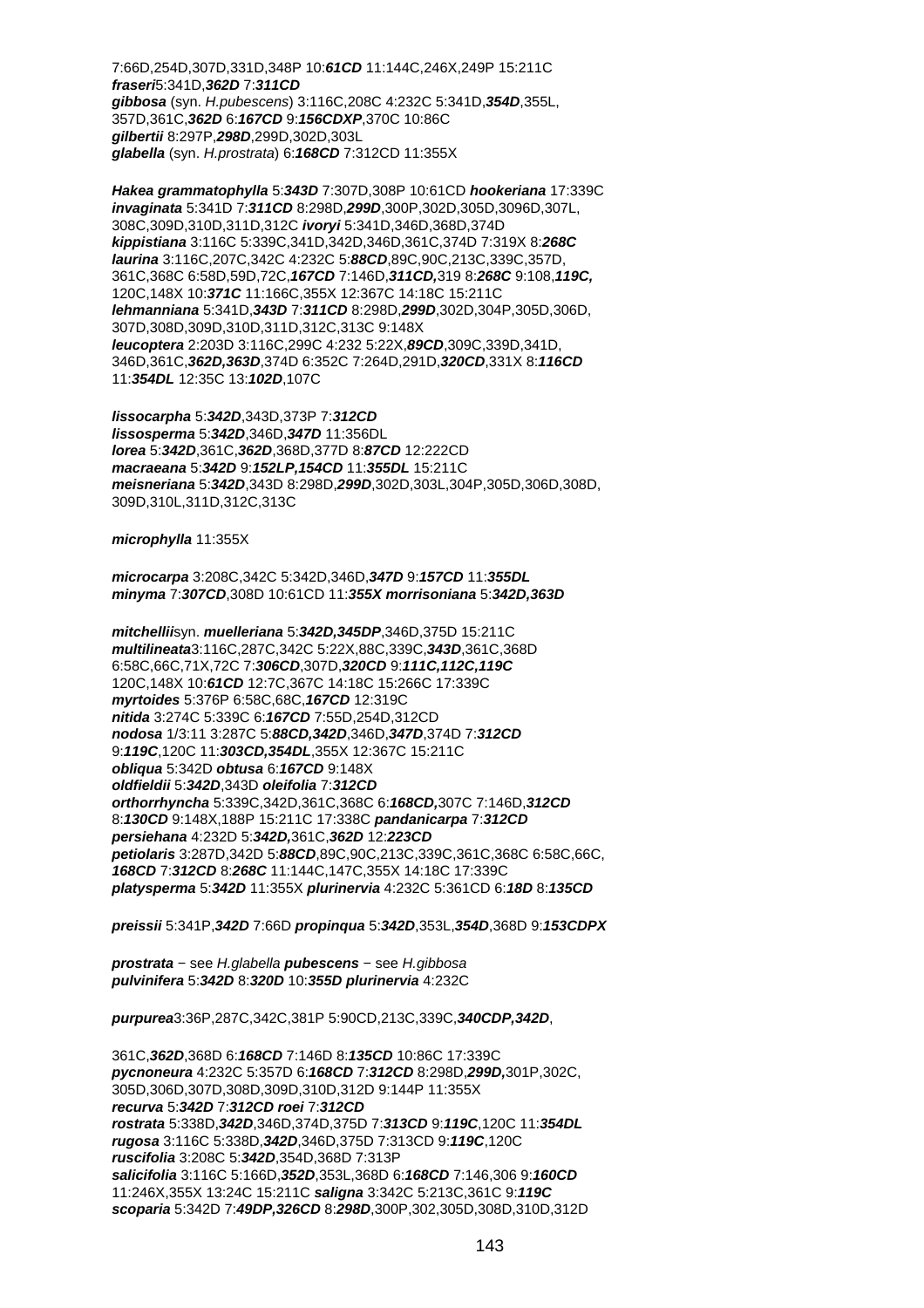**sericea** (syn. H.tenuifolia) 5:166D,342D,346D,**347CD**,352P,**354D**,355L,361C 6:**168CD** 7:146D,147D,**319CD** 8:**130CD** 11:355X,**356DL** 15:11D **smilacifolia** 7:**326CD strumosa** 3:287C 5:**342D** 7:**326CD suaveolens** 1/3:14 3:207C,287C,299C 5:213C,339C,**342D**,343D 6:66C, **168CD** 7:55D,254D,**326CD** 8:268C,338D 9:**119C**,120C 11:355X 12:35C **suberea** 2:203D 5:342D,**363D**,374D 7:66,264P,291,332 12:26C 13:101C **subsulcata** 5:88CD,90C,**342D**,343D,361C 6:**168CD** 8:**298D,**299D,301P, 302D,303L,305,306D,307D,308D,309D,310D,311D,312C **sulcata** 5:88CD,90C,**342D** 6:**168CD** 7:66 8:297P,**298CD**,299D,302D, 303L,305D,308D,310D,312C **tephrosperma** 5:**342D**

**teretifolia** 5:342D,**354DL**375D 6:**168CD** 7:146D,**306CD** 9:155CDX 11:354D **trifurcata** 5:213C,312C,339C,342D 6:**168CD** 7:**326CD** 11:355X **trineura** 16:**280CD ulicina** 5:**342D**,374D,375D,376D 9:**160CD** 11:356DL **undulata** 5:339C 7:319X,**326CD varia** 3:342C 5:**342D**,343D 7:326D **verrucosa** 3:274C 5:339C,377P 6:**168CD** 7:**316DP**,**326CD** 12:367C 15:263C **victoria** 3:342C 5:185DP,213C,339C,342C,**344D**,361C,368D 6:58C,59C,87C, **168CD** 7:54D,**326CD** 11:**361C vittata** 5:**319CD**,**342D**,346D,374D 7:290D,**326CD**,331D 9:**119C**,120C

**Halgania**(hal−GAIN−ee−a) Boraginaceae

**andromedifolia** 18:**156CD**,157P,**158CD argyrophylla** 18:**158CD**

**corymbosa** 10:357D 18:**158CD cyanea** 5:9IC,**268CX** 11:361C 18:**156CD**,157P,**158CD erecta**18:**158CD gustafsenii** 18:**158CD integerrima**18:**158CD lavandulacea** 6:298C 7:292D,332D 18:**158CD littoralis**18:**158CD preissiana** 10:355D,356P 15:266C 18:**156CD,158CD rigida** 18:**158CD sericiflora** 18:**156CD,159CD solanaceae** 18:**159CD tomentosa** 18:**159CD viscosa** 18:**159CD**

**Haloragis** (hal−o−RAY−ghis) Haloragaceae Flora Vol.18

**micrantha** now Gonocarpus micranthus 7:358D

**monosperma** now Haloragodendron

**tetragyna** now Gonocarpus tetragynus 12:260C,311C

**Haloragodendron**(hal−o−RAY−go−den−dron) Haloragaceae Flora Vol.18 .

**lucasii** 10:358D

**monospermum** (was Haloragis) 6:**247CD**

**Hardenbergia** (hard−en−BER−jee−a) Fabaceae

**comptoniana** 3:116C,335D,342C 4:162C,**200CDP** 5:213C,359C 6:58D 7:141D,318D 9:120C 10:**113CD** 12:184C 17:47C,338C **retusa** 4:201CDP,202D

**violacea** 3:116C,117C,342C 4:**200CD,223CDX**,224P 5:13C,

90CD,213C,308C 6:**147CD,242CD,291CD** 7:141D,254D 292,318,332

8:186 9:120C 10:113CD,331C 11:61DP,311D,**364C** 12:184C 15:11D,263C 'Austraflora Aspiration' 11:**326CD** 'Bushy Blue' 18:**294CD**

'Free 'n' Easy' 18:**295CD** 'Happy Wanderer' 11:**324CD**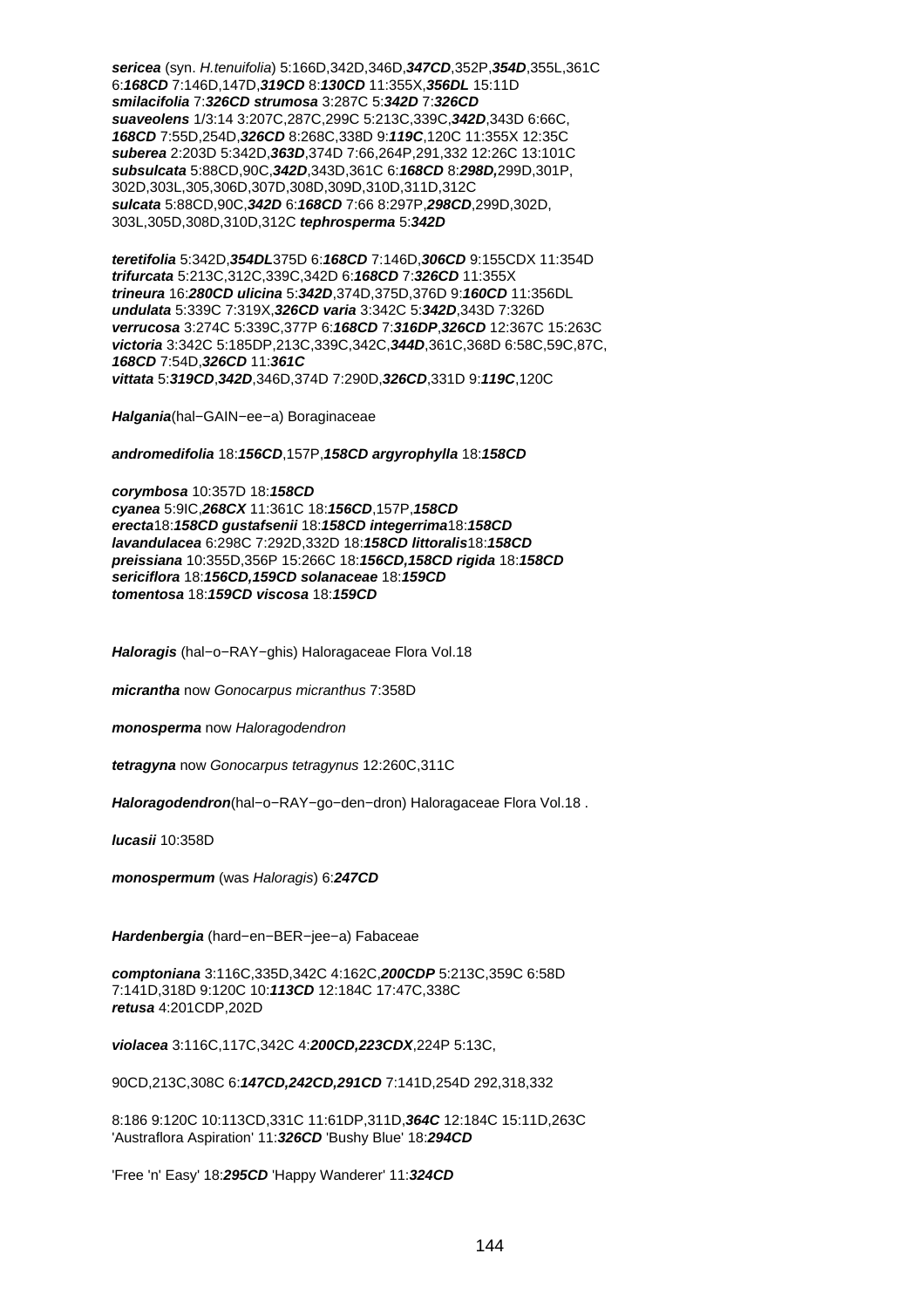'Mini−haha' 18:**295CD**,283P 'Pink Fuzz' 18:**295CD**

**Harmsiodoxa**(harm−zee−o−DOX−a) Brassicaceae

**puberula** Scented Grass 18:**107CD**

**Harpullia**(har−PULL−ee−a) Sapindaceae

**frutescens** 12:215C,233P **pendula** 2:127DP 9:**374D** 18:56C **rhyticarpa**12:194C,199C,**200DP,230CD**

**Hebe**(HE−be) Scrophulariaceae

**formosa** 3:287C

**Hedyscepe**(hed−ee−SEE−pe) Arecaceae

**canterburyana** 16:**240CD**

**Helicia**(hel−ISH−ee−a) Proteaceae Brunonia 13:**226D,230C**

**australasica** 12:**209D**,230C 13:**226D**,230C **blakei** 13:**226D ferruginea** 9:**374D** 13:**227D**,230C **glabriflora** 9:**374D** 13:**227D**,229P,230C **grayi** 13:**227D**,230C **lamingtoniana** 12:**209D** 13:**227D,**230C **lewisensis** 13:**227D nortoniana** 12:**209D** 13:**227D**,229P,230C

**Helichrysum**(heel−ee−CRIS−um) Asteraceae

some spp. trans. to Bracteantha, Chrysocephalum, Ozothamnus.&Lawrencella **acuminatum** (now Bracteantha subundulata) **alpinum** now Ozothamnus alpinus **ambiguum** = Chrysocephalum semicalvum **apiculatum** now Chrysocephalum apiculatum **backhousei** now Ozothamnus rodwayi **baxteri** now Chrysocephalum baxteri **bidwillii** now Ozothamnus bidwillii **blandowskianum** now Argentipallium **bracteatum** now Bracteantha bracteata **cassinianum** now Schoenia cassiniana **cassinioides** now Ozothamnus diosmifolius **davenportii** now Lawrencella **dealbatum** now Argentipallium **dendroideum** now Ozothamnus ferrugineus **diosmifolium** now Ozothamnus diosmifolius **eriocephalum** now Ozothamnus **filifolium** now Schoenia filifolia **hookeri** :now Ozothamnus hookeri **ledifolium** now Ozothamnus ledifolius**lindleyi** now Lawrencella rosea **leucopsidium** 2:227C 6:318D **lycopodioides** now Ozothamnus lycopodioides **macivorii** now Schoenia macivorii **milliganii** 12:**362CD obcordatum** now Ozothamnus obcordatus **newcastlianum** 12:**226CD obtusifolium**now Argentipallum obtusifolium paralium now Ozothamnus turbinatus 3:49P,116C 5:308 10:**370CD roseum** now Lawrencella rosea 2:241D 5:58PC,10X 12:237P **rosmarinifolium** now Ozothamnus rosmarinofolius **rutidolepis** 17:**350CD scorpioides** 7:362D 9:247C 12:163C **scutellifolium** now O. scutellifolius **secundiflorum** now O.secundiflorus **semicalvum** now Chrysocephalum semicalvum

**semifertile** now Schoenia ramosissima **semipapposum** now Chrysocephalum semipapposum **thomsonii** 10:358D

**Heliotropium**(heel−ee−o−TRO−pee−um) Boraginaceae

**asperrinum** 8:262D **curassavicum** 8:262D

**Helipterum** (he−LIP−ter−um) Asteraceae

Species trans. to Chrysocephalum, Leucochrysum, Polycalymma & Rhodanthe. **adpressum** now Chrysocephalum puteale **albicans** now Leucochrysum albicans **anthemoides** now Rhodanthe anthemoides **australe** = Triptilodiscus pygmaeus **cirratum** now Rhodanthe floribunda**cotula**now Hyalosperma praecox7:110D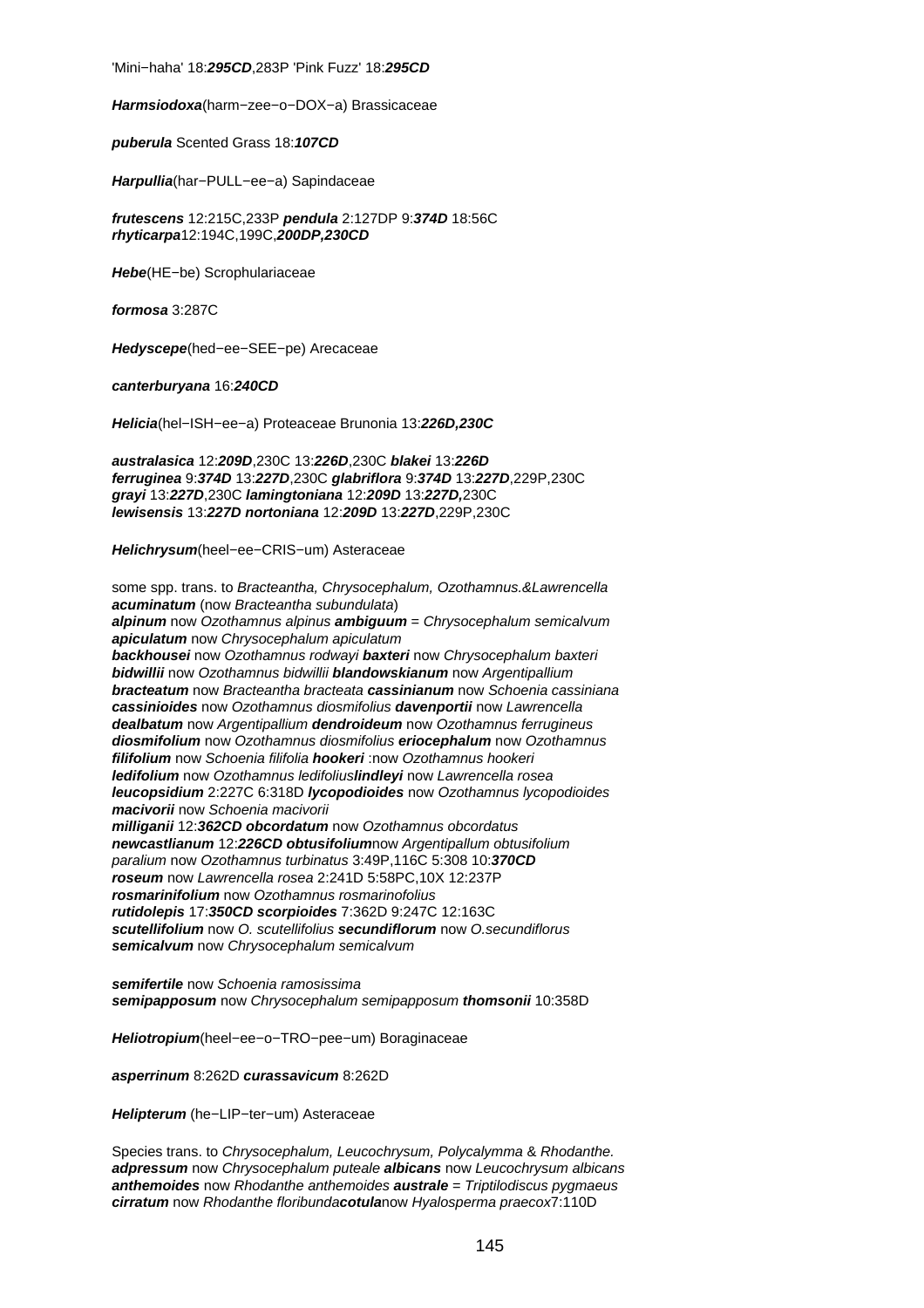**fitzgibbonii** now Leucochrysum fitzgibbonii **floribundum** now Rhodanthe **manglesii** now Rhodanthe manglesii **moschatum**now Rhodanthe moschata **roseum** now Rhodanthe chlorocephala **spicatum** now Rhodanthe spicata **strictum** now Rhodanthe stricta

**Helmholtzia** (helm−HOLT−zee−a) Philydraceae

**acorifolia** 13:6C,**69C** 14:167C **glaberrima** 11:**89CDP** 13:6C,69C 14:167C

**Hemarthria** (hem−ARTY−nee−a) Poaceae

**uncinata** 18:**39C**

**Hemiandra**(hem−ee−AND−ra) Lamiaceae

**gardneri** 4:68C 6:57P 10:**340DP**,357D

**pungens** 3:**103CD**,116C 4:68C 5:**267CDX** 6:68C,**150C** 7:318D 10:**328CDP** 11:147C 12:66C,162C,241P,366C 13:54C 14:18C 15:266C 18:**118CD**

**Hemigenia**(hem−ee−JEEN−ee−a) Lamiaceae

**biddulpliana** 10:**334D clotteniana** 10:**334D cuneifolia**10:**334D**

**pungens** − see Hemiandra pungens **purpurea** 5:182D 7:119 10:**334D**

**sericea** 10:**328CDP**

**Hemiphora** (hem−IFF−or−a) Chloanthaceae / Verbenaceae

**elderi** 5:262C

**Hensmania** (henz−MAIN−ee−a) Anthericaceae/Liliiflorae

**chapmanii** 16:**348D stoniella** 16:**348D turbinata** 16:**348DL**

**Heritiera** (herry−tee−EER−a) Sterculiaceae

**littoralis** 6:222C,223C,**227CD**

**Hernandia**(her− NAND−ee−a) Hernandiaceae

**bivalvis** 10:358D

**Herpolirion** (her−po−LIRRY−on) Phormiaceae/Liliiflorae 16:**364DL**

**novae−zelandiae** 12:64C 16:**296CD**,355DL K

**Hetaeria**(het−EER−ee−a) now Etaeria Orchidaceae

**oblongifolia** 18:**128CD polygonoides** 3:**350D,351D** 18:**128CD**

**Heterodendrum**(het−er−o−DEND−rum) Sapindaceae

**oleifolium** now Alectryon oleifolius

**Heterozostera** (het−er−o−ZOS−ter−a) Zosteraceae.

**tasmanica** 11:223D

**Hibbertia** (hib−ER−sha) Dilleniaceae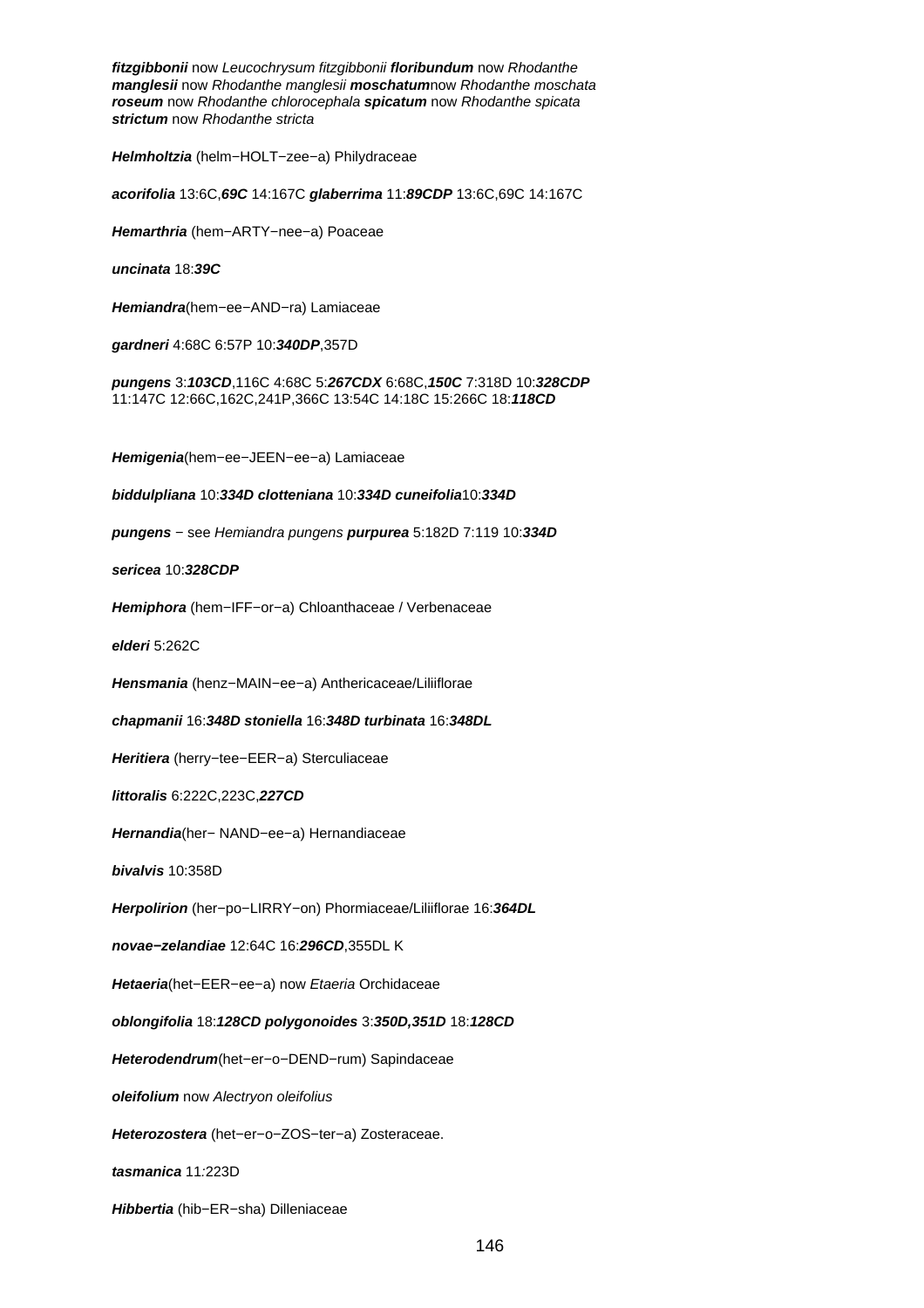**acicularis** 6:**175CD amplexicaulis** 4:236P 6:68C **angustifolia** 10:358D

**aspera** 7:110D **astrotricha** − see H.empetrifolia

**aurea** 4:189P 6:175C,**176CD**,177P **australis** now H.riparia

**banksii** 16:**280CD billardierei** − see H.empetrifolia **bracteata** 7:110D

**bracteosa** 12:**279DX cistiflora** 6:175C,**176CD crenata** 6:68

**cuneiformis** (syn. H.obcuneata) 1/12:14 5:213C 6:**176CD**

**dentata** 4:**191CD** 6:**178CD** 7:110D 8:178C,242C 11:**360C** 12:66C 14:18C 18:**111C,114C diffusa**6:178CD

**empetrifolia** (syn. H.astrotricha, H.billardieri) 4:**366CD**

6:175C,176C 14:18C **exutiacies** 6:**178CD**

**fasciculata** 4:103C,196C 6:175C,176P,**178CD** 7:110D 9:121C

**hypericoides**13:122D 17:338C **lasiopus** 5:**261CD** 10:357D 11:**238D**

**lineata** 10:29P **linearis** 6:**178CD** 7:110C 9:121C

**microphylla** 15:266C 16:173C **montana** 5:**261CD**

**miniata** 4:**192CDP** 5:**261CD** 10:357D 13:**260CDX** 15:375X **nitida** 5:**228CD**

**obtusifolia** 4:**196CD** 10:377D 12:64C 13:54C 15:263C 16:143C 18:**118CD**

**pedunculata** 7:110D,152D 12:181P,260C,261C,311C,**319C** 13:54C 15:266C 17:**84C**,85P 18:**118CD**

**Hibbertia procumbens** 3:287C 4:103C,**195CD**,196C 6:**178CD** 7:**382CD**

12:162C 13:**54CD** 18:**118CD quadricolor** 11:237DP **rufa** 6:178C **riparia** syn.H.australis 10:**371C sargentii** 10:357D

**scandens** (syn. H.volubilis) 3:116C,117C,215C,287C 4:103C,**191CD**,196C 5:178D,213C,261C 6:**179CD,246CD** 7:110D,152D 12:**230CD** 14:18C 15:375C 16:**280CD** 18:25C,**114CD**

**sericea** 4:103C,196C 6:175C,**179CD** 9:121C **serpyllifolia** 16:173C

**stellaris** 4:193CDP,196C 5:210C,213C,**228CD** 6:**179CD** 7:110D

11:147C 12:64C,**319C** 15:266C,375X 16:173C

**stricta** 3:117C 4:196C 5:178D,179L 6:**179D**

**subvaginata** 6:175C,**179CD tasmanica** 10:358D **tetrandra** 4:196P

**vestita** 12:**319C virgata** 5:301 6:**179CD** 11:**303CD volubilis** − see H.scandens

**Hibiscus** (hy−BIS−cus) Malvaceae

**divaricatus** 16:269C **diversifolius** 3:342C 4:**245DP** 5:170D 7:122D 8:74C

**farragei** now Radyera farragei **goldsworthii** 2:219D

**heterophyllus** 4:**20CD**,245D 5:170D 7:122P 8:74D 'Aureus' 6:**105CDP**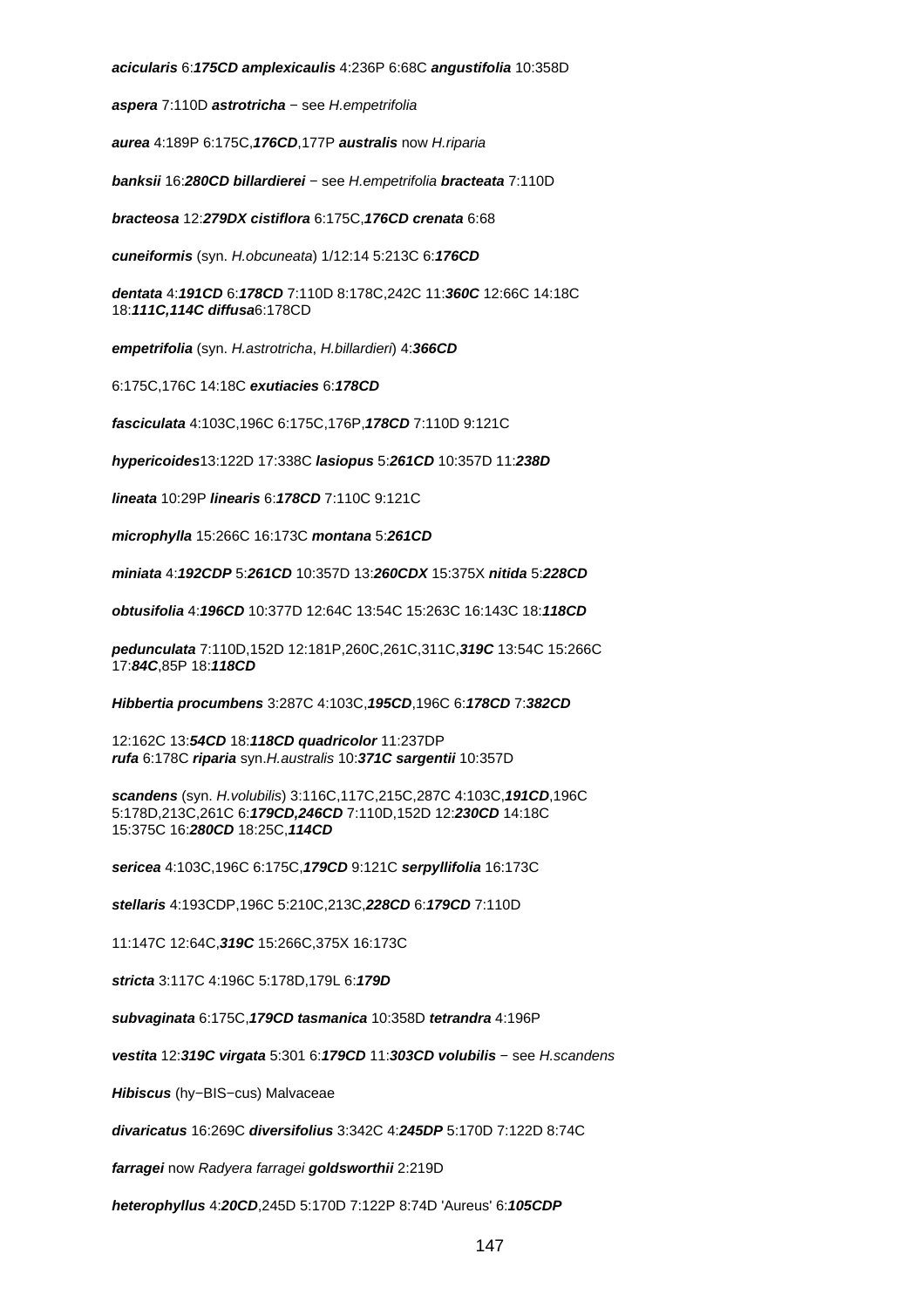**huegelii** − see Alyogyne huehelii **meraukensis** 4:**198CD normanii** 4:198C

**panduriformis** 2:219D 4:162 rhodopetalus − see Abelmoschus moschatus

**splendens** 4:**20CD**,**244DP** 6:**104CDP** 7:122 **sturtii** 4:**19CD** 8:**259D**,264D

**tiliaceus** 3:**219CDP,220P** 4:**284CDP** 8:66C,71C,74D,118CD 12:219CD 13:291C 16:195C,274C **trionum** 7:122D 'Wirruna' 6:**105CDP**

**Hicksbeachia**(hix−BEACH−ee−a) Proteaceae

**pinnatifolia** 7:146C 9:374D 12:207C,**209CD** 13:**69C,270C**

**Histiopteris** (his−tee−OP−ter−is) Dennstaedtiaceae

**incisa** 7:103D,104D 17:159C,162C

**Hodgkinsonia**(hodj−kin−SO−nee−a) Rubiaceae

**frutescens** 12:194C,**230CD**

**Hodgsoniola** (hodj−so nee−O−la) Anthericaceae/Liliiflorae

**junciformis**16:**348DL**

**Hollandaea**(holland−EE−a) Proteaceae

**sayeriana** 12:207C,**209CD** 13:**69C**

**Homalanthus**(ho−ma−LANTH−us) Euphorbiaceae see Omalanthus

**populifolius** 5:213C **flavescens** 3:208D

**Homalium** (ho−MAY−lee−um) Flacourtiaceae

**circumpinnatum** 12:207C

**Homalocalyx**(ho−ma−lo−CAY−kix) Myrtaceae was Wehlia

**aurea** 9:**66D coarctata** 5:262CD 9:53P,**65D**

**grandiflora, pedicellata,pulcherrima, staminosa, thryptomenoides** 9:53P,**66D**

**Homalospermum** (ho−mal−o−SPERM−mum) Myrtaceae

**firmum** 14:156P,**157CDX**

**Homoranthus** (ho−mo−RANTH−us) Myrtaceae

**darwinoides** 12:64C 14:128P,163C 10:355C

**flavescens** 3:208C 9:52P,**54D** 18:26C **papillatus** 14:63C **virgatus** 9:**54D**

**wilhelmii** syn. Verticordia wilhelmii 10:268C 14:166C

**Hornstedtia** (horn−STET−ee−a) Zingiberaceae

**glaberrima** 14:167D

**scottiana** 14:167D 16:**239CD**,241P,243D,245D,**248D**,249DL 18:163D,164P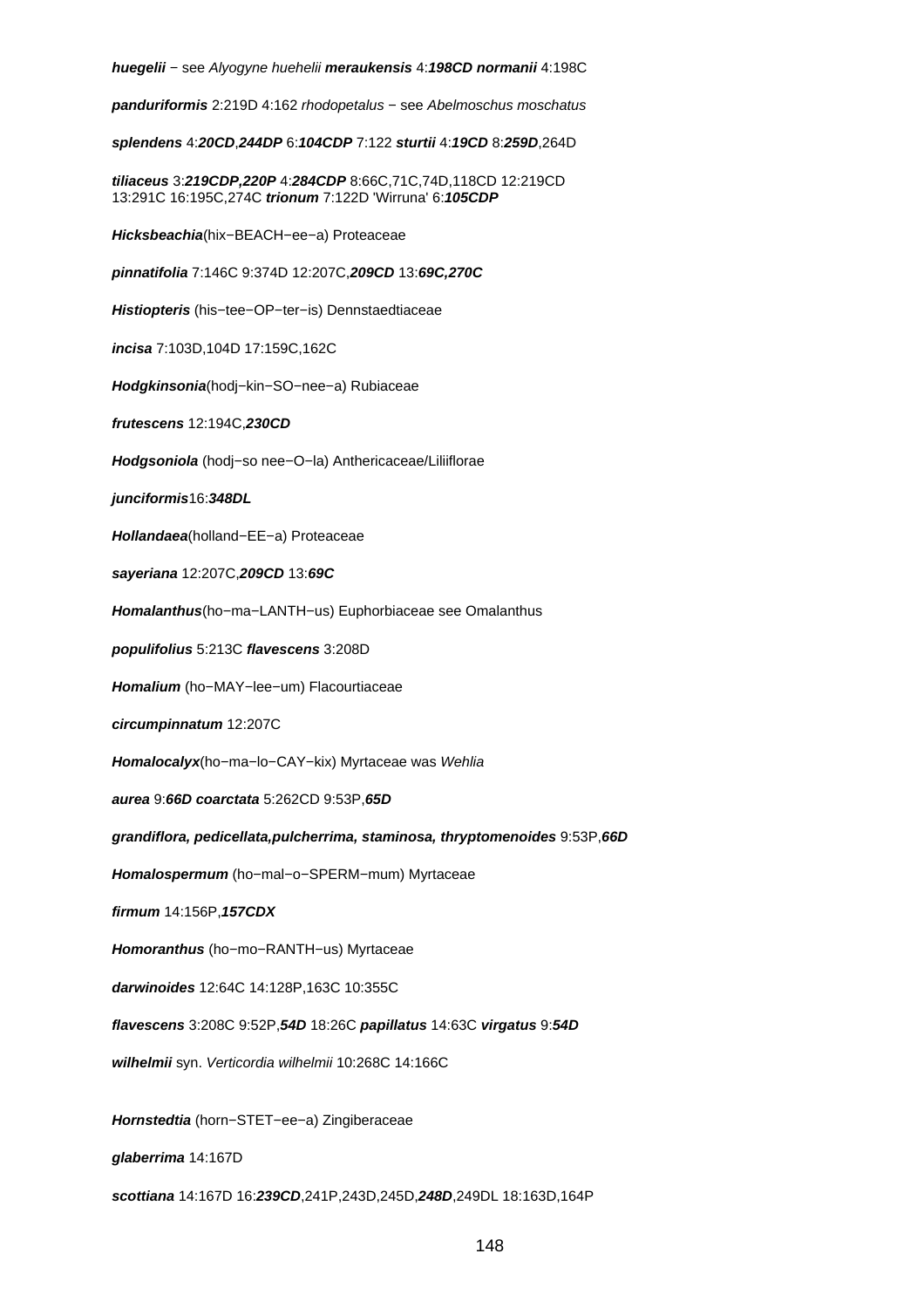**Hovea**(HO−vee−a) Fabaceae 11:**104CDLP,135DL acanthoclada** 11:105D **acuminata** 7:140D **acutifolia** 3:208C 10:**113CD chorizemifolia** 10:**113CD** 11:53P **elliptica** 1/3:14C 3:287D 6:47D **forsterana** 12:65C **lanceolata** 3:208C,287C,342C 5:213C,295C 6:263X 7:140C 10:**113CD**,378D **linearis** syn. **heterophylla** 3:208C 7:140C 10:**113CD** 11:**104DL,135DL**,311D12:162C **longifolia** 5:174DL,295D 7:140D,**382CD** 10:**113CD,135DL** 11:104DL,311D **montana** 11:135D **pungens** 3:287C 11:53P 10:**113CD** 12:64C 17:47C **purpurea** 11:**135DL trisperma** 7:318C 10:**113CD Howea**(HO−wee−a) 13:70C Arecaceae **belmoreana** 13:**70C** 16:**240CD fosteriana** 13:**70C** 16:**240CD Howittia** (how−IT−ee−a) Malvaceae **trilocularis** 4:**19CD,63CDX**,92CDP 11:**303CD Hoya**(HOY−a) Asclepiadaceae **australis** syn.**keysii** 4:226C 8:**82CD**,90D 12:66C,226C 13:69C 16:195C,274C 18:98C,**114CD macgillivrayi** 13:69C 18:109P,**114CD pottsii** syn. nicholsoniae 13:69C 18:**115CD Huxleya** (HUX−lee−a) Verbenaceae **linifolia** 10:358D **Hyalosperma** (hy−al−O−sperm−a) Asteraceae **cotula** syn. Helipterum cotula 17:**351CD praecox** syn H.praecox 17:**351CD simplex** syn H.simplex 17:**351CD Hybanthus** (hy−BANTH−us) Violaceae **aurantiacus** 9:**271D,276CP calycinus** 9:252P,273D,**274D**,276C **cymulosus** 9:**271D debilissimus** 9:**274D enneaspermus** 9:**265D,271D**,276X **epacroides** syn. H.bilobus 9:**274D floribundus**9:**272DP**,276X **monopetalus** 9:**274D vernonii** 5:168C 9:**274D volubilis**9:**274D**

**Hydatella**(hy−dat−ELL−a) Hydatellaceae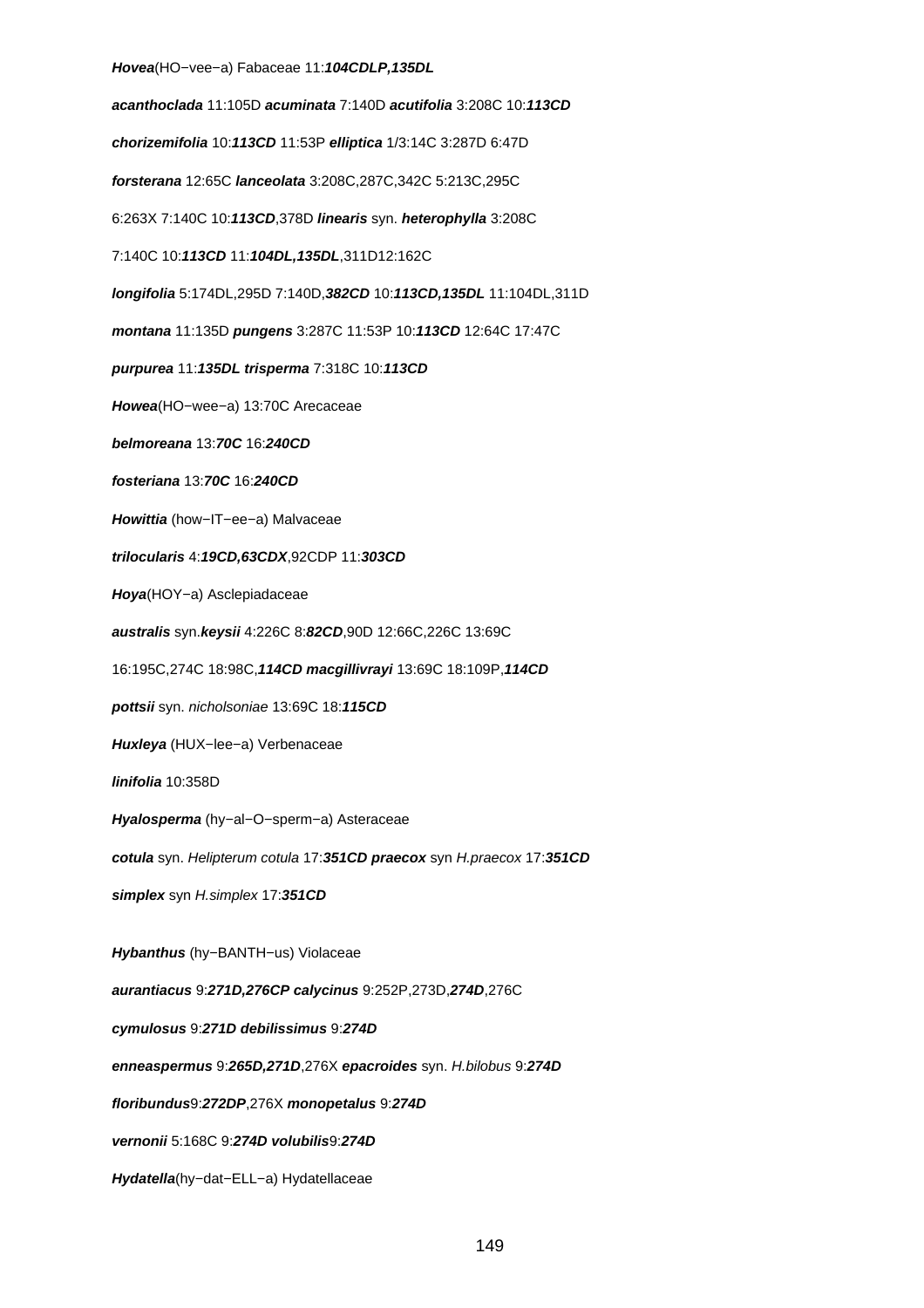#### **australis, dioica, filamentosa** & **leptogyne** 14:167D

**Hydriastele** (hy−dree−ass−TEEL−ee) Arecaceae

**wendlandiana** 12:194C 13:**70C,300CP** 16:192P,195P,**199CD**,200D,**204CD**

**Hydnophytum** (hid−no−FY−tum) Rubiaceae Ant Plant

**formicarum** 10:238D

**Hydrocotyle**(hy−dro−COT−il−ee) Apiaceae

**acutiloba** 7:154D **comocarpa** 10:258D **laxiflora** 10:**258CD** 12:260C,311C

**pedicellosa** 9:**374D tripartita** 7:154D **verticillata** 9:**250CD** 10:**258CD**

**Hymenanthera**(hy−men−ANTH−er−a) Violaceae

**angustifolia** 4:**155CD** 9:**278D dentata** 7:366D 9:**278D** K

**Hymenophyllum**(hy−men−O−fill−um) Hymenophyllaceae Filmy Ferns

**australe** 18:**129CD**

**Hymenosporum** (hy−men−OS−por−um) Pittosporaceae

**flavum** 3:207C,342C 4:232C 5:213C 6:**202CD** 7:142D 9:368D,**374D**

12:66C,207C 14:18C 15:**26D**,66D

**Hypocalymma**(hy−po−cal−IMM−a) Myrtaceae

**angustifolium** 2:148X 3:**58D**,117C,342C 4:56CD,**95CD**,101CD,137PX**,369CD** 5: 381CDP 7:320D 10:261C 12:240P 15:205P,263C 16:145C 17:338C

'Boddy's Cream' 3:58D 'Boddy's White' 3:58D

**boroniaceum** (syn. H.speciosum) 4:56CD,137C

**cordifolium** 3:342C 4:56C,**95CD**,101CD,137X 5:213C 9:**111C**

'Golden Veil' 10:**173D ericifolium** 4:137D **linifolium** 4:137D

**longifolium** 4:137D **myrtifolium** 4:101D **phillipsii** 4:137D

**punicea** 4:99CD,100DP,137X 5:213C

**robusta** 2:148X 3:342C 4:56,93P,**96CD**,100CD,102C,**104C**,137X 5:213C 7:318D,320D 11:30C 15:266C 17:338C 18:28C

**strictum** 4:96P,**101CD** 12:64C **tetrapterum** 4:97P,**99CD**,101D

**xanthopetalum** 4:68C,**99CD**

**Hypolaena** (hy−po−LEEN−a) Restionaceae

**benthamii** (roots) 9:259D

**Hypolepis**(hy−po−LEEP−is) Dennstaedtiaceae

**muelleri** 7:103D,104D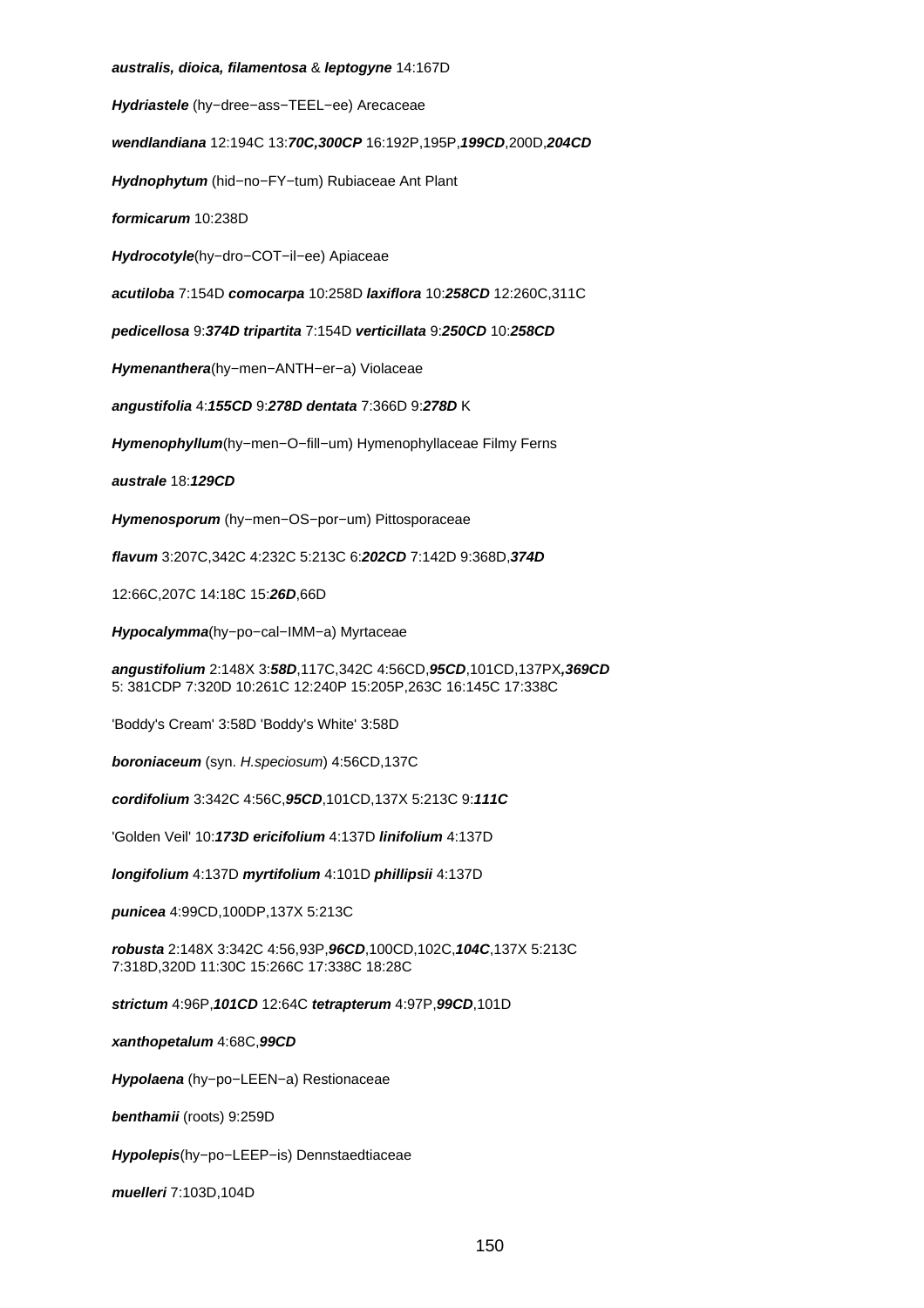#### **Hypoxis**(hy−POX−iss) Hypoxidaceae/Liliiflorae

**glabella** syn. pusilla 5:**78CD** 16:**297CD hygrometrica** 3:**270D** 16:**296CD occidentalis** 17:**30D pratensis**16:**360DL vaginata** 16:**297CD Hypsela**(HIP−sel−a) Campanulaceae **sessiliflora** 5:168D **Hypsophila** (hip−SOFF−il−a) Celastraceae **dielsiana**17:268P,**269CD** 18:**161CDP halleyana**18:**161CD Idiospermum**(id−ee−o−SPERM−um) Idiospetmaceae **australiense** 18:**163CD**,164P **Ilex** (I−lex) Aquifoliaceae **cylindrica** 18:**39C Indigofera**(in−dig−OFF−er−a) Fabaceae **adesmiifolia syn** signata 3:287C**. australis** 3:287C,342C 5:213C 7:140D, 292D,323D 9:120C 10:**114CD,**140P,376D 11:311D 12:65C,**182CX brevidens** 8:263D**leucotricha** 2:214D 10:**114D** linnaei syn. **dominii** 7:267D **Intsia** (INT−see−a) Caesalpiniaceae (syn. Afzelia) 8:363D **bijuga**3:207D,335D 6:**81CX** 7:273P 8:363D,364D,**375CD** 11:241D **Ipomoea**(i−po−ME−o−a) Convolvulaceae **costata** 11:**44CD** 13:**130CDX**,132P **pes−caprae** 3:207C,335D **Isoetes**(i−so−EE−teez) Lycopodiaceae **coromandeliana** 6:312D **Isoetopsis**(i−so−ee−TOP−sis) Asteraceae **graminifolium** 2:237D **Isolepis** (i−so−LEE−pis) Cyperaceae **limbata** 17:**151C,159C subtilissima** 17:159C,162C K **Isophysis**(i−so−FIZ−is) Iridaceae / Liliiflorae **tasmanica** 5:273DP,274DX 12:146D,**362CD** 16:**297CD Isopogon** (i−so−PO−gon) Proteaceae 13:**47CP,171LX adenanthoides** 6:**85CD anemonifolius** 5:153P,211C 7:146 8:291C,320,331,332 13:147C,149P,**150CD**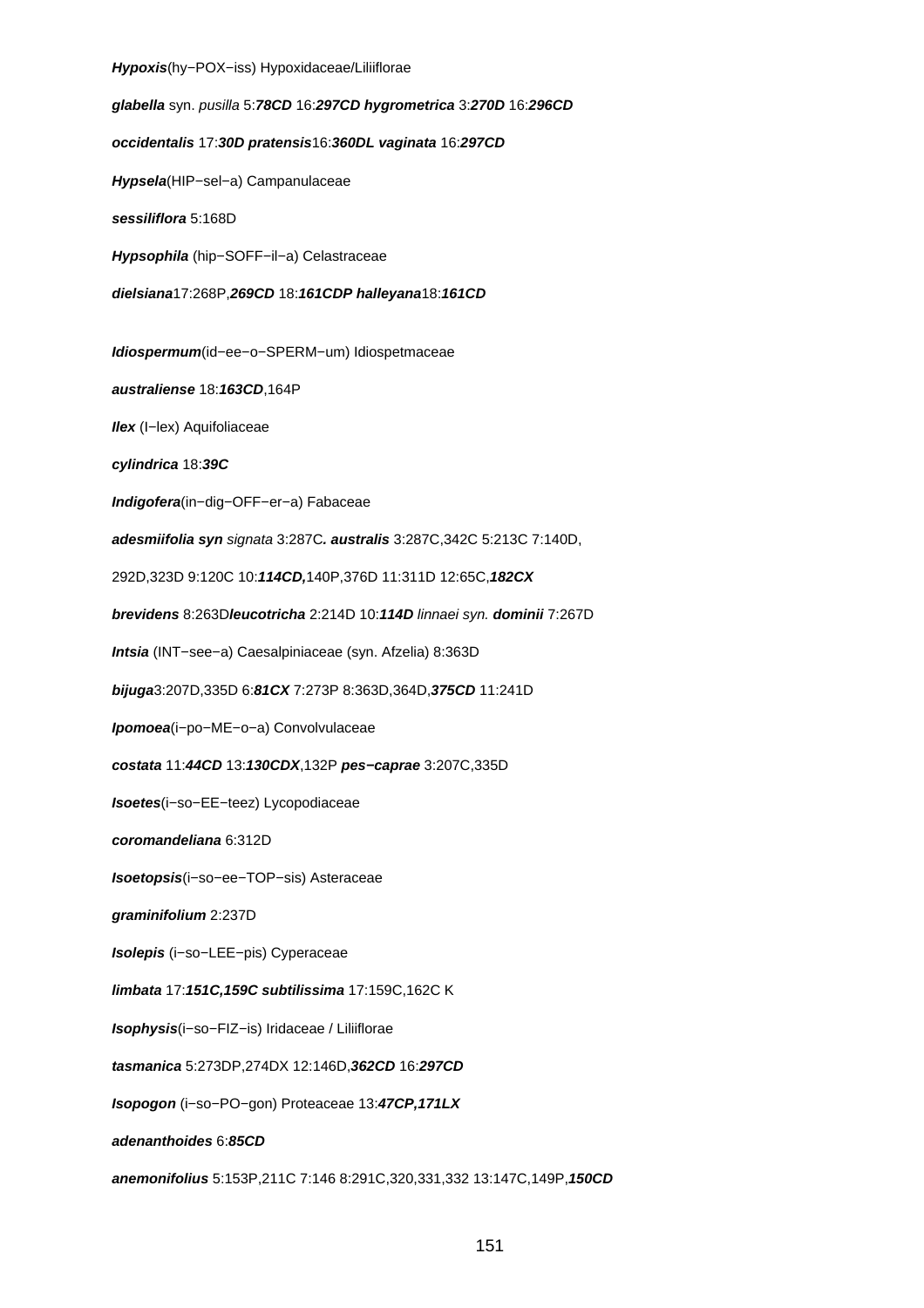**anethifolius** 7:146C 8:291C,331C 13:147C,149P,**150CD** 15:11D

**asper** 6:**85CD,376CD** 8:331C **attenuatus** 6:**85CD axillaris** 6:**85CD**

**buxifolius** 5:213 6:**85CD ceratophyllus** 9:121C

**cuneatus** 3:62D,**287CD**,288PX 5:213C 6:85C 7:319C 8:331C,332C

**dawsonii** 4:232C 8:291C,320C,332C 13:147C,**151CD**

**divergens** 3:62C 6:**85CD** 7:**53DP** 8:331C,332C 9:**150X**

**dubius** syn. roseus 3:**62CD** 4:232C 5:22X,213C 6:47D,**85CD** 7:318C 8:331,332 9:150X 12:184C 15:266C **fletcheri** 5:166C 13:**151CD**

**formosus** 3:208C 5:213C 6:53P,**85CD** 7:319D 8:291C,331 12:175C 15:263C

**heterophyllus** 9:145C

**latifolius** 3:62D,**287CD** 5:213 6:**85CD,**87P 8:331C 13:55C,58C

**linearis** 6:**86CD longifolius** 6:**86CD mnoraifolius** 8:**320D** 13:**151CD**

**petiolaris** 13:**151CD,171X** 15:266C **polycephalus** 6:**86CD**

**prostratus** 8:**320D** 13:147C,148P,**150CD roseus** now I. dubius

**scabriusculus** 6:**86CD** 8:333P **sphaerocephalus** 6:**86CD**

**teretifolius** 6:**86CD** 9:**150C tridens** 6:**86CD** 8:331C,332C

**trilobus** 6:**86CD** 8:331C,332C

**Isotoma** (is−so−TO−ma) Campanulaceae (syn Laurentia)

**anethifolia** 9:**265D axillaris** 1/12:16C 3:116C,342C 5:**91CD** 7:120C

**fluviatilis**6:147 11:**360C** 12:**161C** 17:158C,162C,164P 17:**158C**,162C,164P

**petraea** 5:91C 6:352D 7:319P 13:99D

**Isotropis** (i−so−TRO−pis) Fabaceae

**cuneifolia** 6:68C 17:**104D**

**Ixiolaena** (ix−ee−o−LEEN−a) Asteraceae

**supina** 2:236D 6:318C

**Ixodia**(ix−O−dee−a) Asteraceae

**achillaeoides** 7:386D **angusta** now Odixia angusta 7:386

**Jacksonia** (jack−SO−nee−a) Fabaceae

**floribunda** 5:**47CD furcellata** 5:**47CD lehmannii** 5:**47CD**

**ramosissima** 8:86D **restioides** 17:117P **scoparia** 3:**361CD** 7:141D

10:**114CD** 12:66C 13:24C 17:3CDPX,**104D sericea** 6:68D 10:**115CD**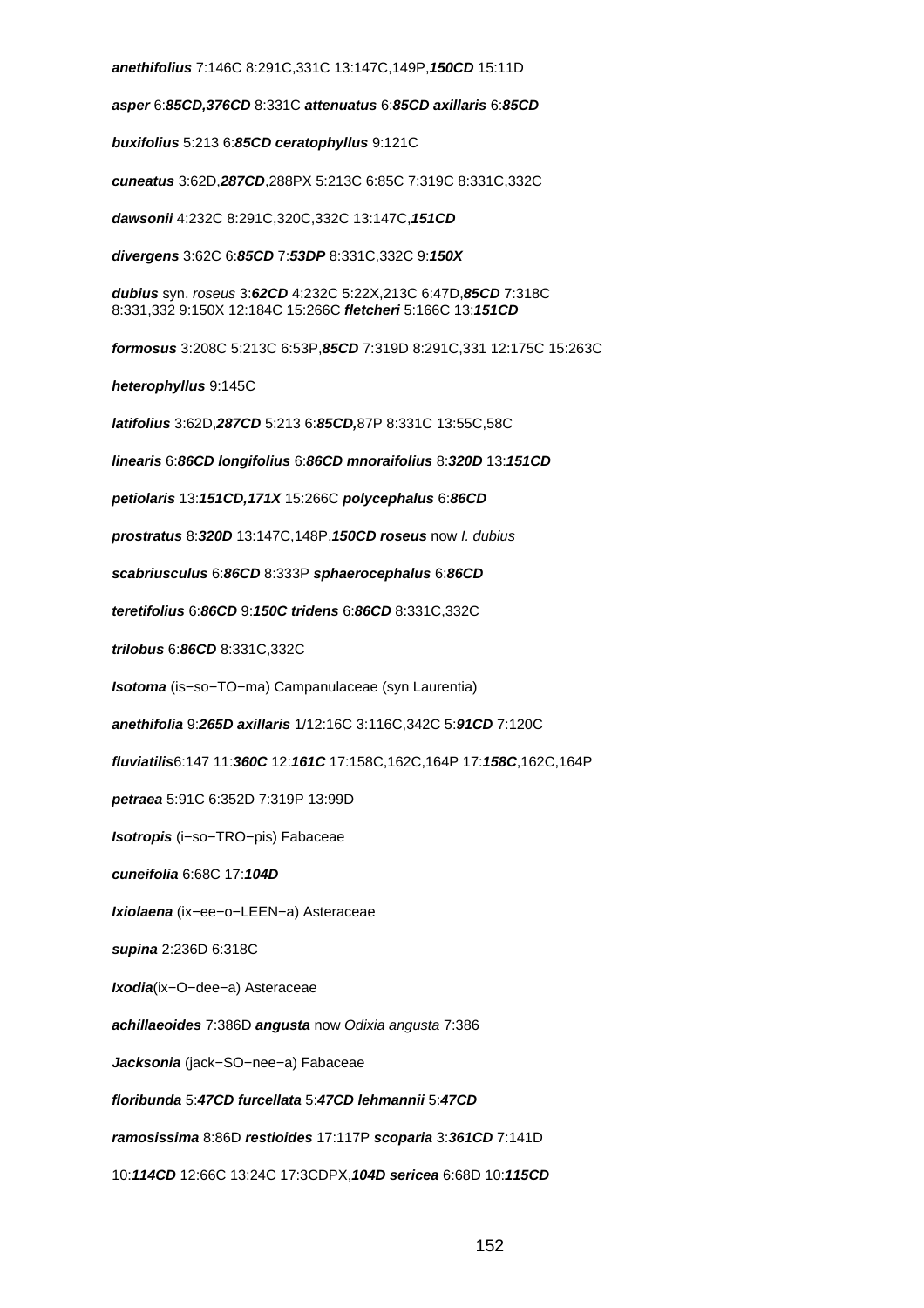**Jagera** (JAY−ger−a) Sapindaceae **pseudorhus** 9:**347D Jansonia**(jan−SO−nee−a) Fabaceae **formosa** 17:**104D Jasminum**(JAZ−min−um) Oleaceae **didymum** syn.lineare 3:117C 6:150C,352C 7:292D,232D 8:**265D simplicifolium** 16:195C **suavissimum** 3:**134CD Jedda**(JEDD−a) Thymeleaceae **multicaulis**17:**299D Johnsonia**(jon−SO−nee−a) Liliaceae 17:**3CDPX,104D acaulis**5:245D 17:5P,**6D inconspicua** 17:5P.**6D lupulina** 5:262CD 17:3D,4P.**6D pubescens** 5:245DP 17:**3CDX,**4P,**6D teretifolia**17:1P,**6D**,9P **Juncus**(JUNK−us) Juncaceae 9:258D(roots) **antarticus** 12:**352D aridicola** 11:**280D bufonius** 11:**280D caespiticius** 11:**280D** 17:**159CD**,162C **gracilis** 11:**280D holoschoenus** 11:**280D kraussii** 11:**280D microcephalus** 11:**280D oxycarpus** 11:**280D pallidus** 11:**280D** 17:**162Cpauciflorus** 11:**280D** 17:**162C planifolius** 11:280D 17:**159C,162C polyanthemus** 11:**280D radula** 11:**280D sarophorus** 17:**162C**,163C **subsecundus** 11:**280D Kelleria** (kell−EAR−ee−a) Thymelaeaceae Flora Vol.18 **dieffenbachii**syn. Drapetes 3:173D,**354D** 17:**300DPL laxa**17:**300DP Kennedia**(ken−EED−ee−a) Fabaceae **beckxiana**1/12:22C 4:230C 5:213C 6:66CD 7:141D,320D 10:**115CD**,261C **coccinea** 1/12:22C 3:352P 4:162C,229P 5:213C 6:47,242 7:318 10:**115CD** 11:**61DL**,62D 17:47C **eximia** 1/12:23 4:230C 5:213C 6:68C,147 10:**115CD** 12:66C 13:50C **glabrata** 1/12:23C 6:68C 10:**115CD,**357D 11:**83C** 12:66C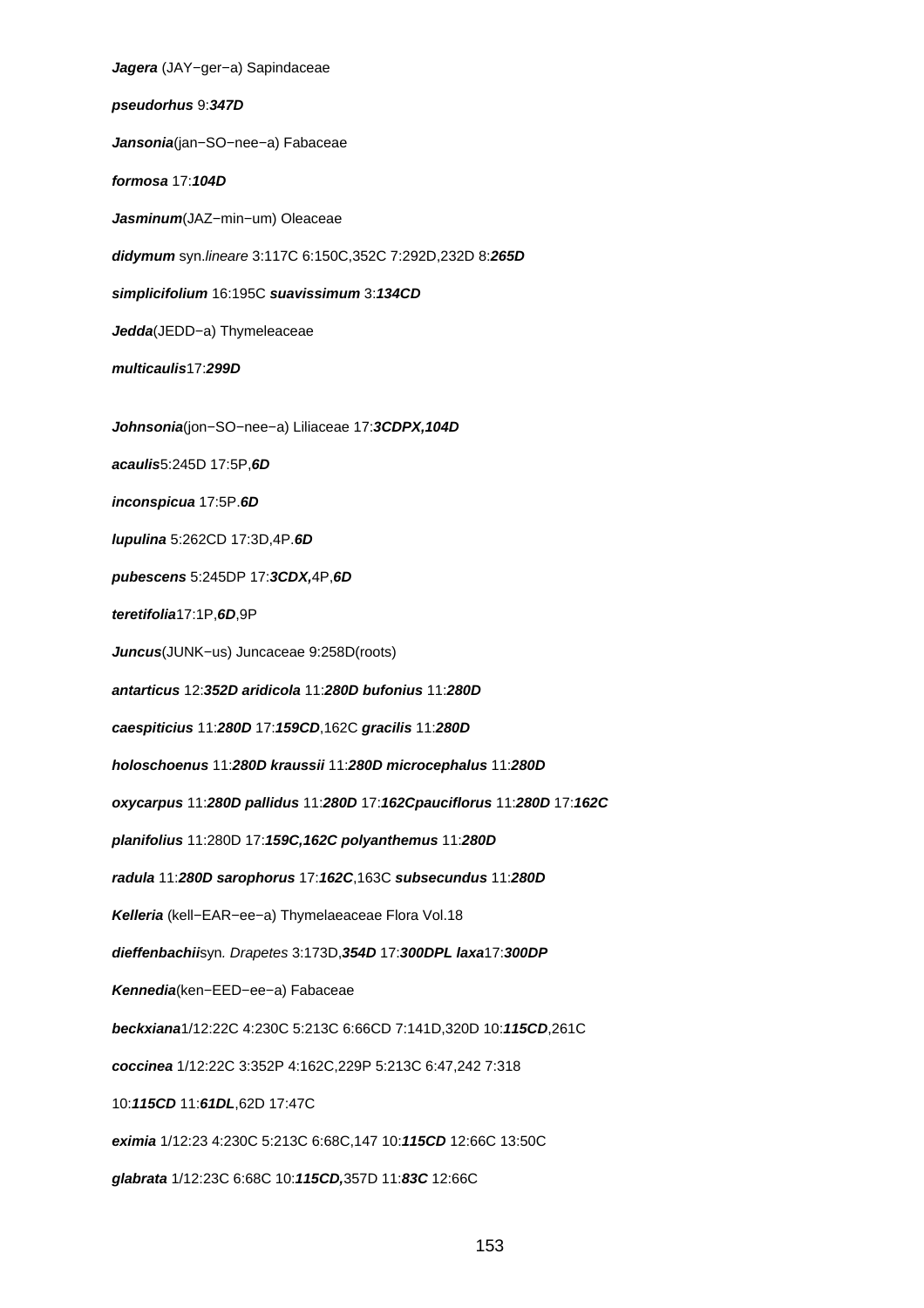**macrophylla** 4:230C 5:213 6:**242CD** 7:141 8:17C 10:95L,**115CD**,357D

**microphylla** 1/12:23C 6:68C 9:**153CD** 10:**115CD** 12:66C

**nigricans** 1/12:22C 3:116C,170C,342C,355C 4:162C,229C,230 5:213 6:**240CDP** 7:142D 8:338C 13:**59CD** 'Minstrel' 17:**58D**

**procurrens** 1/12:23C 4:230C 5:22C 7:142D,320D 10:**116CD**,355C

**prorepens** 1/12:23C 2:219C 10:**116CD**

**prostrata** 1/12:16C,21P,22C 3:116C,117C,218D 4:229C,230C 5:213 6:68C,

**147CD,243CD**,314C 7:140D,142D,318D,319D 9:120C,251C 11:**61DL, 303C,**311D 12:162C 18:25C **retrorsa** 10:**116CD**,355C 13:**54CD** 15:211C

**rubicunda** 1/12:21C 3:116C,342C 4:229C 5:213C 6:**147C,**318C 8:338C 10:**116CD**,331C 12:215C 15:11D **stirlingii** 1/12:23C 4:230C 10:**116CD**

**Keraudrenia**(kero−DREEN−ee−a) Sterculiaceae

**integrifolia** 5:**262CD** 16:159C

**Kingia**(KING−ee−a) Dasypogonaceae / Xanthorrhoeaceae

**australis** 1/7:12 16:**253D**

**Kreysigia**(cry−SIDJ−ee−a) Liliaceae

**multiflora** now Schelhammera multiflora 7:120D 9:**374D** 13:69D

**Kunthera**(kun−THEER−ee−a) Uvulariaceae/Liliiflorae

**pedunculata** 16:**373DL**

**Kunzea**(KUN−zee−a) Myrtaceae 16:**35D**L,39DC

**ambigua** 1/2:3D 3:204D,287C 5:176D 7:132D,133P,134D 10:379D

14:162C,165C 15:11D,211C x K.capitata 7:133D

'Badja Carpet' 10:**173D**

**baxteri** 2:272P 3:118C,274C,287C,342C 5:213C 6:58D,66CD,72X

7:132C,318C,319C 11:**69C** 13:58C 14:162C 15:211C 17:50C

**capitata** 3:208C,342C 5:176D,213C 7:132D,134D 10:174D 16:38P

'Cardwell Range' 8:**87CD ericoides** syn. Leptospermum ericoides 1/10:19C

4:**386CD** 13:**225DP** 14:**165C micromera** 3:**104D**

**muelleri** syn. ericifolia 3:208C,342C 7:359,363,365,378,380,390 11:**360C**

**parvifolia** 3:208C,342C 5:213C 6:**145CP** 11:**303CD** 15:211C,263C 16:38P

'Compacta' 3:**134D pauciflora** 4:232C **peduncularis** 3:287C 12:175C

**pomifera** 5:91CD,359C 6:**243CD** 12:162C 13:266C 14:162CC 15:211C

**pulchella** 6:66CD,72X 9:12P 11:147C 15:263C 16:39CD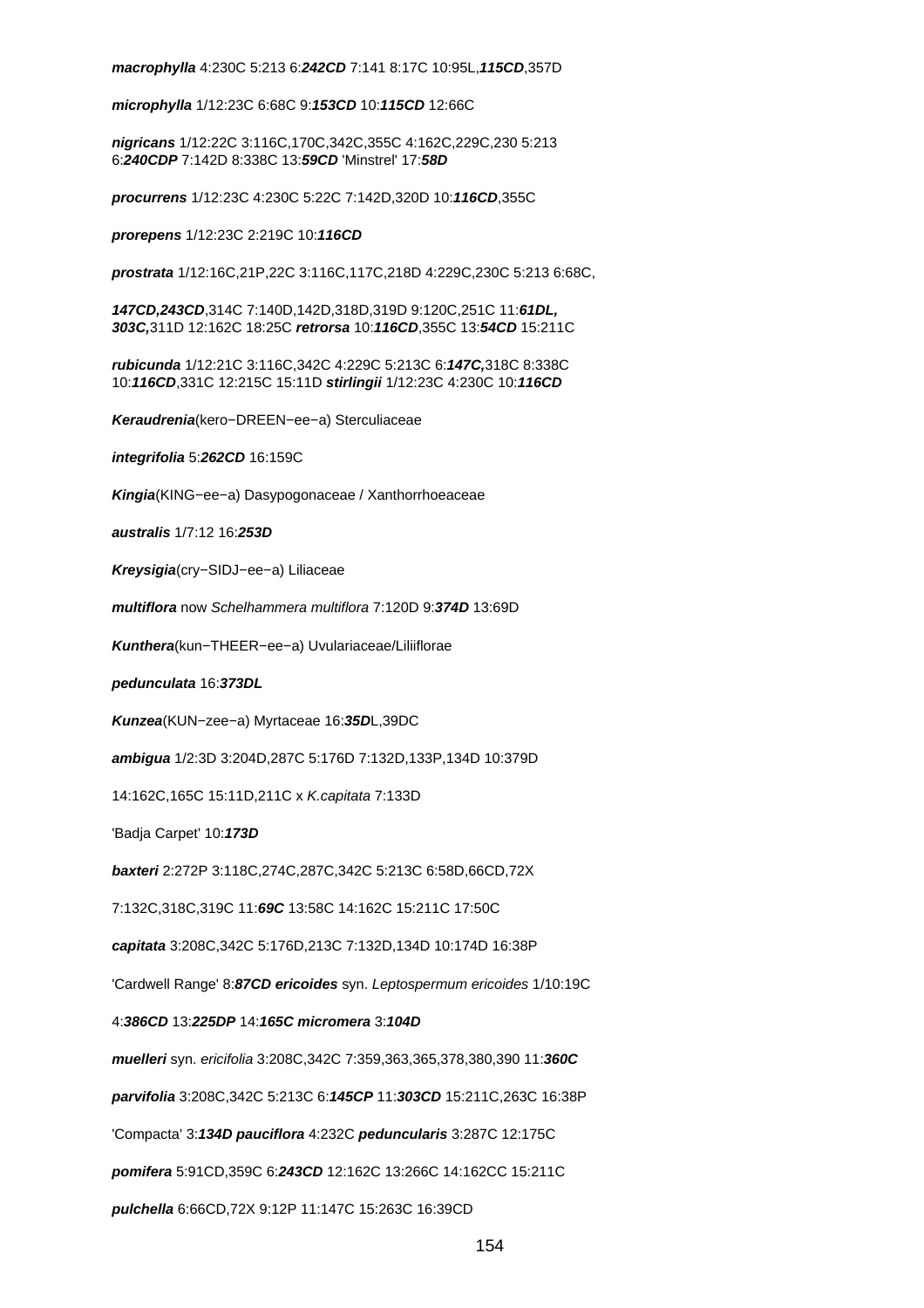**Labichea**(la−BEESH−ee−a) Caesalpiniaceae **cassioides** 8:371D **eremaea** 8:**372DP lanceolata** 8:371D,**372DP nitida** 8:**371D punctata** 8:**373DP teretifolia** 8:371D **Laccospadix** (lack−o−SPAY−dix) Arecaceae **australasicus** 12:194C,199C,**231CD** 13:**70C** 16:200C,**204D**,205P **Lachnostachys**(lack−NOS−ta−kis) Chloanthaceae / Verbenaceae **albicans** 18**:148P**,151L **cliftonii** 18:**148P eriobotrya** 14:308P 17:339C **18:150C Lagarostrobos**(lah−gar−OST−ro−bos) syn. Dacrydium Podocarpaceae **franklinii** 2:197C 4:256D,267D,**269D** 12:147C,363C **Lagenifera**(ladj−ee−NIFF−er−a) .syn. Lagenophora Asteraceae **bellioides** 2:232D **Lagerstroemia**(lah−gher−STRO−mee−a) Lythraceae Flora Vol.18 **archeriana** 8:**118CD** 12:194C,199C **Lagunaria**(lag−yoo−NAIR−ee−a) Malvaceae **patersonii** 2:55C,203C 3:**272CDP** 5:85C 6:**236CDP** 8:**179CD**,186D 13:58C **Lamarchea**(la−MAR−she−a) Myrtaceae **hakeifolia** 9:**75D** 16:39D **sulcata** 9:**75D Lambertia**(lam−BER−she−a) Proteaceae **echinata** 10:357D 18:**335CD,371L ericifolia** 5:213C 12:65C 18:**335D**, 337P,**338C**,374L **fairallii** 18:335D,371L **formosa** 3:204D,208C,287C,342C,**361CD** 5:145P,**166CD**,167L,213C 7:146D 13:237P,239C 15:11D,263D 16:133P 18:25C,**338D**,339L **ilicifolia** 18:**335D**,371L **inermis** 6:87D 18:**335D**,337P,374L **multiflora** 1/6:17C 5:384DP 18:**338D**,339L,357P **orbifolia** 10:357D 18:**335D**,372D,373P,374L **rariflora** 18:**335D uniflora** 13:239D 18:**338D**,338L **Lampranthus** (lam−PRAN−thus) Aizoaceae

**glaucus** 14:**53D multiradiatus** 14:**53D tegens** 14:**53D**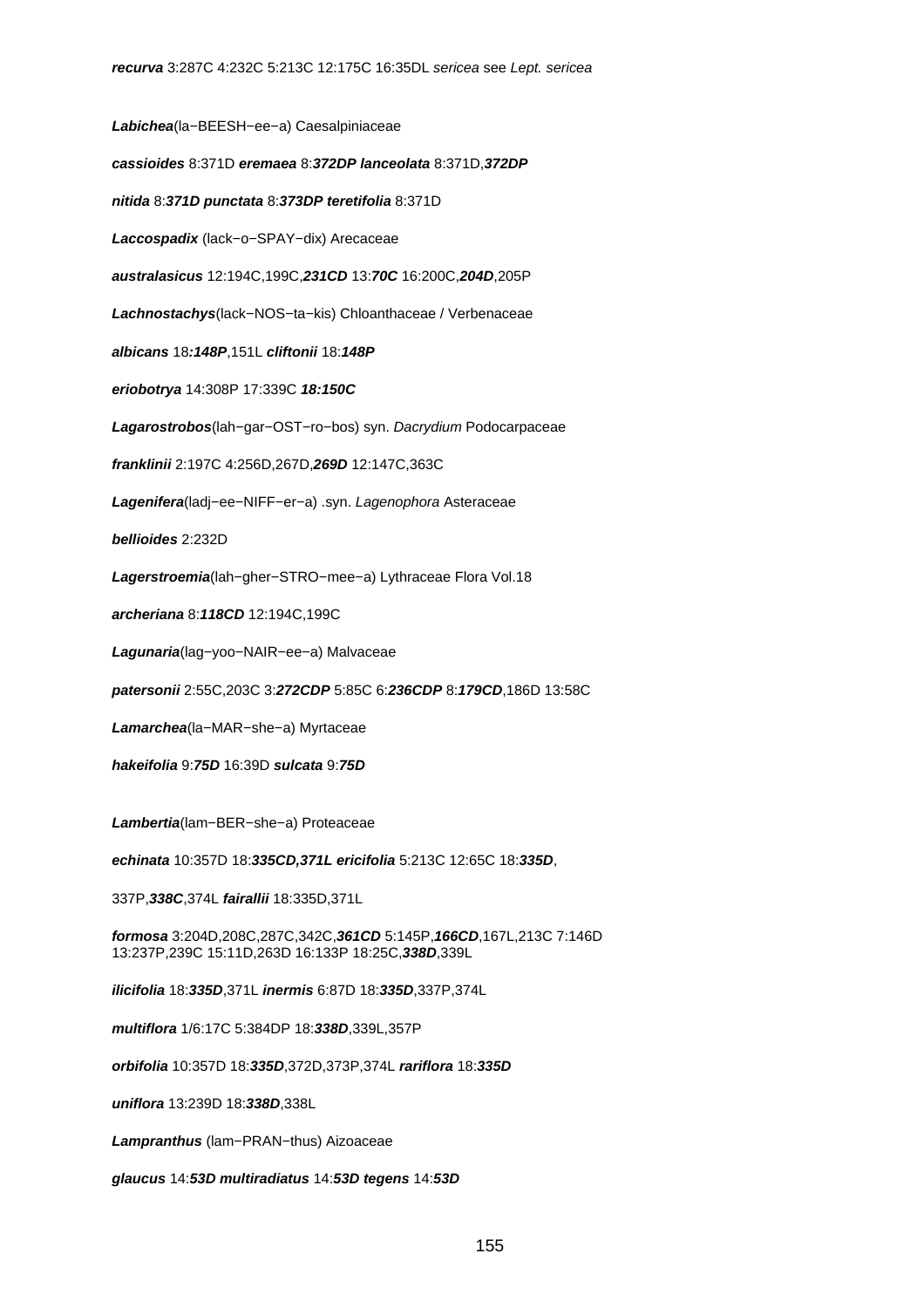**Lamprolobium** (lam−pro−LO−bee−um) Fabaceae **fruiticosum** 11:135D **Laportea**(la−PORT−ee−a) Urticaceae gigas − see Dendrocnide excelsa **interrupta**17:**270D Lasiopetalum**(lass−ee−o−PET−a−lum) Sterculiaceae **baueri** 3:218C 18:**298CD behrii** 3:218C 6:143 7:292D **bracteatum** 10:357D **dasyphyllum** 3:287C **discolor** 3:218C **ferrugineum** 7:154D **macrophyllum** 11:**304CD schulzenii** 3:218C **tepperi** 3:218D 10:358D **Lastreopsis**(lass−tre−OP−sis) Aspidiaceae **decomposita** 15:242C **Latrobea** (la−TRO−be−a) Fabaceae **abnormis** − see Daviesia abnormis 12:112CD **brunonis**12:**112D** 17:**105D diosmifolia** 12:**97DP genistoides** 12:**112CD hirtella** 12:**112CD tenella** (previously Gomphlobium tenella)12:**112CD Lavatera**(lav−a−TEER−a) Malvaceae **plebeia** 4:**19CD** 8:**264D Lawrencella**(law−RENK−ell−a) Asteraceae **davenportii** syn. Helichrysum davenportii 7:319D **rosea** syn H. lindleyi **Lawrencia**(law−RENK−ee−a) Malvaceae **glomerata** 8:264D **Laxmannia**(lax−MAN−ee−a) Anthericaceae/Liliiflorae 16:346D **gracilis** 16:**346DL** Austrobaileya 2(3)1986 **orientalis** 16:**297CD Lechenaultia** (lesh−en−AULT−ee−a) Goodeniaceae 12:57C,**318CD** 14:**95CDL acutiloba** 12:**318C**,14:95,**102D**,104P 15:266C **biloba** 2:148X,222X 3:49P,56D,116C,133C,141P,171C,342C 4:68C,102C 5:210C,213C 242C 6:47D,72X,**142D,150C** 7:114D,115D,392 8:328,329P 12:237P,241P,**318C** 14:**19C**,98C,**102D** 15:97CP,**99C**,263C 17:338C 'Alba' 3:56D 'Blue Peter' 3:56D 'Boddy's Giant' 3:56D 'Boddy's Myall' 3"56D 'Boddy's Pale Blue' 3:56D 'White Flash' 8:**328D**,329P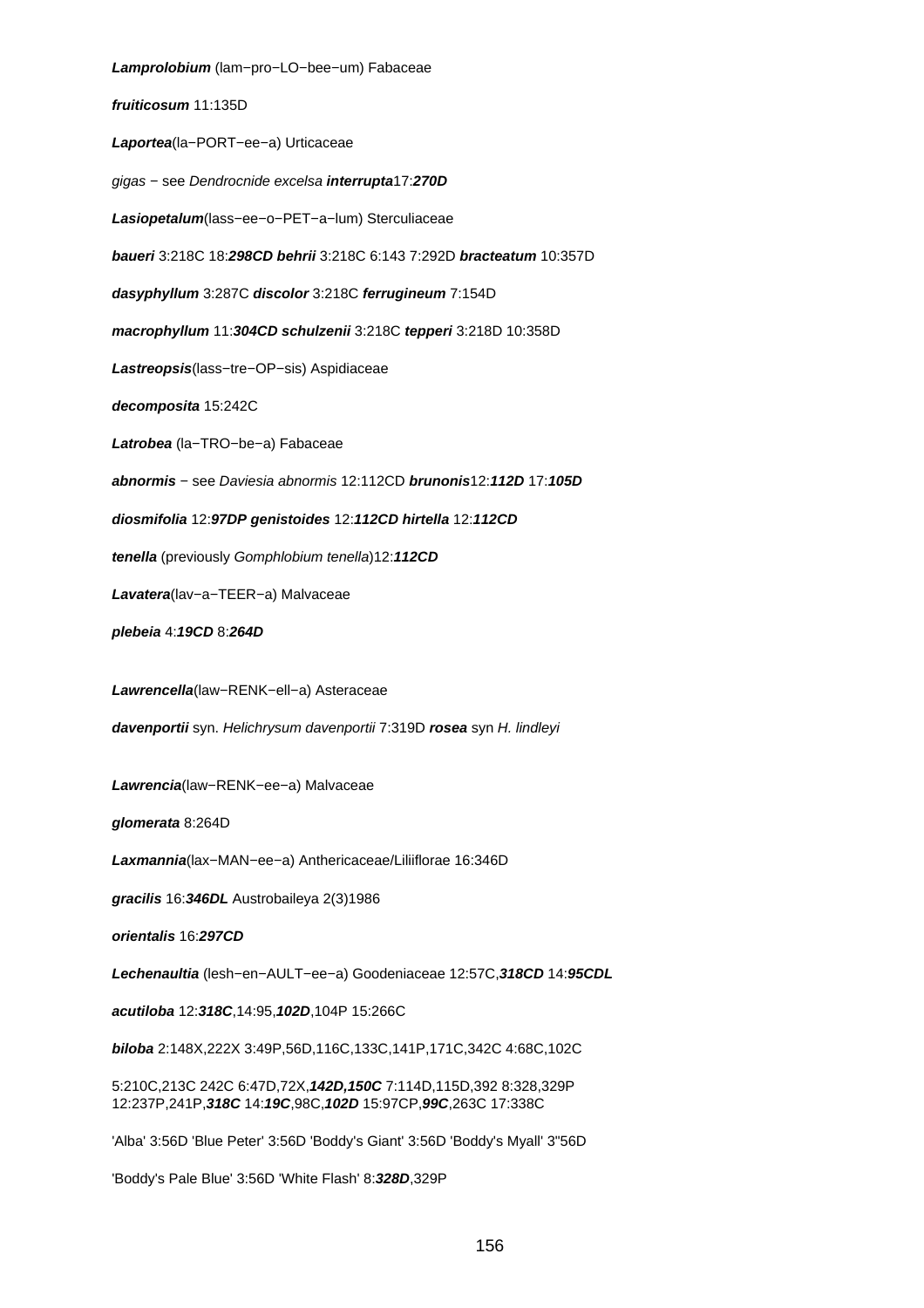**brevifolia** 14:98,**102D**,108P **chlorantha** 14:95,**103D divaricata** 14:95,98,**103D expansa** 6:68 14:98,101P**,106D filiformis** 14:95,98,**106D floribunda** 6:68D 7:114 12:**318C** 14:98,**106D** 'Boddy's Forget−me−not' 3:57CD **formosa** 1/12:13C 2:222X 3:**56D,**342C 4:68C 5:210C 6:68C,**150C**,174C 9:**182CD** 12:64C,**318C** 13:50C,269P,**311C**,312P 14:93P,97P,**107D** 15:97CP 'Aurea' 6:150D 'Beaumaris Red' 3:**56CD** 'Boddy's Brilliancy' 3:**56CD** 'Boddy's Captain Blood' 3:**57CD** 'Boddy's Cardinal' 3:**57CD** 'Boddy's Golden Glow' 3:**56CD** 'Boddy's Princess' 3:**57D** 'Boddy's Scarlet A'Hara 3:**56CD** 'Boddy's Tango' 3:**57D** 'Boddy's Wallflower' 3:**57D** 'Columbine' 3:**57D** 'Sundowner' 3:133CD 'Sunset' 3:**56D** 'Tango' 17:338C,**341C Lechenaultia heteromera** 14:98C,**107DP hirsuta** 3:**57CD** 12:56P,**318C** 14:**109D** 16:143C **juncea** 12:318C 14:95,104P,**109D laricina** 12:64C,**318C** 14:95,**109D linarioides** 1/7:18 3:**57CD** 6:68,150 12:**318C** 14:95,**110D longiloba** 10:357D 12:57P 14:95,97P,**110D lutescens** 14:95,**110D macrantha** 3:**57CD** 5:210C 12:56P,**318C** 14:**111D ovata** 14:95,**111D papillata** 14:**112D** 'Park Pride' 18:**27CD pulvinaris** 10:357D 14:95,100,**112DP stenosepala** 14:108P,**112D striata** 14:95,104P,**113D subcymosa** 14:**113D superba** 12:**318C** 14:95,96P,**113D tubiflora** 5:241P,**248CDP** 12:64C,244CP 14:101P,**114D Leea**(LEE−a) Leeaceae **indica** 12:194C,199C,202C,**231CD rubra** 13:**69C Leichhardtia** (like−HART−ee−a) Asclepiadaceae **australis** now Marsdenia australis **Lepiderema**(lep−id−er−EEM−a) Sapindaceae **pulchella** 16:**182CD**,184P **Lepidorhachis** (lep−id−o−RAY−kiss) Lepidorrhachis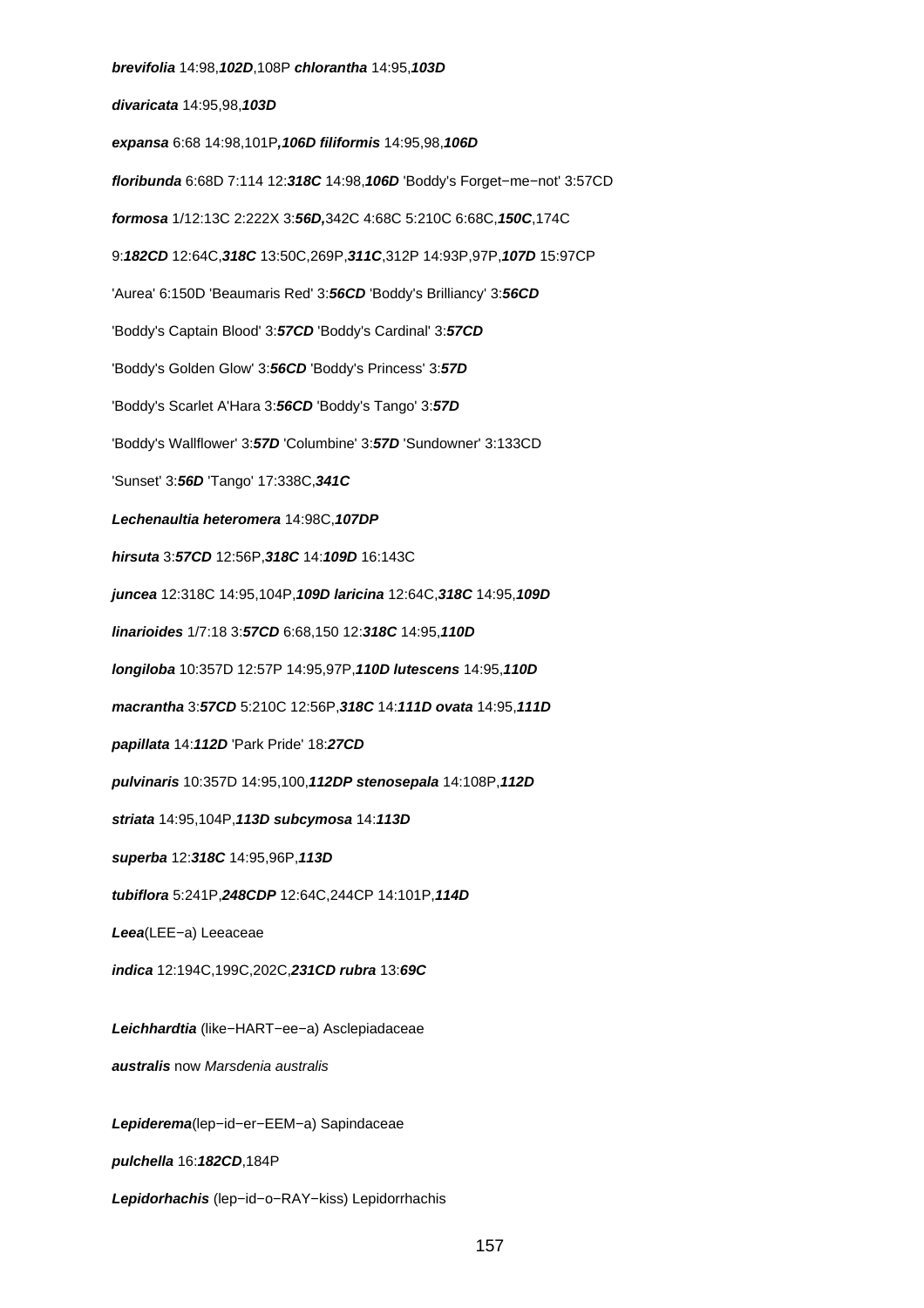**Lepidosperma**(lep−id−o−SPERM−a) Cyperaceae 9:259D(roots) **drummondii** 9:**263D gladiatum** 9:**263D longitudinale** 17:149CD **tetraquetrum** 9:**263D tuberculatum** 9:**263D viscidum** 9:**263D Lepidozamia**(lep−id−o−ZAY−me−a) Zamiaceae 12:30CDX **hopei** 12:194C,199C,231C 13:12P,22C,**30CD**,70C,85P **peroffskyana** 12:65C 13:1P,12P,22C,**30CD**,70C,85C 16:**200C Leptomeria**(leo−to−MEER−ee−a) Santalaceae **acida** 8:**154CD glomerata** 4:156D **Leptopteris** (lep−top−TER−is) Osmundaceae **fraseri** 7:**188DL,344CD Leptosema**(lep−to−SEE−ma) Fabaceae **aculeatum17:104D Leptorhynchos**(lep−to−RINK−us) Asteraceae 11spp. **elongatus** 9:**247CD tenuifolius** 9:256CX 10:**258CD** 17:**350CD squamatus** 2:236D 7:110D,353D,362D,363D 10:**258CD** 17:**350CD Leptospermum**(le p−to−SPERM−um) Myrtaceae **arachnoides** syn. **baccatum** 3:287C 8:60C **attenuatum** now L.trinervium **brachyandrum** 8:60 C 12:**223C** 13:296C 16:**280CD** 'Copper Glow' 13:294C,296C 16:280CD **continentale** 17:**58D coriaceum** 4:60CD 5:91C **epacridoideum** 4:369CD **ericoides** now Kunzea erubescens 4:60P **fabricia** − see Neofabrica myrtifolia 12:223C **firmum** − see Homalospermum firmum 4:34D,60D **flavescens** − now L.polygalifolium **grandiflorum** 3:287 4:**62D** humifusum now L.rupestre 4:**61CD** 12:146D,163C

**juniperinum** 3:287C 4:**60CD**,232C,369C 7:132 8:74C,139 10:75D 12:260C,261C 17:58D 'Horizontalis'14:165C 17:**58D**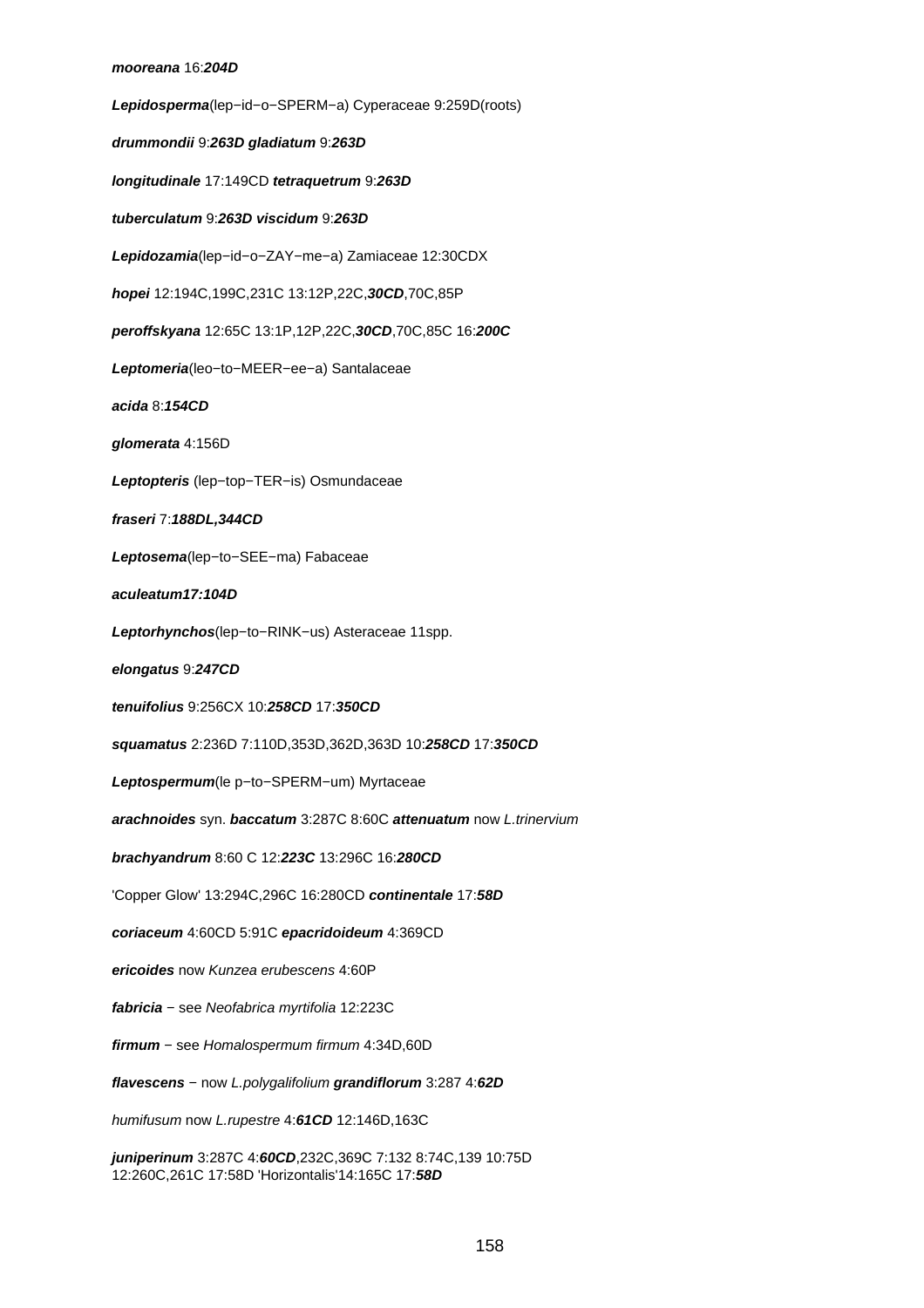**laevigatum** 3:116C,117D,204D,207C,287C 4:56C,**60CD**,62CD 7:290D,332D 8:**269C** 10:75D,**370C**,375C 'Raelene' 17:**59D**

**lanigerum** syn. pubescens 3:342C 4:**60CD** 5:295D

'Lemon Frost' 13:294C,296C 17:**58D** 18:**27CD**

**macrocarpum 'Copper Sheen'** 18:**295CD liversidgei** 3:287C 7:132

**myrsinoides** 4:60CD,80C,103C,368CDP 10:75D

**nitidum** 4:60CD,61CDP,62CD,368CDP,369P 5:213C 9:120C 11:74C,287D, 291D 12:175C 14:18C,165C 'Copper Sheen' 16:280CD 17:**58D**

'Pacific Beauty' 16:**280CD** 17:**59D**,61P

**parviflorum** syn.L.longifolium 12:195C,202C 13:296C 16:195C,274C,**280CD**

**petersonii** (syn. L.flavescens L.citriodora) 5:213C,312 7:132D 8:**135CD** 10:375C 13:294C,296C 14:18C 15:263C 16:**280CD 17:58D**

**phylicoides** now Kunzea ericoides 13:**225DP** 14:**165C**

'Pink Cascade' 16:**280CD** 17:**58D**

**Leptospermum polygalifolium** syn.L.flavescens 3:280C,**362CD** 5:176D 7:132D

8:60P,90D,**130CD** 10:75D,375C 12:**223CD** 13:292C,296C 16:269C,**280CD**

'Cardwell' 8:**130CD** 18:**295CD** 'Copper Glow' 17:**59D** 'Mt.Spec' 8:**130C**

'Pacific Beauty' 13:294C 16:**260CD** 17:**59CD**, 61P 'Portlandii' 17:**58D**

**purpurascens** 16:**280CD** roei 4:60D

rotundifolium now L.scoparium variety

**rupestre** (syn. L.humifusum) 4:**61CD** 12:146D,163C

**scoparium** syn. L.rotundifolium 3:208C,287C,342C 4:60CD,**62D**,102C 5:213C 6:**24CX** 7:132D,319D 10:75D,375C 12:175C 13:292CDP 14:165C,225P

'Julie Ann' 18:**295CD** 'Lavender Queen' 18:**295CD**

**semibaccatum** 3:287C 8:90C 10:86C

**sericatum** 8:60C,90C

**sericeum** 4:60CD,**62CD** 6:66CD

**speciosum** (syn. Agonis speciosa) 3:287C

**spectabile** 'Aphrodite' 18:**295CD sphaerocarpum** 3:287C,342C 4:232C

**squarrosum** 4:369CD 5:167L,176D 7:132D 13:296C

'Sugar Plum' 16:**280CD whitei** 10:86C

**wooroonooran** 4:232C 12:194C,199C,202C,**223CD**

**Lethedon** (LETH−ee−don) Thymelaeaceae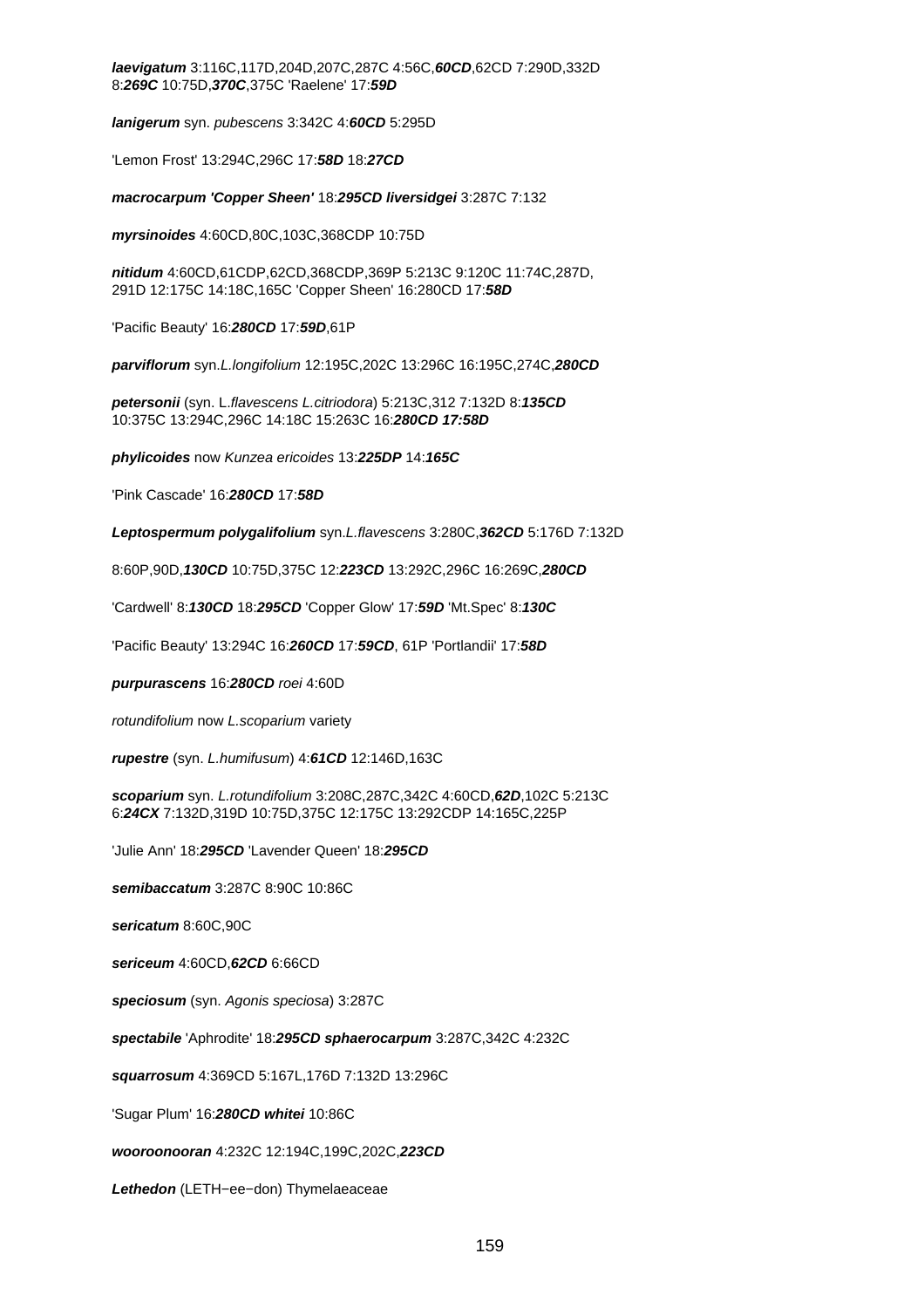#### **setosa** 17**:299D**

**Leucochrysum** (loo−co−CRY−sum) Asteraceae

**albicans** syn. Helichrysum albicans 2:228C 7:353D,378D 16:143C 18:377P

**Leucophyta**(loo−co−FY−ta) Asteraceae

**brownii**− syn Caloceptalus 1/12:14C 2:228C3:103C,117C,134C,207C,335D 5:91CD,199C,309C 6:67C,318C 8:269C 10:**371C** 12:162C,184C17:**350CD**

**Leucopogon**(loo−co−PO−gon) Epacridaceae

**concurvus** 5:**331CD ericoides** 7:111D,114D **lanceolatus** 10:376D

**microphyllus** 7:114D **mitchellii** 10:85D **parviflorus** 3:118C,207C

**sonderiensis** 10:**85DP** 13:123D **suaveolens** 7:363D,366D,374D

**Lhotskya** (LOT−skee−a) Myrtaceae 4:**81D**,83D

**acutifolia, ciliata glaberrima** & **violacea** transfered to Calytrix

**Libertia**(lib−ER− ti−a) Iridaceae/Colchicaceae 16:371D

**paniculata** 6:**336CD** 7:116D 11:**360C** 14:**208D** 16:**341DL**

**pulchella,** 11:**360C** 14:**208D** 16:**207D** 18:**108CD**

**Licuala** (lick−yoo−AH−la) Arecaceae

**ramsayi** syn.grandis,muelleri 8:90D,117P 9:344P 12:194C,199C,202C,**231CD** 13:**70C** 15:257C 16:**204D**,233P

**Lindsaea** (lind−SEE−a) Lindsaeaceae

**linearis** 7:103D,104D 11:**360C microphylla** 7:104D

**Lindsayomyrtus** (lind−say−O−mry−tus) Myrtaceae

**brachyandrus** 12:195C,207C,**231CD**

**Linospadix**(ly−no−SPAY−dix) Arecaceae

**aequisegmentosa** 16:**206D microcaryus** 16:**206D**

**minor** 12:198C 16:**206D** 18:**163D**,164P

**monostachyos** 7:137C 12:199C 13:**70C** 16:200C **palmerianus** 16:**206D**

**Linum**(LY−num) Linaceae

**marginale** 12:179C

**Liparis** (LIP−a−ris) Orchidaceae

**angustilabris** syn. L.cuneilabris 10:275D

**coelogynoides** 2:29D 5:**135CD** 7:136D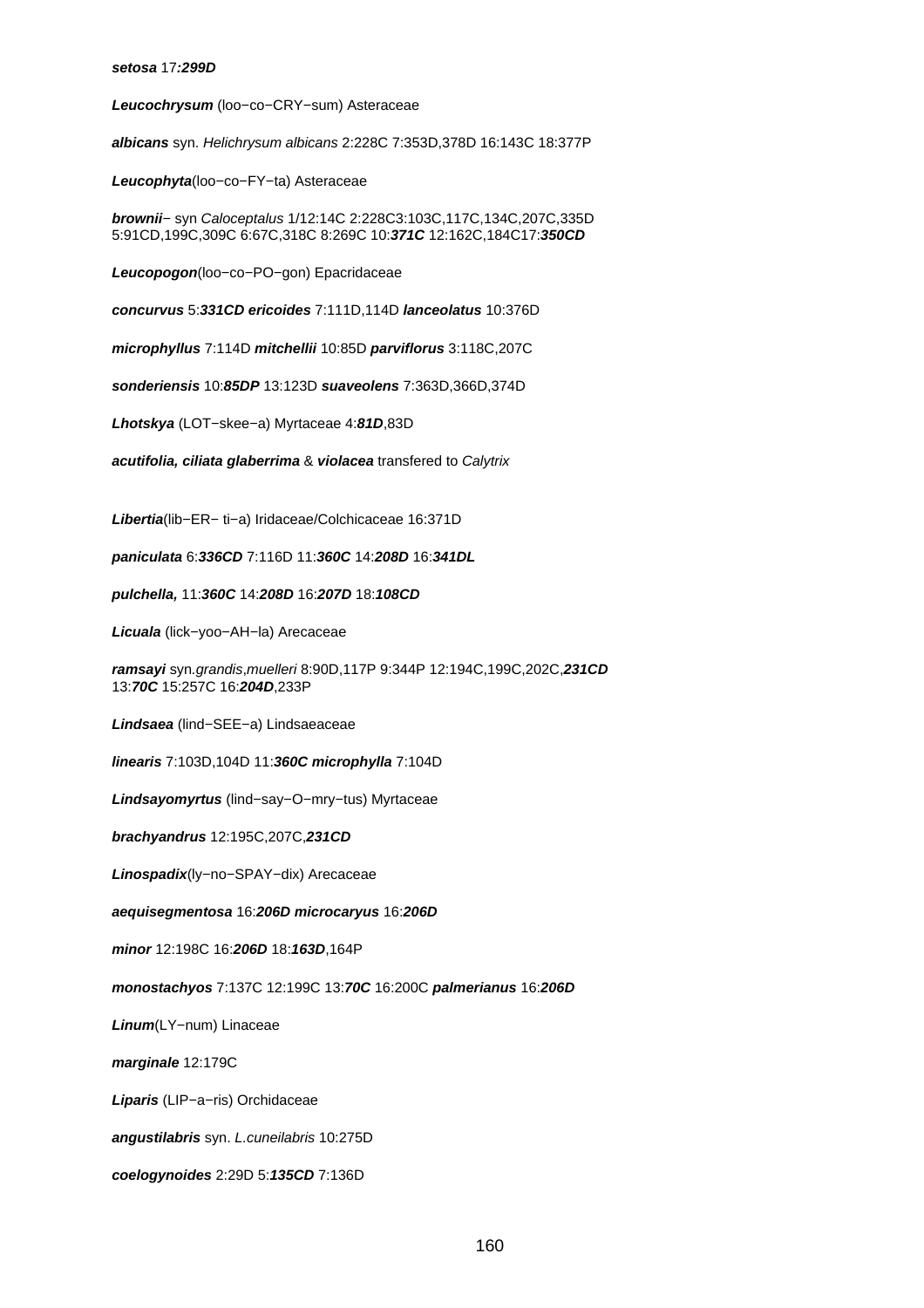# **habenarina** 2:30D **reflexa** 2:29D,30D 5:**135CD**,162CD,163L 7:136D 12:66C **simmondsii** 2:30D **swenssonii**10:358D **Lissanthe**(liss−ANTH−ee) Epacridaceae **strigosa** 7:114D 9:125DP,**126DL,128D**,131C **sapida** 9:**126D,129DL**,131C **Litsea**(LIT−see−a) Lauraceae **bindoniana** 12:207C **reticulata** 12:207C **Livistona** (liv−is−TO−na) Arecaceae **alfredii** 13:70C 16:**206CD**,209P **australis** 7:137D 13:70C 15:239C 16:189P,200C,**206CD benthamii** 16:**206CD**,274C **decipiens** 8:118CD 13:37PD 16:**206CD**,208P **drudei** 16:**206CD eastonii** 16**:207CD**,212P **humilis** 16:193P,**198CD,207CD inermis** 16:198CD,200C,**207CD loriphylla** 8:189P 16:207CD **mariae** 13:101P,103C,**111D**,123C 16:195C,200C,**207CD**,274C **muelleri** 12:**226CD** 16:**207CD**,209P **rigida** 16:**207CD**,208P **Lobelia** (lo−BEEL−ee−a) Campanulaceae **alata** 6:316 **anceps** 1/12:16C **gibbosa** 13:70C **gracilis** 5:13C **membranacea** 5:13C 8:**83CD** 18:**118CD quadrangularis** 6:68C 7:120D **rarifloca** 6:56D **rhombifolia** 6:56D **rhytidosperma** 6:56D **tenuior** 6:56D **trigonocaulis** 9:**374D** 17:**84CD Logania** (lo−GAIN−ee−a) Loganiaceae **albiflora** 7:122D **ovata** 8:250C **recurva** 5:**327CD tortuosa** 13:122D **Lomandra** (lo−MAND−ra) Dasypogonaceae/Liliiflorae 12:**134D** 16:353D **caespitosa** 11:**277D densiflora** 5:**326CD drummondii** 11:**277D effusa** 11:**277D fimbrata** 5:**326CD filiformis** 7:155D 12:64C **glauca** 9:257C 11:**277D hastilis** 11:**277D hermaphrodita** 11:**277D leucocephala** 5:**56D** 8:87 **longifolia** 7:155D 8:**135CD** 11:**274CD** 16:143C,**297CD**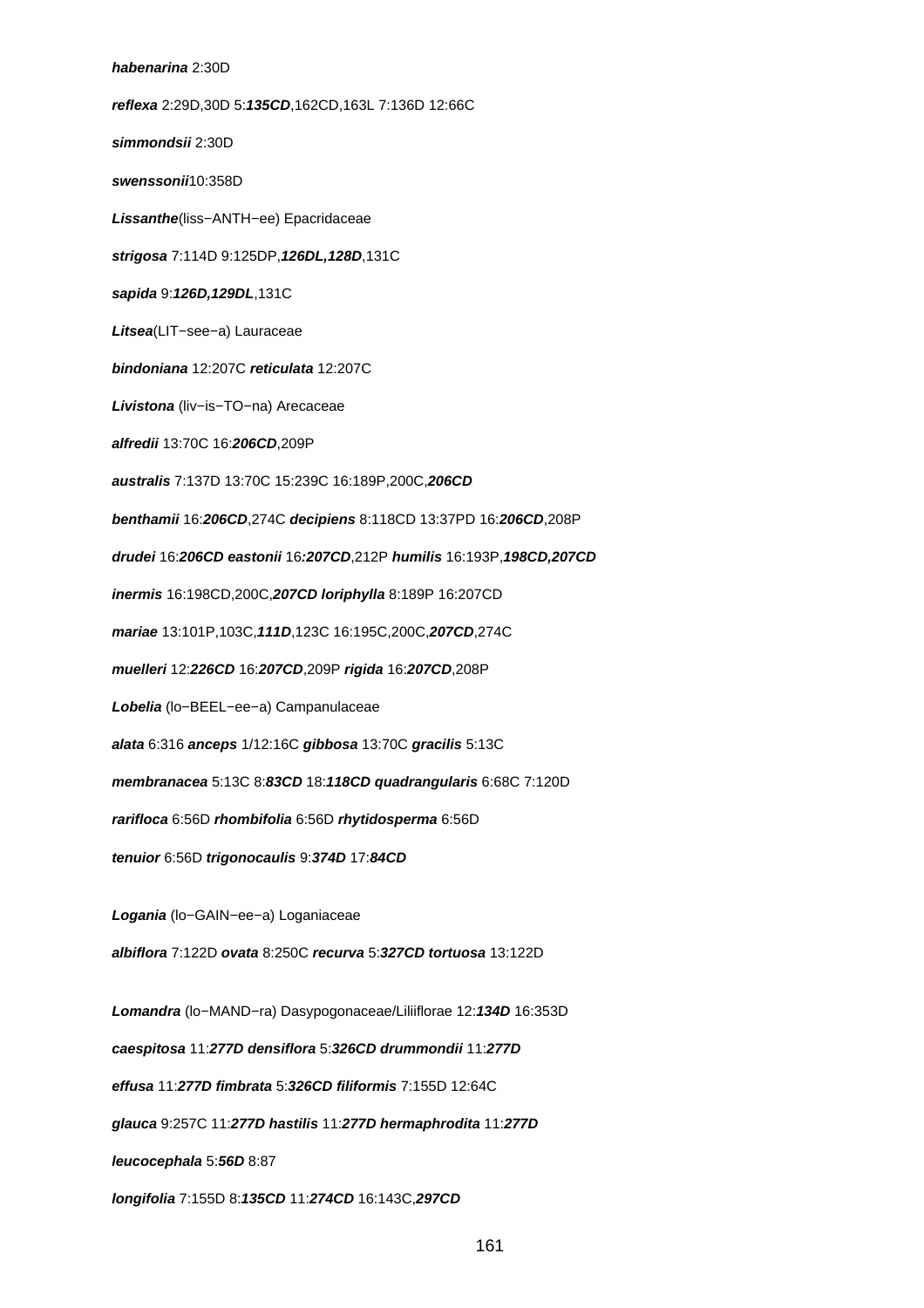'Peak Alone Limeglow' 18:**17CD micrantha** 11:**277D montana** 9:257C 11:**274CD mucronata** 11:**277D multiflora** 7:155D 8:**87CD** 9:257C 11:**274CD nana** 16:**297CD obliqua** 7:155D **odora** 11:277D **ordii** 11:277D **pauciflora** 11:**277D preissii** 11:**277D purpurea** 11:**277D rigida** 11:**277D sericea** 11:**277D sonderi** 11:**277D spartea** 11:**277D spicata** 9:**274D suaveolens** 11:**277D Lomatia**(lo−MAY−tee−a) Proteaceae 14:**7D,14CX**. **arborescens** 12:**167D** 14:11D **fraseri** 12:**167D** 14:11D **fraxinifolia** 12:**167D,209CD**,215C 14:**14D ilicifolia** 12:**167D** 14:**7D myricoides** 12:**168D** 14:**14D polymorpha** 12:147C,**154D,168D** 14:9P,**10D silaifolia** 3:342C 5:166D 7:146D 12:**168D** 14:9P,7D **tasmanica** 12:**154D**,167D,168D 14**:10D tinctoria 12:154D**,167C,**168CD**,180CDP,181C 14:9P,**10D Lonchocarpus**(lon−cho−CAR−pus) Fabaceae **blackii** 10:116CD 11:62D **Lophostemon**(lo−fos−tee−mon) (syn.Tristania) Myrtaceae **confertus** 1/12:27C 4:274CD 5:214D 9:**376D** 12:203C,207C,**263D** 'Perth Gold' 8:123CD 9:**80D** 16:**130D** 'Variegata' 9**:80CD** 11:246X,251X 15:210C 16:**130D grandiflorus** 12:**263D lactifluus** 12:**263D laurina** 4:275CD 9:**376D** 11:250X **suaveolens** 12:**263D Lotus** (LO−tus) Fabaceae **australis** 5:**91CD,268CD** 6:263X,**313CD** 9:**251CD**,257C 10:**116CD** 11:311D **coccineus** 6:**313CD corniculatus** 1/12:14 6:263X,**313CD** 10:100P,**116CD cruentus** 8:**263D** 11:**54DP Loudonia** (loud−O−nee−a) Haloragaceae Flora Vol.18 **roei** see Glischrocaryon roei 9:**241DP Ludwigia** (lud−WIDJ−ee−a) Onagraceae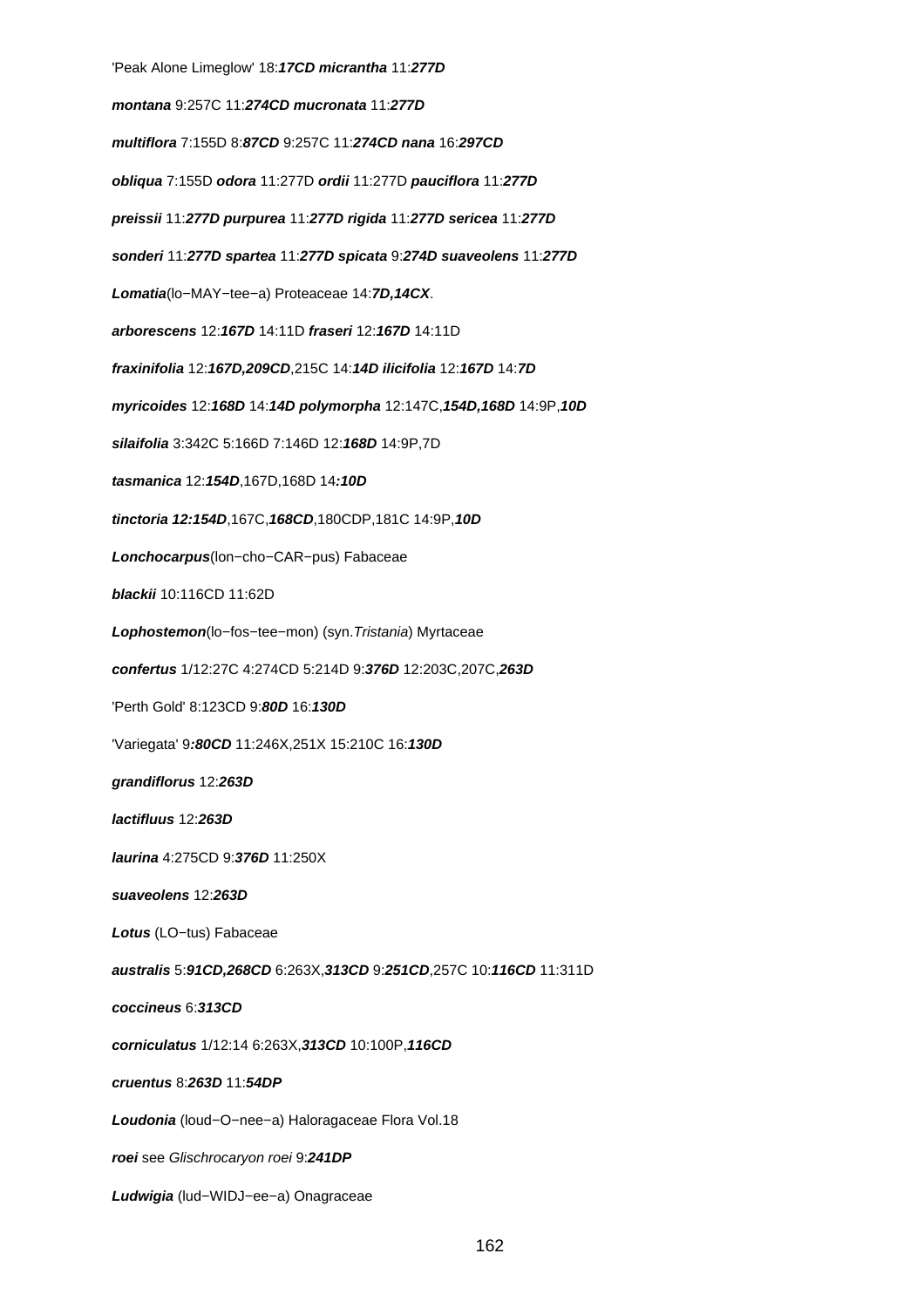**peploides** 17:**149CD,151C,158CD**,162C **Luisia**(loo−EE−si−a) Orchidaceae **teretifolia** 2:26D,27D **Lumnitzera**(lum−nit−ZEER−a) Combretaceae FA18 **littorea** 6:223C,**228CD racemosa** 6:223C,**228CD Lunasia**(loo−NAY−si−a) Rutaceae **amara**8:218D **Luzula**(LOOZ−yoo−la) Juncaceae **alpestris** 17:**151C campestris** 11:**360C meridionalis** 11:**280D** 12:134DL **oldfieldii** 7:354D,356D **Lycium**(LISS−ee−um) Solanaceae **australe** 13:**118CD Lycopodium** (ly−co−PO−dium) Lycopodiaceae Club Moss cernuum 12:198C 18:**129CD deuterodensum** 7:104D **Lycopus**(LY−co−pus) Lamiaceae **australis** 17:**150C,159CD Lygodium**(ly−GO−dee−um) Schizaeaceae **japonicum** 16:194C,274C **microphyllum** 16:194C,274C **Lyonsia** (ly−ONZ−ee−a)Apocynaceae **diaphanohpleba** now Parsonia diaphanophleba 10:357D **Lyperanthus**(ly−per−ANTH−us) Orchidaceae **forrestii** 1/12:9CD,10C,11C **nigricans** 1/12:9CD,10C,11C 3:137D,375D 4:**355D** 8:**177DP**,178C **serratus** 1/12:9CD,10C,11C 8:177P,**178C suaveolens** 1/12:9D 4:**355D Lysiana** (ly−see−AH−na) Loranthaceae **exocarpi** 8:251D,**264D Lysinema**(ly−see−NEEM−a) Epacridaceae **ciliatum** 4:**125D,126D,127D conspicuum** 4:125D,126,**127D**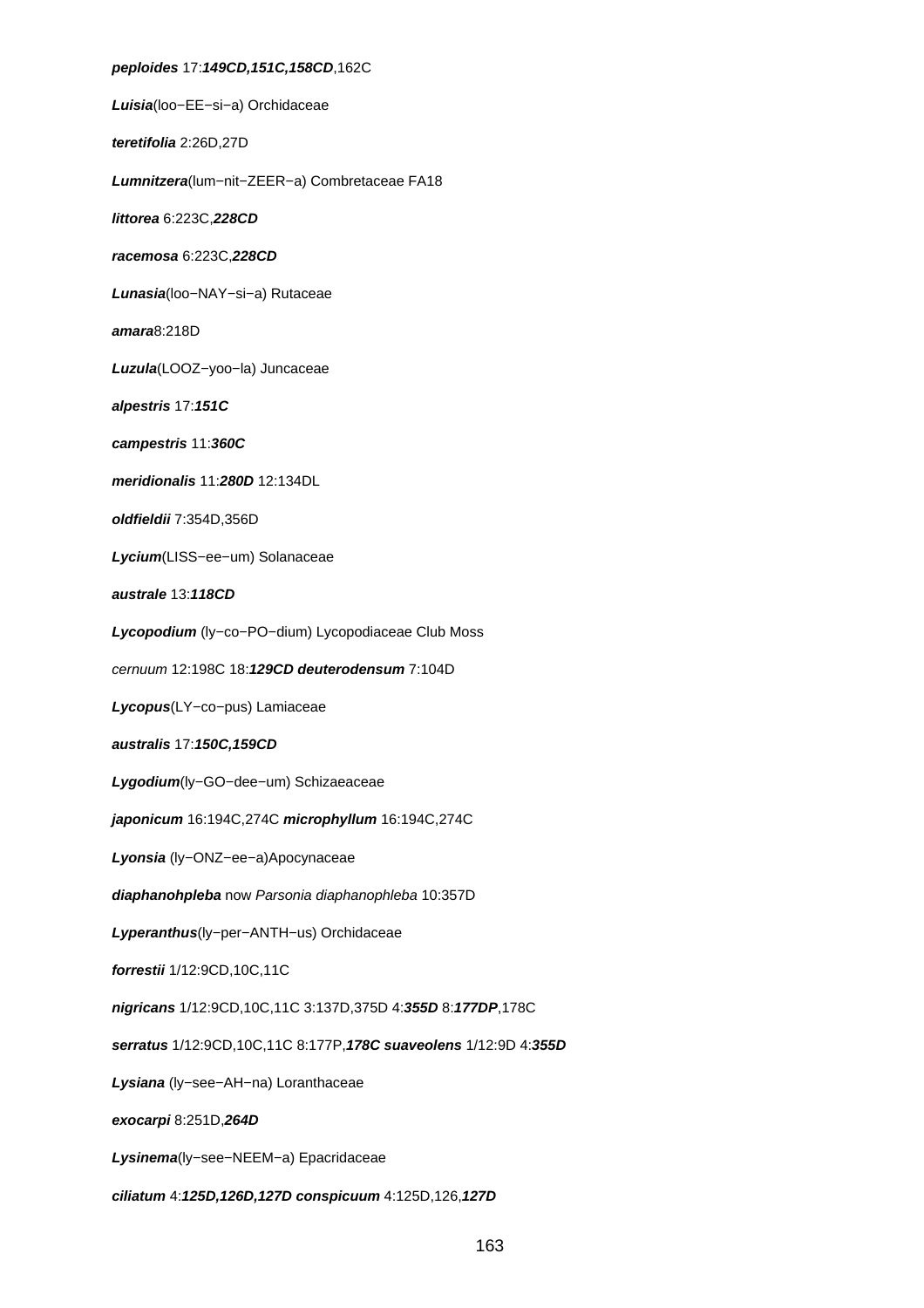**elegans** 4:**125D** 10:357D **fimbriatum** 4:125D,126,**127D lasianthum** 4:**125D,**126,**127D**,207D **Lysiosepalum**(ly−see−o−SEP−a−lum) Sterculiaceae **involucratum** 16:159C **Lysiphyllum**(ly−see−FILL−um) syn. Bauhinia Caesalpiniaceae **binatum** 8:**364D** 11:**241D carronii** 3:229C 5:85CD,86C 6:**299CD** 7:291D,328D 11:**241D** 8:91D,**118CD,182CD**,364D **cunninghamii** 8:**370D** 11:**241DP gilvum** 11:**241D hookeri** 2:203C 8:**114CD**,364D,**365D** 11:**241D Lythrum**(LY−thrum) Lythraceae Flora Vol.18 **salicaria**14:22C 15:98C 17:145P,150C,**159CD**,162C **Macadamia**(mac−a−DAY−mee−a) Proteaceae integrifolia 3:342C 5:29C,**30CD** 8:**119CD** 9:**374D** 11:246X 13:69D 15:210C **praealta** now Floydia praealta **ternifolia** 5:30CD,31C 13:69D **tetraphylla** 5:**30CD** 7:146C 8:119D 9:**374D** 11:246X 13:69D,240P,270D **whelanii** 5:**30CD,31CD Macaranga**(mac−a−RANG−ga) Euphorbiaceae **tanarius** 12:207C 13:**69C Macgregoria**(mac−grey−OR−ee−a) Stackhousiaceae **racemigera** 13:**214DL** 18:**297CD**,308P **Mackinlaya** (mac−KIN−lay−a) Araliaceae **confusa** 10:**383CD** 13:**70C macrosciadea** 10:**383CD** 13:**70C** 16:269C **Macropidia**(mac−ro−PID−ee−a) Haemodoraceae **fuliginosa** 1/3:14D 1/6:20C 2:108D,110D,131D,135X 3:342C 5:244P 6:72X 7:118D 9:150X 10:204CDP 14:168C 16:51X,86CDXP 17:24C,338C 18:192P **Macrozamia**(mac−ro−ZAY−me−a) Zamiaceae **communis** 7:155D 13:9P,**10CDX,**18D,20D **diplomera** 13:11CD,18D **fawcettii** 13:14D,19D,22C **heteromera** 13:11CD,19D,22C

**lucida** 13:11CDX,19D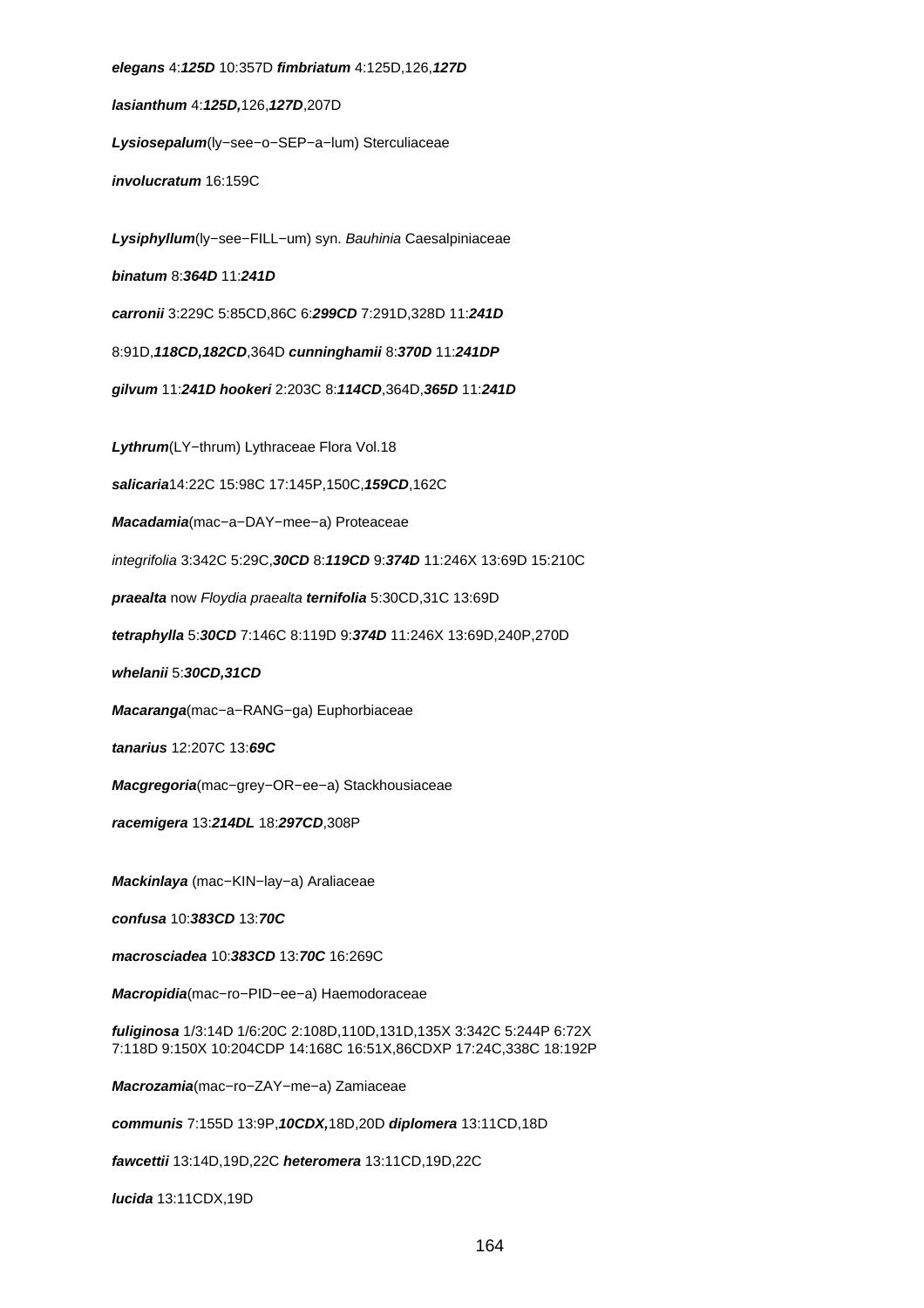**macdonnellii** 2:216D 10:358D 13:9P,**15CD**,18D,103C,111D,123D **miquelii** 8:**98CD** 13:**6CDX**,18C,22C **moorei** 8:**98CD** 13:**4DPX,6CDX**,16P,18D,20C,22C,**70C pauli−guilielmi** 13:**5DP,10CDX**,14D,19D,70C **platyrhachis** 13:**14D**,18D **riedlei** 13:**8DP,15CD**,17X,18D 17:338C **secunda** 13:**14CD**,19D **spiralis** 13:**14CD**,19D,70C **stenomera** 13:**14CD**,19D,22C **Maireana**(mair−ee−AH−na) Chenopodiaceae (syn. Kochia) **aphylla** 15:**147CD appressa** 3:227C 7:291D,332D **brevifolia** 7:290D,332D 8:**263D carnosa** 15:147CD **erioclada** 10:**262CD excavata** 8:263D **georgei** 3:**222D** 6:**355CD** 15:**147CD glomerifolia** 15:**147CD melanocarpa** 10:358D **oppositifolia**5:308 6:**355CD polypterygia** 15:**147CD pyramidata** 6:**355CD** 7:290D,332D 8:**263D sedifolia** 6:299C,**355CD** 7:291D,332D 8:259D,**263D spongicarpa** species with affinity 3:113D **triptera** 3:113D **Malacocera** (mal−a−COSS−er−a) Chenopodiaceae **biflora** 10:358D **Malleostemon**(mal−ee−o−STEE−mon) Myrtaceae **hursthousei** 14:**157CDX minilyaensis** 14:**158CDX pedunculatus** 14:**158CDX peltiger** 14:**158CDX roseus** 14:**158CDX tuberculatus** 14:**158CDX Mallophora** (mal−OFF−or−a) Verbenaceae **globliflora** 18:144P,148P,150C,**152D,153DL rugosifolia** 18:150C,**154D,155DL Mallotus**(mal−O−tus) Euphorbiaceae **claoxyloides** 9:**374D phillippensis** 12:207C **Malvastrum** (mal−VAS−trum) Malvaceae **spicatum** 8:**264D Maniltoa**(man−il−TO−a) Caesalpiniaceae **lenticellata** syn. schefferi 8:**363D,375D** 12:195C **Marattia**(ma−RAT−ee−a) Marattiaceae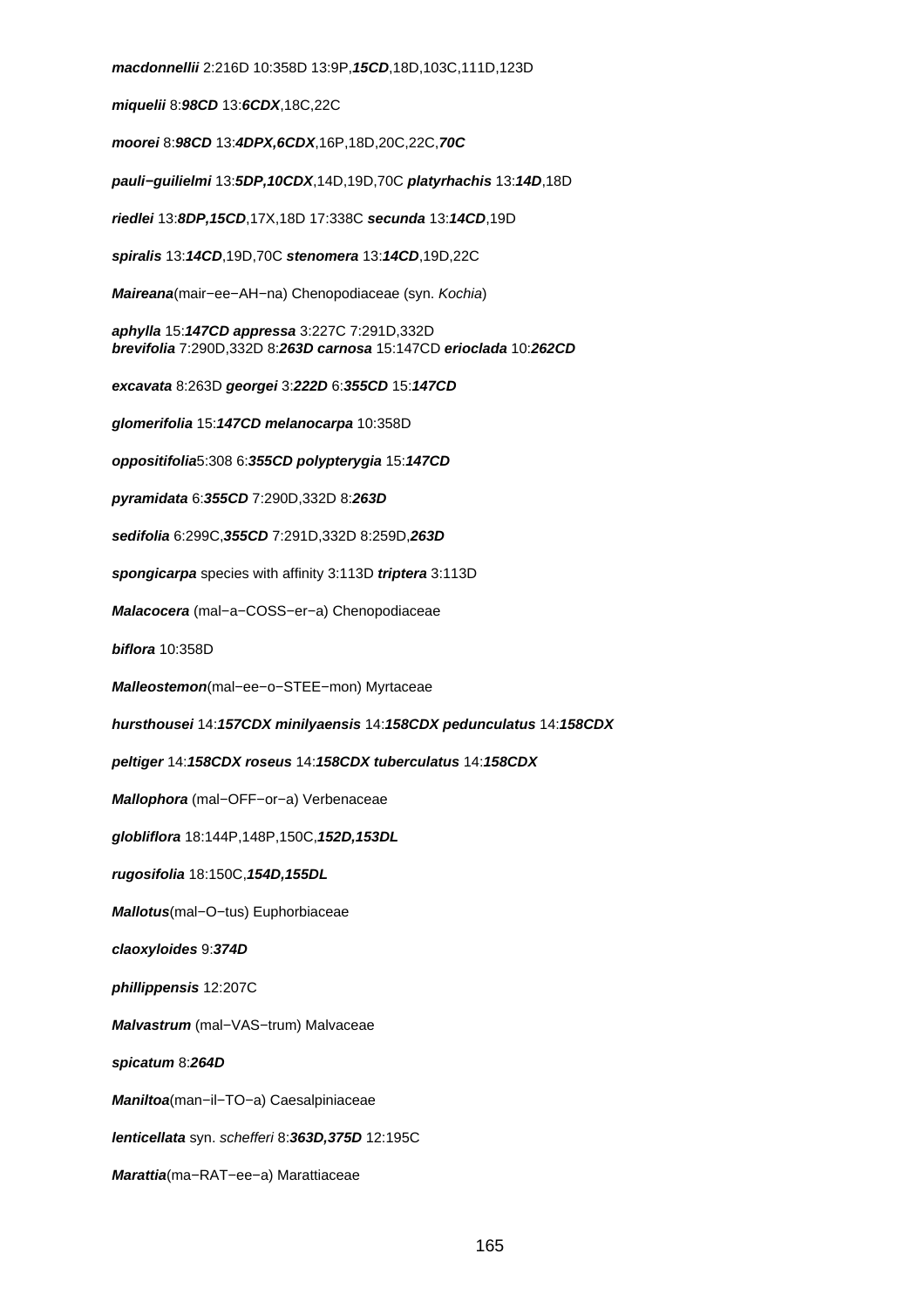#### **salicina** 9:**73CDL** 15:257C 17:159C,162C 18:56C

**Marsdenia**(marz−DEEN−ee−a) Asclepiadaceae Woody / wiry vines.

viridiflora 14:**270D**

**Marsilea** (marz−ILL−ee−a) Marsileaceae

**angustifolia** 9:243D 17:159C

**drummondii** 7:104D,332D 9:243D 11:360C 17:159C,162C,181P,184P

**hirsuta** 9:243D

**mutica** 17:161P,165P

**Mazus** (MAY−zus) Scrophulariaceae

**pumilio** 6:**147C** 9:120C 10:**259CD** 11:**360C** 12:64C 17:**162CD**

**Medicosma**(med−ic−OZ−ma) Rutaceae

**cunninghamii** 8:**218D**

**Medinilla**(med−ee−NILL−a) Melastomataceae

**balls−headleyi** 17:**276CD**,277P,284P 18:**163D**,164P

**Melaleuca** (mel−a−LOO−ca) Myrtaceae related genera 16:27−44CDLX

**acacioides** syn. M.graminea 1/10:23C 2:25D,284C 7:72D 9:15D

**acerosa** 7:72D 9:**15D**,16P

**acuminata** 1/10:4C,28D 2:274C,284C,286C 4:232C 5:88CD

7:**12CDP,73C**,290D,332D 9:75D 14:**165C**

**adnata** (syn. M.eleutherostachya) 1/10:23 2:57C,274D,276D,277C, 284D 7:72D,**74C**,291D,332D 9:8P,**15D**

**agathosmoides** 1/10:28D 2:286D 7:72D 9:**15D**

**alsophila** 2:24D,284D 7:72D 9:**17D**

**angulata** 9:**17D**

**alternifolia** 1/10:24C 2:157D,284 6:328C 7:**31CD,74C** 13:294C,296C

**angustifolia** now Asteromyrtus

**apodocephala** 2:25D,285 9:**17D**

**arcana** 7:72D

**arenicola** 2:272D,285D 7:72D 9:**17D**

**argentea** 1/10:2D 2:58D,284D 8:61D,79D,**119CD** 7:72D 9:**17D** 16:**122CD**

**armillaris** 2:271D,277D,284D 3:44C,118C,203C,342C 5:**84CD**,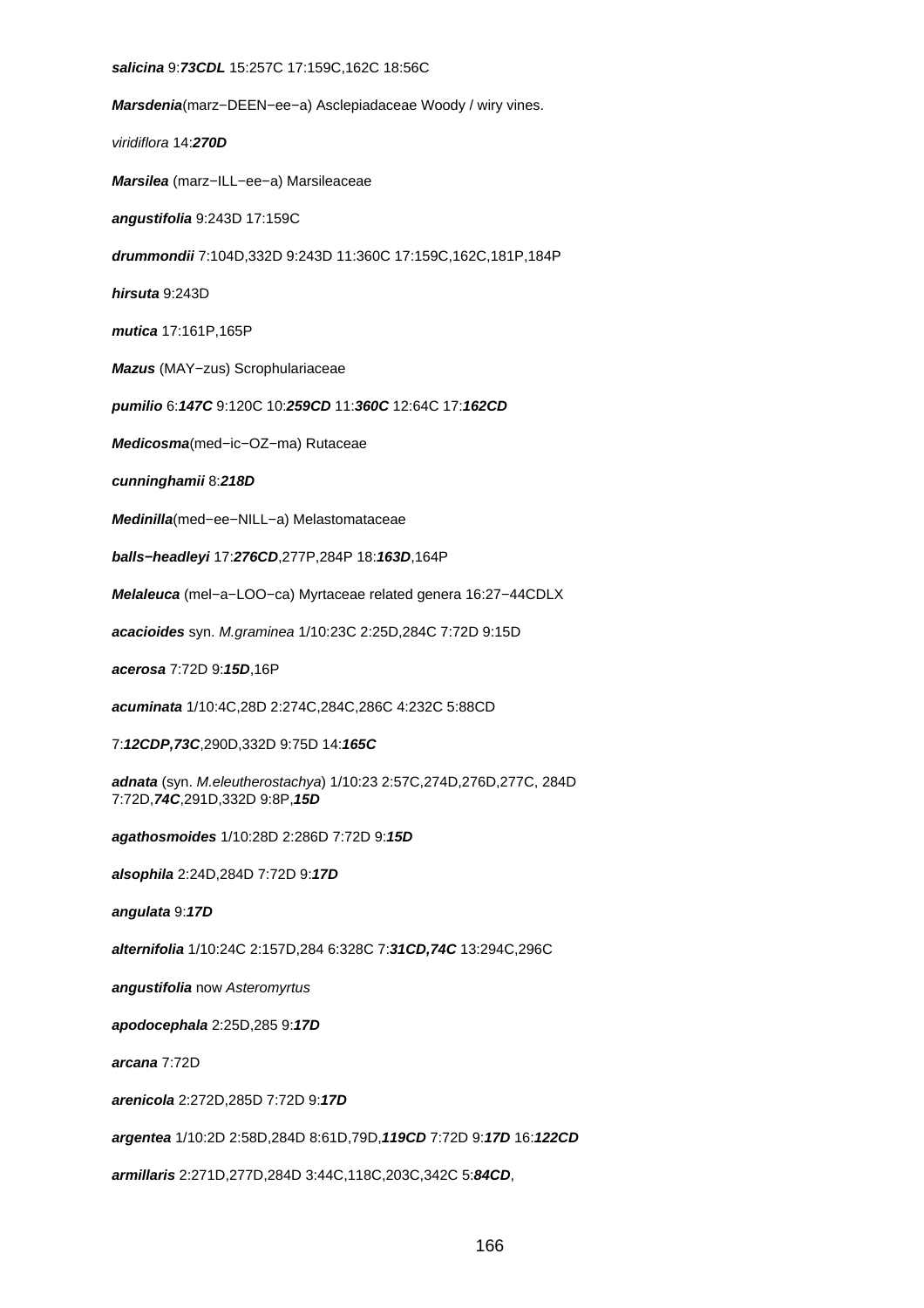91CD,214C 6:**107CD,181CD**,328C 7:**31CD**,32P,**74C**,132,254,306

8:55C,74C,**130CD,**151D,**166CD**,182C,267C,338C 10:331C,**370C**

11:74C,166C,363C 13:296C 14:165C 15:210C 16:27D,**122CD**,156C

**basicephala** 1/10:26D,27D 2:286D 7:72D 9:**17D**

**Melaleucabaxteri**6:107CD 9:15D,**17D**

**blaeriifolia** 2:286D 6:**107CD** 7:72D 9:**17D brachystachya** − see M.subfalcata

**bracteata** syn. M.daleana, M.genisitifolia, M.monticola 1/10:23C,24C 2:197D,

199D,200D,210D,284D 4:232C 7:72D 8:79D,**119CD**,151,328 10:375C 12:216C,**223CD** 13:107C,294C,296C 16:122CD

'Golden Column 12:223C

'Golden Gem' 8:**328D** 12:223C 16:**123CD,130CD**,145CD,156C

'Revolution Gold' 13:296C 16:**122CD**

'Revolution Green' 8:119 13:294C,296C 16:**122CD bracteosa** 2:25D 9:**17D**

**brevifolia** 2:24D 7:72D 9:**17D cajuputi** 2:58C,284D 7:72D 9:**18D**,44P

**calothamnoides** 1/10:24D 2:286C 9:**18D** 16:**127C**,164P 17:**127DL** 18:180C

**calycina** 7:72D 9:18D **canaliculata** 9:18D **camptoclada** 16:27D

**capitata** 7:2D,**75C,77CD**

**cardiophylla** 1/10:26C 2:23D,280D 3:44C 6:68C 7:72D,**74C,**319D 9:**18D**

**carinata** 9:**18D cheelii** 2:159D,284D 7:**34CD,74C** 16:**123CD**

**ciliosa** 1/10:23C 7:72D 9:4P,**18D** 16:27C

**citrinia** 6:**109CD**,328C 7:132 9:**18D**,37P

**cliffortioides** 2:286D,291D 7:72D 9:**18D**

**coccinea** 6:66CD 9:**18D** 13:50C,58C 17:338C **concinna** 9:**18D**

**concreta** 7:72D 9:**18D**,36P **conferta** 2:**286C**,291D 7:72D 9:**18D**,36P

**conothamnoides** 3:44C 6:**109CD** 9:**19D** 16:164P 17:45P,127DL,339C

**cordata** 1/10:23C 2:280D 3:44C 6:**109C**,328C 7:72D,75D 9:1P,**18D**

**corrugata** now M.fulgens ssp.corrugata 2:197D,199D,201D,284D 7:72D

**crassifolia** 3:287C 5:90C,91C **cucullata** 9:19D **ctenoides** 16:27D

**cuneata** 9:5P,**19D cuticularis** 7:**75C,76CD** 9:**19D** 16:27C

**cymbifolia** 7:72D 9:**19D dealbata** 7:72D 8:66C,71C,74D **deanei** 7:72D

**decora** 2:158D,197C,284D 7:**34CD,**40P,**74C** 10:35D 16:**123CD**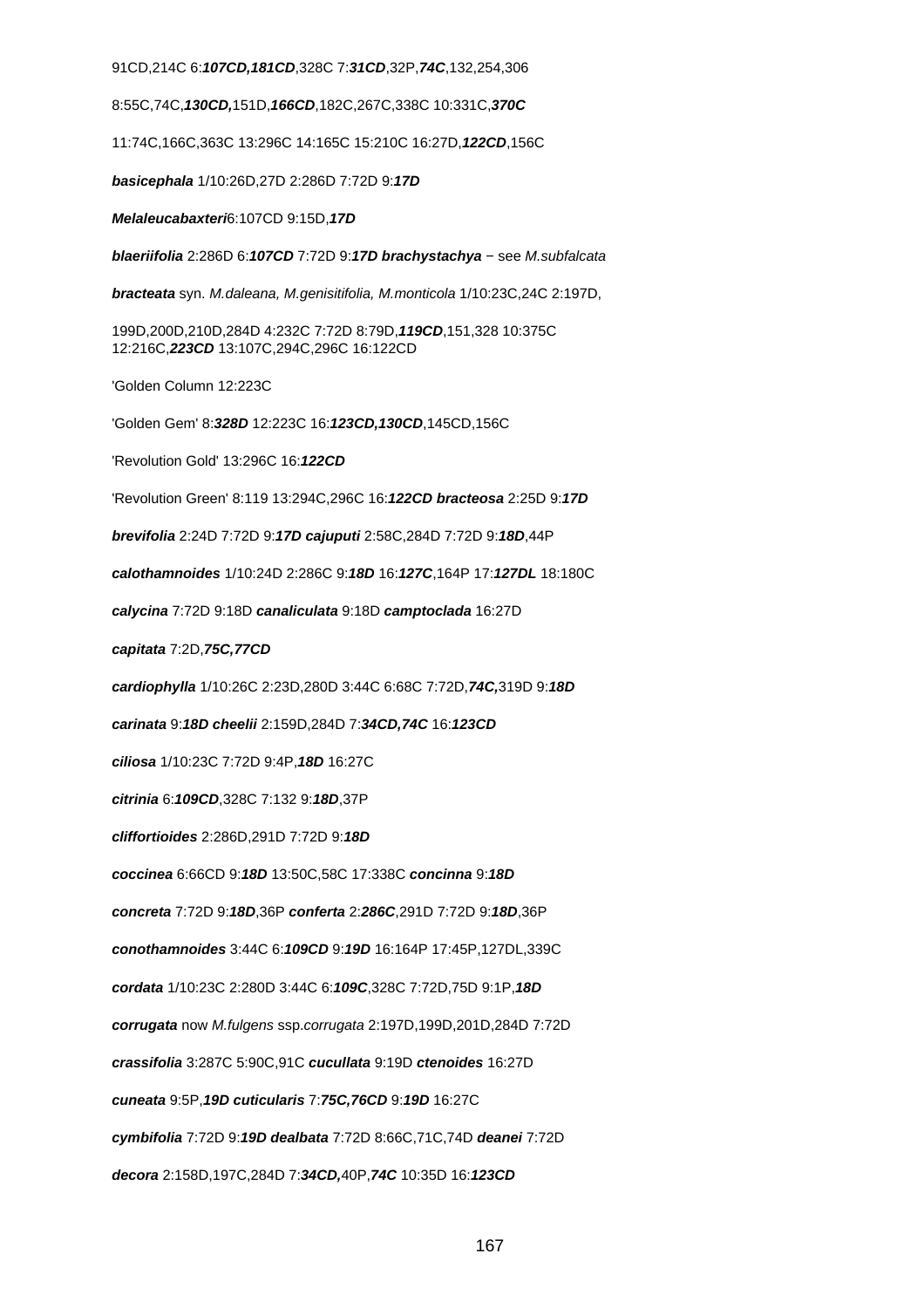**decussata** 1/10:4C 2:284D 3:207C,299C,342C 4:104C,232C 5:88CD,214C 6:181CD,328C 7:**25CD**,33P,**73C,**132D,291D,332D 8:55C,**131CD**,151D, 267C 10:331C,375C 11:304C 14:166C 15:263C 16:93DP,**123CD**.156C

**deltoidea** 5:214C 7:72D

**densa** 2:280D 3:342C 6:328C 7:**75C,86CD** 9:**19D** 10:**370C**

**depauperata** 2:23D,286D 4:232C 7:72D,**73C** 9:9P,**19D** 16:27D

**depressa** 7:72D 9:**19D**

**diosmatifolia** syn. M.erubescens 1/10:24D 2:280D,286D 3:44C,287C,342C 5:213C 6:66CD,**109CD**,328C 7:**5DP,73CD**,82CD,132C,**254C** 8:55C,**135CD** 9:**19D** 10:**370C** 11:**69C** 13:58C 14:162C 16:120P,**123CD** 18:56C,180C

**dissitiflora** 2:200D,201D,284D,291D 9:**19D**

**eleutherostachya** − see M.adnata 9:8P,**19D**

**elliptica** 1/10:4C,14D 2:283D,286D 3:44D,45D,116C,287C 4:232C 5:214C

6:72X,**109CD**,328C 7:4P,**6CD,73C** 8:**267C**,388C 9:**20D,**120C 10:86C,**371C** 16:99C 18:22C,180C **eriantha** 7:72D

**ericifolia** 1/10:23C,24D 4:26C 6:328C 7:2D,**75C,86CD** 8:151 10:75C,375C

**erubescens** now M.diosmatifolia **erucaeformis** 9:20D

**exarata** (syn. M.suberosa) 1/10:2C 2:24D,281D,286 6:**109CD**

**filifolia** 1/10:23 2:280D 5:213C 8:**267C** 14:141P,142,**150D** 18:180C

**fulgens** 1/10:2D,4D,24D,25D 2: 249P,286C 3:IP,45D,217P,342C

4:162C,232 5:90CD,196P,214C 6:58C,110CD,**109CD**,308C 7:**6CD**,8P,**11CD**,

73C,314D8:151,181P 9:**20D,39D** 10:86C,331C 12:175C 15:98C

16:**123CD,125CD,136CD**,145CP,156C,165P 18:22C,44P,**180C**

'Payne's Hybrid' (M.fulgens x M.steedmanii) 5:196P 7:11,73,319 9:**39D**

**genistifolia** included in M.bracteata 2:197C 6:109CD 8:66C,**119CD**

**gibbosa** 1/10:4C,26D 2:285D,286C 3:287C 6:328C 7:**26CD**,36P,**73C**,314D

9:**20D** 11:304C 14:166C 16:27C 18:180C

**glaberrima** 2:286D,291D 3:287 9:20D 16:27D **globifera** 7:72D 9:**20D**

**glomerata** syn. M.hakeoides 1/10:23C 2:199D 5:322C 6:**299C**,328C 7:72D,

291D,332D 8:**166CD**,256P,257D,265D 12:35C 13:**102CD**

**gnidifolia** see M.thymifolia **graminea** 2:25D,284D 7:72D 9:**20D**

**groveana** 7:**35D hakeoides** see M.glomerata **halmaturorum** 2:280D 3:207C

5:**84CD**,86C 7:**75C,76CD**,291D,332D 8:151D,**166CD**,182C,**267C** 16:27C

**hamulosa** 2:271D,274D,277D,280D,285D 7:35D,**74C,87C** 9:20D 16:27D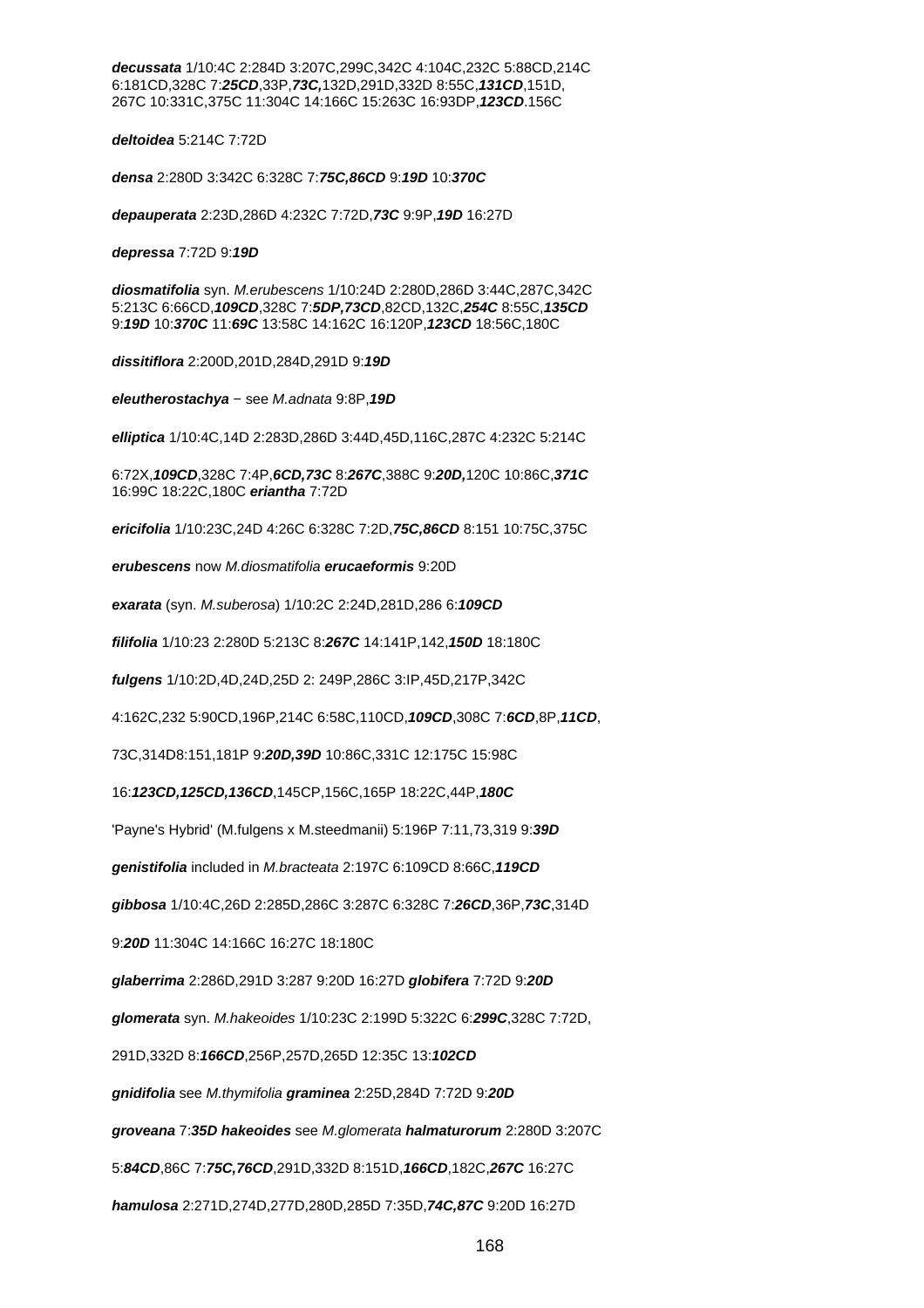**huegelii** 2:271DP,275D,280D,286D 3:287C,335D,342C 4:232 5:90CD,214C

6:72X,**109C**,128C,181CD 7:**35CD,74C**,132,319 8:151 9:**20D** 10:375C 11:147C 12:240P 16:27C 17:338C,339C

**Melaleuca hypericifolia** 1/10:2D,4C,25D 2:284D,286D 3:116C,203C,342C

5:90CD,91C,213C 6:109CD,128C,181CD 7:**7CD,73C**,132,254 9:120C

10:374C,375C 11:**353C** 14:16C,18C 16:120P,123CD,130CD,156C 18:180C

'Ulladulla Beacon' 16:**130CD**,156C

**incana** 2:273P 3:44CD,118C,287C,342C 4:232C 5:88CD,90,214,293P,359

6:**109CD**,181CD,328C 7:**75C,87CD**,90D,132D 8:338C 9:**21D** 10:**370C**, 375C 11:30C,74C,166C 12:184C 14:18C 15:211C 16:121P,**123CD** 18:180C

'Velvet Cushion' 16:**127CD**

**irbyana** 2:189D,284D 10:**35D** 16:140P 18:56C

**lanceolata** (syn. M.pubescens) 2:158D,197D,281D 3:116C,207C,287C,299C 5:**85CD**,86,214C,309C 7:**38CD,74C**,291D,332D 8:**167CD**,179C,**267C**

9:**20D** 10:75D,**370C** 12:35C,175C 16:27C

**lasiandra** 1/10:23C 2:58D,284D 9:**21D lateralis** 9:21D 16:27C

**lateriflora** 2:23D,24D,286D 7:72D 9:**21D**

**lateritia** 1/10:2D,24D 2:273P,283D,286CD 3:45CD,342C 4:232C 5:90CD, 214C 6:58C,109CD,181CD 7:**10CD,73C**,132D,319D 9:**21D** 10:375C 11:147C,**353C** 13:50C 14:166C 16:**123CD**,145CP,156C,188P 18:24C,180C

**laxiflora** 2:271D,286D 5:91C 6:109CD 7:**39CD**,44P,**74C** 9:**21D** 16:27D

**lehmannii** see M.viminea 6:**109CD** 9:15D

**leiocarpa** 7:72D 9:**21D leiopyxis** 7:72D 9:**21D** 16:27C

**leptoclada** 1/10:26D,27D 2:286D 3:287C 7:**26CD,73C** 9:22D

**leptospermoides** 7:72D 9:22D

**leucadendra** 1/10:26D 2:58D,284D 4:232C 5:213C 8:61D,66C,71C,79C, 103CD,**148CDP,267C** 7:72D 9:**22D** 10:**35D** 12:195C,202C,219C

13:287C,296C 16:**123CD,**127CD,169P,195C,274C

**linariifolia** 2:155P,156D,157D,284D 3:116C,360CD 4:26C 5:214C

6:180C,181CD,328C 7:**37CDP,74C** 8:67C,79C,91C,**119CD**,338C

10:**35D**,375C 12:223C 15:210C 16:**125CD** 17:339C

'Snowstorm' 11:**327CD** 12:216C,224C 13:296C 16:124P,**130CD**

**linophylla** (syn. M.trichostachya) 2:156D,157D,197D,200D,201D,284D 6:**299C** 7:72D 8:256D,**265D** 9:**22D**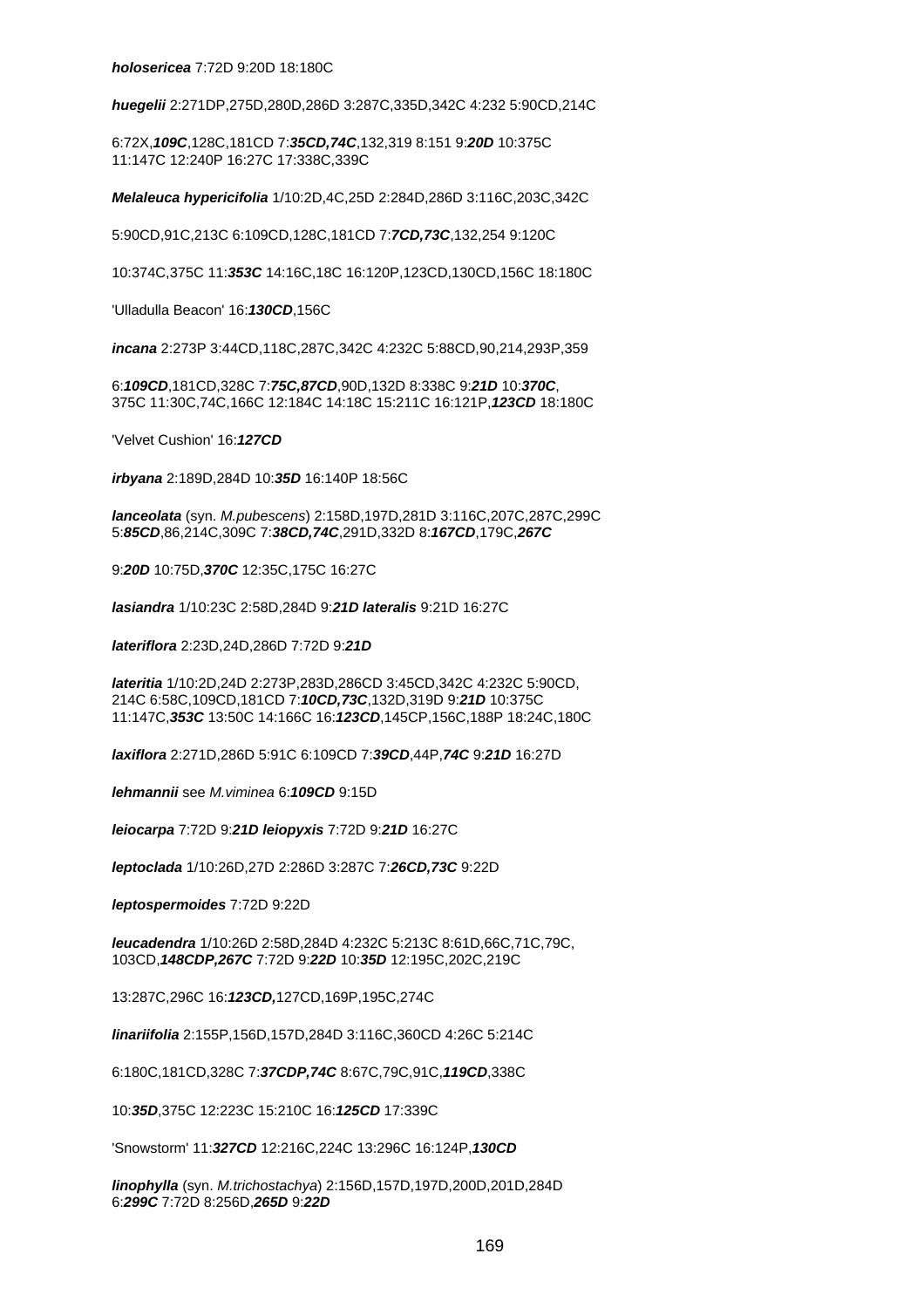**longuei** 1/10:23C 2:58C,284D 7:72D 9:22D **longifolia** 5:**88CD**,90C,91C

**macronychia** 1/10:24D 2:286D 3:45D 5:214C 7:**9CDP,73C** 9:22D

**megacephala** 2:286C 3:44C 5:**88CD**,213C 6:58C,108P,**109CD** 7:75C,**78CD** 8:**267C** 9:**22D** sp.aff. 16:**30CDL**,32P

**micromera** 2:222X 3:44D,117C,287C,342C 5:214C 6:328C 7:**75C,91CD**,92P 9:**22D** 14:166C **microphylla** 3:335D 7:**75C**,86D,**88CD** 9:**22D** 16:27C

**minutifolia** 4:232C,312C 8:91D,**135CD** 9:**22D** 12:219C,224C 16:274C

**neglecta** 2:23D,25D,285D 3:116C 7:**30CD,73C**

**nematophylla** now M.filifolia 3:44C 6:72C,**109CD** 7:**75C,79CD**,81P,319D 9:**35C** 10:86C,331C

**nervosa** 2:58D,284D 7:72D 8:**119CD**,120P 9:**35D** 12:224C 13:289P 16:137P

**nesophila** 1/10C 2:280D 3:44D,116C,207C,287C,342C 5:**88CD**,90C,213C 6:72C,**110CD**,128C,181CD,328C 7:**75C,78CD** 8:151D,**267C,**338C 9:**35D** 10:**370C,**375C 11:**353C** 12:7C 14:166C,18C 15:156C 16:156C 18:180C

**nodosa** 5:176D,214D 7:**75C,88CD**,319D 8:88D 10:75D 16:**125CD**,137P,168P

**oldfieldii** 2:273P 7:72D 9:**35D oraria** 2:23D,285D 7:73D

**parviflora** 6:66C,**110CD pauciflora** 2:258D,284D 12:35C

**pauperiflora** 2:274D 5:**88CD**,90C,91C 9:**35D** 12:35C **peltata** 7:**75C**

**pentagona** 6:**110CD** 7:72D,**75C** 9:35D

**platycalyx** 1/10:26D 2:286D 5:214C 7:**27CD,73C** 9:**35D**

**polycephala** 1/10:23C 2:281D 3:45P,384P 7:72D 9:15D,**35D**

**polygaloides** 2:218D 3:287C,342C 5:214C 7:**75C,89CD** 8:151C 9:**35D**,120C

**preissiana** 2:159D,199D,286D 7:72D 9:**35D propinqua** 9:**38D**

**psammophila** 7:75C,**82CD** 9:38D sp.aff. 16:44P

**pulchella** 1/10:2D 2:222X,286D,290D,292D,293P 3:208C,287C,342C

4:104C 5:90CD,91C 6:151C,180C,**272C** 7:**39D,74C**,132D 8:338C

9:**38D**,120C 11:162X 12:64C 14:166C 16:27C 18:180C

**pungens** 1/10:23C 3:287C 6:308C 9:**38D quadrifaria** 9:**38D**

**quinquenervia** 1/10:23C,24D 2:57P,160D,284D 6:66C,107C,**110CD**

7:72D,132D 8:61D 10:75D 12:219C 15:259D 16:**125CDP**

**radula** 1/10:2C 2:57D,275D,269P,271D,281D,286 3:342C 5:213C 6:58C, **110CD** 7:1P,**39CD,74C** 9:**38D**,120C 10:331C,375C 14:166C

**rhaphiophylla** 1/6:16 2:159D,286D 6:**110CD** 7:**42CD,74C** 9:**38D** 11:145C 14:166C 16:27D **saligna** 2:58,284D,287D 7:72D 8:61D

**scabra** 1/10:2D 2:269P,281D,286C 6:58C,71X,110,272 7:**75C,82CD** 9:38D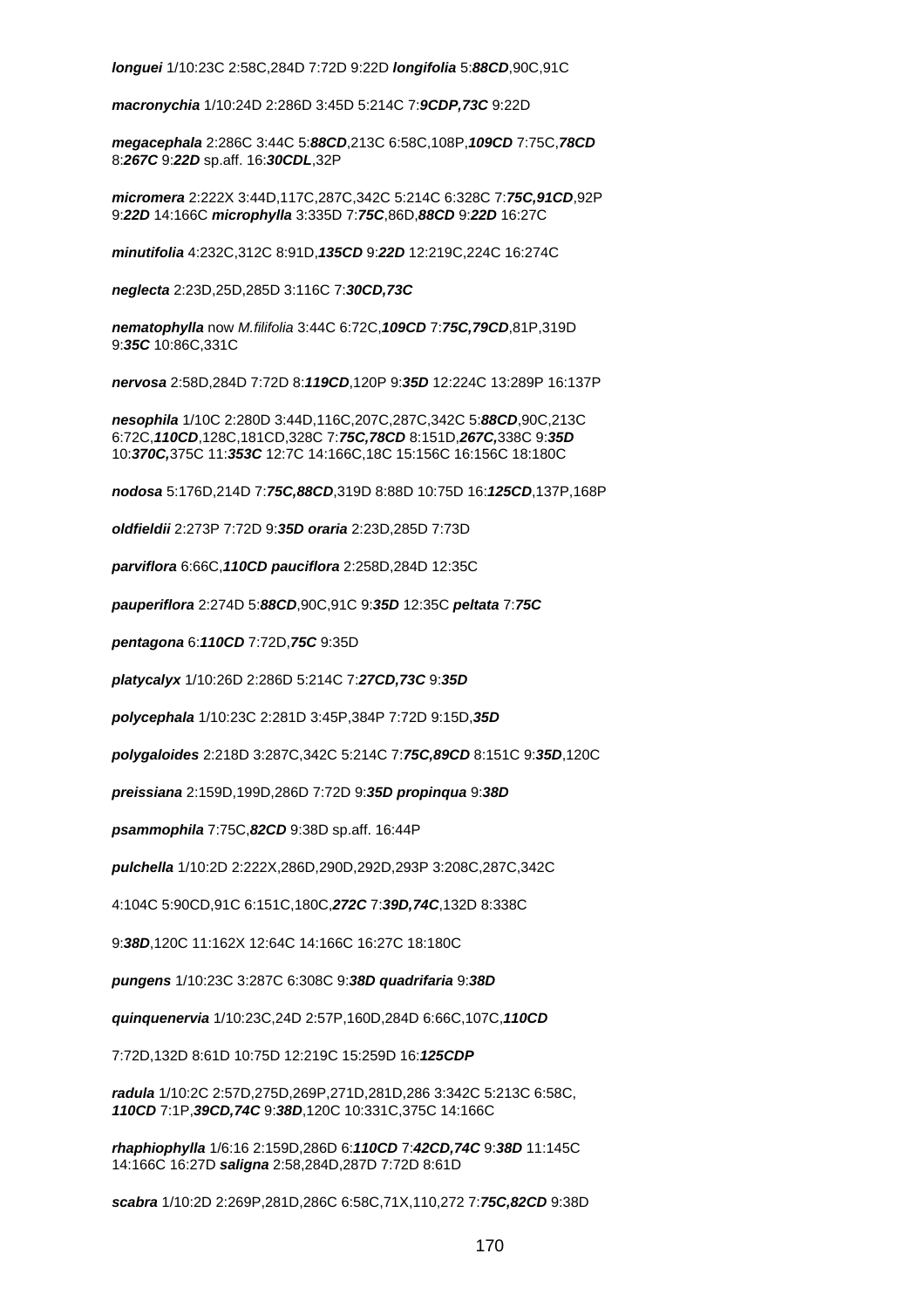11:**362C** 15:301P 18:180C **sclerophylla** 1/10:23C 7:72D 9:**38D**

**Melaleuca seorsiflora** 2:286D,291D 7:72D 9:**39D seriata** 7:72D 9:**39D**

**sheathiana** 7:72D 9:**39D sieberi** 7:**42CD,74C** 10:35D 16:**127CD**

**sparsiflora** 7:72D 9:**39D**

**spathulata** 6:275C 7:**75C,83CD**,85P 9:**39D** 14:166C 16:31CDL,33P,35DL

**spicigera** 2:272D,275C,286D 7:**74C** 9:**39D** 16:27D

**squamea** 2:281D 3:278D,287C 5:295D 6:180P 7:**75C,83CD**,84P 8:151D

11:304C 16:**127CD**

**squarrosa** 2:159D,281D 3:116C,278D,287C 4:26C 5:214C,295D 7:**41CDP, 74C**,132D 8:151C,**192DP** 10:75C 11:304C 12:184C 16:**127CD**,164P

**steedmanii** now var.of M.fulgens **stenostachya** 7:72D

**striata** 6:**110CD** 7:72D,319 9:**39D** 16:27C

**styphelioides** 1/12:27D 2:155P,159D,281D,284D 3:116C,**361CD** 5:214C 7:**42CD** 8:151C,338C 10:**370C**,375C 16:34CD,36P

**suberosa** − see M.exarata 9:**39D** 16:**27CD**,28DL,29P

**subfalcata** − (syn. M.brachystachya) 2:286D,291D 7:**43CD**,**74C** 9:**39D** 16:**27CD**,28DL,29P **subtrigona** 7:**82CD** 9:**39D**

**.symphyocarpa** now Asteromyrtus symphyocarpa 8:131C 12:224C 13:296C

**tamariscina** 6:328C 8:55C,66C,88D,**122CD** 7:72D 16:**125CD,127CD**

**tenella** 5:214C 7:**89CD** 8:151C 9:**39D**

**teretifolia** 2:24D,283D,286D,287D 9:**40D**

**thymifolia** syn. M.gnidifolia 1/10:1P,27D 2:283D 3:208C,342C,**362CD**

4:104C 5:176D,214C 6:110CD,151C 7:**27CD,73C**,132D 8:55C,**136CD**

10:75D 12:64C 14:18C 15:211C 16:27C,122D,**125CD**,156C,169P 18:180C

'Cotton Candy' 9:**127CD** 'Pink Lace' 9:**127CD**

**thymoides** 1/10:23C 3:287C 7:72D 9:**40D thysoides** 2:274D 9:**40D**

**trichophylla** 2:281D,286D 6:68C,**110CD**,180C 7:72D,**82CD** 9:37D,**40D**

**uncinata** 1/10:23C 3:44C 5:**88CD** 7:**75C,79CD**,80P,132D 9:**40D** 10:61CD

**undulata** 2:23D,283D 7:72D **urceolaris** 9:**40D**

**viminea** 7:**75C,86CD,90CD** 8:**136CD** 9:**40D**

**violacea** 1/10:26D,27D,29D 2:276P,286 3:44D 6:68C,110CD,180CD,**272C**,

328C 7:**28CD,73C** 9:**40D** 12:174C 14:166C,18C 17:338C

**viridiflora** 2:58D,284D 4:232C,312C 6:200P 7:72D 8:61P,66C,75C,79C,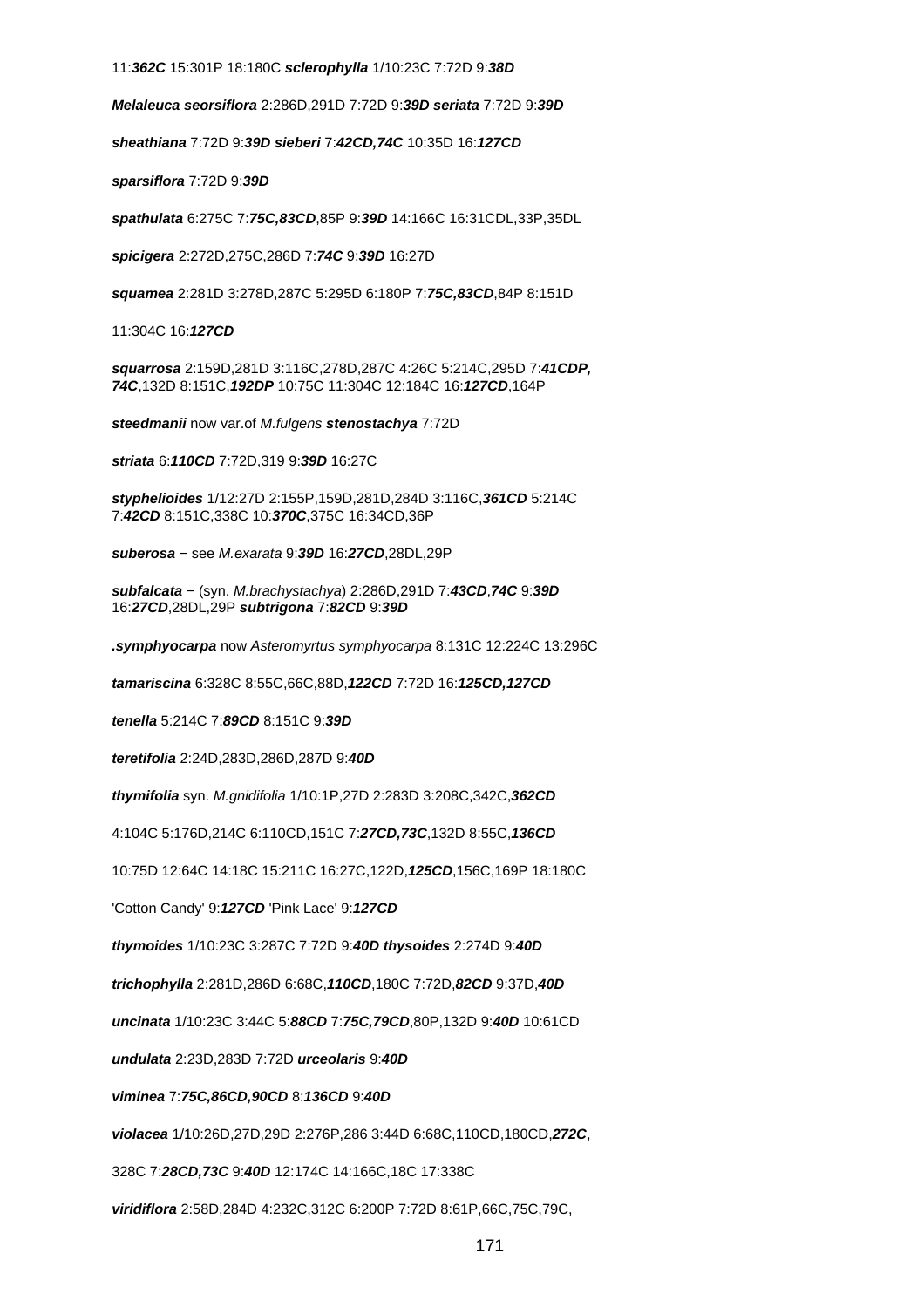82C,**122CD** 9:40D,44P 10:238D 12:224C 16:**125CD**,168P,274C

**websteri** 1/10:28D 2:286D 7:72D 9:**40D**

**wilsonii** 1/10:2D,4D,27D,28D 2:222X,285D,286D 3:287C,299C,342C,384P

4:104C 5:**88CD**,214C 6:**110CD**,181P,**291**C 7:**28CD**,29P,**73C**,132D,319D 8:267C 10:261C,375C 12:175C 13:267C 15:211C 18:180C

**Melastoma**(mel−a−STO−ma) Melastomataceae Flora Vol.18

**affine** 14:22C Flora places all spp.in M.affine

**malabathricum** 4:232C 5:22X 6:**12CDP** 8:**83CD,136CD**,144P

12:194C,199C,215C,**224CD**,225P,231CD

**Melhania**(mel−HAIN−ee−a) Sterculiaceae

**oblongifolia** 8:**259D**,266D

**Melia**(MEEL−ee−a) Meliaceae

**azedarach** 1/12:27C 2:96C,203C 5:**112CD**,214C,359C 7:122D,254D 8:**167CD** 13:**124CD,**125P,268C,291C 14:169C 18:56C

'Lady Gwenda' 18:**27CD**

**Melichrus**(mel−ICK−rus) Epacridaceae

**adpress** 3:196C 10:36D,**38D erubescens** 10:**36D,38D**,378D

**procumbens** 3:195C 7:114D 10:**36DP urceolatus** 2:103X 10:36D,**38D**,379D

**Melicope**(mee−li−CO−pee) syn. Brombya Rutaceae

**elleryana** syn. Euodia elleryana 6:201P 8:**115CD**,212,240P 9:**373D** 12:207C 13:69C,291C 15:257C **erythrococca** 12:207C **platynema** 8:**218D**

**micrococca** syn. Euodia micrococca 9:**373D**

**Melodinus**(mel−o−DEEN−us) Apocynaceae

**australis** 12:215C

**Melothria**(mel−O−three−a) Cucurbitaceae

**maderaspatana** 8:**263D**

**Mentha**(MENTH−a) Lamiaceae

**australis** 6:**147C** 10:**301DP**,302DL,330C 17:162C,163C 18:**108CD**

**diemenica** 6:**246CD** 10:**330CD** 12:64C 17:162C,163C 18:**108CD**

**laxiflora** 10:330C 18:**108CD satureioides** 18:**108CD**

**Mesomelaena**(mez−o−mel−EEN−a) Cyperaceae

**stygia** 9:**263D tetragona** 9:**263D**

**Metrosideros**(met−ro−sid−EAR−os) Myrtaceae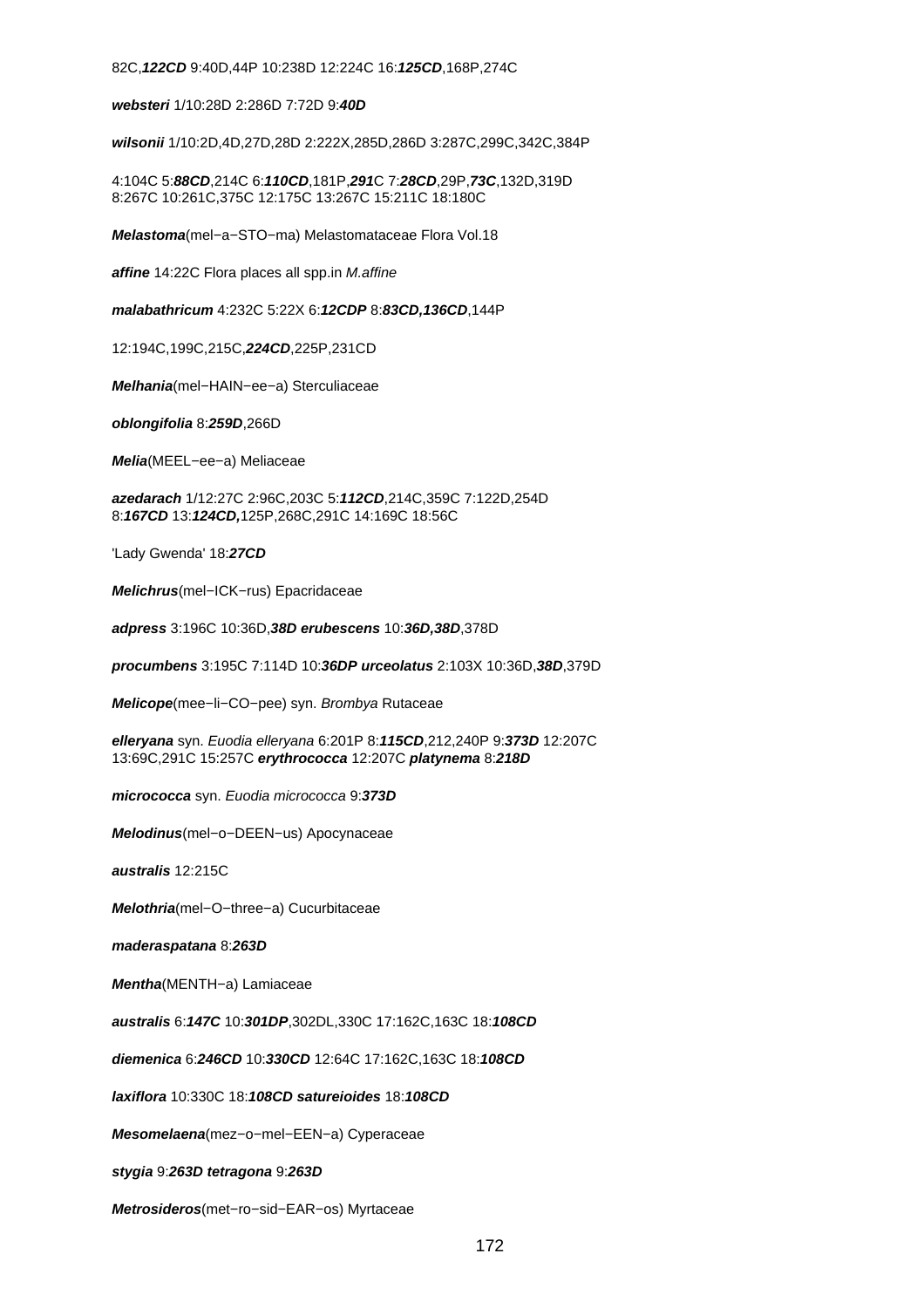**queenslandica** 12:195C now Thaleropia queenslandica **Mezonevron**(mez−o−NEV−ron) was Caesalpinia Caesalpiniaceae **brachycarpum** 8:**364D** 11:241D **robustum** 11:241D **schortechinii** 11:241D **Micrantheum**(my−CRANTH−ee−um) Euphorbiaceae **demissum** 5:**331CD Microcachrys**(my−cro−CACK−ris) Podocarpaceae **tetragona** 4:256,267,268D,269 5:268CDX 7:382 11:**360D** 12:146D,363C **Microcitrus**(my−cro−SIT−rus) Rutaceae **australasica** 8:**231D** 9:**375D** 18:**99CD australis** 8:**231D** 9:**375D garrawayi**8:**231D inodora** 8:**231D** 16:269C **maideniana** 8:**231D Microcorys**(my−cro−COR−is) Lamiaceae **exserta** 10:305DP **Microcybe**(my−cro−SY−be) Rutaceae **albiflora** 8:221D **Microlaena**(my−cro−LEEN−a) Poaceae Weeping Grass **stipoides** 8:**36CD,39CD,40CDL,316D** 18:**39CD,83CD**,376D **Micromelum** (my−cro−MEEL−um) Rutaceae **minutum** 8:228D **Micromyrtus**(my−cro−MERT−us) Myrtaceae **aurea** 4:54CD **ciliata** (syn. Baeckea plicata) 1/12:13 3:**57CD,**342C 4:53CDP,55D,58D,103C 5:214C,380P,382C 6:247C 7:132D,292D 10:376D,379D 11:**303CD** 14:161,166C 15:209CDPX 'Boddy's Cascade' 3:**58CD** 4:55D 'Boddy's Dadswell' 3:**58D** 4:55D 'Boddy's Heather' 3:**57D** 4:55 'Boddy's Jewel' 3:**57D** 4:55D 'Boddy's Little Heather' 3:**57D** 4:55 'Boddy's Lowan' 3:**58D** 4:55 'Boddy's Starwheel' 3:**57D** 4:55 **flaviflora** 4:54CD 6:87 13:102 **hymenonema** 4:54CD **rosea** 4:54CD,55CD 16:159D **stricta** 3:**58CD** 4:54CD,55CD **sulphurea** 4:54CD **Microseris**(my−cro−SEAR−is) Asteraceae **scapigera** 2:230D 5:**78CD** 7:362D,363D,374D,378D,379D **Microsorum**(my−cro−SOR−um) Polypodiaceae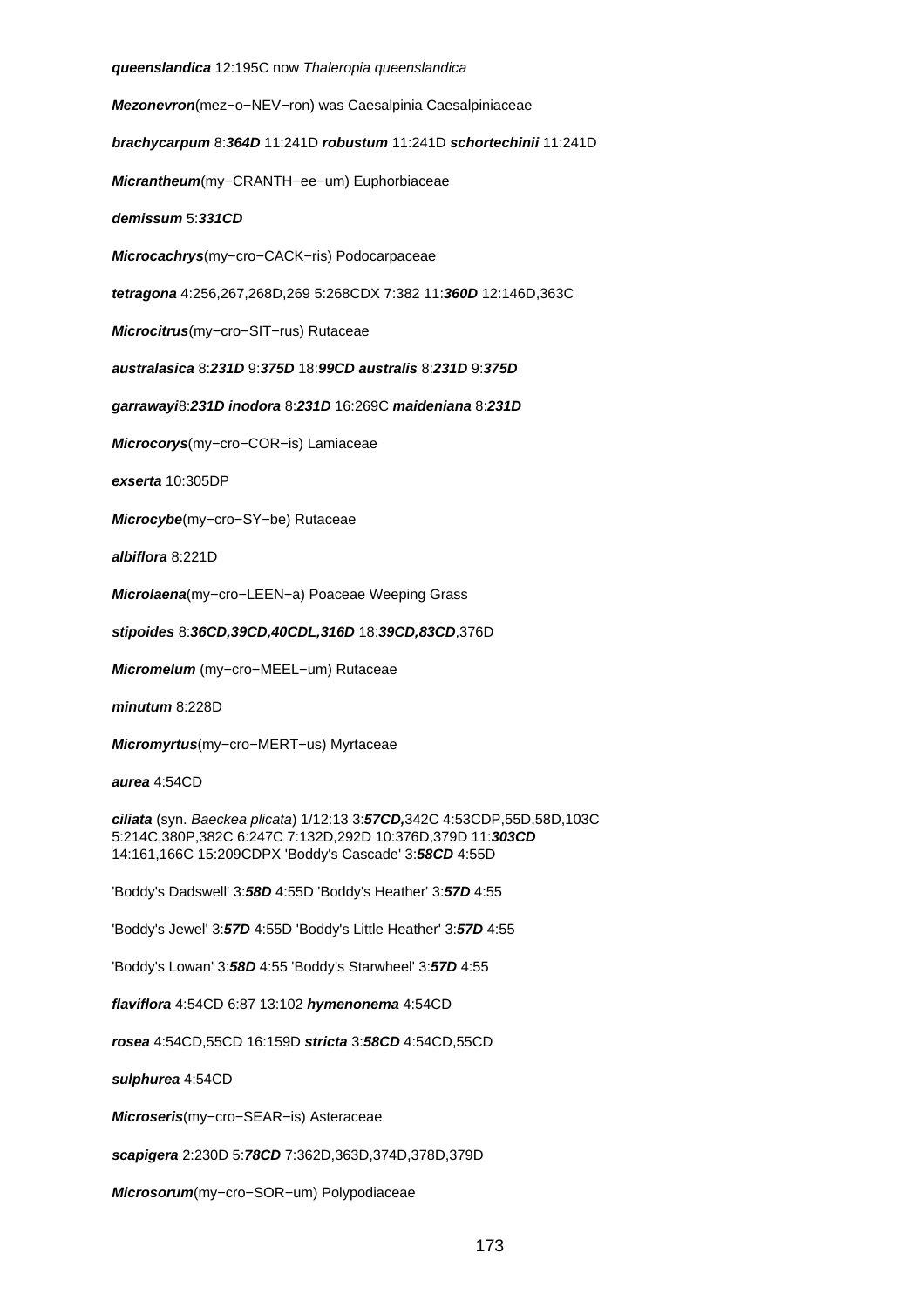## **scandens** 7:104C 18:**108CD scolopendria** 16:194C,275C **Microstrobos**(my−cro−STRO−bos) Podocarpaceae **fitzgeraldii** 4:**256D**,261L **niphophilus** − see Pherosphaera hookeriana 12:363D **Microtis**(my−cro−TUS) Orchidaceae **alba** 4:164D,165C **atrata** 4:165C,167D,168C,170C,308C **bipulvinaris**4:165C,166D 7:62X,63X **brownii** (syn. M.truncata) 4:164D **gymnadenioides** 4:165,167D **holmesii** 4:165,166D **magnadenia** 4:165,166D **media**2:266X 4:164D,165 **oblonga** 4:165,166D,168,170 7:62X **orbicularis** 4:165,167D,168,169,170 **pulchella** 4:167D **parviflora** 3:137D 4:27D,164D,165,167,170 8:**275C** 13:**222CD unifolia** 1/8:4D 2:121X,266X 4:27D,163D,170,275 7:62X,**63X** 13:**222CD Millettia** (mill−ETT−ee−a) Fabaceae **megasperma** 10:133P,**117CD Milligania** (mill−ig−AIN−ee−a) Asteliaceae/Liliiflorae **densiflora** 12:362C 16:288P,**298CD,350DL** 17:151C **johnstonii** 10:358D 16:288P,**298CD lindoniana** 16:**298CD longifolia** 16:**298CD stylosa** 16:**298CD,350DL Mimulus** (MIM−yoo−lus) Scrophulariaceae **gracilis** 17:148P,149C,150C 18:**299CDprostratus** 18:**298CD repens** 5:13C,91CD 6:315C 9:**253CD**,257C 10:**259CD** 11:360C 17:150C 18:299CD **uvedaliae** 18:**298CD Mimusops** (MIM−yoo−sops) Sapotaceae **elengi** 8:71D,74D,**122CD** 16:269C **Minuria**(min−YOO−ree−a) Asteraceae 10spp. **cunninghamii** 6:**317CD**,352C 8:256P,**261D leptophylla** 18:**297CD**,289P **rigida** 6:**317CD sauedifolia** 6:**317D Mirbelia** (mer−BEEL−ee−a) Fabaceae 11:50D 17:**104D** ABG 10(1)1987 **dilatata** 10:**117CD** 12:367C **oxylobioides** 10:**117CD rubiifolia** 1/12:16C **speciosa**10:105P,117C **Mitrasacme**(my−tra−SACK−me) Loganiaceae **polymorpha** 7:122D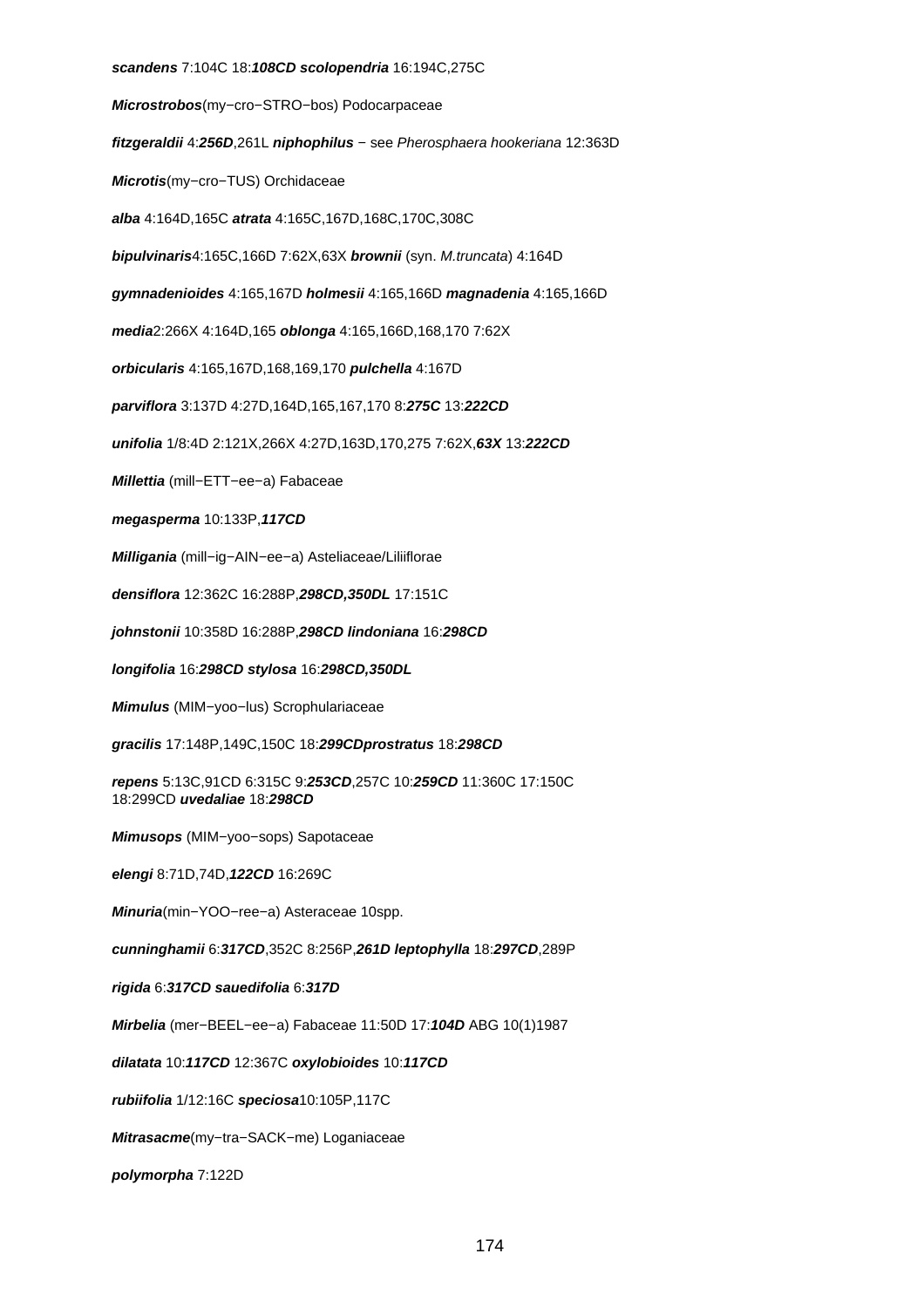**Mobilabium** (mo−bil−AY−bee−um) Orchidaceae

**hamatum** 7:241P 8:91

**Molineria**(mol−in−EER−ee−a) Hypoxidaceae/Liliiflorae 16:**260DL**

**capitulata**syn.recurvata 13:**70C** 16:**360DL** 18:**79CD**,89P

**Monochoria**(mon−o−COR−ee−a) Pontederiaceae

**australasica, cyanea, hastata** & **vaginalis** 14:167D

**Monotoca**(mon−o−TO−ca) Epacridaceae

**billawiniea** 18:**179D elliptica** 7:114D **empetrifolia** 12:146D,363C

**oreophila**18:**179D**

**Montia**(MON−ti−a) Portulacaceae

**australasica** syn. Neopaxia & Claytonia 6:244P,245CD,313CD 7:355D,371D, 378D,**390CD** 9:**253CD** 10:**258CD** 11:**360C** 17:149C,**151C,158CD**

**Morgania** (mor−GAIN−ee−a) Scrophulariaceae

**glabra**now Stemodia glabella 6:316C 7:335 9:**253CD** 11:167C

**Morinda** (mor−IN−da) Rubiaceae

**citrifolia** 16:195C,274C 18:**163D**,164P

**Mucuna** (mew−KEW−na) Fabaceae

**gigantea** 10:117CD 16:269C 17:**254CD**,256P

**Muehlenbeckia** (mew−len−BECK−ee−a) Polygonaceae

**adpressa** 3:207D 5:91CD

**Muiriantha** (mew−er−ee−ANTH−a) Rutaceae

**hassellii** 8:**221D**

**Murchisonia** (mur−chis−O−nee−a) Liliaceae

**fragrans** 12:**51DL volubilis** 12:**51D**

**Murdannia**(mer−DAN−ee−a) Commelinaceae

**graminea** 8**:83CD** 9:**269D**

**Murraya** (MURR−ee−a) Rutaceae

**crenulata** 8:**228D paniculata** 8:228D

**Musa**(MEW−sa) Musaceae

**acuminata** 12:199C,202C,**231CD banksii** 14:167D 17:264P,**266CD**

**fitzalanii** 14:167D 17:266D **jackeyi** 14:167D 17:266D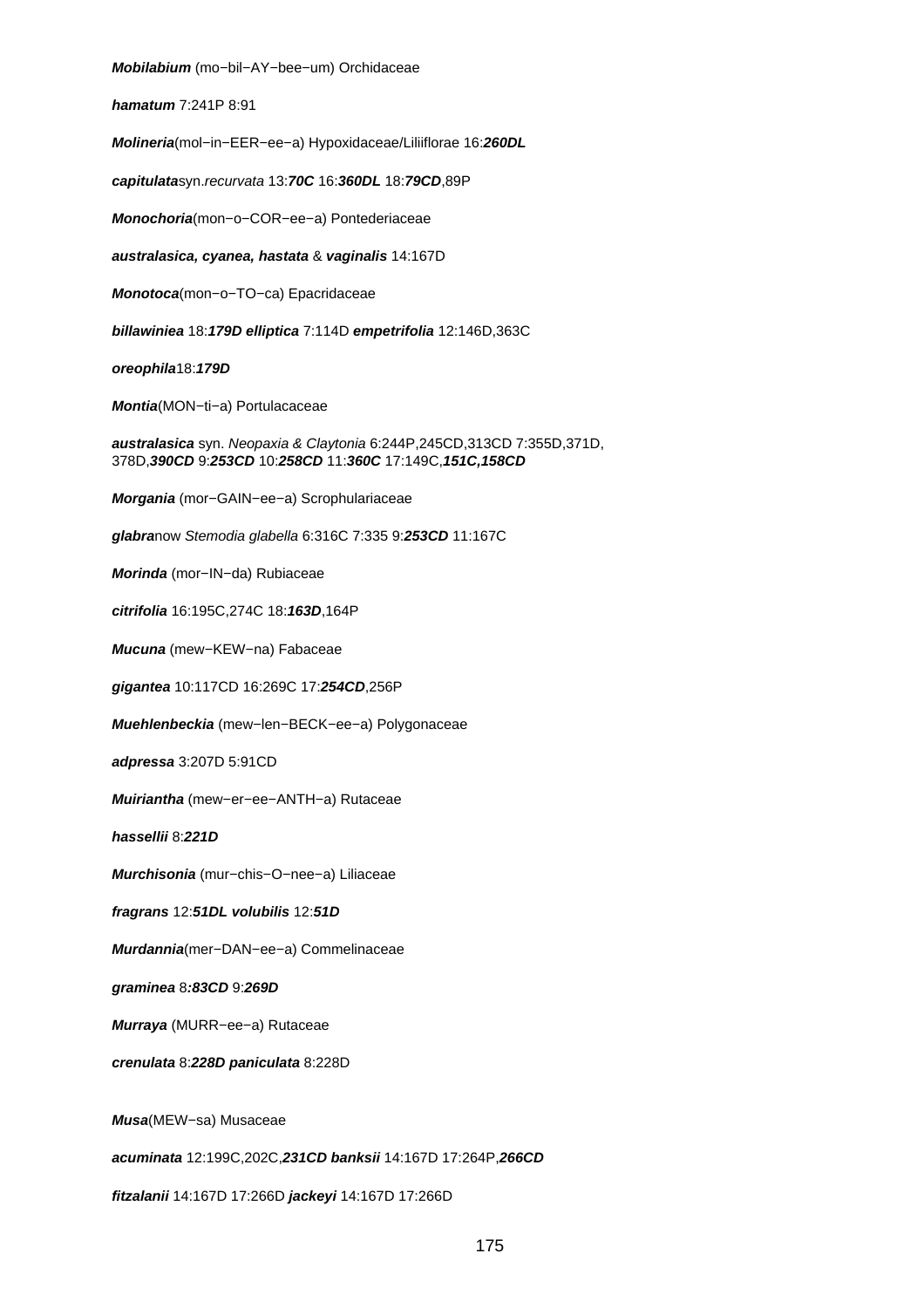**Musgravea**(mus−GRAY−vee−a) Proteaceae

**heterophylla** 12:207C,**210CD**

**Myoporum** (my−o−POR−um Myoporaceae

**acuminatum** 5:95CD 13:103D **debile** now Eremophila debilis

**desertii** 7:290D,332D **floribundum** 3:342C 5:214C,308C 6:298C 18:22C

**insulare** 3:118C,207C,335D 5:**91CD,**214C 8:159 12:26C,35C

**montanum** 2:217D 5:**90CD** 7:291D,332D 8:**167CD** 12:35C

### **oppositifolium** 6:**298CD**

**parvifolium** syn. humile 1/12:13P,15C 3:103C,207C,342C 4:313D 5:91C, 95C,214C,308C 6:298CD 7:291D,332D 8:184C 11:167C 12:162C,184C 13:**54CD**,266C 15:214C 17:338C 18:24C 'Monaro Marvel' see below

**platycarpum** 3:299C 5:**90CD**,326C 7:290D,332D 8:**167CD** 12:35C

'Monaro Marvel' 11:**324D** 17:**50D serratum** 3:207C,342C

**viscosum** 3:118D 5:**88CD** 6:**298CD**

**Myosotis** (my−o−SO−tis) Boraginaceae

**exarrhena** Sweet Forget−me−not 18:**108CD**

**Myriophyllum**(mirr−e−o−FILL−um) Haloragaceae FA18 Water Milfoil.

**amphibium**18:**129CD elatinoides** 10:**259CD muelleri** 9:**254CD**

**papillosum** 17:**149C,160D**,184P,185P **pedunculatum** 7:358D

**propinquum** 9:**254CD** 10:**259CD verrucosum** 9:**254CD 10:259CD** 17:152C

**Myristica**(my−RIST−ic−a) Myrticaceae

**insipida** 16:274C 18:72P,73P,**80CD**,163D,164P

**Myrmecodia**(mer−me−CO−dee−a) Rubiaceae Ant Plant

**antoinii** 10:**238CD**

**Myrtella**(MERT−el−la) syn. Fenzlia Myrtaceae

**cordata** 16:195C **microphylla** (Syn. Fenzlia) 8:**82CD,133CD** 9:**71D**

**obtusa** 8:74C,**133CDP** 9:**71D**,**92DP phebalioides** 10:**211D**

**retusa** 8:133CD 9:**71D**

**Nauclea**(NAW−clee−a) Naucleaceae / Rubiaceae

**orientalis** 8:**103CD** 12:207C,231CD 16:195C

**Neisosperma** (neis−O−sper−ma) Apocynaceae

**poweri** (syn. Ochrosia newelliana) 8:88CD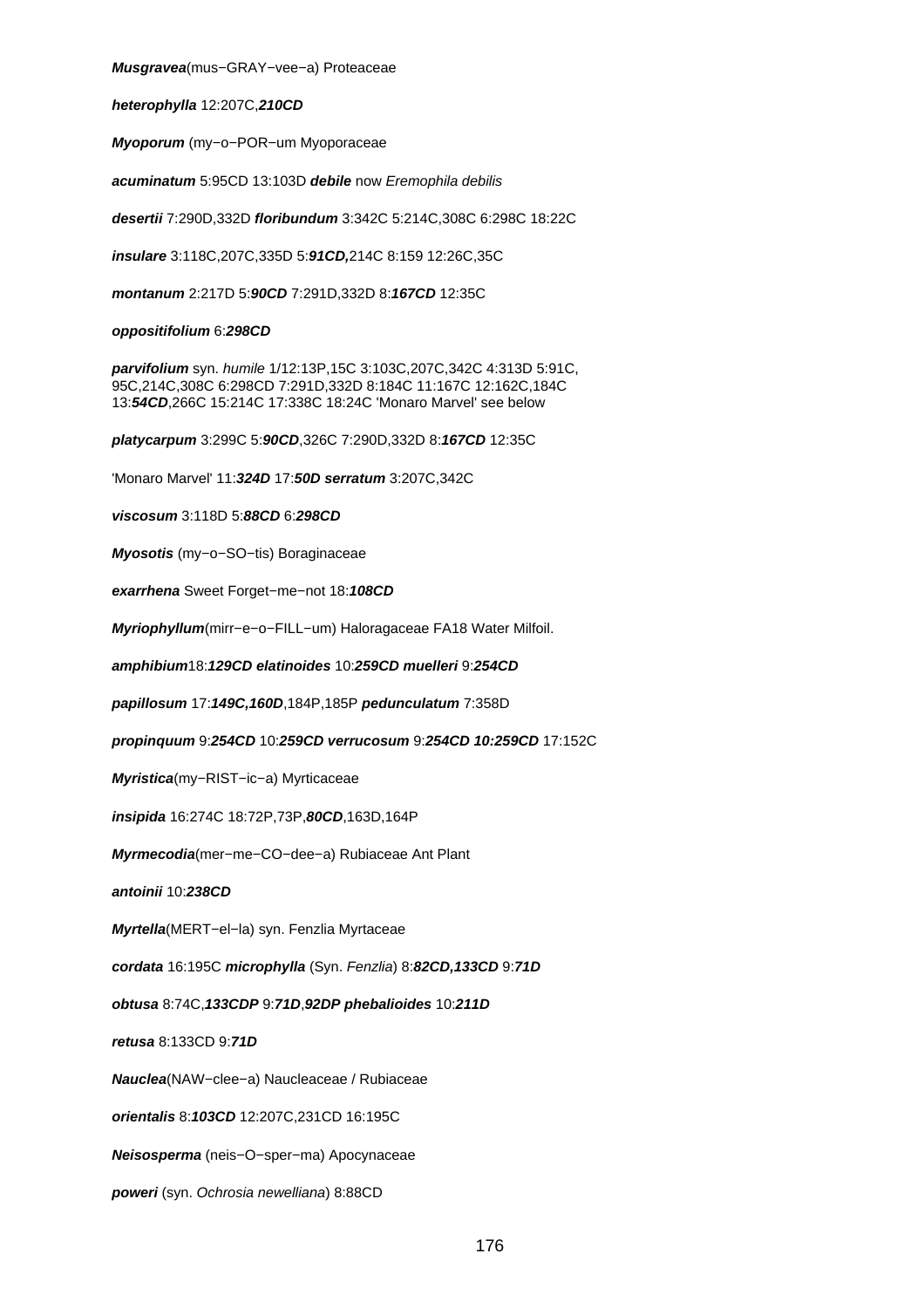**Nelumbo**(nel−UM−bo) Nelumbonaceae **nucifera** 17:144P,**149CD,15DC Nematolepis**(nee−ma−to−LEE−pis) Rutaceae **phebalioides** 4:68C 8:**221D** 12:26C,**160CD,173DP,181CP Nemcia** (NEM−see−a) Fabaceae **acuta, axillaris, brownii** and now Gastrolobium brownii **capitata** 15:120P,125D **carinata** 15:125D **coriacea** 15:120P,125D **crenulata** 15:125D, **dilatata, emarginata, epacridoides,** 15:125D **heterophyllahookeri, ilicifolia, leakeana** 15:125D,140P **lehmannii, obovata, plicata** syn. pauciflora, **pulchella, punctata** 15:125D **pyramidalis, reticulata,**15:124P,125D **retusa, rubra, spathulata, stipularis, tricuspidata** syn.Gastrolobium 15:125D **truncata** now Gastrolobium truncata 15:125D **Neoastelia** (nee−o−ass−TEE−lee−a) Asteliaceae/Liliiflorae **spectabilis** 16:**350DL Neobyrnesia**(neo−BURN−nes−ee) Rutaceae 11:222D **suberosa** 11:**222D Neofabrica**(neo−FAB−ris−ee−a) Myrtaceae **myrtifolia** 16:269C **Neogoodenia**(nee−o−good−EEN−ee−a) Goodeniaceae **minutiflora** 5:**242D Neolitsea**(nee−o−LIT−see−a) Lauraceae **australiensis** 12:207C,215C **dealbata**9:371C 12:195C,199C 13:**70C Neorites** (nee−o−RY−teez) Proteaceae **kevediana** 12:193DP,195C,199C,**210CD**,231CD **Neosepicaea**(nee−o−see−pis−EE−a) Bignoniaceae **jacunda** 17:**134D viticoides** 17:134D,**135D**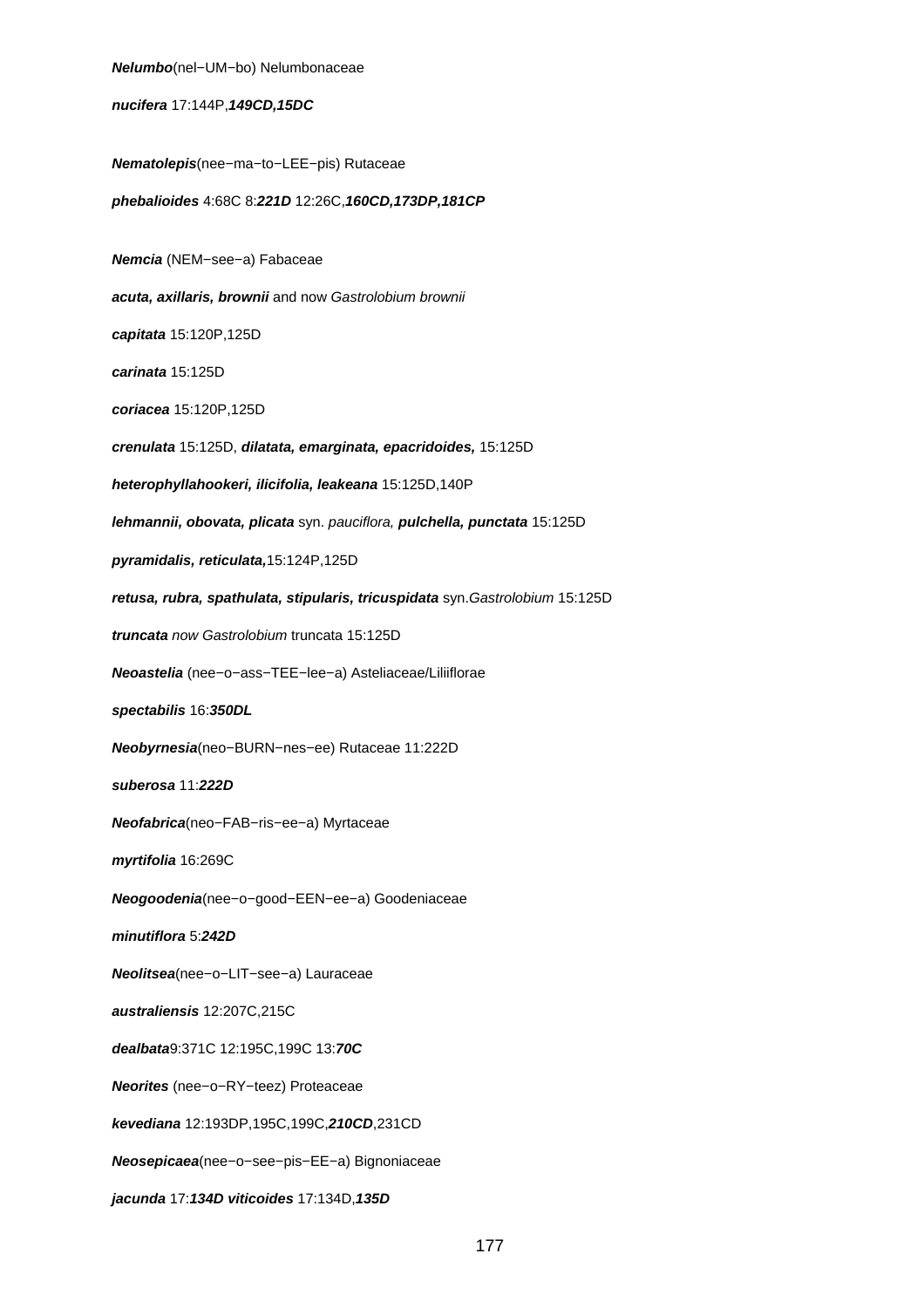**Nepenthes**(ne−PENTH−eez) Nepenthaceae Pitcher Plant **mirabilis** 3:319D 18:**129CD Nephrolepis**(nef−RO−lee−pis) Davalliaceae **biserrata** 12:198C **cordifolia**16:194C,275C 17:165D **hirsutula** 12:198C **Neptunia** (nep−TEW−nee−a) Mimosaceae **dimorphantha** 3:**85D Nertera**(NER−ter−a) Rubiaceae Bread Plant **depressa** 7:358D,**382CD** 11:360C **granadensis** 17:**162CD** K 18:**129CD Nervilia**(ner−VIL−ee−a) Orchidaceae **holochila** 8:75d **pachystamoides** 10:358D **Newcastelia** (new−cas−TEE−lee−a) Chloranthaceae / Verbenaceae **elliptica** 13:99D **hexarrhena** 18:**151L Nicotiana**(nic−o−she−AH−na) Solanaceae **amplexicaulis** 7:**283D benthamiana** 7:280D,**282D clavicola** 7:**283D debneyi** 7:**283D excelsior** 7:280D,**281D exigua** 7:**283D glauca** 7:**283D** 8:258D **goodspeedii** 7:**283D gossei** 7:280D,**282D hesperis** 7:**283D ingulba** 7:**280D**,281P **maritima** 7:**283D megalosiphon** 7:**280D**,282D **occidentalis**7:**280D**,282D **rosulata** 7:**283D rotundifolia** 7:**283D simulans** 7:**280D**,282D **suaveolens** 7:**283D umbractica** 7:**283D velutina** 7:**280D**,282D 8:266D 18:**110CD Niemeyera**(nee−MY−er−a) Sapotaceae **pruniferum**17:**252CD**,253P **Nigromnia**(ni−GROM−nee−a) Goodeniaceae **globosa** 10:357D **Nitraria** (ny−TRAIR−ee−a) Zygophyllaceae **schroberi** 1/12:15 3:207C 8:**167CD Normanbya**(NOR−man−be−a) Arecaceae **normanbyi** 8:90,117 13:70C,**301CP** 15:257C 16:**207CD**,274C 18:163D,164P **Notelaea** (no−tel−EE−a) Oleaceae

**ligustrina** 12:147C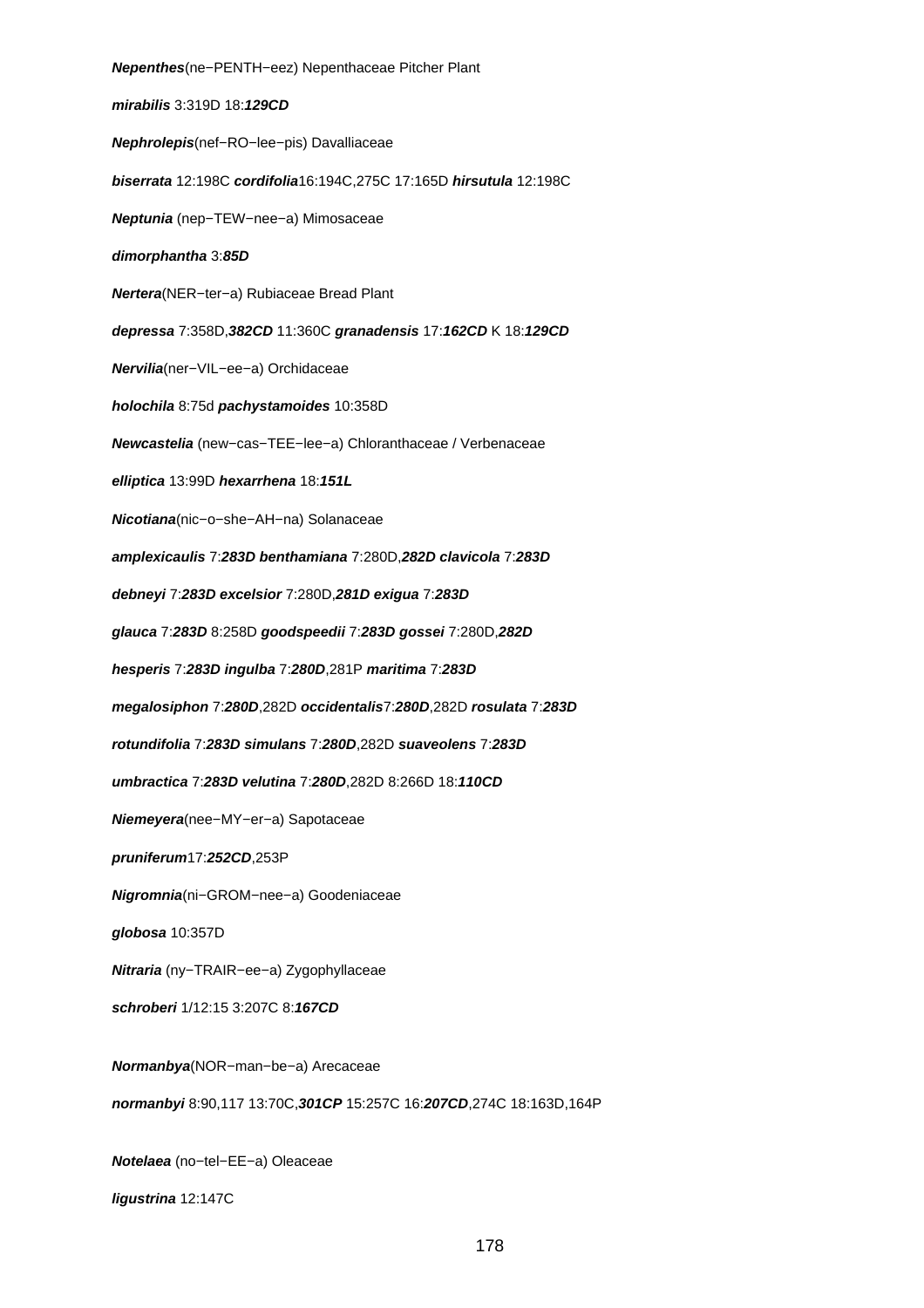**Nothocnide**(noth−OCK−ny−dee) Urticaceae

**repandra**17:**270D**

**Nothofagus** (noth−o−FAY−gus) Fagaceae Flora Vol.3

**cunninghamii** 3:**59CD** 5:110C 6:**211CD** 9351D 12:65C 13:**7OC**

**gunnii** 3:**66CDX** 7:320 12:363C 13:**69C**

**moorei** 1/12:14,15 5:133C 9:**375D**

**Notodanthonia**(no−to−dan−THO−nee−a) Poaceae **caespitosa** (syn. Danthonia) 8:**265D** 18:**39CD carphoides** 8:**43CDL**

**Nuytsia** (NEWT−see−a) Loranthaceae

**floribunda** 1/5:5C 1/7:14C 2:9PX,10C 4:**176CDPX**,177P 6:72C,86C 17:339C,**341C** 18:**159CD**

**Nymphaea**(nim−FEE−a) Nymphaeaceae

**gigantea** 7:134D,156D 6:72X,86D 8:**83CD** 17:145P,151CD

**Nymphoides**(nim−FOY−deez) Menyanthaceae

**crenata** (syn.Limnanthenum crenatum) 6:315D 17:141P,**151C**

**geminata**17:145P **indica** 17:165P

**montana** 17:165P **stygia** 10:358D

**Nypa**(NY−pa) Arecaceae

**fruticans** 6:223C,**228CD** 16:**219CD**,233P

**Ochrosia** (o−CRO−zhee−a) Apocynaceae

**elliptica** 8:74C,88C 16:269C

**Ochrosperma**(o−cro−SPERM−a) Myrtaceae

**lineare** syn Baeckea linearis 18:**110CD**

**Ocimum** (O−sim−um) Lamiaceae

**sanctum**Sacred Bells 18:**110CD tenuiflorum** 10:307D 18:**110CD**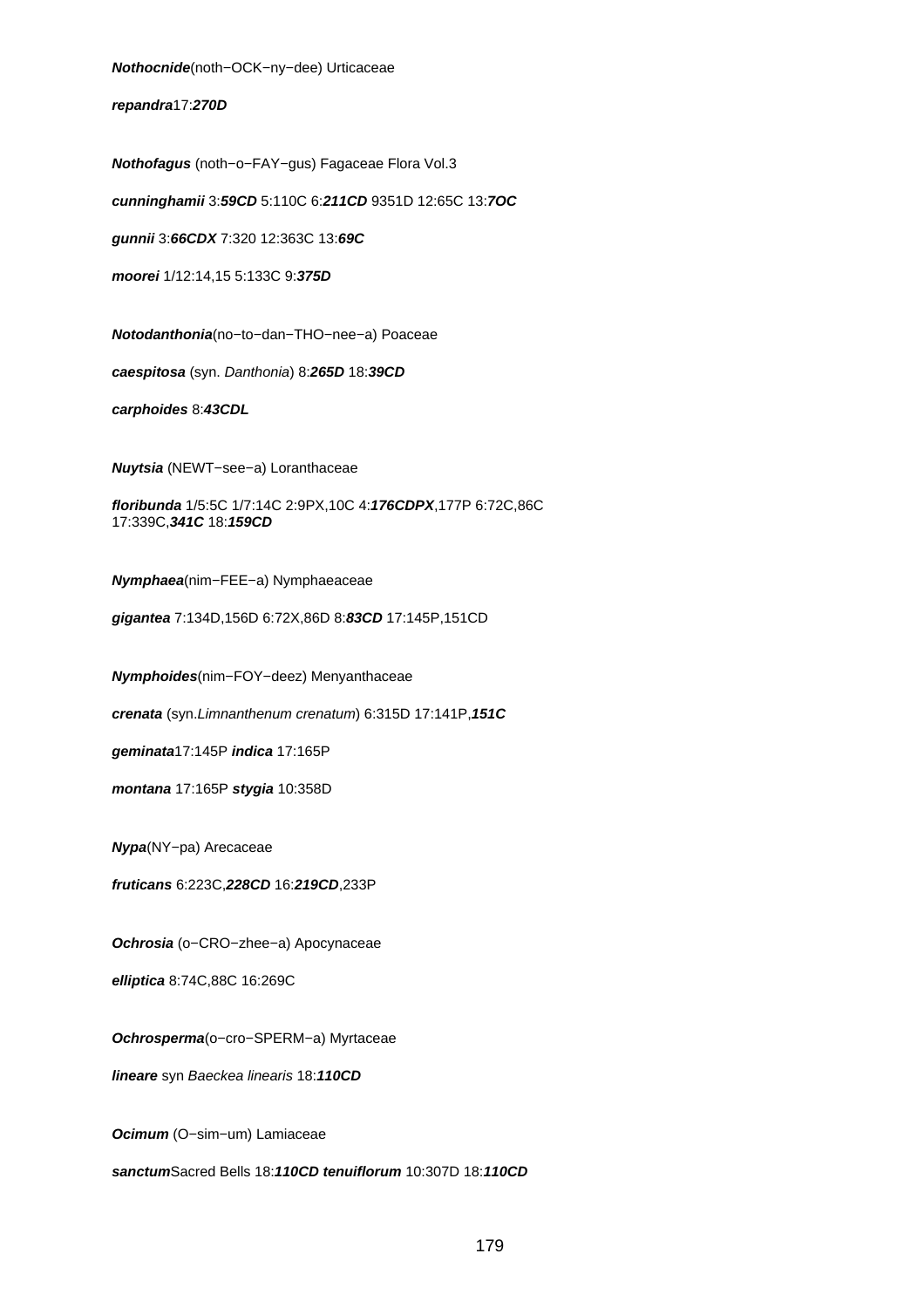#### **Olax** (O−lax) Olacaceae

**aphylla** 11:77D **benthamiana** 11:76DXL **phyllanthi** 11:**76D**

**Olearia**(o−lee−AIR−ee−a) Asteraceae 11:**191CDP algida** 7:359D,366D,374D,378D **archeri** syn. O.lanceolata 7:386D **argophylla** 2:228 6:**211CD** 7:110D 11:194C **arida** 10:358D **asterotricha** 11:**191CD axillaris** 3:207C,335D 11:**194CD calcarea** 11:**194D canescens**17:354CD **ciliata** 3:287C 5:**299CD,329P** 6:**297CDP** 8:250D 11:194D,**304CD cordata** 8:**320D**,321P **decurrens** 8:259D,**261D elliptica** 10:378D,380D **erubescens** 3:287C 11:**191CD flocktoniae** 10:358D **floribunda** 3:287C 6:**297CD**,335 **frostii** 11:194C 12:64C **glandulosa** 3:287C 11:**194CD** 12:**158CD glutinosa** 11:194CD **grandiflora** 5:**329CD lanceolata** now O.archeri 7:**386CD ledifolia** 12:**158CD lepidophylla** 7:290D,335D **lirata** 3:287C **magnifica** 6:**297CD magniflora** 7:290D,334D,335D 11:**192DP**,194D **megalophylla** 7:373D,378D,391CD 11:194C **microphylla** 3:342C 7:110D 11:194D **muelleri** 2:241D 5:**88CD** 6:**298CD** 11:194D **oliganthema** 10:358D 'Olwyn Barnett' 17:**59D pannosa** 1/2:13D 6:**298CD** 11:194D **persoonioides** 7:**386CD** 12:**158CD phlogopappa** (syn O.gumniana) 3:287C 5:214C 7:110,366 11:194C 17:**350C picridifolia** 6:**298CD** 7:107D,110D,334D 11:194D **pimeleoides** 2:228C 6:**298CD**,353C 7:290D,335D 11:**192DP**,194D **pinifolia**12:146D,**158CD** ramulosa 3:207C 11:**191CD**,194D 17:**350C rudis** 6:298D 7:290D,335D 11:**193DP speciosa** 11:191CD **subrepanda** 7:373D **tenuifolia** 8:**320D Olearia teretifolia** 3:116C,207C.342C 5:**266CDX** 7:290,335 'Compacta' 3:342C **tomentosa** 12:65C **viscosa** 3:287C **Omalanthus**(o−ma−LANTH−us) Euphorbiaceae **populifolius** 7:114D 9:**375D** 12:195C,207C,**232CD** 13:70C 15:257C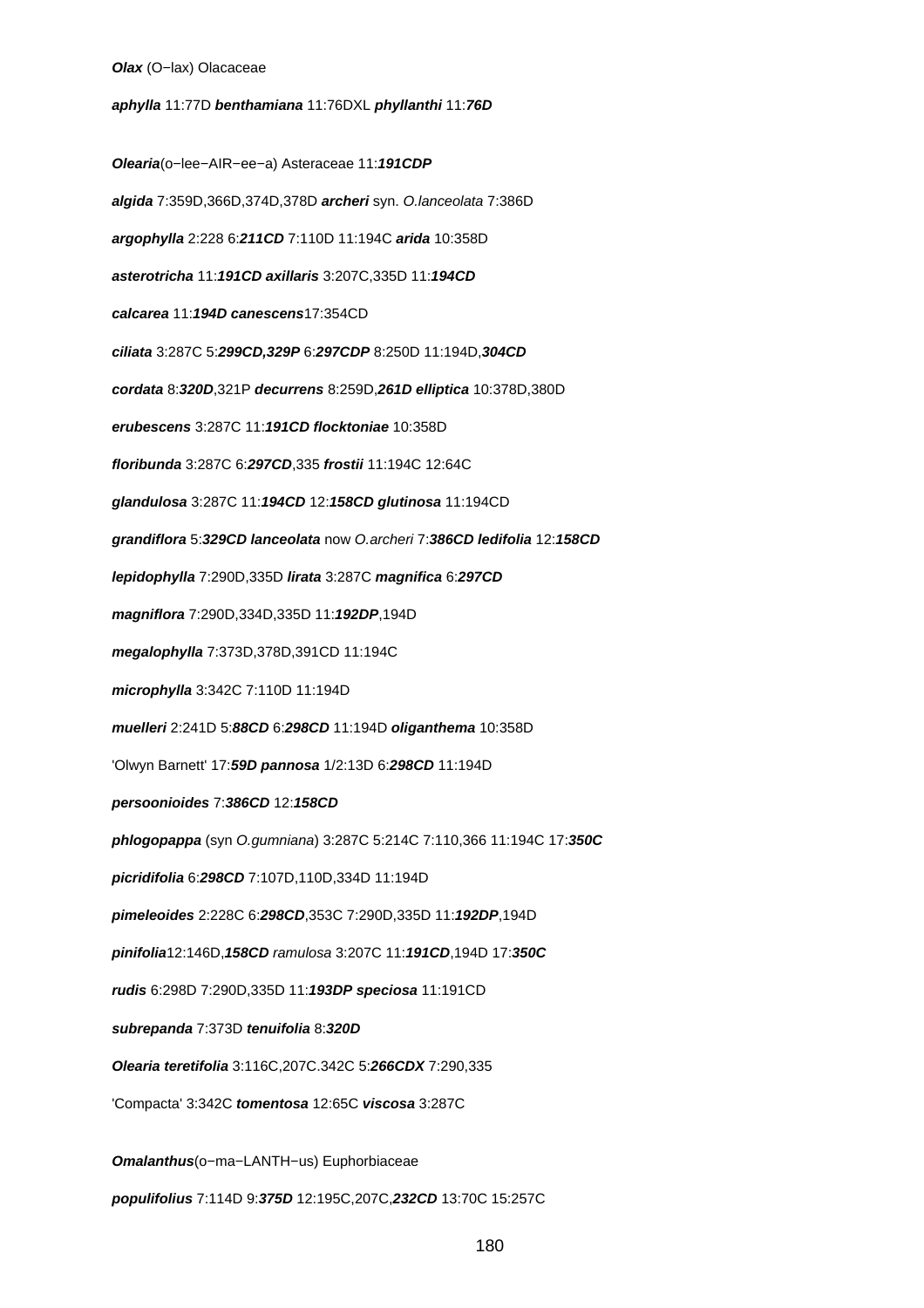**Omphalolappula** (om−fa−lo−LAP−yoo−la) Boraginaceae **concava** 8:**262D Ophioglossum** (off−ee−o−GLOSS−um) Ophioglossaceae **pendulum** 15:238P **Oraniopsis** (or−AIN−ee−op−sis) syn.Orania Areaceae **appendiculata** 16:210CD **Oreocallis** (or−ee−o−CALL−iss) Proteaceae all species are now Alloxylon **Oreodendron**(or−ee−o−DEN−dron) Thymelaeaceae **biflorum** 3:**173D Oreomyrrhis**(or−ee−o−MIRR−iss) Apiaceae **brevipes** 7:363D **ciliata** 7:363D **pulvinifica** 7:335D,358D 12:**352 Orites**(or−I−teez) Proteaceae **acicularis** 12:146D **exelsa** 9:**375D** 13:**70C lancifolia** 3:354C 7:366D **revoluta** 11:**360C** 12:146D,158D **Orthoceras**(or−THOSS−er−ass) Orchidaceae **strictum**2:177D 4:**240DP,275D Orthosiphon**(orth−o−SY−fon) Lamiaceae **aristatus** 10:**307D** 16:269C **Orthothylax** (orth−o−THY−lax) Philydraceae **glaberrimus** now Helmholtzia glaberrima 9:343D,**375D Orthrosanthus**(orth−ro−SANTH−us) Iridaceae **laxus** 6:**337CDP** 7:116 12:64C,244P 14:**199D,370CX** 18:26C **muelleri** 14:**199D**

**multiflorus** 3:342C 5:**56CD** 6:**150C,337CD** 9:246CD 10:**259CD** 12:162C 14:**199D**,201P,370C,**371CX** 17:338C,**341C polystachyus** 14:**199D**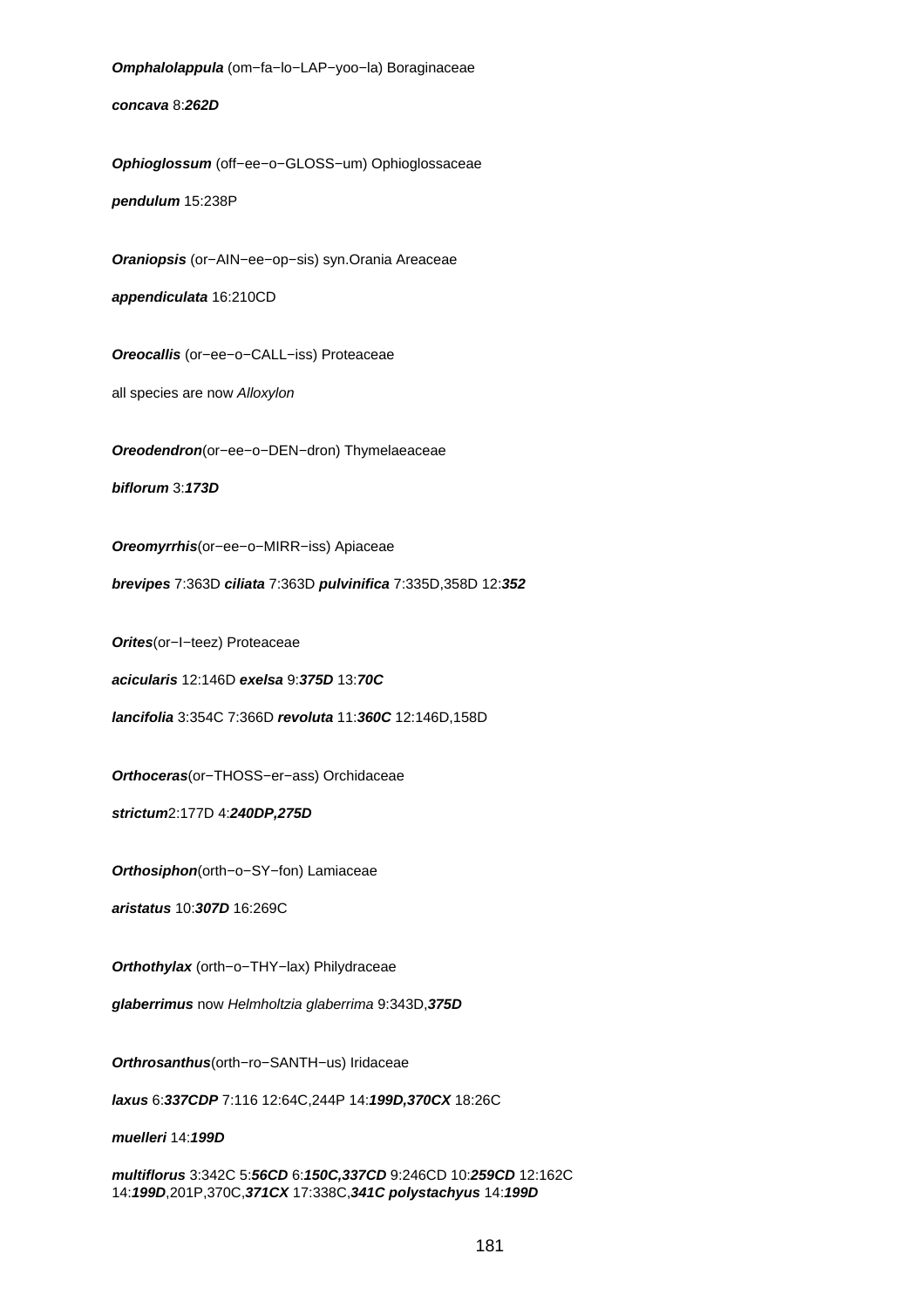**Osbornia**(oz−BORN−ee−a) Myrtaceae **octodonta** 6:222D,223D,**228CD Otanthera** (o−TANTH−er−a) Melastomataceae **bracteata** 16:**263CD**,281P **Othonna** (ot−HO−na) Asteraceae **gregorii** syn. Senecio gregorii 2:214D 6:353C 7:253P,274D 13:176CP,179D **Ottelia**(ot−ELL−ee−a) Hydrocharitaceae **ovalifolia** 17:144P,**149CD,150CD**,**151C**,152C **Owenia** (o−WEEN−ee−a) Meliaceae **lactea** 7:**382CD Oxylobium** (ox−ee−LO−bee−um) Fabaceae 17:**104D**,107P some species transferred to Nemcia & Gastrolobium 15:125D **alpestre** now Podolobium alpestre **cuneatum** 11:**118CD ellipticum** 3:287C,354D 7:366C 10:**118CD ilicifolium** now Podolobium ilicifolium 7:138D,142D 10:**118CD,**136P **lanceolatum** (now Callistachys lanceolata) 3:11C 5:214C 10:118CD 15:125 **linariifolium** 10:**118CD parviflorum** 10:**118CD robustum** 7:138D,142D 10:**118CD scandens** 1/12:16 10:**118CD** 15:121P **tricuspidatum** 3:**58CD**,117C 5:214C,**269CDX** 12:66C 13:54 **Ozothamnus**(o−zo−THAM−nus) Asteraceae spp. were Helichrysum **alpinus** was H.alpinum 7:366D,378D17:350CD **costatifructus**syn. H.costatifructum 17:**350CD diosmifolius** syn. H.diosmifolium 18:24C **hookeri**syn. H.hookeri 6:241CP 7:366D,382D **ledifolius** syn. H.ledifolium 12:143D,158D **lycopodioides** syn. H.lycopodioides 9:247C 12:**158D obcordatus**syn. H.obcordatum 12:**158D**

**rodwayi** syn. H.backhousei & cuneifolium 7:382D 10:54P,**46D**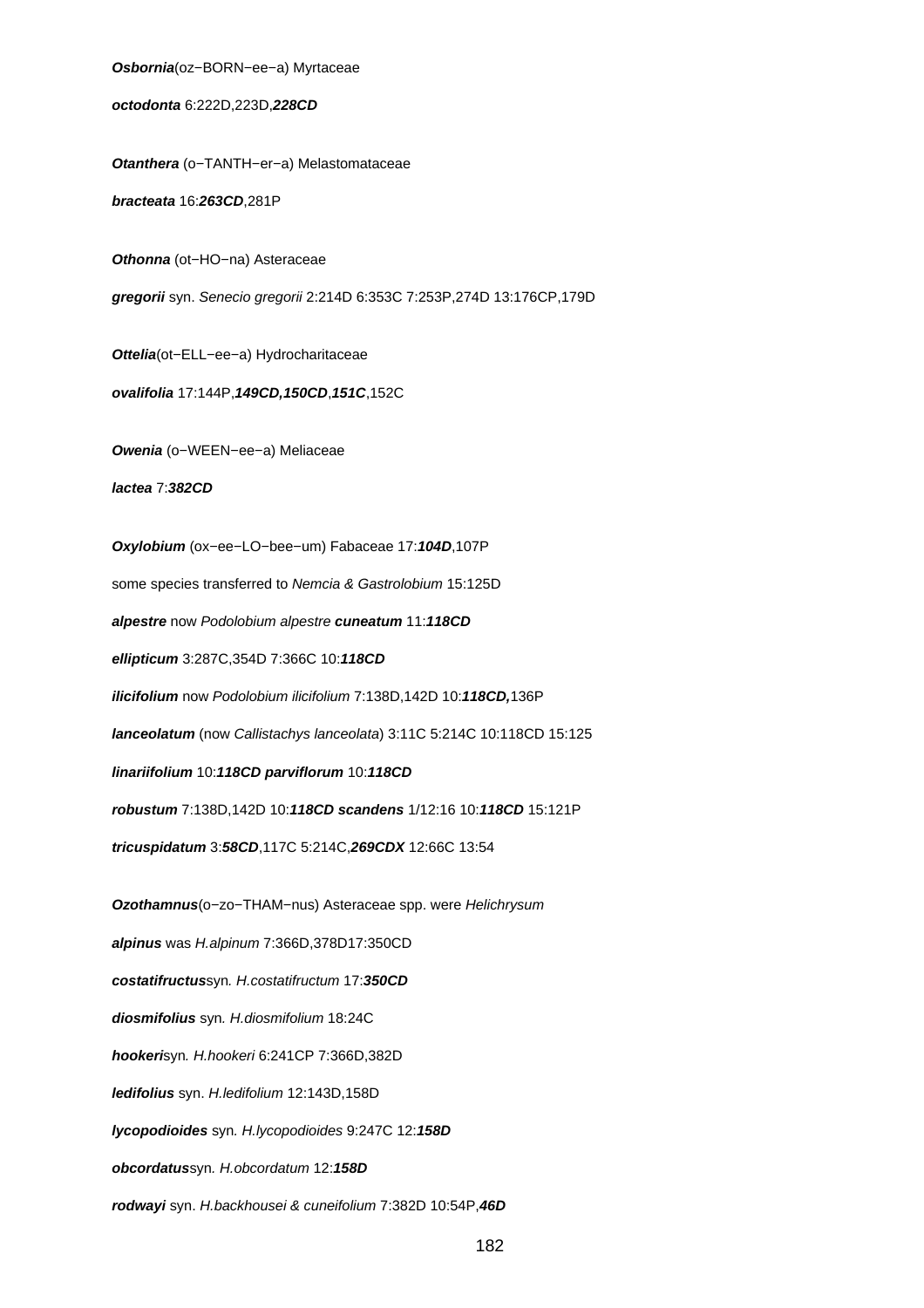**rosmarinifolius** syn H.rosmarinifolium 12:**158CD**

**scutellifolius** syn.H.scutellifolium 12:**158CD**

**secundiflorus** syn. H.secundiflorum 7:366D,378D

**Pachycornia**(pack−ee−CORN−ee−a) Chenopodiaceae **tenuis** now Sclerostegia tenuis 3:113D **triandra** 6:**355CD**

**Palaquium** (pal−ACK−we−um) Sapotaceae

**galactoxylum**17:**279CD**,281P

**Palmeria**(pal−MEER−ee−A) Monimiaceae

**scandens** 12:215C

**Pandanus**(pan−DAN−us) Pandanaceae

**conicus** 12:**231CD gemmiferus** 12:193P,199C,231CD

**monticola** 12:198C 17:**278CD**,280P 18:**163D**,164P **pedunculatus** 8:67C

**solms−laubachii** 12:198C 18:163D,164P **whitei**8:**122CD** 12:**224CD**

**zea** 12:199C,**231CD**

**Pandorea** (pan−DOR−ee−a) Bignoniaceae 15:362−368

**baileyana** 15:362D,**368D**

**doratoxylon** 2:217D 7:292D,332D 8:**83CD**,124P 13:99D 15:362D,**367CD**

**jasminoides** 3:342C 4:**202CD** 7:106C 11:**29CD** 12:184C 14:19C 15:362D,365D,366D,368C 17:**59D** 'Lady Di' 18:**295CD**

**pandorana** 3:116C 4:**202CD**,229C 5:182D 7:106D 10:396D 12:184C,**226CD**

14:19C 15:362D,**367D**,368C 17:**59D 18:26C** 'Golden Showers' 15:**364P**

'Snow Bells' 18:**295CD**

**Panicum**(Pan−ic−um) Poaceae

**decompositum** 9:**243D whitei** 9:**243D**

**Paracaleana** (syn Caleana) (par−a−kal−LEE−na) Orchidaceae

**minor, nigrita,** nublingii, **sullivanii** 3:**174D**,175D,176D

**Parahebe** (par−a−HE−be) Scrophulariaceae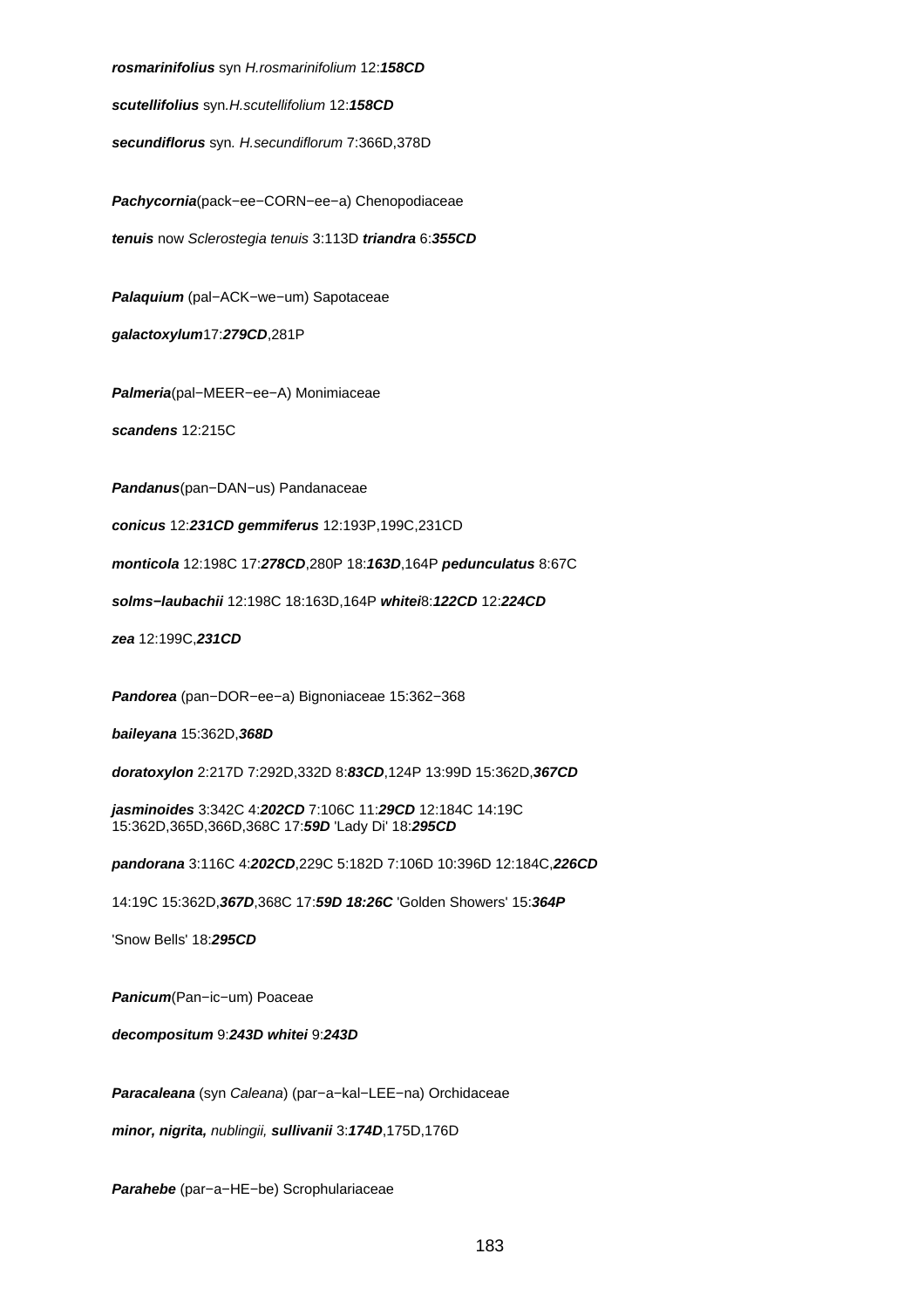**derwentiana** 7:374D 12:**157CD formosa** see Veronica formosa

**nivea** see Veronica nivea **perfoliata** 7:154D,374D 12:**360C** K

**Parantennaria**(par−ant−en−AIR−ee−a) Asteraceae

**uniceps** 7:355D,362D

**Pararchidendron**(par−AR−chi−den−dron) Mimosaceae

**pruinosum** previously Abarema 13:**332DP**

**Parasarcochilus**(par−a−sar−co−KY−lus) Orchidaceae

**spathulatus** 7:18D

**Paraserianthes** (par−a−see−ree−ANTH−eez) Mimosaceae Spp. transf. from Albizia.

**lophantha**(was Albizia)syn. distichya 1/2:5 3:116C,207C,342C 5:199C 7:130CD 9:121C 10:371C 12:26C **toona** (was Albizia) 12:207C

**Parietaria**(parry−et−AIR−ee−a) Uticaceae

**debilis**8:**266D** 17:270D **cardiostegia**17:270D

**Parinar**i (par−ee−NAR−ee) Chrysobalanaceae

**corymbosum** 4:**31D nonda** 4:29D,**31D** 16:274C

**Parsonsia**(par−SONZ−ee−a) Apocynaceae .

**eucalyptophylla** 7:292D,335D **straminea** 4:229C,**366CD** 18:**98CD**

**Paryphantha** (par−ee−FANTH−a) Myrtaceae

**cuspidata** 14:161D

**Paspalidium** (pas−pal−ID−ee−um) Poaceae

**aversum, breviflorum, constrictum, radiatum,scabrifolium** 8: **265D,316D**

**Paspalum** (PAS−pal−um) Poaceae

**distichum** 18:39C **paspalodes** 18:39C

**Passiflora** (pas−ee−FLOR−a) Passifloraceae

**aurantia** 6:**13CDPX** 8:88D 18:**104CD**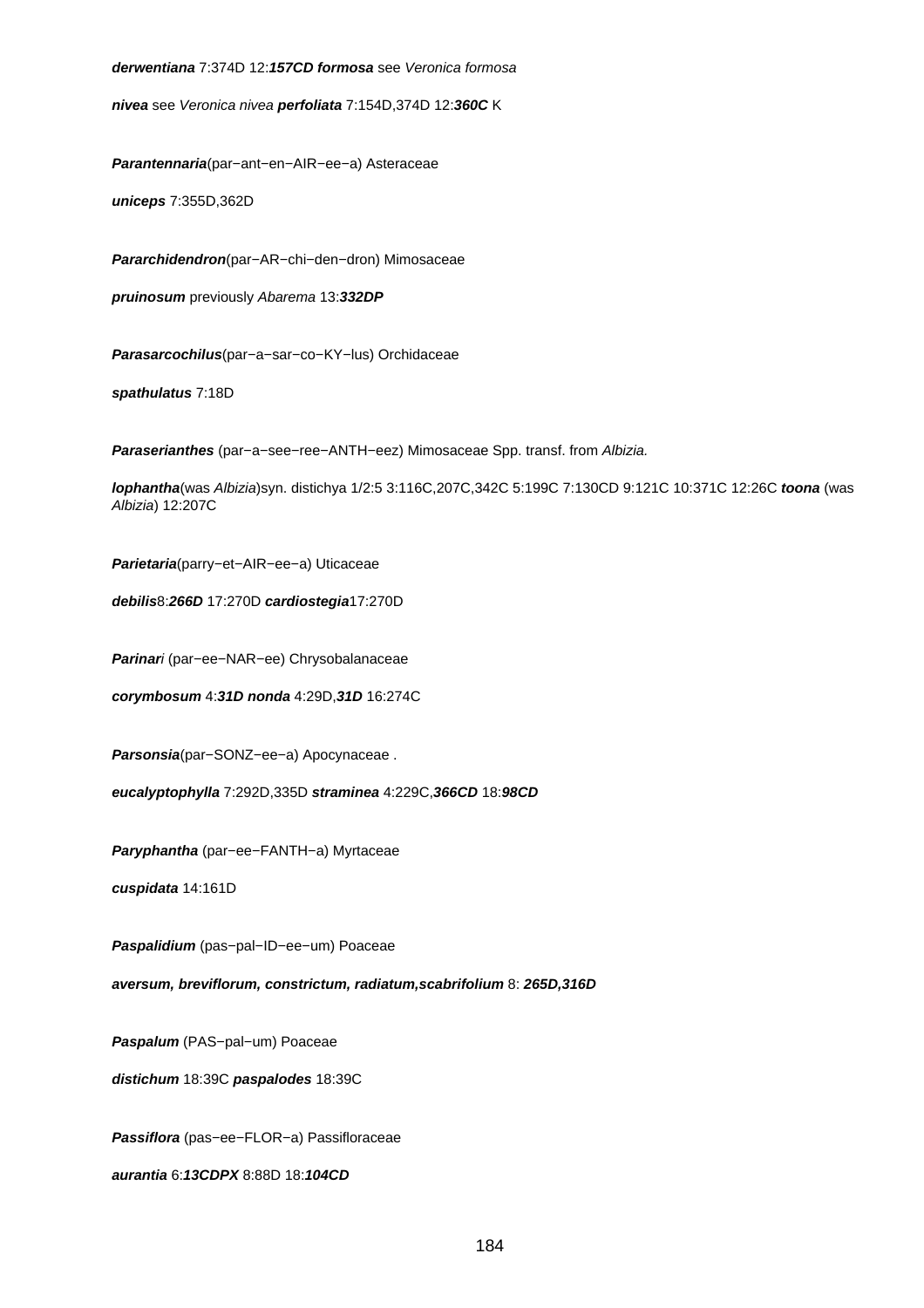**herbertiana** 6:**14CDX** 18:**104CD**

**Patersonia** (pat−er−SO−nee−a) Iridaceae

**argyrea** 14:**202D babianoides** 14:202D,204P **drummondii** 14:**202D**

**fragilis** syn. glauca 5:**56CD** 6:**335CD** 9:**246CD,**257C 10:**259CD** 11:360C 14:191,192P,200P,**203D** 16:**299CD**

**glabrata** 5:**52P** 6:**335CD** 9:284P 14:191,192P,**203D graminea** 14:**203D**

**inaequalis** 14:203D 16:**317CD juncea** 14:**205D** 16:**318CD lanata** 14:**205D**

**limbata** 14:**205D macrantha** 14:**205D maxwelleii** 14:**206D**

**Patersonia occidentalis** (syn P.longiscapa) 5:56D,**243CDP** 6:150C,**335CD**,

340P 7:116D 9:**258CD** 10:**259CD** 11:**304CD** 12:162C 14:191,200P,**206D** 16:**299CD,318CD** 17:338C

**pygmaea** 14:204P**,206D** 16:**318CD rudis** 14:**206D** 16:**319CD**

**sericea** (syn.P.longifolia) 5:**56CD** 6:**335CD** 7:116C,118C 14:189P,191DP,**207D** 15:11D 16:316P

**umbrosa** 14:**207D** 16:**316P−319CD** var **xanthina** 6:341P 16:317P

**Pavonia** (pa−VO−nee−a) Malvaceae

**hastata** 1/2:5D 3:342C 4:**173CDP** 7:122C 8:**136CD** 12:179C

**Pelargonium** (pel−ar−GO−nee−um) Geraniaceae

**australe** 1/12:16C 3:207C 5:13C 6:314C 9:254CD 11:**160DX** 18:**110CD**

**drummondii** 11:**160D havlasae** 11:**160D littorale** 11:**160DX**

**rodneyanum** 3:117C,287C 6:**272CD** 9:254CD **10:259CD**

**Pellaea** (PELL−ee−a) Adiantaceae

**falcata** 7:103D 15:239C,240C

**paradoxa** 7:103D

**Peltophorum** (pel−TOFF−or−um) Caesalpiniaceae

**pterocarpum** 8:363D,369P,**370D**

**Pennisetum** (pen−ee−SEET−um) Poaceae

**alopecuroides** 15:**112CDP**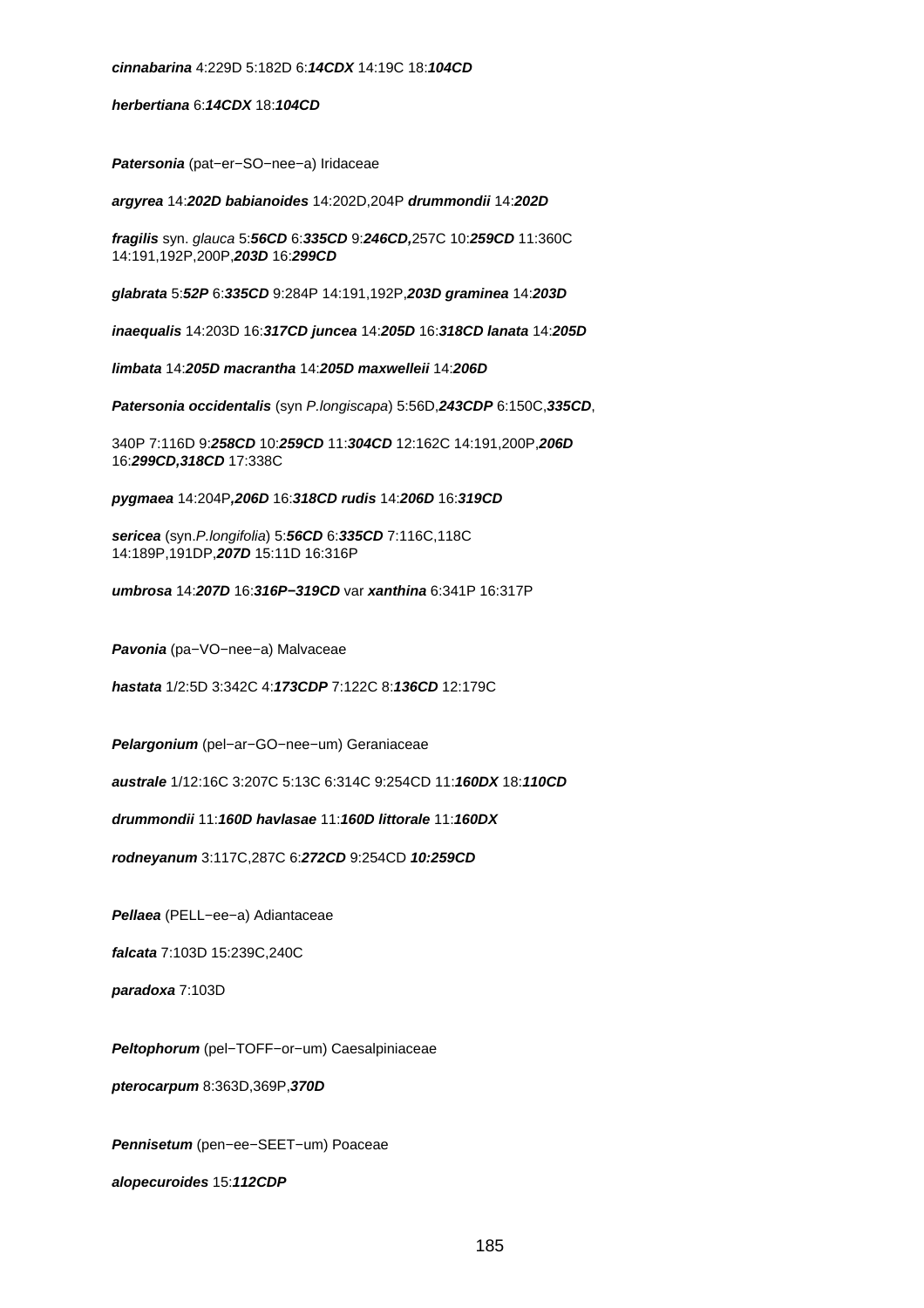**Pentaceras** (pen−TASS−er−as) Rutaceae

**australis** 8:218D 9:**375D**

**Pentachondra** (pen−ta−CON−dra) Epacridaceae **pumila** 7:354D,366D,374D,378D 11:**360C** 12:146D **Pentaptilon**(pen−TAP−til−on) Goodeniaceae **careyi** 5:**242CD Peperomia**(pep−er−O−mee−a) Piperaceae **enervis** 13:70C **leptostachya** 7:142C 13:70C **tetraphylla** 7:142D 13:70C **Pericalymma** (per−ic−ALY−ma) Myrtaceae **crassipes** 14:**154D,155CDX ellipticum** 14:**155CDX floridum** 14:**155CDX Pernettya**(per−NET−ee−a) Ericaceae **lanceolata** 4:**156CD** 12:157D **tasmanica** 4:**156CD** 7:3**82CD** 12:**157CD**,364C **Persicaria** (per−ee−CAIR−ee−a) Polygonaceae **decipiens** 17:**149CD,151C,158C**,162C **praetermissa** 17:**158C,**162C **Persoonia** (per−SOON−ee−a) Proteaceae **chamaepitys** 12:**319CD** 13:244P,**262CD** 17:**84C**,85P **comata** 13:**260CDX cornifolia** 13:247DL **curvifolia** 13:**262CD falcata** 8:54C,71C,122CD **gunnii** 6:**211D** 12:154D 13:182D,183D,**184D**,185P **hirsuta** 13:**262CD juniperina** 5:295D 13:180P,182D,**183D lanceolata** 7:146D 13:**262CD leavis** 7:144D,146D 13:182D,245P,**262CD linearis** 7:146D **longifolia** 7:55D **marginata** 3:263C **mollis** 13:263C **myrtilloides** 13:263CD **nutans** 13:263X **oxycoccoides** 13:**262CD**,263C 17:**84CD pinifolia** 3:342C 5:167D 7:144D,146D 13:182D,263D,245P,262CDX 18:26C **saundersiana** 9:320P,**323DX sericea** 13:263C **subvelutina** 13:263C **tenuifolia** 3:208C **virgata** 17:**370C Petalostigma**(pet−al−o−STIG−ma) Euphorbiaceae

**banksii** 8:67D **quadriloculare** 8:**122CD**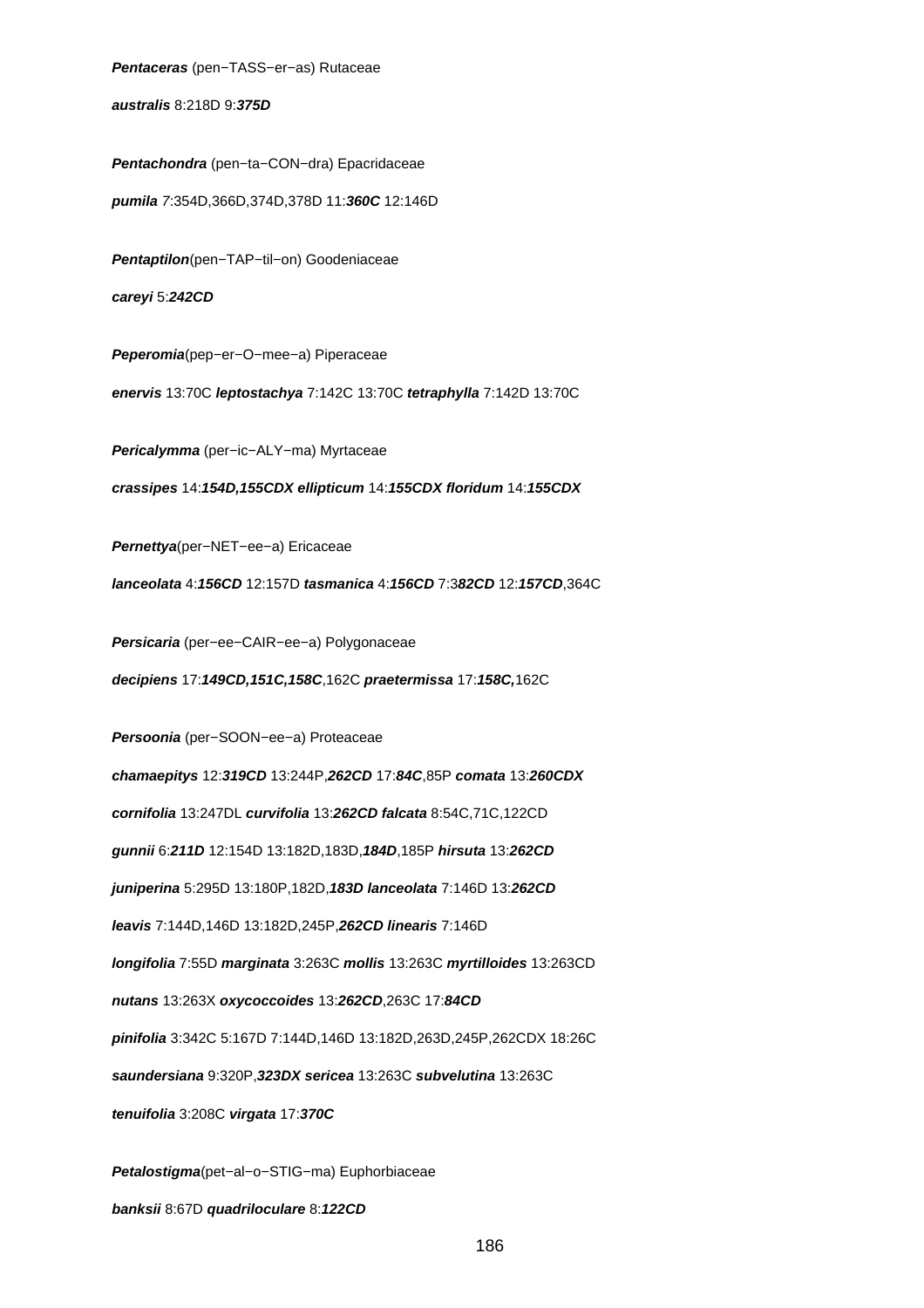**Petalostylis** (pet−al−o−STY−lis) Caesalpiniaceae **cassioides** 13:**103C millefolium** 8:**375D labicheoides** 2:212P 7:291D,335D 8:**259D**,262D,**376DP** 15:**169DP Petermannia** (peet−er−MAN−ee−a) Petermanniaceae/ Smilacaceae **cirrosa** 14:**210D** 16:**376DL** APF340 RF4 **Petrophile**(pet−ROFF−il−ee) Proteaceae 13:**147CDL,171LX**,243D **anceps** 5:**350CD** 9:**150X biloba** 4:232C 5:214C,348DP,350CD **biternata** 5:**350CD canescens** 3:208C 13:153P,**154CD carduacea** 5:**350CD circinata** 5:**350CD conifera** 5:**350CD divaricata** 5:**350CD diversifolia** 5:**351CD drummondii** 5:349DP,**351CD** 9:332P **ericifolia** 5:**351CD** 9:**150X fastigiata** 5:**351CD linearis** 3:135CDX 5:351CD 7:45P,53D **longifolia** 5:251CD,**351CD** 9**:150X** 12:**108DP macrostachya** 5:**351CD Petrophile media** 3:**135CDX** 5:250CD,351CD **megalostegia** 5:**351CD multisecta** 5:349D 10:358D **pedunculata** 13:152P,**154CDpropinqua** 5:**351CD pulchella** 8:**320D** 13:153C,**154CD seminuda** 5:**351CD serruriae** 5:**360CD** 13:267C **sessilis** 4:102C 7:146D 13:**154CD striata** 3:**62CD** 5:**360D teretifolia** 5:**360D Phacellothrix**(fa−SELL−o−trix) Asteraceae **cladochaeta** 2:236D **Phaius**(FAY−us) Orchidaceae **australis** 1/8:4C,11D 4:27D **pictus** 1/8:4C,17D **tancarvilleae** 1/8:1P,3C,11D 2:178C 6:**36D**,37P 8:75C,76C 17:37P **Phalaenopsis**(fal−een−OP−sis) Orchidaceae **amabilis** 8:77P,**78CD Phaleria**(fal−EER−ee−a) Thymelaeaceae Flora Vol.18

**chermsideana** 3:**172D,**173D 9:345D,375D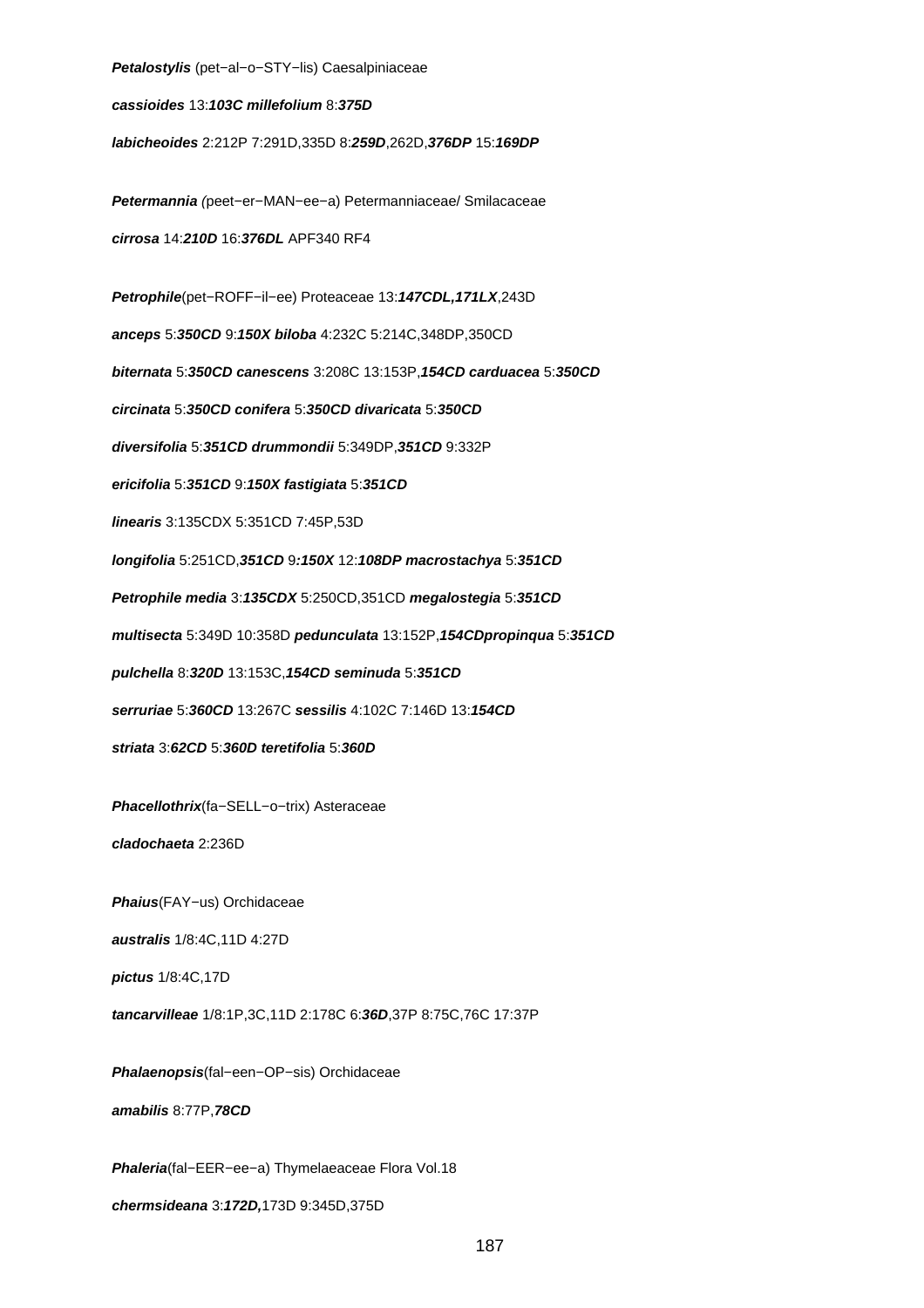#### **clerodendron** 3:**173D** 12:207C 18:**163D**,164P

**octandra** syn. **blumei** syn. neumannii 3:173D 11:**169CD** 12:**231CD**

**Phebalium** (fee−BAY−lee−um) Rutaceae

**bilobum** 11:**304CD brachyphyllum** 5:299C 6:**293CDP**

**bullatum** 5:**88C** 6:**291CD**,292P 7:292D 8:**250CD,288DP** 12:245P 18:298CD

**dentatum** 3:342C 7:151D,153D 15:**47CD**,48P **elatius** 15:**47CD**

**glandulosum** 3:208C 5:**88CD**,210C,214C 15:45P,**47CD**,211C

**hillebrandii** 5:295D 10:358D **lachnaeoides** 10:355D **lamprophyllum** 15:211C

**notii** 10:355D **obcortatum** 10:355D **ovatifolium** 7:366D,372D

**rotundifolium** 11:162X **squameum** 7:153D 12:**147C**

**squamulosum**3:342C 5:154C,172D,214C 7:151D,153P 8:202D 15:**47CD,**48P,205P,211C**stenophyllum**15:49P **woombye** 5:13C,210C

**Pherosphaera**(ferro−SFEAR−a) Podocarpaceae

**hookeriana** (syn. Microstrobus niphophilus) 4:256D,267D,**268D**,269D 12:146D,147C,363C

**Philotheca**(fill−ol−THEEK−a) Rutaceae

**salsolifolia** 5:**155C**,156P,174C 7:153D 8:**222D tubiflora** 8:**222D**

**Philydrella**(fill−i−DRELL−a) Philydraceae

**pygmaea** 14:167D 17:**38CDLX**

**Philydrum** (fill−I−drum) Philydraceae

**drummondii** 14:167D

**lanuginosum** 7:142D 9:**270D** 14:167D 17:**149CD,151C**,152C,**159CD**,162C

**Phlebocarya** (fleb−o−CAIR−ee−a) Haemodoraceae

**ciliata** 14:168D **filifolia** 14:168D **pilosissima** 14:168D

**Phlegmatospermum** (fleg−mat−o−SPERM−um) Brassicaceae

**richardsii** 10:357C

**Phragmites**(frag−MY−teez) Poaceae

**australis** 17:152C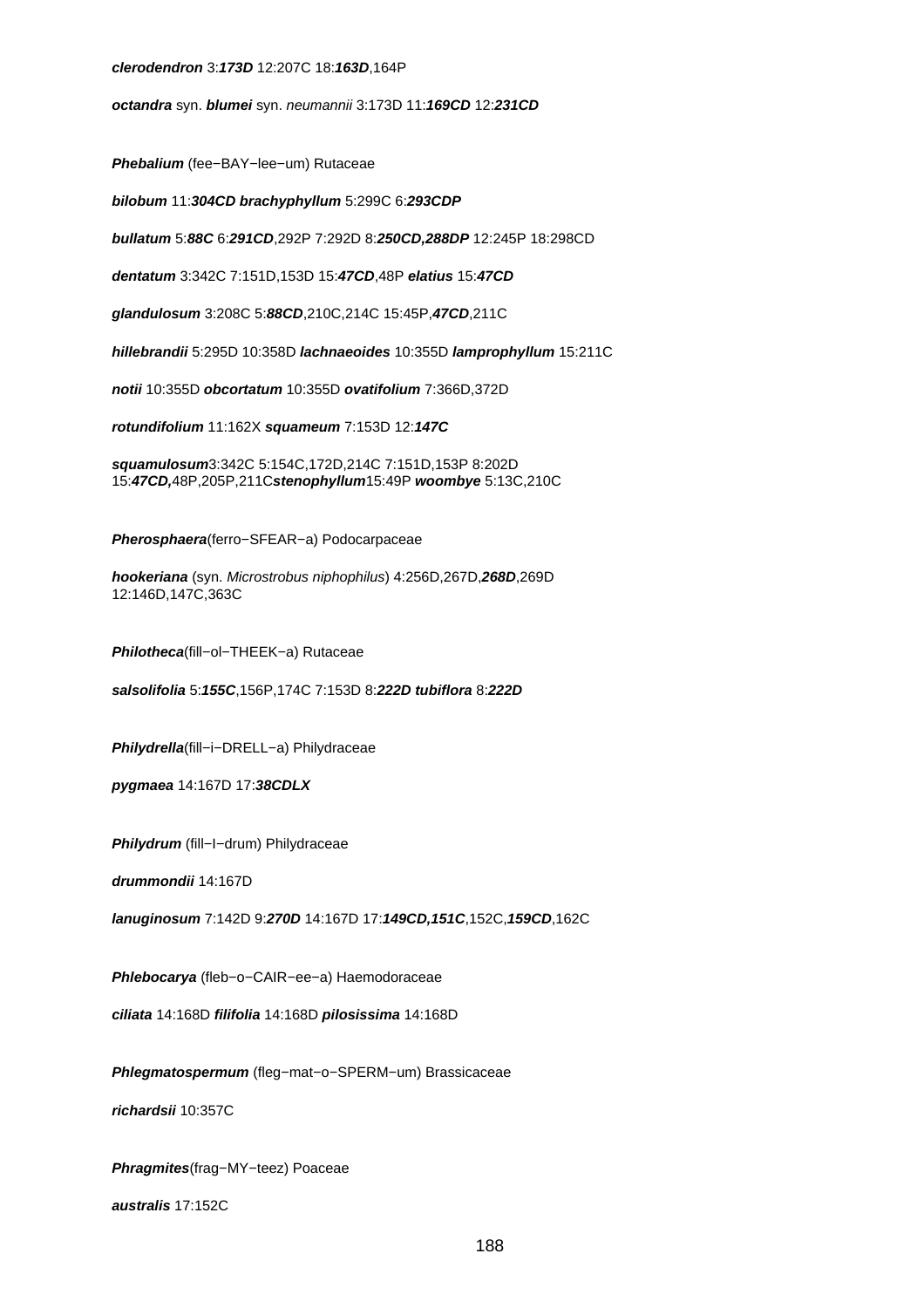**Phyla**(FY−la) Verbenaceae (syn. Lippia)

**nodiflora** 3:116C 6:243C 13:266C

**Phyllachne**(fill−ACK−nee) Stylidiaceae **colensoi** 5:**225CD** 7:385D,388D 12:146D,349D,**352D**

**Phyllocladus**(fill−OCK−la−dus) Podocarpaceae **aspleniifolius** 3:**59CD** 4:256D,267D,**268D**,269D 6:211C 12:147C 13:**70C**

**Phyllota**(fill−O−ta) Fabaceae 12:**98DL barbata** syn. andrewsii 4:297P,298D,**232D,**323D 12:**112CD dasyphylla** now Urodon dasyphylla 13:121D **diffusa** 4:**298D gracilis** 4:298D,**323D** 12:**112CD grandiflora** 4:298D,299D,321D **humifusa** 4:298D,**322D** 10:358D **luehmannii** 4:298D,**323D** 12:**112CD phylicoides** 4:**298D**,299,**321DP pleurandroides**4:298D 11:**311D remota** 4:298D **squarrosa** 4:298D,**322D**

**Phymatocarpus** (fy−mat−o−CARP−us) Myrtaceae

**maxwellii** 3:**347D** 6:274D,276L,**278CD** 16:**39D**

**porphyrocephalus** 3:347D 6:274C,276C,277P,**278CD** 7:319D 16:**39D**

**Physopsis** (fy−SOP−sis) Verbenaceae

**lachnostachya** 18:**151DL spicata** 18:**157DL**

**Picris**(PICK−ris) Asteraceae

**carolorum−henricorum** 2:237D

**Pileanthus**(py−lee−ANTH−us) Myrtaceae

**filifolius**1/6:20 3:97P,**99D,218CD** 4:68C **limacis** 3:**99D**

**peduncularis** 3:**99D** 4:68C 6:87D

**Pilostigma** (py−lee−o−STIG−ma) Myrtaceae

**malabaricum** syn. tropicum 8:**364D,370D** 12:195C,199C,**231CD**

**Pilidiostigma** (pil−ee−o−STIG−ma) Myrtaceae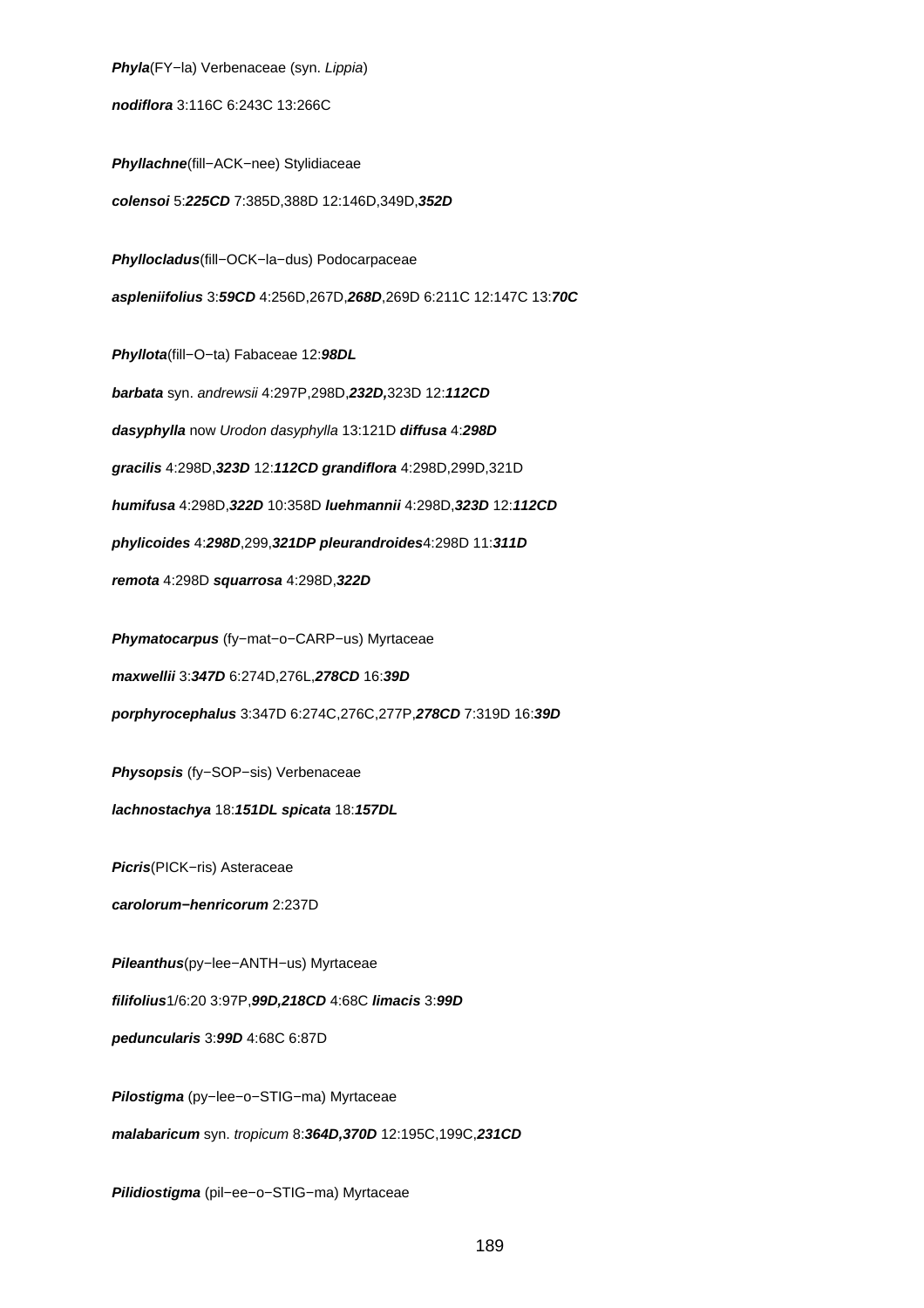**Pimelea**(pim−MEEL−ee−a) Thymelaeaceae 12:**246DL,287DL** 17:**290−324**

**aeruginosa** 12:298D 17:**311D**,314L,**324D**

**alpina** 3:**150D**,**157D,167D**,**354D** 7:366D,373D 12:248P,**250D** 17:**321L,324D**

**altior** see P.latifolia**ammocharis**3:**184D** 12:287C,294X,296P,**298D** 17:**322D**

**angustifolia** (syn P.eyrei,P.tenuis) 3:**151D,153D,**154C,155D,**180D,**184D 12:**298D** 17:316P,**322D**,323L **aquilonia** 17:**310DL,321D**

**argentea** 3:153D,182D 12:287C,294X,**298D** 17:**320DL**,328P

**avonensis**17:**317DL,321D**

**axiflora** 3:**150D,158D**,166X,183D,**354D** 4:87D 7:366,373 12:**254D,**374D 17:**306DL,319D**,321L **biflora** 3:**184D** 12:**256D** 17:**321DL**

**brachyphylla** 3:**153D,167D** 12:294X,296P,**298D** 17:**294C,326L,327D**

**bracteata** 3:173D 17:**311D,**324D

**brevifolia** 3:153D,**154D**,180D 12:294X,**299D** 17:**291CD**,316P,326L,**327D**

**brevistyla** 17:**317DL,279D,**327D **brevituba** see Thecanthes concreta 3:173D

**calcicola** 17:**311D**,314L,**322D ciliata** 17:294C,295C,305P,315L,**317D**,327D

**ciliolaris**17:**311D,322D cinerea** 3:**167D** 4:87D 12:**374D** 17:**318D**

**clavata** 3:**148D**,183D,335D 12:287C,**299D** 17:**318D**,319L

**collina** − see P.linifolia 3:**180D colorans** see P.stricta 3:**180D**

**concreta** see Thecanthes concreta 3:**167D,173D** 12:**299D**

**cornucopiae** see Thecanthes cornucopiae 3:**166D** 12:**246D**,299D

**cracens**17:**311D**,314L,**324D**

**curviflora** 3:162D,166X,**184D,354D** 4:87D 12:256D,374D 17:**321D**

**decora** 3:**168CDP**,182D 5:22X 7:320D 8:**83CD**,84P 12:252P,**253D**

17:**315DL,327D dichotoma** now subspecies of P.flava

**drummondii** 17:**311D**,314L,**324D**

**drupacea** 3:**160D,181D** 4:87D 12:147C,**258D**,374D 17:308P,**319D**

**elongata** 12:253D 17:**310D,320D erecta** 17:**311D**,314L,322D

**eyrei** now spp. of P.longiflora 3:**184D** 17:**274D,**322D

**ferruginea** 3:101C,**147CD,**154D**,159CD**,162CX,**164CDP**,166DX,335D,342C 4:**84CDP,**91C 5:214C 6:66CD 7:154D 12:287C,291C,**292DP**,294X,**299D** 17:**290CD,293C**,294C,**295C,296C**,326L,327D 18:25C,36P

'Bonne Petite' 17:**60D**,285P,288P,290C 'Magenta Mist' 17:**60D**,**290C**,296C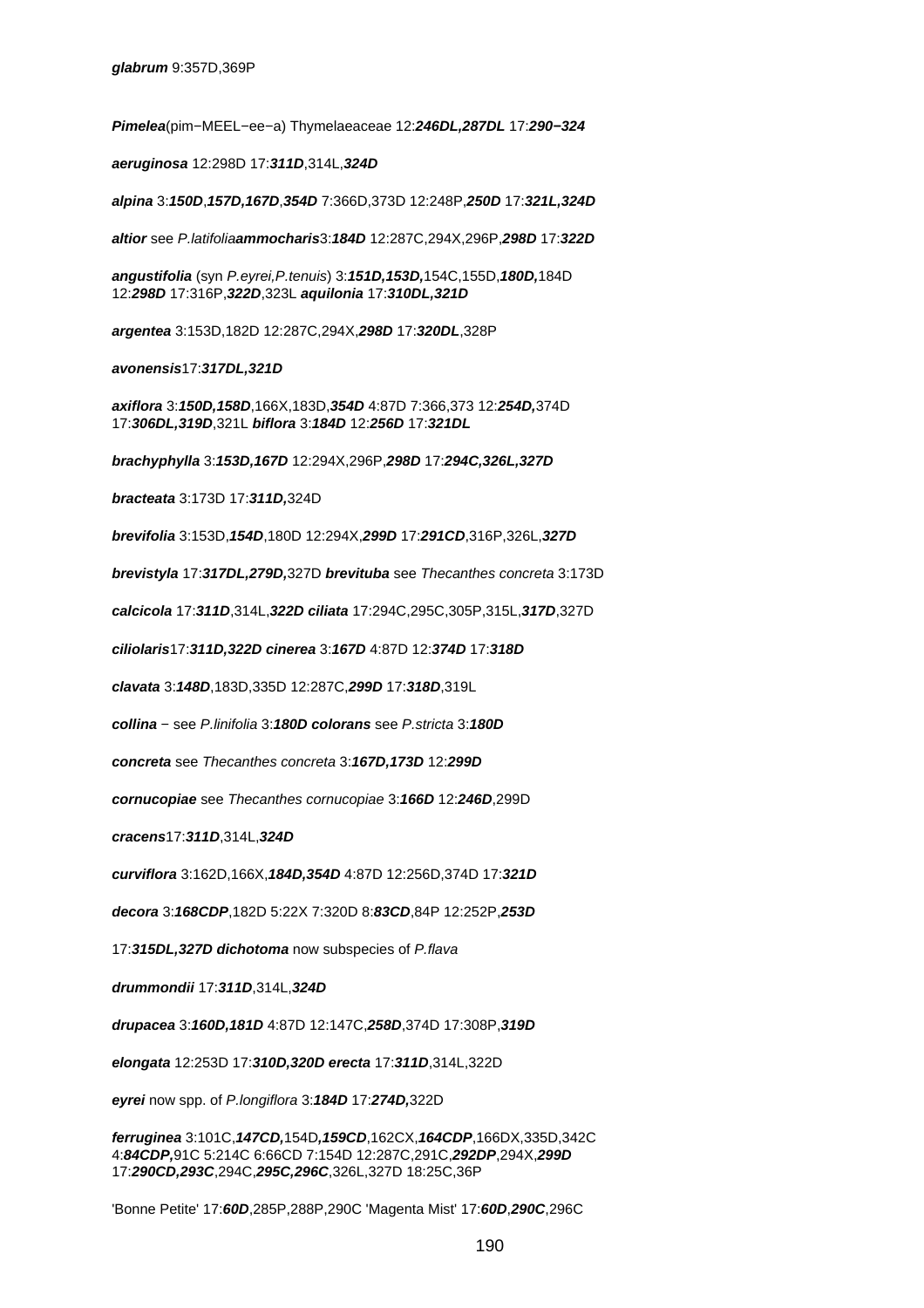**filiformis** 3:132CD,**162CD,182D**,287C 4:87D 12:159CD,**163C,374D**

17:**295C,**297L**,319DL**,329P

**flava**3:**157D**,160D,**183D**,287C 4:87D 12:**254D,255D,299D**,374D

17:**290C**,294C,**306DL**,309P,318D

**floribunda** 3:161P,**180D** 12:287C,**288DP**,290C,291C,294X,**299D** 17:**322DL**

**forrestiana** 3:**182D** 12:299D 17:**306D,319D,323L**

**gilgiana** 3:180D 12:287C,**299D** 17:**306D,318D**

**glauca** 3:157D,159D,160D,180D 4:87D 5:210C 12:247D,374D

**graciliflora** − see P.sylvestris 3:**180D graniticola**17:**311D**,314L,**322D**

**haematostachya** 3:**150D**,168CD,182D 12:**253D** 17:313P,**315CDL**,327D

**halophila** 17:**307DL,318D hewardiana** 3:**183D** 12:**254D** 17:**318D**

**hirsuta** see P.latifolia spp. 3:162D,**184D**

**hispida** 3:**154D**,162D,163X,167D 12:295X,300P,**301D** 17:326L,**327D**

**holroydii** 3:**187D** 12:287C,**295X,301D** 17:**315DL,327D**

**humilis** 3:**157D**,159D,160D,166X,181D 4:87D 12:**250D,**374D

17:**290CD**,293C,294C,295C,324D,325P

**imbricata** 3:**154D,181D** 12:**105DP**,287C,**288DP**,291C,295X,**301D**

17:294C,295C,**322D**,323L,338C **interioris** 17:**310DL**,320D

**lanata** now P.sericea **latifolia** 3:**182D** 12:**256D** 17:**321D**

**lehmanniana** 3:**154D,167D** 12:285P,287C,295X,**301D** 17:316P,**326L,327D**

**leptospermoides** 3:**183D** 17:**310D,321D leptostachya** see P.sericostachya

**Pimelia leucantha** 3:167D 12:295X,**301D** 17:326L,**327D**

**ligustrina** 3:**149DP,157D**,160CD,166X,**181D,**191C,208C,354D 4:68C,87D 7:154D,373D 12:**153DP,250D**,374D 17:294C,295C,**321L,324D**,333P,334D

**lindleyana** see P.linifolia spp. 4:86D 12:**159CD,374D**

**linifolia** (syn.P.spathulata) 3:**150D**,160D,**162D**,166X,180D,191C,208C,342 4:85P,**86D**,87D 5:13C,178D 7:152D,154D 12:215C,248P,**250D**,374D 15:11D 17:290CD,294C,295C,304P,321L.324D

'Coastal Cushion' 17:**290CD** 'Pink and Shrubby' 17:**29CD**

**longiflora** syn.P.eyrei 3:**155D**,167D,**184D** 12:**302D** 17:**274D,322D,323L**

**macrostegia**3:181 12:**250D** 17:**324D maxwellii** see P.brevifolia 3:**155D**,**180D**

**micrantha** 3:**184D** 12:374D 17:**320D**

**microcephala** 3:**163D,183D** 7:320D 8:**266D** 12:**254D**,287C,**302D** 17:**318DL**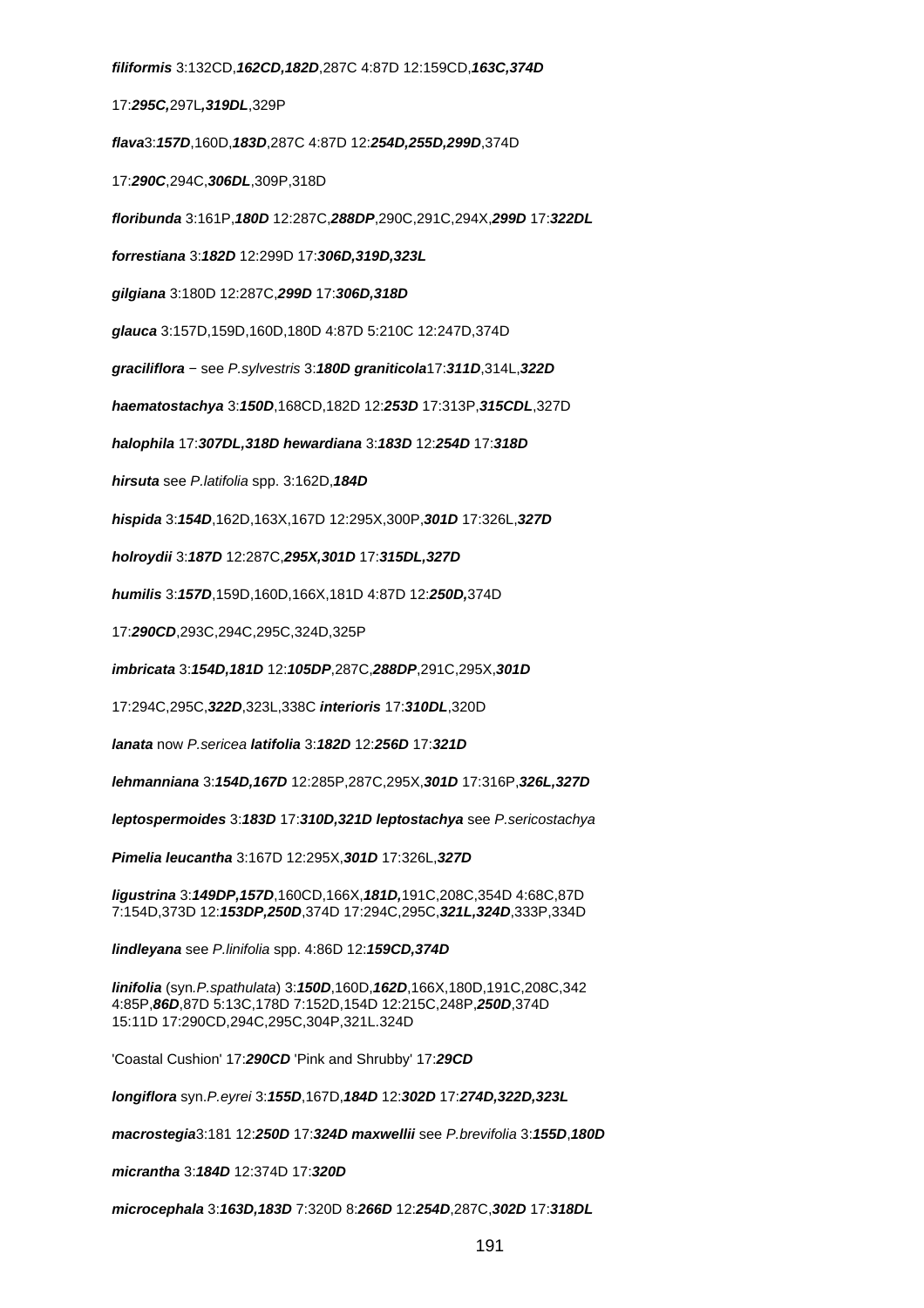# **milliganii** 3:**167D** 4:87D 12:**374D** 17:**318D modesta** 12:**302D** 17:**290CD**

**nervosa** see P.angustifolia spp. 3:**155D,180D** 12:**302D**

**neo−anglica** 12:**254D** 17:**307D**,318D

**nivea** 3:116C,**150D,160D**,161P,181D,287C 4:**86CD** 12:159CD,272C,**373DP** 17:**291CD,**294C,321D,328P 'Standup Point' 17:243DP

**octophylla** 3:**150D,157D**,159D,184D 12:**256D**,257D 17:**322D**

**pagophila** 17:**311D,324D**

**pauciflora** 3:**160D,183D** 4:87D 12:**254D**,374D 17:**318D**

**pelinos** 17:**307DL**,318D

**pendens** 17:**317DL,324D**

**penicillaris** 3:**184D** 12:**258D** 17:**322D petraea** see P.imbricata spp. 3:**184D**

**petrophila** 3:**183D** 5:**327CD** 12:**256D** 17:**318D**

**philippinensis** see Thecanthes cornucopiae 3:173D

**phylicoides** 3:**184D** 12:**258D** 17:**322D**

**physodes** 3:**147D,163X**,**165DP**,180D 4:162C 5:214C 12:287C,295X,**302D** 17:**291CD,**292P,293C,294C,303L,315D

**preissii** 3:187D 12:**295X,302D** 17:312P,**322D**

**punicea** see Thecanthes punicea 3:**166D** 12:252P,**302D**

**pygmaea** 3:162D,**183D** 4:87D 11:**360C** 12:**374D** 17:309P,**318D**

**rara** 17:315L,**317D**,327D

**rosea** 3:49P,100P,**147D,156D,158CDX**,162C,163X,166DX,191C,342C 4:84P 7:154D 9:**111C** 12:287C,**295X,**297P,**302D** 17:**291CD**,295C,305P,326DL

'Snow Clouds' 17:**243CD** 'Soft Pink' 17:**245CD**,305P

**sanguinea**see Thecanthes sanguinea 3:167D 12:**246D,302D**

**sericea** syn. P.lanata 3:160D,161P,**181D** 4:87D 12:**301D**,**374D** 17:317DL,

327D**sericostachya** 3:**182D** 12:253D

**serpyllifolia** 3:152DP,**159D**,160P**,**183D 4:87D 12:256D,**302D**,374D 17:**318D**

**sessilis** 17:315L,**317D**,321D **simplex** 3:**182D** 12:**253D** 17:**320D**

**spectabilis** 3:**148DP**,162C,163X,167D 12:**287C,298X,302D** 15:266C 17;**293CD,**294C,295C,**319D**L,326L,327D

**spicata** 3:162D,**182D** 12:**253D** 17:**319D**

**spiculigera** syn thesioides 3:**182D,184D,303D** 12:**303D** 17:**319DL**

**spinescens** 17:**307DL,318D**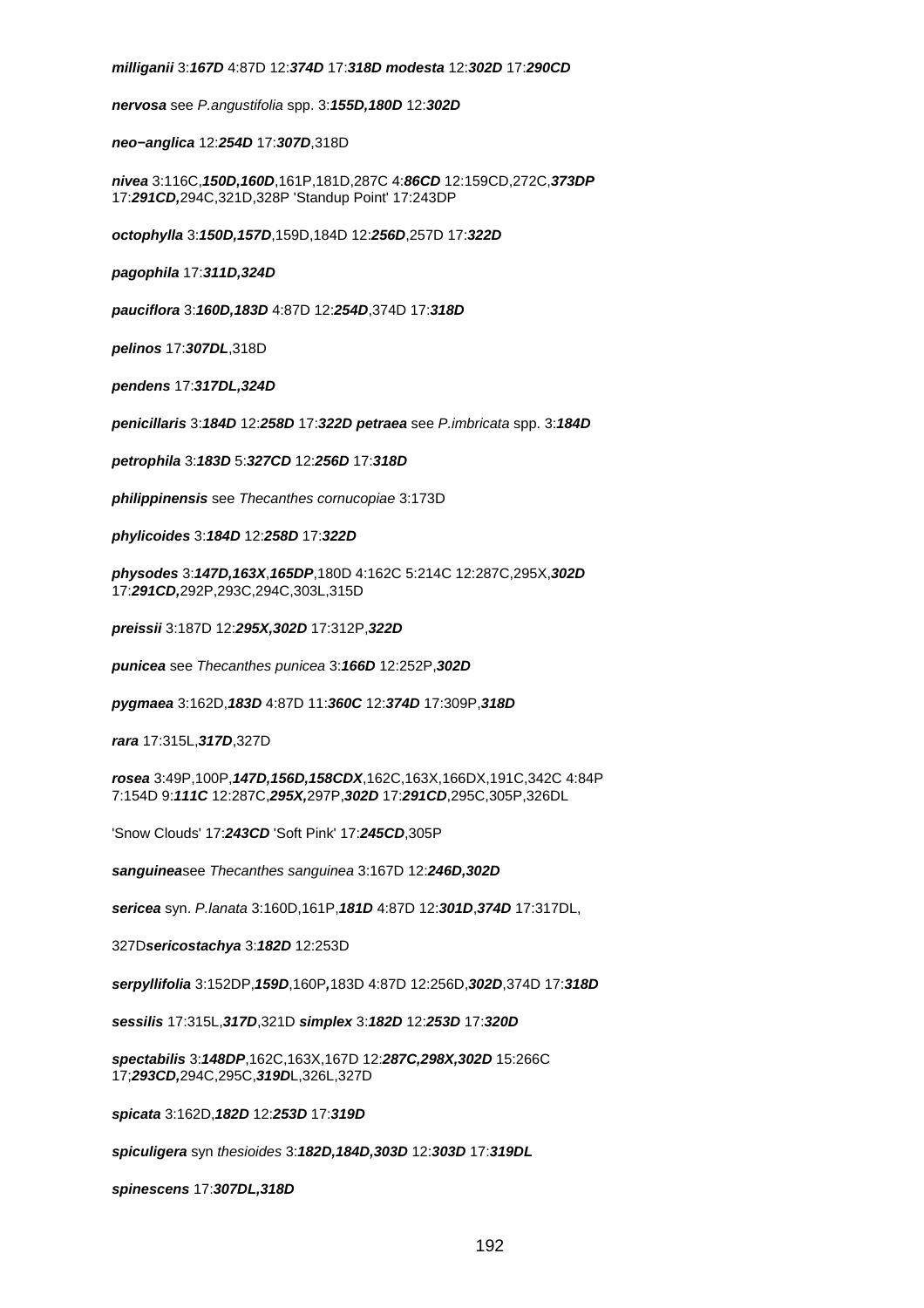**strigosa** 12:**258D** 17:**321D**

**suaveolens** 3:145P,**147D,156D**,159C,**180D** 12:287C,288P,**298X,303D** 17:**293CD,**294C,312P,322L,**324D**

**subvillifera** 17:**314DL**,322D

**sulphurea** 3:156D,163C,**179D**,180D 12:293P,**298X,303D** 17:**322DL**,324D

**sylvestris** (syn P.graciliflora) 3:156D,161P,**163X,179D**,180D 12:287C,**298X, 303D** 17:**322DL**.329P **tenuis** see P.angustifolia 3:**180D** 12:**250D**

**thesioides** see P.spiculigera spp. **tinctoria** 12:**303D** 17:**314DL,324D**

**treyvaudii** 3:**181D** 12:**250D** 17:**293C**,294C,295C,**324D**

**trichostachya** 3:**182D** 8:266C 12:251D,253D,**303D** 17:**320DL**

**umbratica** 12:**258D** 17:**321D venosa** 12:**258D** 17:**310D**,321D

**villifera** 3:181D 12:303D **williamsonii** 3:**182D** 12:**253D** 17:**320D**

**Piper**(PY−per) Piperaceae

**caninum** 13:**70D** 16:260P,**263CD** 18:**163D**,164P **mestonii** 13:70D

**novea−hollandiae** 16:260P,**262CD**,274C 18:115CD

**rothiana** 13:**70C** 16:261P,**262CD subpeltatum** 16:260P,**263CD**

**Piptocalyx** (pip−to−CAY−lix) Trimeniaceae

**moorei** 13:**70C**

**Pisonia**(pis−O−nee−a) Nyctaginaceae

**umbellifera** 13:**70C**

**Pipturus** (pip−TEW−rus) Urticaceae

**argenteus** 12:207C 17:270D,**272CD**

**Pithecellobium**(pith−ee−sell−O−be−um) Mimosaceae

**grandiflorum** 6:204D 9:337P,**375D pruinosum** 12:207C

**Pithocarpa**(pith−o−CARP−a) Asteraceae

**achilleoides** 2:233D

**Pittosporum** (pit−OS−por−um) Pittosporaceae 15:**20CD,28D**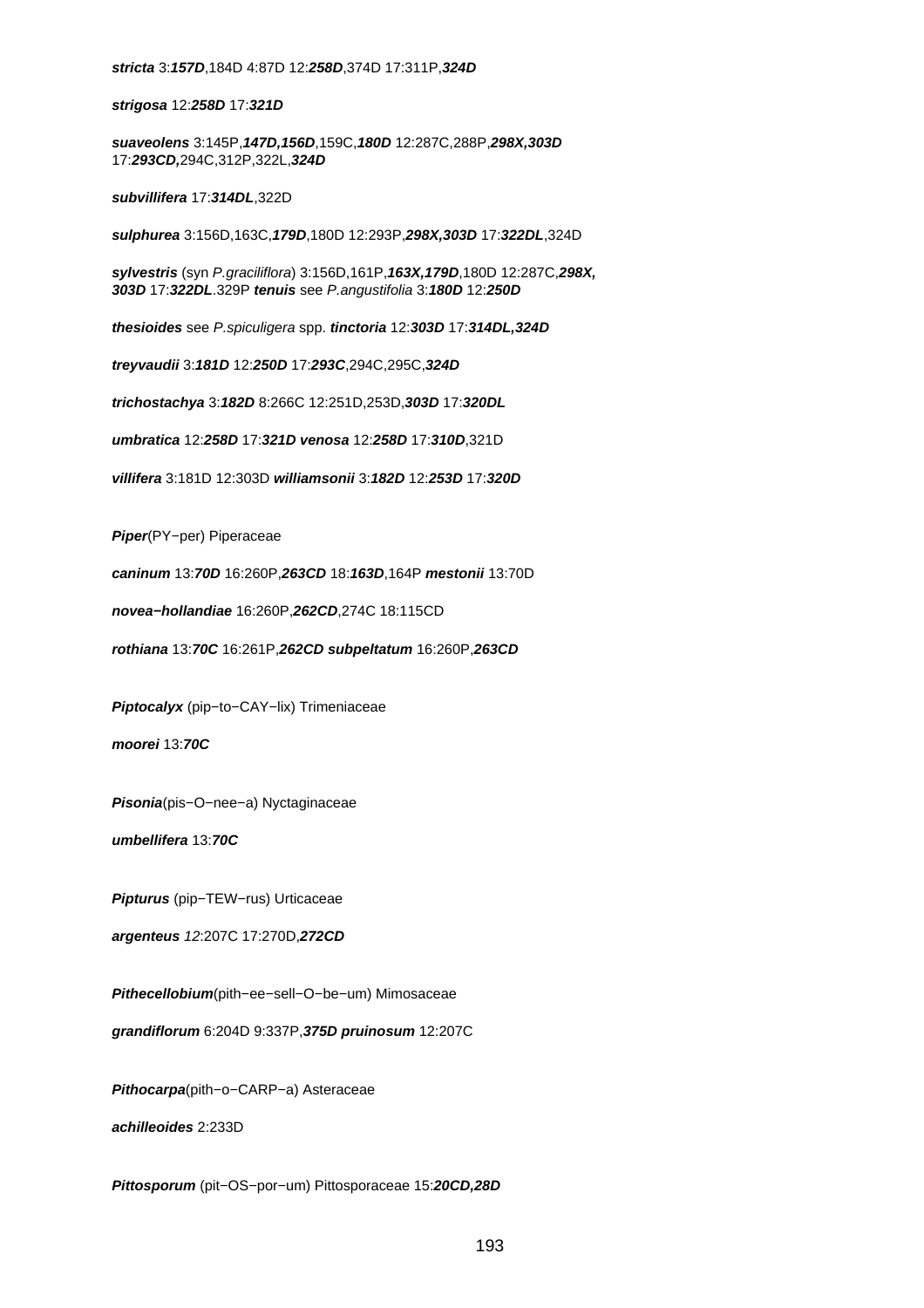**bicolor** 3:**31D**,287C 5:214C 12:150C 15:28D,**30D bracteolatum** 15:28D,**31D ferrugineum** 3:**31D**,32D,35D 12:194C,199C 15:30D,**35D melanospermum** 3:**31D**,33D,35D 15:30D,**34D moluccanum** 15:28D,**31D oreillyanum** 3:31D 15:30D,**34D phylliraeoides** 1/6:20C 2:216D 3:**31CD**,35D,299C 5:**84CD**,85C,214C,322C 6:72X,353C 7:142D,335D 8:155D,**156DP,167CD**,182C,257D,**265D** 12:26C 13:58C,268C 15:29P,30D,**34D**,210C 17:339C **revolutum** 3:**31D,**33P,362CD 5:183CD 7:142D 12:194C 15:30D,**35D**,37P **rhombifolium** 3:**30CDX** 4:**203CDP** 5:214C 13:58C 15:30D,**34D**,37P 18:56C rubiginosum 3:**31D**,34D,35D 12:194C 15:30D,**36D** setigerum 3:**31D**,32D,35D **\*tenuifolium** 15:28D,**31D undulatum** 3:30CDX,**31D**,35D,361CD 5:**85CD,**183CD,214C 7:134D,142D 8:179CD 11:74C 12:183C,184C 15:28D,**30D venulosum**3:**31D**,34D 12:194C,199C,207C,232CD 15:28D,**31D** 18:163DP **wingii** 3:**31D,**34D 15:30D,**35D Pityrodia**(pit−ee−RO−dee−a) Cloanthaceae / Verbenaceae **axillaris** 5:**267CDX**,284P 14:**309P dilatata** 5:**267CDX verbascina** 4:68C **Placospermum**(plac−o−SPERM−um) Proteaceae **coriaceum** 12:202C,**204CDP,210DP Plagiocarpus** (plaj−ee−o−CAR−pus) Fabaceae **axillaris** 11:**131DP**

**Planchonella**(plan−shon−ELL−a) Sapotaceae

**australis** 9:**357D eerwah** 10:358D **macrocarpa** 12:207C

**Planchonia** (plan−SHO−nee−a) Barringtoniaceae / Lecythidaceae

**careya** 11:**178CDLP**,181P 12:**224CD**

**Plantago**(plan−TAY−go) Plantaginaceae

**alpestris** 9:**84D**,85P **antartica** 9:**86D cladarophylla** 9:**84D coronopus** 9:84D

**cunninghamii** 9:**86D debilis** 9:**86D drummondii** 8:**265D** 9:**86D**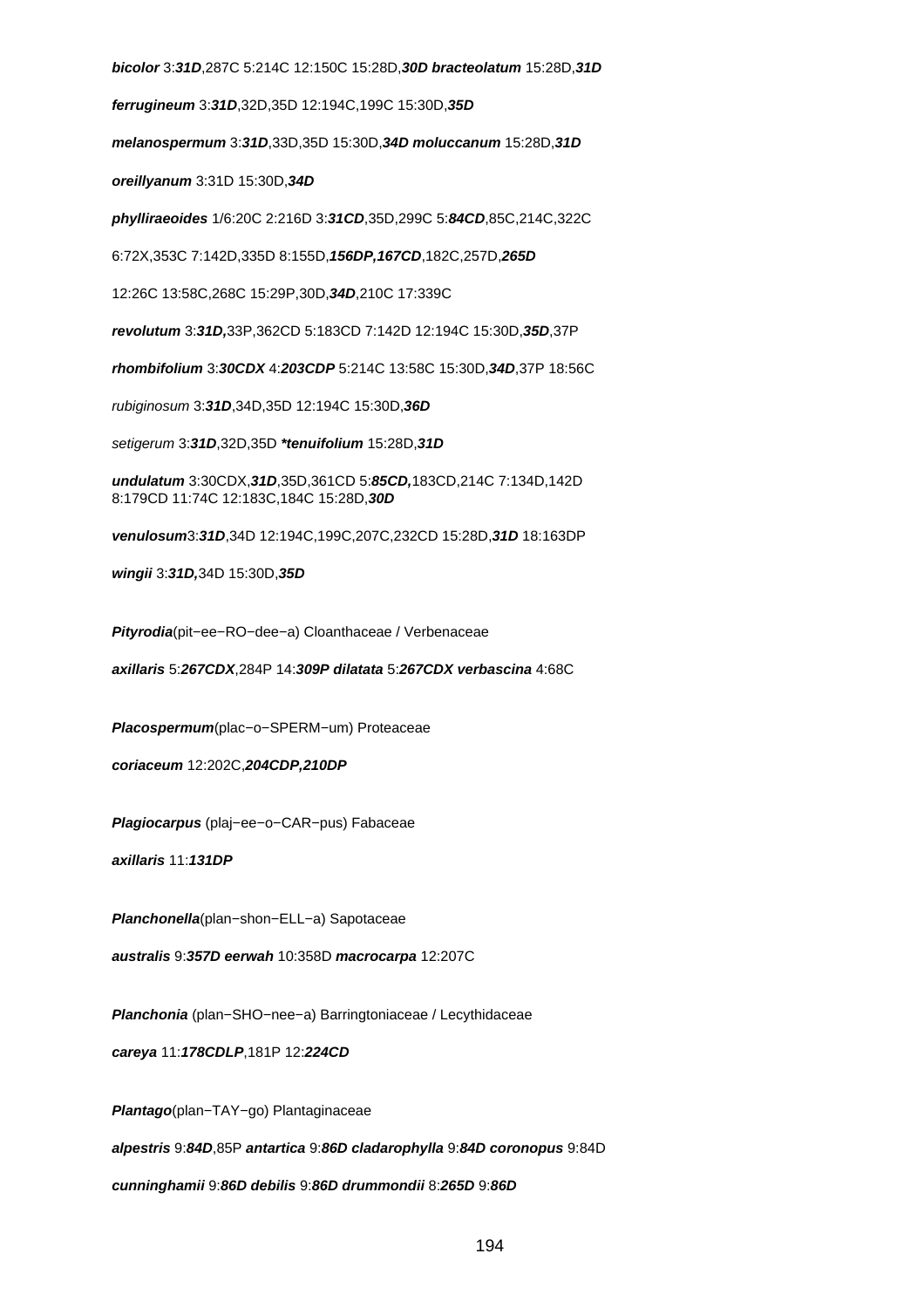**euryphylla** 9:**84D glacialis** 7:355D 9:**85D gunnii** 12:146D **hedleyi** 9:84D **lanceolata** 9:84D **major** 9:84D **muelleri** 7:355D 9:85P **turrifera** 9:84D **varia** 9:**86D**

**Platycerium**(plat−ee−SEE−ree−um) Polypodiaceae **bifurcatum** 2:96C 7:104D 8:170D 10:**189CD,190C** 15:24C **grande** 1/11:11CD 7:104D **hillii** 1/11:11CD 10:**189CD,190C superbum** 10:149P,**189CD,190C veitchii** 10:**190C** 15:237P

**Platylobium** (plat−ee−LO−bee−um) Fabaceae 11:97D,**98DL,135DL alternifolium** 11:**98DL**,311D **formosum** 7:142D 11:53C,97C 10:**119CD**,137 11:**98D,135DL,** ,241P,311D 12:260C 15:211C **obtusangulum** 3:117C 11:96DL,97P

10:**119CD triangulare** 11:P6DL,97P,**98D**,311D

**Platysace** (plat−ee−SAY−see) Apiaceae

**ericoides** 7:154D **lanceolata** 7:154D

**Platytheca** (plat−ee−THEEK−a) Tremandraceae

**verticillata** 3:**109P,110CD**,218X 15:210C,266C 17:339C

**Plectorrhiza** (plec−to−RYza) Orchidaceae 5:164

**tridentata** syn.Trixspermum tridentatum 4:308 7:136D CQP2

**Plectranthus**(plec−TRANTH−us) Lamiaceae 10:**313CDXL alloplectus** 10:315D,**320CD amicorum** 10:315D,**318CD apreptus** 10:315D,**324CD argentatus**10:314C,315D,**318CDL congestus** 10:315D,**326CD diversus** 10:314D,**317CD foetidus** 10:315D,**317CD fosteri** 10:315D,**322CD gratus** 10:315D,**317CD graveolens** 10:314D,**316CD** 'Bennelong Frosty Carpet' 17:**60D intraterraneus** 10:314D,**322CD\*klossii** 10:314D **mirus** 10:314D,**317CD parviflorus**− see Basilicum polystachyum **\*petraeus** 10:314D **scutellarioides** 10:315D,**326CD spectabilis** 10:315D,**320CD suaveolens** 10:315D,**326CDL** 18:**110CD**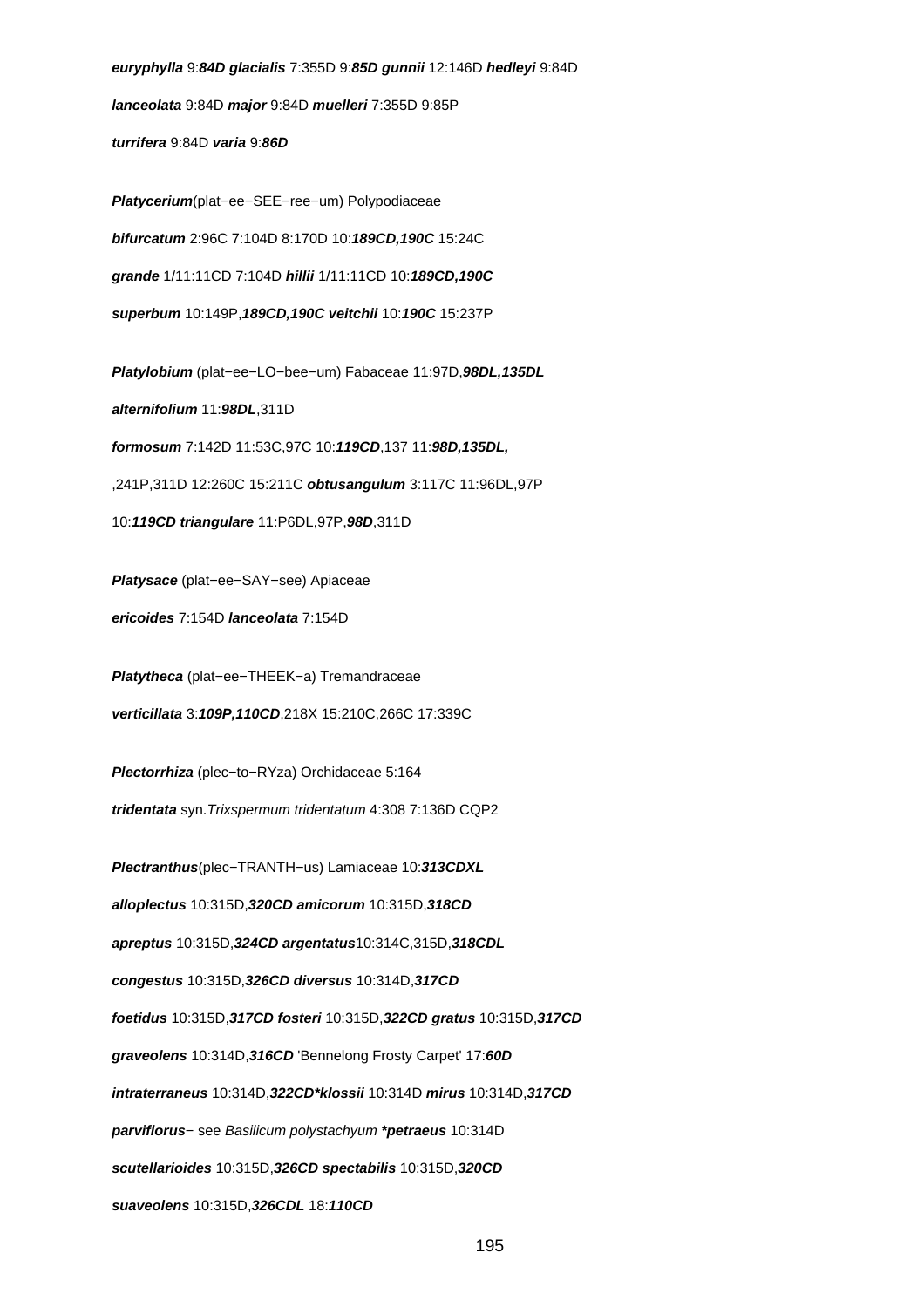**Pleiogynium** (ply−o−JIN−ee−um) Anacardiaceae

**cerasiferum** 8:54C,71C,**123CD** 9:**375D**

**timoriense**12:207C,**219CD** 17:**251CD**,260P

**Pleuranthodium** (ploo−RANTH−o−dee−um) Zingiberaceae

**racemigerum** 16:244P,**245D,247DL**

**Pleurosorus** (ploo−ROSS−or−us) Aspleniaceae

**rutifolius** 9:**242D**

**Pluchea**(PLOO−she−a) Asteraceae

**dentex** 2:235D

**Poa** (PO−a) Poaceae Tussock Grass

**caespitosa** 3:354D**drummondiana**17:30CD **helmsii** 15:239C,241P

**labillardierei**18:38C,39C,**183CD meionectes**18:38C

**morrisii**18:183CD **poiformis** 6:150 **rodwayi** 18:**183CD**

**Podocarpus**(pod−o−CARP−us) Podocarpaceae

**elatus** 4:**264CD** 16:269C

**lawrencei** (syn. P.alpina) 4:256D,**264CD** 5:214C 7:365D,372D,382D,390D 11:**360C** 12:146D,147C 13:**70C**,265D,267D,270D

**spinulosus** 4:256D,**264CD,**265D 7:142D

**Podocoma** (pod−o−CO−ma) Asteraceae

**cuneifolia** 8:**261D**

**Podolepis**(pod−o−LEEP−iss) Asteraceae

**auriculata** 2:241D **capillaris** 13:**177D gracilis** 7:110D

**jaceoides** 7:**382CD** 9:247CD,257C,**258CD** 13:176D,**179D** 17:**350CD**

**lessonii** 2:241D 17:**351CD longipedata** 7:382CD

**robusta** 7:362D,378D,**382CD rugata**6:318D 9:**247CD** 17:**350CD**

**Podolobium** (pod−o−LO−bium) Fabaceae

**alpestre** was Oxylobium alpestre 7:366D,374D,**391CD** 11:48D 17:117P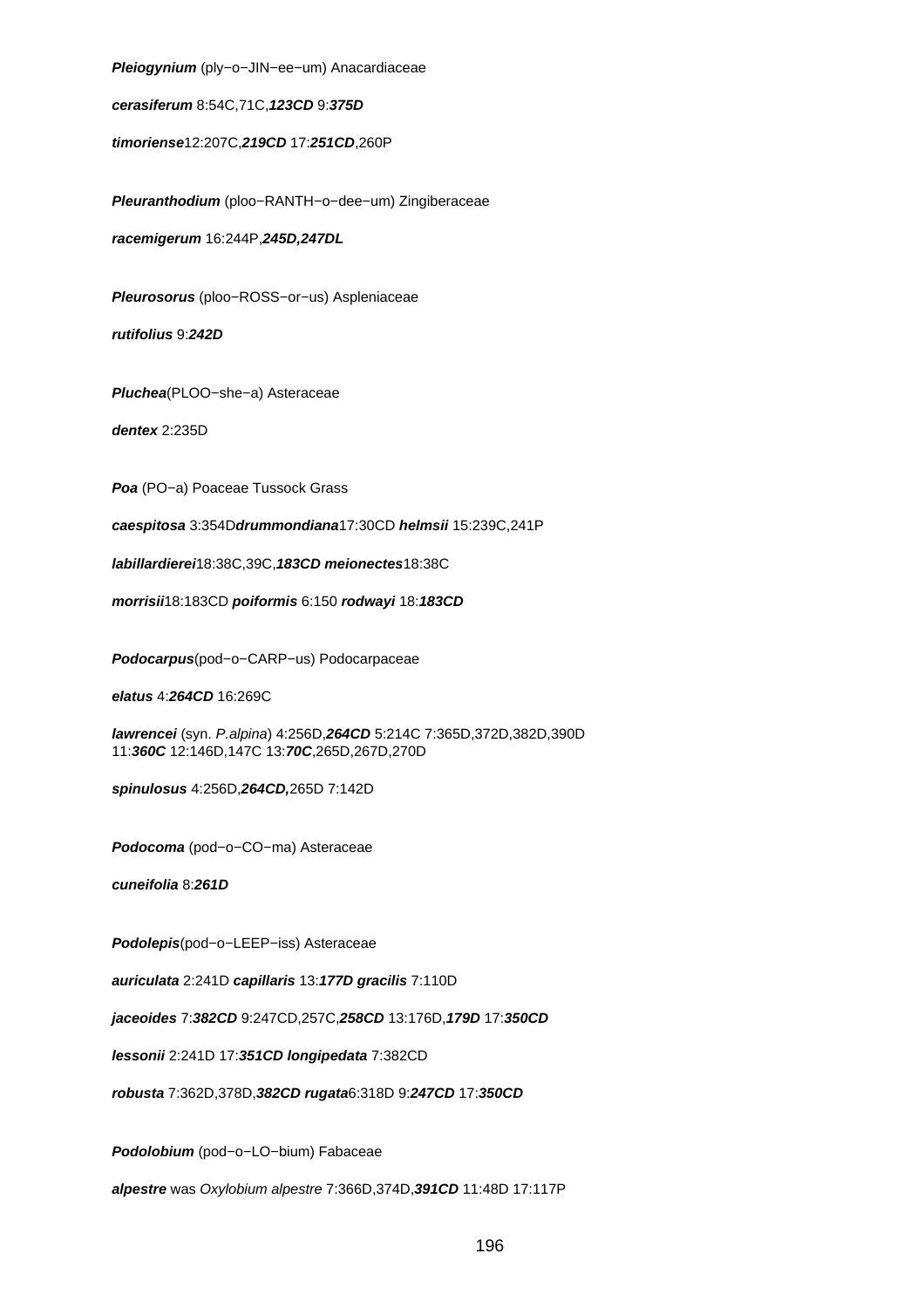**Pogostemon** (po−GOS−te−mon) Lamiaceae **stellatus** 10:302D **Pollia**(POLL−ee−a) Commelinaceae **crispata** 9:**375D** 17:**267CD macrophylla**9:**375D** 12:198C 17:265P,**267CD Polyalthia** (polly−ALTH−ee−a) Annonaceae **michaelii**Canary Beech 18:163D,164D **Polymeria**(polly−MEER−ee−a) Convolvulaceae **calycina** 9:265CD **Polyosma**(polly−OZ−ma) Grossulariaceae **cunnimghamii** 3:326D 9:371C **Polypompholyx**(polly−POM−fo−lix) Lentibulariaceae **multifida** 3:320D 4:293P,**324D tenella** 4:293P,**324D Polyscias** (polly−SY−as) Araliaceae **australiana** 12:207C **murrayi 9:**376D 12:207C 16:269C **elegans** (syn Tieghemopanax elegans) 2:96D 9:**376D 12**:207C **Polystichum**(polly−STEE−kum) Aspidiaceae **fragile** 10:358D **proliferum** 15:239C,240P **Pomaderris**(po−mo−DERR−is) Rhamnaceae **andromedifolia** 7:147D **apetala** 11:287C,290D **discolor**7:147D

**elliptica** 3:287C **intangenda** 10:357D **lanigera** 7:147D,152D

**multiflora** 7:147D **obcordata** 5:**299CD**

**Pomax** (PO−max) Rubiaceae

**umbellata** 9:**87CD** 11:**39CD**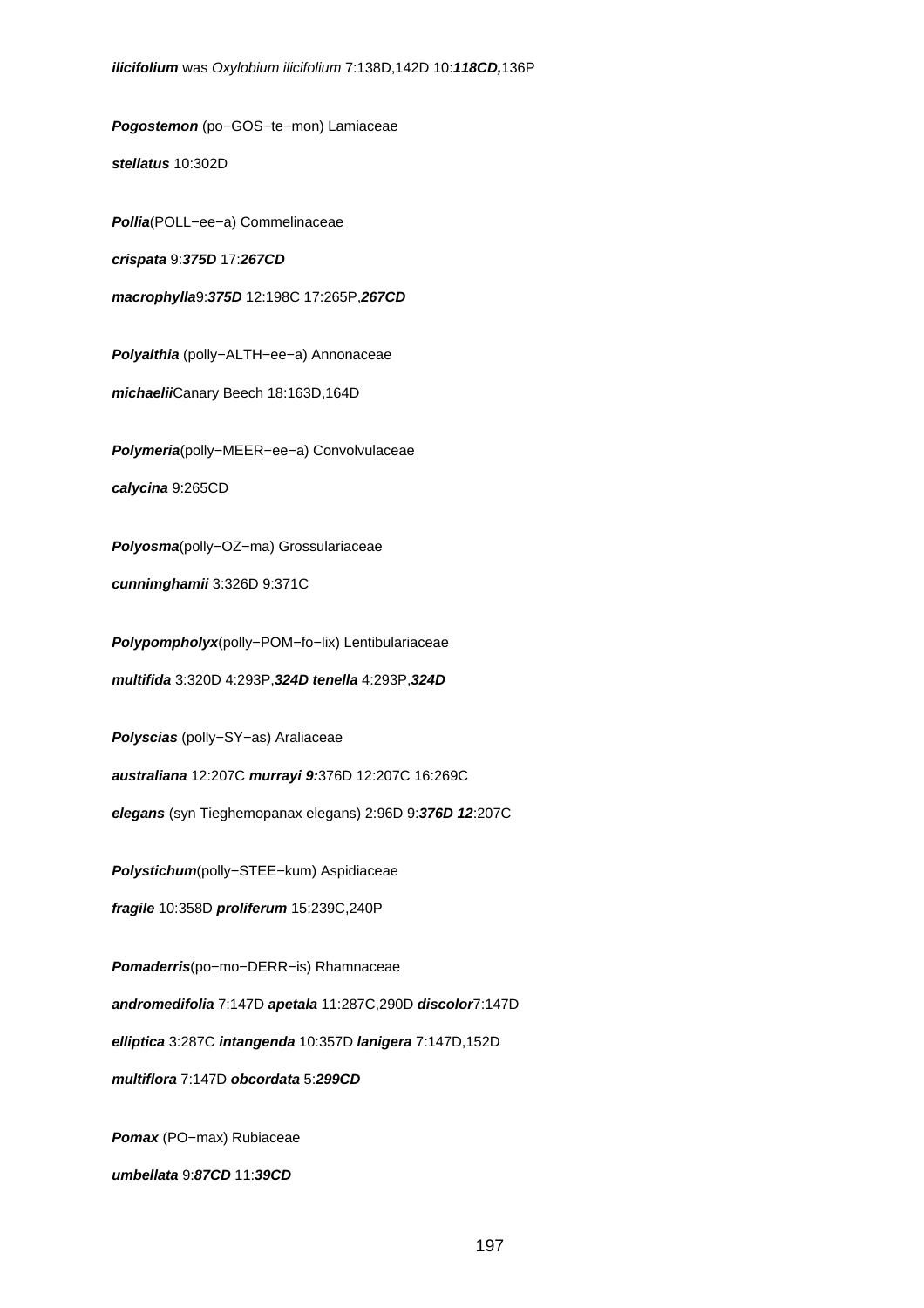**Pongamia**(pong−GAY−me−a) Fabaceae

**pinnata** 8:63C,**123CD** 13:296C 16:274C 18;163D,164P

**Portulaca** (port−yoo−LAC−a) Portulacaceae

**conspicua** 3:335D **intraterranea, oleracea, pilosa** syn. filifolia 3:**113CD**

**Potamogeton**(pot−a−me−JEE−tun) Potamogetonaceae

**crispus** 17:149CD,**151C**

**Potentilla**(po−ten−TILL−a) Rosaceae

**anserina** 4:31D

**Pothos**(POTH−os) Araceae

**longipes** 13:70C 16:257P,**267CD** 18:**115CD**,163D,164P

**Pouteria**(poo−TEER−ee−a) Sapotaceae syn. Planchonella

**castanosperma**Saffron Boxwood 18:163D,164P

**Pouzolzia** (poo−ZOLZ−ee−a) Urticaceae

**hirta**17:270D **zeylanica**17:270D

**Prasophyllum**(pras−o−FILL−um) Orchidaceae

**alpinum** 7:359D,378D K **archeri** 4:275D **australe** 3:137D 4:275D

**brachystachyum** 3:178D **elatum** 3:137D **fitzgeraldii** 5:296D

**fuscum** 3:137C **laminatum** 10:358D **morrisii** 4:28D **obovatum** 10:358D

**odoratum** 4:169D **rotundiflorum** 5:296D

**suttonii** 7:359D,378D **validum** 5:296D 10:358D

**Pratia**(PRAY−ti−a) Campanulaceae **darlingensis** 17:**162CDpedunculata**3:342C 7:120D 11:**360C** 13:**53CP**,54C 15:214C 17:**162CDpurpurascens** 7:120D 17:**162CD surrepens** 7:359D

**Premna**(PREM−na) Verbenaceae

**lignum−vitae** 9:371C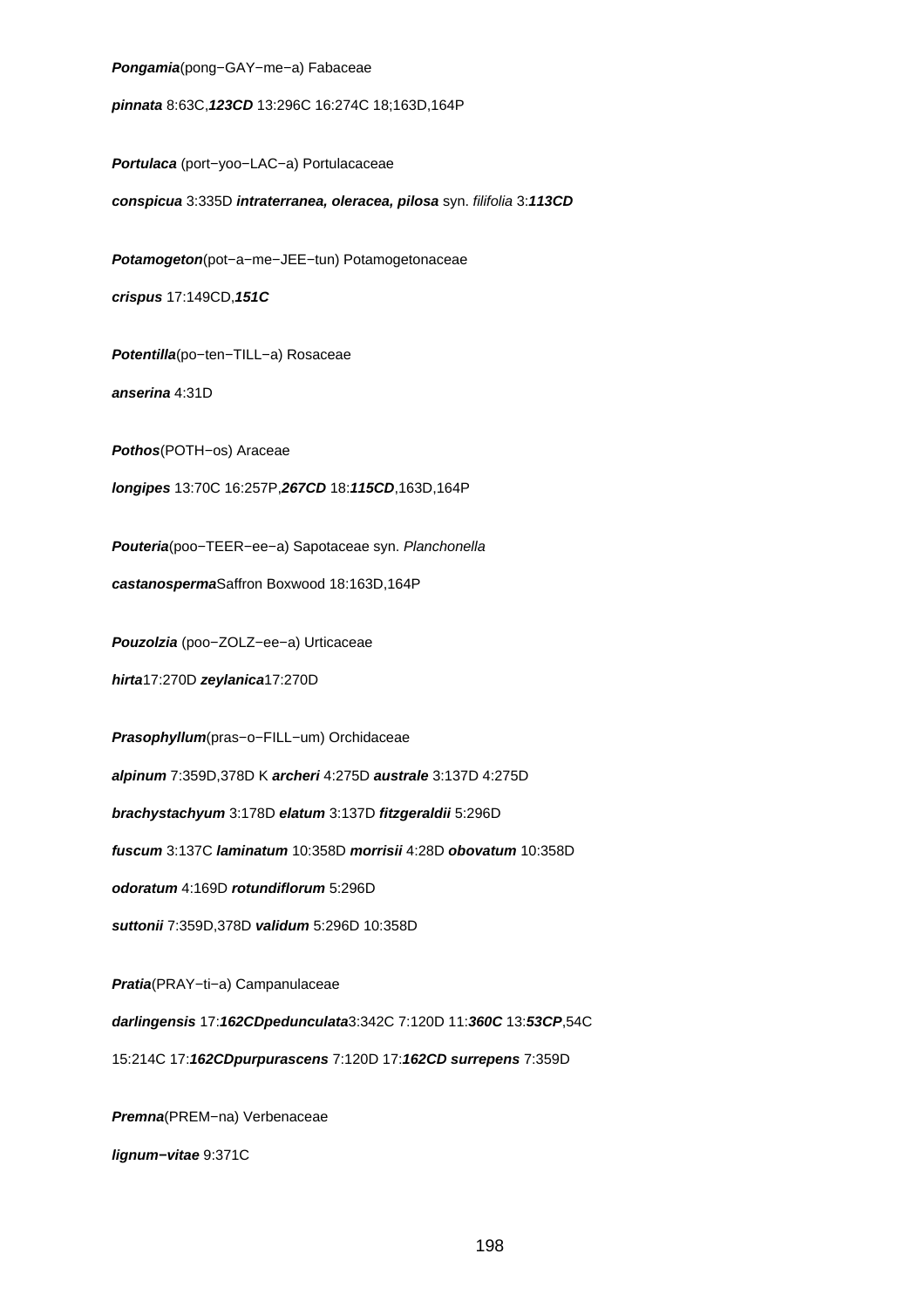**Prionotes**(pry−o−NO−teez) Epacridaceae

**cerinthoides** 3:59D 4:64CDP,66DX,65D 11:**360C** 12:147C,158C,364C

**Procris** (pro−CHRIS) Urticaceae

**pedunculata**17:270D

**Proiphys**(PROY−fiss) Liliaceae previously Eurycles

**amboinensis** syn cunninghamii 3:2**58CDX**,259D,261D,265D 13:**69C** 16:269D 18:**110CD alba** 17:35CDL,**38CD**

**Pronaya**(pro−NAY−a) Pittosporaceae

**fraseri** 15:20D,**24D**

**Prostanthera**(pros−TANTH−er−a) Lamiaceae 10:**295CL** 11:162X

**arenicola** 1/9:20D

**aspalathoides** 1/2:9C,10C 1/9:20D 3:208C,218D 5:**88CD**,95C,214C,301DP 6:141P,**143C,151C,171CD** 7:292D,335D 10:298C,**332C** 14:18C 18:**291CD**

**baxteri** 5:214C 6:**171CD** 10:**296DP behriana** 5:**302D,327CD** 9:121C

**calycina** 1/9:21C 6:**171CD** 15:263C 'Clearview David' 6:**171CD**

**coerulea** 5:182D 7:119D **cryptandroides** 10:**333CD**,358D 14:18C

**cuneata**3:208C,342C,354D 5:214C 6:**151C,171CD** 7:366D,372P,382CD 12:162C 14:18C 15:211C 17:**60D** 'Alpine Gold' 9:**82CD**

**decussata** 6:**171CD densa** 12:358D

**denticulata** 1/2:9C,10D 3:101C 5:182D 6:**170CD** 7:119D 10:**332DP** 14:18C

**discolor** 1/9:19D 8:17C **eckersleyana** 1/9:21 **empetrifolia** 1/2:9CD 6:**151C**

**eurybioides** 5:**327CD grylloana**1/9:21D **hirtula** 6:**170CD** 9:332C 12:245P

**howellae** 1/2:10C 5:151C

**incana** 1/2:9C,10C 1/9:20D 3:342C 6:**170C** 7:120D 10:333C 14:18C

**incisa** 1/9:21DP 3:341C 5:151C,182D 6:307C 7:120D 8:17C 9:121C 10:333C

**lasianthos** 1/2:9C 1/5:5C 3:208C,287C,342C 6:**170CD** 7:120D 11:162X, **304CD** 12:150C,175C,261C 14:18C 17:**60D**

'Kallista Pink' 11:**272CD** 'Mint Ice' 18:**295CD**

**latifolia** 3:342C **leichhardtii** 1/2:10D 6:**171CD lepidota** 1/2:11D

**linearis** 1/5:13D 5:151C,182D 6:**171CD** 7:120D 10:**295C**

**magnifica** 1/9:20D 6:70X **marifolia** 1/2:9C **megacalyx** 1/2:1P,4D 6:**171CD**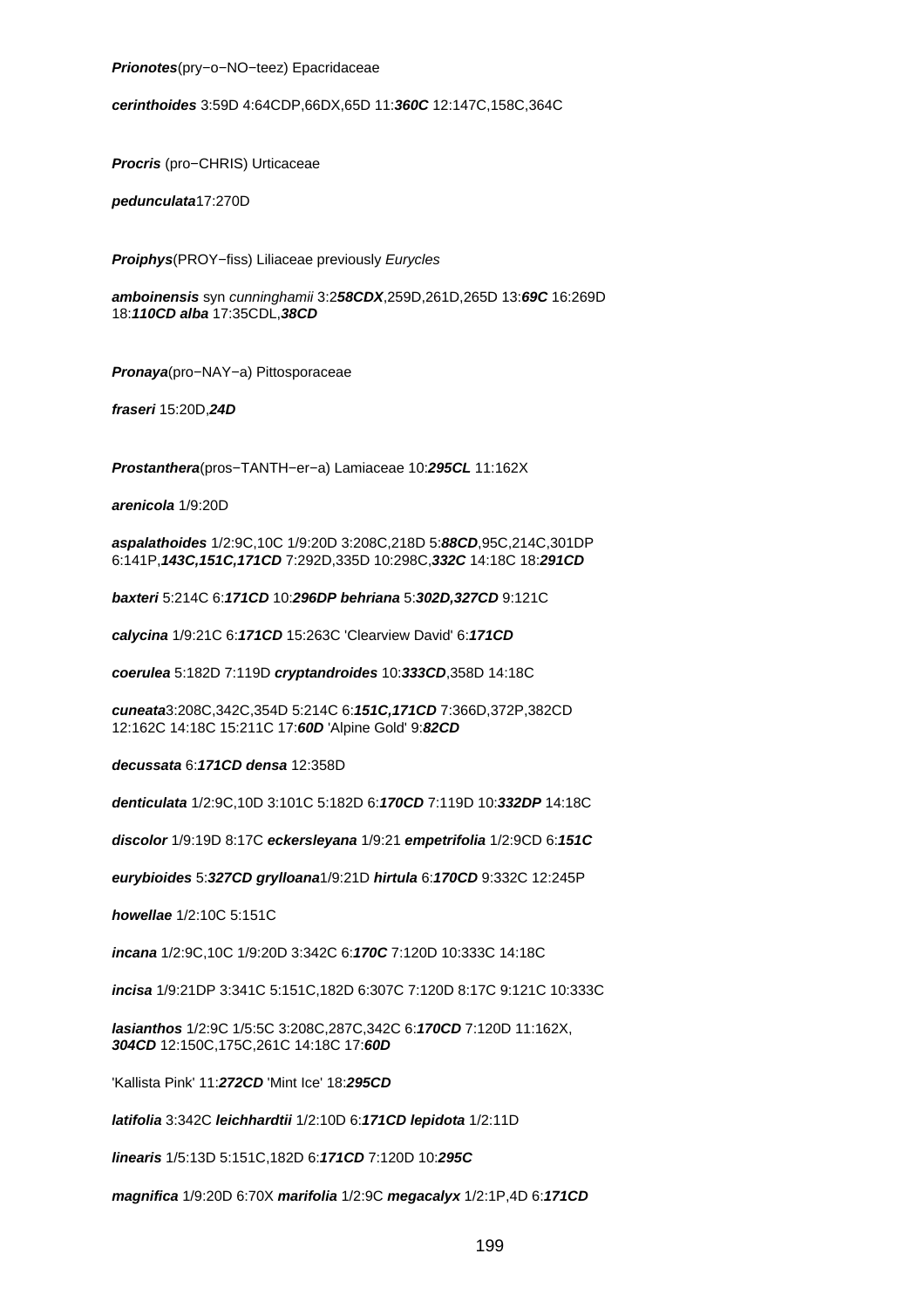#### **melissifolia** 1/2:9C,10C 1/3:6C 6:**170CD** 12:66C 14:18C

**microphylla** (syn.P.chloantha) 1/9:20D 5:**327CD** 6:**171CD** 18:**297CD**

**nivea** 1/2:1P,3D,10C 1/3:6D 1/5:12D,13D 3:208C,342C 6:171CD 7:306D

9:121C 10:**297DP,**333C,377P 12:184C

**ovalifolia** 1/2:4D,9C 1/3:5C,6C 1/5:13D 3:287C,342C 5:182C,188P,214D 6:**170CD** 7:119D,120D 9:120C 10:261C,333C 11:74C,162X 14:18C 15:211C 'Variegated' 11:**252DP,364C**

**parvifolia** 1/2:10D 1/9:19D **philicoides** 1/5:13P 3:208C 6:171CD

**phylicifolia**1/5:13D 10:332C,333C **pinifolia** 7:306D

**prunelloides** 1/9:19D 5:182D 7:120D 10:**325DP**,333C **pulchella** 1/2:10D

'Ragged Robin' 6:**171CD** 11:**83C**,85P **rhombea** 6:170C 7:120D 10:333C

**rotundifolia** 1/2:9C,10C 1/3:6C 1/9:20D 3:287C,341C,342C 5:214C

6:**170CD** 7:120D 10:295C,296P,333C 12:66C 'Rylestone' 3:342C 8:17D

**Prostanthera saxicola** 5:266C 6:**171CD** 10:332C 14:18C

**scutellarioides** 7:120D 10:**333DP sieberi** 1/2:9C,21C 5:151C,214C

6:**170CD** 7:119D,120D 8:17C 9:120C **spinosa** 6:**170CD**

**staurophylla** 6:**171CD** 10:358D

**striatiflora** 1/2:10C 1/3:5C 1/9:20D 2:212P,217D 4:38C 5:**88CD**

6:**171CD**,299C,352C 7:292D,335D 8:259D,**264D** 11:166C 13:99D

**stricta** 1/2:9C 1/9:19D 6:**170CD** 7:120D 10:358D,376D 12:175C

**suborbicularis** 1/2:4D 1/3:5D **teretifolia** 1/9:19D 10:293P,358D

**violacea** 1/9:19D 6:**151C,170CD** 7:120D 10:333C 12:332C 14:18C

**walteri** 6:**171CD** 10:333C 12:65C

**Protasparagus** (pro−tas−PARRA−gus) Liliaceae

**racemosus** 16:**195C**

**Prunella**(proo−NELL−a) Lamiaceae

**vulgaris** 6:315 10:**302DL**

**Pseuderanthemum**(seu−der−ANTH−e−mum) Acanthaceae **variabile** 13:291C

**Psilocaulon** (sil−o−CA−lon) Aizoaceae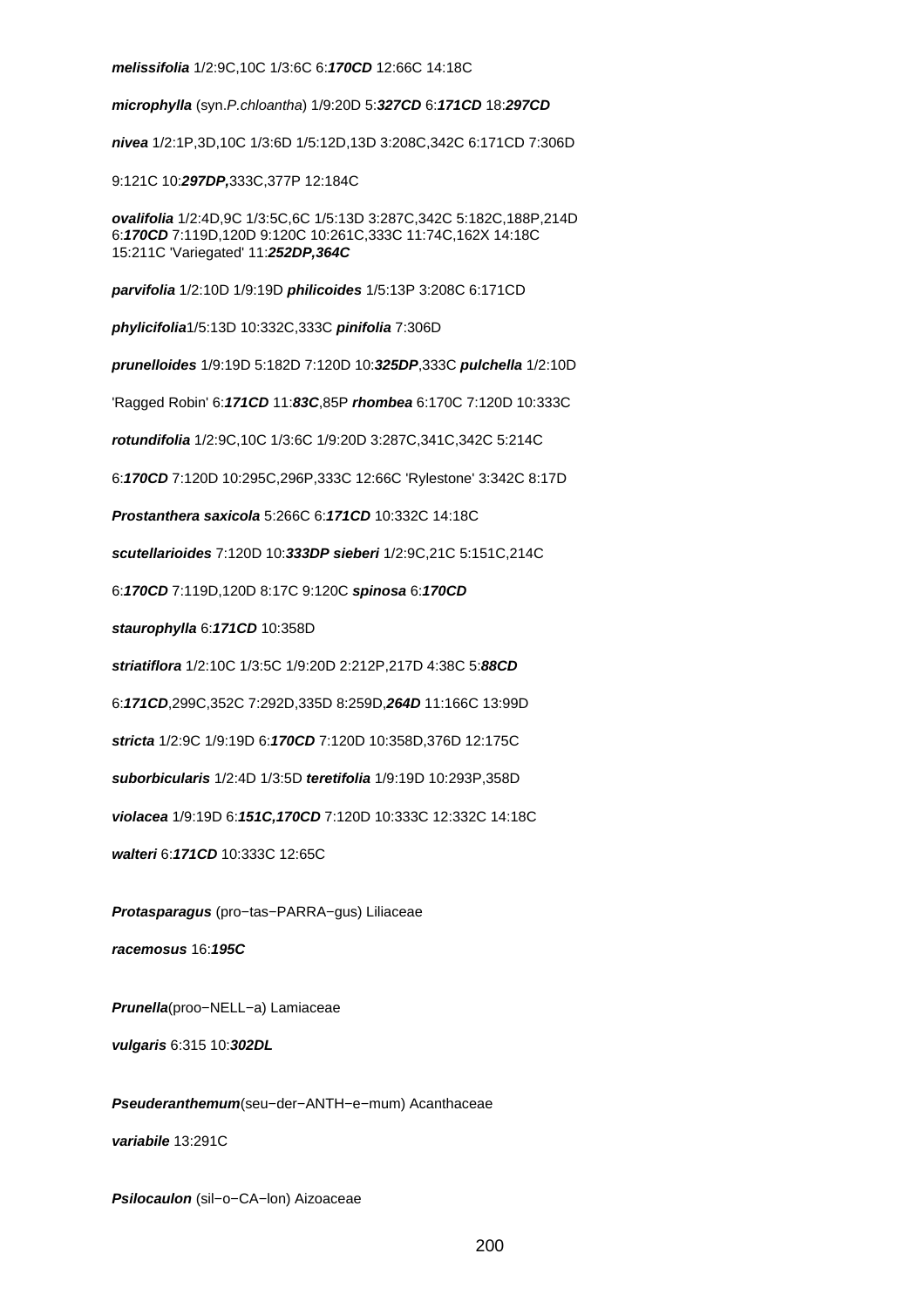**Psilotum**(sil−O−tum) Psilotace Fork Fern

**nudum** 18:**129CD**

**Psoralea** (sor−AYLee−a) Fabaceae **adscendens** 5:214C 7:142 10:**119C archeri** 11:59D **australasica** 11:**57CDP badocana** 11:**59D balsamica** 11:59D **cinerea** 7:167D,271D 15:59D **clementii**11:59D **cuneata** 11:59D **eriantha** 11:59D **graveolens**11:59D **lachnostachys** 11:59D **leucantha** 11::59D **martinii** 11:59D **pallida** 11:59D **patens** 6:353 7:142C,267C 8:263 **plumosa** 11:59D **pustulata** 11:59D **testariae** 11:59D **viscosa** 11:59D **virens** 11:59D **walkingtonii** 11:59D

**Psychotria**(sy−CO−tree−a) Rubiaceae **dallachiana** 198C,**232CD loniceroides** 12:198C **nematopoda** 12:198C **simmondsiana** 9:**375D**

**Psydrax**(sy−DRAX) Rubiaceae

**lamprophyllum** 16:274C

**Pteridium** (ter−ID−ee−um) Dennstaedtiaceae Bracken

**esculentum** 13:310C

**Pterigeron**(ter−IDJ−er−on) Asteraceae (syn. Oliganthemum)

**cylindriceps** 6:**317CD** 9:247CD **liatroides** 6:**317CD** 9:247CD

**Pteris**(TER−us) Pteridaceae

**orientalis** 16:274C **tripartita** 16:194C **umbrosa** 15:240C

**Pterocaulon** (ter−o−CAUL−on) Asteraceae

**sphacelatum** 8:258D,**261D** 9:**247CD** 18:111CD **serrulatum**18:111CD

**Pteroceras**(ter−OS−er−as) Orchidaceae

**hirticalcar** 7:324P **spathulatus** 7:325P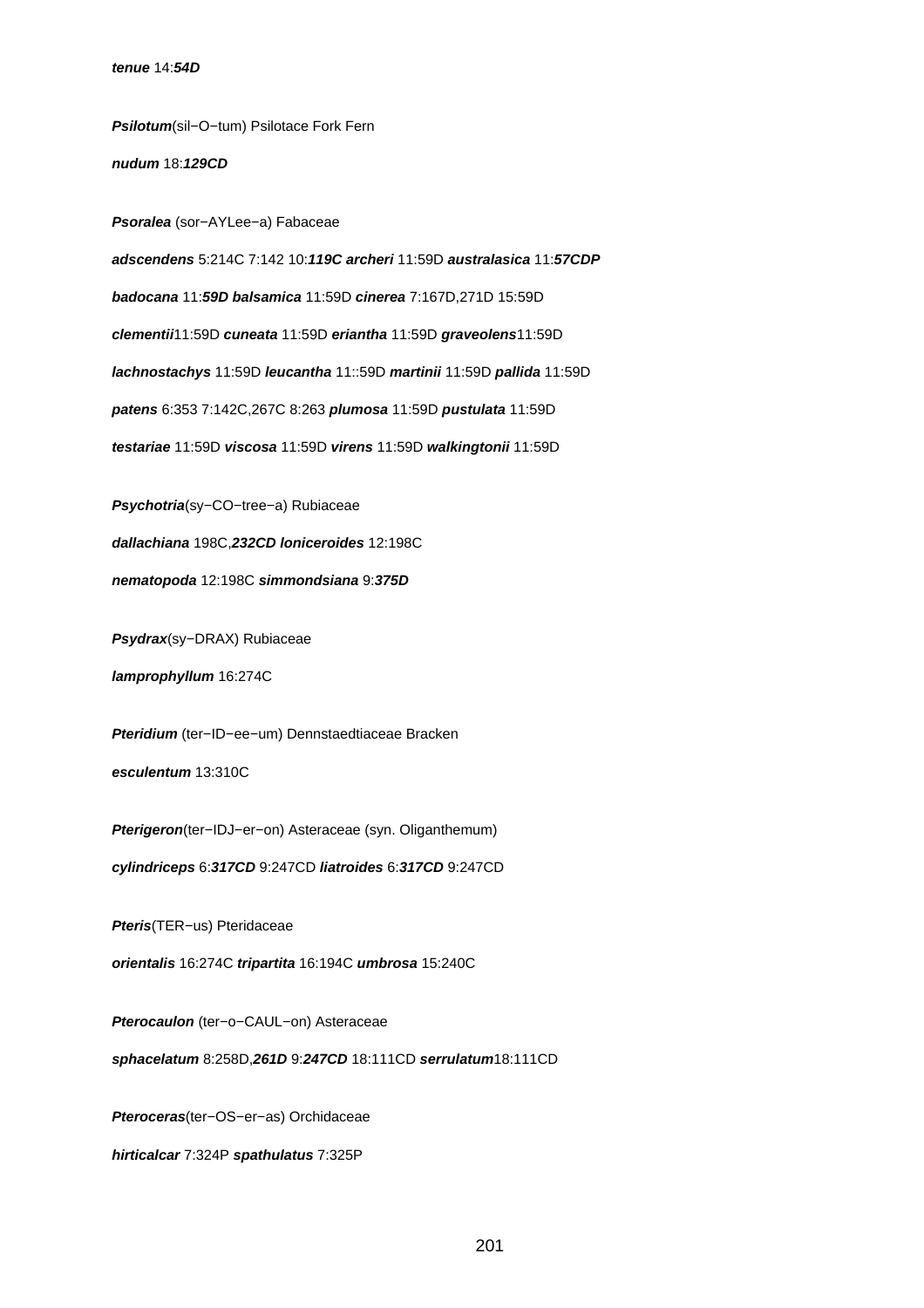**Pterolobium**(ter−o−LO−be−um) Caesalpiniaceae

**nitens** 8:363D,364

**Pterostylis**(ter−o−STY−lis) Orchidaceae 4:308C,**349C,350CD** 13:**219C acuminata** 3:88C 4:351C 5:60P,61D,70D,**219D** 6:255X 7:62D,63D,136D **alata** 3:**72C,76D,**81C,83C 4:351C,379C 5:61L,**62D,**70D 8:284C 13:**222CD allantoidea** 5:61D,**62D alpina** 3:83D 4:351C 5:61D,**62D alveata** 4:351C 5:61L,**62D**,72D **angusta** 13:**222CD areolata** 5:61L,**62D australis**5:61L,**62D**,70D **banksii** 5:61L,**62D**,70D **baptistii** 5:27C,308C,350C 5:**62D,220CD** 8:**275C** 13:**222CD** 'Janney' 13:222 **barbata**3:**72C,80C**,90P,137C 4:352C,379C 5:61L,62D,**138D**,139L 8:176C **biseta** 5:68C,71C **boormanii** 2:121X 4:308C,349C,374 5:62DL,68D,71L,74D **bureaviana** 5:61L,**62D caulescens** 5:62L,**63D celans** 5:62L,**63D ceriflora** 5:74D **coccinea** 4:352C 5:**62D,**63L 6:255X 12:66C 13:223 **concinna** 3:73,81 4:358P 5:44C,62DL 6:255X 7:62C 8:**275C** 13:**223C**D **conoglossa**5:**62D**,69L **crypta** 5:**62D**,63D **cucullata** 3:**72C**,**79C**,88C,137C 4:35C 5:**62D**,63L,70D **curta** 2:121X 3:72C,79C,83C 4:243,273,308,350,379 5:62D,63L,**162CDL**, **219CD** 6:255X 7:62C,63C,136C 8:**275C** 12:66C 13:**223CD Pterostylis cycnocephala** 3:72C,**80C,83D** 4:308C,352C,374C,379C 5:44C,**62D**,63L **daintreana** 4:27D,352D 5:**62D**,65L **decurva** 3:**83D** 4:351D,379D 5:**64D**,65L,70D,**220CD** 8:275C,284C 13:**223CD depauperata** 5:**62D**,63L,**64D**,65L,70D,74D **erecta** 5:64DL,65L **falcata** 2:121X 3:81C,88C 4:351D 5:**64D**,65L **fischii** 5:64D,65L 13:**223CD foliata** 3:88C 4:352D 5:**64D,**65L,70D **furcata** 2:121X 3:81CD,83D 4:352C 5:**64D**,65L,70D **furcillata** 5:**64D**,65L 10:358D **gibbosa** 3:81C 4:374D 5:64D,66L,74D **grandiflora** 3:**82D** 4:27D,348P,351CD 5:60P,**64D**,66L,**220CD** 13:**223CD graminea** 5:**64D**,65L,70D **hamata** 4:349CD,375CD 5:74D **hamiltonii** 3:81CD 4:352C 5:44C,**64D**,66L **hildae** 4:27D,350D 5:**64D,**66L,219CD **humilis** 5:**64D**,66L,70D **irsoniana** 5:**64D**,66L **laxa** 8:275C,284C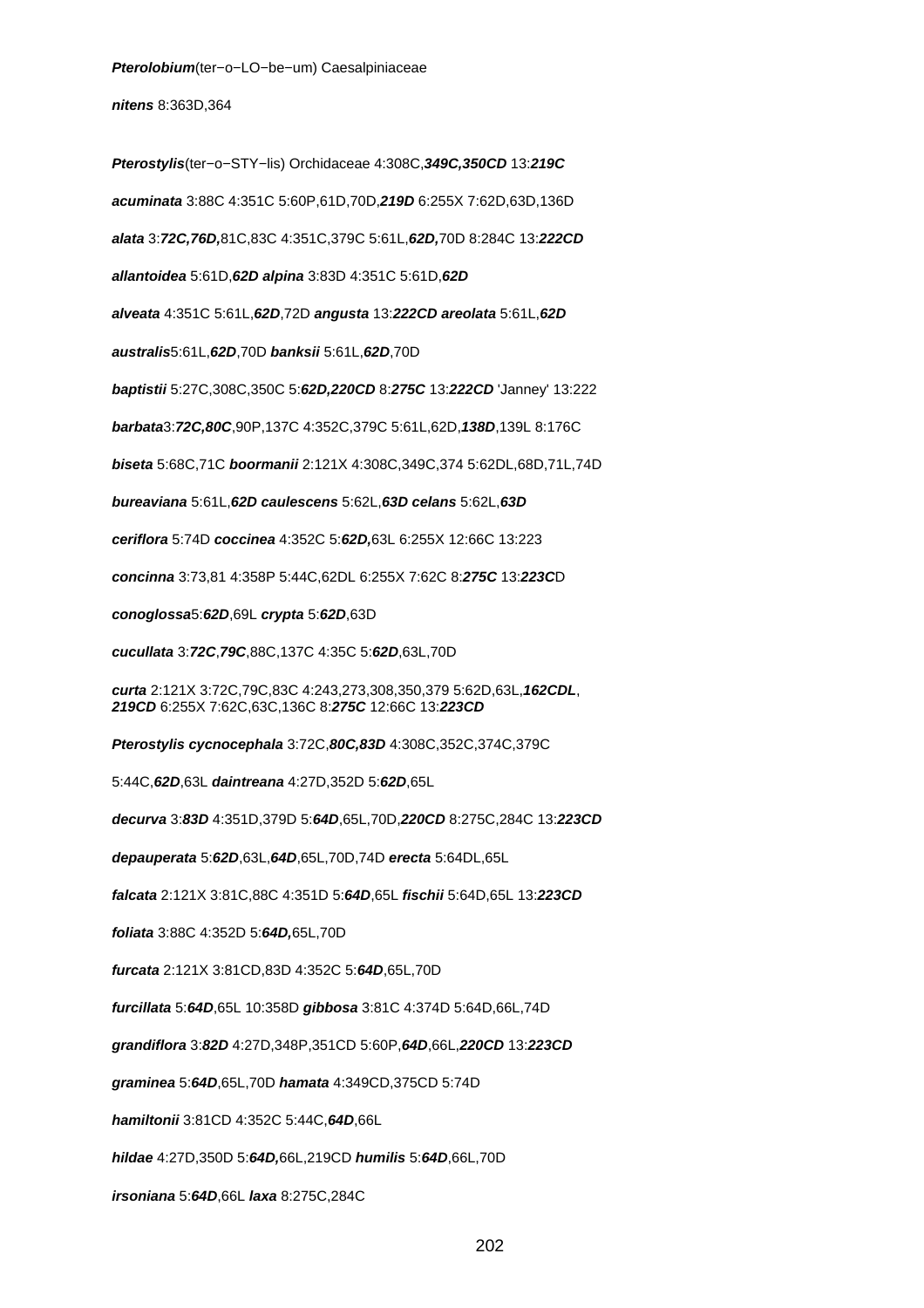#### **longicurva** 4:351D 5:**64D**,66L 10:358D

**longifolia** 1/8:4C 3:**72C**,80CD,96P,136D 4:27D,308D,349CDP,352D,374D, 379D 5:**64D**,66L,140P,**220CD** 7:136D 8:275D

**longipetala** 5:**64D**,66L **montana** 5:**64D**,66L,70D

**mutica** 3:**72C**,80CD,88D 4:308C,310D,349D,352D,374D 5:**64D**,66L,**220CD**

**nana** 2:121X 3:**80CD**,136D 4:308D,348P,351D,379D 5:**62D**,63L,64D,67L,

**68D**,69L,70D,74D 8:275C 13:223

**neocaledonia** 5:64D,67L **novoguineensis**5:64D,67L

**nutans** 3:**72C**,80CD,96P,136D,204D 4:27D,273D 308D,348P,350D,379D 5:**64D**,**70D**,140P,**219CD** 6:255X 7:62D,136D 8:275D 12:66C 13:**223CD**

**obtusa** 3:76CD,81D 4:27D,351D 5:60P,67L,**68D,220CD** 6:255X 7:62D,63D

13:**223CD oliveri** 5:67L,68D

**ophioglossa** 3:77D 4:351D 5:44C,**67L**,68D,**219CD** 8:275C,284D 13:**223CD**

**papuana** 5:68D,69L,74D

**parviflora** (syn P.aphylla) 3:81C,82D,88D,137D 4:171D,275D,348D,352D, 374CD,379D 5:60P,67L,68D,70D,**220CD** 6:255X 7:62X,63X 8:**275C**

**pedoglossa** 3:**78D**,82D,137D 4:351CD,379D 5:67L,**68D** 13:**223CD**

**pedunculata** 1/8:4C 2:121X 3:**72C,79CD**,81D,96P,136D 4:27D,348P,350,379

5:67L,68D,70D,140P,**219CD** 6:255X 7:62X,63X 8:**275C** 12:66C 13:**223CD**

**plumosa** 5:138D,139L,140DP **pulchella** 4:351D 5:**68D**,69L

**recurva** 4:352C 5:**68D**,69L 8:176C,178C

**reflexa** 3:76CD,77D 4:351D 5:**68D,**69L 13:**223CD**

**revoluta** 3:**77D,**78D4:350D,351D 5:**68D**,69L 8:275C,284 13:223CD

**robusta** 3:72C,77D,**78D,79CD** 4:351D 5:**68D**,71L

**rogersii** 4:352D 5:**68D**,71L 13:**223CD**

**rufa** (syn P.pusilla) 3:72C,**80CD,81CD**,88D 4:243D,273D,308D,

352D,375CD 5:44C,**68D**,69L,70D,71L,74D,**138CD russellii** 4:352D

5:**68D**,69L **sargentii** 5:**68D**,71L **scabra** 5:**62D**,63L 13:**223CD**

**speciosa** 5:**68D,**71LD **tenuicaula** 5:70−4D **tenuissima** 4:352 5:70CL

**toveyana** 3:88D 4:351D,379D 5:70D,71L **trullifolia** 5:**70D**,73L

**truncata** 4:351D 5:**70D**,71L 8:284D 13:**223CD venosa** 5:**70D**,73L

**vereenae** 3:**81CD**,83D 4:352D 5:**70D**,73L

**vittata**1/8:4C 3:**72C,80CD**,88C,137D 4:308,349,352,375 5:**70D**,73L 13:273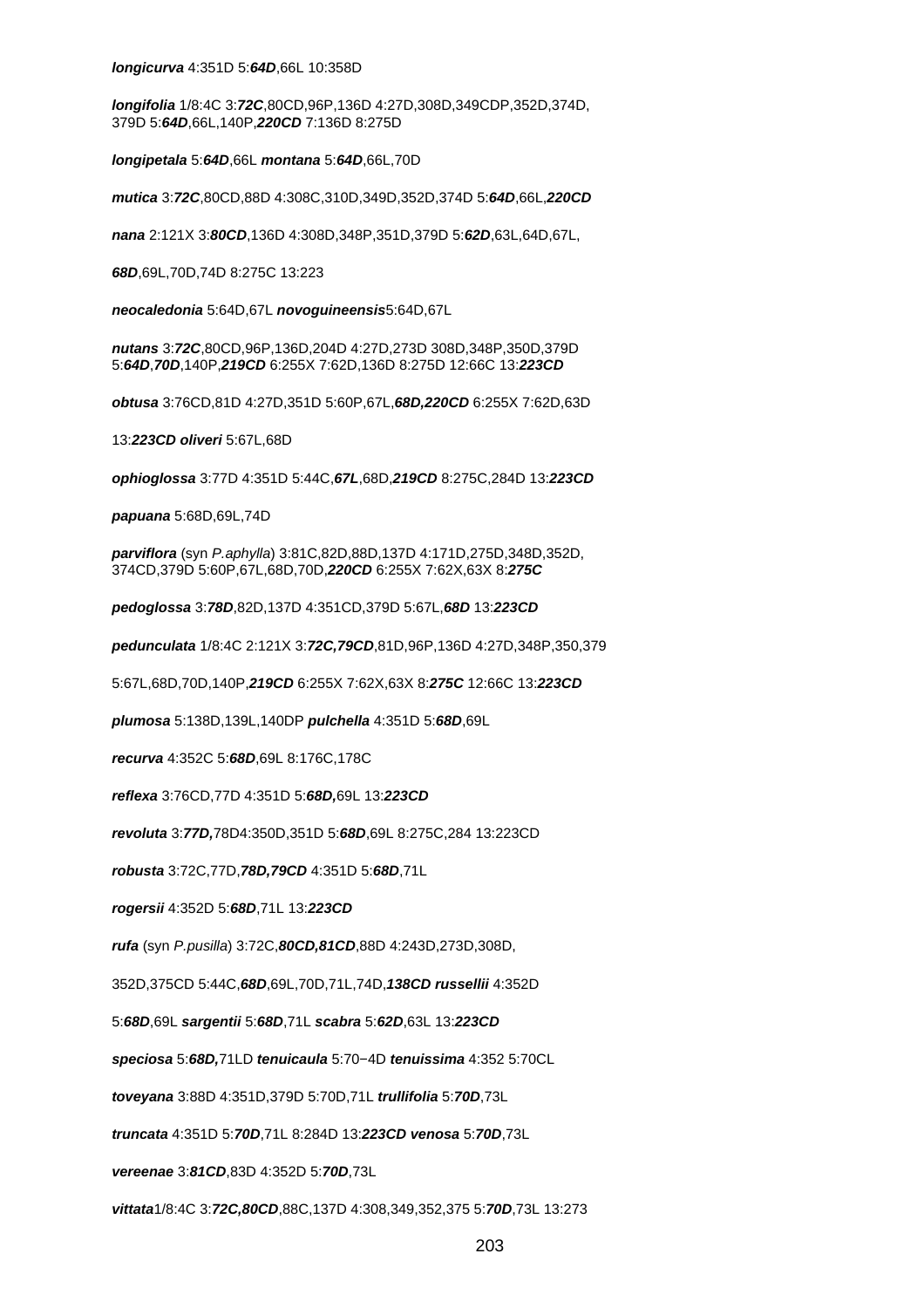**Pterygopappus**(terry−go−PAP−us) Asteraceae

**lawrencii** 5:244CD 7:385D,388D 12:146D,349D,352D,364C

**Ptilotus**(ty−LO−tus) Amaranthaceae (syn. Trichinium)

**albidus** 4:123D **appendiculatus** 4:111D,120D **aristatus** 4:124DP

**atriplicifolius** 2:215D 3:85C 4:114D 7:275D,292D,335D

**auriculifolius** 2:219C 4:123D **axillaris** 4:120DP **beckerianus** 10:358D

**calostachyus** 2:219C 4:114D,115 **carinatus** 2:219C 4:123D

**carlsonii** 4:123D **clementii** 2:219C 4:114D,115 **declinatus** 4:121DP

**erubescens** 4:118D

**exaltatus** 2:215D,219C 4:112DP 5:246C 6:87D,**312CD** 7:275D,292D,335D 8:261D 9:**253CD** 18:144P,**298CD gaudichaudii** 4:122D

**helichrysoides** 2:215D 4:123D 6:**312CD** 7:275D,319X

**helipteroides** 2:215D 4:115,116D 6:**312CD** 7:275D,319X

**holosericeus** 4:124D **humilis** 4:123D **incanus** 4:122D

**macrocephalus** 2:212P,215D,219C 3:85C 4:122D 6:**312CD** 7:275,276P 9:**253CD** 10:**371C manglesii** 4:109C,118D,140P 7:319C

**nobilis** 2:215D 3:84D 4:118D,119D 6:**312CD** 7:275D,292D,335D

**obovatus** 2:212P,215D 3:85C 4:109CP,114D 5:**249CDP** 7:275D,319X 8:261 18:**298CD parvifolius** 4:118D **polakii** 4:115D,118D

**polystachyus** 2:215D 3:85C 4:113DP 7:275D 9:**253CD roei**4:123D

**rotundifolius** 2:219C 4:122D,140P **seminudus** 4:117DP

**spathulatus** 4:110D,122D 5:246D 6:312CD 9:**253CD**

**Ptychosema**(ty−co−SEEM−a) Fabaceae

**anomalum** 11:**130D pusillum** 10:357D 11:**130CD**

**Ptychosperma** (ty−co−SPER−ma) Arecaceae

**bleeseri** 16:192P,195C,**199CD,210CD**,274C

**elegans** 12:198C,199C 13:44P 15:257C 16:195C,**199CD,210CD**,274C

**macarthurii** 16:**210CD**,212P,274C

**Pultenaea** (pul−ten−EE−a) Fabaceae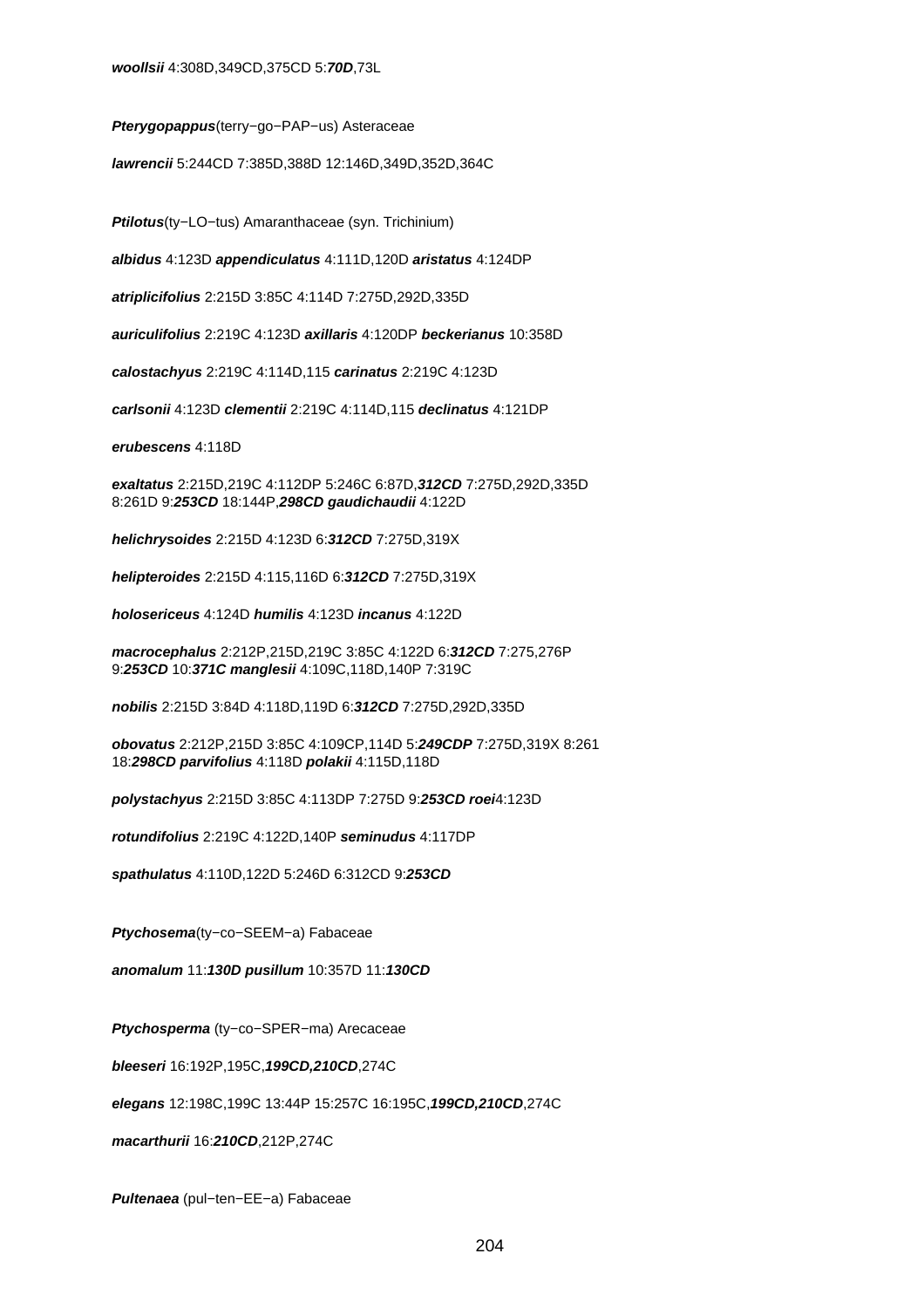**acerosa** 5:**318CD** 11:311D 12:118D 15:**126D adunca** 10:**119CD** 15:**129D altissima** 10:**119CD** 12:116D,**304D arida**12:118D **aristata** 3:342C 12:116D 13:**72D,**84P **aspalathoides** 12:116D 13:**75D barbata** 12:116D 13:**83D baeuerlenii** 10:**119CD**,358D 12:118D 15:**127D benthamii** 11:311D 12:116D 13:**322D blakelyi** 10:**120CD** 12:118D 15:**178D boormanii** 12:116D 13:**73D**,77P **brunioides** (now Dillwynia brunioides) **calycina** 12:118D 15:**178D**,184P **cambagei** now Almaleea cambagei **campbellii** 12:116D 13:**72D**,84P **canaliculata** 12:118D 14:**312DP canescens** 10:355D 12:116D 13:352P,**253DP capitata** (now Urodon capitatus) **capitellata** 12:116D,**308D** 15:263C **conferta** 12:116D 13:**79D costata** 11:**305CD,310CD**,311D,**320DP** 12:118D 14:**131D,133P cunninghamii** 10:120CD 12:118D 15:**179D daphnoides** 3:287C 5:295D 7:142D 11:311D 10:**120CD** 12:118D,260C 14:**179D**,185P **daltonii** 11:311D 12:118D 15:**129D**,136P **dasyphylla** (now Urodon dasyphyllus) **densifolia** 12:116D,**121D dentata** 11:311D 12:116D 13:**251D diffusa**− see Phyllota diffusa **divaricata** 12:118D 14:**375D drummondii** 12:116D 13:**79D echinula** 12:118D 15:**127D elachista** 12:118D 15:**179D elliptica** 12:116D 13**:254D empetrifolia** 10:**120CD** 12:118D 15:**130D ericifolia** 12:118D 15:**130D euchila** 10:**120CD** 12:116D 13:**256D fasciculata**12:118D 14:**310D ferruginea** 12:116D,**305D flexilis** 3:342C 5:174D 7:139D,142D 10:120CD 12:116D,**306D foliolosa** 10:**120CD** 11:49P 12:116D,**119D forsythiana**18:**184CD glabra** 12:116D 13:**73D graveolens** 5:**298CD** 11:311D 12:118D 13:**78D gunnii** 12:116D,**121D hartmannii** 12:118D 14:**180D**,181P **hibbertioides** 3:132C,287C 11:311D 12:118D 15:**134D hispidula** 11:311D 12:116D 13:**71D humilis** 11:**305CD**,311D 12:116D 13:**255D incurvata** now Almaleea incurvata **involucrata** 5:**318CD** 12:118D 14:**132D juniperina** 11:311D 12:118D 14:**132D**,137P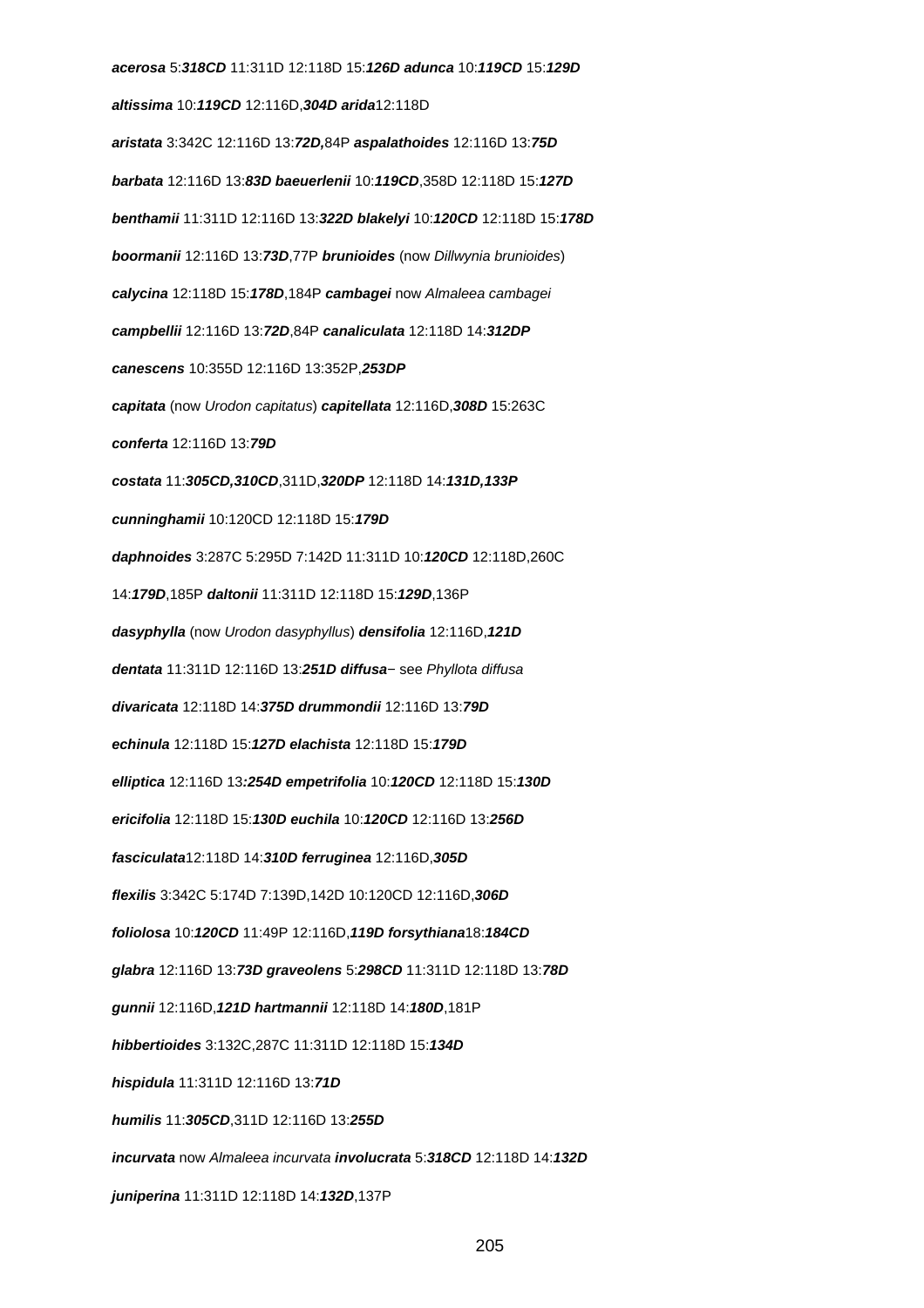### **largiflorens** 10:**120CD** 11:311D 12:118D 14:**182D,**185P

**laxiflora** syn. P.quadricolor 5:**318CD** 11:311D 12:116D,118D 13:252P,**253D** 14:**377DP linophylla** 12:116D 13:**326D**,328P **luehmannii** 11:311D 12:118D 15:**180D lycopodioides** (Urodon dasyphyllus) **maidenii** 11:**310CD**,311D 12:118D 14:**182D microphylla** 5:**268CD** 10:**121CD** 12:118D 13:**80DP** 14:**183D millari** 12:118D **mollis** syn. P.viscosa 12:118D 18:**184D**,185P **mucronata** − see P.polifolia 13:**326D muelleri** 12:116D 13:**254D myrtoides** 12:116D 13:**327D**,329P **neurocalyx** 12:116D 13:**76D** 15:123D **obcordata** 3:287C 12:118D 15:**180DP obovata** 10:**124CD orchreata** 12:116D,306D **paleacea** 12:116D 13:**323D** 18:185P **paludosa** now Almaleea paludosa **parviflora** 12:116D,**120D patellifolia** 1/2:13 10:358D 11:290D,**310CD**,311D 12:100P,120D **pauciflora** 13:**83D peduncularis** 1/12:13 3:116C,342C 6:150D **pedunculata** 3:133C,342C 5:214D 10:121CD 11:305CD,311D,360C 12:116D,162C 13:52P,322D,328P 15:208P,214C 'Pyalong Gold' 15:**118CD** 'Pyalong Pink' 12:64C 15:**118CD petiolaris** 12:116D 13:**81DP pinifolia** 12:116D 13:**82D platyphylla** 10:355D 11:311D 12:116D 13:**327D polifolia**3:342C 10:**121CD** 12:116D **procumbens** 10:**121CD** 12:118D 14:129P,**13OD prolifera** 12:118D 14:**311D prostrata** 11:311D 12:118D 14:**311D pycnocephala** 12:116D,**309D quadricolor** now P.laxiflora **radiata** 12:118D 15:**131D**,136P **reticulata** 12:118D 14:**134D retusa** 11:311D 12:118D 14:**184DP rigida** 10:**121CD** 12:118D 14:**134D rosmarinifolia** 12:116D 13:**323D rotundifolia** 12:118D 15:181P,**182D scabra** 11:**305CD,**311D,321DP 12:118D 14:183D **Pultenaea selaginoides** 12:116D,307D **sericea** 18:**184CD setulosa** 12:116D 13:**76D skinneri** 10:357D 12:118D 14:**135D spinosa** 12:118D 15:**182D** 18:**118CD spinulosa** 12:118D 15:**183D stipularis** 5:174D,175D 7:139D,142D 10:**121CD** 12:116D 13:**78D**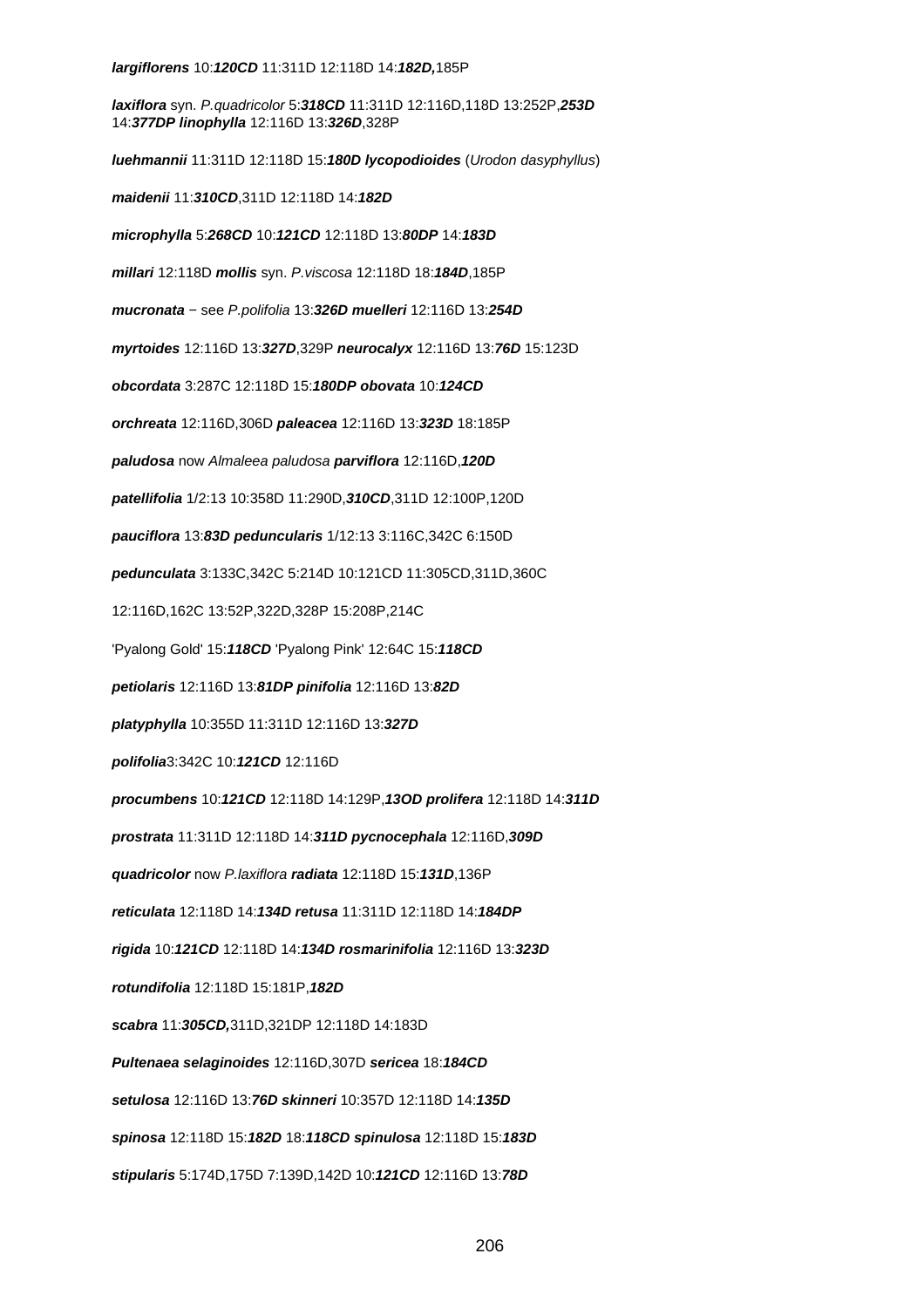**stricta** 11:311D 12:116D,**118D strobilifera** 12:118D 15:**131D stuartiana** 10:358D 12:116D,**119D subalpina** 1/2:13C 10:**122CD** 11:4,291D,292P,**310CD**,311D 12:118D 14:**373DP** 15:98C **subspicata** 10:**122CD** 12:116D 13:249P,**256D subternata** 10:**122CD** 12:118D 15:**183D subumbellata**now Almaleea subumbellata **tenella** 12:118D 15:**185DP tenuifolia** 11:311D 12:118D 14:**313DP teretifolia** 5:**298CD** 12:118D 15:**135D trichophylla** 12:118D 15:**185D trifida** 10:358D 12:116D,**307D trinervis** 5:**318CD** 12:118D 14:**136D,**137P **vestita** 12:118D 15:**128D verruculosa**12:118D 15:**132D viscidula** 10:358D 13:**75D villifera** 12:118D **villosa** 7:142D 10:**122CD** 12:116D,**308D**,319C 'Wallum Gold' 15:**118D viscidula** 12:116D **viscosa** now P.mollis 12:116D 13:**74D**,77P **vrolandii** 12:118D 14:**136D weindorferi** 5:214D 12:116D 13:**74D whiteana** 12:116D 13:**82D williamsonii** 18:**184D williamsoniana** 11:**310CD**,311D 12:118D 15:133P,**135D** 18:**184D Pycnosorus**(pick−no−SORE−us) Asteraceae

**chrysanthes** was Craspedia chrysanthes 17:**350CD globosus** was Craspedia globosa 17:**350CD**

**Pygmea**(pig−ME−a) Scrophulariaceae

**ciliolata**7:386D 12:146D **glandulosum** 4:29C

**Pyrrosia**(py−ROSE−ee−a) Polypodiaceae

**adnascens** 8:**168CD**,169L **confluens** 7:104D 8:**168D**,169L,170CD

**dielsii** 8:**168D**,169L,171CD **longifolia** 8:**168D**,169L,171CD

**rupestris** 2:96D 7:104D 8:**168D**,171CD

**Quintinia**(kwin−TIN−ee−a) Grossular1a **aieberi** 9:375D

**Radyera**(ra−DY−er−a) Malvaceae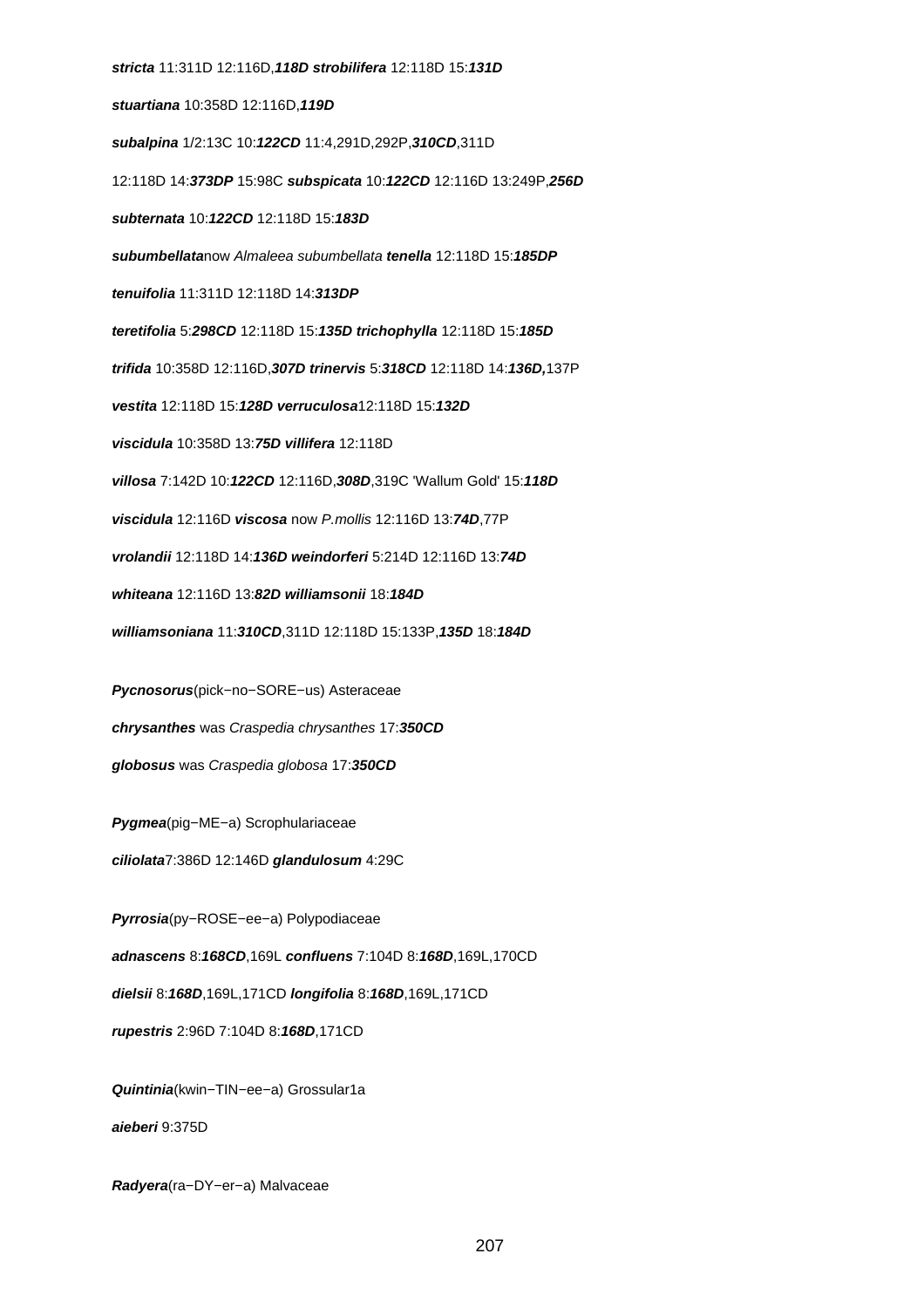**Randia** (RAND−ee−a) Rubiaceae

**benthamina** 9:375D 13:**70C**

**fitzalanii** 9:**375D** 12:194C,198C,207C,232CD 13:**70C** 18:163D

**hirta** 12:194C **racemosa** 12:198C **sessilis** 12:198C

**Ranunculus**(ran−UNG−kew−lus) Ranunculaceae 18:251CDL

**acrophilus** 18:**252D amphitricha**18:**252D aquatilis**6:313C

**anemoneus** 7:349P,358D,360D,374D,378D,**391CD** 18:**252D**,253P **clivicola** 18:**252Dcollinus** 17:**151C** 18:**252D colonorum** 18:**252D diminutus** 18:**254D dissectifolius** 7:361D,363D,378D 18:**254D eichlerianus** 18:**254D graniticola** 7:361D,363D,378D 18:**254D gunnianus** 7:361D,363D 18:**254D inundatus 17:164P 18:254D hamatosetosus** 18:**252D lappaceus**5:182D 6:313D 14:22C 18:**253D**,254P **ligulatus** 18:**254D millanii**7:358D,360D,378D 18:**252D**

**muelleri** 7:354D,355D,356D,361P,363D,378D,**382CD** 17:**151C** 18:**252D**

**niphophilus** 7:355D,360P,378D 18:**252D pachycarpus** 18:**254D**

**pascuinus** 7:**382CD pentandrus** 18:**252D pimpinellifolius**18:**254D plebeius** 18:**254D populentus** 18:**254D productus** 18:**252D**

**pumilio**18:**252D rivularis** 6:313C 11:**360C robertsonii**18:**254D**

**scapigerus**18:**254D sessiliflorus** 18:**252D**

**undosus** 17:162C,163C 18:**254D victoriensis** 18:**254D**

**Rapanea** (ra−PAY−nee−A) Myrsinaceae

**subsessilis** 12:194C

**Rauwenhoffia** (row−en−HOFF−ee−a) Annonaceae

**leichhardtii** 12:207C

**Regelia**(re−GEEL−ee−a) Myrtaceae 3:**346CD** 6:277DL 16:35DL

**ciliata** 3:204D,342C,**346D** 5:214C 12:65C **cymbifolia** 3:**346D** 10:357D

**inops** 3:**346D** 5:214C 7:319X 15:95C **megacephala** 3:**347D** 6:66

**velutina** syn. grandiflora 3:337P,**347D** 5:214C 6:66CD,87D 7:318X 13:50C,55C,58C,267C 15:211C,263C 16:**41CDP**

**Restio**(REST−ee−o) Restionaceae 9:259D(roots)

**stenostachyus** 10:357D **tetraphyllus** 11:**3O5CD** 17:**150C,151C,159C**,185P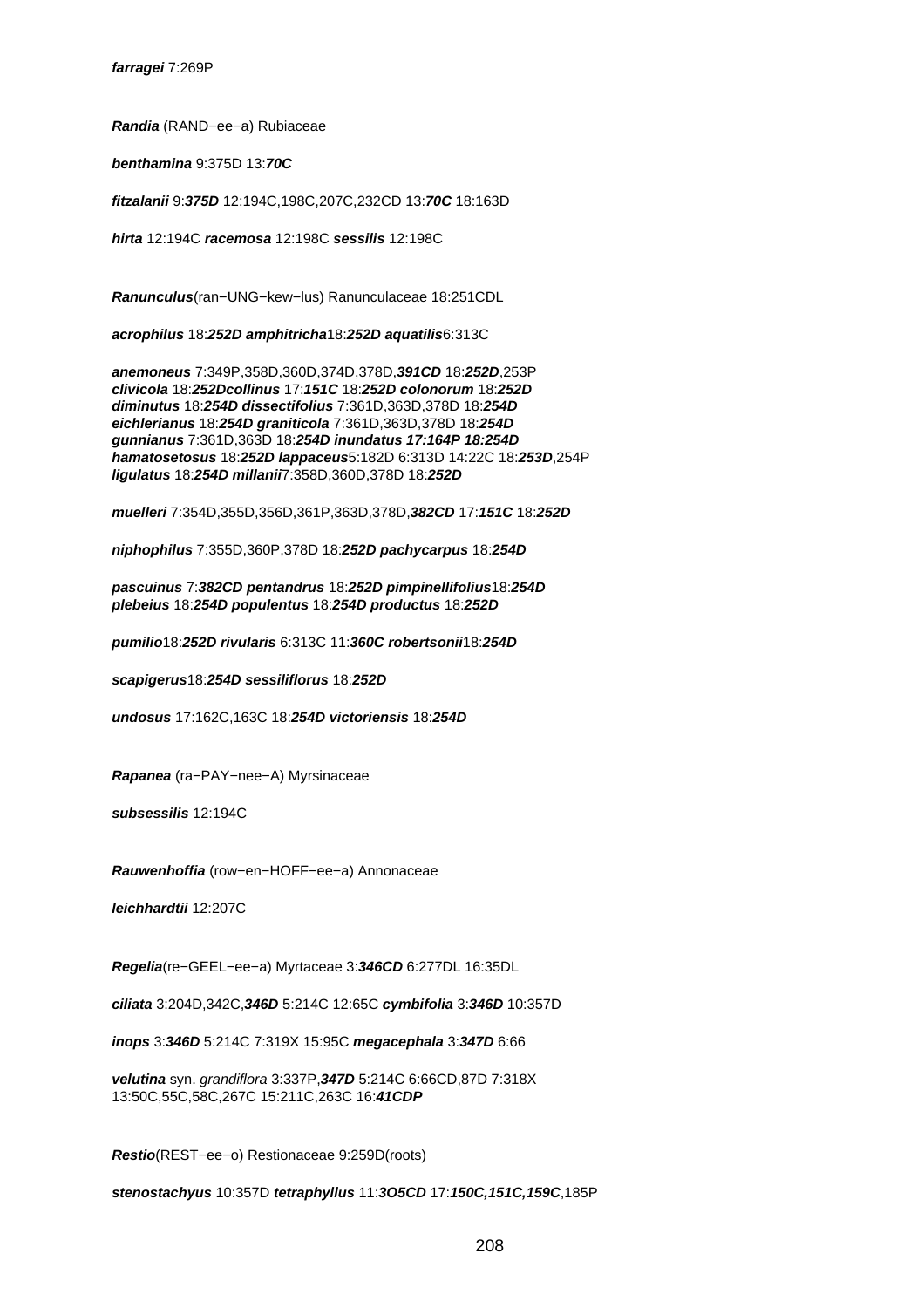**Rhadinothamnus** (rad−in−o−THAM−nus) Rutaceae **euphemiae** 8:215D,**222D Rhagodia**(ra−GO−dee−a) Chenopodiaceae **baccata** 3:335D 18:26C **gaudichaudiana** now Chenopodium **hastata** now Einadia hastata 6:**355CD nutans** now Einadia nutans 1/12:13 3:116 6:68C,353D,**355CD** 7:291D,335D 9:150X 17:339C,**341C spinescens** 1/12:15 5:95CD,**269CD**,308C 6:355 7:291D,355D 8:**263D Rhaphidophora**(ray−fid−OFF−or−a) Araceae **australasica** 12:65C 13:70C 18:**115CD pachyphylla** 13:**70C pinnata** syn. Epipremnum 5:**10CDX** 13:**7OC** 16:**266CD**,277P 18:56C,**115CD Rhizanthella**(ry−zan−THELL−a) Orchidaceae **gardneri** 10:357D **Rhizophora** (ry−ZOFF−or−a) Rhizophoraceae **apiculata** 6:222D,223D,224D,**228CD mucronata** 6:223D,224D,**228CD stylosa** 6:222D,223D,224D,**228CD Rhodamnia**(ro−DAM−nee−a) Myrtaceae **argentea**9:**376D** 13:**70C glauca** 12:207C **trinervia** 9:**376D Rhodanthe** (ro−DANTH−ee) Asteraceae/Gnaphalieae trans. from Helipterum **anthemoides** 17:**351CD** 'Paper Cascade' 17:**344CD,345CD**,351CD,356P,357P 'Paper Star' 17:**344CD** 'Paper Baby' 17:**351CD chlorocephala** syn. Helipterum rosea &chlorocephalum 2:210C,241D 5:8DX 7:107D,**108P**,110D 8:8**2CD** 16:143C 17:**351CD**,354CD **diffusa** syn.H.diffusum 17:351CD **floribunda** syn. H.floribundum 2:213D 8:**82CD homboldtiana** syn. H.homboldtianum 17:**354CD**

**manglesii** syn. H.manglesii 2:210CD,241D 5:8CP 7:109P,110D17:**354CD**

**moschata**syn. H.moschatum 8:**261D spicata** syn. H.spicatum 2:225P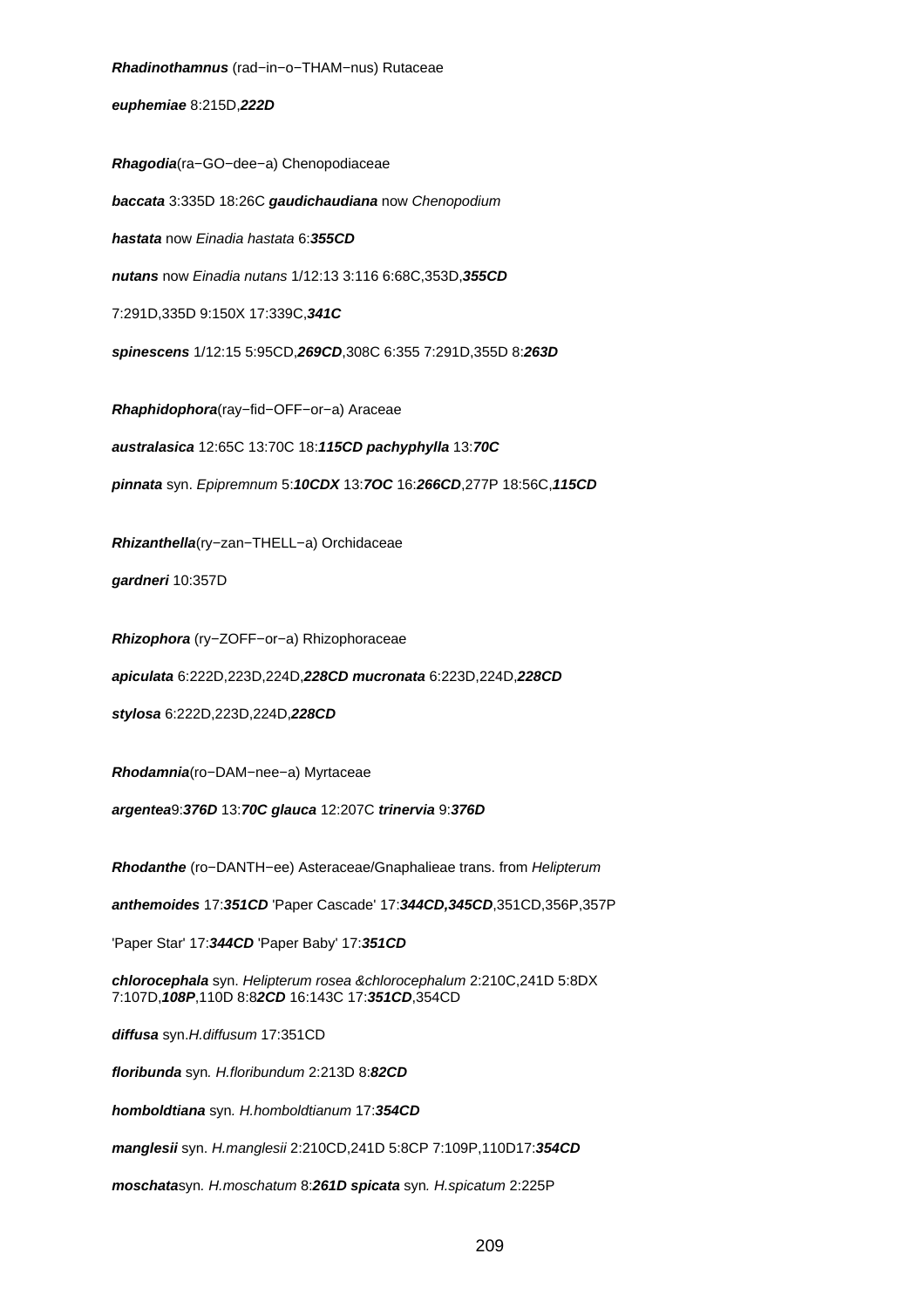**Rhododendron** (ro−do−DEND−ron) Ericaceae

**lochiae** 1/9:9DP 2:87C 3:**140CD** 5:**48CDP** 6:**151C** 11:140P,**360C** 12:64C 13:50C 18:24C **notiale** 18:358

**Rhodomyrtus**(ro−do−Mert−us) Myrtaceae

**psidioides** 9:**376D sericea** 12:215C,225P

**Rhodosphaera**(ro−do−SFEAR−a) Anacardiaceae

**rhodanthema** 9:**376D** 13:70C 17:**249CD**

**Rhodostylis**(ro−do−STY−lis) Areacaceae

**baueri** 16:**21CD**

**Rhyncharrhena**(ring−CAR−he−na) Asclepiadaceae

**linearis** 13:**134CDX**

**Rhynchosia**(ring−CO−zee−a) Fabaceae

**minima** 8:**259D**,263D

**Ricca**(RICK−ee−a) Hepaticae

**albida** 8:260D 17:**150C**

**Richea**(RICH−ee−a) Epacridaceae 5:**99CD**,110CX,**124D**

**acerosa** 5:**124D**,125DL,126D,130D

**angustifolia** 5:124D,125L,**126D,130D**

**continentis** 5;99C,100DP,124D,**126D,**128D 7:359D,366D,378D

**dracophylla** 5:99D,124D,**126,127D** 12:147C

**gunnii124D,**125D,126D**,129D** 12:158C 18:178D

**milliganii** 5:**124D,**126D,128D,**132D**

**pandanifolia** 5:99D,**102DL,110PD**,**126D**,208D 12:147C,363C,**372DP**,380P

**procera** 5:**110CX,124D**,126D,**129D** 12:158C

**scoparia** 5:99D,**101DP,110CX**,124D,**126D**,132D,**229DP** 11:**360C**

12:146D,147C,363C,**368DP**,369P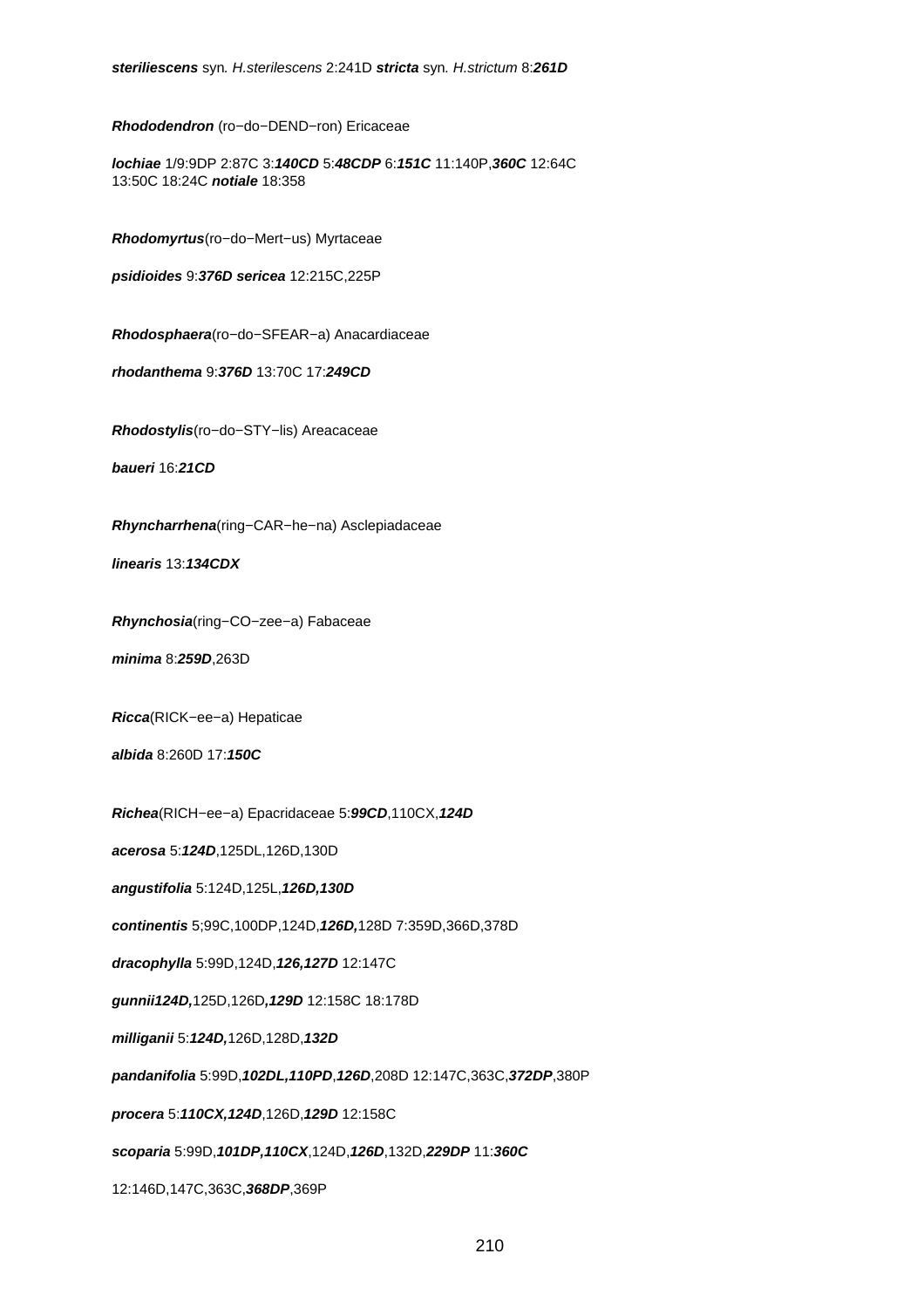**sprengelioides** 5:124D,126D,**128D** 12:146D,147C,158C **victoriana** (as sp. nov). 5:126D,130D,131D 18:**179D Ricinocarpos** (riss−in−o−CARP−us) Euphorbiaceae **gloria−medii** 10:**83D,**84P CA190 **pinifolius** 1/2:13D 3:287C 5:149P,174D 7:114D 15:98C nAME **tuberculatus** 17:339C **velutinus** 10:83D **Rimacola**(ry−ma−CO−la) Orchidaceae **elliptica** 4:27D **Rinzia**(RINZ−ee−a) Myrtaceae **affinis, carnosa, communis, crassifolia, dimorphandra** 14:**220D fumana, longifolia, morrisonii, oxycoccoides, rubra, schollerifolia** 14:**222D sessilis** 14:**223D Ripogonum**(ry−po−GO−num) Smilacaceae **album, brevifolium, discolor,elseyanum, fawcettianum** 14:**213D Ristantia**(ris−TANT−ee−a) Myrtaceae **pachysperma** 12:**264D Romnalda**(rom−NALD−a) Xanthorrhoeaceae **papuana** 11:**278D** 16:**353D Rostellularia**(ros−tell−yoo−LAIR−ee−a) Acanthaceae adscandens syn. poponanthera syn. Justicea procumbens 6:316D **Rubus**(ROOB−us) Rosaceae 4:30D **gunnianus** 4:29D,30D, 12:163C,364C **hillii**4:29D,**31D moorei** 4:29D,**31D parvifolius** 4:29D,**31D** 10:378D **rosifolius** 4:29D,**31D** 7:147D 18:76P,82CD **Rulingia**(roo−LIN−jee−a) Sterculiaceae **hermanniifolia** 12:241P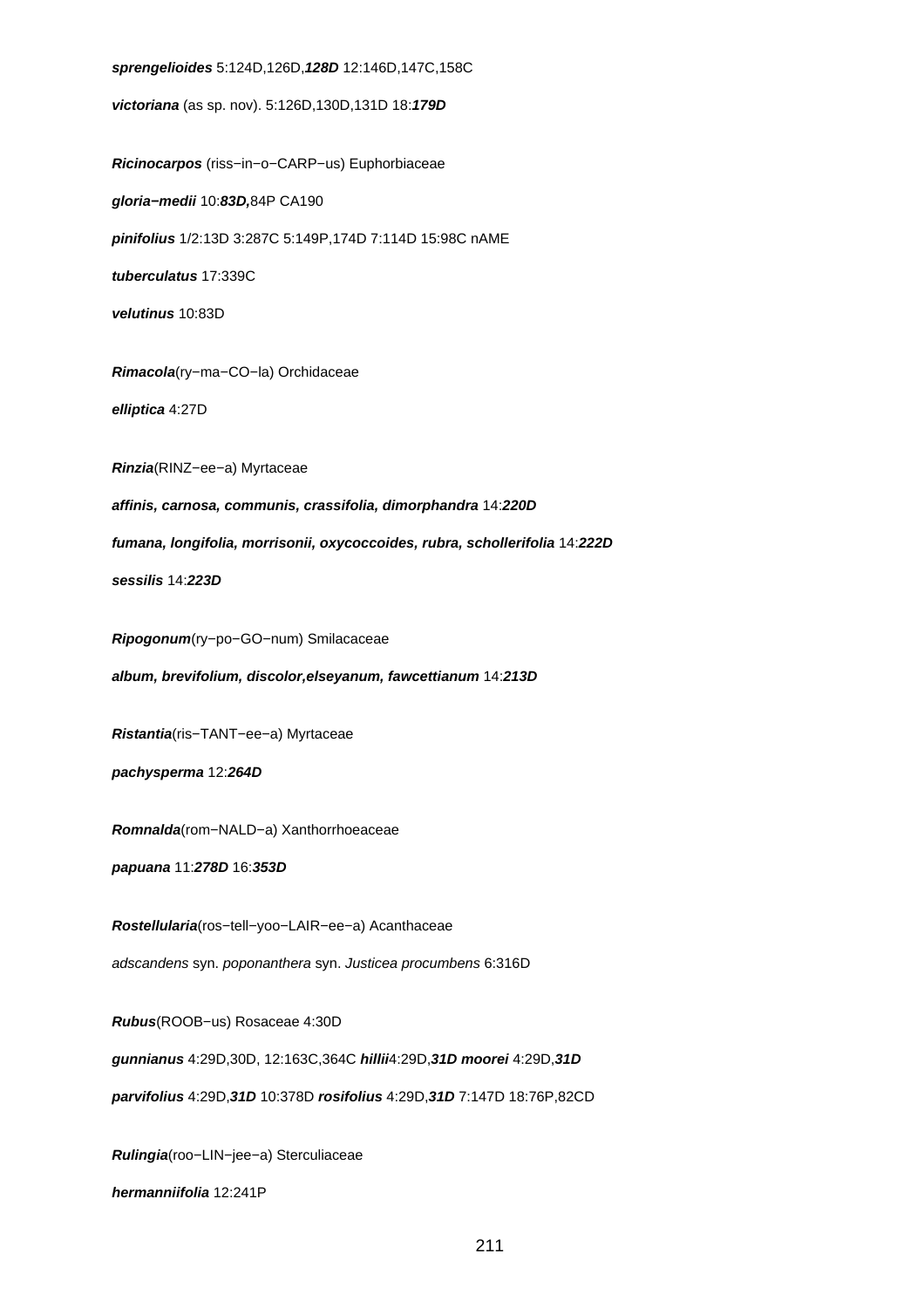### **pannosa** 3:342C

**Rumex**(ROOM−ex) Polygonaceae

**bidens**17:150CD **brownii** 8:**265D**

**Ruschia** (RUS−chi−a) Chenopodiaceae

**tumidula** 14:**54D**

**Rupicola**(roo−pee−COL−a) Epacridaceae

**gnidioides** 3:322D **sprengelioides** 3:322D

**Rutidosis** (root−id−O−sis) Asteraceae / Gnaphalieae

**helychrysoides** 2:214D 9:247D **leptorrhynchoides** 10:358D

**Rumex**(ROOM−ex) Polygonaceae

**bidens**17:150CD **brownii** 8:**265D**

**Ruschia** (RUS−chi−a) Aizonaceae

**tumidula** 14:**54D**

**Rupicola**(roo−pee−COL−a) Epacridaceae

**gnidioides** 3:322D **sprengelioides** 3:322D

**Rutidosis** (root−id−O−sis) Asteraceae / Gnaphalieae

**helychrysoides** 2:214D 9:247D **leptorrhynchoides** 10:358D

**Sagina**(sa−JY−na) Caryophyllaceae

**procumbens** 6:313D

**Salacia**(sal−AY−see−a) Hippocrateaceae

**chinensis** 17:**255CD**,257P

**Salsola** (SALS−o−la) Chenopodiaceae

**kali** 8:263D

**Salvia** (SAL−vee−a) Lamiaceae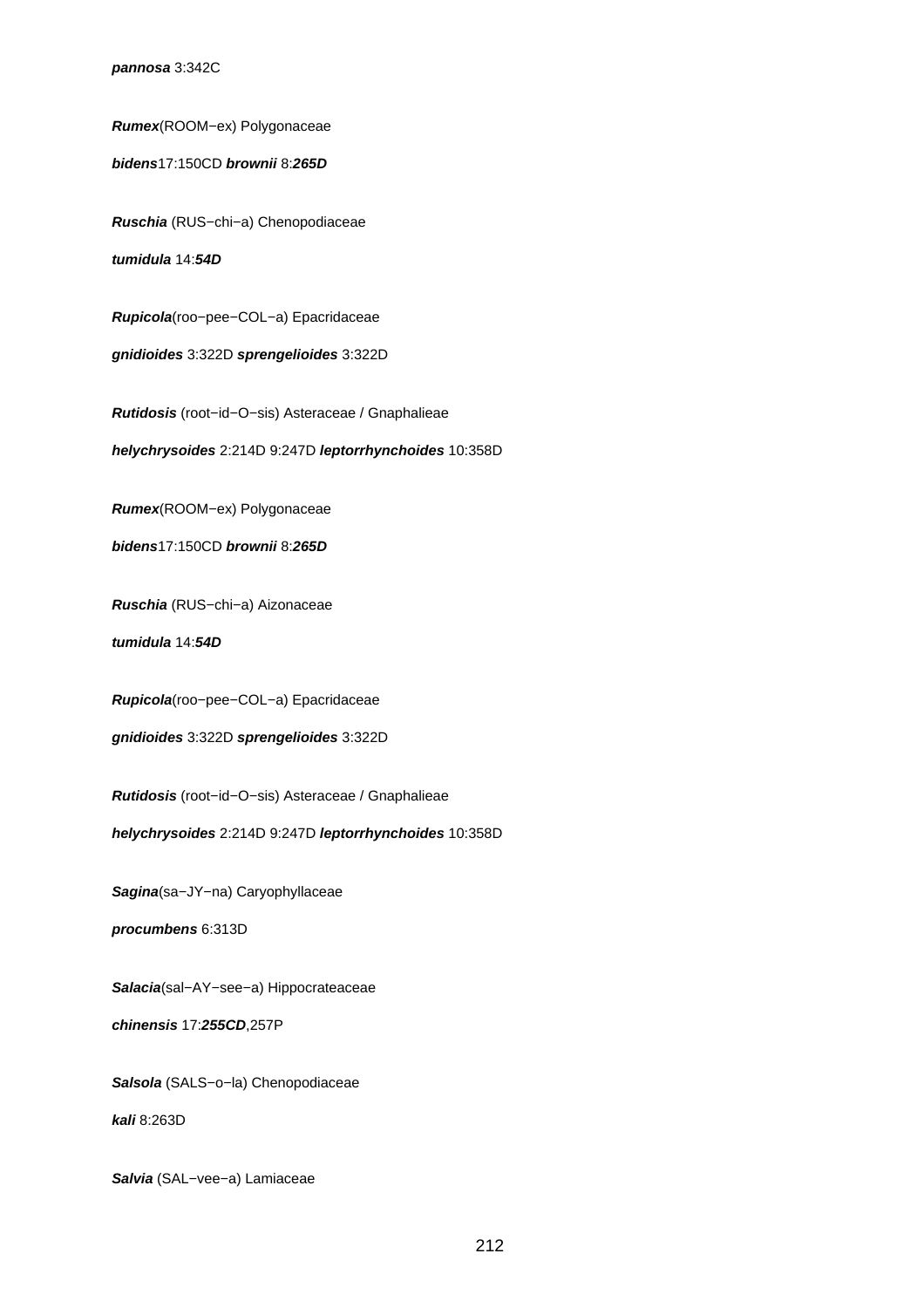**plebeia** 10:**302DL**

**Sambucus**(sam−BEW−cus) Caprifoliaceae

**gaudichaudiana** 7:196D 9:121C

**Samolus** (SAM−o−lus) Primulaceae

**repens** 17:**150C**

**Santalum** (SANT−al−um) Santalaceae 9:316CDPX

**accuminatum** 7:291D,336D,337P 8:**155D**,266D 9:**317CDXP** 10:**59CD**

11:**82CD** 13:129P,**131CDX,319D** 17:339C,**341C**

**album** 13:**318D**

**lanceolatum** 7:266D,291D,336D,338D 8:**155D,167CD**,264D,266D 12:26C 13:**131CDX,318D murrayanum** 7:336D,338D 13:**319D**

**obtusifolium** 13:**318D spicatum** 7:291D,336D,338D 13:319D

**Sarcocornia**(sar−co−CORN−ee−a) syn. Arthrocnemum Chenopodiaceae

**holocneimoides** 3:113D **leiostachyum**3:113D

**Sarcanopsis**(sar−can−OP−sis) Orchidaceae

'Jean Cannons' 7:**21D** 'Macquarie Lilac' 7:**21D** 'Macquarie Sunset' 7:**21D**

**Sarcochilus** (sar−co−KY−lus) Orchidaceae

**australis** 3:136D 7:15D,**18D,20C** 'Canary' S.hartmannii x S.olivaceus 7:**20C**

**ceciliae** 7:13P,14D,**15D,20C** 8:75C **dilatatus** 7:14D,**17D,20C**

**falcatus** 1/6:23D,24DP 1/9:25D 3:254C 4:308D 5:**136C** 7:**15D,19C**,136D

**fitzgeraldii** 1/9:25D 5:**136C** 17:**14D,15D**,20C 'Fitzhart' 7:**20D**

**harriganae** 7:15D,**18D,20C hartmannii** 5:**136CD** 7:13D,**15D,20C**

**hillii** 7:14D,**17D,20C** 'Lois' 7:**20CD** 'Melba' 7:**20C** 'Minuet' 7:**20C**

**moorei** 7:**18D**,20C **olivaceus** 1/9:25D 2:97C 7:14D,16D,**17D,19C**,136D

'Phyllis' 7:**20C roseus** 7:14D,**17D,20C serrulatus** 7:**16P,20C**

**tricalliatus** 7:14D,**17D,20C** 8:75C

**Sarcorhiza** (sar−COR−hi−za) Orchidaceae

'Dorothy' Sarcochilus hartmanii x Rhinerrhiza divitiflora 7:**21C**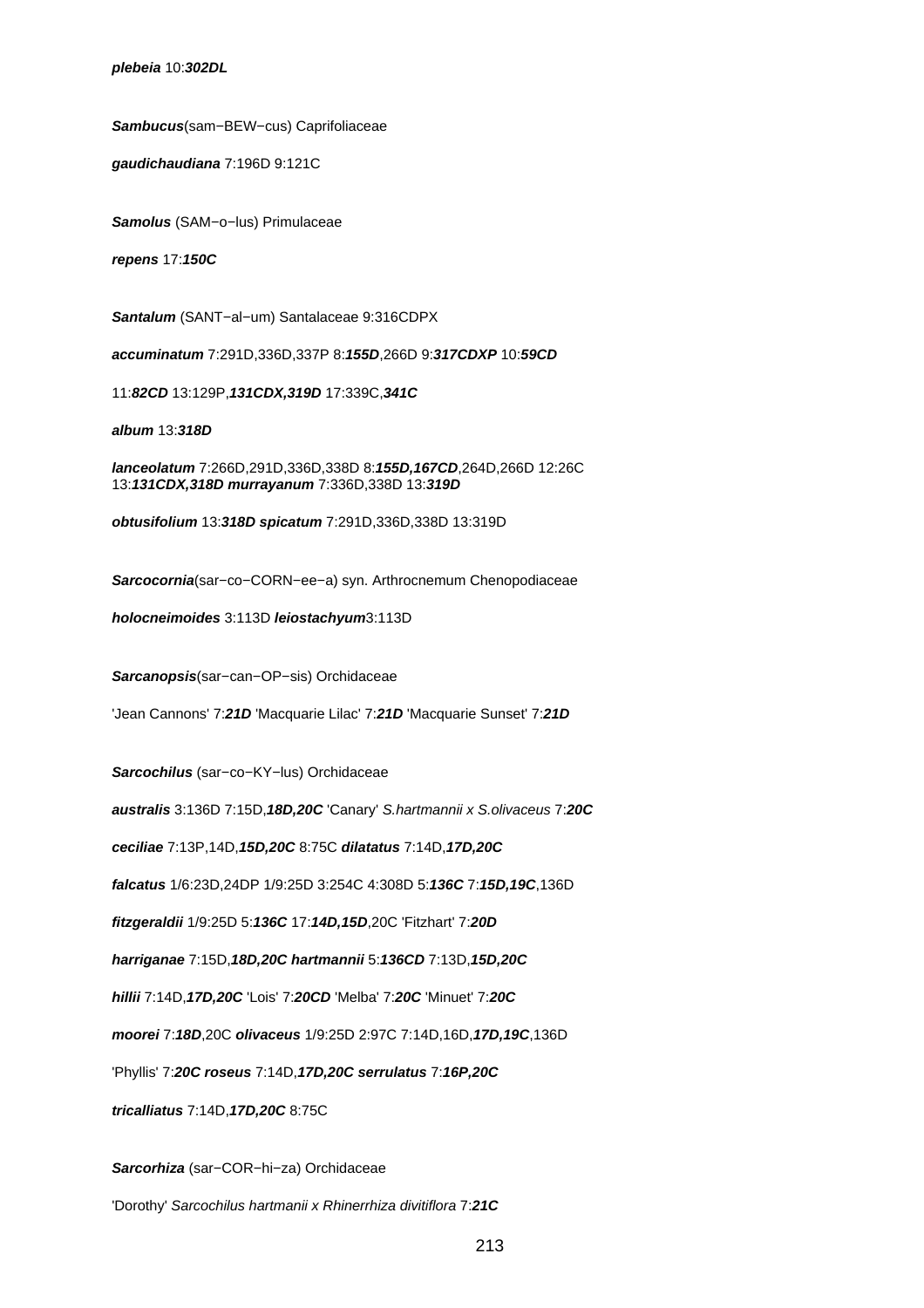**Sarcopteryx** (sar−COP−ter−ix) Sapindaceae

**stipata** 13:70C

**Sarcostemma**(sare−co−STEM−a) Asclepiadaceae

viminale syn. australe 2:217D 6:**353CD** 7:292D 8:261C 10:**86D**

**Sarcozona**(sar−c−ZO−na) Aizoaceae

**bicarinata** 14:**54D praecox** 14:**54D**

**Sauropus**(saw−RO−pus) Euphorbiaceae

**macranthus** 12:194C,199C**,232CD**

**Scaevola** (SEE−vo−la) Goodeniaceae

**aemula** 3:218D,287C 5:**11CD,**12P,**302CD** 7:114D,115D 9:250CD 11:364C 12:66C 18:**118CD**

**albida** 6:**272CD** 9:250C 14:22C 18:112P 'Karwarra Pink' 18:**302CD**,3299

'Angela Ratcliffe' 12:**321CD**P 18:**118CD** 'Blue Tango' 18:172P,**186CD**

**calendulacea** 7:114D 9:**259CD** 'Fandancer' 18:**296CD**

**crassifolia** 1/12:15 3:207C,335D,342C 5:**91CD**,253DP **enantophylla** 13:**70C**

**hookeri** 6:244P 7:114C,382C **humilis**17:**84CD** 18:**297CD** 'Light Fantastic' 18:292P,**296CD** 'Mauve Clusters' 18:**177CD,295CD**

**microcarpa** 1/12:14C,16C **nitida** 3:207C,287C,335C 15:263C

**ovalifolia** 8:263D **oxyclona** 5:253D 'Pink Perfection' 18:**177CD**

**phlebopetala** 5:253D 12:66C pulvinaris 9:**182CD**

'Purple Fanfare' 17:338C,**341C** 18:**177CD**,296C

**ramosissima** 1/12:16 7:114D,116P 18:**177CD spinescens** 6:352C 8:**263D**

**striata** 3:342C 5:214C 7:114D 13:54C 18:112P,**177CD stricta**12:244P

**taccada** 5:12D 8:71C,74C

**Schefflera**(SHEFF−ler−a) Araliaceae (syn. Brassaia)

**actinophylla** 2:85CD 3:342D 4:**108CDP**,232C 8:55C,63C,74D,76D,**107CD**, 113P 9:**376D** 12:65C 13:**70C** 17:339C 18:24C

**Schelhammera** (shell−HAM−er−a) Uvulariaceae/Liliiflorae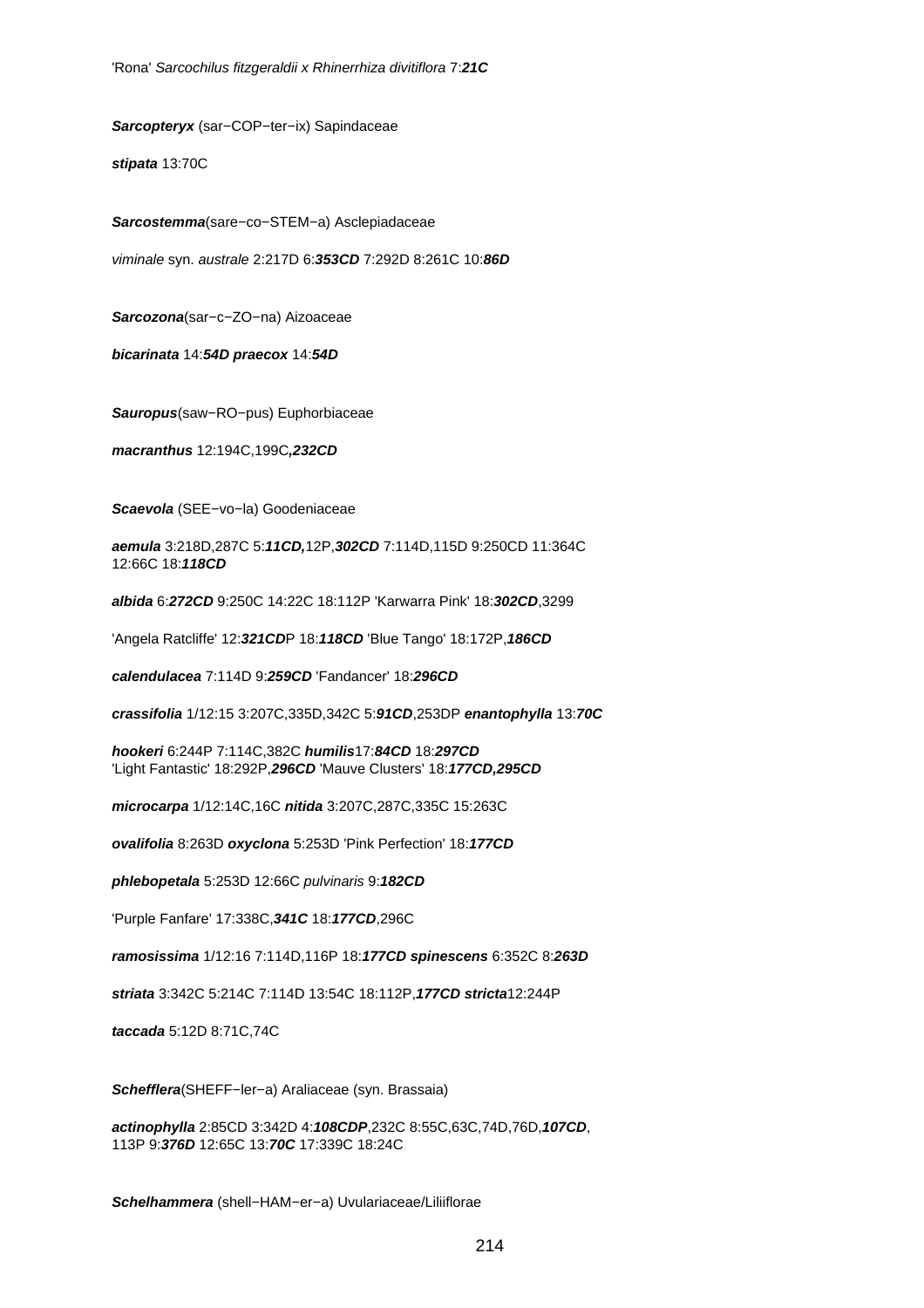# **multiflora** 16:**373D undulata** 7:120D 16:**373DL**

**Schizaea** (SKIZ−ee−a) Schizaeaceae

**bifida** 7:105D

**Schizeilema**(skiz−ee−LEEM−a) Apiaceae

**fragosea** 7:358D

**Schizomeria**(skiz−o−MEER−ee−a) Cunoniaceae

**ovata**9:**376D**

**Schoenia**(SHO−nee−a) Asteraceae/Gnaphalieae/Angianthinae

**cassiniana** 2:211D,241D 7:319D 17:**354CD,**360P **filifolia** 17:**354CD,**361P

**Schoenus** (SKEEN−us) Cyperaceae 17:151C

**curvifolius** 9:**264D grandiflorus** 9:**264D** maschalinus 17:**159CD**,162C

**Schoenoplectus** (skeen−o−PLEC−tus) Cyperaceae

11 species 17:**149CD,151C**

**Scholtzia** (SHOLTS−ee−a) Myrtaceae

**involucrata** 12:64C

**oligandra** 3:343C 5:214C

**parviflora** 6:66CD

**Scindapsus** (sin−DAP−sus) Araceae

**altissimus** 13:**70C**

**Scirpus**(SKER−pus) Cyperaceae 9:259D(roots)

**curvifolius** 9:**264D litoralis** 9:**264D nodosus** 9:**264D**

**Scleranthus**(skleer−ANTH−us) Caryophyllaceae

**biflorus** 3:134CD,342C 6:**147C**,273P 7:106D,363D,**382CD** 11:**360C** 12:64C,**161C,352D** 13:48P **pungens** 6:313C

**singuliflorus** 7:**354D** 12:**352D**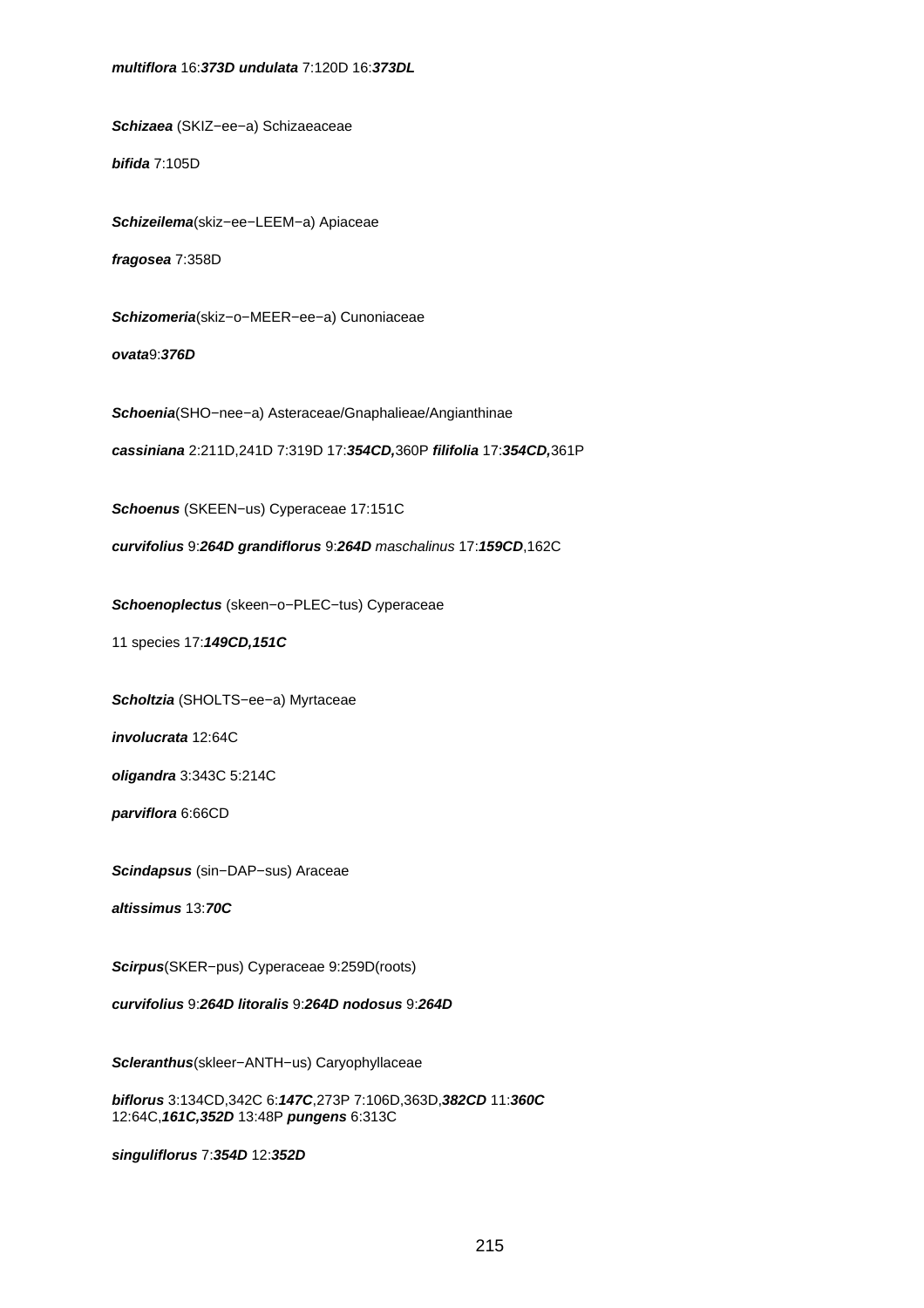**Sclerolaena**(skleer−O−LEEN−a) Chenopodiaceae **cristata** 10:358D **eichleri** 10:358D **Scolopia**(scol−O−pee−a) Flacourtiaceae

**braunii** 9:376D 12:207C

**Scutellaria**(skew−tell−AIR−ee−a) Lamiaceae **humilis** 10:**300DP,**303DL

**Scyphiphora**(sy−FIFF−or−a) Rubiaceae

**hydrophylacea** 6:222D,223D,**228CD**

**Sedopis**(seed−OP−sis) Portulacaceae

**armitii** 10:**85D filsonii** 10:**83D**

**Selaginella** (sell−ag−IN−ella) Selaginellaceae

**australiensis** 18:**130CD darwinioides** 12:**176CD longipinna** 12:198C

**uliginosa** 7:105D 18:**130CD**

**Selenodesmium**(sel−een−o−DES−mee−um) Hymenophyllaceae

**elongatum** 18:**130CD**

**Selliera** (selly−ear−a) Goodeniaceae

**radicans** syn. S.exigua 5:**242D**

**Semecarpus**(sem−ee−CAR−pus) Anacardiaceae

**australiensis** 17:237P,242P,**248CD,249CD**

**Senecio** (sen−EE−see−o) Asteraceae 2:231C 5:**103CDS** 13:**179D**

**anethifolius** 6:299C **brunonis** 5:**103CD,**104D **capillifolius** 5:104D

**gregorii** now Othanna gregorii 2:232D,214D 6:353C 7:253P,274D 13:176C,177P,**179D hypoleucus** 5:**330CD**

**lautus** 2:232D 6:**289CD** 7:107C,110C,362C,378C 13:177C,179D

**magnificus** 2:214D,232D 6:**289CDP**,353C 7:274D,297P 8:258C,262C

9:247CD 13:177C,**179D megaglossus** 2:232D 5:**330CD** 9:247CD

**odoratus** 6:289C **papillosus** 5:104D **pectinatus** 5:**104DP** 7:362D,377P,**382CD**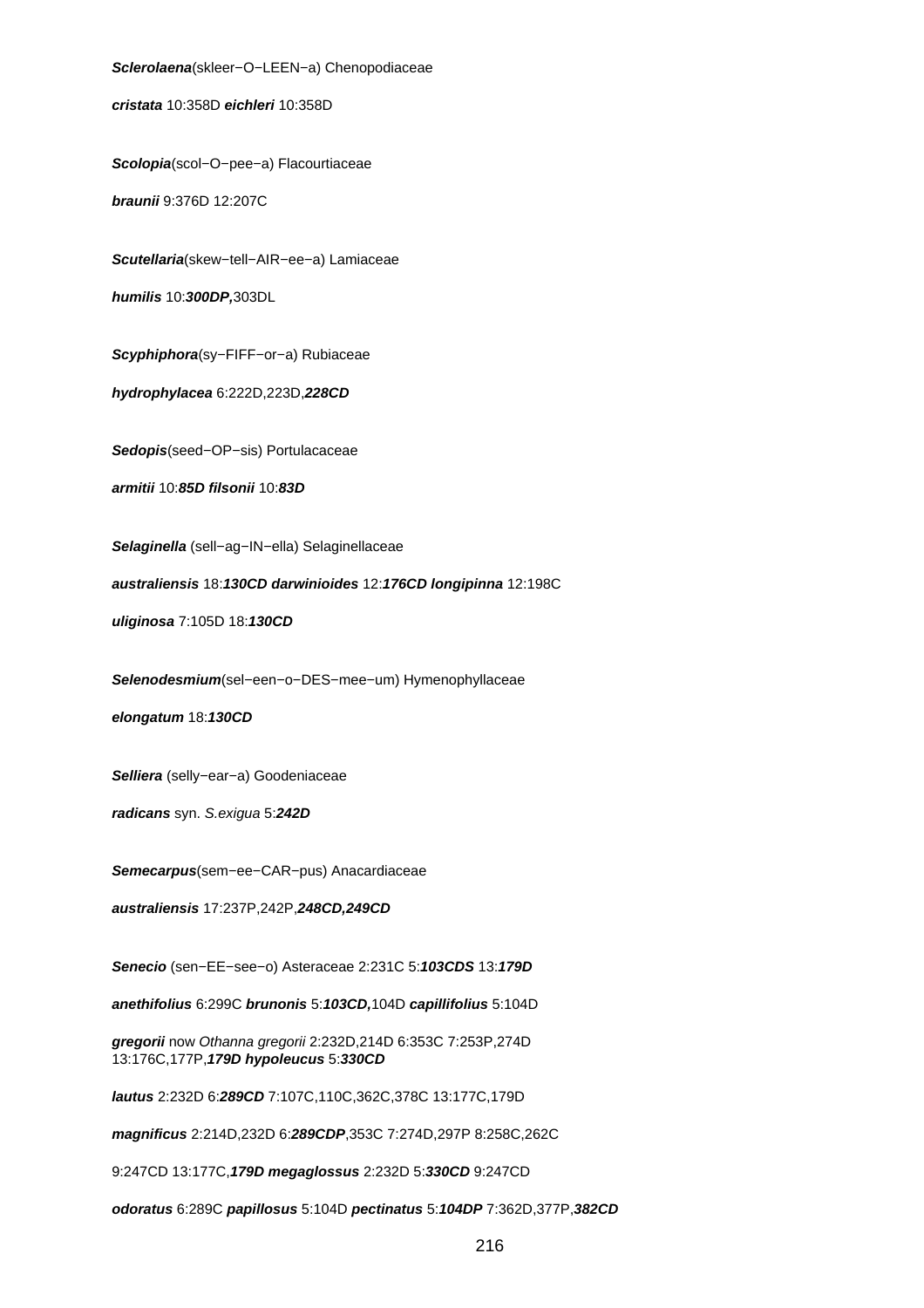**Senna**(SENN−a) Caesalpiniaceae Species formerly included in Cassia

**acclinis** syn.C.acclinis, C.glauca, C.retusa 3:114D 8:354C,**356D**,360D,374D

**aciphylla** syn.C.aciphylla C.revoluta 5:91CD 8:342C,343C,354C,**356D**,360D

**artemisioides** syn.C.artemisioides, C.desolata, C.eremophila,

C.hamersleyensi, C.helmsii, C.nemophylla, C.oligophylla, C.platypoda,

C.phyllodinea, C.sturtii, C.zygophylla 2:212P,214D 3:114C,299C 5:87CD,

89C,90C, 199C,293C,304C 7:106D,291D,239D 8:132CD,166CD,262D,

269C,337CP,341P,**342CD,**351C,**355D,**360D,378C,380C 13:58C,107C,267C

**cardiosperma** syn.C.pilocarina, C.manicula 8:349P,354C,**355D**,**356D**,360D

**cladophylla** syn.C.oligoclada 8:**356D**,360D,**367D**

**coronilloides** syn.C.coronilloides 8:**356D**,360D

**corymbosa** syn. Cassia corymbosa 8:342C,357C,**358D**,359D

**costata** syn.C.costata 3:114D 8:354C,**355D**,360D,**366D**

**glutinosa**syn.C.glutinosa, C.chatelainiana, C.luerssenii,C.pruinosa, C.ferraria 3:115C 8:**348DP**,354C,**355D,**359D,360D,**368D**,**377DP**,378D,380C

**leptoclada** syn.C.leptoclada 8:**355D**,360D,**366D**

**multiglandulosa** syn.Cassia tomentosa, C.multiglandulosa 8:357D,**358D**,359D

**odorata**syn.C.odorata, C.australis 3:116C 5:199C 6:246C 7:106D,319D 8:342C,**356D**.360D 9:120C 12:184C

**oligoclada** syn.C.oligoclada 8:**356D**,360D,**367D**

tora 8:357D,359D,368D

venusta 2:214D,218D 3:115D 8:**357D**,358D,359D,**368D**,374D,380D,384P

**Sesbania** (sez−BAY−nee−a) Fabaceae

**formosa** 6:**81CX**

**Sesuvium** (sess−OOV−ee−um) Aizoaceae

**portulacastrum** 14:57D

**Setaria**(seet−AIR−ee−a) Poaceae

**dielsii** 8:**265D**

**paspalidioides** 8:**316D**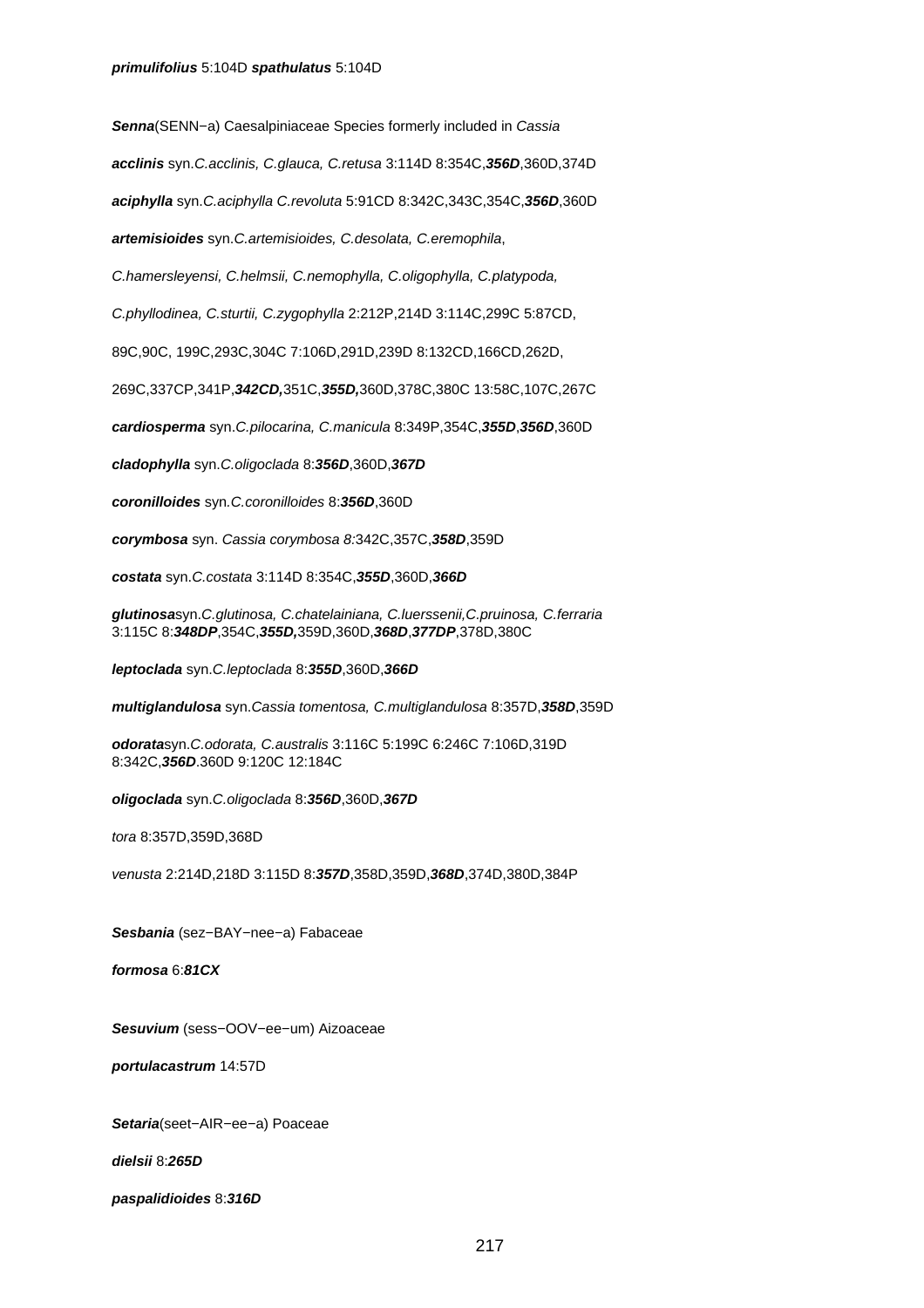## **Sida**(SY−da) Malvaceae

**corrugata** 8:258D,**264D intricata** 8:**264D petrophila** 4:**19CD** 8:259D,**264D**

**Siegfriedia**(seeg−FREED−ee−a) Rhamnaceae

**darwinioides** 11:176D

**Sigesbeckia**(seeg−es−BECK−ee−a) Asteraceae

orientalis 2:231D,237D 8:262D

**Siphonodon**(sy−FO−no−don) Celastraceae

**membranaceus**18:163D,164P

**Sloanea**(SLO−nee−a) Elaeocarpaceae

**macbrydei** 18:163D,164P

**Smilax**(SMY−lax) Smilacaceae/Liliiflorae 14:**209** 16:374D,376D

**aculeatissima** 14:214D **australis** 12:215C 13:**275X** 14:**215D** 16:195C,274C

**blumei**, **calophylla,** glyciphylla,**kaniensis, leucophylla** 14:**216D**

**Solanum** (sol−AIN−um) Solanaceae

**aviculare** 7:154D 9:121C 15:239C,240C **ellipticum** 8:258D,**266D**

**nigrum** Black Nightshade 18:163D,164P quadriloculatum 2:217D

**sturtianum** 6:**299C** 8:**266D**

**Sollya**(SOLL−ee−a) Pittosporaceae

**drummondii** 15:24D **erecta** 4:222CD 15:24D

**heterophylla** syn. fusiformis 3:116C,287C,342C 4:**222CD** 6:59C 7:142D 12:184C 13:58C 14:19C 15:**24D,263C parviflora** 4:222CD

**Sonnerata**(sonn−er−A−ti−a) Sonneratiaceae

**alba** 6:222D,223D**,228CD**

**Sophora**(soff−OR−a) Fabaceae

**tomentosa** 8:74C 10:**122CD**

**Sowerbaea** (sour−BEE−a) Antheriacaeae/Liliiflorae 16:**302D**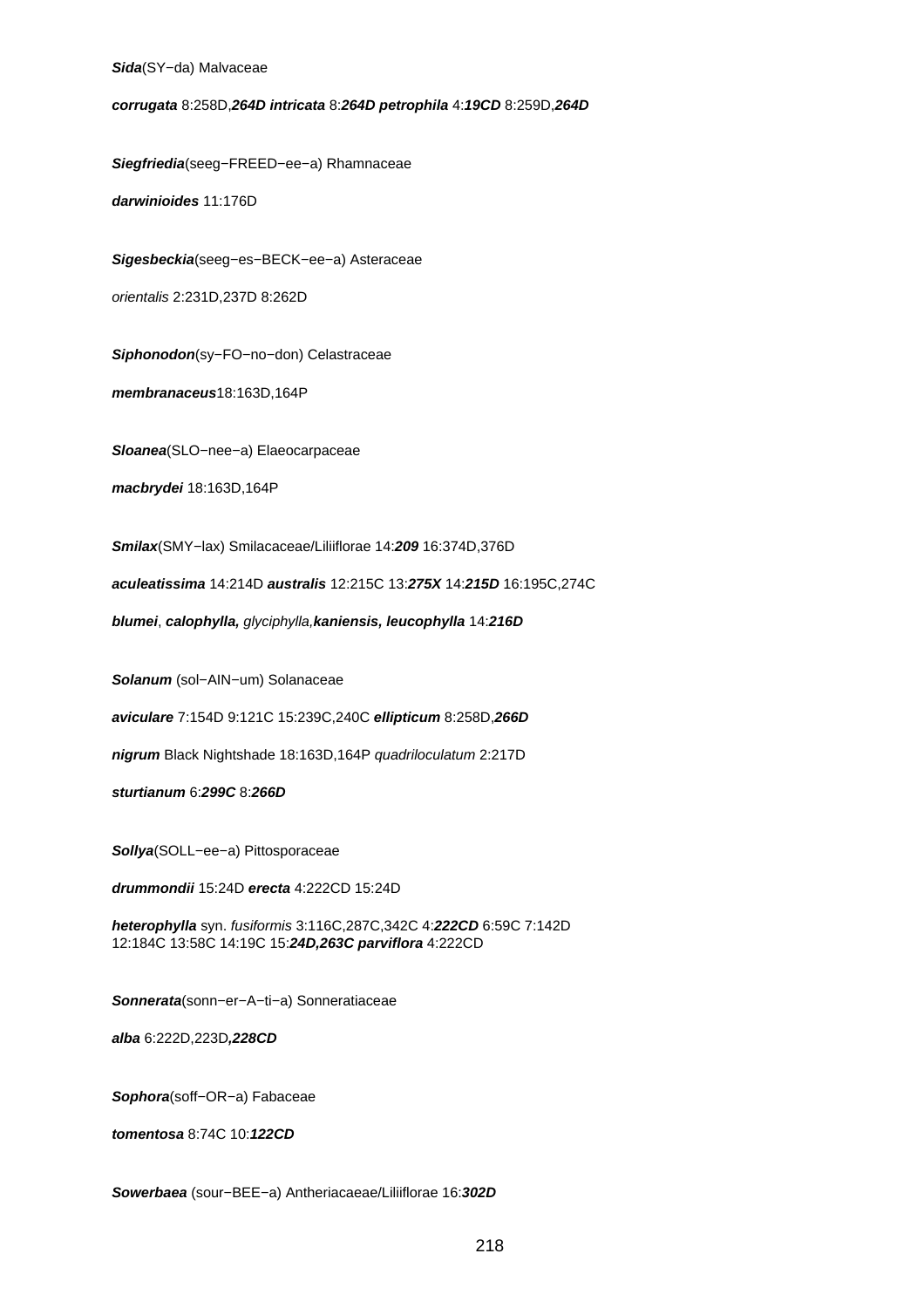**alliaceae** 16:**302DL**

**juncea** 5:161C 7:120D 10:**259CD** 11:**360C** 12:64C 15:266C 16:143C,**299CD,302DL**,304P 18:**111CD**

**laxiflora** 16:**303DL**,304P 17:19CD 18:**111CD**

**multicaulis** 16:**306D subtilis**16:**306D**

**Sparganium** (spar−GAIN−ee−um) Sparganiaceae

**subglobosum** 14:167D

**Spartothamnella**(spart−o−tham−NELL−a) Verbenaceae

**juncea** 9:**323D**,324L **puberula** 9:**323D teucriiflora** 9:**323D**

**Sphaerolobium** (sfear−o−LO−be−um) Fabaceae

**daviesoides** 11:**311CD,317DP vimineum** 10:122CD 11:311D

**Sphenotoma**(sfeen−OT−o−ma) Epacridaceae

**capitata** 5:254L,**255D,257CD dracophylloides** 5:255DL,**256D,257CD**

**drummondii** 5:255DL,**256D,258CD gracilis** 5:254L,255D,**256DP,258CD**

**parviflora** 5:254L,**255D squarrosa** 5:254L,**255D,258CD**

**Spilanthes**(spy−LANTH−eez) Asteraceae

**grandiflora** 2:237D 17:**354CD**

**Spinifex**(SPIN−if−ex) Poaceae

**sericeus** 18:39C

**Spiranthes** (spy−RANTH−eez) Orchidaceae

**sinensis** 3:136C,137D 4:27D,275D 5:**305DL** 8:**275C**

**Spirodela**(spy−ro−DEEL−a) Lemnaceae

**punctata**17:**151CD**

**Spirogardnera**(spy−ro−GARD−ner−a) Santalaceae

**rubescens** 10:357D

**Sprengelia** (spren−JEEL−ee−a) Epacridaceae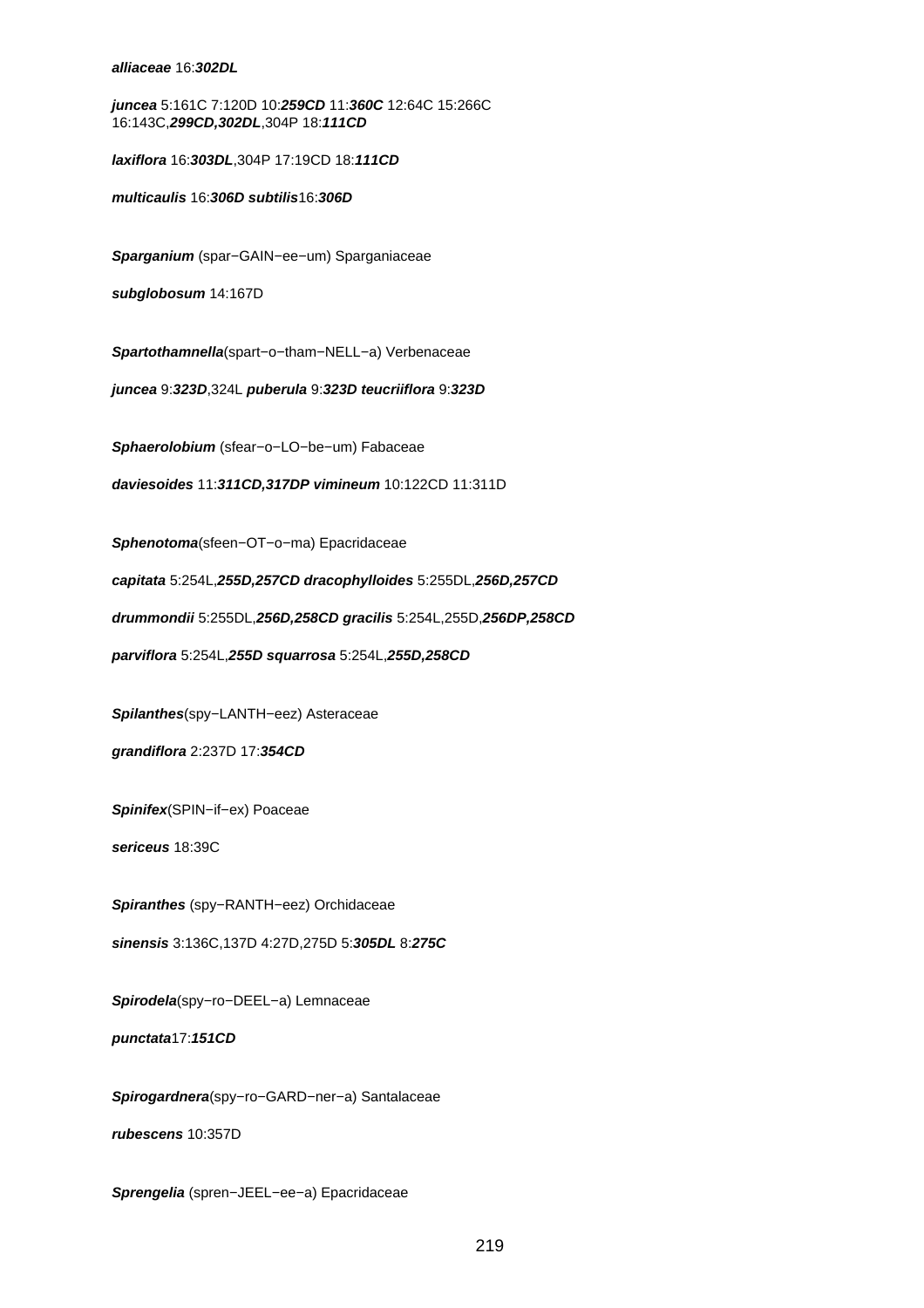## **distichophylla** 4:**250D**

**incarnata** 4:248P,**250D**, 5:154C,178DL,295D 7:114D 11:287D,**305CD,360C monticola** 4:**250D**,251D **sprengelioides** 4:250D 7:114D

**Spyridium**(spy−RID−ee−um) Rhamnaceae **bifidum** 8:250D **coactilifolium** 5**:332DP obcordatum** 12:**155CD 18:376D parvifolium** 12:65C,**176DP,**260C 13:266C 'Austraflora Nimbus' 17:**60D phlebophyllum** 5:**352CD subochreatum** 7:292D,336D **thymifolium** 5:333C ulicinum 12:**157D**

**Stackhousia**(stack−HOWZ−ee−a) Stackhousiaceae

**annua** 10:358D **gunnii** 18:376D **monogyna** 6:314 9:**254CD** 12:**155CD**

**pulvinaris** 7:355D,371D,378D,**390CD spathulata** 6:314C 9:**254CD**

**Stawellia**(staw−WELL−ee−a) Anthericaceae/Liliiflorae

**diomorphantha** 10:357D 16:**348DL** 17:**17CD**

**gymnocephala** 16:**348DL** 17:**18CD**

**Stellaria**(stell−AIR−ee−a) Caryophyllaceae

**flaccida** 7:106D 9:257C **pungens** 6:313C 7:106D 9:**254CD**,257C 11:**360C**

**Stemodia** (stee−MO−na) Stemonaceae/Liliiflorae syn. Morgania 16:374D,377D

**angusta** 16:**377DL australiana** 16:**377DL philippinsis** 16:**377DL**

prostrata 16:**377DL viscosa** 13:105P,**119DL**

**Stemona**(stee−MO−na) Stemonaceae

**australiana** 13:70C

**Stenocarpus** (sten−o−CARP−us) Proteaceae 4:**364D** 12:207C 13:243D

**acacioides** 18:343L**.344D angustifolius** 8:90C 18:**342D,**343L

**cryptocarpus** 18:**342D**,343L **cunninghamii** 18:**342D,**343L

**davallioides** 18:343L,**344D reticulatus** 18:343L,**345D**

**salignus** 4:364C 9:**376D** 18:340P,**342D**,343L

**sinuatus** 3:342C 4:**364CD**,365P 5:214C 6:**18D** 7:146D 12:65C,202C,210C 13:55C,58C,**70C** 14:13P 16:264C 18:56C,**341D**,343L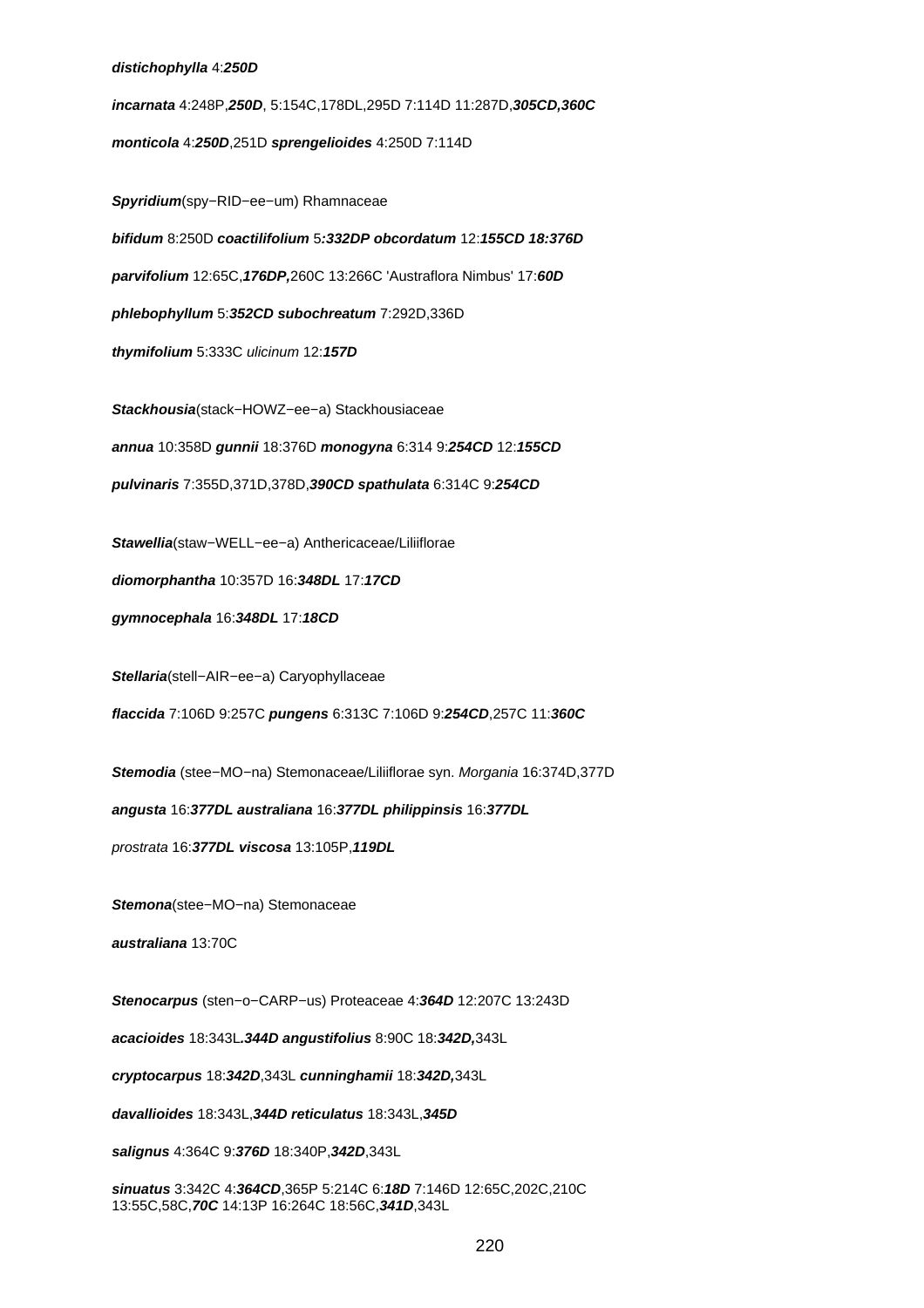**Stenochlaena**(sten−o−CLEAN−a) Blechnaceae

**palustris** 16:194C,274C 17:159C

**Stephania**(steff−AIN−ee−a) Menispermaceae

**japonica** 7:122 13:70C APF54 16:274C CQP2

**Sterculia**(ster−KEW−lee−a) Sterculiaceae

**decipiens, garrawayae** & **vitifolia** 1/9:4

**laurifolia** 2:89D **quadrifida** 1/9:4C 2:88D 9:**376D** 16:**255CD**,256P

**Sticherus** (sty−KERR−us) Gleicheniaceae

**lobatus** 18:150C **tener** 17:150C,163C

**Stipa**(STY−pa) Poaceae Spear Grass

**bigeniculata** 8:**41CDL,42D brachystephana** 5:296D 10:358D

**congesta** 5:296D **elegantissima** 8:42C 9:**243D** 14:169C 18:**183CD**

**falcata** 8:42C **mollis** 18:144P **nodosa** 10:358D **rudis**18:183CD **scabra** 18:183CD **semibarbata** 18:183CD **variabilis** 8:265C **verticillata** 18:**39C**

**Stirlingia** (stir−LIN−jee−a) Proteaceae

**latifolia** 7:55D 17:338C **tenuifolia** 6:68D

**Storkiella**(stor−KI−ella) Caesalpiniaceae

**australiensis** 13:**307D**

**Stylidium**(sty−LID−ee−um) Stylidiaceae 3:106CDX 8:**161D**

**affine** 1/9:32P **amoenum** 7:318C **breviscapum** 5:**267CD**

**bulbiferum**12:64C **calcaratum** 1/9:17D 3:133C 8:**250D**

**debile** 5:13D,168D **despectum** 3:133C **diversifolium, fissilobium** 1/9:17D

**graminifolium** 5:168D 6:316D 7:154D,363D,374D,382C,**391CD** 8:160P, **161D,250D** 9:**247CD** 11:291D,**305CD** 12:64C,162C 15:11D,266C 16:73C

**hirsutum** 1/9:32P **laricifolium** 5:168D 7:154C

**lineare** 1/9:31C 5:168D 8:160P **majus** 5:295D **perpusillum** 8:**250D**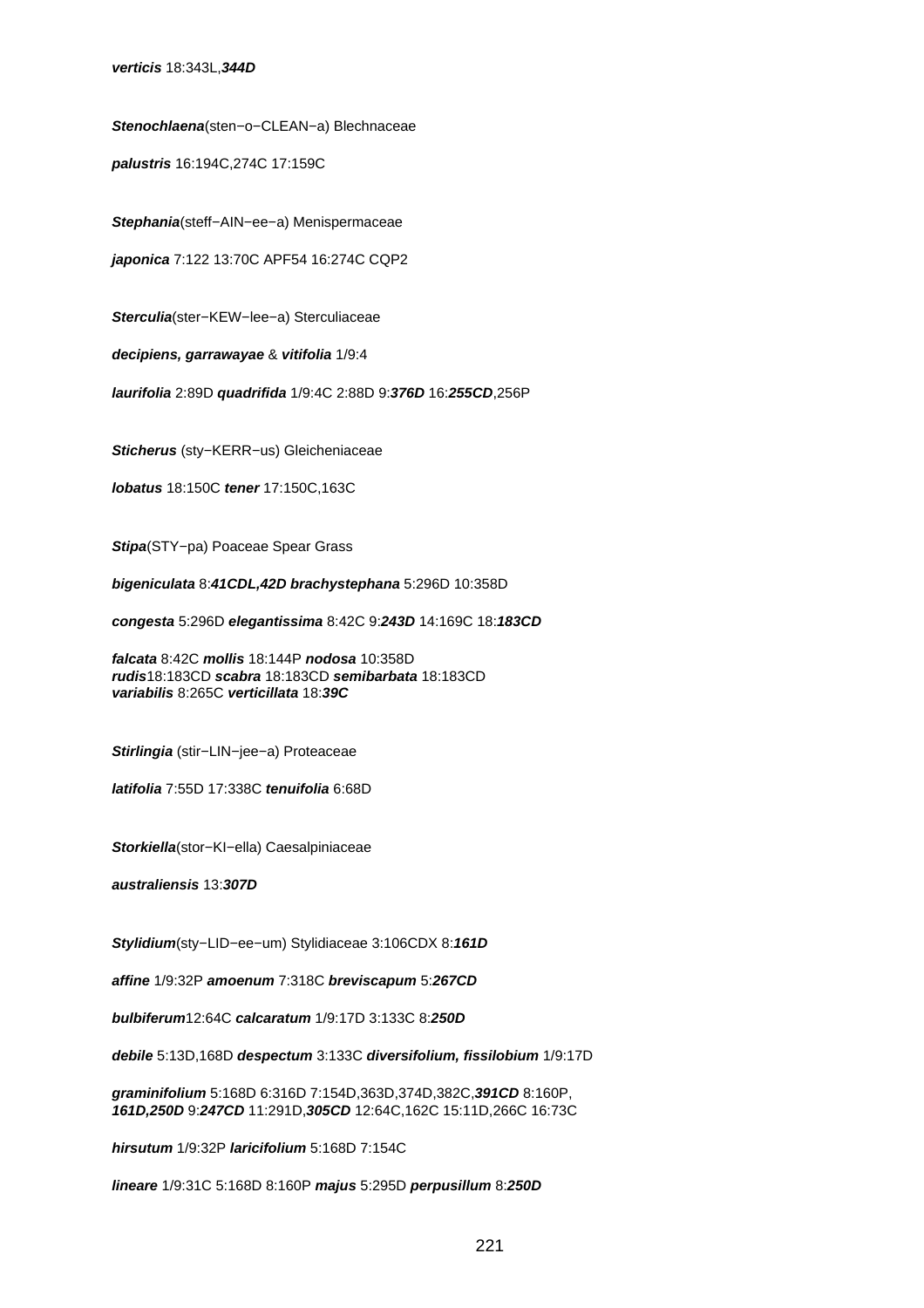**petiolare** 17:**38CD**,39L **piliferum** 1/9:31D 3:106CDX 5:**267CD productum** 10:257D **scabridum** 1/9:32P 3:106X **schoenoides** 1/9:31D,32P **serrulatum** 5:13C **soboliferum** 1/9:31D 3:133C 11:291D,**305CD striatum** 1/9:17D **repens** 11:14C 3:106X **tepperianum**6:317C 8:**249DP uniflorum** 5:**267CD utricularioides** 10:357D **Stylobasium**(sty−lo−BAY−see−um) Surianaceae **lineare** 4:29D,**33D spathulatum** 4:29D,**33D** APF194 **Stypandra**(sty−PAN−dra) Phormiaceae/Liliiflorae **caespitosa** now Thelionema caespitosum **glauca** 1/5:12D 5:**56CD** 7:120C 9:**246CD**,256C,257C 10:**260CD** 16:**365DL** 17:12P,**17CD imbricata** 11:144 **Styphelia** (sty−FEEL−ee−a) Epacridaceae

**adscendens** 2:103X 6:118D,**119D exarrhena** 5:**331CD** 6:118D,**122D**

**hainesii** 6:118D,**120D intertexta** 6:118D,120D,121,**122D**

**laeta** 6:118D,**120D,124D** 7:114C **longifolia** 6:118D,**119D,126D**,127L 7:114C

**malayana** 3:195C **melaleucoides** 6:118D,**120D**,121L,**123D**

**stomarrhena** 6:102D **tenuiflora** 6:118D,**120D**,121L,**123D**

**triflora** 6:93P,100P,118D,**119D**,120D,**126D**,127L 7:111C,114C 10:378D

**tubiflora** 6:101P,118D,**119D**,**120D**,125P,**126D**,127L 7:111C,114C

**viridis** 6:118D,**120D**,121L,126D,127D

**Swainsona**(swain−SO−na) Fabaceae

**behriana** 17:120P **burkittii** 10:**122CD brachycarpa** 11:311D

**canescens** 3:**85D** 7:318C 9:**251CD flavicarinata** 6:**314C** 9:**251CD**

**formosa** syn Clianthus formosus 1/11:26C 1/12:1P,3CD,8CX 2:214D,240C 4:38D 5:8D,49CDP,91CD,192CDP,**259C** 6:263X,272CD,279X,291C,314C

7:319D 8:80C,135C,159C 9:**251CD** 10:**106CD** 11:**92DP**,195CDP,**225C**,**228X** 12:179C,319C 13:55C,58C,69C,114C,**231X**,266C,309P 14:285P,298CX 15:**344C,346CX,348CX**,369X,380P 16:159C 17:**342C** 18:118C,261CP

**galegifolia** 3:342C 6:**314CD** 7:319X 9:**251CD** 10:123CD,141P 12:182X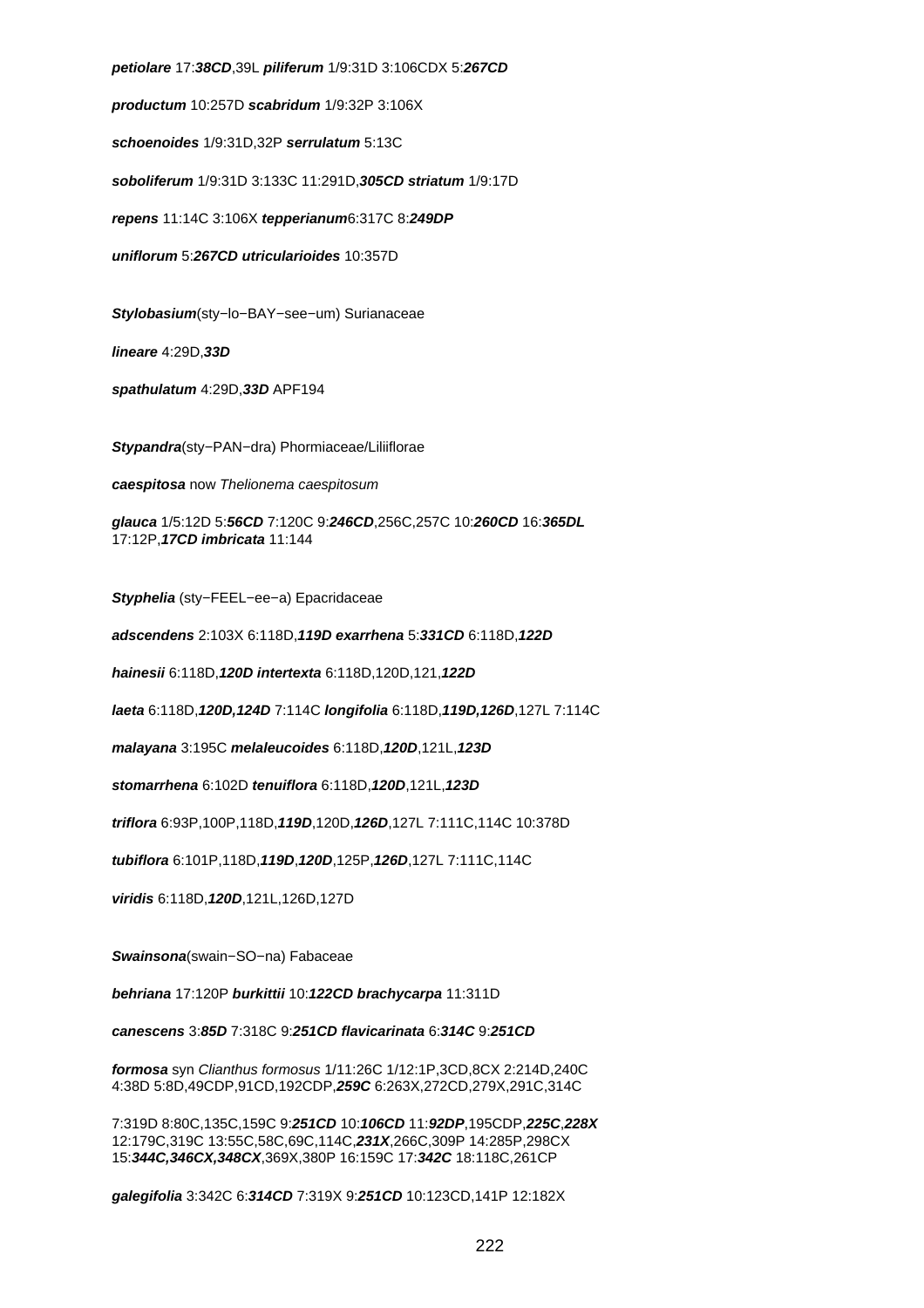## **greyana** 6:314C,353C 10:**123CD**

**maccullochiana** 2:219D 6:87C 7:318X 10:**122CD murrayana** 11:311D **oligophylla** 8:**263D plagiotropis** 10:358D **procumbens** 6:**314CD** 9:**251CD** 11:311D **pterostylis** 6:87C **recta** 10:355D **stipularis** 5:95CD 6:314CD 9:**251CD swainsonioides** 11:**56DP**,311D 17:121P **viridis** 8:**263D** 10:358D

**Symphionema**(sim−fee−o−NEEM−a) Proteaceae

**montana** 13:**246DC paludosa** 13:**246CD**

**Symphiobasis**(sim−fee−o−BAYsis) Goodeniaceae

**alsinoides** 5:242D **macroplecta** 5:242D

**Symplocos**(SIM−plak−os) Symplocaceae

**stawellii** 9:**376D**

**Synaphea**(sin−a−FEE−a) Proteaceae 12:**376D**

**pinnata** 10:357D

**reticulata** 6:**246CD** 9:311D

**spinulosa** 12:376P

**Syncarpia** (sin−CARP−ee−a) Myrtaceae 12:**362D**

**glomulifera** − syn. S.procera 2:96D 3:**131D**,363D,**364D** 8:90C,186D 12:215C

**hillii** 3:**131DP,364D,**365D

**Synima** (sin−EE−ma) Sapindaceae

**cordieri** prev. Cupania 18:163D,164P

**Synoum** (sin−O−um) Meliaceae

**glandulosum** 9:**376D**

**Syzygium** (siz−IDG−ee−um) Myrtaceae 14:70−88DL many species were Eugenia

**alatoramulum** 14:**82D**

**alliiligneum** 12:194C,195C,199C,**232CD** 14:**82D**

**angophoroides** 12:194C,199C,**232CD** 14:82D 16:195C 18:163D,164P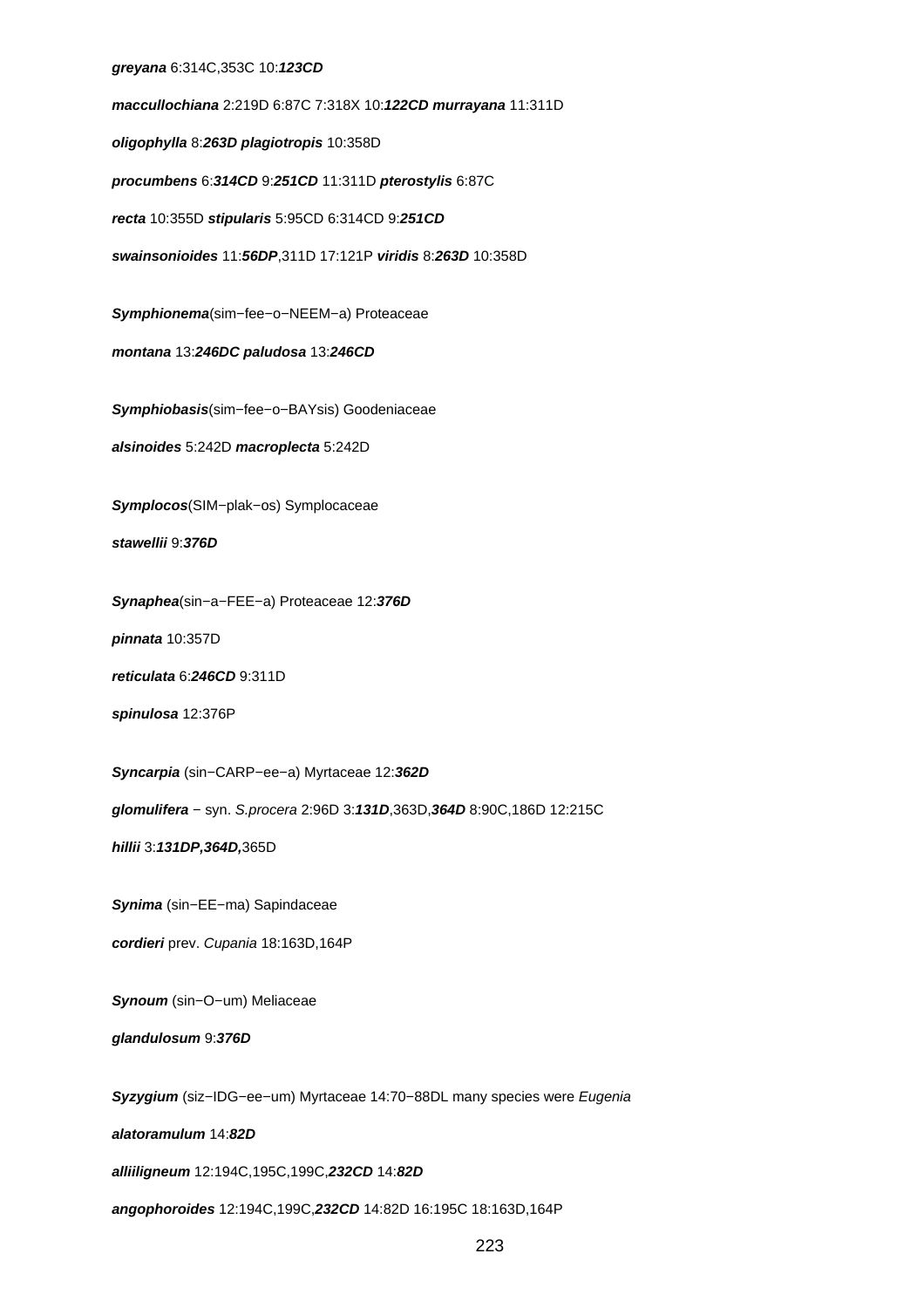**apodophyllum, amplum, aqueum, argyropedicum** 14:**82D armstrongii** 14:**82D** 16:274C **australe** 14:**82D**,85P 15:105D 'Blaze' 18:**296CD bamagense, banksii, boonjee, branderhorstii, buettnerianum** 14:**83D bungadinnia,canicortex,coolminianum** see .oleosum 14:**83D cormiflorum** 12:189P,**190D**,194C,199C,**232CD** 14:**83D**,85P **corynanthum** 9:**373D** 14:**83D crebrinerve** 7:132D 14:**83D dansiei, endophloium** 14:**83D erythrocalyx**12:194,232CD 14:**83D erthrodoxum** 12:194C 14:**83D eucalyptoides** 14:**83D fibrosum**12:194C,199C,200DP,207C,**232CD** 14:**83D** 18:163D,164P **forte** 12:194C,199C,**232CD** 14:**83D francisii** 14:**86D Syzygium gustavioides** 14:86D 18:163D,164P **hodgkinsoniae** 14:72P,**86D johsonii** 12:195C 14:**86D kuranda** 14:**86D luehmannii** 9:**373D** 13:**70C**,305P 14:**86D** 16:269CD **macilwraithianum,malaccense, minutuliflorum,operculatum** 14:**86D moorei** 9:**373D** 13:70C,305P 14:**87D oleosum** syn.S.coolminiana 9:**373D** 12:194C 13:**70C** 14:73P,87D 15:**105D paniculatum** 12:194C,199C,**232CD** 13:70C 14:73P,**87D** 15:**105D papyraceum** 12:194C,232CD 14:**87D pseudofastigiatum, puberulum, rubrimolle, sayeri,sharonae**14:**87D suborbiculare** 14:**88D** 16:268P,**269CD tierneyanum** 8:**115CD** 12:194C,199C,207C,**232CD** 14:**88D** 18:163D,164P **trachyphloium, velae, wesa,xerampelinum** 14:**88D wilsonii** 5:**20CD** 9:**373D** 12:194C 14:**88D Tacca**(TACK−a) Taccaceae **leontopetaloides** 16:**376D**

**Tamarindus**(tam−a−RIND−us) Caesalpiniaceae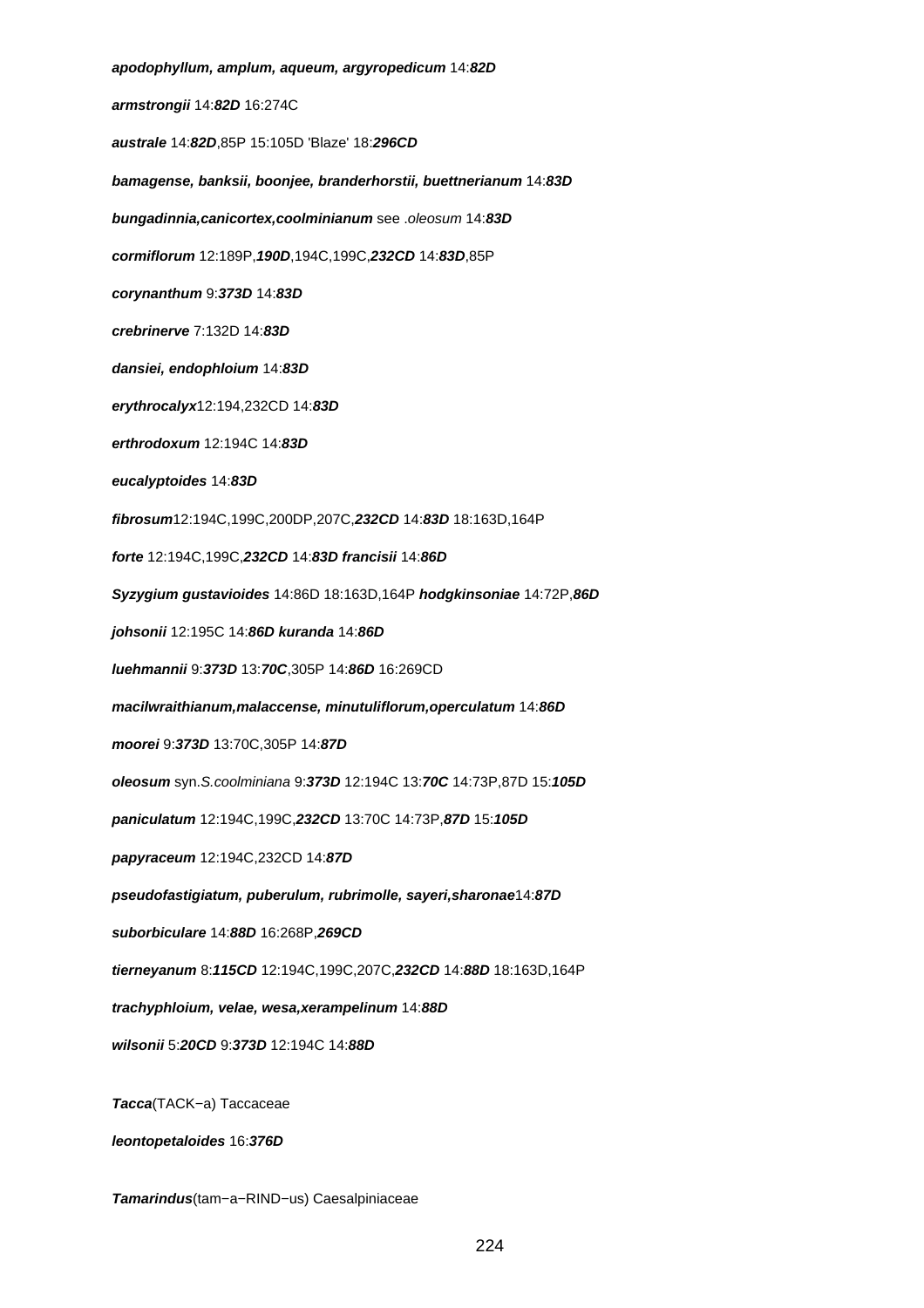**indica** syn. lanceolata 4:154D 8:**363D**,364P,370D

**Tapeinochilos**(tap−een−o−KY−lus) Costaceae

**ananassae** syn.queenslandiae 12:194C 16:269C

**Tarenna** (ta−REN−a) Rubiaceae

**dallachiana** 12:207C

**Tasmannia** (taz−MAN−ee−a) Winteraceae

**lanceolata** syn Drimys lanceolata 4:**154CD** 5:**273CDP** 12:150C,**159D**

**Tecomanthe**(tee−co−MANTH−ee) Bignoniaceae

**hillii** 9:345D 10:341D 17:**134D**,136P 18:26C

**Telopea**(tel−O−pe−a) Proteaceae 14:**239CX,247D**,262D,280X 18:286−328CDX

**aspera** 18:**307CD** 'Braidwood Brilliant' T.mongaensis x T.speciosissima 7:168P 11:**272CD** 18:288P,**307CD**

**mongaensis** 1/1:7C,9C 6:98C 7:169P,170C 11:**236DP** 14:240P,**250D**

**oreades** 1/1:7D,9C 3:342C 5:98C 7:170C 14:**250D** 15:88C

'Errinundra White' 17:**60CD** 'Shady Lady' 18:**307CD**

**speciosissima** 1/1:1P,2DX,6CDX,**15CX** 3:287C,342C 4:1P,104C

5:**109CX,**150D,153CP,192P 7:55C,146C,169C,204P,318X,320C 11:333P,

**351C** 12:182X,**268C** 13:50C 14:237P,**239CX**,240P,244P,**250D,254C**

15:98C,266C 18:**17CD**,18X,299CD,303CD,328C,**365C**,366C

'Braidwood Brilliant' see above 'Brimstone Blush' 14:**252DP** 18:**306CD**,323C 'Brimstone Scarlet Starlet' 14:**252DP** 'Corroboree' 16:**132CD,**133P 'Cardinal' was 'Popes's Weromba Cardinal' 14:**248DP,255** 18:**303CD,323C**

'Dreaming' 18:288P,**306CD**,323C 'Fire 'n' Ice' 18:285P,**303CD**

'Fire and Brimstone' 14:**252DP** 18:**303CD,305P,323C** 'Galaxy' 14:**252DP**

'Light Shade of Pale' 14:**252DP** 'Olympic Flame' 18:**306CD,**3O9P 'Parry's Dream' 14:177P,**178D,256D** 18:**307CD**

'Red Ned' 14:**252DP,255D** 'Shady Lady' 18:**307CD**

'Songlines' 18:**303CD**,305P

'Sunflare' 18:**396CD** 'Wirrimbirra White' 16:**132D** 18:288P**,323C**

**truncata** 1/1:7D,9,16P 3:287C 5:97P,**98CD,**109CX 6:358CD 7:170C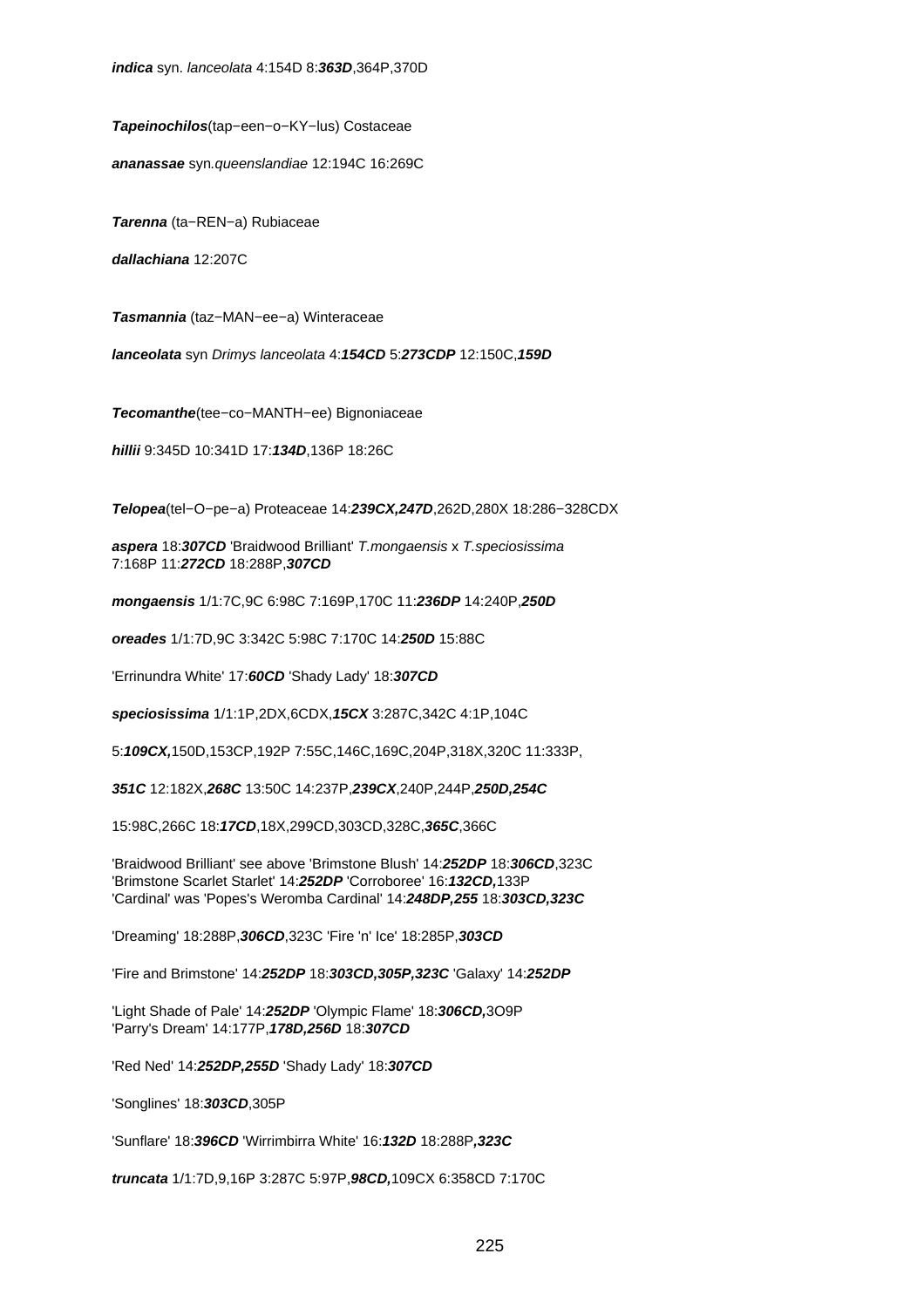**Templetonia**(temple−TO−nee−a) Fabaceae 10:123L 11:**100CDLP,**135D(seed)

**aculeata** 11:101D,**102D battii** 11:**102D biloba** 11:**93DP**

**drummondii** 10:357D **egena** 6:353C 7:292C,336C 11:101P,**102D**

**hookeri** 11:**102D incana** 11:**100DP,103DL neglecta** 11:**133D**

**retusa** 3:116C,207C,335D,342C 4:232C 5:**88CD**,91C 7:254C,292C,336P 9:111C,120C 10:**123CLD** 11:34C,**102D**,135DL 13:50C 15:211C 17:338C **stenophylla** 11:101DLP,**102D**,311D **sulcata** 11:101P,**102D,135DL**

**Terminalia** (ter−min−AIL−ee−a) Combretaceae

**aridicola**12:195C **catappa** 12:195C,207C,**233CD**

**latipes** syn. ferdinandiana 14:270D 18:68P **melanocarpa** 8:71D

**muelleri** 8:71D,123CD **porphyrocarpa** 8:**98CD savannicola**10:358D

**sericocarpa** 12:195C,**233CD** 16:274C 18:69P,**70CD**

**Ternstroemia** (tern−STRO−mee−a) Theaceae

**cherryi**12:194C,**232CD**

**Tetracarpaea**(tet−ra−carp−EE−a) Cunoniaceae

**tasmannica** 3:326D,372DP

**Tetragonia** (tet−ra−GO−nee−a) Aizoaceae

**decumbens** 14:**56D diptera** 14:**56D eremaea** 8:261D 14:**56D**

**fruticosa** 14:**56D implexicoma** 3:207D 14:**56D nigrescens** 14:**56D**

**tetragonoides** 6:313D 14:**56D**

**Tetrastigma**(tet−ra−STIG−ma) Vitaceae

**nitens** 13:70C 17:**259CD**,260P

**Tetratheca** (tet−ra−THEEK−a) Tremandraceae

**affinis** 5:284P

**ciliata** 1/3:11C 1/6:2C 3:49P 6:**151C** 9:121C 11:**305CD,332DP** 13:49CP

15:209CP,211C **ericifolia** 3:**109CD,**218D 6:**151C** 7:154C

**glandulosa** 3:287C **halmaturina** 3:218D **juncea** 5:**269CD pilosa** 3:287C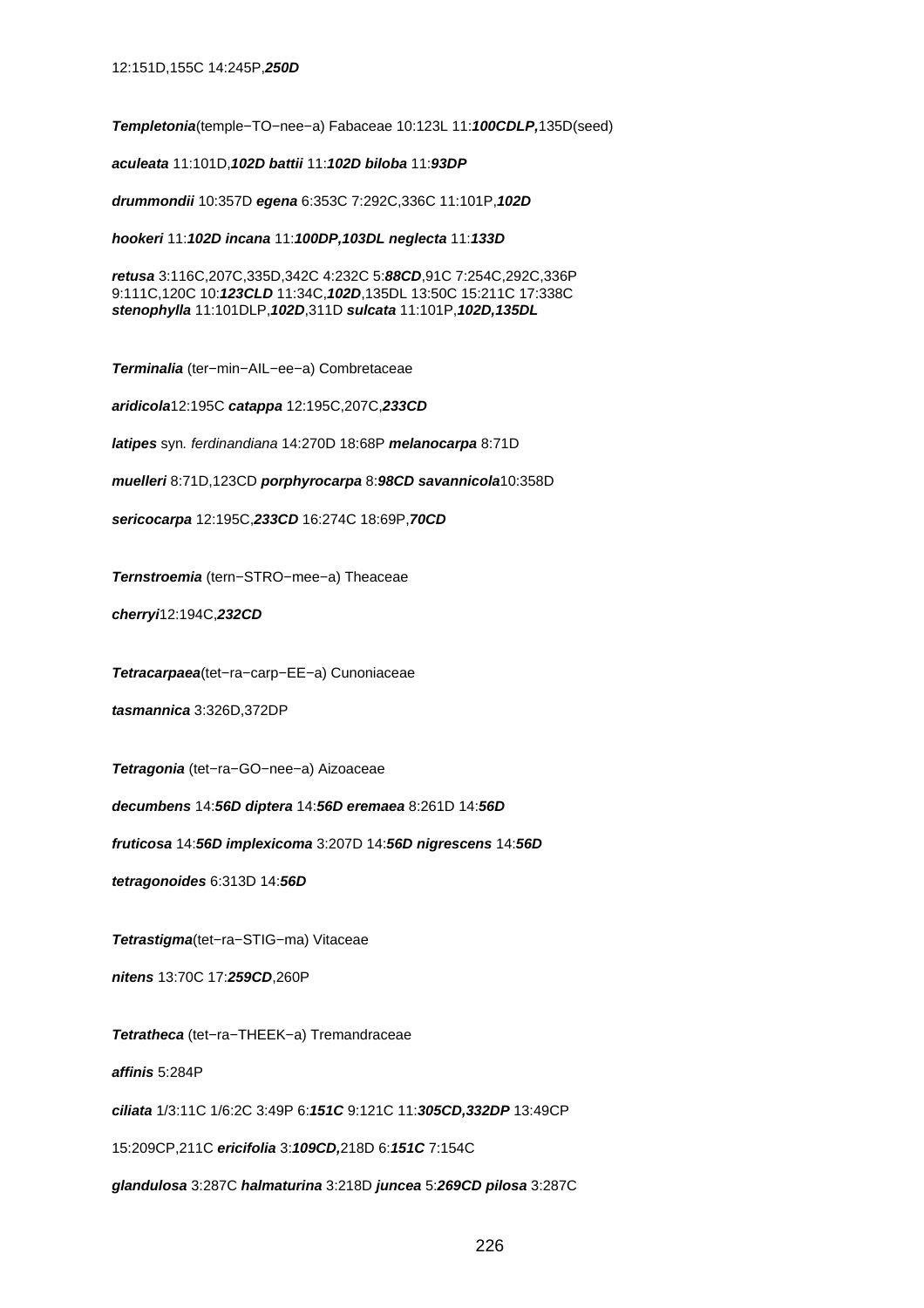**Teucrium** (TEW−cree−um) Lamiaceae 10:**304D argutum** 10:304D **corymbosum** 10:**305DP** 18:**111CD eremaeumfililobum, grandiusculum, integrifolium, myriocladum** 10:304D racemosum 6:353C 9:251CD 10:305DP sessiliflorum 10:304D

**Thalassia**(thal−ASS−ee−a) Hydrocharitaceae **carinata** 6:**30CD**,31L

**Thaumastochloa** (thaw−mas−to−CLO−a) Poaceae **constricta** 10:358D

**Thecanthes** (THEEK−anth−eez) Thymelaeaceae Flora Vol.18

**concreta** syn.Pimelea concreta 3:**167D**,173D 12:299D

**punicea**syn.Pimelea punicea 3:**116D** 12:252P,**303D**

**sanguinea** syn. Pimelea sanguinea 3:167D 12:**246D,302D**

**Thelionema**(thell−ee−O−nee−ma) Phormiaceae/Liliiflorae Previously Stypandra

**caespitosum** 5:**56CD** 9:**244DP**,256C 10:**260CD** 12:64C 16:299CD,365DL

**grande** 16:**364D**

**umbellatum** 16:**299CD,364D**

**Thelymitra**(thell−ee−MY−tra) Orchidaceae 13:**219C,272C**

**antennifera** 2:262D,266D 6:252P,266D,324CD 13:**223CD**

**aristata** 2:262D 3:136D,137D 4:273C 6:255X,**322DP** 7:62X 8:**275C** 9:**176X**

**campanulata** 6:321P **canaliculata** 6:**325CD** 7:62X

**carnea** 2:260C 4:27D 6:255X,**323CD**

**chasmogama** 6:255X,**323CD** 7:62X

**crinita** 8:**178C decora** 5:138D,139C

**epipactoides** 6:**322CD**

**flexuosa** 2:121X,264X 3:137C 6:**324CD** 8:**275C**

**fuscolutea** 2:263D,264X 6:**325CD irregularis** 6:**326CD**

**ixioides** 2:121X,261D,264X,296P 3:137D 4:103C 5:161CD,163C 6:**326CD**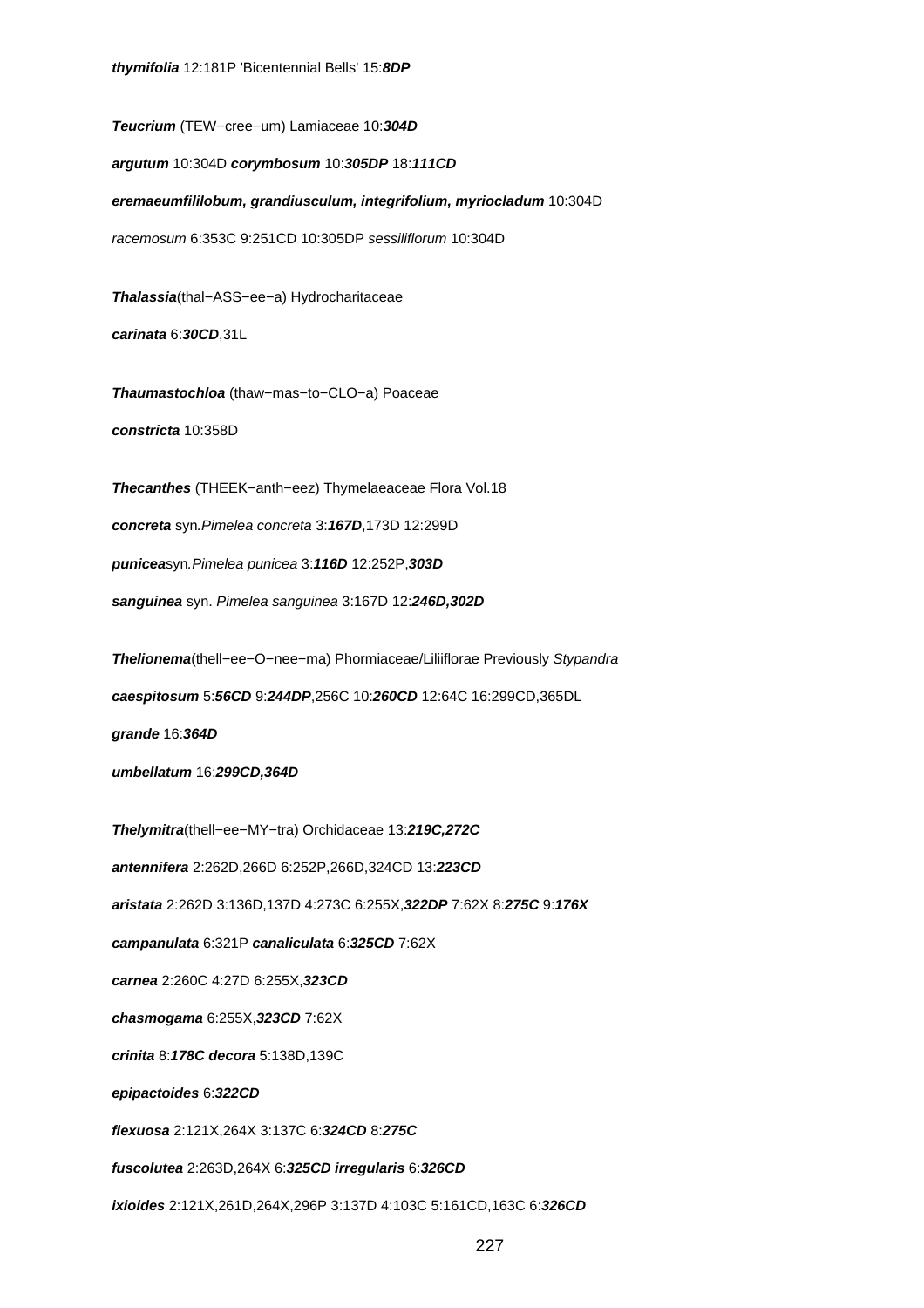7:62X,**65D** 15:188P **longifolia** 6:**327CD luteocilium** 6:**323CD macmillanii** 6:**324CD mathewsii** 6:**325CD media** 2:261D,262D **nuda** 2:121X,264X 6:255X,**322CD** 7:62X 13:233CD x canaliculata 6:327D **pauciflora** 2:121X,262D,263D,264X 3:137D 4:27D,273D 6:255X,**320CD** 7:62X 8:275C 10:378D **psammophila** 10:357D **rubra** 2:120X,264X 3:137D 6:**323CD** 8:273P **urnalis** 5:296C 6:**324CD venosa** 2:262D 3:137D 6:327P,320C,**325CD Themeda**(THEEM−ed−a) Poaceae Kangaroo Grass **australis** 8:**35CD,36DL**,37D,**265D** 18:**39CD anenacea**18:**39CD triandra** 14:169C 18:38C,**39CD,183CD Thespesia** (thes−PEE−zee−a) Malvaceae **lampas** 3:**366D**,369D **populneoides** syn. macrophylla 3:**366CD**,368P 4:**20D Thespidium** (thes−PID−ee−um) Asteraceae **basiflorum** 2:235D **Thismia**(THIZ−mee−a) Burmanniaceae **rodwayi** 16:**343DL** APF349 **Thomasia**(tom−ARSE−ee−a) Sterculiaceae **grandiflora** 3:**103CD macrocarpa**18:24C **montana**10:357D **petalocalyx** 3:117C,342C 9:120C 18:24C **purpurea**18:24C **pygmaea** 15:**96CP**,98C,263C 16:173C 18:36P **Threlkeldia**(threl−KELD−ee−a) Chenopodiaceae **diffusa** 6:**355CD Thrixspermum**(thrix−SPERM−um) Orchidaceae **platystachys** 8:76D,90D **Thryptomene**(thrip−TOM−e−nee) Myrtaceae 4:**51CD**,81,**82D**,83D 17:78X,370C **baeckeacea** 4:74C,373CD 5:214C 12:64C 14:161L 15:211C **calycina** 4:49DP,51DP,74C,80C,373P 5:214C 9:120C 11:289P,291D,**306CD**

228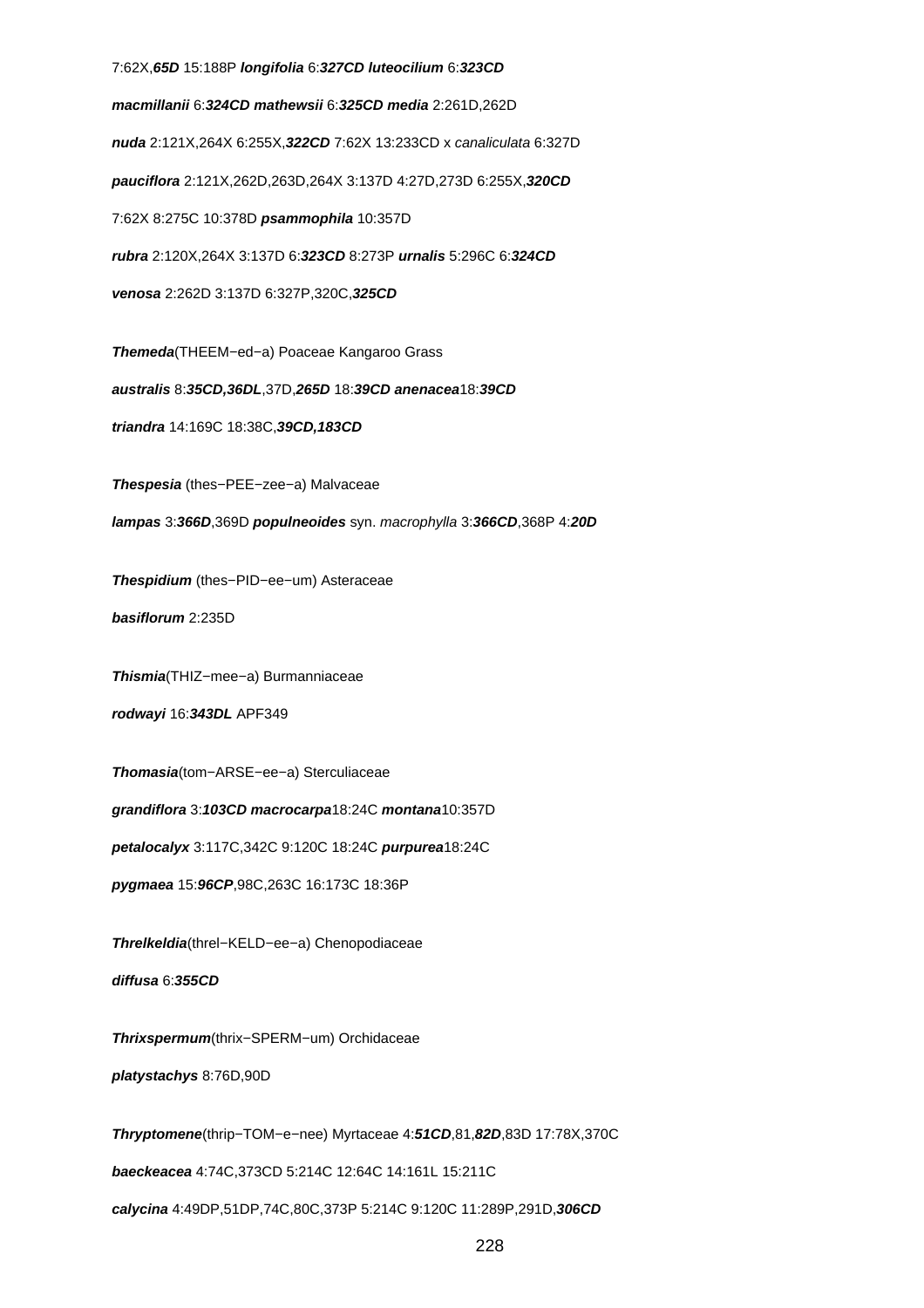17:78X,**166CDX**,168P,170C,171C 'Black Range Pink' 16:**167CDX**

'Cascading Pink' 16:**166CD**,170X 'Coral Lace' 16:**166CD,**168P,170X,171X

'Ivory Lace' 16:**166CD**,168P,170X,171X 'Sunset Lace' 16:**170CD**,171C

'Talbot Star' 16:**166CD**,169P 'Winter Lace' 16:**170X**,171X

'Winter Snow' 16:**167CDX**

**denticulata** 6:66CD **dielsiana** 3:101C

**elliottii** 4:74C,373CD **ericea** 4:373C **hymenonema** 3:133CD

**hyporhytis** 4:74C,373CD **maisonneuvii** 4:373D 6:66CD,87D 13:99D,102C

**micrantha** 3:287C 4:**51D,59CD**,74C,373CD

**mucronulata** 4:74C

**parviflora** 8:88D 10:358D 'Paynei' – see T.saxicola 'Payne's Hybrid'

**saxicola** 2:222X 3:287C,342C 4:51D,74C,373CD 5:214C 6:66CD 9:120C 12:64C 14:19C,161,166C 17:**167CD** 'Payne's Hybrid' 2:148X 3:101C,117C 4:74C,373L 5:214 11:74C,**364C** 12:184C 17:**167CDX,**170CX

'Mingemew' 17:**60D**

**tuberculata** 5:292P

**Thymelaea** (thy−ME−lee−a) Thymelaeaceae FA18

**passerina** 3:172D

**Thysanotus** (thy−sa−NO−tus) Anthericaceae/Liliiflorae 12:**47−55,67−97CDLX**

**acerosifolius** 12:47C,**71D**

**anceps** 12:47C,54D,**71D**

**arbuscula** 12:47C,**49DP**,54D,**71D arenarius** 9:228D 2:47C,**72D**

**asper** 12:47C,**68CX,72D banksii** 12:**72D**

**baueri** 5:**52D,**353C 12:47C,**72D brachiatus** 12:47C,**73D**

**brachyantherus** 12:47C,7ID,**73D brevifolius** 12:47C,**73D**

**chinensis** 12:54C,**73D cymosus** 12:47C,**74D**

**dichotomus** 5:**52CD** 12:47C,**52DP,68CX,74D** 15:59C

**exasperatus** 5:**52CD**,326C **exiliflorus** 12:47C,**74D**

**fastigiatus** 12:47C,**74D formosus**12:47C,**74D**

**fractiflexus** 12:47C,**75D** 15:58C **gageoides** 12:47C,**75D**

**glaucifolius** 2:47C,54D,**75D glaucus** 12:47C,54D,**75D**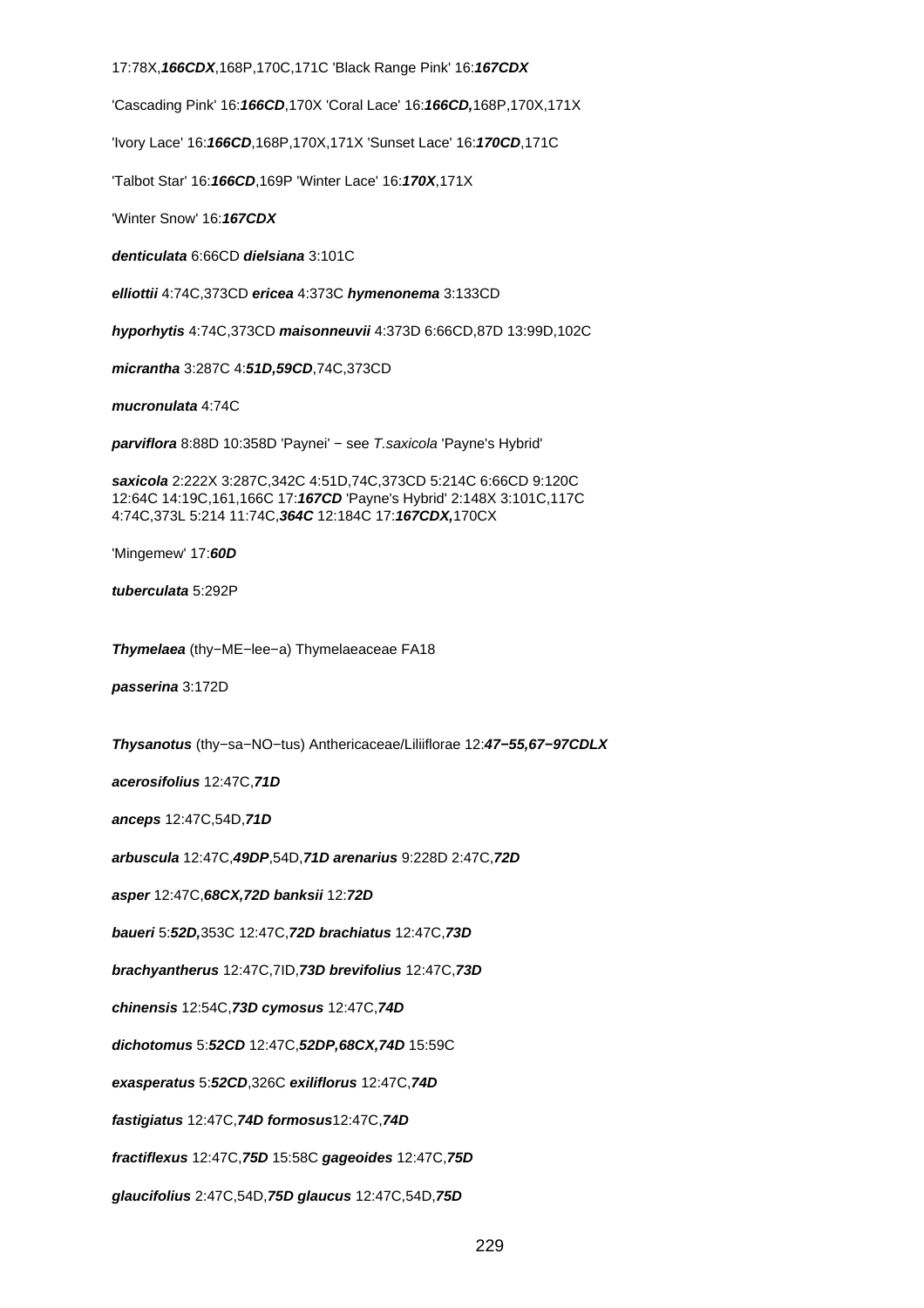## **gracilis** 12:47C,**75D isantherus** 12:47C,**76D**

**juncifolius** 5:243CD 12:47C,54D,**76D** 14:40C 15:58C

**lavanduliflorus** 12:47C,**76D**,84P,185P **manglesianus** 15:57P

**multiflorus** 3:287C,342C 5:210C,**243CD** 6:70X 7:120D,318D 12:45C,53D, 54C,64C,**67X,68CX,76D,77DP**,184C 15:58C,263C 16:324C,325P 17:338C

**newbeyi** 15:57D **nudicaulis** 12:47C,71D,**78D parviflorus** 12:47C,**78D**

**patersonii** 3:218C 5:**52C** 9:238D 12:47C,54D,**68CX**,71D,**78D**,80P 14:40C 15:58C 16:**300CD pauciflorus** 12:47C,71D,**78D pseudojunceus** 12:47C,**79D**

**pyramidalis** 12:47C,50C,**81DP ramulosus** 12:47C,**79D**

**rectantherus** 12:47C,50C,**53DP,82D sasulosus** 12:47C,**83D**

**scaber** 12:47C,50C,**82D sparteus** 12:47C,**48DP,**54D,67X,**70CX,82D**

**speckii** 12:47C,71D,**82D**,84P **spiniger** 12:47C,**70CX,83D**

**tenellus** 5:**52D** 12:47C,**55D**,70CX,71D,80P 15:58C **tenuis** 12:47C,71D,**83D**

**teretifolius** 12:47C,**52DP,**54CD,**86D thyrsoideus** 12:47C,50C,85P,**86D**

**triandrus** 12:47C,**48DP**,54D,67X,70CX,**86D**

**tuberosus** 5:**52DP** 7:120D 8:**83CD,**90D 9:237P 12:45CP,50C,**86D** 15:59C

**vernalis** 12:47C,**87D virgatus** 12:47C,**87D wangariensis**12:47C,**87D**

**Timonius** (tim−O−nee−us) Rubiaceae

**rumphii** 13:70C

**Tinospora** (ty−NOS−por−a) Menispermaceae

**smilacina** 16:195C,274C

**Todea**(to−DE−a) Osmundaceae

**barbara** 5:295C 7:104D,159D,**188CD**,189DP,**344CD** 14:62C 17:150C,159C

**Toechima**(tee−KY−ma) Sapindaceae

**erythrocarpum** 12:195C

**Toona**(TOON−a) Meliaceae

**australis** syn. Cedrela australis 7:122D 12:207C 15:239C 18:24C,56C

**Trachymene** (track−ee−MEE−nee) Apiaceae

**coerulea** 5:9CP,10X 7:154D,318X **geraniifolia**18:**83CD**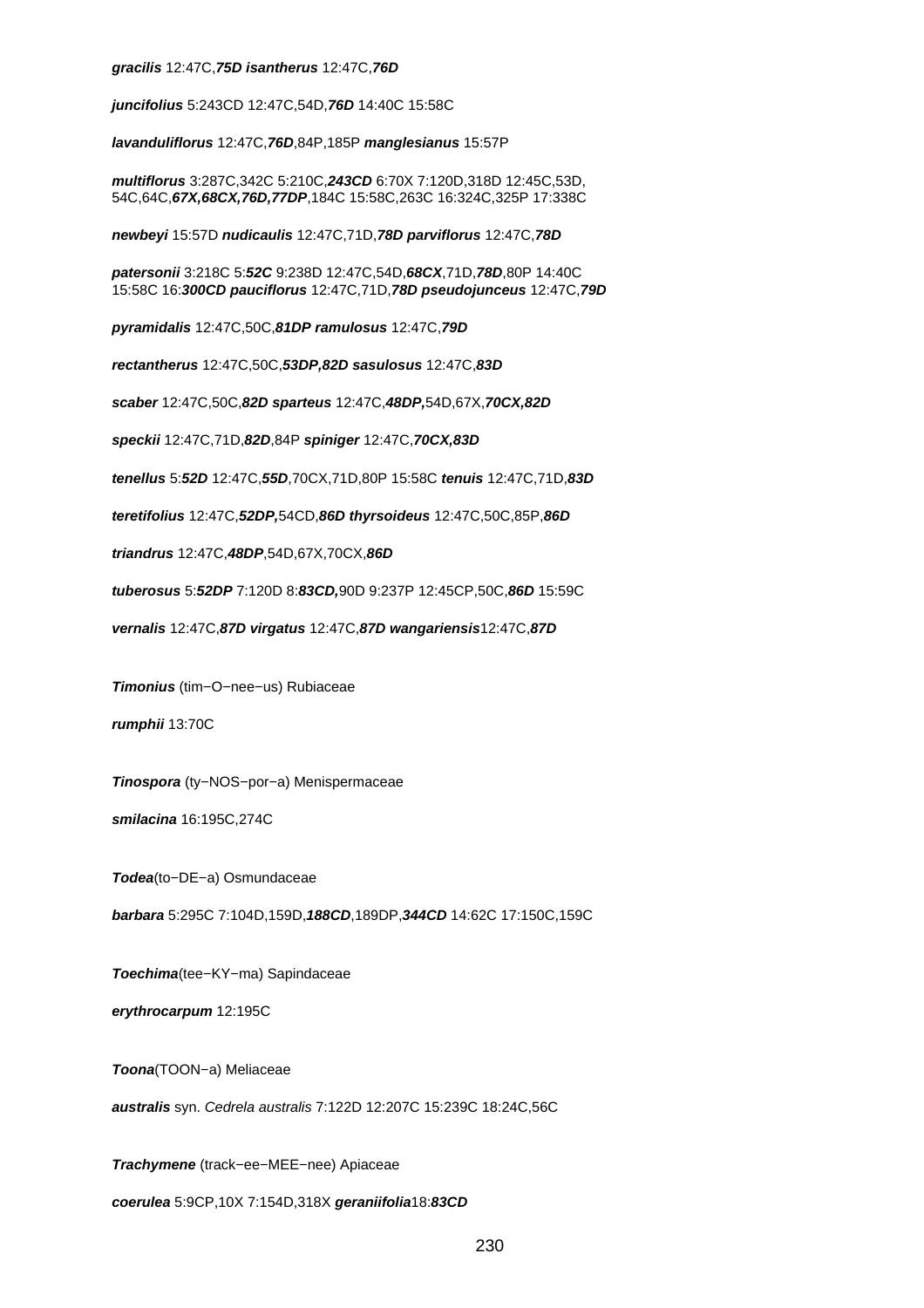**Trema**(TREEM−a) Ulmaceae

**tomentosa** syn. T.aspera 12:207C

**Tremandra**(tree−MAN−dra) Tremandraceae **stelligera** 6:68D

**Trianthema** (try−ANTH−em−a) Aizoaceae

**compacta, cussackiana, cypseleoides, glossostigma, megasperma** 14:**57D oxycalyptra, patellitecta, portulacastrum, rhynchocalyptra** 14:**57D triquetra, turgidifolia** 14:**57D**

**Tribonanthes** (trib−o−NANTH−eez) Haemodoraceae 3:**268D australis** 14:168D **brachypetala** 10:357D 14:168D **longipetala** 14:168 17:32P **purpurea** 14:168 **uniflora** 10:208D **variabilis** 17:**38CD**,39L **violaceae** 14:168

**Trichocline**(trick−o−CLY−nee) Asteraceae

**spathulata**2:230D

**Trichodesma** (trick−o−DEZ−ma) Boraginaceae **zeylanicum** 2:219D 6:353D 7:271D 8:262D

**Tricoryne**(try−co−RY−nee) Anthericaceae/Liliiflorae 14:**314D** 16:**346D anceps** 14:**317D,**318X **corynothecoides** 14:**317D elatior** 5:**56CD** 9:**246CD**,256C 14:**317DP**,318X 16:300CD,**347DL** 17:**18CD humilis** 14:316P,**318D muricata, simplex, tenella** 14:**318D**

**Tricostularia** (try−cos−tew−LAIR−ee−a) Cyperaceae **neesii** 9:264D

**Triglochin** (try−GLO−kin) Juncaginaceae **ovoidea** 10:358D **procera** 17:**149CD,151C striata** 17:150C,185P

**Trigonella**(try−gon−ELL−a) Fabaceae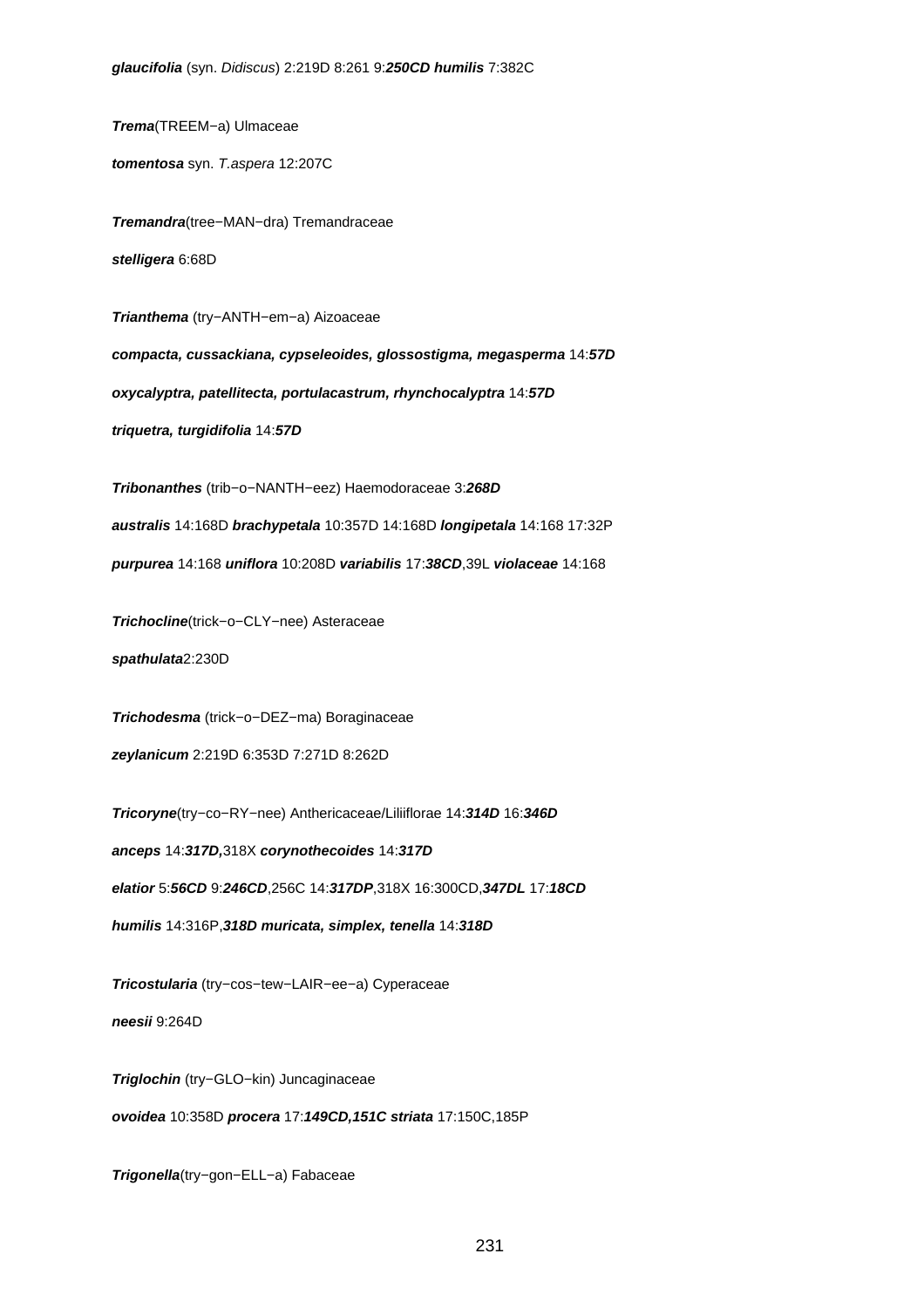**Triodia**(try−O−dee−a) Poaceae

**basedowii** 7:256D **irritans** 6:**272CD**

**Tripladenia** (try−play−DEEN−ee−a) Uvulariaceae/Liliiflorae cunninghamii 16:**373DL**

**Triplarina**(try−PLAR−een−a) Myrtaceae

**volanicia** syn. Baeckea camphorata 4:68C 5:199C,210C 6:67C 12:222C

**Tristania**(tris−TAIN−ee−a) Myrtaceae Some species transferred to Tristaniopsis neriifolia 4:275CD 12:**262D**

**Tristaniopsis** (tris−TAIN−ee−op−sis) Myrtaceae Were previously Tristania

**collina** 12:**264D**

**exiliflora**12:195C,**233CD,264D**

**laurina** 3:116C 12:**264D** 15:210C 17:**173CDX** 'Fiona Matthews' 17:**174CDPX**

'Golden Summers' 17:172P,**173CDX** 'Purple Haze' 17:172P,**174CDX**

**Trithuria**(try−THEW−ree−a) Hydatellaceae

**bibracteata** 14:167D **lanterna** 14:167D **submersa** 14:167D

**Triumfetta**(tree−um−FET−a) Tiliaceae

**repens** 8:83CD

**Triunia** (try−YOON−ee−a) Proteaceae

**youngiana** 9:310D,369P,**376D** 13:**70C**

**Trochocarpa** (tro−co−CARP−a) Epacridaceae

**clarkei** 7:382C **cunninghamii** 4:**154CD gunnii** 3:59C

**laurina** 3:196D 9:**376D thymifolia** 3:59C 4:**154CD** 12:**158CD**,363C

**Trymalium**(try−MAY−lee−um) Rhamnaceae **wayii** 5:**331CD**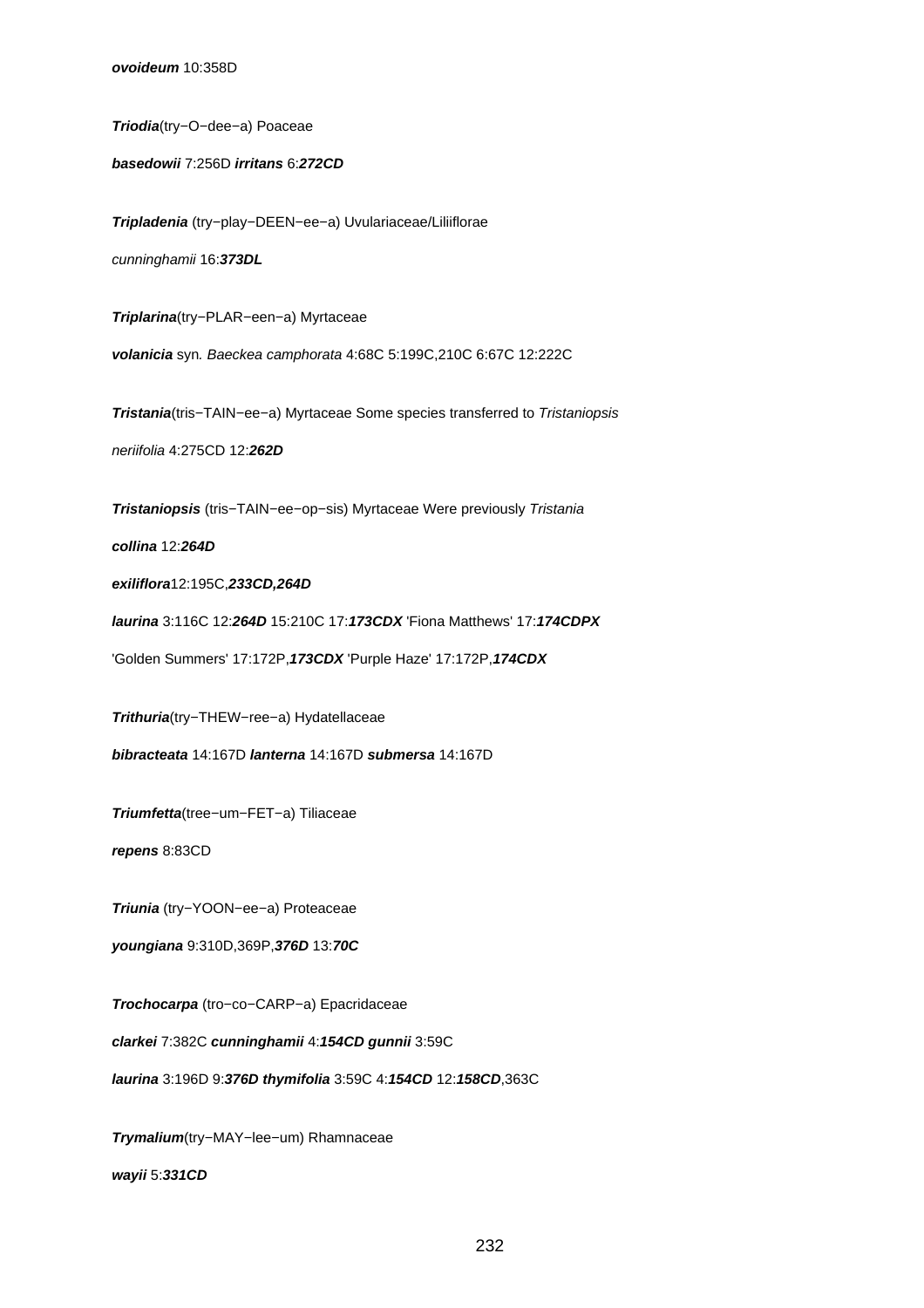**Tylophora** (ty−LOFF−or−a) Asclepiadaceae.

**barbata** 13:**70C flexuosa** 16:195C,274C

**Typha**(TY−fa) Typhaceae 12:**134DL**

**domingensis** 8:258D,**266D** 14:167D 17:**151Corientalis**14:167D

**Typhonium** (ty−FO−nee−um) Araceae

**brownii** 13:70C 17:**30CD eliosurum** 10:358D

**Urena**(yoo−REEN−a) Malvaceae

**lobata** 4:**98CD**

**Urocarpus**(yoo−ro−CARP−us) Rutaceae 8:215D,222D

Includes the genera Asterolasia, Pleurandropsis

**grandiflorus** 10:357D **muricatus** 8:222D

**Urodon** (yoo−RO−den) Fabaceae 17:105D

**capitatus** syn.Pultenaea capitata 6:248P,273D 12:116D 13:249P,**257D** 15:**123D** 17:105D

**dasyphyllus** (syn.Pultenaea lycopodioides) 12:93P,116D 13:**324DP** 15:121P

**Urtica**(URT−ic−a) Urticaceae

**incisa**17:**270CD**

**Utricularia**(yoo−tric−yoo−LAIR−ee−a) Lentibulariaceae 3:320D 4:**292CDP** 6:344D

**aurea** 6:**346CD**,347D **biloba** 4:292D,293P 6:**347CD**

**caerulea** 6:**347CD capilliflora** 4:292D,293P

**dichotoma** 4:292D,293P 6:345P,346D,**347CD** 11:360C 18:**130CD**

**dunstaniae** 4:292D,293P **flava** 4:293P **gibba** 6:346D,347CD 17:157P,181P

**hookeri** 4:293P **kamienskii** 4:293P **lateriflora** 6:346D,**347CD**

**leptoplectra** 4:292D **menziesii** 4:293P 18:**130CD simplex** 4:293P

**uliginosa** 6:344P,346D,**347CD violacea** 4:293P

**Vallisneria**(val−is−NEAR−ee−a) Hydrocharitaceae

**spiralis**17:**149CD**,151C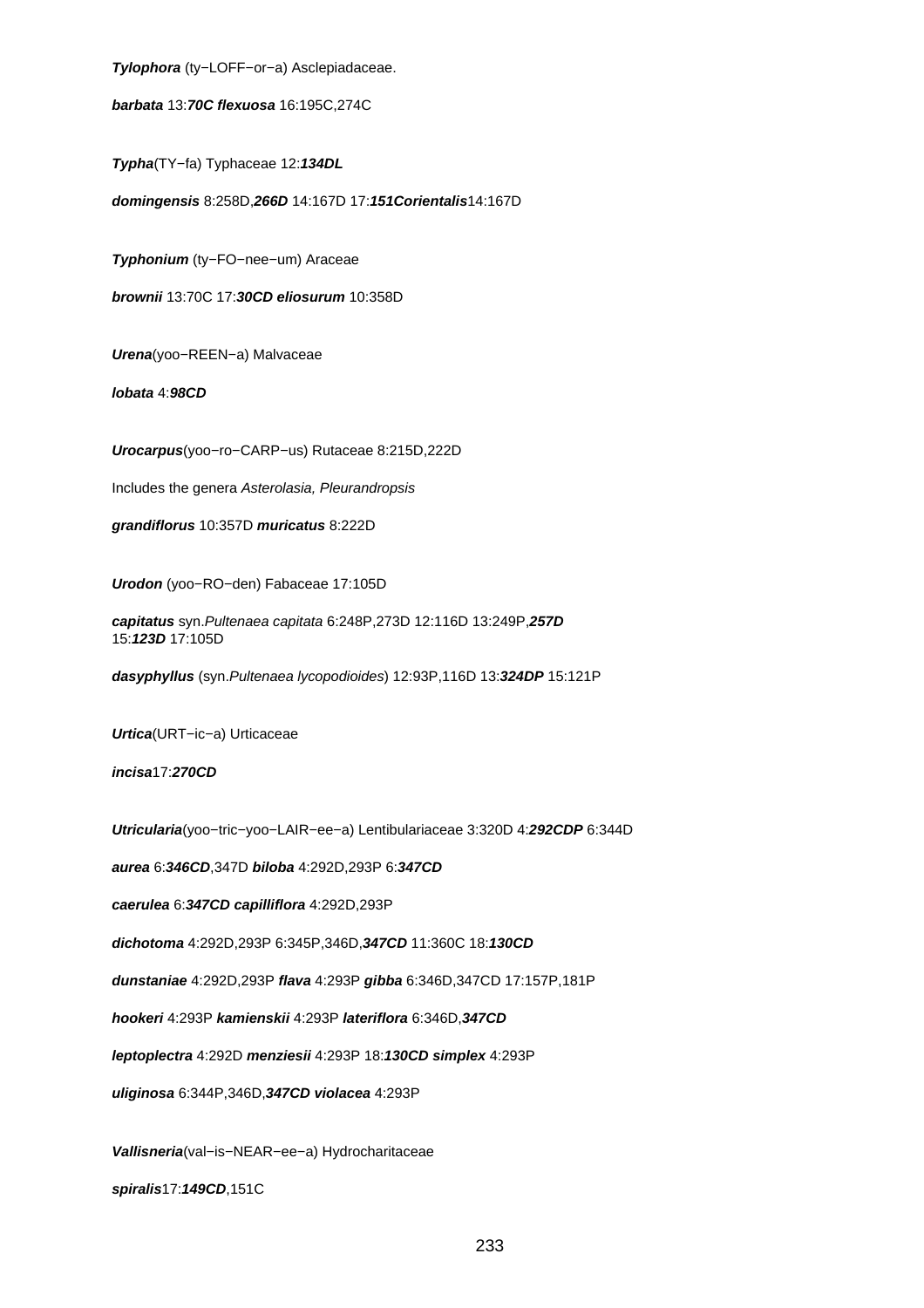#### **Velleia**(VELL−ee−a) Goodeniaceae FA35

paradoxa 5:**247CD** 9:**250CD** 10:**260CD** 18:38C

spathulata 5:13CP,242D 9:**265CD** trinervis 5:**247CD**

**Ventilago** (vent−il−AY−go) Rhamnaceae

**viminalis** 7:266D 8:158C

**Vernonia**(ver−NO−nee−a) Asteraceae

**cinerea** 2:231D **formosa** 12:**145P,157CD nivea** 12:**157D scandens** 2:231D

**Veronica**(ver−ON−ic−a) Scrophulariaceae

**calycina** 12:162C **decorosa** 5:**326CDdensifolia** − see Chienehebe

**derwentiana**3:287C 5:295D 9:**253CD distans** 5:308D 9:**253CD**

**formosa** syn. Parahebe formosa 7:374C 12:**157CD**

**gracilis** 5:**267C** 9:256C 10:260CD 11:**360C nivea** 7:374D,**391CD**

**perfoliata** 3:342D 9:**253CD,**256C 10:**260CD plebeia** 11:360C

**Verreauxia** (ver−OAK−zee−a) Goodeniaceae

**reinwardtii** 5:**242D verreauxii** syn. V.paniculata 5:**242D villosa** 5:**242D**

**Verticordia**(ver−te−CORD−ee−a) Myrtaceae 18:**191−256CDPX**

**acerosa** 1/3:11,14 1/4:14 1/5:18C 1/6:15D,18C,19D 2:17C,19C 4:67C 5:294C 6:151C 10:153D,**179D** 14:**21CX** 18:193P**,199C,**210C**,215D**

**aereiflora** 18:**231D apecta** 18:**199C,224D albida**18:194C,196P,**199C,231D**

**amphigia**18:**199C,218D argentea**18:**199C,230D**

**attenuata**18:**199C,**206X,**226D aurea**18:**193C,199C**,210C,**219D**

**auriculata**18:**199C,227D bifimbriata**18:**199C**,204D,206X,210C,**227D**

**blepharophylla**18:196C,**199C,228D**

**brachypoda** 10:**179D** 18:193P**,199C**,209P**,224D brevifolia**18:**199C,215D**

**brownii** 1/3:11,16 1/7:18C 2:17C,19C 10:**179D** 18:**199C,**210C**,222D**

**capillaris**18:**199C,222D carinata**18:**199C,228D centipeda**18:**199C,227D**

**chrysantha** 1/3:11C,13P 1/4:14 1/5:18C 1/6:15D,18C 1/7:18C 2:17C 6:71C,87 7:134D 10:153P,179D,268C 13:55C 14:21C 17:338C 18:22C,**199C,215D**

**chrysanthella**18:**198C,199C**,209P,**215D**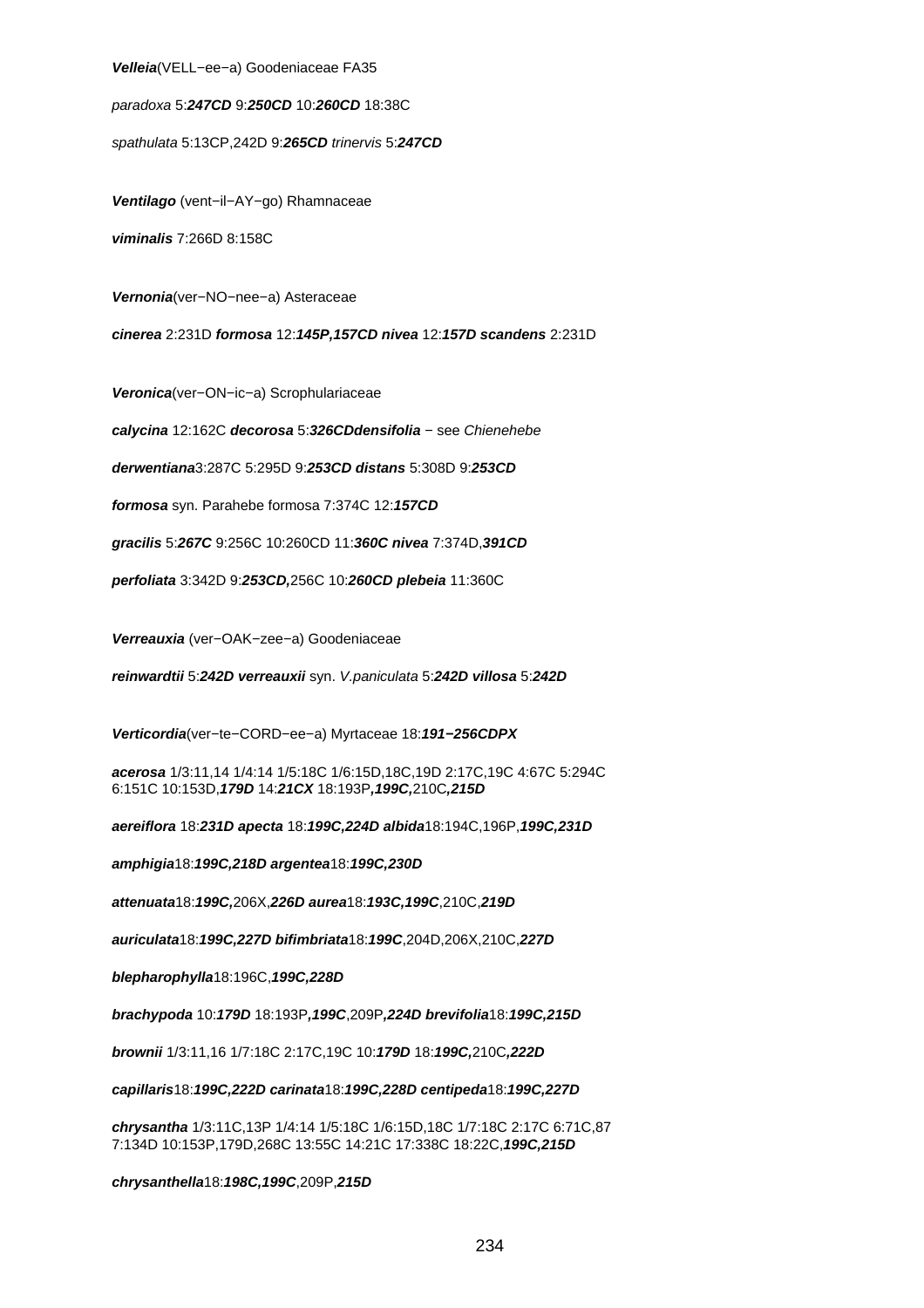**chrysostachys** 10:153D,**179D**,183D 18:193P,194C,**200C**,214C,**230D**

**citrella**18:**200C**,210C,**215D comosa**18:**207C,231D**

**cooloomia**18:193P,**200C**,210C,211C,**219D**,233P **coronata**18:**200C,215D**

**creba**18:**200C,221D cunninghamii** 6:81D 10:**180D** 18:**200C,226D**

**dasystylis**18:**200C,223D decussata**18:**200C,226D**

**densiflora** 1/3:11C 1/4:13 1/6:15D,16CD,17C,18C 1/7:18C 2:17C,19C 3:208C 5:294C 6:71D 10:**180D,268C** 14:166C,21C 18:**200C,222D**

**dichroma**and cross 18:193P,**200C**,210C,214C,**230D**

**drummondii** 1/3:11C 1/4:14C 2:17C 10:**180D**,268C 15:98C 18:**200C,226D**

**endlicheriana**18:**200C**,**215D eriocephala**18:**200C,**207C,210C220P,**222D**

**etheliana** 1/4:13CD 2:17C 10:**180D** 18:193P**,200C,**210C,214C,229P**,230D**

**euvardyensis** 18:**200C,231D fastigiata** 10:**180D** 18:**200C,222D**

**Verticordia fimbrilepis** 10:**180D** 18:**200C,**206X,**221D**

**forrestii**10:**180D** 18:**200C,231D fragrans**18:194C**,200C**,210C,211C,**231D**

**galeata**18:**200C,215D gracilis**18:**200C,225D**

**grandiflora** 1/3:11C 1/4:14C 1/6:19D,20C 2:17C,19C 4:67C 10:153D,**181DP** 18:144P**,200C,218D**

**grandis** 1/3:14C 1/4:13C,14C 1/6:17C,18C 2:17C,19C 4:67C 5:294C 6:72D 9:45P,**68X**,150X 14:21C 15:301C 18:194C,196P,**200C,230D**

**habrantha** 10:**181D** 14:21C 18:**200C,224D halophila**18:191C,**200C,228D**

**harveyi** 10:**182D** 18:**200C,**206X,210C,**221D**

**helichrysantha** 10:153D,**182D** 18:**200C**,206X,210C,**221D**

**huegelii** 1/3:11C 1/4:14C 1/6:15D,17C,18C 2:17C,19C 4:67C 5:194C 10:**182D** 12:241P 14:21C 18:**200C**,210C,214C,**223D**

**hughanii** 10:153D,**182D** 18:**200C,228D**,**229P**

**humilis** 10:153C,**182D** 18:**200C,225D,**232P **inclusa**18:**200C,224D**

**insignis** 1/3:11C 1/5:18C 1/6:15D,17C 2:17C,19C 4:67C 5:294C 9:49C 10:**182D** 14:21C 18:**200C**,209P,210C,214C,**224D**

**integra**18:**200C,218D interioris**18:**200C,226D jamiesonii**18:**200C,226D**

**laciniata**18:**200C,218D lehmannii** 10:**182D** 18:**200C,225D**

**lepidophylla** 10:153D,**182D** 14:21C 18:**200C,231D**

**lindleyi**2:19C 6:71D 10:**183D,268C** 14:21C 17:339C 18:**200C**,210C,**228D**

**longistyla**18:**200C,223D luteola**18:**200C,227D**

**minutiflora** 10:183D 18:**200C,210C**,222D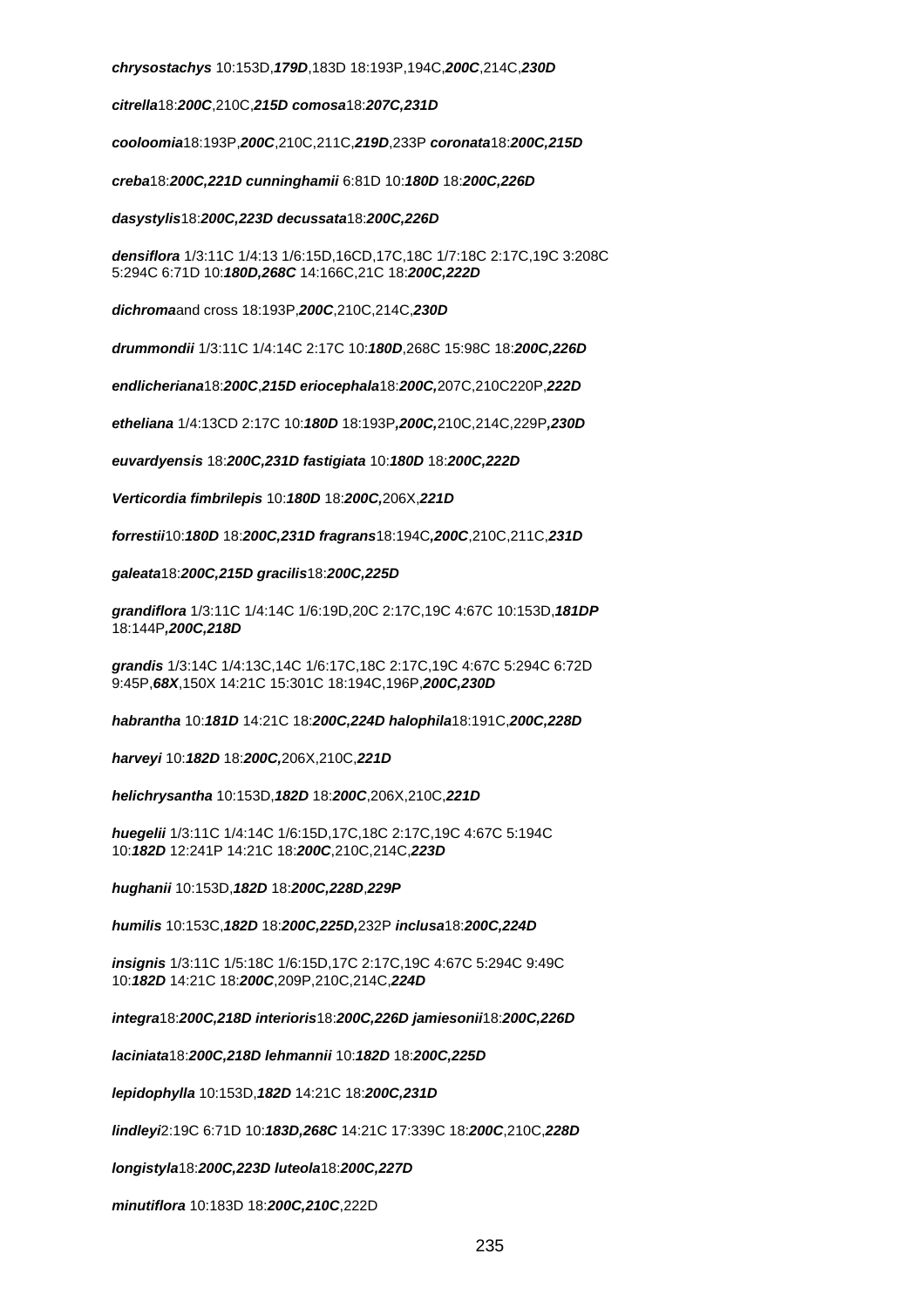**mitchelliana** 2:19C 4:67C 10:**183D** 11:**361C** 13:50C,55C 14:21C 15:266C 18:198C,**200C**,210C,213P,**225D mitodes** 18:**200C,227D**

**monadelpha** 2:17C,19C 4:67C 5:294C 6:70X 10:152P,**183D,268C** 12:65C

14:21C 15:98C 16:144CP 17:338C 18:192P,198C**,200C**,210C,213P,**225D**

**muelleriana** 1/4:14C 1/6:20C 2:17C 10:**183D** 18:193P**,200C,**214C**,230D**

# **multiflora** 10:**183D** 18:**200C,224D**

**nitens** 1/3:11C,16C 1/4:14C 1/6:15D,16C,17D,20C 2:17C,19C 4:67C 6:86C 10:153D,**183D** 14:21C 17:338C 18:198C,**200C,**210C,**219D**

**nobilis**18:217P,**200C,**210C,**218D**

**oculata** 10:**184D,**185P 14:21C 18:194C,**200C**,212P,214C,**230D**

**ovalifolia** 2:17C 10:**184D** 11:**373DP** 14:21C 18:**200C,**208P,**228D**

**oxylepis** 10:**184D** 14:166C 18:**200C,223D paludosa**18:**200C,227D**

**patens** 14:21C 18:**198C,200C,219D**

**penicillaris** 1/4:14C 2:17C 10:**184D 18:**193P**,201C,223D,**236P

**pennigera** 1/4:14C 2:17C,19C 10:**184D** 14:166C 18:193P,**201C,228D**

**pholidophylla** 2:19C 10:**184D** 18:**201C,227D**

**picta** 1/3:11C,13P,14D 1/4:14 1/5:18C 1/6:15C,18C,19D 2:17C,19C 4:67C 5:294C 6:87C 9:150X 10:**185D** 12:241P 18:191C,194C,**201C**,216P,**225D**

## **pityrhops**18:**201C,221D**

**plumosa** 1/3:11C,14D,15C,16P 1/4:13C 1/5:18C 16:15D 2:17C,19C 3:342C 4:102C 5:159C,214C 6:71X,**151C** 10:**185D**,268C 14:21C,166C 15:266C 16:173C 17:338C 18:191C,194C,**201C,**210,216P,**225D**

**polytricha** 18:**201C**,220P,**222D pritzelii** 1/4:14C 10:153D 18:**201C,224D**

**pulchella**18:192P,**201C,225D rennieana** 18:**201C,226D**

**roei** 1/3:13P 4:67C 6:87C 18:193P,**201C,224D**

**rutilastra**18:**201C,218D serotina**18:**201C,231D**

**serrata** 1/4:14C 1/6:15D,16C,17CD 2:17C 10:153D 18:189P,**201C,218D**

**sieberi** 18:**201C,221D**

**spicata** 1/3:11C 1/4:14C 1/6:20C 2:17C,19C 18:**201C,227D**,236P

**staminosa** 10:357D 14:21C 18:191C,**201C**,210C,214C,**219D**,233P

# **stenopetala** 18:**201C,221D subulata**18:**201C,215D**

**tumida**18:**201C,**204D,**227D**

'Venus Pink' 18:**204CD** 'Venus Princess' 18:**204CD**,205P

'Wemm's Find' 18:**204CD**,205P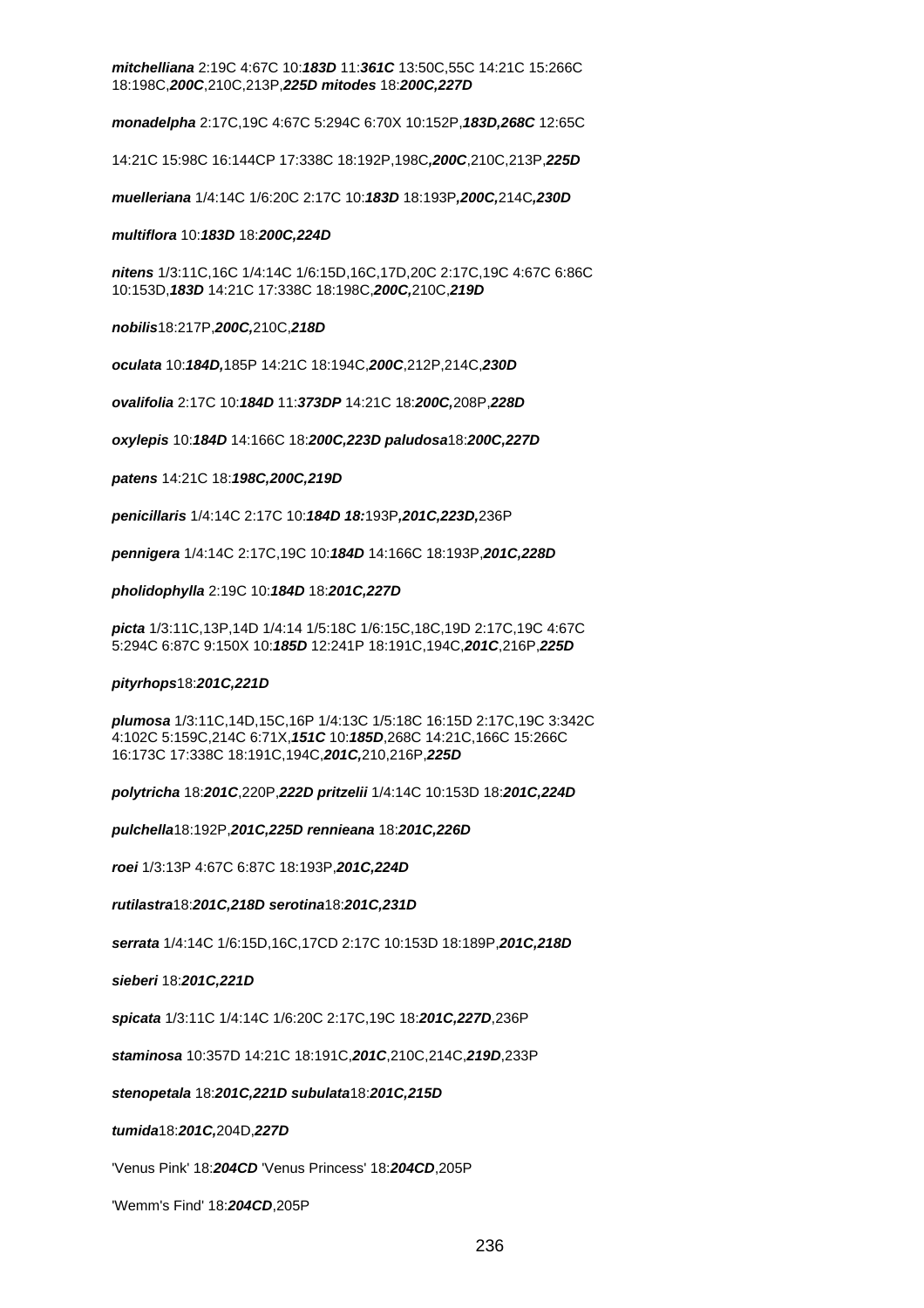## **venusta**18:**201C,230D verticillata**18:**201C,226D**,232P

**verticordina**18:**201C,223D vicinella**18:**201C,222D**

**wilhelmii** now Homoranthus **wonganensis**18:**201C,226D**

**Vesselowskya** (vessel−OFF−skee−a) Cunoniaceae **rubifolia** 13:70C

**Vigna**(VIG−na) Fabaceae

**lanceolata** 13:127C,**130CDX**,132P **vexillata** 4:**226CD**

**Villarsia**(vill−AR−si−a) Menyanthaceae

**calthifolia** 12:**279D exaltata** 9:**255CD lasiosperma** 10:357D

**reniformis** 11:**306D submersa** 10:357D **umbricola** 11:287D

**Viminaria**(vim−in−AIR−ee−a) Fabaceae 17:**104D**

**juncea** 9:121C 10:**123CD** 11:311D 15:11D 17:104D

**Viola**(VY−o−la) Violaceae

**cunninghamii** 9:278D **betonicifolia**9:**254CD,**277P,278D 17:162C

**hederacea** 1/12:14C 4:313D 5:13C,168D 8:**84CD** 9:**254CD**,277P,**278D,376D**

12:161C,260C,261C,311C 17:162C sieberiana 6:315C 9:**254CD,278D**

**Vitex** (VY−tex) Verbenaceae

**ovata** 8:71D,74D,**136CD** 12:**226CD trifolia** 4:**226CD** 8:131D

**Vittadinia**(vit−a−DIN−ee−a) Asteraceae

**dissecta** syn.triloba 2:233D 6:317C 8:264C

**Wahlenbergia**(wahl−en−BER−jee−a) Campanulaceae **ceracea** 7:363D,378D 15:284P **consimilis** 6:**150C communis** 9:**254CD** 15:**251CDX**,252D,254 **gloriosa** 6:316C 7:363C 9:**254CD** 11:360C 12:64C 13:58C 15:253P,255C **gracilis** 7:106D 15:253P **saxicola** 7:382D 12:162C **sieberi**8:**262D vinciflora** 9:**254CD**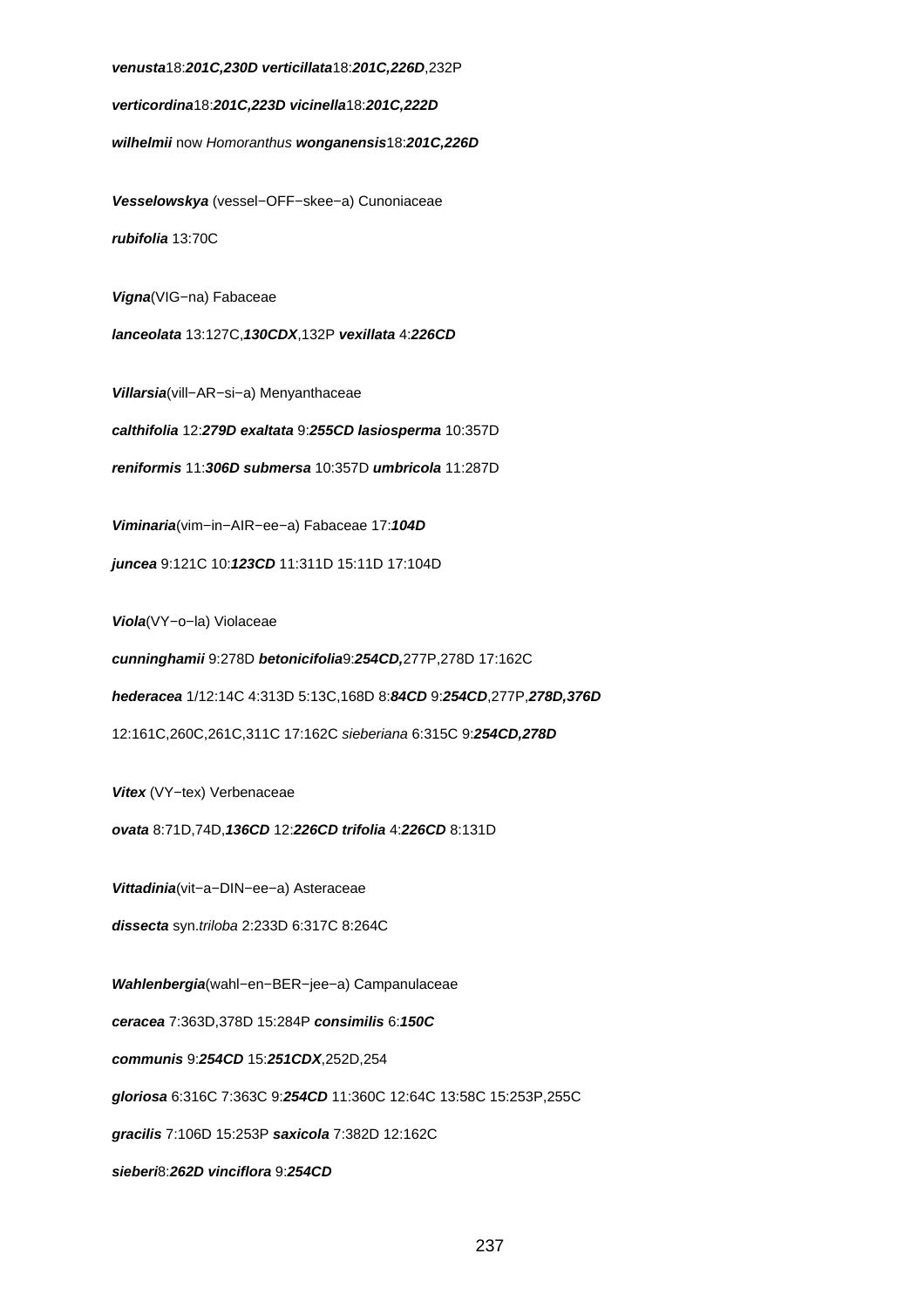**Waitzia**(WAIT−zee−a) Asteraceae/Gnaphalieae

**acuminata** 2:211D,241D **aurea** now W.nitida 7:319

**citrina** now Haptotrichion conicum **paniculata**now Pterochaeta paniculata

**podopepis** 2:241D

**Waterhousia**(water−HOUSE−ee−a) Myrtaceae **unipunctata** 12:194C,199C,233CD 14:**79DL**

**Wedelia** (wed−EEL−ee−a) Asteraceae

**spilanthoides** 2:237D 8:84CD

**Welchiodendron**(welch−ee−o−DEND−ron) Myrtaceae **longivalve** 12:**264D**

**Westringia**(west−RIN−jee−a) Lamiaceae 10:**343D**L **amabilis** 10:346D,350D,**359D angustifolia** 10:350D,**359D blakeana** 10:351D,**359D brevifolia** 3:287C 10:345DP,350D,**359D cephalantha** 10:350D,**360D cheelii** 10:350D,**360D crassifolia** 10:346D,350D,**360D cremnophila** 10:350D,**360D dampieri** syn. grevillina 1/12:16C 3:335D,350D,361D 10:351D,**363D discipulorum** 10:350D,**361D eremicola**7:120D 10:**349DP**,351D,**361D fruticosa** 3:299C,342C 5:182D 7:120D 10:**344DP**,350D,**362D**,367X,370C **glabra** 3:342C 5:214C 10:**345DP**,346D,350D,**330C,362D** 11:**306CD grandifolia** 10:346D,351D,**362D grevillina** now dampieri **longifolia** 5:182D 7:119D,120D 10:350D,**363D longepedunculata** 10:350D,**363D lurida** 7:374D 10:350D,**363D parvifolia** 10:350D,**363D** 'Poorinda Anne' 5:214C 10:**366D** 'Poorinda Pavane' 10:**366D** 17:**60D quaterna** 10:347C,350D,**363D raleighii** 10:345DP,**364D rigida** 3:287C 10:330C,348DP,350D,**364D rollandii** 10:350D,**364D rosmarinifolia** − see W.fruticosa **rosmariniformis** 3:116C 5:214C 12:7C **rubiifolia** 3:287C 10:350D,364D **rupicola** 10:350D,**365D senifolia** 10:**349DP**,350D,**365D sericea**10:**346D**,**365D tenuicaulis** 10:350D,**366D**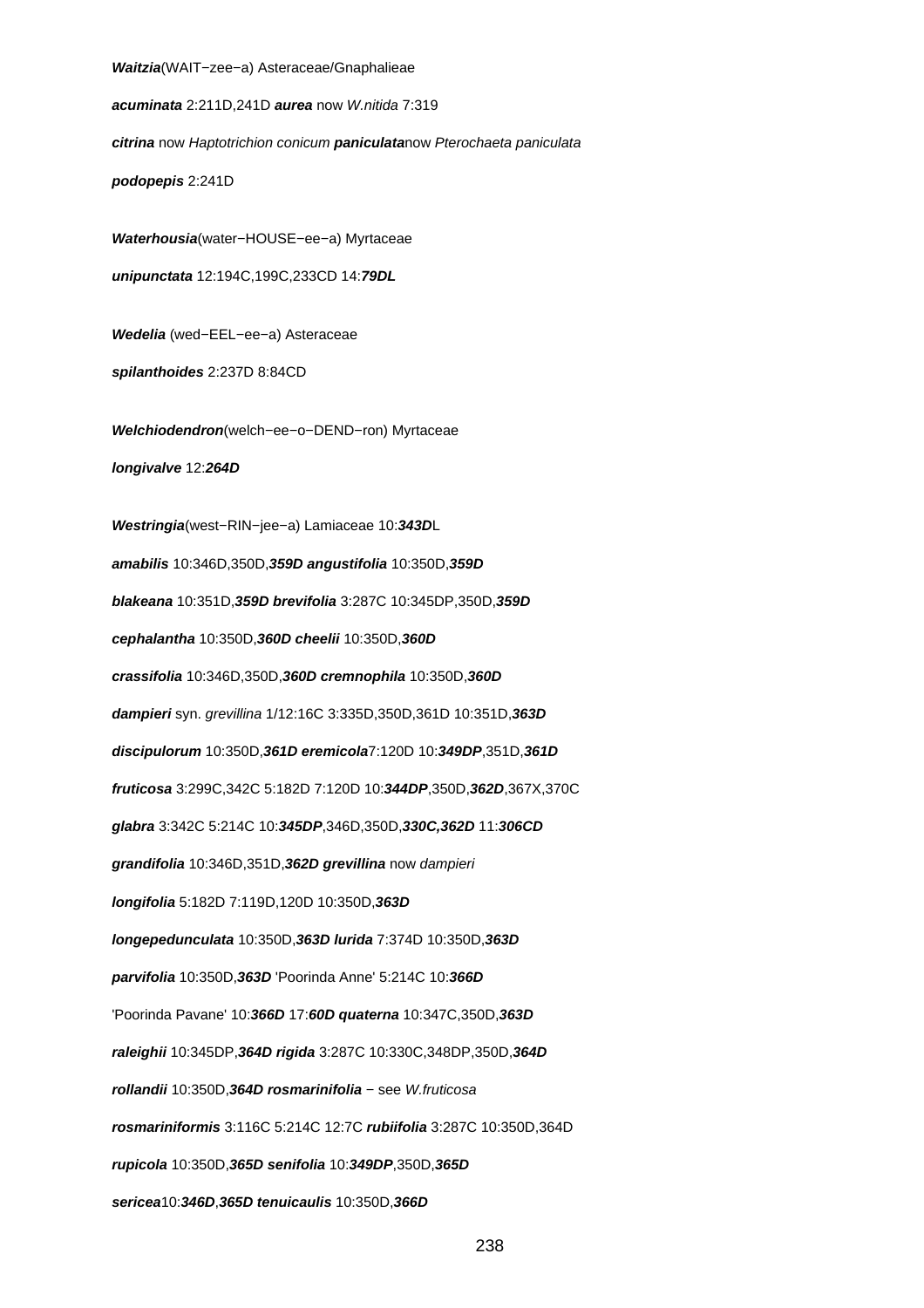**Wikstroemia**(wick−STRO−me−a) Thymelaeaceae Flora Vol.18

**indica** 3:**173D**

**Wittsteinia**(wit−STY−nee−a) Alseuosmiaceae

**vacciniacea** 4:**157CD**

**Wodyetia** (wod−YET−ee−a) Arecaceae

**bifurcata** 13:**301CP** 16:**210CD**

**Woollsia**(WOOL−zee−a) Epacridaceae

**pungens** 3:276DP 5:178D 7:111D

**Wrixonia**(rix−O−nee−a) Lamiaceae

**prostantheroides** 10:307D,**3IOD**L

**schultzii** 10:307D,**309DPL**

Wurmbea (WURM−be−a) Colochicaceae/Liliiflorae

**dioica** 5:51CD 16:241DL,**300CD,369DL**

uniflora, latifolia 16:**300CD**

**Xanthorrhoea**(zanth−o−REE−a) Xanthorrhoeceae/Liliiflorae 16:376D **arenaria** 16:**300CD arborea** 7:154D **australis** 5:294C 7:319X 16:**300CD bracteata** 16:**300CD gracilis** 1/7:12C,13P 6:49P **johnsonii** 8:**136CD** 12:**226CD media** 8:74C,**136CD minor** 9:256C **preissii** 17:338C **quadrangulata** 5:**326CD reflexa** 6:87D **resinosa** 7:154D **semiplana** 5:294C **tateana** 5:**326CD thorntonii** 13:103D,123D **Xanthosia**(zanth−O−zhee−a) Apiaceae

**pilosa** 7:154D **rotundifolia** 3:**103D**,342C 7:154D

**Xanthostemon**(zanth−o−STEEM−on) Myrtaceae **Telopea 3(4)1990 arenarius** was 'Tozer Gap' 16:217P,234CD **chrysanthus** 8:65P,**123CD** 12:194C,202C 16:218D,**221CDP,230CD** 18:56C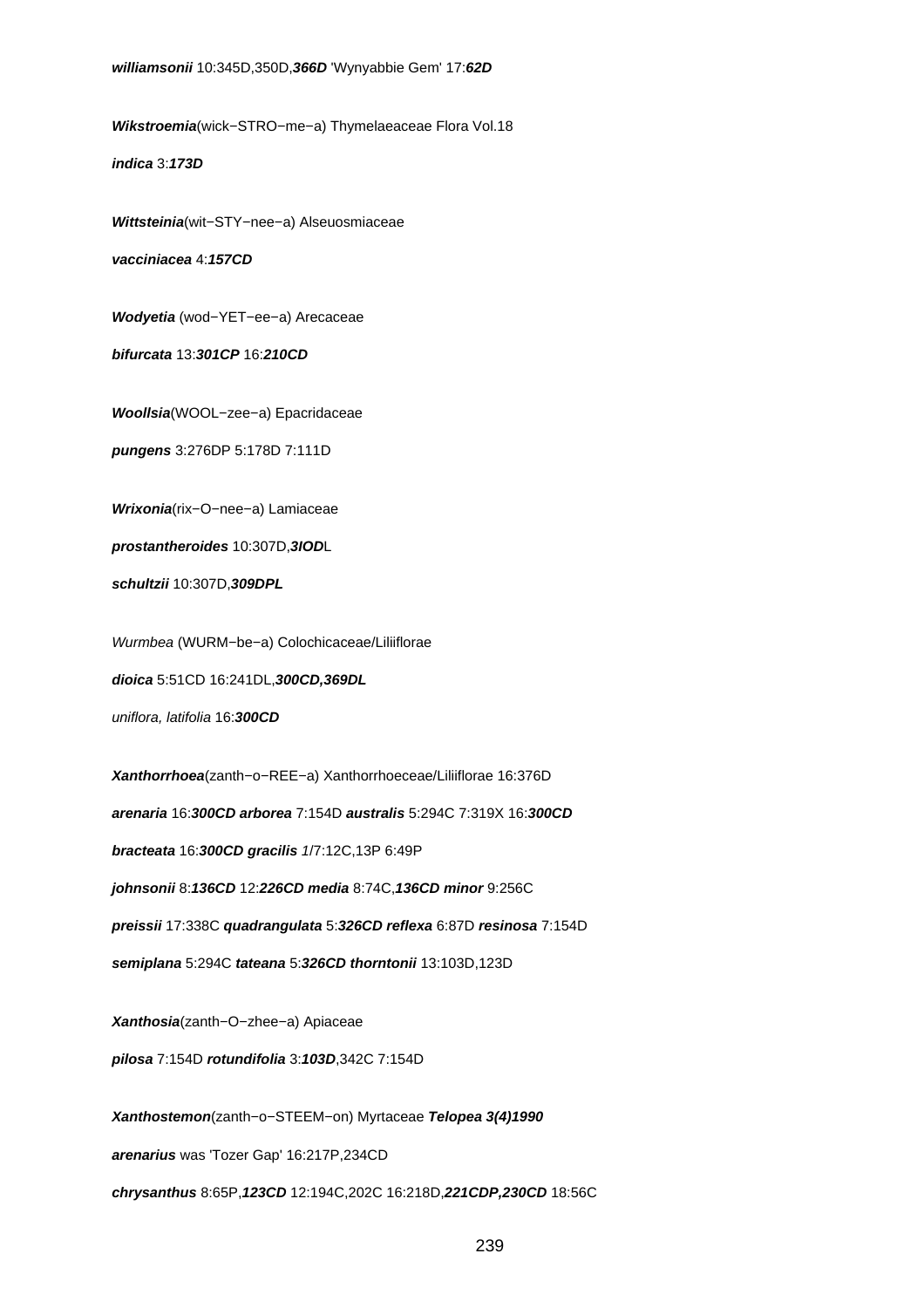**crenulatus** 16:215D,**224D,230CD**,232P **eucalyptoides** 16:215D,**224D** 'Expo Gold' 15:1P,**10CD formosus** 16:220P,**221DL,230CD graniticus** 16:**224D,230CD**,232P 'Olive River' 16:**231CD oppositifolius**10:358D 16:218D,**223D**,229P **paradoxus** 9:29P 16:215DP,**222D psidioides** 16:**224D**,229P **umbrosus** 16:**223D,230CD verticillatus** 16:**223CD whitei** 12:194C 16:218D,222D.**234CD xerophilus**16:216P,**222DL,234CD youngii** 16:217P,**219D,234CD Xylocarpus**(zy−lo−CARP−us) Meliaceae **granatum** 6:223D,**228CD moluccensis** syn. australasica 6:223D,**228CD Xylomelum** (zy−lo−MEEL−um) Proteaceae 14:**3D**,6C **angustifolium** 6:86D 7:52P 14:5P **occidentale** 14:4P **pyriforme** 5:**166CD** 7:146D 14:**3D**,5P **scottianum** 14:**6D** sp. 14:**3D Xylopia** (zy−LO−pe−a) Annonaceae **maccreai** 12:207C 18:163D,164P **Xyris**(ZY−ris) Xyridaceae **gracilis** 10:**260CD operculata** 9:**246CD** 10:**260CD Zaleya**(ZAY−lee−a) Aizoaceae **galericulata** 14:**57D Zanthoxylum** (zanth−OX−il−um) Rutaceae **brachyacanthum** 8:**218D** 9:371C **nitidum** 8:218D **ovalifolium** 8:**218D parviflorum** 8:**218D pinnatum** 8:**218D veneficum** 8:**218D**

**Zeuxine**(ZEWK−sin−ee) Orchidaceae

**oblonga** 18:**130CD strateumatica** 7:206D

**Zieria**(ZEER−ee−a) Rutaceae

**obcordata** 10:355D **arborescens** 3:287C 15:263C **aspalathoides** 6:**160CD**

**cytisoides** 5:214C 6:**160CD** 18:26C

**laevigata** 5:172D 7:151D,153D **pilosa** 7:153D **smithii** 3:59D 7:153D